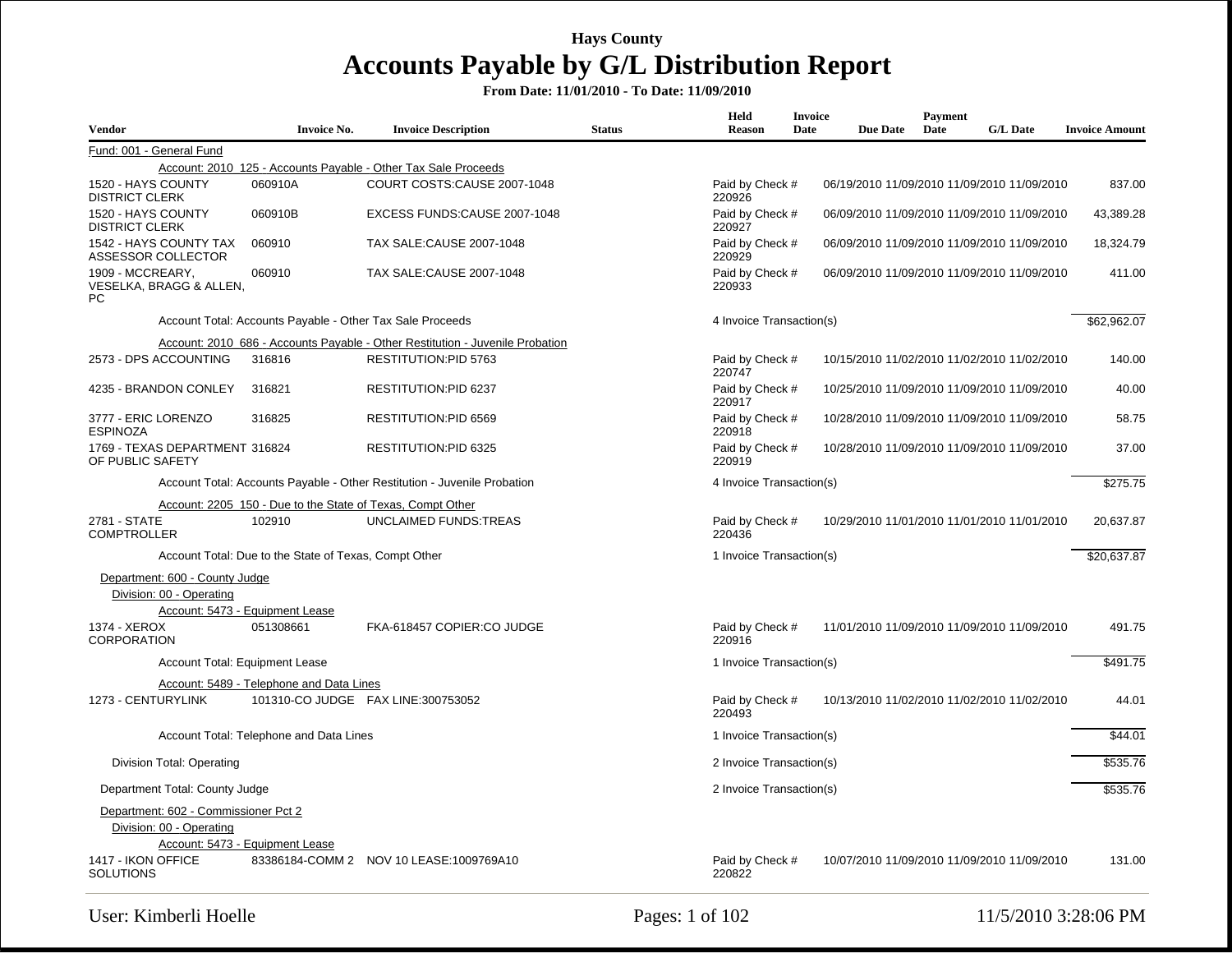| <b>Vendor</b>                                                    | <b>Invoice No.</b>                               | <b>Invoice Description</b>          | <b>Status</b> | Held<br>Reason            | <b>Invoice</b><br><b>Date</b> | <b>Due Date</b> | <b>Payment</b><br>Date | <b>G/L Date</b>                             | <b>Invoice Amount</b> |
|------------------------------------------------------------------|--------------------------------------------------|-------------------------------------|---------------|---------------------------|-------------------------------|-----------------|------------------------|---------------------------------------------|-----------------------|
| Account Total: Equipment Lease                                   |                                                  |                                     |               | 1 Invoice Transaction(s)  |                               |                 |                        |                                             | \$131.00              |
|                                                                  | Account: 5489 - Telephone and Data Lines         |                                     |               |                           |                               |                 |                        |                                             |                       |
| 1277 - VERIZON<br><b>SOUTHWEST</b>                               | 101910-2091-COM2 TEL:2856040284                  |                                     |               | Paid by Check #<br>220905 |                               |                 |                        | 10/19/2010 11/09/2010 11/09/2010 11/09/2010 | 239.09                |
|                                                                  | Account Total: Telephone and Data Lines          |                                     |               | 1 Invoice Transaction(s)  |                               |                 |                        |                                             | \$239.09              |
| Division Total: Operating                                        |                                                  |                                     |               | 2 Invoice Transaction(s)  |                               |                 |                        |                                             | \$370.09              |
| Department Total: Commissioner Pct 2                             |                                                  |                                     |               | 2 Invoice Transaction(s)  |                               |                 |                        |                                             | \$370.09              |
| Department: 603 - Commissioner Pct 3                             |                                                  |                                     |               |                           |                               |                 |                        |                                             |                       |
| Division: 00 - Operating                                         |                                                  |                                     |               |                           |                               |                 |                        |                                             |                       |
|                                                                  | Account: 5551 - Continuing Education             |                                     |               |                           |                               |                 |                        |                                             |                       |
| 4222 - TEXAS<br><b>TRANSPORTATION</b><br><b>INSTITUTE</b>        | 0103-0511                                        | FORUM REG FEE:COMM 3                |               | Paid by Check #<br>220721 |                               |                 |                        | 10/05/2010 11/02/2010 11/02/2010 11/02/2010 | 225.00                |
|                                                                  | <b>Account Total: Continuing Education</b>       |                                     |               | 1 Invoice Transaction(s)  |                               |                 |                        |                                             | \$225.00              |
| Division Total: Operating                                        |                                                  |                                     |               | 1 Invoice Transaction(s)  |                               |                 |                        |                                             | \$225.00              |
| Department Total: Commissioner Pct 3                             |                                                  |                                     |               | 1 Invoice Transaction(s)  |                               |                 |                        |                                             | \$225.00              |
| Department: 604 - Commissioner Pct 4<br>Division: 00 - Operating |                                                  |                                     |               |                           |                               |                 |                        |                                             |                       |
|                                                                  | Account: 5211 - Office and Computer Supplies     |                                     |               |                           |                               |                 |                        |                                             |                       |
| 1364 - CONVENIENCE<br>OFFICE SUPPLY OF AUSTIN                    | 115675                                           | <b>BLACK TONER CARTRIDGE:COMM 4</b> |               | Paid by Check #<br>220513 |                               |                 |                        | 10/21/2010 11/02/2010 11/02/2010 11/02/2010 | 73.62                 |
| 1600 - PRINT PLUS                                                | 123532                                           | COPIES:COMM 4                       |               | Paid by Check #<br>220867 |                               |                 |                        | 10/29/2010 11/09/2010 11/09/2010 11/09/2010 | 6.00                  |
| 1364 - CONVENIENCE<br>OFFICE SUPPLY OF AUSTIN                    | 115989                                           | MISC SUPPLIES:COMM 4                |               | Paid by Check #<br>220785 |                               |                 |                        | 10/26/2010 11/09/2010 11/09/2010 11/09/2010 | 134.43                |
|                                                                  | Account Total: Office and Computer Supplies      |                                     |               | 3 Invoice Transaction(s)  |                               |                 |                        |                                             | \$214.05              |
|                                                                  | Account: 5353 - Community Program Expenses       |                                     |               |                           |                               |                 |                        |                                             |                       |
| 1425 - BETTY LAMBRIGHT                                           | 005                                              | <b>EXPENSE REIMBURSEMENT:COMM 4</b> |               | Paid by Check #<br>220752 |                               |                 |                        | 10/20/2010 11/02/2010 11/02/2010 11/02/2010 | 25.00                 |
| 1394 - KAREN FORD                                                | 025                                              | <b>EXPENSE REIMBURSEMENT:COMM 4</b> |               | Paid by Check #<br>220751 |                               |                 |                        | 10/27/2010 11/02/2010 11/02/2010 11/02/2010 | 74.30                 |
|                                                                  | <b>Account Total: Community Program Expenses</b> |                                     |               | 2 Invoice Transaction(s)  |                               |                 |                        |                                             | \$99.30               |
| Division Total: Operating                                        |                                                  |                                     |               | 5 Invoice Transaction(s)  |                               |                 |                        |                                             | \$313.35              |
| Department Total: Commissioner Pct 4                             |                                                  |                                     |               | 5 Invoice Transaction(s)  |                               |                 |                        |                                             | \$313.35              |
| Department: 606 - Auditor                                        |                                                  |                                     |               |                           |                               |                 |                        |                                             |                       |
| Division: 00 - Operating                                         |                                                  |                                     |               |                           |                               |                 |                        |                                             |                       |
|                                                                  | Account: 5211 - Office and Computer Supplies     |                                     |               |                           |                               |                 |                        |                                             |                       |
| 1783 - OFFICE DEPOT, INC. 536732315001                           |                                                  | CORD:AUD                            |               | Paid by Check #<br>220652 |                               |                 |                        | 10/08/2010 11/02/2010 11/02/2010 11/02/2010 | 5.84                  |
| 1783 - OFFICE DEPOT, INC. 536824659001                           |                                                  | <b>SELF INKING STAMP:AUD</b>        |               | Paid by Check #           |                               |                 |                        | 10/13/2010 11/02/2010 11/02/2010 11/02/2010 | 10.01                 |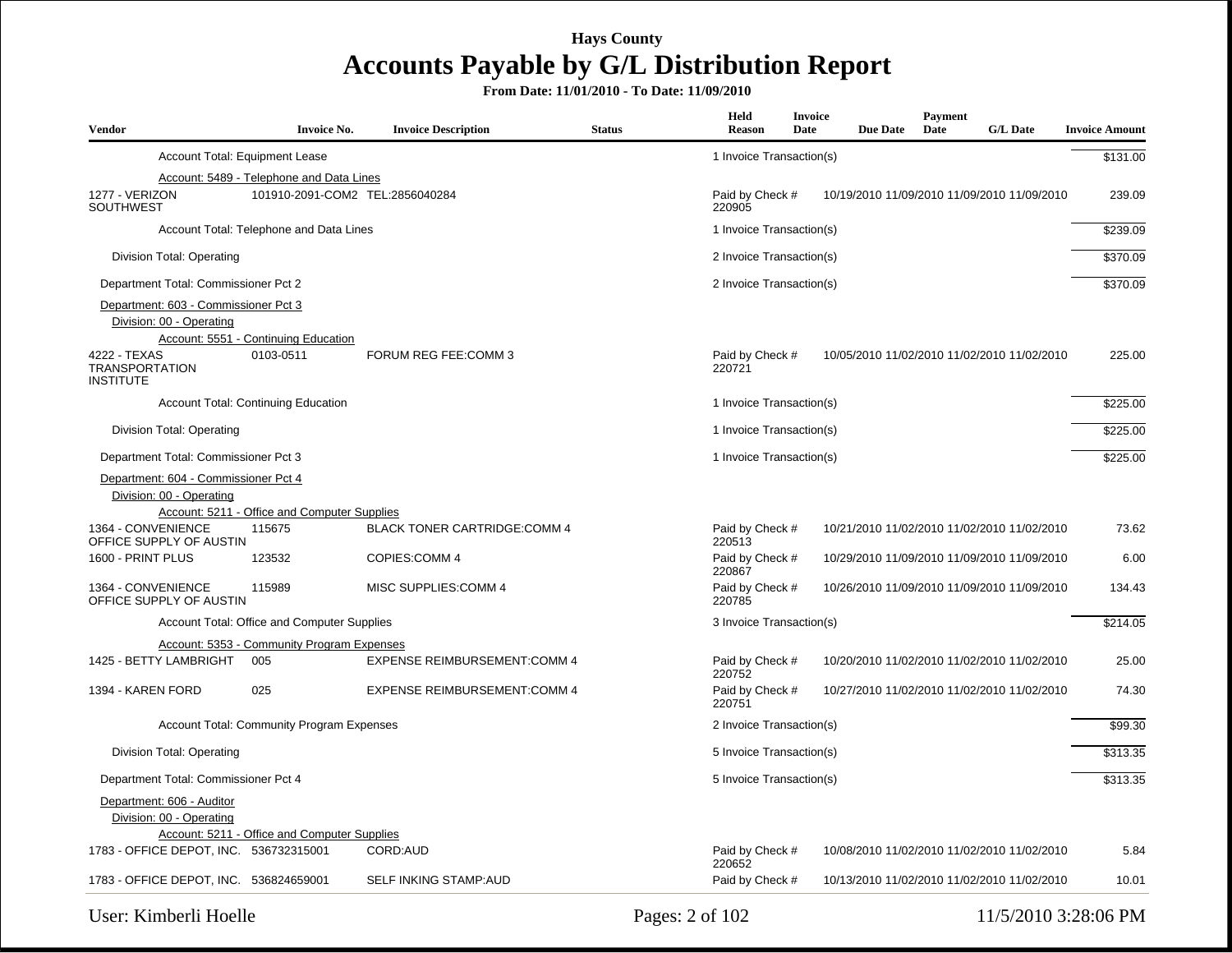| <b>Vendor</b>                                                   | <b>Invoice No.</b>                           | <b>Invoice Description</b>         | <b>Status</b> | Held<br>Reason            | Invoice<br>Date | <b>Due Date</b> | Payment<br>Date | <b>G/L Date</b>                             | <b>Invoice Amount</b> |
|-----------------------------------------------------------------|----------------------------------------------|------------------------------------|---------------|---------------------------|-----------------|-----------------|-----------------|---------------------------------------------|-----------------------|
|                                                                 |                                              |                                    |               | 220652                    |                 |                 |                 |                                             |                       |
| 1783 - OFFICE DEPOT, INC. 537412568001                          |                                              | RETURN HANDSET CORD:AUD            |               | Paid by Check #<br>220859 |                 |                 |                 | 10/19/2010 11/09/2010 11/09/2010 11/09/2010 | (5.84)                |
| 1783 - OFFICE DEPOT, INC. 538371657001                          |                                              | OFFICE SUPPLIES: AUD               |               | Paid by Check #<br>220859 |                 |                 |                 | 10/22/2010 11/09/2010 11/09/2010 11/09/2010 | 25.87                 |
|                                                                 | Account Total: Office and Computer Supplies  |                                    |               | 4 Invoice Transaction(s)  |                 |                 |                 |                                             | \$35.88               |
|                                                                 | Account: 5213 - Books and Periodicals        |                                    |               |                           |                 |                 |                 |                                             |                       |
| 3274 - CONSUMER<br><b>REPORTS</b>                               | 111210                                       | 003806365 SUBSCRIPTION RENEWAL:AUD |               | Paid by Check #<br>220512 |                 |                 |                 | 10/04/2010 11/02/2010 11/02/2010 11/02/2010 | 26.00                 |
|                                                                 | Account Total: Books and Periodicals         |                                    |               | 1 Invoice Transaction(s)  |                 |                 |                 |                                             | \$26.00               |
|                                                                 | Account: 5473 - Equipment Lease              |                                    |               |                           |                 |                 |                 |                                             |                       |
| 1374 - XEROX<br><b>CORPORATION</b>                              | 051308674                                    | FKA-626250 COPIER:AUD              |               | Paid by Check #<br>220916 |                 |                 |                 | 11/01/2010 11/09/2010 11/09/2010 11/09/2010 | 333.26                |
| 1417 - IKON OFFICE<br><b>SOLUTIONS</b>                          | 83386196                                     | OCT 10 LEASE:1009769A18            |               | Paid by Check #<br>220822 |                 |                 |                 | 10/07/2010 11/09/2010 11/09/2010 11/09/2010 | 117.00                |
| Account Total: Equipment Lease                                  |                                              |                                    |               | 2 Invoice Transaction(s)  |                 |                 |                 |                                             | \$450.26              |
|                                                                 | Account: 5489 - Telephone and Data Lines     |                                    |               |                           |                 |                 |                 |                                             |                       |
| 1273 - CENTURYLINK                                              | 102510-AUD                                   | FAX LINES:300754369                |               | Paid by Check #<br>220778 |                 |                 |                 | 10/25/2010 11/09/2010 11/09/2010 11/09/2010 | 39.91                 |
|                                                                 | Account Total: Telephone and Data Lines      |                                    |               | 1 Invoice Transaction(s)  |                 |                 |                 |                                             | \$39.91               |
| Account: 5501 - Travel                                          |                                              |                                    |               |                           |                 |                 |                 |                                             |                       |
| 3403 - TODD SHERMAN                                             | 101410                                       | MILEAGE REIMB THRU 10-14-10        |               | Paid by Check #<br>220686 |                 |                 |                 | 10/15/2010 11/02/2010 11/02/2010 11/02/2010 | 47.00                 |
| <b>Account Total: Travel</b>                                    |                                              |                                    |               | 1 Invoice Transaction(s)  |                 |                 |                 |                                             | \$47.00               |
| Division Total: Operating                                       |                                              |                                    |               | 9 Invoice Transaction(s)  |                 |                 |                 |                                             | \$599.05              |
| Department Total: Auditor                                       |                                              |                                    |               | 9 Invoice Transaction(s)  |                 |                 |                 |                                             | \$599.05              |
| Department: 607 - District Attorney<br>Division: 00 - Operating |                                              |                                    |               |                           |                 |                 |                 |                                             |                       |
|                                                                 | Account: 5211 - Office and Computer Supplies |                                    |               |                           |                 |                 |                 |                                             |                       |
| 1290 - WALMART BRC                                              | 09653-100510                                 | USB:DA                             |               | Paid by Check #<br>220731 |                 |                 |                 | 10/05/2010 11/02/2010 11/02/2010 11/02/2010 | 9.88                  |
| 1364 - CONVENIENCE<br>OFFICE SUPPLY OF AUSTIN                   | 114897                                       | <b>OFFICE SUPPLIES:DA</b>          |               | Paid by Check #<br>220513 |                 |                 |                 | 10/05/2010 11/02/2010 11/02/2010 11/02/2010 | 110.72                |
| 1364 - CONVENIENCE<br>OFFICE SUPPLY OF AUSTIN                   | 115689                                       | <b>OFFICE SUPPLIES:DA</b>          |               | Paid by Check #<br>220513 |                 |                 |                 | 10/21/2010 11/02/2010 11/02/2010 11/02/2010 | 75.61                 |
| 1364 - CONVENIENCE<br>OFFICE SUPPLY OF AUSTIN                   | 115842                                       | <b>OFFICE SUPPLIES:DA</b>          |               | Paid by Check #<br>220513 |                 |                 |                 | 10/21/2010 11/02/2010 11/02/2010 11/02/2010 | 227.93                |
| 1364 - CONVENIENCE<br>OFFICE SUPPLY OF AUSTIN                   | 115853                                       | (6) PK FILE TABS:DA                |               | Paid by Check #<br>220513 |                 |                 |                 | 10/21/2010 11/02/2010 11/02/2010 11/02/2010 | 36.72                 |
| 1364 - CONVENIENCE<br>OFFICE SUPPLY OF AUSTIN                   | 12077CM                                      | RETURN (3) STORAGE BOXES:DA        |               | Paid by Check #<br>220785 |                 |                 |                 | 10/27/2010 11/09/2010 11/09/2010 11/09/2010 | (70.98)               |
| 1364 - CONVENIENCE<br>OFFICE SUPPLY OF AUSTIN                   | 116388                                       | <b>TONER CARTRIDGE:DA</b>          |               | Paid by Check #<br>220785 |                 |                 |                 | 10/28/2010 11/09/2010 11/09/2010 11/09/2010 | 136.28                |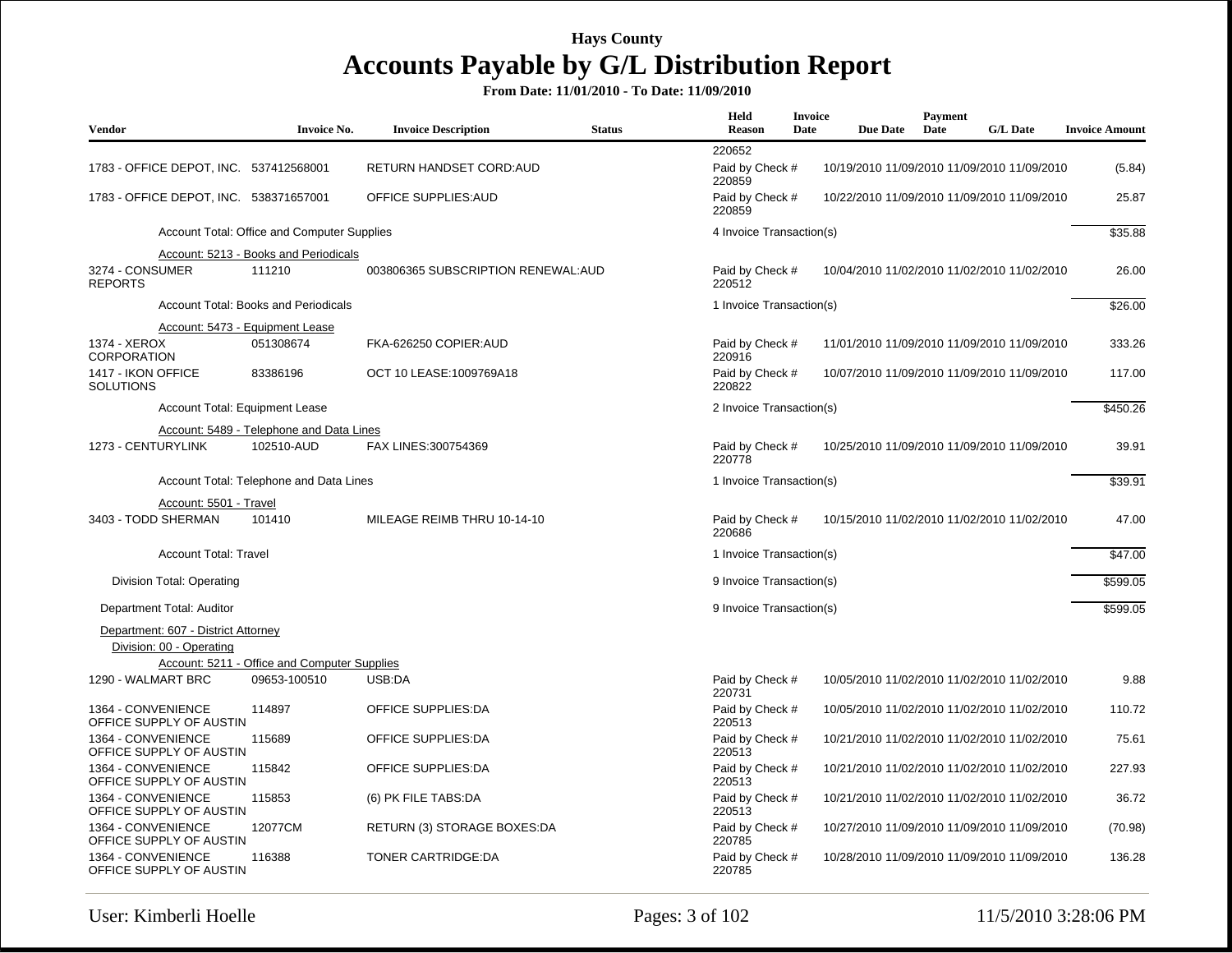| <b>Vendor</b>                                            | <b>Invoice No.</b>                             | <b>Invoice Description</b>    | <b>Status</b> | Held<br><b>Reason</b>     | <b>Invoice</b><br>Date | <b>Due Date</b>                             | Payment<br>Date | <b>G/L Date</b> | <b>Invoice Amount</b> |
|----------------------------------------------------------|------------------------------------------------|-------------------------------|---------------|---------------------------|------------------------|---------------------------------------------|-----------------|-----------------|-----------------------|
| 1364 - CONVENIENCE<br>OFFICE SUPPLY OF AUSTIN            | 116528                                         | <b>OFFICE SUPPLIES:DA</b>     |               | Paid by Check #<br>220785 |                        | 11/02/2010 11/09/2010 11/09/2010 11/09/2010 |                 |                 | 493.34                |
| 1364 - CONVENIENCE<br>OFFICE SUPPLY OF AUSTIN            | 116537                                         | OFFICE SUPPLIES:DA            |               | Paid by Check #<br>220785 |                        | 11/02/2010 11/09/2010 11/09/2010 11/09/2010 |                 |                 | 67.36                 |
| 1364 - CONVENIENCE<br>OFFICE SUPPLY OF AUSTIN            | 116532                                         | <b>OFFICE SUPPLIES:DA</b>     |               | Paid by Check #<br>220785 |                        | 11/02/2010 11/09/2010 11/09/2010 11/09/2010 |                 |                 | 254.41                |
| 1364 - CONVENIENCE<br>OFFICE SUPPLY OF AUSTIN            | 116532.1                                       | (3) WALL CALENDARS:DA         |               | Paid by Check #<br>220785 |                        | 11/02/2010 11/09/2010 11/09/2010 11/09/2010 |                 |                 | 38.88                 |
| 1364 - CONVENIENCE<br>OFFICE SUPPLY OF AUSTIN            | 116533                                         | (3) WALL CALENDARS:DA         |               | Paid by Check #<br>220785 |                        | 11/02/2010 11/09/2010 11/09/2010 11/09/2010 |                 |                 | 60.15                 |
| 1364 - CONVENIENCE<br>OFFICE SUPPLY OF AUSTIN            | 12108CM                                        | RETURN TONER CARTRIDGE:DA     |               | Paid by Check #<br>220785 |                        | 11/02/2010 11/09/2010 11/09/2010 11/09/2010 |                 |                 | (75.45)               |
| 1290 - WALMART BRC                                       | 09422-102810                                   | $(2)$ SB24 TAPE:DA            |               | Paid by Check #<br>220906 |                        | 10/28/2010 11/09/2010 11/09/2010 11/09/2010 |                 |                 | 5.94                  |
|                                                          | Account Total: Office and Computer Supplies    |                               |               | 14 Invoice Transaction(s) |                        |                                             |                 |                 | \$1,370.79            |
|                                                          | Account: 5213 - Books and Periodicals          |                               |               |                           |                        |                                             |                 |                 |                       |
| 2072 - JONES MCCLURE<br>PUBLISHING, INC.                 | 100210844                                      | <b>BOOKS:DA</b>               |               | Paid by Check #<br>220594 |                        | 10/27/2010 11/02/2010 11/02/2010 11/02/2010 |                 |                 | 164.00                |
| 2072 - JONES MCCLURE<br>PUBLISHING, INC.                 | 100213112                                      | O'CONNOR'S TEXAS RULES:DA     |               | Paid by Check #<br>220827 |                        | 10/28/2010 11/09/2010 11/09/2010 11/09/2010 |                 |                 | 86.00                 |
| 2256 - TDCAA NOW TRUST<br><b>FUND</b>                    | 29837                                          | (5) GRAND JURY HANDBOOKS:DA   |               | Paid by Check #<br>220884 |                        | 10/29/2010 11/09/2010 11/09/2010 11/09/2010 |                 |                 | 26.50                 |
|                                                          | Account Total: Books and Periodicals           |                               |               | 3 Invoice Transaction(s)  |                        |                                             |                 |                 | \$276.50              |
|                                                          | Account: 5214 - Photo Supplies and Processing  |                               |               |                           |                        |                                             |                 |                 |                       |
| 1290 - WALMART BRC                                       | 04227-110210                                   | MEMORY CARD:DA                |               | Paid by Check #<br>220906 |                        | 11/02/2010 11/09/2010 11/09/2010 11/09/2010 |                 |                 | 9.88                  |
| 1290 - WALMART BRC                                       | 9259                                           | FILM DEVELOPING:DA            |               | Paid by Check #<br>220906 |                        | 10/29/2010 11/09/2010 11/09/2010 11/09/2010 |                 |                 | 10.92                 |
|                                                          | Account Total: Photo Supplies and Processing   |                               |               | 2 Invoice Transaction(s)  |                        |                                             |                 |                 | \$20.80               |
| Account: 5271 - Fuel                                     |                                                |                               |               |                           |                        |                                             |                 |                 |                       |
| 1100 - TEXAS FLEET FUEL, BG113501-102410 FUEL:DA<br>LTD. |                                                |                               |               | Paid by Check #<br>220707 |                        | 10/25/2010 11/02/2010 11/02/2010 11/02/2010 |                 |                 | 361.75                |
| <b>Account Total: Fuel</b>                               |                                                |                               |               | 1 Invoice Transaction(s)  |                        |                                             |                 |                 | \$361.75              |
|                                                          | Account: 5413 - Vehicle Maintenance and Repair |                               |               |                           |                        |                                             |                 |                 |                       |
| 1447 - GOODYEAR AUTO<br><b>SERVICE CENTER</b>            | 182642                                         | (1) P225/60R16 TIRE:DA        |               | Paid by Check #<br>220552 |                        | 10/27/2010 11/02/2010 11/02/2010 11/02/2010 |                 |                 | 91.44                 |
|                                                          | Account Total: Vehicle Maintenance and Repair  |                               |               | 1 Invoice Transaction(s)  |                        |                                             |                 |                 | \$91.44               |
|                                                          | Account: 5435 - Witness Reimbursement          |                               |               |                           |                        |                                             |                 |                 |                       |
| 2969 - EAN HOLDINGS, LLC 100410-DA                       |                                                | RENTAL AGMT:111128517-TXC1050 |               | Paid by Check #<br>220529 |                        | 10/06/2010 11/02/2010 11/02/2010 11/02/2010 |                 |                 | 86.89                 |
| 1268 - HOLIDAY INN<br><b>EXPRESS</b>                     | 2713                                           | LODGING:DA                    |               | Paid by Check #<br>220814 |                        | 10/05/2010 11/09/2010 11/09/2010 11/09/2010 |                 |                 | 85.10                 |
| 1268 - HOLIDAY INN<br><b>EXPRESS</b>                     | 2719                                           | LODGING:DA                    |               | Paid by Check #<br>220814 |                        | 10/06/2010 11/09/2010 11/09/2010 11/09/2010 |                 |                 | 170.20                |
| 1268 - HOLIDAY INN                                       | 2720                                           | LODGING:DA                    |               | Paid by Check #           |                        | 10/06/2010 11/09/2010 11/09/2010 11/09/2010 |                 |                 | 85.10                 |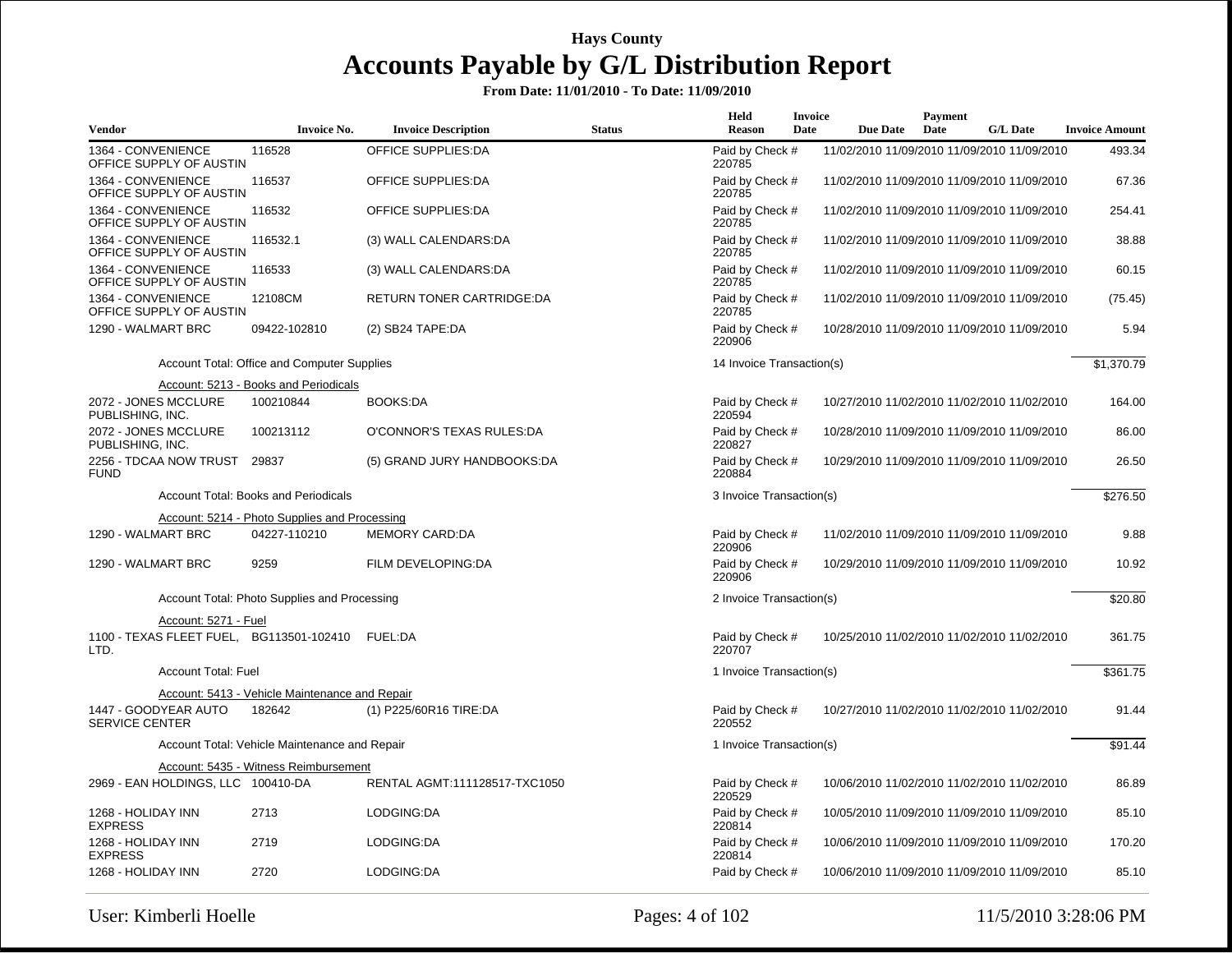**From Date: 11/01/2010 - To Date: 11/09/2010**

| <b>Vendor</b>                          |                                         | <b>Invoice No.</b>                           | <b>Invoice Description</b>             | <b>Status</b> | Held<br><b>Reason</b>     | <b>Invoice</b><br>Date | <b>Due Date</b> | Payment<br>Date | <b>G/L Date</b>                             | <b>Invoice Amount</b> |
|----------------------------------------|-----------------------------------------|----------------------------------------------|----------------------------------------|---------------|---------------------------|------------------------|-----------------|-----------------|---------------------------------------------|-----------------------|
| <b>EXPRESS</b>                         |                                         |                                              |                                        |               | 220814                    |                        |                 |                 |                                             |                       |
| 1268 - HOLIDAY INN<br><b>EXPRESS</b>   |                                         | 2727                                         | LODGING:DA                             |               | Paid by Check #<br>220814 |                        |                 |                 | 10/08/2010 11/09/2010 11/09/2010 11/09/2010 | 425.50                |
| 1268 - HOLIDAY INN<br><b>EXPRESS</b>   |                                         | 2736                                         | LODGING:DA                             |               | Paid by Check #<br>220814 |                        |                 |                 | 10/11/2010 11/09/2010 11/09/2010 11/09/2010 | 255.30                |
|                                        |                                         | Account Total: Witness Reimbursement         |                                        |               | 6 Invoice Transaction(s)  |                        |                 |                 |                                             | \$1,108.09            |
|                                        |                                         | Account: 5445 - Transcription Services       |                                        |               |                           |                        |                 |                 |                                             |                       |
| INC.                                   | 2550 - MWK REPORTING,                   | MWK2010                                      | ELECTRONIC TRANSCRIPT:CR-08-900        |               | Paid by Check #<br>220645 |                        |                 |                 | 10/04/2010 11/02/2010 11/02/2010 11/02/2010 | 150.00                |
|                                        |                                         | <b>Account Total: Transcription Services</b> |                                        |               | 1 Invoice Transaction(s)  |                        |                 |                 |                                             | \$150.00              |
|                                        |                                         | Account: 5448 - Contract Services            |                                        |               |                           |                        |                 |                 |                                             |                       |
| 1454 - LEXISNEXIS                      |                                         | 1009430155                                   | SEPT 10 ONLINE CHGS:DA                 |               | Paid by Check #<br>220614 |                        |                 |                 | 09/30/2010 11/02/2010 11/02/2010 09/30/2010 | 697.00                |
| 1149 - DAVID B. BROOKS                 |                                         | 083010                                       | SEPT 10 CONSULT SVCS:DA                |               | Paid by Check #<br>220771 |                        |                 |                 | 08/30/2010 11/09/2010 11/09/2010 11/09/2010 | 100.00                |
|                                        | 1149 - DAVID B. BROOKS                  | 083010A                                      | AUG 10 CONSULT SVCS:DA                 |               | Paid by Check #<br>220771 |                        |                 |                 | 08/30/2010 11/09/2010 11/09/2010 11/09/2010 | 100.00                |
|                                        |                                         | <b>Account Total: Contract Services</b>      |                                        |               | 3 Invoice Transaction(s)  |                        |                 |                 |                                             | \$897.00              |
|                                        |                                         | Account: 5461 - Printing Services            |                                        |               |                           |                        |                 |                 |                                             |                       |
| <b>IMAGING</b>                         | 1049 - ALLEGRA PRINT &                  | 37951                                        | (500) MOTION TO DISMISS FORMS:DA       |               | Paid by Check #<br>220445 |                        |                 |                 | 10/21/2010 11/02/2010 11/02/2010 11/02/2010 | 200.00                |
| <b>IMAGING</b>                         | 1049 - ALLEGRA PRINT &                  | 37952                                        | (1000) DEFERMENT ADJUDICATION FORMS:DA |               | Paid by Check #<br>220445 |                        |                 |                 | 10/25/2010 11/02/2010 11/02/2010 11/02/2010 | 725.00                |
| <b>FUND</b>                            | 2256 - TDCAA NOW TRUST 29784            |                                              | (500) FILE FOLDERS:DA                  |               | Paid by Check #<br>220701 |                        |                 |                 | 10/20/2010 11/02/2010 11/02/2010 11/02/2010 | 245.00                |
|                                        | <b>Account Total: Printing Services</b> |                                              |                                        |               | 3 Invoice Transaction(s)  |                        |                 |                 |                                             | \$1,170.00            |
|                                        |                                         | Account: 5473 - Equipment Lease              |                                        |               |                           |                        |                 |                 |                                             |                       |
| 1417 - IKON OFFICE<br><b>SOLUTIONS</b> |                                         | 83386197-DA                                  | OCT 10 LEASE:CONTRACT 1009769A19       |               | Paid by Check #<br>220822 |                        |                 |                 | 10/07/2010 11/09/2010 11/09/2010 11/09/2010 | 290.00                |
| 1374 - XEROX<br><b>CORPORATION</b>     |                                         | 051308675                                    | WTD-726237 COPIER:DA                   |               | Paid by Check #<br>220916 |                        |                 |                 | 11/01/2010 11/09/2010 11/09/2010 11/09/2010 | 320.84                |
| 1374 - XEROX<br><b>CORPORATION</b>     |                                         | 051308678                                    | FKA-938858 COPIER:DA                   |               | Paid by Check #<br>220916 |                        |                 |                 | 11/01/2010 11/09/2010 11/09/2010 11/09/2010 | 283.53                |
| 1374 - XEROX<br><b>CORPORATION</b>     |                                         | 051308679                                    | WTD-030666 COPIER:DA                   |               | Paid by Check #<br>220916 |                        |                 |                 | 11/01/2010 11/09/2010 11/09/2010 11/09/2010 | 185.54                |
|                                        |                                         | Account Total: Equipment Lease               |                                        |               | 4 Invoice Transaction(s)  |                        |                 |                 |                                             | \$1,079.91            |
|                                        |                                         | Account: 5489 - Telephone and Data Lines     |                                        |               |                           |                        |                 |                 |                                             |                       |
| <b>1739 - SPRINT</b>                   |                                         | 101610-DA                                    | WIRELESS SVC:916148815                 |               | Paid by Check #<br>220692 |                        |                 |                 | 10/20/2010 11/02/2010 11/02/2010 11/02/2010 | 107.65                |
|                                        |                                         | Account Total: Telephone and Data Lines      |                                        |               | 1 Invoice Transaction(s)  |                        |                 |                 |                                             | \$107.65              |
|                                        | Account: 5501 - Travel                  |                                              |                                        |               |                           |                        |                 |                 |                                             |                       |
| 2171 - ZUNIGA, MARK                    |                                         | 092810                                       | <b>MILEAGE REIMB:DA</b>                |               | Paid by Check #<br>220756 |                        |                 |                 | 09/28/2010 11/02/2010 11/02/2010 09/30/2010 | 18.00                 |
|                                        | <b>Account Total: Travel</b>            |                                              |                                        |               | 1 Invoice Transaction(s)  |                        |                 |                 |                                             | \$18.00               |

User: Kimberli Hoelle 2:28:06 PM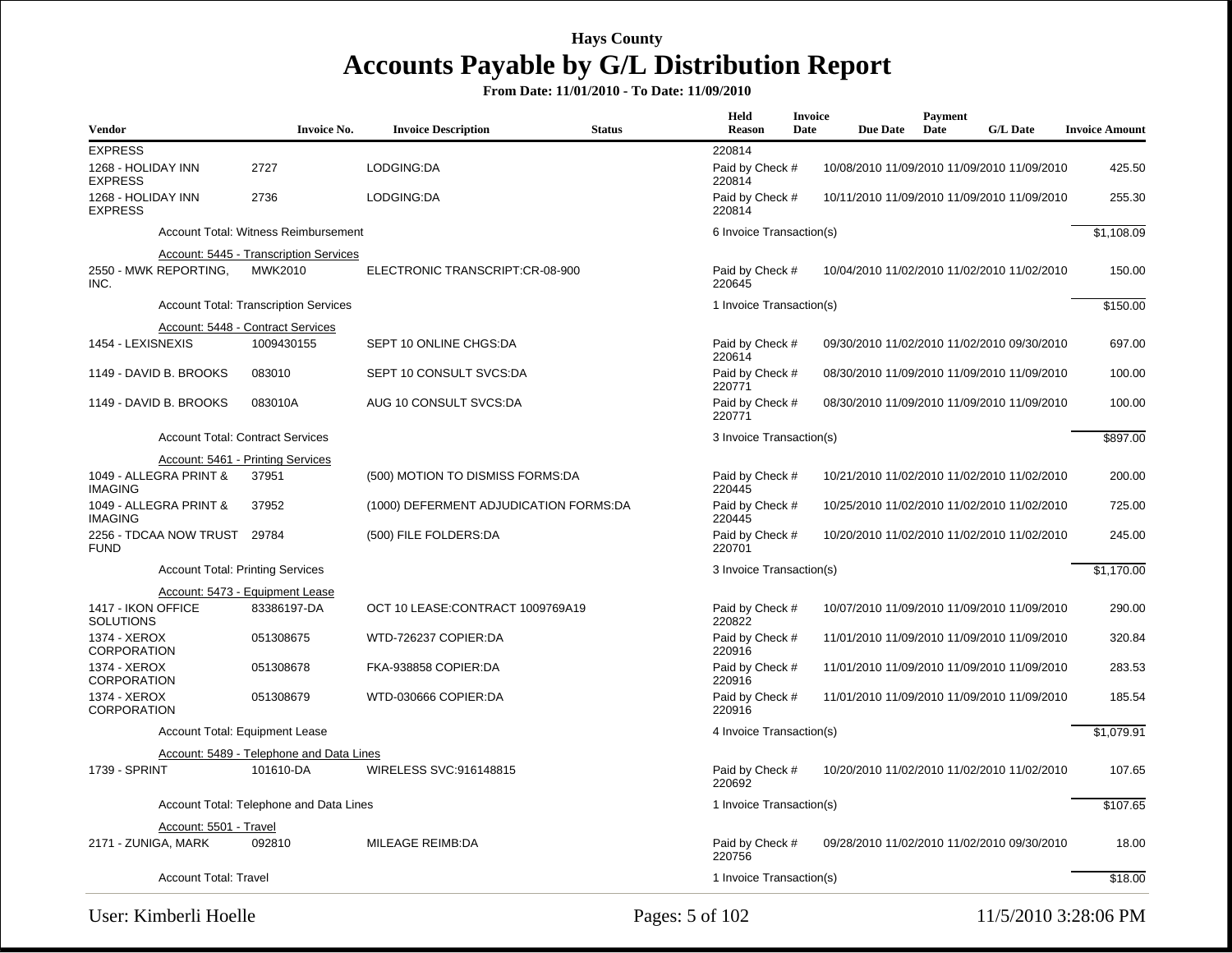| <b>Vendor</b>                                                            | <b>Invoice No.</b>                                                                                 | <b>Invoice Description</b>           | <b>Status</b> | Held<br><b>Reason</b>     | <b>Invoice</b><br>Date | <b>Due Date</b>                             | Payment<br>Date | <b>G/L Date</b> | <b>Invoice Amount</b> |
|--------------------------------------------------------------------------|----------------------------------------------------------------------------------------------------|--------------------------------------|---------------|---------------------------|------------------------|---------------------------------------------|-----------------|-----------------|-----------------------|
|                                                                          | Account: 5551 - Continuing Education                                                               |                                      |               |                           |                        |                                             |                 |                 |                       |
| 1757 - TEXAS DISTRICT &<br><b>COUNTY ATTORNEYS</b><br><b>ASSOCIATION</b> | 0922-2410                                                                                          | CONF REG: JOE LOPEZ                  |               | Paid by Check #<br>220706 |                        | 10/11/2010 11/02/2010 11/02/2010 09/30/2010 |                 |                 | 275.00                |
| 1757 - TEXAS DISTRICT &<br><b>COUNTY ATTORNEYS</b><br><b>ASSOCIATION</b> | FW1201-0310                                                                                        | <b>REG FEE:CONF</b>                  |               | Paid by Check #<br>220888 |                        | 11/02/2010 11/09/2010 11/09/2010 11/09/2010 |                 |                 | 275.00                |
|                                                                          | <b>Account Total: Continuing Education</b>                                                         |                                      |               | 2 Invoice Transaction(s)  |                        |                                             |                 |                 | \$550.00              |
| Division Total: Operating                                                |                                                                                                    |                                      |               | 42 Invoice Transaction(s) |                        |                                             |                 |                 | \$7,201.93            |
| Division: 99 - Grants                                                    | Cost Center: 059 - E Byrne Prosecution Enhancement<br>Account: 5211 - Office and Computer Supplies |                                      |               |                           |                        |                                             |                 |                 |                       |
| 4152 - BAR CODES<br>UNLIMITED, INC.                                      | 10514486                                                                                           | (3) PROJECTION SCANNERS:DA           |               | Paid by Check #<br>220768 |                        | 10/12/2010 11/09/2010 11/09/2010 11/09/2010 |                 |                 | 748.65                |
|                                                                          | Account Total: Office and Computer Supplies                                                        |                                      |               | 1 Invoice Transaction(s)  |                        |                                             |                 |                 | \$748.65              |
| 2487 - JOHN ROPPOLO                                                      | Account: 5551 - Continuing Education<br>1017-2110A                                                 | ADD'L MEAL EXP REIMB:DA              |               | Paid by Check #<br>220670 |                        | 10/22/2010 11/02/2010 11/02/2010 11/02/2010 |                 |                 | 25.00                 |
|                                                                          | <b>Account Total: Continuing Education</b>                                                         |                                      |               | 1 Invoice Transaction(s)  |                        |                                             |                 |                 | \$25.00               |
| Cost Center Total: E Byrne Prosecution Enhancement                       |                                                                                                    |                                      |               | 2 Invoice Transaction(s)  |                        |                                             |                 |                 | \$773.65              |
| <b>Division Total: Grants</b>                                            |                                                                                                    |                                      |               | 2 Invoice Transaction(s)  |                        |                                             |                 |                 | \$773.65              |
| Department Total: District Attorney                                      |                                                                                                    |                                      |               | 44 Invoice Transaction(s) |                        |                                             |                 |                 | \$7,975.58            |
| Department: 608 - District Court<br>Division: 00 - Operating             | Account: 5211 - Office and Computer Supplies                                                       |                                      |               |                           |                        |                                             |                 |                 |                       |
| 1783 - OFFICE DEPOT, INC. 537624390001                                   |                                                                                                    | (2) PLANNERS: DIST CT                |               | Paid by Check #<br>220652 |                        | 10/15/2010 11/02/2010 11/02/2010 11/02/2010 |                 |                 | 8.74                  |
| 1783 - OFFICE DEPOT, INC. 538211446001                                   |                                                                                                    | (2) PLANNERS: DIST CT                |               | Paid by Check #<br>220859 |                        | 10/21/2010 11/09/2010 11/09/2010 11/09/2010 |                 |                 | 8.74                  |
|                                                                          | Account Total: Office and Computer Supplies                                                        |                                      |               | 2 Invoice Transaction(s)  |                        |                                             |                 |                 | \$17.48               |
|                                                                          | Account: 5213 - Books and Periodicals                                                              |                                      |               |                           |                        |                                             |                 |                 |                       |
| 1689 - SAN MARCOS DAILY 8733-112010<br><b>RECORD</b>                     |                                                                                                    | 1 YR SUBSC: DIST CT                  |               | Paid by Check #<br>220677 |                        | 10/20/2010 11/02/2010 11/02/2010 11/02/2010 |                 |                 | 90.00                 |
|                                                                          | Account Total: Books and Periodicals                                                               |                                      |               | 1 Invoice Transaction(s)  |                        |                                             |                 |                 | \$90.00               |
| 1155 - C. M.<br><b>INVESTIGATIONS, INC.</b>                              | Account: 5304 - Indigent Pretrial and Trial<br>CR100001-091010                                     | INVESTIGATIVE SVCS:A.R.G.            |               | Paid by Check #<br>220474 |                        | 09/10/2010 11/02/2010 11/02/2010 09/30/2010 |                 |                 | 750.00                |
| 2505 - LARRY FEINSTEIN<br><b>INVESTIGATIONS, INC.</b>                    | 1010-2983                                                                                          | CRIMINAL INVESTIGATION: CR08-900     |               | Paid by Check #<br>220607 |                        | 09/30/2010 11/02/2010 11/02/2010 09/30/2010 |                 |                 | 1,162.27              |
| 1453 - LEON<br>TRANSLATIONS, INC.                                        | 9540                                                                                               | INTERPRETING SVC/TRAVEL TIME:DIST CT |               | Paid by Check #<br>220613 |                        | 10/20/2010 11/02/2010 11/02/2010 11/02/2010 |                 |                 | 450.00                |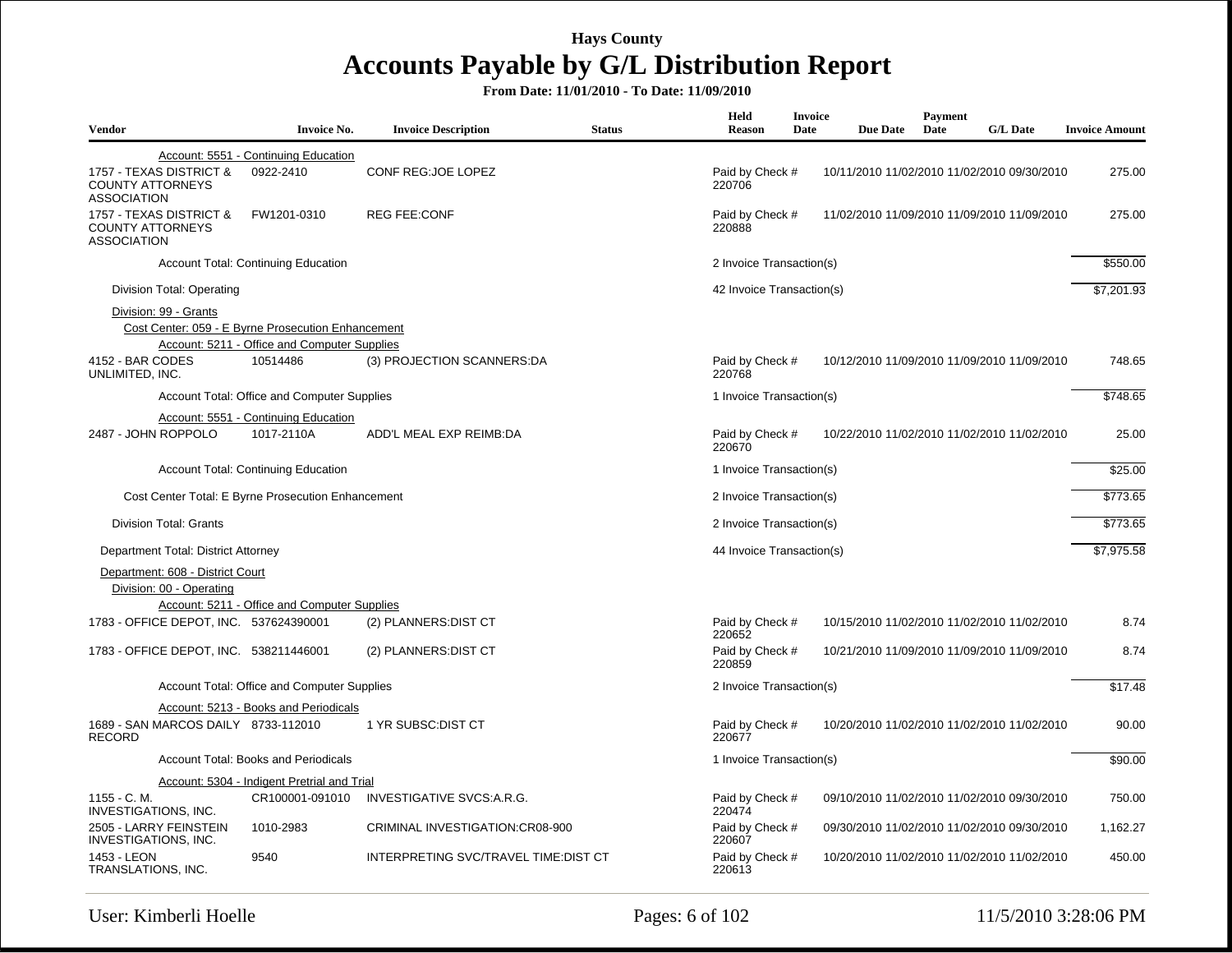| <b>Vendor</b>                                      | <b>Invoice No.</b>                                   | <b>Invoice Description</b>                                                | <b>Status</b> | Held<br><b>Reason</b>     | <b>Invoice</b><br>Date | <b>Due Date</b>                             | Payment<br>Date | <b>G/L Date</b> | <b>Invoice Amount</b> |
|----------------------------------------------------|------------------------------------------------------|---------------------------------------------------------------------------|---------------|---------------------------|------------------------|---------------------------------------------|-----------------|-----------------|-----------------------|
| 1453 - LEON<br>TRANSLATIONS, INC.                  | 9543                                                 | INTERPRETING SVC/TRAVEL TIME:DIST CT                                      |               | Paid by Check #<br>220613 |                        | 10/21/2010 11/02/2010 11/02/2010 11/02/2010 |                 |                 | 225.00                |
| 1453 - LEON<br>TRANSLATIONS, INC.                  | 9561                                                 | INTERPRETING SVC:CR-10-0340                                               |               | Paid by Check #<br>220833 |                        | 10/26/2010 11/09/2010 11/09/2010 11/09/2010 |                 |                 | 300.00                |
| 1453 - LEON<br>TRANSLATIONS, INC.                  | 9580                                                 | INTERPRETING SVC:CAUSE 10-1711                                            |               | Paid by Check #<br>220833 |                        | 10/29/2010 11/09/2010 11/09/2010 11/09/2010 |                 |                 | 300.00                |
| 1907 - MATTHEW L.<br>FERRARA, PHD                  | 110210                                               | COMPETENCY EVAL:CR-10-730                                                 |               | Paid by Check #<br>220798 |                        | 11/02/2010 11/09/2010 11/09/2010 11/09/2010 |                 |                 | 1,000.00              |
|                                                    | Account Total: Indigent Pretrial and Trial           |                                                                           |               | 7 Invoice Transaction(s)  |                        |                                             |                 |                 | \$4,187.27            |
| Account: 5305 - Pretrial and Trial                 |                                                      |                                                                           |               |                           |                        |                                             |                 |                 |                       |
| 1453 - LEON<br>TRANSLATIONS, INC.                  | 9508                                                 | INTERPRETING SVCS: DIST CT                                                |               | Paid by Check #<br>220613 |                        | 10/11/2010 11/02/2010 11/02/2010 11/02/2010 |                 |                 | 675.00                |
| 1453 - LEON<br>TRANSLATIONS, INC.                  | 9512                                                 | <b>INTERPRETING SVCS:DIST CT</b>                                          |               | Paid by Check #<br>220613 |                        | 10/12/2010 11/02/2010 11/02/2010 11/02/2010 |                 |                 | 900.00                |
| 1453 - LEON<br>TRANSLATIONS, INC.                  | 9517                                                 | INTERPRETING SVCS:CR-10-0089                                              |               | Paid by Check #<br>220613 |                        | 10/13/2010 11/02/2010 11/02/2010 11/02/2010 |                 |                 | 600.00                |
| 1453 - LEON<br>TRANSLATIONS, INC.                  | 9523                                                 | <b>INTERPRETING SVCS:DIST CT</b>                                          |               | Paid by Check #<br>220613 |                        | 10/15/2010 11/02/2010 11/02/2010 11/02/2010 |                 |                 | 300.00                |
| 2079 - ROBERT<br><b>RICHARDSON</b>                 | 100110                                               | N/T MILEAGE REIMB: DIST CT                                                |               | Paid by Check #<br>220665 |                        | 10/11/2010 11/02/2010 11/02/2010 11/02/2010 |                 |                 | 49.00                 |
| 3723 - MARK R. LUITJEN                             | 1011-1310                                            | VISITING JUDGE EXP: DIST CT                                               |               | Paid by Check #<br>220621 |                        | 10/15/2010 11/02/2010 11/02/2010 11/02/2010 |                 |                 | 214.32                |
| 1837 - COMMUNICATION BY 101023HAYS1<br><b>HAND</b> |                                                      | INTERPRETING SVC:09-01-10                                                 |               | Paid by Check #<br>220509 |                        | 10/23/2010 11/02/2010 11/02/2010 09/30/2010 |                 |                 | 255.00                |
| 1453 - LEON<br>TRANSLATIONS, INC.                  | 9558                                                 | INTERPRETING SVC:CR-02-0623                                               |               | Paid by Check #<br>220833 |                        | 10/25/2010 11/09/2010 11/09/2010 11/09/2010 |                 |                 | 225.00                |
| Account Total: Pretrial and Trial                  |                                                      |                                                                           |               | 8 Invoice Transaction(s)  |                        |                                             |                 |                 | \$3,218.32            |
| Account: 5306 - Jury Expense                       |                                                      |                                                                           |               |                           |                        |                                             |                 |                 |                       |
| 2039 - DIXIE CREAM<br><b>DONUTS</b>                | 473220                                               | DONUTS FOR JURORS: DIST CT                                                |               | Paid by Check #<br>220521 |                        | 10/05/2010 11/02/2010 11/02/2010 11/02/2010 |                 |                 | 9.95                  |
| Account Total: Jury Expense                        |                                                      |                                                                           |               | 1 Invoice Transaction(s)  |                        |                                             |                 |                 | \$9.95                |
|                                                    | Account: 5440 100 - Court Appointed Attorneys Felony |                                                                           |               |                           |                        |                                             |                 |                 |                       |
| 2022 - GINA M. JONES                               | CR100377-102010                                      | FEL:R.A.R.                                                                |               | Paid by Check #<br>220593 |                        | 10/20/2010 11/02/2010 11/02/2010 11/02/2010 |                 |                 | 500.00                |
| 1476 - LINDA GUADARRAMA CR090673-092210            |                                                      | FEL:J.D.A.                                                                |               | Paid by Check #<br>220560 |                        | 10/11/2010 11/02/2010 11/02/2010 09/30/2010 |                 |                 | 799.00                |
| 1476 - LINDA GUADARRAMA CR090673-101110            |                                                      | FEL:J.D.A.                                                                |               | Paid by Check #<br>220560 |                        | 10/11/2010 11/02/2010 11/02/2010 11/02/2010 |                 |                 | 51.00                 |
| 1826 - CLIFF W.<br><b>MCCORMACK</b>                | F.R.-081610                                          | FEL:CR00-113/CR08-411/CR07-556                                            |               | Paid by Check #<br>220626 |                        | 10/15/2010 11/02/2010 11/02/2010 09/30/2010 |                 |                 | 465.00                |
| 1826 - CLIFF W.<br><b>MCCORMACK</b>                | F.R.-101510                                          | FEL:CR00-113/CR08-411/CR07-556                                            |               | Paid by Check #<br>220626 |                        | 10/15/2010 11/02/2010 11/02/2010 11/02/2010 |                 |                 | 285.00                |
| 1619 - TAMARA B. NEEDLES CR03916-091610            |                                                      | FEL:S.J.S.                                                                |               | Paid by Check #<br>220647 |                        | 10/13/2010 11/02/2010 11/02/2010 09/30/2010 |                 |                 | 312.00                |
| 1619 - TAMARA B. NEEDLES CR03916-101310            |                                                      | FEL:S.J.S.                                                                |               | Paid by Check #<br>220647 |                        | 10/13/2010 11/02/2010 11/02/2010 11/02/2010 |                 |                 | 88.00                 |
| 2026 - CHRISTOPHER                                 | J.J.M.-091610                                        | FEL:09831/10184/10481/10505/10510/10712/10715/10716/10720 Paid by Check # |               |                           |                        | 10/14/2010 11/02/2010 11/02/2010 09/30/2010 |                 |                 | 586.70                |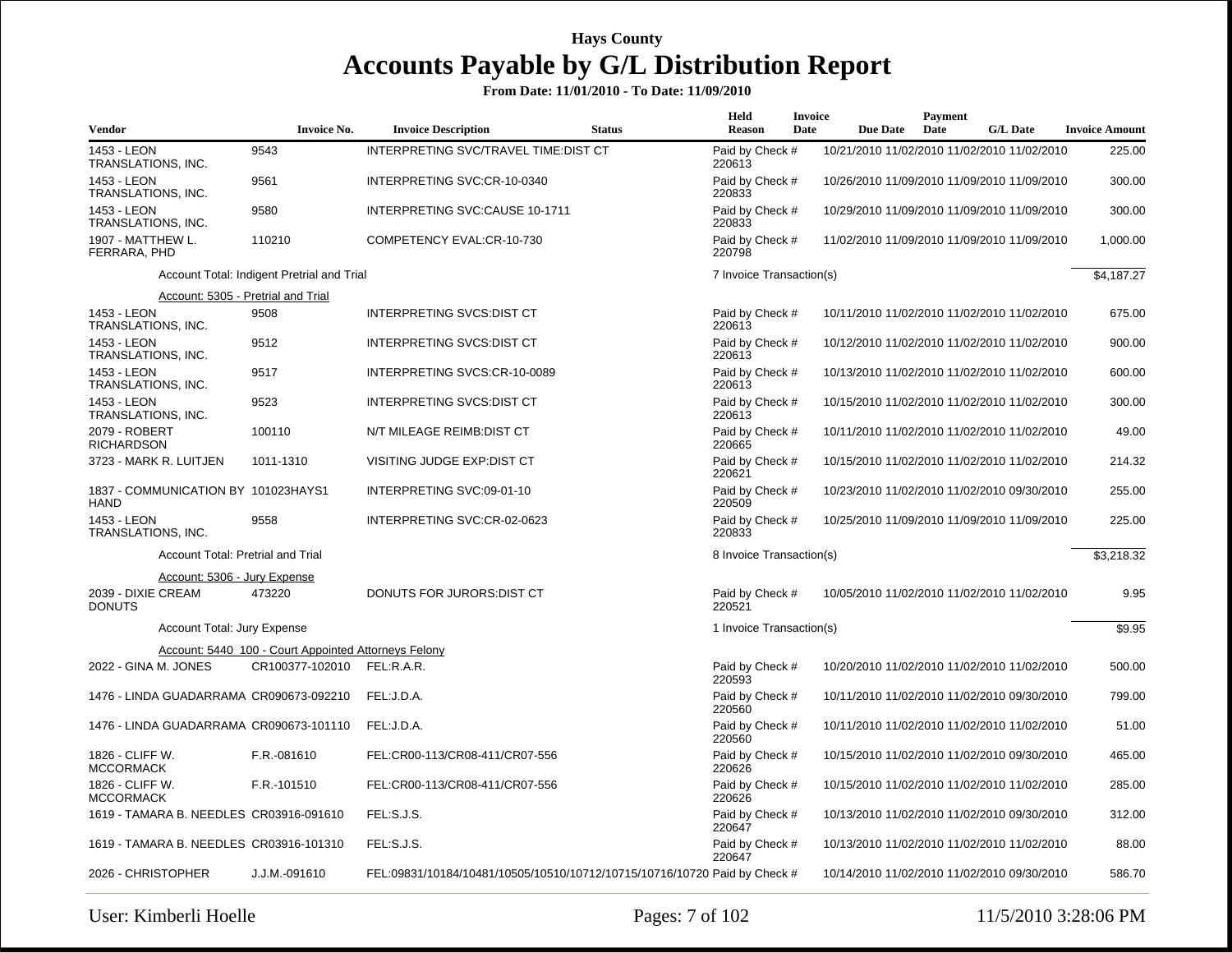| <b>Vendor</b>                             | <b>Invoice No.</b> | <b>Invoice Description</b> | <b>Status</b>                                                             | Held<br><b>Reason</b>     | <b>Invoice</b><br>Date | <b>Due Date</b> | Payment<br>Date | <b>G/L Date</b>                             | <b>Invoice Amount</b> |
|-------------------------------------------|--------------------|----------------------------|---------------------------------------------------------------------------|---------------------------|------------------------|-----------------|-----------------|---------------------------------------------|-----------------------|
| <b>SULLIVAN</b>                           |                    |                            |                                                                           | 220695                    |                        |                 |                 |                                             |                       |
| 2026 - CHRISTOPHER<br><b>SULLIVAN</b>     | J.J.M.-101110      |                            | FEL:09831/10184/10481/10505/10510/10712/10715/10716/10720 Paid by Check # | 220695                    |                        |                 |                 | 10/14/2010 11/02/2010 11/02/2010 11/02/2010 | 147.00                |
| 1863 - MARTIN ZIMMERMAN 100581-092410     |                    | FEL:S.L.S.                 |                                                                           | Paid by Check #<br>220746 |                        |                 |                 | 10/11/2010 11/02/2010 11/02/2010 09/30/2010 | 497.85                |
| 1863 - MARTIN ZIMMERMAN 100581-101110     |                    | FEL:S.L.S.                 |                                                                           | Paid by Check #<br>220746 |                        |                 |                 | 10/11/2010 11/02/2010 11/02/2010 11/02/2010 | 156.00                |
| 1863 - MARTIN ZIMMERMAN 100395-082710     |                    | FEL:J.C.S.,JR              |                                                                           | Paid by Check #<br>220746 |                        |                 |                 | 10/20/2010 11/02/2010 11/02/2010 09/30/2010 | 62.95                 |
| 1863 - MARTIN ZIMMERMAN 100395-102010     |                    | FEL:J.C.S.,JR              |                                                                           | Paid by Check #<br>220746 |                        |                 |                 | 10/20/2010 11/02/2010 11/02/2010 11/02/2010 | 440.00                |
| 2026 - CHRISTOPHER<br><b>SULLIVAN</b>     | J.L.-A.-092910     | FEL:J.L.-A.                |                                                                           | Paid by Check #<br>220695 |                        |                 |                 | 10/14/2010 11/02/2010 11/02/2010 09/30/2010 | 120.00                |
| 1927 - ROBERT A. CAINE                    | CR08473-091410     | FEL:S.P.P.                 |                                                                           | Paid by Check #<br>220475 |                        |                 |                 | 09/27/2010 11/02/2010 11/02/2010 09/30/2010 | 555.00                |
| 2340 - LYNN PEACH                         | CR100123-092710    | FEL-DIS:K.N.               |                                                                           | Paid by Check #<br>220658 |                        |                 |                 | 09/27/2010 11/02/2010 11/02/2010 09/30/2010 | 550.00                |
| 3279 - WILLIAM B. MANGE,<br>P.C.          | E.V.-091010        | FEL:CR10-0552/CR10-0091    |                                                                           | Paid by Check #<br>220623 |                        |                 |                 | 10/11/2010 11/02/2010 11/02/2010 09/30/2010 | 604.25                |
| 3279 - WILLIAM B. MANGE,<br>P.C.          | E.V.-101110        | FEL:CR10-0552/CR10-0091    |                                                                           | Paid by Check #<br>220623 |                        |                 |                 | 10/11/2010 11/02/2010 11/02/2010 11/02/2010 | 98.00                 |
| 1609 - BOVIK & MEREDITH,<br>P.C.          | CR08228-092310     | FEL:J.A.B.                 |                                                                           | Paid by Check #<br>220469 |                        |                 |                 | 10/12/2010 11/02/2010 11/02/2010 09/30/2010 | 254.55                |
| 1609 - BOVIK & MEREDITH,<br>P.C.          | CR08228-101210     | FEL:J.A.B.                 |                                                                           | Paid by Check #<br>220469 |                        |                 |                 | 10/12/2010 11/02/2010 11/02/2010 11/02/2010 | 95.45                 |
| 1532 - DRISCOLL & HUG,<br>P.C.            | CR090699-083110    | FEL:R.A.                   |                                                                           | Paid by Check #<br>220526 |                        |                 |                 | 10/21/2010 11/02/2010 11/02/2010 09/30/2010 | 602.75                |
| 1532 - DRISCOLL & HUG,<br>P.C.            | CR090322-072109    | FEL:T.J.                   |                                                                           | Paid by Check #<br>220527 |                        |                 |                 | 07/21/2009 11/02/2010 11/02/2010 09/30/2010 | 500.00                |
| 1609 - BOVIK & MEREDITH,<br>P.C.          | CR10596-093010     | FEL:R.L.                   |                                                                           | Paid by Check #<br>220469 |                        |                 |                 | 09/30/2010 11/02/2010 11/02/2010 09/30/2010 | 550.00                |
| 1823 - CHANTAL M.<br><b>ELDRIDGE</b>      | CR03727-092810     | FEL-REV:P.R.               |                                                                           | Paid by Check #<br>220531 |                        |                 |                 | 10/21/2010 11/02/2010 11/02/2010 09/30/2010 | 850.00                |
| 1823 - CHANTAL M.<br><b>ELDRIDGE</b>      | CR090450-080210    | FEL:D.C.                   |                                                                           | Paid by Check #<br>220531 |                        |                 |                 | 10/21/2010 11/02/2010 11/02/2010 09/30/2010 | 575.00                |
| 1611 - MORALES &<br>NAVARRETE             | CR05692-052110     | FEL:J.R.G.                 |                                                                           | Paid by Check #<br>220641 |                        |                 |                 | 10/20/2010 11/02/2010 11/02/2010 09/30/2010 | 600.00                |
| 1611 - MORALES &<br>NAVARRETE             | CR03695-052609     | FEL:T.J.C.                 |                                                                           | Paid by Check #<br>220641 |                        |                 |                 | 10/20/2010 11/02/2010 11/02/2010 09/30/2010 | 400.00                |
| 2808 - DANIELS LAW<br>OFFICES, PLLC       | CR100493-083010    | FEL:R.G.B.                 |                                                                           | Paid by Check #<br>220791 |                        |                 |                 | 09/28/2010 11/09/2010 11/09/2010 11/09/2010 | 900.00                |
| 2808 - DANIELS LAW<br>OFFICES, PLLC       | CR07041-092810     | FEL-DIS: J.L.R.            |                                                                           | Paid by Check #<br>220791 |                        |                 |                 | 09/28/2010 11/09/2010 11/09/2010 11/09/2010 | 800.00                |
| 1823 - CHANTAL M.<br><b>ELDRIDGE</b>      | CR100530-091410    | FEL:D.G.                   |                                                                           | Paid by Check #<br>220795 |                        |                 |                 | 10/21/2010 11/09/2010 11/09/2010 11/09/2010 | 554.00                |
| 1913 - GARCIA & TRUE, LLP CR100555-092910 |                    | FEL:C.B.                   |                                                                           | Paid by Check #<br>220800 |                        |                 |                 | 10/26/2010 11/09/2010 11/09/2010 11/09/2010 | 663.30                |
| 1913 - GARCIA & TRUE, LLP JH092910        |                    | FEL:CR100463/CR100464      |                                                                           | Paid by Check #<br>220800 |                        |                 |                 | 10/26/2010 11/09/2010 11/09/2010 11/09/2010 | 854.75                |
| 1954 - WILLARD GEORGE                     | CR08562-102710     | FEL:J.M.C.                 |                                                                           | Paid by Check #           |                        |                 |                 | 10/27/2010 11/09/2010 11/09/2010 11/09/2010 | 500.00                |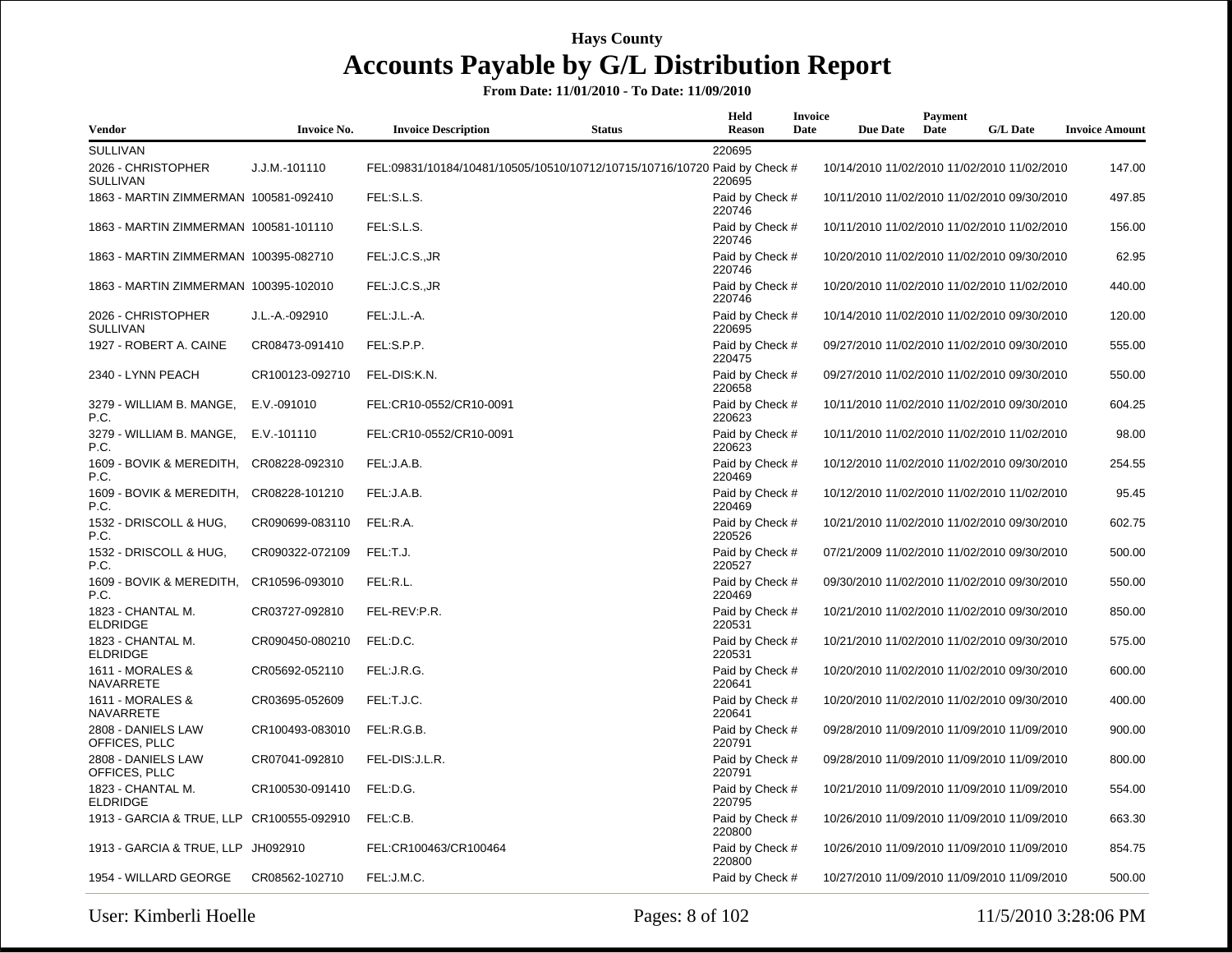| Vendor                                        | Invoice No.                                         | <b>Invoice Description</b> | <b>Status</b> | Held<br><b>Reason</b>     | Invoice<br>Date | <b>Due Date</b> | Payment<br>Date | <b>G/L Date</b>                             | <b>Invoice Amount</b> |
|-----------------------------------------------|-----------------------------------------------------|----------------------------|---------------|---------------------------|-----------------|-----------------|-----------------|---------------------------------------------|-----------------------|
| <b>HOLGATE</b>                                |                                                     |                            |               | 220813                    |                 |                 |                 |                                             |                       |
| 1832 - DANIEL R.<br><b>MCCORMACK</b>          | CR100486-092710                                     | FEL:M.C.                   |               | Paid by Check #<br>220846 |                 |                 |                 | 09/27/2010 11/09/2010 11/09/2010 11/09/2010 | 550.00                |
| 1611 - MORALES &<br>NAVARRETE                 | CR07461-120809                                      | FEL:J.A.                   |               | Paid by Check #<br>220854 |                 |                 |                 | 10/20/2010 11/09/2010 11/09/2010 11/09/2010 | 500.00                |
| 3282 - PAUL J. SMITH                          | CR03778-102610                                      | FEL:T.P.J.                 |               | Paid by Check #<br>220880 |                 |                 |                 | 10/26/2010 11/09/2010 11/09/2010 11/09/2010 | 500.00                |
| 1327 - WHITE & MEASELLS<br><b>LLP</b>         | CR09141-101410                                      | FEL:C.M.                   |               | Paid by Check #<br>220910 |                 |                 |                 | 10/18/2010 11/09/2010 11/09/2010 11/09/2010 | 670.00                |
| 1834 - DAVID ARTHUR<br><b>WYRICK</b>          | CR06107-101410                                      | FEL:J.R.M.                 |               | Paid by Check #<br>220915 |                 |                 |                 | 10/14/2010 11/09/2010 11/09/2010 11/09/2010 | 550.88                |
|                                               | Account Total: Court Appointed Attorneys Felony     |                            |               | 38 Invoice Transaction(s) |                 |                 |                 |                                             | \$17,788.43           |
|                                               | Account: 5440_400 - Court Appointed Attorneys Civil |                            |               |                           |                 |                 |                 |                                             |                       |
| 1863 - MARTIN ZIMMERMAN 080045-101510         |                                                     | CPS:CAUSE 08-0045          |               | Paid by Check #<br>220746 |                 |                 |                 | 10/15/2010 11/02/2010 11/02/2010 11/02/2010 | 300.00                |
| 1832 - DANIEL R.<br><b>MCCORMACK</b>          | 20091423-092710                                     | CPS:CAUSE 2009-1423        |               | Paid by Check #<br>220627 |                 |                 |                 | 10/11/2010 11/02/2010 11/02/2010 09/30/2010 | 1,584.00              |
| 1832 - DANIEL R.<br><b>MCCORMACK</b>          | 20091423-100710                                     | CPS:CAUSE 2009-1423        |               | Paid by Check #<br>220627 |                 |                 |                 | 10/11/2010 11/02/2010 11/02/2010 11/02/2010 | 16.00                 |
| 1609 - BOVIK & MEREDITH,<br>P.C.              | 2006923-092410                                      | CPS:CAUSE 2006-923         |               | Paid by Check #<br>220469 |                 |                 |                 | 10/08/2010 11/02/2010 11/02/2010 09/30/2010 | 1,553.75              |
| 1609 - BOVIK & MEREDITH, 99119-082610<br>P.C. |                                                     | CPS:CAUSE 99-119           |               | Paid by Check #<br>220469 |                 |                 |                 | 10/08/2010 11/02/2010 11/02/2010 09/30/2010 | 325.00                |
| 1949 - TIFFANY CROUCH-<br><b>BARTLETT</b>     | 20100402-080910                                     | CPS:CAUSE 2010-0402        |               | Paid by Check #<br>220514 |                 |                 |                 | 10/08/2010 11/02/2010 11/02/2010 09/30/2010 | 430.00                |
| 1949 - TIFFANY CROUCH-<br><b>BARTLETT</b>     | 20100951-091010                                     | CPS:CAUSE 2010-0951        |               | Paid by Check #<br>220514 |                 |                 |                 | 09/10/2010 11/02/2010 11/02/2010 09/30/2010 | 515.00                |
| 1900 - LUIS L. CUELLAR                        | 20101725-092410                                     | CPS:CAUSE 2010-1725        |               | Paid by Check #<br>220515 |                 |                 |                 | 10/06/2010 11/02/2010 11/02/2010 09/30/2010 | 44.00                 |
| 1900 - LUIS L. CUELLAR                        | 2010832-091010                                      | CPS:CAUSE 2010-832         |               | Paid by Check #<br>220515 |                 |                 |                 | 10/06/2010 11/02/2010 11/02/2010 09/30/2010 | 126.50                |
| 1900 - LUIS L. CUELLAR                        | 2008875-092410                                      | CPS:CAUSE 2008-875         |               | Paid by Check #<br>220515 |                 |                 |                 | 10/06/2010 11/02/2010 11/02/2010 09/30/2010 | 66.00                 |
| 1900 - LUIS L. CUELLAR                        | 20081982A-092210                                    | CPS:CAUSE 2008-1982A       |               | Paid by Check #<br>220515 |                 |                 |                 | 10/06/2010 11/02/2010 11/02/2010 09/30/2010 | 214.50                |
| 1900 - LUIS L. CUELLAR                        | 20100013-090710                                     | CPS:CAUSE 2010-0013        |               | Paid by Check #<br>220515 |                 |                 |                 | 10/06/2010 11/02/2010 11/02/2010 09/30/2010 | 38.50                 |
| 1900 - LUIS L. CUELLAR                        | 20091342-071610                                     | CPS:CAUSE 2009-1342        |               | Paid by Check #<br>220515 |                 |                 |                 | 10/06/2010 11/02/2010 11/02/2010 09/30/2010 | 88.00                 |
| 1900 - LUIS L. CUELLAR                        | 20100510-091310                                     | CPS:CAUSE 2010-0510        |               | Paid by Check #<br>220515 |                 |                 |                 | 10/06/2010 11/02/2010 11/02/2010 09/30/2010 | 154.00                |
| 1900 - LUIS L. CUELLAR                        | 20081563-092410                                     | CPS:CAUSE 2008-1563        |               | Paid by Check #<br>220515 |                 |                 |                 | 10/06/2010 11/02/2010 11/02/2010 09/30/2010 | 203.50                |
| 3300 - MELISSA HINES                          | 20101653-092410                                     | CPS:CAUSE 2010-1653        |               | Paid by Check #<br>220580 |                 |                 |                 | 09/28/2010 11/02/2010 11/02/2010 09/30/2010 | 300.00                |
| 1900 - LUIS L. CUELLAR                        | 20101026-092210                                     | CPS:CAUSE 2010-1026        |               | Paid by Check #<br>220515 |                 |                 |                 | 10/06/2010 11/02/2010 11/02/2010 09/30/2010 | 403.00                |
| 1900 - LUIS L. CUELLAR                        | 20101166-092010                                     | CPS:CAUSE 2010-1166        |               | Paid by Check #<br>220515 |                 |                 |                 | 10/06/2010 11/02/2010 11/02/2010 09/30/2010 | 344.50                |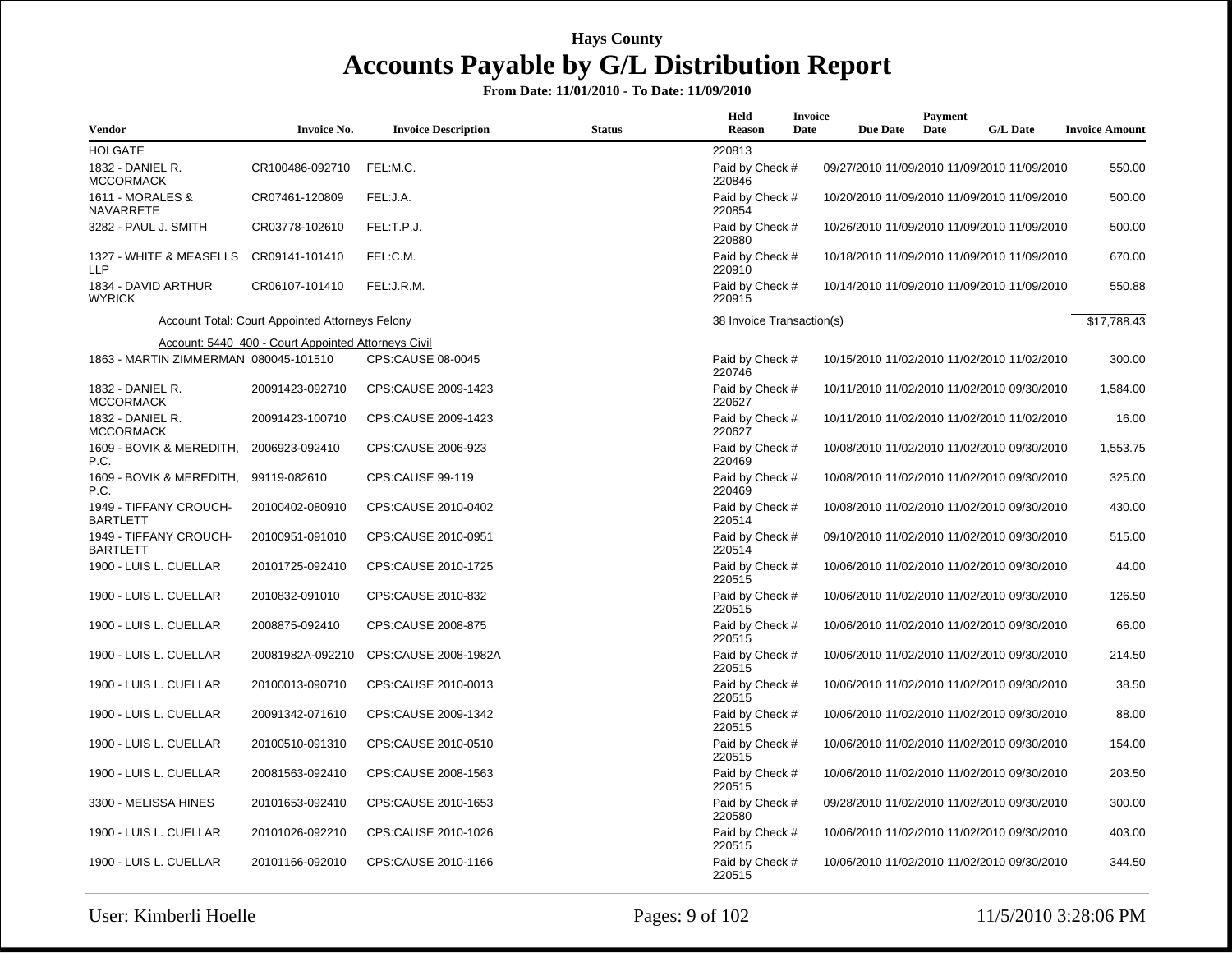| <b>Vendor</b>                           | <b>Invoice No.</b>                                        | <b>Invoice Description</b>                                     | <b>Status</b> | Held<br><b>Reason</b>     | <b>Invoice</b><br>Date | <b>Due Date</b> | Payment<br>Date | <b>G/L Date</b>                             | <b>Invoice Amount</b> |
|-----------------------------------------|-----------------------------------------------------------|----------------------------------------------------------------|---------------|---------------------------|------------------------|-----------------|-----------------|---------------------------------------------|-----------------------|
| 1892 - LARRY O. RASCO                   | 081812-072210                                             | CPS:CAUSE 08-1812                                              |               | Paid by Check #<br>220663 |                        |                 |                 | 09/30/2010 11/02/2010 11/02/2010 09/30/2010 | 450.00                |
| 1345 - PHILIP MCDUFFIE<br><b>WILSON</b> | 091049-082710                                             | CPS:CAUSE 09-1049                                              |               | Paid by Check #<br>220735 |                        |                 |                 | 10/05/2010 11/02/2010 11/02/2010 09/30/2010 | 246.00                |
| 1345 - PHILIP MCDUFFIE<br>WILSON        | 20100577-082510                                           | CPS:CAUSE 2010-0577                                            |               | Paid by Check #<br>220735 |                        |                 |                 | 10/05/2010 11/02/2010 11/02/2010 09/30/2010 | 132.00                |
| 2340 - LYNN PEACH                       | 101166-090310                                             | CPS:CAUSE 10-1166                                              |               | Paid by Check #<br>220658 |                        |                 |                 | 10/12/2010 11/02/2010 11/02/2010 09/30/2010 | 307.69                |
| 2340 - LYNN PEACH                       | 101166-101210                                             | CPS:CAUSE 10-1166                                              |               | Paid by Check #<br>220658 |                        |                 |                 | 10/12/2010 11/02/2010 11/02/2010 11/02/2010 | 92.31                 |
|                                         | Account Total: Court Appointed Attorneys Civil            |                                                                |               | 23 Invoice Transaction(s) |                        |                 |                 |                                             | \$7,934.25            |
|                                         |                                                           | Account: 5440_500 - Court Appointed Attorneys No Charges Filed |               |                           |                        |                 |                 |                                             |                       |
| 1823 - CHANTAL M.<br><b>ELDRIDGE</b>    | J.K.C.III-093010                                          | FEL-NCF:J.K.C.,III                                             |               | Paid by Check #<br>220531 |                        |                 |                 | 10/21/2010 11/02/2010 11/02/2010 09/30/2010 | 37.50                 |
| 1823 - CHANTAL M.<br><b>ELDRIDGE</b>    | J.K.C.III-102110                                          | FEL-NCF: J.K.C., III                                           |               | Paid by Check #<br>220531 |                        |                 |                 | 10/21/2010 11/02/2010 11/02/2010 11/02/2010 | 362.50                |
|                                         | Account Total: Court Appointed Attorneys No Charges Filed |                                                                |               | 2 Invoice Transaction(s)  |                        |                 |                 |                                             | \$400.00              |
| 1417 - IKON OFFICE<br><b>SOLUTIONS</b>  | Account: 5473 - Equipment Lease                           | 83386203-DIST CT NOV 10 LEASE:1009769A4                        |               | Paid by Check #<br>220822 |                        |                 |                 | 10/07/2010 11/09/2010 11/09/2010 11/09/2010 | 280.00                |
|                                         | Account Total: Equipment Lease                            |                                                                |               | 1 Invoice Transaction(s)  |                        |                 |                 |                                             | \$280.00              |
| Division Total: Operating               |                                                           |                                                                |               | 83 Invoice Transaction(s) |                        |                 |                 |                                             | \$33,925.70           |
| Division: 01 - Family Law               |                                                           |                                                                |               |                           |                        |                 |                 |                                             |                       |
|                                         | Account: 5489 - Telephone and Data Lines                  |                                                                |               |                           |                        |                 |                 |                                             |                       |
| 2362 - BRENDA K. SMITH                  | 3177                                                      | EXPENSE REIMBURSEMENT: FAM LAW                                 |               | Paid by Check #<br>220939 |                        |                 |                 | 10/25/2010 11/09/2010 11/09/2010 11/09/2010 | 25.00                 |
|                                         | Account Total: Telephone and Data Lines                   |                                                                |               | 1 Invoice Transaction(s)  |                        |                 |                 |                                             | \$25.00               |
| Division Total: Family Law              |                                                           |                                                                |               | 1 Invoice Transaction(s)  |                        |                 |                 |                                             | \$25.00               |
| Department Total: District Court        |                                                           |                                                                |               | 84 Invoice Transaction(s) |                        |                 |                 |                                             | \$33,950.70           |
| Department: 609 - District Clerk        |                                                           |                                                                |               |                           |                        |                 |                 |                                             |                       |
| Division: 00 - Operating                |                                                           |                                                                |               |                           |                        |                 |                 |                                             |                       |
|                                         | Account: 5211 - Office and Computer Supplies              |                                                                |               |                           |                        |                 |                 |                                             |                       |
| 1362 -<br>CONFIRMDELIVERY.COM,<br>INC.  | 84211372                                                  | <b>CONFIRMATION MAIL TRANSACTIONS: DIST CLK</b>                |               | Paid by Check #<br>220784 |                        |                 |                 | 10/26/2010 11/09/2010 11/09/2010 11/09/2010 | 277.28                |
|                                         | Account Total: Office and Computer Supplies               |                                                                |               | 1 Invoice Transaction(s)  |                        |                 |                 |                                             | \$277.28              |
| Division Total: Operating               |                                                           |                                                                |               | 1 Invoice Transaction(s)  |                        |                 |                 |                                             | \$277.28              |
| Department Total: District Clerk        |                                                           |                                                                |               | 1 Invoice Transaction(s)  |                        |                 |                 |                                             | \$277.28              |
| Department: 612 - County Court at Law 2 |                                                           |                                                                |               |                           |                        |                 |                 |                                             |                       |
| Division: 00 - Operating                |                                                           |                                                                |               |                           |                        |                 |                 |                                             |                       |
|                                         | Account: 5211 - Office and Computer Supplies              |                                                                |               |                           |                        |                 |                 |                                             |                       |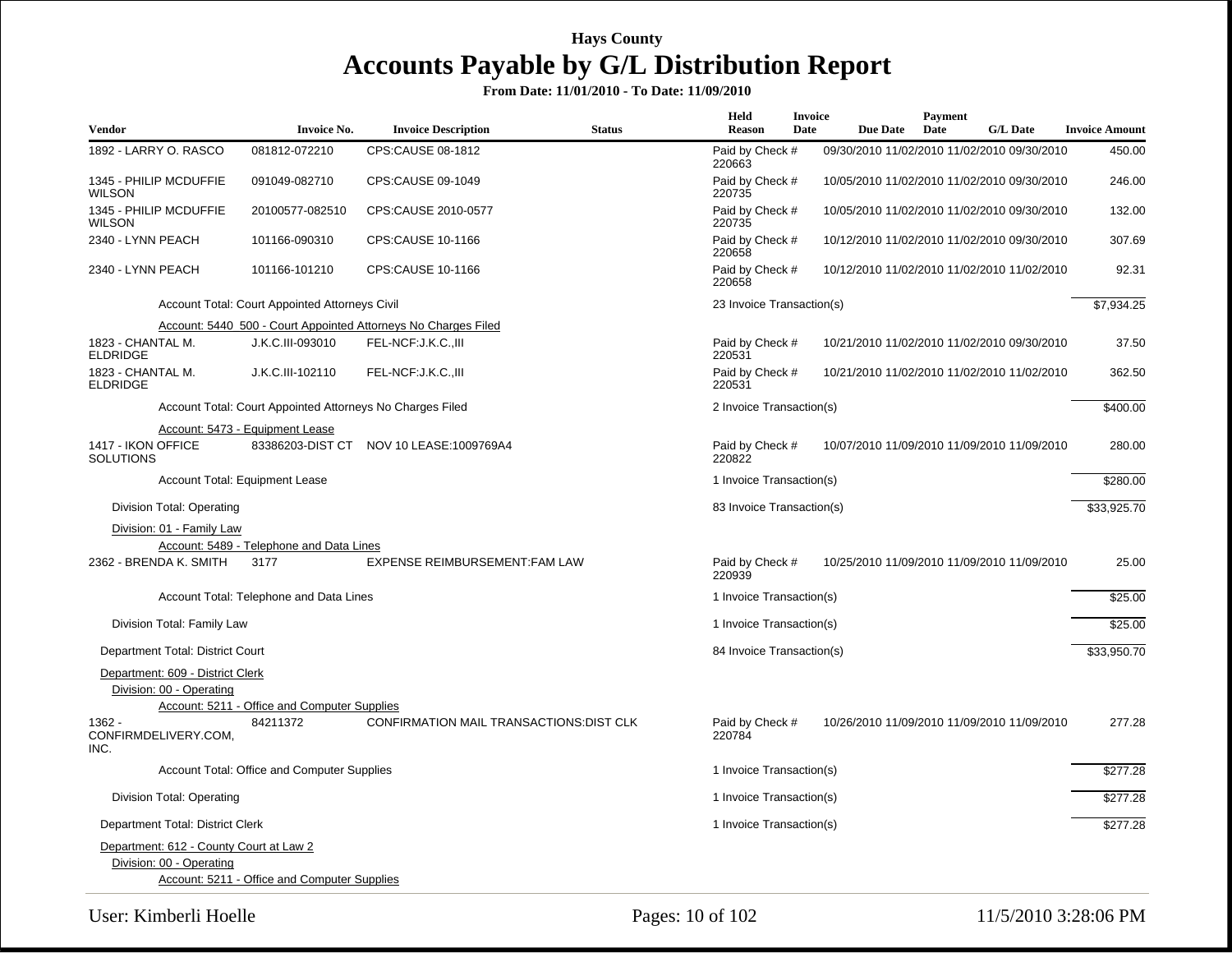| Vendor                                             | <b>Invoice No.</b>                          | <b>Invoice Description</b>                                | <b>Status</b> | Held<br><b>Reason</b>     | <b>Invoice</b><br>Date | <b>Due Date</b>                             | Payment<br>Date | <b>G/L Date</b> | <b>Invoice Amount</b> |
|----------------------------------------------------|---------------------------------------------|-----------------------------------------------------------|---------------|---------------------------|------------------------|---------------------------------------------|-----------------|-----------------|-----------------------|
| 1364 - CONVENIENCE<br>OFFICE SUPPLY OF AUSTIN      | 115290                                      | INK CARTRIDGES:CCL2                                       |               | Paid by Check #<br>220513 |                        | 10/14/2010 11/02/2010 11/02/2010 11/02/2010 |                 |                 | 65.84                 |
| 1364 - CONVENIENCE<br>OFFICE SUPPLY OF AUSTIN      | 12042CM                                     | INK CARTRIDGES:CCL2                                       |               | Paid by Check #<br>220513 |                        | 10/15/2010 11/02/2010 11/02/2010 11/02/2010 |                 |                 | (79.48)               |
|                                                    | Account Total: Office and Computer Supplies |                                                           |               | 2 Invoice Transaction(s)  |                        |                                             |                 |                 | (\$13.64)             |
|                                                    | Account: 5304 - Indigent Pretrial and Trial |                                                           |               |                           |                        |                                             |                 |                 |                       |
| 1837 - COMMUNICATION BY 101023HAYS2<br><b>HAND</b> |                                             | INTERPRETING SVC: JUV 09/28/10                            |               | Paid by Check #<br>220783 |                        | 10/23/2010 11/09/2010 11/09/2010 11/09/2010 |                 |                 | 170.00                |
|                                                    | Account Total: Indigent Pretrial and Trial  |                                                           |               | 1 Invoice Transaction(s)  |                        |                                             |                 |                 | \$170.00              |
| Account: 5305 - Pretrial and Trial                 |                                             |                                                           |               |                           |                        |                                             |                 |                 |                       |
| 1915 - GADDIS COURT<br><b>REPORTING</b>            | 2009-1                                      | CT REPORTING SVC:09-29-10                                 |               | Paid by Check #<br>220548 |                        | 09/30/2010 11/02/2010 11/02/2010 09/30/2010 |                 |                 | 354.00                |
| 1915 - GADDIS COURT<br><b>REPORTING</b>            | 2010-134                                    | CT REPORTING SVC:10-11-10                                 |               | Paid by Check #<br>220548 |                        | 10/08/2010 11/02/2010 11/02/2010 11/02/2010 |                 |                 | 371.40                |
| Account Total: Pretrial and Trial                  |                                             |                                                           |               | 2 Invoice Transaction(s)  |                        |                                             |                 |                 | \$725.40              |
|                                                    |                                             | Account: 5440_200 - Court Appointed Attorneys Misdemeanor |               |                           |                        |                                             |                 |                 |                       |
| 1818 - CATHERINE<br><b>CLAYTON</b>                 | 95719-091010                                | MIS:T.W.                                                  |               | Paid by Check #<br>220502 |                        | 10/14/2010 11/02/2010 11/02/2010 09/30/2010 |                 |                 | 331.00                |
| 1818 - CATHERINE<br><b>CLAYTON</b>                 | 95719A-101410                               | MIS:T.W.                                                  |               | Paid by Check #<br>220502 |                        | 10/14/2010 11/02/2010 11/02/2010 11/02/2010 |                 |                 | 62.00                 |
| 2681 - SALVADOR S.<br><b>GARCIA</b>                | 96094/96095                                 | MIS:A.E.B.                                                |               | Paid by Check #<br>220549 |                        | 10/14/2010 11/02/2010 11/02/2010 09/30/2010 |                 |                 | 35.81                 |
| 2681 - SALVADOR S.<br><b>GARCIA</b>                | 96094/96095A                                | MIS:A.E.B.                                                |               | Paid by Check #<br>220549 |                        | 10/14/2010 11/02/2010 11/02/2010 11/02/2010 |                 |                 | 75.00                 |
| 3640 - LAW OFFICE OF<br>DAVID C. HARDAWAY          | 092810                                      | MIS:B.J.Z.                                                |               | Paid by Check #<br>220609 |                        | 10/14/2010 11/02/2010 11/02/2010 09/30/2010 |                 |                 | 25.37                 |
| 3640 - LAW OFFICE OF<br>DAVID C. HARDAWAY          | 101410                                      | MIS:B.J.Z.                                                |               | Paid by Check #<br>220609 |                        | 10/14/2010 11/02/2010 11/02/2010 11/02/2010 |                 |                 | 62.13                 |
| 1904 - MARK B. JANSSEN                             | 095423-092910                               | MIS:R.H.                                                  |               | Paid by Check #<br>220591 |                        | 10/14/2010 11/02/2010 11/02/2010 09/30/2010 |                 |                 | 133.32                |
| 1904 - MARK B. JANSSEN                             | 095423-101410                               | MIS:R.H.                                                  |               | Paid by Check #<br>220591 |                        | 10/14/2010 11/02/2010 11/02/2010 11/02/2010 |                 |                 | 24.96                 |
| 1865 - ABIGAIL C. KLAMERT 094143/094144            |                                             | MIS-DIS:A.Q.                                              |               | Paid by Check #<br>220600 |                        | 10/08/2010 11/02/2010 11/02/2010 09/30/2010 |                 |                 | 349.07                |
| 1865 - ABIGAIL C. KLAMERT 091249-090909            |                                             | MIS:V.R.G.                                                |               | Paid by Check #<br>220600 |                        | 10/08/2010 11/02/2010 11/02/2010 09/30/2010 |                 |                 | 221.26                |
| 1826 - CLIFF W.<br><b>MCCORMACK</b>                | 93226/93227                                 | MIS: J.C.Y.                                               |               | Paid by Check #<br>220626 |                        | 10/07/2010 11/02/2010 11/02/2010 09/30/2010 |                 |                 | 275.21                |
| 1826 - CLIFF W.<br><b>MCCORMACK</b>                | 93226/93227A                                | MIS: J.C.Y.                                               |               | Paid by Check #<br>220626 |                        | 10/07/2010 11/02/2010 11/02/2010 11/02/2010 |                 |                 | 51.20                 |
| 1826 - CLIFF W.<br><b>MCCORMACK</b>                | 94034/94035                                 | MIS: J.A.L.                                               |               | Paid by Check #<br>220626 |                        | 10/07/2010 11/02/2010 11/02/2010 09/30/2010 |                 |                 | 232.85                |
| 1826 - CLIFF W.<br><b>MCCORMACK</b>                | 94034/94035A                                | MIS: J.A.L.                                               |               | Paid by Check #<br>220626 |                        | 10/07/2010 11/02/2010 11/02/2010 11/02/2010 |                 |                 | 64.90                 |
| 1892 - LARRY O. RASCO                              | 95774-082510                                | MIS:V.R.                                                  |               | Paid by Check #<br>220663 |                        | 10/14/2010 11/02/2010 11/02/2010 09/30/2010 |                 |                 | 129.20                |
| 1892 - LARRY O. RASCO                              | 95774-101410                                | MIS:VR.                                                   |               | Paid by Check #           |                        | 10/14/2010 11/02/2010 11/02/2010 11/02/2010 |                 |                 | 40.80                 |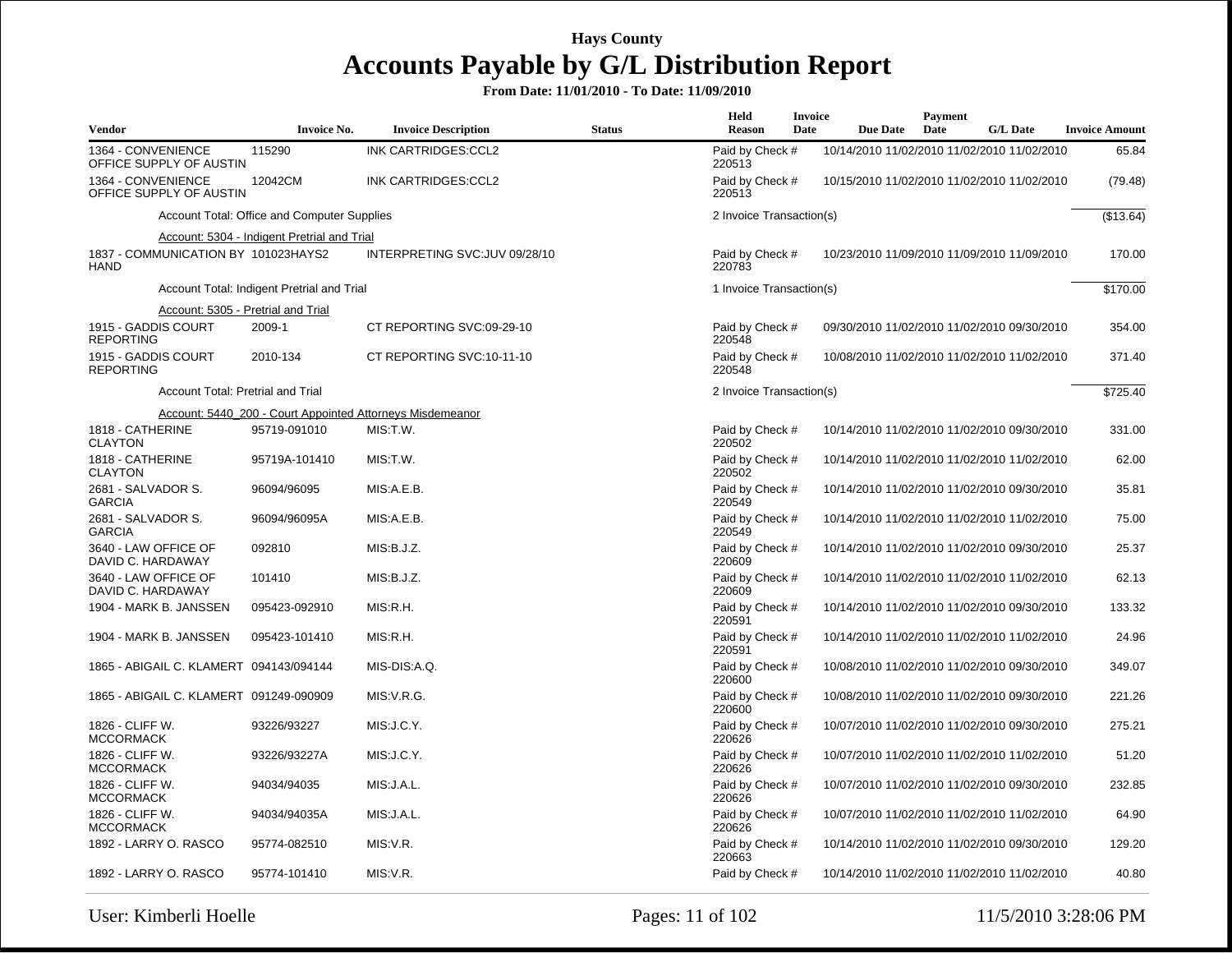| <b>Vendor</b>                             | <b>Invoice No.</b> | <b>Invoice Description</b> | <b>Status</b> | Held<br><b>Reason</b>     | <b>Invoice</b><br>Date | <b>Due Date</b> | Payment<br>Date | <b>G/L Date</b>                             | <b>Invoice Amount</b> |
|-------------------------------------------|--------------------|----------------------------|---------------|---------------------------|------------------------|-----------------|-----------------|---------------------------------------------|-----------------------|
|                                           |                    |                            |               | 220663                    |                        |                 |                 |                                             |                       |
| 1892 - LARRY O. RASCO                     | 95601-082610       | MIS:A.C.JR.                |               | Paid by Check #<br>220663 |                        |                 |                 | 10/14/2010 11/02/2010 11/02/2010 09/30/2010 | 140.60                |
| 1892 - LARRY O. RASCO                     | 95601-101410       | MIS:A.C.JR.                |               | Paid by Check #<br>220663 |                        |                 |                 | 10/14/2010 11/02/2010 11/02/2010 11/02/2010 | 44.40                 |
| 1082 - ROBERT AVERA                       | 96888-101410       | FEL:I.A.                   |               | Paid by Check #<br>220457 |                        |                 |                 | 10/14/2010 11/02/2010 11/02/2010 11/02/2010 | 50.00                 |
| 1823 - CHANTAL M.<br><b>ELDRIDGE</b>      | 093540-090910      | MIS-DIS:T.J.               |               | Paid by Check #<br>220531 |                        |                 |                 | 10/21/2010 11/02/2010 11/02/2010 09/30/2010 | 182.75                |
| 1954 - WILLARD GEORGE<br><b>HOLGATE</b>   | JHM092910          | MIS:095225/096873          |               | Paid by Check #<br>220583 |                        |                 |                 | 10/12/2010 11/02/2010 11/02/2010 09/30/2010 | 285.00                |
| 3724 - MARVIN KING                        | JDA092810A         | MIS: J.D.A.                |               | Paid by Check #<br>220598 |                        |                 |                 | 10/15/2010 11/02/2010 11/02/2010 09/30/2010 | 300.00                |
| 1889 - KYLE W. MAYSEL                     | 92806-093010       | MIS:J.P.                   |               | Paid by Check #<br>220625 |                        |                 |                 | 10/22/2010 11/02/2010 11/02/2010 09/30/2010 | 352.28                |
| 1832 - DANIEL R.<br><b>MCCORMACK</b>      | AEB093010          | MIS:94126/96329            |               | Paid by Check #<br>220627 |                        |                 |                 | 09/30/2010 11/02/2010 11/02/2010 09/30/2010 | 750.00                |
| 1611 - MORALES &<br><b>NAVARRETE</b>      | 88391-041509       | MIS:E.S.                   |               | Paid by Check #<br>220641 |                        |                 |                 | 10/18/2010 11/02/2010 11/02/2010 09/30/2010 | 353.75                |
| 1611 - MORALES &<br><b>NAVARRETE</b>      | 091104-091610      | MIS: J.A.C.                |               | Paid by Check #<br>220641 |                        |                 |                 | 10/19/2010 11/02/2010 11/02/2010 09/30/2010 | 487.50                |
| 1611 - MORALES &<br>NAVARRETE             | 91066-030510       | MIS-DIS:M.G.               |               | Paid by Check #<br>220641 |                        |                 |                 | 10/19/2010 11/02/2010 11/02/2010 09/30/2010 | 250.00                |
| 2936 - KACI J. PRICE                      | 095038-093010      | MIS:A.C.                   |               | Paid by Check #<br>220660 |                        |                 |                 | 09/30/2010 11/02/2010 11/02/2010 09/30/2010 | 240.00                |
| 1082 - ROBERT AVERA                       | 092199-091010      | MIS-DIS:M.B.W.             |               | Paid by Check #<br>220457 |                        |                 |                 | 10/21/2010 11/02/2010 11/02/2010 09/30/2010 | 400.00                |
| 1082 - ROBERT AVERA                       | 092199-102110      | MIS-DIS:M.B.W.             |               | Paid by Check #<br>220457 |                        |                 |                 | 10/21/2010 11/02/2010 11/02/2010 11/02/2010 | 50.00                 |
| 1082 - ROBERT AVERA                       | AH082610           | MIS-DIS:A.H.               |               | Paid by Check #<br>220457 |                        |                 |                 | 10/21/2010 11/02/2010 11/02/2010 09/30/2010 | 50.00                 |
| 1082 - ROBERT AVERA                       | AH101410           | MIS-DIS:A.H.               |               | Paid by Check #<br>220457 |                        |                 |                 | 10/21/2010 11/02/2010 11/02/2010 11/02/2010 | 75.00                 |
| 1816 - BRIAN LEE BAKER                    | 095616-083010      | MIS:I.A.                   |               | Paid by Check #<br>220459 |                        |                 |                 | 10/22/2010 11/02/2010 11/02/2010 09/30/2010 | 166.75                |
| 1816 - BRIAN LEE BAKER                    | 095616-102210      | MIS:I.A.                   |               | Paid by Check #<br>220459 |                        |                 |                 | 10/22/2010 11/02/2010 11/02/2010 11/02/2010 | 150.00                |
| 3640 - LAW OFFICE OF<br>DAVID C. HARDAWAY | SR091710           | MIS:S.R.                   |               | Paid by Check #<br>220609 |                        |                 |                 | 10/18/2010 11/02/2010 11/02/2010 09/30/2010 | 125.00                |
| 3640 - LAW OFFICE OF<br>DAVID C. HARDAWAY | SR101410           | MIS:S.R.                   |               | Paid by Check #<br>220609 |                        |                 |                 | 10/18/2010 11/02/2010 11/02/2010 11/02/2010 | 37.50                 |
| 3277 - LAW OFFICE OF<br><b>JAMES GILL</b> | TJ020410           | MIS:092205/2206/2207       |               | Paid by Check #<br>220610 |                        |                 |                 | 10/15/2010 11/02/2010 11/02/2010 09/30/2010 | 370.59                |
| 3277 - LAW OFFICE OF<br><b>JAMES GILL</b> | TJ101510           | MIS:092205/2206/2207       |               | Paid by Check #<br>220610 |                        |                 |                 | 10/15/2010 11/02/2010 11/02/2010 11/02/2010 | 79.41                 |
| 1832 - DANIEL R.<br><b>MCCORMACK</b>      | 95783-093010       | MIS:J.C.                   |               | Paid by Check #<br>220627 |                        |                 |                 | 10/15/2010 11/02/2010 11/02/2010 09/30/2010 | 318.45                |
| 1832 - DANIEL R.<br><b>MCCORMACK</b>      | 95783-101410       | MIS:J.C.                   |               | Paid by Check #<br>220627 |                        |                 |                 | 10/15/2010 11/02/2010 11/02/2010 11/02/2010 | 81.55                 |
| 1848 - CHEVO PASTRANO                     | 96335-092710       | MIS:C.P.S.                 |               | Paid by Check #           |                        |                 |                 | 10/15/2010 11/02/2010 11/02/2010 09/30/2010 | 447.50                |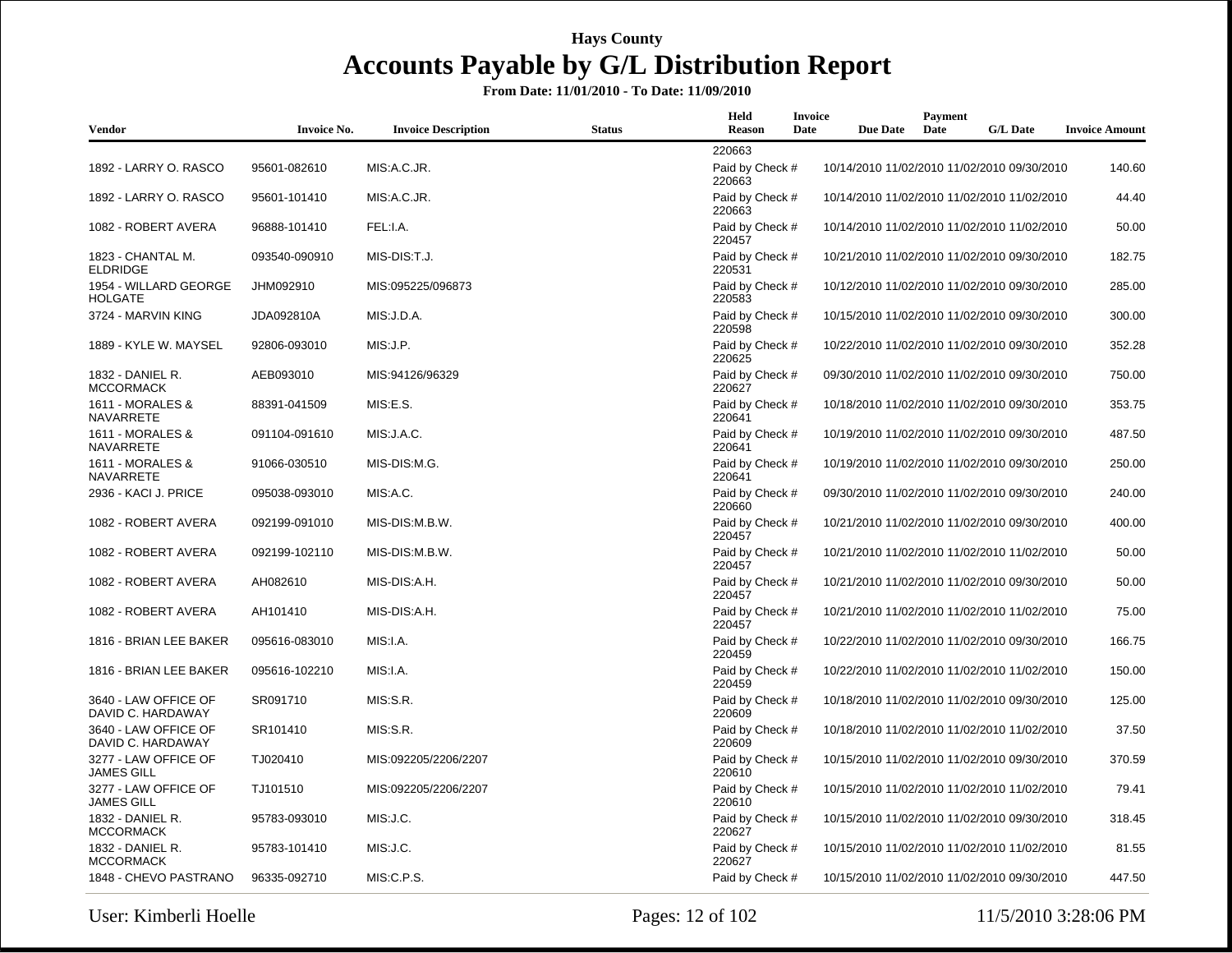| Vendor                                | <b>Invoice No.</b> | <b>Invoice Description</b> | <b>Status</b> | Held<br>Reason            | Invoice<br>Date | <b>Due Date</b> | Payment<br>Date | <b>G/L Date</b>                             | <b>Invoice Amount</b> |
|---------------------------------------|--------------------|----------------------------|---------------|---------------------------|-----------------|-----------------|-----------------|---------------------------------------------|-----------------------|
|                                       |                    |                            |               | 220656                    |                 |                 |                 |                                             |                       |
| 1848 - CHEVO PASTRANO                 | 96335-101210       | MIS:C.P.S.                 |               | Paid by Check #<br>220656 |                 |                 |                 | 10/15/2010 11/02/2010 11/02/2010 11/02/2010 | 12.50                 |
| 2936 - KACI J. PRICE                  | 092175-092710      | MIS:J.R.                   |               | Paid by Check #<br>220660 |                 |                 |                 | 10/14/2010 11/02/2010 11/02/2010 09/30/2010 | 315.00                |
| 2936 - KACI J. PRICE                  | 092175-101410      | MIS:J.R.                   |               | Paid by Check #<br>220660 |                 |                 |                 | 10/14/2010 11/02/2010 11/02/2010 11/02/2010 | 60.00                 |
| 2936 - KACI J. PRICE                  | 095797-093010      | MIS:A.K.S.                 |               | Paid by Check #<br>220660 |                 |                 |                 | 10/21/2010 11/02/2010 11/02/2010 09/30/2010 | 55.00                 |
| 2936 - KACI J. PRICE                  | 095797-102110      | MIS:A.K.S.                 |               | Paid by Check #<br>220660 |                 |                 |                 | 10/21/2010 11/02/2010 11/02/2010 11/02/2010 | 40.00                 |
| 2936 - KACI J. PRICE                  | 089511-090210      | MIS:L.Z.                   |               | Paid by Check #<br>220660 |                 |                 |                 | 10/14/2010 11/02/2010 11/02/2010 09/30/2010 | 158.25                |
| 2936 - KACI J. PRICE                  | 089511-102810      | MIS:L.Z.                   |               | Paid by Check #<br>220660 |                 |                 |                 | 10/14/2010 11/02/2010 11/02/2010 11/02/2010 | 100.00                |
| 2936 - KACI J. PRICE                  | DAG090610          | MIS:093018/3019            |               | Paid by Check #<br>220660 |                 |                 |                 | 10/14/2010 11/02/2010 11/02/2010 09/30/2010 | 183.44                |
| 2936 - KACI J. PRICE                  | DAG101410          | MIS:093018/3019            |               | Paid by Check #<br>220660 |                 |                 |                 | 10/14/2010 11/02/2010 11/02/2010 11/02/2010 | 65.00                 |
| 1825 - CHARLES R. ROACH L.G.S.-040510 |                    | MIS:91786/91787            |               | Paid by Check #<br>220666 |                 |                 |                 | 10/21/2010 11/02/2010 11/02/2010 09/30/2010 | 230.77                |
| 1825 - CHARLES R. ROACH L.G.S.-102110 |                    | MIS:91786/91787            |               | Paid by Check #<br>220666 |                 |                 |                 | 10/21/2010 11/02/2010 11/02/2010 11/02/2010 | 69.23                 |
| 2936 - KACI J. PRICE                  | M.V.-092710        | MIS:076179/092997/091187   |               | Paid by Check #<br>220660 |                 |                 |                 | 10/14/2010 11/02/2010 11/02/2010 09/30/2010 | 25.44                 |
| 2936 - KACI J. PRICE                  | M.V.-101410        | MIS:076179/092997/091187   |               | Paid by Check #<br>220660 |                 |                 |                 | 10/14/2010 11/02/2010 11/02/2010 11/02/2010 | 90.00                 |
| 2936 - KACI J. PRICE                  | 095680-082610      | MIS: J.P.A.                |               | Paid by Check #<br>220660 |                 |                 |                 | 10/14/2010 11/02/2010 11/02/2010 09/30/2010 | 137.69                |
| 2936 - KACI J. PRICE                  | 095680-101410      | MIS: J.P.A.                |               | Paid by Check #<br>220660 |                 |                 |                 | 10/14/2010 11/02/2010 11/02/2010 11/02/2010 | 45.00                 |
| 2936 - KACI J. PRICE                  | 096942-082610      | MIS:A.C.                   |               | Paid by Check #<br>220660 |                 |                 |                 | 10/14/2010 11/02/2010 11/02/2010 09/30/2010 | 115.00                |
| 2936 - KACI J. PRICE                  | 096942-101410      | MIS:A.C.                   |               | Paid by Check #<br>220660 |                 |                 |                 | 10/14/2010 11/02/2010 11/02/2010 11/02/2010 | 45.00                 |
| 2936 - KACI J. PRICE                  | 95729-090210       | MIS:T.S., JR               |               | Paid by Check #<br>220660 |                 |                 |                 | 10/14/2010 11/02/2010 11/02/2010 09/30/2010 | 291.94                |
| 2936 - KACI J. PRICE                  | 95729-101410       | MIS:T.S.,JR                |               | Paid by Check #<br>220660 |                 |                 |                 | 10/14/2010 11/02/2010 11/02/2010 11/02/2010 | 60.00                 |
| 1825 - CHARLES R. ROACH A.D.T.-091610 |                    | MIS:095734/096075/097090   |               | Paid by Check #<br>220666 |                 |                 |                 | 10/06/2010 11/02/2010 11/02/2010 09/30/2010 | 156.25                |
| 1825 - CHARLES R. ROACH A.D.T.-100610 |                    | MIS:095734/096075/097090   |               | Paid by Check #<br>220666 |                 |                 |                 | 10/06/2010 11/02/2010 11/02/2010 11/02/2010 | 75.00                 |
| 1825 - CHARLES R. ROACH 093134-081910 |                    | MIS-DIS:M.L.G.             |               | Paid by Check #<br>220666 |                 |                 |                 | 10/22/2010 11/02/2010 11/02/2010 09/30/2010 | 339.75                |
| 1825 - CHARLES R. ROACH 093134-102110 |                    | MIS-DIS:M.L.G.             |               | Paid by Check #<br>220666 |                 |                 |                 | 10/22/2010 11/02/2010 11/02/2010 11/02/2010 | 37.50                 |
| 1910 - MEGAN DELANEY<br><b>ROGERS</b> | 94970-090110       | MIS:T.F.E.                 |               | Paid by Check #<br>220668 |                 |                 |                 | 10/21/2010 11/02/2010 11/02/2010 09/30/2010 | 139.41                |
| 1910 - MEGAN DELANEY                  | 94970-102110       | MIS: T.F.E.                |               | Paid by Check #           |                 |                 |                 | 10/21/2010 11/02/2010 11/02/2010 11/02/2010 | 55.00                 |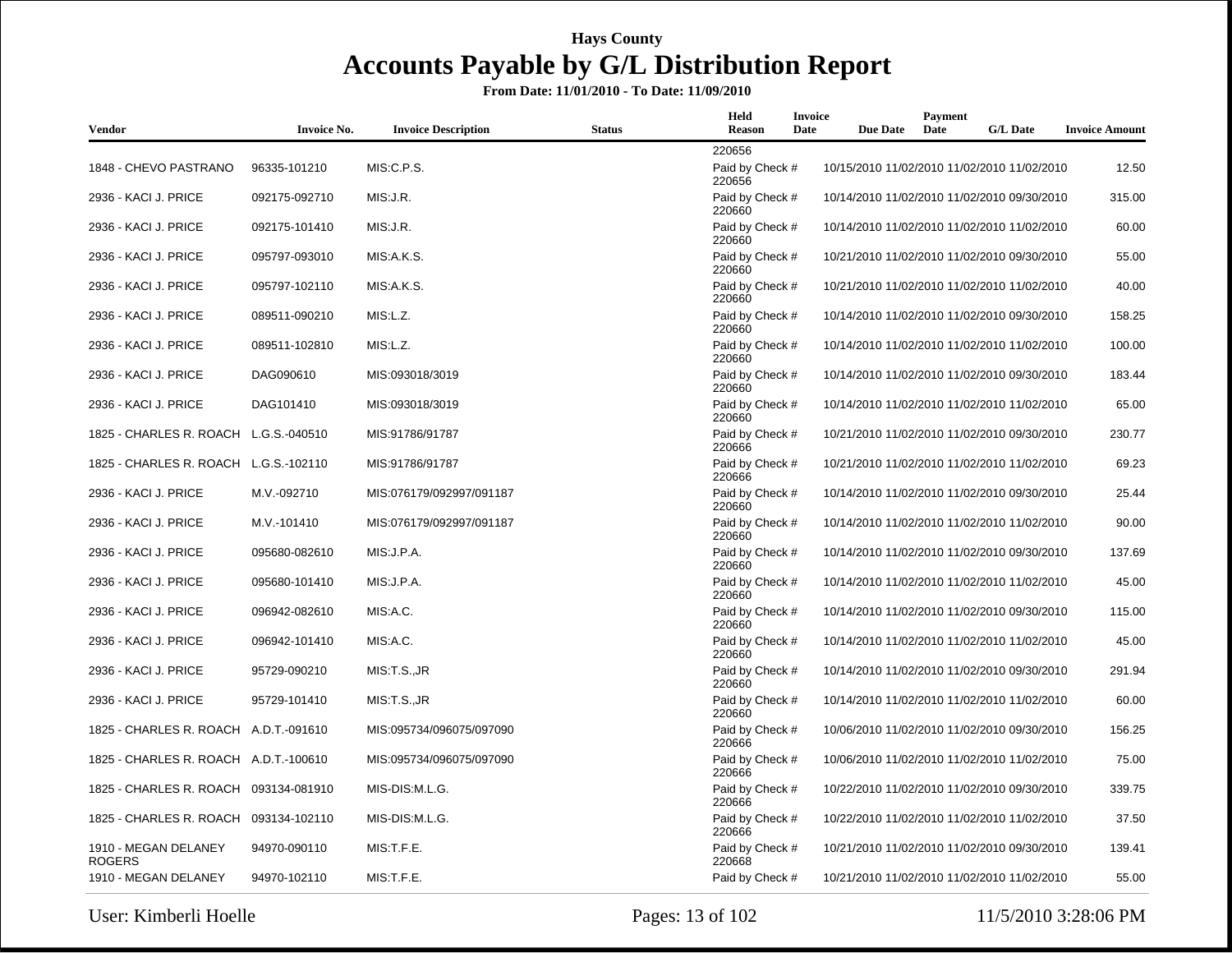| Vendor                                            | <b>Invoice No.</b>                                     | <b>Invoice Description</b> | <b>Status</b> | Held<br>Reason            | Invoice<br>Date | <b>Due Date</b> | Payment<br>Date | <b>G/L Date</b>                             | <b>Invoice Amount</b> |
|---------------------------------------------------|--------------------------------------------------------|----------------------------|---------------|---------------------------|-----------------|-----------------|-----------------|---------------------------------------------|-----------------------|
| <b>ROGERS</b>                                     |                                                        |                            |               | 220668                    |                 |                 |                 |                                             |                       |
| 1910 - MEGAN DELANEY<br><b>ROGERS</b>             | F.F.M.-090110                                          | MIS:F.F.M.                 |               | Paid by Check #<br>220668 |                 |                 |                 | 10/21/2010 11/02/2010 11/02/2010 09/30/2010 | 164.75                |
| 1910 - MEGAN DELANEY<br><b>ROGERS</b>             | F.F.M.-102110                                          | MIS:F.F.M.                 |               | Paid by Check #<br>220668 |                 |                 |                 | 10/21/2010 11/02/2010 11/02/2010 11/02/2010 | 98.01                 |
| 3977 - LAW OFFICE OF<br><b>JESSE R. SHOEMAKER</b> | 096922-093010                                          | MIS:P.M.                   |               | Paid by Check #<br>220611 |                 |                 |                 | 10/21/2010 11/02/2010 11/02/2010 09/30/2010 | 112.50                |
| 3977 - LAW OFFICE OF<br><b>JESSE R. SHOEMAKER</b> | 096922-102110                                          | MIS:P.M.                   |               | Paid by Check #<br>220611 |                 |                 |                 | 10/21/2010 11/02/2010 11/02/2010 11/02/2010 | 50.00                 |
| 2026 - CHRISTOPHER<br><b>SULLIVAN</b>             | 96169-091610                                           | MIS:A.C.-C.                |               | Paid by Check #<br>220695 |                 |                 |                 | 10/21/2010 11/02/2010 11/02/2010 09/30/2010 | 144.25                |
| 2026 - CHRISTOPHER<br>SULLIVAN                    | 96169-102110                                           | MIS:A.C.-C.                |               | Paid by Check #<br>220695 |                 |                 |                 | 10/21/2010 11/02/2010 11/02/2010 11/02/2010 | 50.00                 |
| 1825 - CHARLES R. ROACH 96293-090310              |                                                        | MIS:R.J.                   |               | Paid by Check #<br>220666 |                 |                 |                 | 10/21/2010 11/02/2010 11/02/2010 09/30/2010 | 100.00                |
| 1825 - CHARLES R. ROACH                           | 96293-102110-                                          | MIS:R.J.                   |               | Paid by Check #<br>220666 |                 |                 |                 | 10/21/2010 11/02/2010 11/02/2010 11/02/2010 | 65.50                 |
| 2936 - KACI J. PRICE                              | ET102110                                               | MIS:097421/097422          |               | Paid by Check #<br>220866 |                 |                 |                 | 10/21/2010 11/09/2010 11/09/2010 11/09/2010 | 95.00                 |
| 2026 - CHRISTOPHER<br><b>SULLIVAN</b>             | JJM102110                                              | MIS: J.J.M.                |               | Paid by Check #<br>220881 |                 |                 |                 | 10/21/2010 11/09/2010 11/09/2010 11/09/2010 | 50.00                 |
| 3640 - LAW OFFICE OF<br>DAVID C. HARDAWAY         | 97524-102810                                           | MIS-NCF/MIS:M.R.G.,JR      |               | Paid by Check #<br>220831 |                 |                 |                 | 10/28/2010 11/09/2010 11/09/2010 11/09/2010 | 187.50                |
| 1924 - RICHARD M. URSHA,<br>Ш                     | 096615-102110                                          | MIS-NCF/MIS:V.S.           |               | Paid by Check #<br>220904 |                 |                 |                 | 10/26/2010 11/09/2010 11/09/2010 11/09/2010 | 150.22                |
|                                                   | Account Total: Court Appointed Attorneys Misdemeanor   |                            |               | 78 Invoice Transaction(s) |                 |                 |                 |                                             | \$12,072.01           |
|                                                   | Account: 5440 300 - Court Appointed Attorneys Juvenile |                            |               |                           |                 |                 |                 |                                             |                       |
| 1826 - CLIFF W.<br><b>MCCORMACK</b>               | 4173-072710                                            | JUV:A.M.R.                 |               | Paid by Check #<br>220626 |                 |                 |                 | 10/07/2010 11/02/2010 11/02/2010 09/30/2010 | 164.94                |
| 1826 - CLIFF W.<br><b>MCCORMACK</b>               | 4173-100410                                            | JUV:A.M.R.                 |               | Paid by Check #<br>220626 |                 |                 |                 | 10/07/2010 11/02/2010 11/02/2010 11/02/2010 | 70.50                 |
| 1832 - DANIEL R.<br><b>MCCORMACK</b>              | 4180-100810                                            | JUV:A.R.                   |               | Paid by Check #<br>220627 |                 |                 |                 | 10/08/2010 11/02/2010 11/02/2010 11/02/2010 | 35.00                 |
| 1889 - KYLE W. MAYSEL                             | DRG092810                                              | JUV:D.R.G.                 |               | Paid by Check #<br>220625 |                 |                 |                 | 10/20/2010 11/02/2010 11/02/2010 09/30/2010 | 214.01                |
| 1889 - KYLE W. MAYSEL                             | VLSB090710                                             | JUV:V.L.S.B.               |               | Paid by Check #<br>220625 |                 |                 |                 | 10/21/2010 11/02/2010 11/02/2010 09/30/2010 | 103.47                |
| 1832 - DANIEL R.<br><b>MCCORMACK</b>              | SPS092910                                              | JUV:S.P.S.                 |               | Paid by Check #<br>220627 |                 |                 |                 | 09/30/2010 11/02/2010 11/02/2010 09/30/2010 | 750.00                |
| 1889 - KYLE W. MAYSEL                             | JNA092910                                              | JUV:J.N.A.                 |               | Paid by Check #<br>220625 |                 |                 |                 | 10/21/2010 11/02/2010 11/02/2010 09/30/2010 | 214.07                |
| 1889 - KYLE W. MAYSEL                             | JNA102110                                              | JUV:J.N.A.                 |               | Paid by Check #<br>220625 |                 |                 |                 | 10/21/2010 11/02/2010 11/02/2010 11/02/2010 | 55.00                 |
| 1832 - DANIEL R.<br><b>MCCORMACK</b>              | RMT101510                                              | JUV:R.M.T.                 |               | Paid by Check #<br>220846 |                 |                 |                 | 10/15/2010 11/09/2010 11/09/2010 11/09/2010 | 35.00                 |
| 1832 - DANIEL R.<br><b>MCCORMACK</b>              | AF101810                                               | JUV:A.F.                   |               | Paid by Check #<br>220846 |                 |                 |                 | 10/19/2010 11/09/2010 11/09/2010 11/09/2010 | 50.00                 |
| 1832 - DANIEL R.<br><b>MCCORMACK</b>              | IO101910                                               | JUV:I.O.                   |               | Paid by Check #<br>220846 |                 |                 |                 | 10/19/2010 11/09/2010 11/09/2010 11/09/2010 | 60.00                 |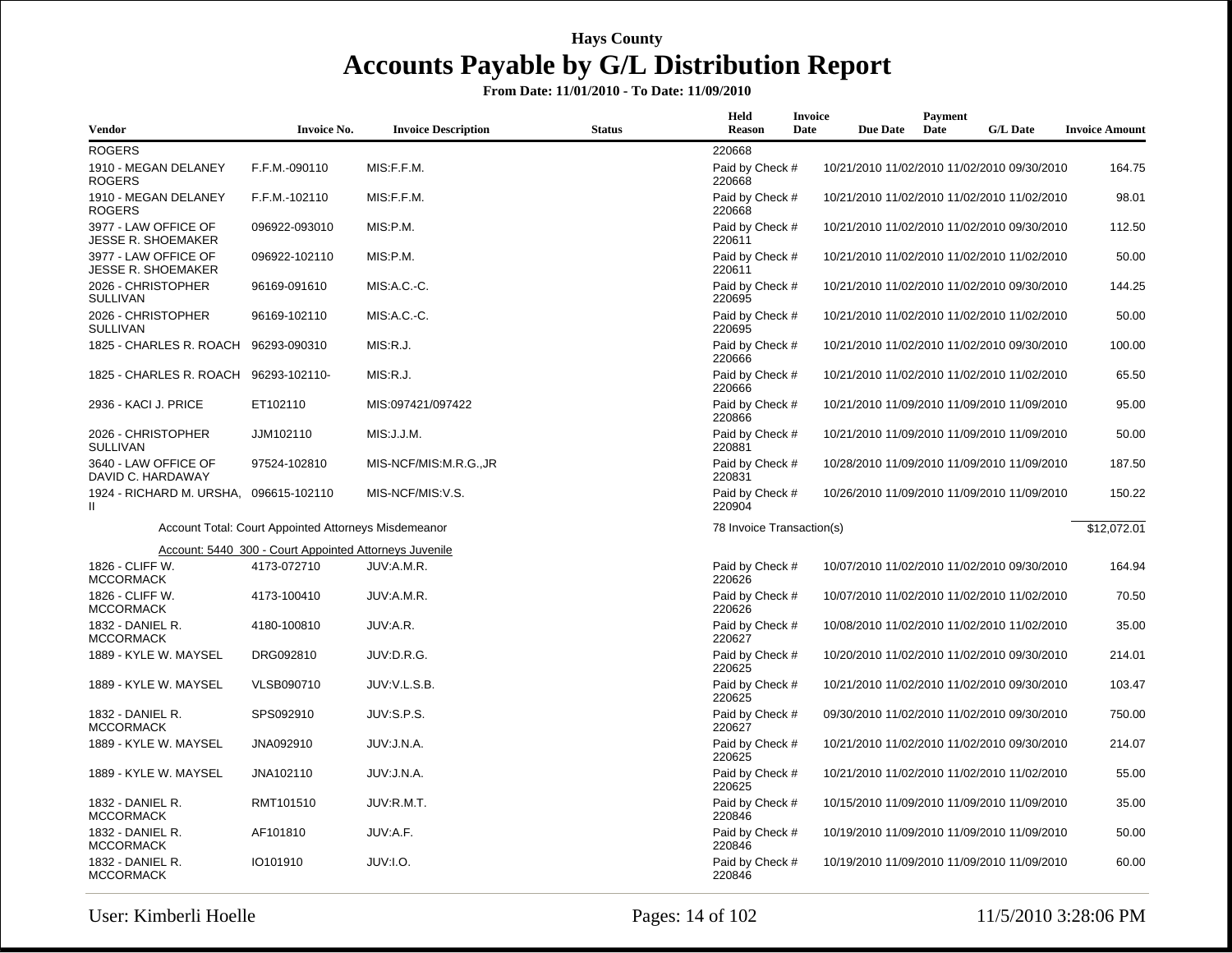| <b>Vendor</b>                                           | <b>Invoice No.</b>                                        | <b>Invoice Description</b>                                     | <b>Status</b> | Held<br>Reason            | <b>Invoice</b><br>Date | <b>Due Date</b> | Payment<br>Date | <b>G/L Date</b>                             | <b>Invoice Amount</b> |
|---------------------------------------------------------|-----------------------------------------------------------|----------------------------------------------------------------|---------------|---------------------------|------------------------|-----------------|-----------------|---------------------------------------------|-----------------------|
| 1832 - DANIEL R.<br><b>MCCORMACK</b>                    | BP101510                                                  | JUV:B.P.                                                       |               | Paid by Check #<br>220846 |                        |                 |                 | 10/15/2010 11/09/2010 11/09/2010 11/09/2010 | 35.00                 |
| 1829 - COLIN G. WISE                                    | OP101110                                                  | JUV:O.P.                                                       |               | Paid by Check #<br>220914 |                        |                 |                 | 10/22/2010 11/09/2010 11/09/2010 11/09/2010 | 20.00                 |
| 1835 - DAVID SHILES<br><b>WATTS</b>                     | 4251-102610                                               | JUV:H.C.B.                                                     |               | Paid by Check #<br>220907 |                        |                 |                 | 10/27/2010 11/09/2010 11/09/2010 11/09/2010 | 100.00                |
| 1832 - DANIEL R.<br><b>MCCORMACK</b>                    | 4180-102010                                               | JUV:A.R.                                                       |               | Paid by Check #<br>220846 |                        |                 |                 | 10/25/2010 11/09/2010 11/09/2010 11/09/2010 | 180.00                |
|                                                         | Account Total: Court Appointed Attorneys Juvenile         |                                                                |               | 15 Invoice Transaction(s) |                        |                 |                 |                                             | \$2,086.99            |
|                                                         |                                                           | Account: 5440_500 - Court Appointed Attorneys No Charges Filed |               |                           |                        |                 |                 |                                             |                       |
| 1371 - CHARLES GUSTAF<br><b>FAGERBERG</b>               | 090210                                                    | MIS:A.Z.                                                       |               | Paid by Check #<br>220538 |                        |                 |                 | 10/14/2010 11/02/2010 11/02/2010 09/30/2010 | 24.75                 |
| 1371 - CHARLES GUSTAF<br><b>FAGERBERG</b>               | 101410                                                    | MIS:A.Z.                                                       |               | Paid by Check #<br>220538 |                        |                 |                 | 10/14/2010 11/02/2010 11/02/2010 11/02/2010 | 50.25                 |
| 1829 - COLIN G. WISE                                    | 090210                                                    | MIS: J.J.S.                                                    |               | Paid by Check #<br>220742 |                        |                 |                 | 10/14/2010 11/02/2010 11/02/2010 09/30/2010 | 88.05                 |
| 1829 - COLIN G. WISE                                    | 101410                                                    | MIS: J.J.S.                                                    |               | Paid by Check #<br>220742 |                        |                 |                 | 10/14/2010 11/02/2010 11/02/2010 11/02/2010 | 45.50                 |
| 1954 - WILLARD GEORGE<br><b>HOLGATE</b>                 | JHM092910                                                 | MIS:095225/096873                                              |               | Paid by Check #<br>220583 |                        |                 |                 | 10/12/2010 11/02/2010 11/02/2010 09/30/2010 | 25.00                 |
| 1825 - CHARLES R. ROACH L.G.S.A-040510                  |                                                           | MIS-NCF:91786/91787                                            |               | Paid by Check #<br>220666 |                        |                 |                 | 10/21/2010 11/02/2010 11/02/2010 09/30/2010 | 230.77                |
| 1825 - CHARLES R. ROACH L.G.S.A-102110                  |                                                           | MIS-NCF:91786/91787                                            |               | Paid by Check #<br>220666 |                        |                 |                 | 10/21/2010 11/02/2010 11/02/2010 11/02/2010 | 69.23                 |
| 3640 - LAW OFFICE OF<br>DAVID C. HARDAWAY               | 97524-102810                                              | MIS-NCF/MIS:M.R.G.,JR                                          |               | Paid by Check #<br>220831 |                        |                 |                 | 10/28/2010 11/09/2010 11/09/2010 11/09/2010 | 187.50                |
| 1924 - RICHARD M. URSHA, 096615-102110<br>$\mathbf{II}$ |                                                           | MIS-NCF/MIS:V.S.                                               |               | Paid by Check #<br>220904 |                        |                 |                 | 10/26/2010 11/09/2010 11/09/2010 11/09/2010 | 150.22                |
|                                                         | Account Total: Court Appointed Attorneys No Charges Filed |                                                                |               | 9 Invoice Transaction(s)  |                        |                 |                 |                                             | \$871.27              |
|                                                         | Account: 5473 - Equipment Lease                           |                                                                |               |                           |                        |                 |                 |                                             |                       |
| 1417 - IKON OFFICE<br><b>SOLUTIONS</b>                  | 83386194-CCL2                                             | OCT 10 LEASE: 1009769A17                                       |               | Paid by Check #<br>220822 |                        |                 |                 | 11/01/2010 11/09/2010 11/09/2010 11/09/2010 | 81.00                 |
| 1417 - IKON OFFICE<br><b>SOLUTIONS</b>                  | 83386206-CCL2                                             | NOV 10 LEASE: 1009769A6                                        |               | Paid by Check #<br>220822 |                        |                 |                 | 10/07/2010 11/09/2010 11/09/2010 11/09/2010 | 200.00                |
| Account Total: Equipment Lease                          |                                                           |                                                                |               | 2 Invoice Transaction(s)  |                        |                 |                 |                                             | \$281.00              |
| Account: 5493 - Committals                              |                                                           |                                                                |               |                           |                        |                 |                 |                                             |                       |
| 1184 - TRAVIS COUNTY<br>CLERK PROBATE DIVISION          | 10002338                                                  | R.D.M.-C-1-MH-10-002338                                        |               | Paid by Check #<br>220718 |                        |                 |                 | 10/04/2010 11/02/2010 11/02/2010 11/02/2010 | 395.00                |
| 1184 - TRAVIS COUNTY<br>CLERK PROBATE DIVISION          | 10002358                                                  | R.W.-C-1-MH-10-002358                                          |               | Paid by Check #<br>220718 |                        |                 |                 | 10/05/2010 11/02/2010 11/02/2010 11/02/2010 | 370.00                |
| 1184 - TRAVIS COUNTY<br>CLERK PROBATE DIVISION          | 10002370                                                  | R.W.-C-1-MH-10-002370                                          |               | Paid by Check #<br>220718 |                        |                 |                 | 10/06/2010 11/02/2010 11/02/2010 11/02/2010 | 370.00                |
| 1184 - TRAVIS COUNTY<br><b>CLERK PROBATE DIVISION</b>   | 10002414                                                  | B.B.-C-1-MH-10-002414                                          |               | Paid by Check #<br>220718 |                        |                 |                 | 10/12/2010 11/02/2010 11/02/2010 11/02/2010 | 370.00                |
| 1184 - TRAVIS COUNTY<br>CLERK PROBATE DIVISION          | 10002417                                                  | B.B.-C-1-MH-10-002417                                          |               | Paid by Check #<br>220718 |                        |                 |                 | 10/12/2010 11/02/2010 11/02/2010 11/02/2010 | 370.00                |
| 1679 - KERR COUNTY                                      | 33437                                                     | C.W.-33437                                                     |               | Paid by Check #           |                        |                 |                 | 09/02/2010 11/09/2010 11/09/2010 11/09/2010 | 342.00                |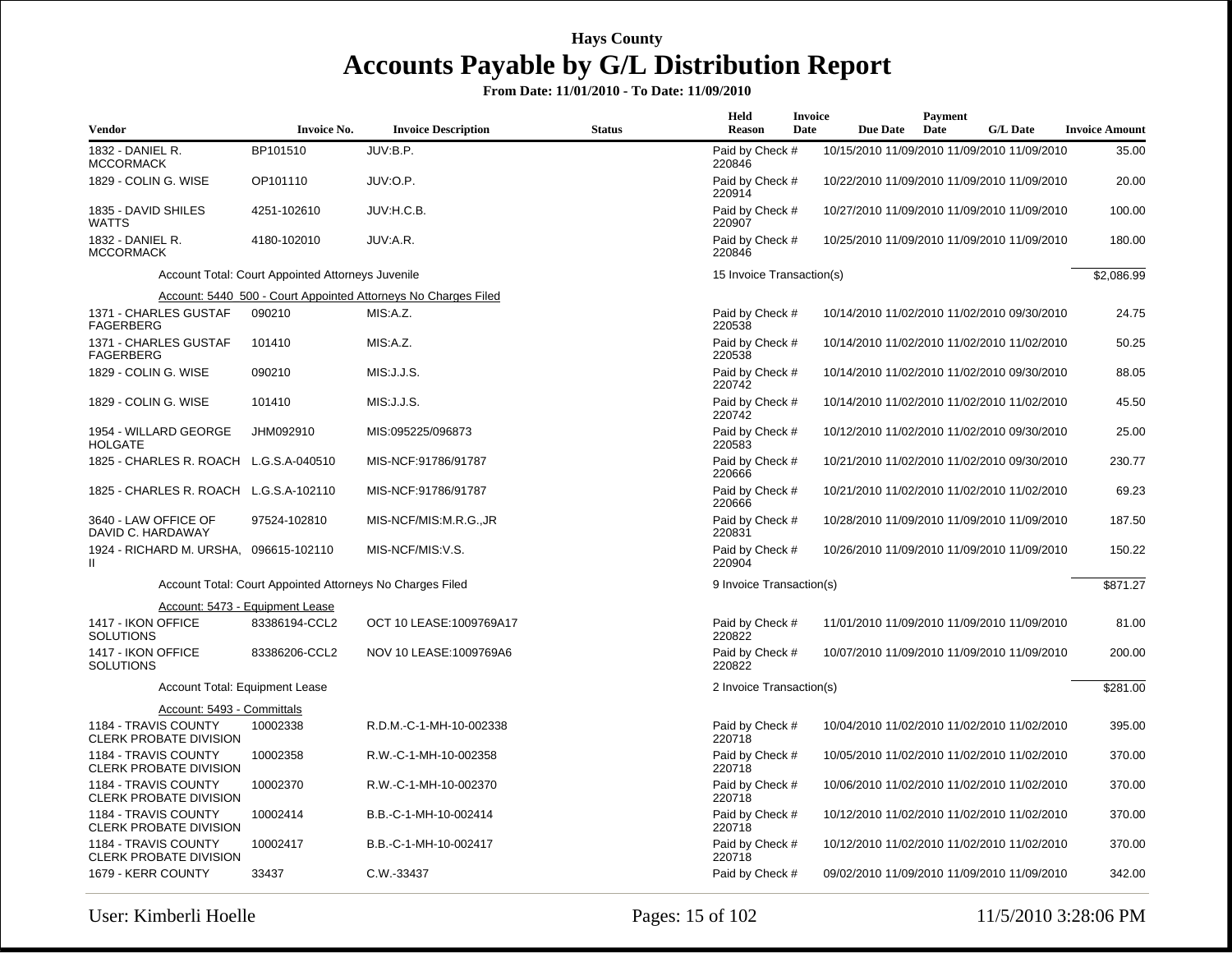| Vendor                                                 | <b>Invoice No.</b>                           | <b>Invoice Description</b>                     | <b>Status</b> | Held<br><b>Reason</b>      | Invoice<br>Date | <b>Due Date</b>                             | Payment<br>Date | <b>G/L Date</b> | <b>Invoice Amount</b> |
|--------------------------------------------------------|----------------------------------------------|------------------------------------------------|---------------|----------------------------|-----------------|---------------------------------------------|-----------------|-----------------|-----------------------|
| <b>CLERK</b>                                           |                                              |                                                |               | 220828                     |                 |                                             |                 |                 |                       |
| 1679 - KERR COUNTY<br><b>CLERK</b>                     | 33439                                        | $J.B.-33439$                                   |               | Paid by Check #<br>220828  |                 | 09/09/2010 11/09/2010 11/09/2010 11/09/2010 |                 |                 | 359.50                |
| 1679 - KERR COUNTY<br><b>CLERK</b>                     | 33475                                        | T.S.-33475                                     |               | Paid by Check #<br>220828  |                 | 09/17/2010 11/09/2010 11/09/2010 11/09/2010 |                 |                 | 412.00                |
| 1679 - KERR COUNTY<br><b>CLERK</b>                     | 33459                                        | J.T.-33459                                     |               | Paid by Check #<br>220828  |                 | 09/21/2010 11/09/2010 11/09/2010 11/09/2010 |                 |                 | 359.50                |
| 1184 - TRAVIS COUNTY<br><b>CLERK PROBATE DIVISION</b>  | 10002465                                     | J.S.-C-1-MH-10-002465                          |               | Paid by Check #<br>220897  |                 | 10/18/2010 11/09/2010 11/09/2010 11/09/2010 |                 |                 | 395.00                |
| 1184 - TRAVIS COUNTY<br><b>CLERK PROBATE DIVISION</b>  | 10002455                                     | R.G.-C-1-MH-10-002455                          |               | Paid by Check #<br>220897  |                 | 10/18/2010 11/09/2010 11/09/2010 11/09/2010 |                 |                 | 370.00                |
| 1912 - MICHAEL S. WENK                                 | 11760P-102010                                | MH:G.R.                                        |               | Paid by Check #<br>220909  |                 | 10/26/2010 11/09/2010 11/09/2010 11/09/2010 |                 |                 | 87.50                 |
| <b>Account Total: Committals</b>                       |                                              |                                                |               | 12 Invoice Transaction(s)  |                 |                                             |                 |                 | \$4,200.50            |
| Division Total: Operating                              |                                              |                                                |               | 121 Invoice Transaction(s) |                 |                                             |                 |                 | \$20,393.53           |
| Department Total: County Court at Law 2                |                                              |                                                |               | 121 Invoice Transaction(s) |                 |                                             |                 |                 | \$20,393.53           |
| Department: 618 - Sheriff<br>Division: 00 - Operating  |                                              |                                                |               |                            |                 |                                             |                 |                 |                       |
|                                                        | Account: 5206 - Law Enforcement Supplies     |                                                |               |                            |                 |                                             |                 |                 |                       |
| 1450 - GRAINGER, INC.                                  | 9368422482                                   | (2) PK EAR PLUGS: SHER                         |               | Paid by Check #<br>220553  |                 | 10/11/2010 11/02/2010 11/02/2010 11/02/2010 |                 |                 | 56.20                 |
| 1310 - WATCHGUARD<br><b>VIDEO</b>                      | STDINV0009393                                | (4) WIRELESS MICROPHONE LEATHER HOLSTERS: SHER |               | Paid by Check #<br>220732  |                 | 10/18/2010 11/02/2010 11/02/2010 11/02/2010 |                 |                 | 88.00                 |
|                                                        | Account Total: Law Enforcement Supplies      |                                                |               | 2 Invoice Transaction(s)   |                 |                                             |                 |                 | \$144.20              |
|                                                        | Account: 5211 - Office and Computer Supplies |                                                |               |                            |                 |                                             |                 |                 |                       |
| 1431 - LASER SERVICE USA, 18612<br>INC.                |                                              | (3) TONER CARTRIDGES: SHER                     |               | Paid by Check #<br>220608  |                 | 10/19/2010 11/02/2010 11/02/2010 11/02/2010 |                 |                 | 200.00                |
| 1364 - CONVENIENCE<br>OFFICE SUPPLY OF AUSTIN          | 115664                                       | MISC SUPPLIES: SHER                            |               | Paid by Check #<br>220513  |                 | 10/21/2010 11/02/2010 11/02/2010 11/02/2010 |                 |                 | 340.77                |
| 1783 - OFFICE DEPOT, INC. 1271747111                   |                                              | (2) PK BROCHURE PAPER: SHER                    |               | Paid by Check #<br>220859  |                 | 10/19/2010 11/09/2010 11/09/2010 11/09/2010 |                 |                 | 27.92                 |
| 1364 - CONVENIENCE<br>OFFICE SUPPLY OF AUSTIN          | 116374                                       | <b>MISC SUPPLIES:SHER</b>                      |               | Paid by Check #<br>220785  |                 | 10/28/2010 11/09/2010 11/09/2010 11/09/2010 |                 |                 | 1,337.81              |
|                                                        | Account Total: Office and Computer Supplies  |                                                |               | 4 Invoice Transaction(s)   |                 |                                             |                 |                 | \$1,906.50            |
| Account: 5271 - Fuel                                   |                                              |                                                |               |                            |                 |                                             |                 |                 |                       |
| 4208 - BUBBA'S LONE STAR 8857<br>PROPANE & GAS COMPANY |                                              | FORKLIFT BOTTLE REFILL:SHER                    |               | Paid by Check #<br>220472  |                 | 10/13/2010 11/02/2010 11/02/2010 11/02/2010 |                 |                 | 30.50                 |
| 1100 - TEXAS FLEET FUEL, BG113481-102410<br>LTD.       |                                              | <b>FUEL: AUTO THFT TSK FORCE</b>               |               | Paid by Check #<br>220889  |                 | 10/25/2010 11/09/2010 11/09/2010 11/09/2010 |                 |                 | 175.39                |
| 1100 - TEXAS FLEET FUEL, BG113485-102410<br>LTD.       |                                              | <b>FUEL:SHER</b>                               |               | Paid by Check #<br>220889  |                 | 10/25/2010 11/09/2010 11/09/2010 11/09/2010 |                 |                 | 29,563.43             |
| <b>Account Total: Fuel</b>                             |                                              |                                                |               | 3 Invoice Transaction(s)   |                 |                                             |                 |                 | \$29,769.32           |
|                                                        | Account: 5362 - Criminal Investigation       |                                                |               |                            |                 |                                             |                 |                 |                       |
| 1481 - LYNN PEAVEY                                     | 230455                                       | <b>FORENSIC SUPPLIES:SHER</b>                  |               | Paid by Check #            |                 | 10/26/2010 11/09/2010 11/09/2010 11/09/2010 |                 |                 | 293.70                |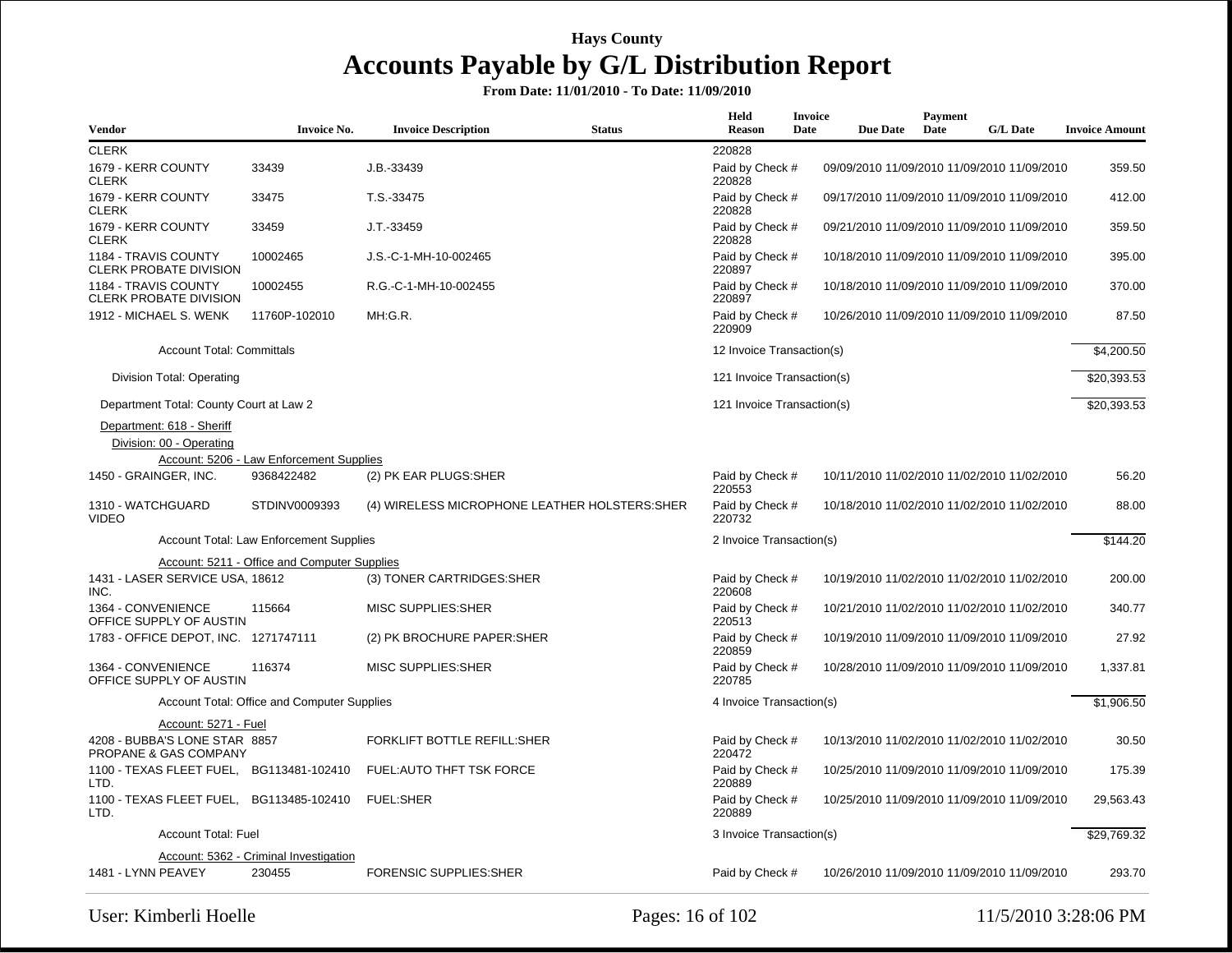| <b>Vendor</b>                                               | <b>Invoice No.</b>                               | <b>Invoice Description</b>     | <b>Status</b> | Held<br><b>Reason</b>     | <b>Invoice</b><br>Date | <b>Due Date</b> | Payment<br>Date | <b>G/L Date</b>                             | <b>Invoice Amount</b> |
|-------------------------------------------------------------|--------------------------------------------------|--------------------------------|---------------|---------------------------|------------------------|-----------------|-----------------|---------------------------------------------|-----------------------|
| <b>COMPANY</b>                                              |                                                  |                                |               | 220839                    |                        |                 |                 |                                             |                       |
|                                                             | Account Total: Criminal Investigation            |                                |               | 1 Invoice Transaction(s)  |                        |                 |                 |                                             | \$293.70              |
|                                                             | Account: 5411 - Equipment Maintenance and Repair |                                |               |                           |                        |                 |                 |                                             |                       |
| 1442 - LOWER COLORADO TCI0002797D<br><b>RIVER AUTHORITY</b> |                                                  | RADIO REPAIR LID 10469:SHER    |               | Paid by Check #<br>220836 |                        |                 |                 | 10/29/2010 11/09/2010 11/09/2010 11/09/2010 | 311.38                |
| 1442 - LOWER COLORADO TCI0002797E<br><b>RIVER AUTHORITY</b> |                                                  | RADIO REPAIR LID 10525:SHER    |               | Paid by Check #<br>220837 |                        |                 |                 | 10/29/2010 11/09/2010 11/09/2010 11/09/2010 | 76.00                 |
|                                                             | Account Total: Equipment Maintenance and Repair  |                                |               | 2 Invoice Transaction(s)  |                        |                 |                 |                                             | \$387.38              |
|                                                             | Account: 5413 - Vehicle Maintenance and Repair   |                                |               |                           |                        |                 |                 |                                             |                       |
| 1876 - A-1 STARTER &<br><b>ALTERNATOR</b>                   | 43103                                            | <b>REBUILD ALTERNATOR:SHER</b> |               | Paid by Check #<br>220438 |                        |                 |                 | 10/13/2010 11/02/2010 11/02/2010 11/02/2010 | 110.00                |
| 1209 - CARQUEST AUTO<br><b>PARTS</b>                        | 7939141235                                       | BATTERY: SHER                  |               | Paid by Check #<br>220483 |                        |                 |                 | 10/14/2010 11/02/2010 11/02/2010 11/02/2010 | 93.78                 |
| 1209 - CARQUEST AUTO<br><b>PARTS</b>                        | 7939141320                                       | (24) QT MOTOR OIL:SHER         |               | Paid by Check #<br>220483 |                        |                 |                 | 10/15/2010 11/02/2010 11/02/2010 11/02/2010 | 75.12                 |
| 1209 - CARQUEST AUTO<br><b>PARTS</b>                        | 7939141323                                       | <b>SPARK PLUG:SHER</b>         |               | Paid by Check #<br>220483 |                        |                 |                 | 10/15/2010 11/02/2010 11/02/2010 11/02/2010 | 10.28                 |
| 1209 - CARQUEST AUTO<br><b>PARTS</b>                        | 7939141454                                       | (3) BATTERIES/CORE RET:SHER    |               | Paid by Check #<br>220483 |                        |                 |                 | 10/18/2010 11/02/2010 11/02/2010 11/02/2010 | 296.18                |
| 1447 - GOODYEAR AUTO<br><b>SERVICE CENTER</b>               | 182405                                           | (2) P225/60R16 TIRES:SHER      |               | Paid by Check #<br>220552 |                        |                 |                 | 10/12/2010 11/02/2010 11/02/2010 11/02/2010 | 149.00                |
| 1264 - HOFMANN'S SUPPLY 295352                              |                                                  | <b>BRUSH WIRE END:SHER</b>     |               | Paid by Check #<br>220582 |                        |                 |                 | 10/14/2010 11/02/2010 11/02/2010 11/02/2010 | 8.36                  |
| 1817 - SUNBUSTERS AUTO 4164<br>TINT                         |                                                  | FRONT ROLLUP WINDOW TINT:SHER  |               | Paid by Check #<br>220697 |                        |                 |                 | 10/14/2010 11/02/2010 11/02/2010 11/02/2010 | 25.00                 |
| 1447 - GOODYEAR AUTO<br><b>SERVICE CENTER</b>               | 182502                                           | (4) ST225/75R15D TIRES:CON5    |               | Paid by Check #<br>220552 |                        |                 |                 | 10/19/2010 11/02/2010 11/02/2010 11/02/2010 | 319.16                |
| 1137 - BLUEBONNET<br>MOTORS, INC.                           | 291815                                           | AA SENSOR OX:SHER              |               | Paid by Check #<br>220468 |                        |                 |                 | 10/21/2010 11/02/2010 11/02/2010 11/02/2010 | 39.00                 |
| 1071 - ARNOLD OIL<br>COMPANY OF AUSTIN, L.P.                | 50094839                                         | OIL/CORE CHARGE: SHER          |               | Paid by Check #<br>220450 |                        |                 |                 | 10/14/2010 11/02/2010 11/02/2010 11/02/2010 | 1,312.68              |
| 1071 - ARNOLD OIL<br>COMPANY OF AUSTIN, L.P.                | 50107287                                         | (5) CORE RETURNS: SHER         |               | Paid by Check #<br>220450 |                        |                 |                 | 10/20/2010 11/02/2010 11/02/2010 11/02/2010 | (75.00)               |
| 1209 - CARQUEST AUTO<br><b>PARTS</b>                        | 7939141800                                       | <b>IGNITION COILS:SHER</b>     |               | Paid by Check #<br>220483 |                        |                 |                 | 10/21/2010 11/02/2010 11/02/2010 11/02/2010 | 394.24                |
| 1367 - DALLAS DODGE                                         | 517978                                           | (10) CONNECTORS: SHER          |               | Paid by Check #<br>220518 |                        |                 |                 | 10/22/2010 11/02/2010 11/02/2010 11/02/2010 | 112.70                |
| 1355 - WINZER<br><b>CORPORATION</b>                         | 3818543                                          | <b>MISC SUPPLIES:SHER</b>      |               | Paid by Check #<br>220741 |                        |                 |                 | 10/15/2010 11/02/2010 11/02/2010 11/02/2010 | 235.82                |
| 1876 - A-1 STARTER &<br><b>ALTERNATOR</b>                   | 43109                                            | REBUILD ALTERNATOR:SHER        |               | Paid by Check #<br>220757 |                        |                 |                 | 10/14/2010 11/09/2010 11/09/2010 11/09/2010 | 115.00                |
| 1137 - BLUEBONNET<br>MOTORS, INC.                           | 292224                                           | REGULATOR:SHER                 |               | Paid by Check #<br>220770 |                        |                 |                 | 10/27/2010 11/09/2010 11/09/2010 11/09/2010 | 66.33                 |
| 1137 - BLUEBONNET<br>MOTORS, INC.                           | 292302                                           | <b>MOTOR ASY:SHER</b>          |               | Paid by Check #<br>220770 |                        |                 |                 | 10/28/2010 11/09/2010 11/09/2010 11/09/2010 | 45.43                 |
| 1209 - CARQUEST AUTO<br><b>PARTS</b>                        | 7939141684                                       | <b>MARINE BATTERY/BOX:SHER</b> |               | Paid by Check #<br>220773 |                        |                 |                 | 10/20/2010 11/09/2010 11/09/2010 11/09/2010 | 124.42                |
| 1209 - CARQUEST AUTO                                        | 7939141993                                       | (4) DISC PAD SETS: SHER        |               | Paid by Check #           |                        |                 |                 | 10/25/2010 11/09/2010 11/09/2010 11/09/2010 | 251.68                |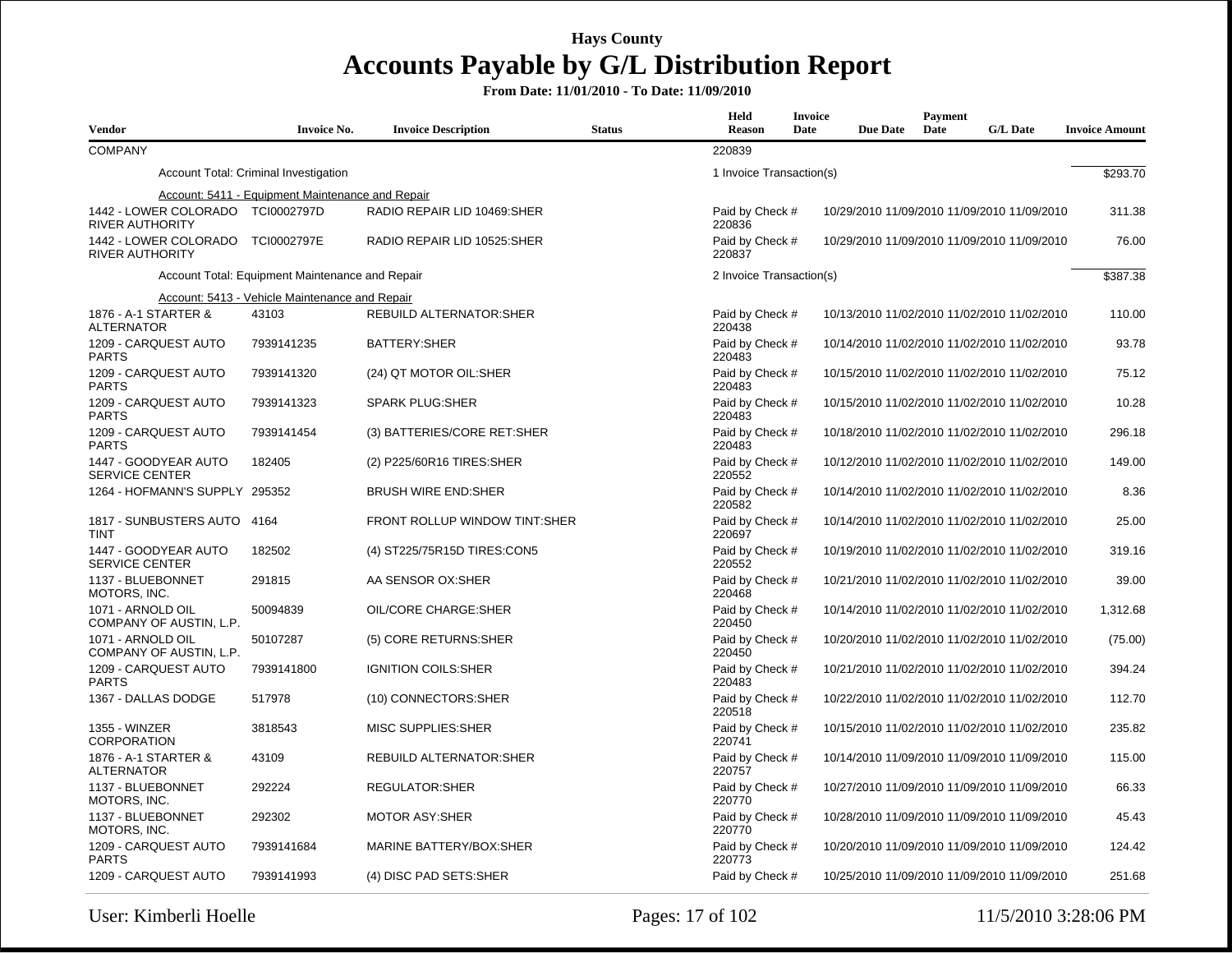| Vendor                                           | <b>Invoice No.</b>                            | <b>Invoice Description</b>           | <b>Status</b> | Held<br><b>Reason</b>     | Invoice<br>Date | <b>Due Date</b> | Payment<br>Date | <b>G/L Date</b>                             | <b>Invoice Amount</b> |
|--------------------------------------------------|-----------------------------------------------|--------------------------------------|---------------|---------------------------|-----------------|-----------------|-----------------|---------------------------------------------|-----------------------|
| <b>PARTS</b>                                     |                                               |                                      |               | 220773                    |                 |                 |                 |                                             |                       |
| 1209 - CARQUEST AUTO<br><b>PARTS</b>             | 7939142013                                    | BATTERY: SHER                        |               | Paid by Check #<br>220773 |                 |                 |                 | 10/25/2010 11/09/2010 11/09/2010 11/09/2010 | 85.94                 |
| 1209 - CARQUEST AUTO<br>PARTS                    | 7939142053                                    | <b>MISC FILTERS:SHER</b>             |               | Paid by Check #<br>220773 |                 |                 |                 | 10/25/2010 11/09/2010 11/09/2010 11/09/2010 | 81.14                 |
| 1209 - CARQUEST AUTO<br><b>PARTS</b>             | 7939142062                                    | <b>IDLER PULLEY:SHER</b>             |               | Paid by Check #<br>220773 |                 |                 |                 | 10/25/2010 11/09/2010 11/09/2010 11/09/2010 | 24.39                 |
| 1209 - CARQUEST AUTO<br><b>PARTS</b>             | 7939142173                                    | (4) AIR FILTERS: SHER                |               | Paid by Check #<br>220773 |                 |                 |                 | 10/27/2010 11/09/2010 11/09/2010 11/09/2010 | 34.76                 |
| 1209 - CARQUEST AUTO<br><b>PARTS</b>             | 7939142177                                    | DISC BRAKE PAD SET:SHER              |               | Paid by Check #<br>220773 |                 |                 |                 | 10/27/2010 11/09/2010 11/09/2010 11/09/2010 | 59.92                 |
| 1209 - CARQUEST AUTO<br><b>PARTS</b>             | 7939142340                                    | (6) SPARK PLUGS: SHER                |               | Paid by Check #<br>220773 |                 |                 |                 | 10/28/2010 11/09/2010 11/09/2010 11/09/2010 | 33.12                 |
| 1223 - COWBOY HONDA OF 32557<br>KYLE             |                                               | BATTERY: SHER                        |               | Paid by Check #<br>220787 |                 |                 |                 | 10/25/2010 11/09/2010 11/09/2010 11/09/2010 | 123.60                |
| 1367 - DALLAS DODGE                              | 518639                                        | (4) STRUTS:SHER                      |               | Paid by Check #<br>220789 |                 |                 |                 | 10/26/2010 11/09/2010 11/09/2010 11/09/2010 | 288.40                |
| 1367 - DALLAS DODGE                              | 518894                                        | <b>ACTUATOR:SHER</b>                 |               | Paid by Check #<br>220789 |                 |                 |                 | 10/27/2010 11/09/2010 11/09/2010 11/09/2010 | 122.50                |
| 1367 - DALLAS DODGE                              | 519328                                        | <b>COMPACT SPARE TIRE/WHEEL:SHER</b> |               | Paid by Check #<br>220789 |                 |                 |                 | 10/28/2010 11/09/2010 11/09/2010 11/09/2010 | 260.26                |
| 1447 - GOODYEAR AUTO<br><b>SERVICE CENTER</b>    | 182623                                        | (10) P225/60R18 TIRES:SHER           |               | Paid by Check #<br>220802 |                 |                 |                 | 10/26/2010 11/09/2010 11/09/2010 11/09/2010 | 1,120.00              |
| 1585 - MYERS TIRE SUPPLY 53418572                |                                               | <b>MISC SUPPLIES:SHER</b>            |               | Paid by Check #<br>220857 |                 |                 |                 | 10/18/2010 11/09/2010 11/09/2010 11/09/2010 | 309.13                |
| 1207 - TUTTLE LUMBER<br><b>COMPANY</b>           | 9608241                                       | KEY HOLDER/(2) KEYS:SHER             |               | Paid by Check #<br>220900 |                 |                 |                 | 10/27/2010 11/09/2010 11/09/2010 11/09/2010 | 5.29                  |
| 1137 - BLUEBONNET<br>MOTORS, INC.                | FOCS643245                                    | 07 FORD REPAIRS: SHER                |               | Paid by Check #<br>220770 |                 |                 |                 | 10/22/2010 11/09/2010 11/09/2010 11/09/2010 | 299.55                |
| 1137 - BLUEBONNET<br>MOTORS, INC.                | 292426                                        | <b>SEAL EGR:SHER</b>                 |               | Paid by Check #<br>220770 |                 |                 |                 | 10/29/2010 11/09/2010 11/09/2010 11/09/2010 | 4.35                  |
| 1209 - CARQUEST AUTO<br><b>PARTS</b>             | 7939142410                                    | <b>FUEL FILTER:SHER</b>              |               | Paid by Check #<br>220773 |                 |                 |                 | 10/29/2010 11/09/2010 11/09/2010 11/09/2010 | 2.09                  |
| 1367 - DALLAS DODGE                              | 519433                                        | WHEEL/TIRE:SHER                      |               | Paid by Check #<br>220790 |                 |                 |                 | 10/29/2010 11/09/2010 11/09/2010 11/09/2010 | 260.26                |
| 1447 - GOODYEAR AUTO<br><b>SERVICE CENTER</b>    | 182678                                        | (2) TIRES P265/70R17:SHER            |               | Paid by Check #<br>220802 |                 |                 |                 | 10/29/2010 11/09/2010 11/09/2010 11/09/2010 | 234.58                |
|                                                  | Account Total: Vehicle Maintenance and Repair |                                      |               | 38 Invoice Transaction(s) |                 |                 |                 |                                             | \$7,058.46            |
|                                                  | Account: 5461 - Printing Services             |                                      |               |                           |                 |                 |                 |                                             |                       |
| 1591 - PRESTO PRINTING                           | 193747                                        | <b>BUSINESS CARDS:SHER</b>           |               | Paid by Check #<br>220865 |                 |                 |                 | 10/19/2010 11/09/2010 11/09/2010 11/09/2010 | 45.69                 |
| <b>Account Total: Printing Services</b>          |                                               |                                      |               | 1 Invoice Transaction(s)  |                 |                 |                 |                                             | \$45.69               |
| Account: 5474 - Uniforms                         |                                               |                                      |               |                           |                 |                 |                 |                                             |                       |
| 1544 - MILLER UNIFORMS & 489385<br>EMBLEMS, INC. |                                               | UNIFORMS:SHER                        |               | Paid by Check #<br>220635 |                 |                 |                 | 10/14/2010 11/02/2010 11/02/2010 11/02/2010 | 172.00                |
| 1602 - BJ'S SPECIAL TEES 18328                   |                                               | (3) POLO SHIRTS: SHER                |               | Paid by Check #<br>220465 |                 |                 |                 | 10/19/2010 11/02/2010 11/02/2010 11/02/2010 | 75.71                 |
| 1544 - MILLER UNIFORMS & 488598                  |                                               | UNIFORMS:SHER                        |               | Paid by Check #           |                 |                 |                 | 10/18/2010 11/02/2010 11/02/2010 11/02/2010 | 258.10                |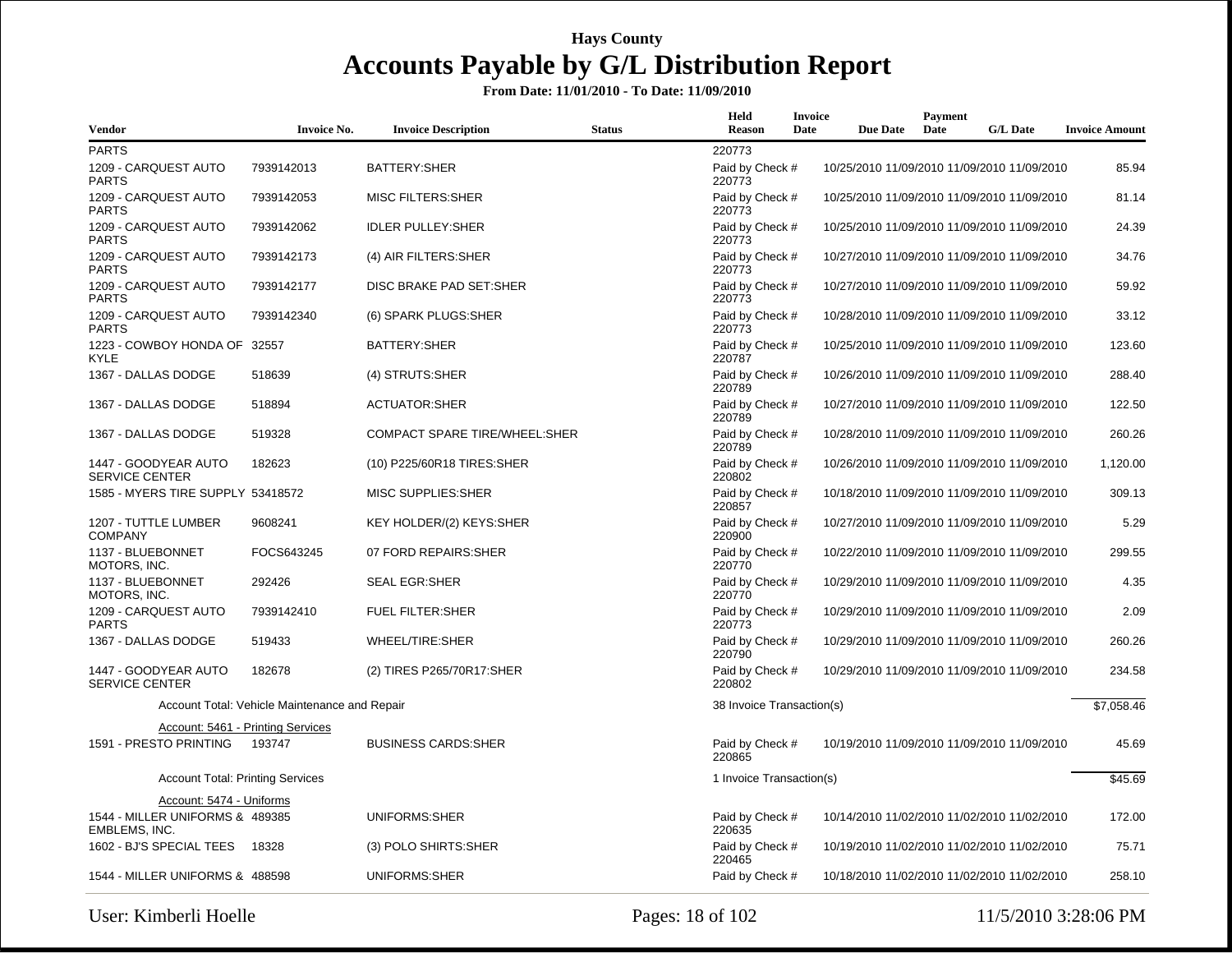| <b>Vendor</b>                                      | <b>Invoice No.</b>                         | <b>Invoice Description</b>                  | <b>Status</b> | Held<br><b>Reason</b>     | <b>Invoice</b><br>Date | <b>Due Date</b> | Payment<br>Date | <b>G/L Date</b>                             | <b>Invoice Amount</b> |
|----------------------------------------------------|--------------------------------------------|---------------------------------------------|---------------|---------------------------|------------------------|-----------------|-----------------|---------------------------------------------|-----------------------|
| EMBLEMS, INC.                                      |                                            |                                             |               | 220635                    |                        |                 |                 |                                             |                       |
| 1544 - MILLER UNIFORMS & 488056<br>EMBLEMS, INC.   |                                            | UNIFORMS:SHER                               |               | Paid by Check #<br>220635 |                        |                 |                 | 10/19/2010 11/02/2010 11/02/2010 11/02/2010 | 327.85                |
| 1544 - MILLER UNIFORMS & 488610<br>EMBLEMS, INC.   |                                            | UNIFORMS:SHER                               |               | Paid by Check #<br>220635 |                        |                 |                 | 10/19/2010 11/02/2010 11/02/2010 11/02/2010 | 220.85                |
| 1544 - MILLER UNIFORMS & 485612<br>EMBLEMS, INC.   |                                            | UNIFORMS:SHER                               |               | Paid by Check #<br>220635 |                        |                 |                 | 10/21/2010 11/02/2010 11/02/2010 11/02/2010 | 65.00                 |
| <b>Account Total: Uniforms</b>                     |                                            |                                             |               | 6 Invoice Transaction(s)  |                        |                 |                 |                                             | \$1,119.51            |
|                                                    | Account: 5480 020 - Utilities Sheriff      |                                             |               |                           |                        |                 |                 |                                             |                       |
| 1809 - PEDERNALES<br>ELECTRIC COOPERATIVE,<br>INC. | 102710A-SHER                               | 1467473700:ELEC SVC                         |               | Paid by Check #<br>220861 |                        |                 |                 | 10/27/2010 11/09/2010 11/09/2010 11/09/2010 | 52.60                 |
| 1809 - PEDERNALES<br>ELECTRIC COOPERATIVE,<br>INC. | 102710B-SHER                               | 1402710000:ELEC SVC                         |               | Paid by Check #<br>220861 |                        |                 |                 | 10/27/2010 11/09/2010 11/09/2010 11/09/2010 | 50.93                 |
| <b>Account Total: Utilities Sheriff</b>            |                                            |                                             |               | 2 Invoice Transaction(s)  |                        |                 |                 |                                             | \$103.53              |
|                                                    | Account: 5489 - Telephone and Data Lines   |                                             |               |                           |                        |                 |                 |                                             |                       |
| 1073 - AT&T                                        | 101510-SHER                                | LONG DIST:0573044538001                     |               | Paid by Check #<br>220451 |                        |                 |                 | 10/15/2010 11/02/2010 11/02/2010 11/02/2010 | 609.74                |
| 1073 - AT&T                                        | 101810-SHER                                | LONG DIST:0305129170001                     |               | Paid by Check #<br>220451 |                        |                 |                 | 10/18/2010 11/02/2010 11/02/2010 11/02/2010 | 33.18                 |
| 1277 - VERIZON<br><b>SOUTHWEST</b>                 | 101610-2696-SHER TEL:2880612810            |                                             |               | Paid by Check #<br>220730 |                        |                 |                 | 10/16/2010 11/02/2010 11/02/2010 11/02/2010 | 186.71                |
| 1073 - AT&T                                        | 102410-SHER                                | LONG DIST:0305129172001                     |               | Paid by Check #<br>220761 |                        |                 |                 | 10/24/2010 11/09/2010 11/09/2010 11/09/2010 | 71.95                 |
| 1277 - VERIZON<br><b>SOUTHWEST</b>                 | 101910-1837-SHER TEL:2830158050            |                                             |               | Paid by Check #<br>220905 |                        |                 |                 | 10/19/2010 11/09/2010 11/09/2010 11/09/2010 | 45.27                 |
| 1074 - AT&T MOBILITY                               | 101410-SHER                                | WIRELESS SVC:826375024                      |               | Paid by Check #<br>220762 |                        |                 |                 | 10/14/2010 11/09/2010 11/09/2010 11/09/2010 | 22.20                 |
|                                                    | Account Total: Telephone and Data Lines    |                                             |               | 6 Invoice Transaction(s)  |                        |                 |                 |                                             | \$969.05              |
|                                                    | Account: 5551 - Continuing Education       |                                             |               |                           |                        |                 |                 |                                             |                       |
| 4210 - TACTICAL CONTROL 10003<br>AND DEFENSE       |                                            | <b>REG FEE:SHER</b>                         |               | Paid by Check #<br>220700 |                        |                 |                 | 10/11/2010 11/02/2010 11/02/2010 11/02/2010 | 150.00                |
| 1364 - CONVENIENCE<br>OFFICE SUPPLY OF AUSTIN      | 116025                                     | (24) BINDERS: SHER                          |               | Paid by Check #<br>220513 |                        |                 |                 | 10/25/2010 11/02/2010 11/02/2010 11/02/2010 | 599.76                |
| 4241 - MARK GRAVES                                 | 1122-2310                                  | TAX MEAL ADVANCE:TRAINING                   |               | Paid by Check #<br>220803 |                        |                 |                 | 11/22/2010 11/09/2010 11/09/2010 11/09/2010 | 13.00                 |
| 4242 - IRENE HERNANDEZ                             | 1122-2310                                  | TAX MEAL ADVANCE:TRAINING                   |               | Paid by Check #<br>220812 |                        |                 |                 | 11/22/2010 11/09/2010 11/09/2010 11/09/2010 | 13.00                 |
| 1290 - WALMART BRC                                 | 04956-102910                               | <b>TRAINING SUPPLIES:SHER</b>               |               | Paid by Check #<br>220906 |                        |                 |                 | 10/29/2010 11/09/2010 11/09/2010 11/09/2010 | 25.30                 |
|                                                    | <b>Account Total: Continuing Education</b> |                                             |               | 5 Invoice Transaction(s)  |                        |                 |                 |                                             | \$801.06              |
|                                                    | Account: 5717 - Law Enforcement Equipment  |                                             |               |                           |                        |                 |                 |                                             |                       |
| 1468 - GT DISTRIBUTORS,<br>INC.                    | INV0328764                                 | (10) TASERS: SHER                           |               | Paid by Check #<br>220559 |                        |                 |                 | 10/21/2010 11/02/2010 11/02/2010 11/02/2010 | 8,099.50              |
| 4230 - FCC, LLC                                    | 16286                                      | CAR DVR SYSTEM, W/CAMERA & COLLISION SENSOR |               | Paid by Check #           |                        |                 |                 | 10/12/2010 11/02/2010 11/02/2010 11/02/2010 | 30,958.20             |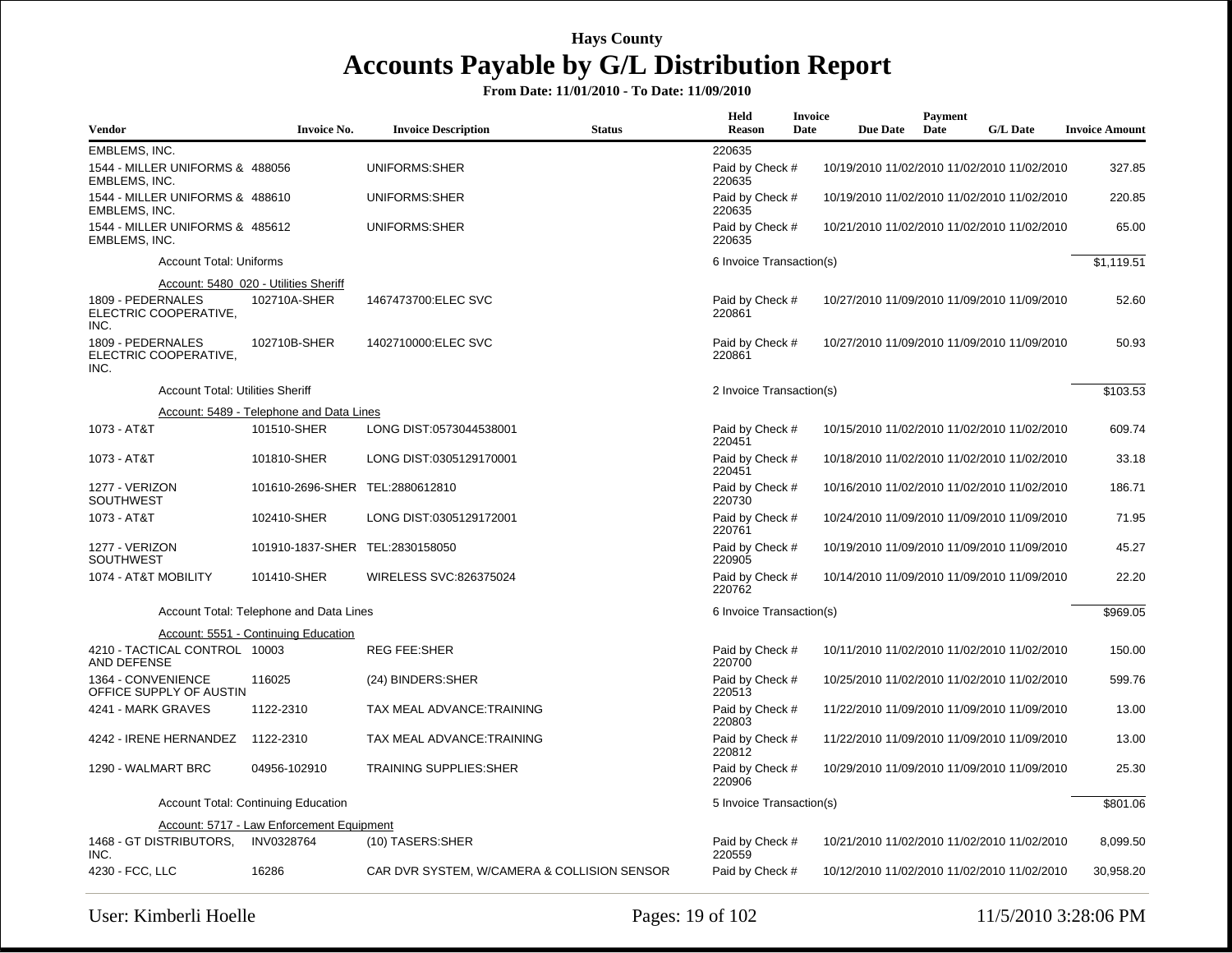| Vendor                                   | <b>Invoice No.</b>                            | <b>Invoice Description</b>                 | <b>Status</b> | <b>Held</b><br><b>Reason</b> | <b>Invoice</b><br>Date | <b>Due Date</b> | Payment<br>Date | <b>G/L Date</b>                             | <b>Invoice Amount</b> |
|------------------------------------------|-----------------------------------------------|--------------------------------------------|---------------|------------------------------|------------------------|-----------------|-----------------|---------------------------------------------|-----------------------|
|                                          |                                               | KIT:SHER                                   |               | 220541                       |                        |                 |                 |                                             |                       |
| 2249 - AUSTIN POMA                       | 10102701                                      | (7) LASER LIGHTBARS & SIREN PACKAGES: SHER |               | Paid by Check #<br>220764    |                        |                 |                 | 10/27/2010 11/09/2010 11/09/2010 11/09/2010 | 12,600.00             |
| 4135 - SAFE RESTRAINTS,<br>INC.          | 811389                                        | (8) WRAP RESTRAINT SYSTEMS:SHER            |               | Paid by Check #<br>220873    |                        |                 |                 | 10/25/2010 11/09/2010 11/09/2010 11/09/2010 | 6,430.00              |
|                                          | Account Total: Law Enforcement Equipment      |                                            |               | 4 Invoice Transaction(s)     |                        |                 |                 |                                             | \$58,087.70           |
| Division Total: Operating                |                                               |                                            |               | 74 Invoice Transaction(s)    |                        |                 |                 |                                             | \$100,686.10          |
| Division: 03 - Jail                      |                                               |                                            |               |                              |                        |                 |                 |                                             |                       |
|                                          | Account: 5205 - Inmate Supplies               |                                            |               |                              |                        |                 |                 |                                             |                       |
| 1446 - ICS JAIL SUPPLIES,<br>INC.        | 85475                                         | (50) TOWELS: JAIL                          |               | Paid by Check #<br>220821    |                        |                 |                 | 10/27/2010 11/09/2010 11/09/2010 11/09/2010 | 840.00                |
| <b>Account Total: Inmate Supplies</b>    |                                               |                                            |               | 1 Invoice Transaction(s)     |                        |                 |                 |                                             | \$840.00              |
|                                          | Account: 5207 - Building Maintenance Supplies |                                            |               |                              |                        |                 |                 |                                             |                       |
| 1207 - TUTTLE LUMBER<br><b>COMPANY</b>   | 9590371                                       | MISC SUPPLIES: JAIL                        |               | Paid by Check #<br>220722    |                        |                 |                 | 10/05/2010 11/02/2010 11/02/2010 11/02/2010 | 9.59                  |
| 1407 - G.A. POWERS CO.                   | 89448                                         | PLUMBING SUPPLIES: JAIL                    |               | Paid by Check #<br>220547    |                        |                 |                 | 10/07/2010 11/02/2010 11/02/2010 11/02/2010 | 84.29                 |
| 1474 - LOWE'S, INC.                      | 935030-100710                                 | STEP TRACK LIGHT KIT: JAIL                 |               | Paid by Check #<br>220618    |                        |                 |                 | 10/07/2010 11/02/2010 11/02/2010 11/02/2010 | 34.98                 |
| 1450 - GRAINGER, INC.                    | 9370027360                                    | (3) VACUUM MOTOR/BLOWERS: JAIL             |               | Paid by Check #<br>220553    |                        |                 |                 | 10/13/2010 11/02/2010 11/02/2010 11/02/2010 | 241.65                |
| 1474 - LOWE'S, INC.                      | 935829-102610                                 | DOOR:JAIL                                  |               | Paid by Check #<br>220618    |                        |                 |                 | 10/26/2010 11/02/2010 11/02/2010 11/02/2010 | 69.00                 |
| 1474 - LOWE'S, INC.                      | 956945-102610                                 | <b>MISC SUPPLIES: JAIL</b>                 |               | Paid by Check #<br>220618    |                        |                 |                 | 10/26/2010 11/02/2010 11/02/2010 11/02/2010 | 167.18                |
| 1507 - MCCOY'S BUILDING<br><b>SUPPLY</b> | 7091873                                       | MISC SUPPLIES: JAIL                        |               | Paid by Check #<br>220628    |                        |                 |                 | 10/19/2010 11/02/2010 11/02/2010 11/02/2010 | 113.85                |
| 1226 - RADIOSHACK<br><b>CORPORATION</b>  | 609457                                        | BATTERIES/SWITCHES: JAIL                   |               | Paid by Check #<br>220662    |                        |                 |                 | 10/20/2010 11/02/2010 11/02/2010 11/02/2010 | 119.35                |
| 1714 - SELLMAN<br>ENTERPRISES, INC.      | 18786                                         | PUMP GREASE TRAP/(2) BAR SCREENS: JAIL     |               | Paid by Check #<br>220685    |                        |                 |                 | 10/19/2010 11/02/2010 11/02/2010 11/02/2010 | 575.00                |
| 1380 - DEALERS<br>ELECTRICAL SUPPLY      | 184195600                                     | MISC SUPPLIES: JAIL                        |               | Paid by Check #<br>220793    |                        |                 |                 | 10/26/2010 11/09/2010 11/09/2010 11/09/2010 | 281.08                |
| 1380 - DEALERS<br>ELECTRICAL SUPPLY      | 184206700                                     | (22) HPS LAMPS: JAIL                       |               | Paid by Check #<br>220793    |                        |                 |                 | 10/28/2010 11/09/2010 11/09/2010 11/09/2010 | 200.30                |
| 1558 - J.A. SEXAUER                      | 233201870                                     | PLUMBING SUPPLIES: JAIL                    |               | Paid by Check #<br>220825    |                        |                 |                 | 10/20/2010 11/09/2010 11/09/2010 11/09/2010 | 492.12                |
| 1474 - LOWE'S, INC.                      | 967019-102110                                 | MISC SUPPLIES: JAIL                        |               | Paid by Check #<br>220835    |                        |                 |                 | 10/21/2010 11/09/2010 11/09/2010 11/09/2010 | 50.26                 |
| 1490 - MARKS PLUMBING<br>PARTS           | 0950497                                       | PLUMBING SUPPLIES: JAIL                    |               | Paid by Check #<br>220842    |                        |                 |                 | 10/21/2010 11/09/2010 11/09/2010 11/09/2010 | 599.79                |
| 4243 - REXEL                             | 500686116                                     | <b>CIRCUIT BREAKER: JAIL</b>               |               | Paid by Check #<br>220868    |                        |                 |                 | 10/27/2010 11/09/2010 11/09/2010 11/09/2010 | 46.73                 |
| 1207 - TUTTLE LUMBER<br><b>COMPANY</b>   | 9597471                                       | MISC SUPPLIES: JAIL                        |               | Paid by Check #<br>220900    |                        |                 |                 | 10/13/2010 11/09/2010 11/09/2010 11/09/2010 | 14.45                 |
| 1207 - TUTTLE LUMBER<br><b>COMPANY</b>   | 9603491                                       | FLOOR STRIPPER RENTAL/SEALER: JAIL         |               | Paid by Check #<br>220900    |                        |                 |                 | 10/21/2010 11/09/2010 11/09/2010 11/09/2010 | 5.92                  |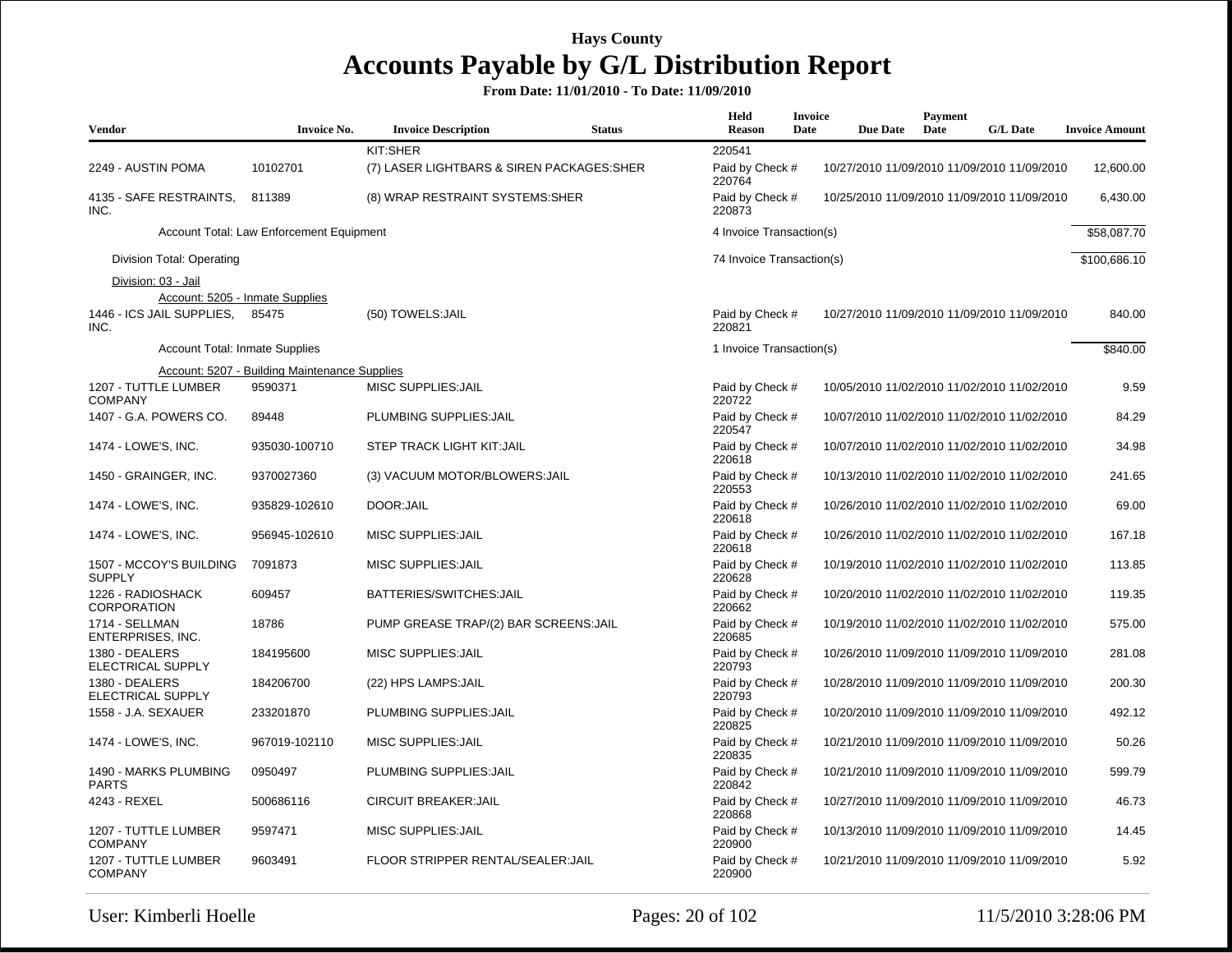| <b>Vendor</b>                                       | <b>Invoice No.</b>                                  | <b>Invoice Description</b>                  | <b>Status</b> | Held<br><b>Reason</b>     | Invoice<br>Date | <b>Due Date</b>                             | Payment<br>Date | <b>G/L Date</b> | <b>Invoice Amount</b> |
|-----------------------------------------------------|-----------------------------------------------------|---------------------------------------------|---------------|---------------------------|-----------------|---------------------------------------------|-----------------|-----------------|-----------------------|
| 1207 - TUTTLE LUMBER<br><b>COMPANY</b>              | 9609151                                             | <b>MISC SUPPLIES: JAIL</b>                  |               | Paid by Check #<br>220900 |                 | 10/28/2010 11/09/2010 11/09/2010 11/09/2010 |                 |                 | 28.13                 |
|                                                     | <b>Account Total: Building Maintenance Supplies</b> |                                             |               | 18 Invoice Transaction(s) |                 |                                             |                 |                 | \$3,133.67            |
|                                                     | Account: 5208 - Janitorial Supplies                 |                                             |               |                           |                 |                                             |                 |                 |                       |
| 1478 - GULF COAST PAPER 84427<br>COMPANY, INC.      |                                                     | JANITORIAL SUPPLIES: JAIL                   |               | Paid by Check #<br>220561 |                 | 10/11/2010 11/02/2010 11/02/2010 11/02/2010 |                 |                 | 982.54                |
| 1478 - GULF COAST PAPER 80389<br>COMPANY, INC.      |                                                     | JANITORIAL SUPPLIES: JAIL                   |               | Paid by Check #<br>220561 |                 | 10/04/2010 11/02/2010 11/02/2010 11/02/2010 |                 |                 | 1,137.63              |
| 1392 - ZEP<br><b>MANUFACTURING</b><br>COMPANY, INC. | 59502652                                            | JANITORIAL SUPPLIES: JAIL                   |               | Paid by Check #<br>220745 |                 | 10/05/2010 11/02/2010 11/02/2010 11/02/2010 |                 |                 | 631.77                |
| 1478 - GULF COAST PAPER 92867<br>COMPANY, INC.      |                                                     | JANITORIAL SUPPLIES: JAIL                   |               | Paid by Check #<br>220804 |                 | 10/25/2010 11/09/2010 11/09/2010 11/09/2010 |                 |                 | 718.49                |
| 1478 - GULF COAST PAPER 88954<br>COMPANY, INC.      |                                                     | <b>JANITORIAL SUPPLIES: JAIL</b>            |               | Paid by Check #<br>220804 |                 | 10/18/2010 11/09/2010 11/09/2010 11/09/2010 |                 |                 | 1,256.89              |
|                                                     | <b>Account Total: Janitorial Supplies</b>           |                                             |               | 5 Invoice Transaction(s)  |                 |                                             |                 |                 | \$4,727.32            |
|                                                     | Account: 5211 - Office and Computer Supplies        |                                             |               |                           |                 |                                             |                 |                 |                       |
| 1364 - CONVENIENCE<br>OFFICE SUPPLY OF AUSTIN       | 116373                                              | <b>OFFICE SUPPLIES: JAIL</b>                |               | Paid by Check #<br>220785 |                 | 10/28/2010 11/09/2010 11/09/2010 11/09/2010 |                 |                 | 272.71                |
|                                                     | Account Total: Office and Computer Supplies         |                                             |               | 1 Invoice Transaction(s)  |                 |                                             |                 |                 | \$272.71              |
|                                                     | Account: 5231 - Medical and Safety Supplies         |                                             |               |                           |                 |                                             |                 |                 |                       |
| 1519 - MEDICAL<br>WHOLESALE, INC.                   | 0289741IN                                           | <b>MEDICAL SUPPLIES: JAIL</b>               |               | Paid by Check #<br>220631 |                 | 10/06/2010 11/02/2010 11/02/2010 11/02/2010 |                 |                 | 267.15                |
| 1519 - MEDICAL<br>WHOLESALE, INC.                   | 0290213IN                                           | <b>MEDICAL SUPPLIES: JAIL</b>               |               | Paid by Check #<br>220631 |                 | 10/11/2010 11/02/2010 11/02/2010 11/02/2010 |                 |                 | 225.70                |
| 1519 - MEDICAL<br>WHOLESALE, INC.                   | 0290631IN                                           | (4) BX GuiaconDMS: JAIL                     |               | Paid by Check #<br>220631 |                 | 10/14/2010 11/02/2010 11/02/2010 11/02/2010 |                 |                 | 57.20                 |
| 1519 - MEDICAL<br>WHOLESALE, INC.                   | 0290207IN                                           | (12) BX CORICIDIN/((6) BX TEST STRIPS: JAIL |               | Paid by Check #<br>220631 |                 | 10/11/2010 11/02/2010 11/02/2010 11/02/2010 |                 |                 | 153.30                |
| 1519 - MEDICAL<br>WHOLESALE, INC.                   | 0289864IN                                           | <b>MEDICAL SUPPLIES: JAIL</b>               |               | Paid by Check #<br>220631 |                 | 10/07/2010 11/02/2010 11/02/2010 11/02/2010 |                 |                 | 180.50                |
| 1519 - MEDICAL<br>WHOLESALE, INC.                   | 0290293IN                                           | URINE ANALYSER/(2) TEST STRIPS: JAIL        |               | Paid by Check #<br>220631 |                 | 10/11/2010 11/02/2010 11/02/2010 11/02/2010 |                 |                 | 269.00                |
|                                                     | Account Total: Medical and Safety Supplies          |                                             |               | 6 Invoice Transaction(s)  |                 |                                             |                 |                 | \$1,152.85            |
| Account: 5232 - Food Supplies                       |                                                     |                                             |               |                           |                 |                                             |                 |                 |                       |
| 1506 - DOUBLE D<br>INTERNATIONAL FOOD CO.,<br>INC.  | 23041N                                              | FOOD:JAIL                                   |               | Paid by Check #<br>220523 |                 | 10/12/2010 11/02/2010 11/02/2010 11/02/2010 |                 |                 | 2,809.33              |
| 1782 - OAK FARMS, INC.                              | 20836581                                            | MILK: JAIL                                  |               | Paid by Check #<br>220651 |                 | 10/13/2010 11/02/2010 11/02/2010 11/02/2010 |                 |                 | 132.00                |
| 1782 - OAK FARMS, INC.                              | 20836690                                            | MILK:JAIL                                   |               | Paid by Check #<br>220651 |                 | 10/18/2010 11/02/2010 11/02/2010 11/02/2010 |                 |                 | 143.00                |
| 1782 - OAK FARMS, INC.                              | 20836650                                            | MILK: JAIL                                  |               | Paid by Check #<br>220651 |                 | 10/15/2010 11/02/2010 11/02/2010 11/02/2010 |                 |                 | 231.00                |
| 1782 - OAK FARMS, INC.                              | 20836497                                            | MILK:JAIL                                   |               | Paid by Check #<br>220651 |                 | 10/11/2010 11/02/2010 11/02/2010 11/02/2010 |                 |                 | 220.00                |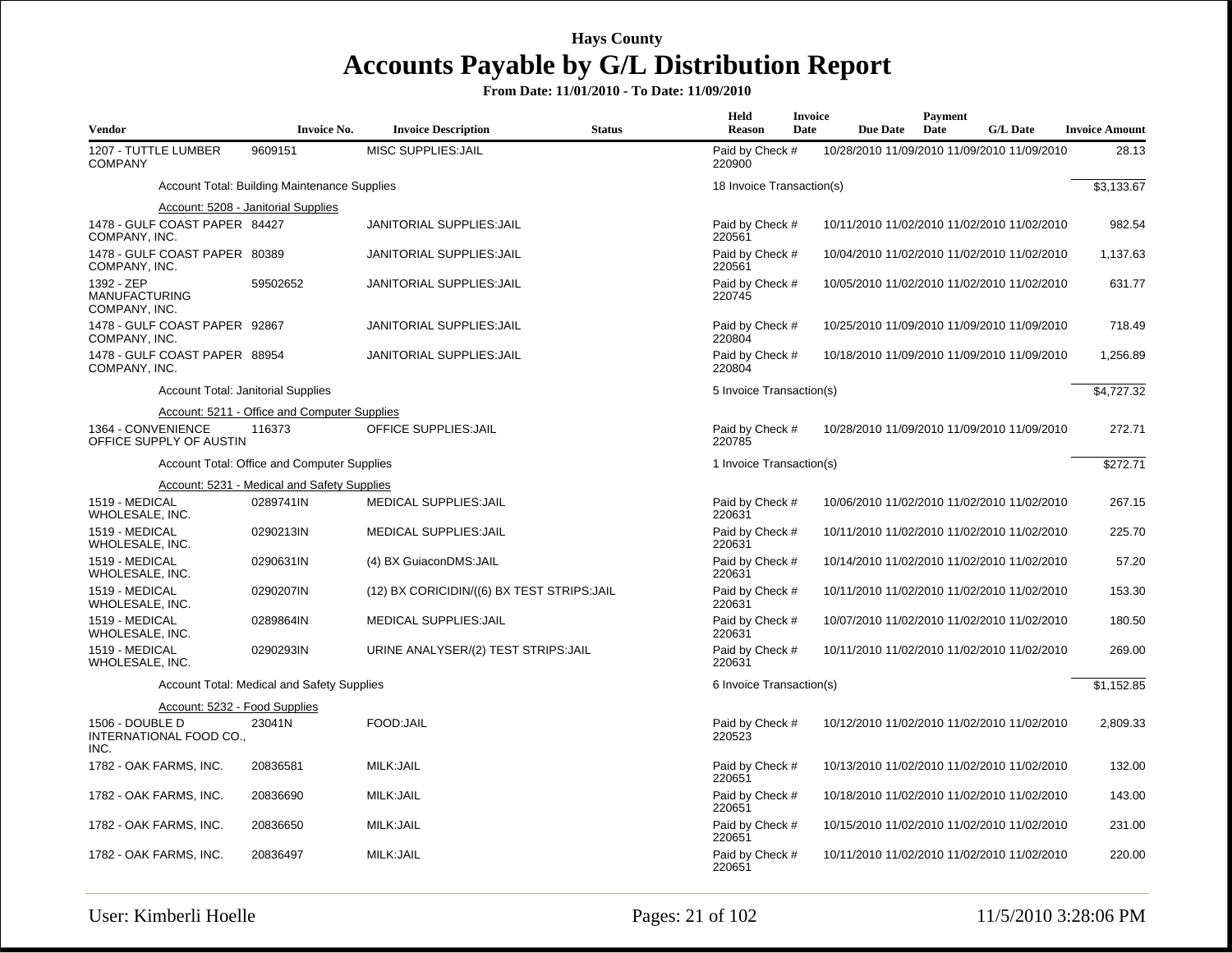| <b>Vendor</b>                                    | <b>Invoice No.</b>                               | <b>Invoice Description</b>                    | <b>Status</b> | Held<br><b>Reason</b>     | <b>Invoice</b><br>Date | <b>Due Date</b> | Payment<br>Date | <b>G/L Date</b>                             | <b>Invoice Amount</b> |
|--------------------------------------------------|--------------------------------------------------|-----------------------------------------------|---------------|---------------------------|------------------------|-----------------|-----------------|---------------------------------------------|-----------------------|
| 1751 - SYSCO FOOD<br><b>SERVICES</b>             | 010120287                                        | FOOD:JAIL                                     |               | Paid by Check #<br>220699 |                        |                 |                 | 10/12/2010 11/02/2010 11/02/2010 11/02/2010 | 4,756.05              |
| 1251 - U.S. FOODSERVICE                          | 5136328                                          | FOOD:JAIL                                     |               | Paid by Check #<br>220723 |                        |                 |                 | 10/14/2010 11/02/2010 11/02/2010 11/02/2010 | 1,180.11              |
| 1251 - U.S. FOODSERVICE                          | 5069504                                          | FOOD:JAIL                                     |               | Paid by Check #<br>220723 |                        |                 |                 | 10/11/2010 11/02/2010 11/02/2010 11/02/2010 | 1,358.69              |
| 1251 - U.S. FOODSERVICE                          | 5964760CR                                        | RETURN FROZEN PANCAKES/VEGETABLE BLEND:JAIL   |               | Paid by Check #<br>220723 |                        |                 |                 | 10/11/2010 11/02/2010 11/02/2010 11/02/2010 | (58.07)               |
| 1388 - FLOWERS BAKING<br>CO. OF SAN ANTONIO, LLC | 88512677                                         | BREAD/BUNS/TORTILLAS: JAIL                    |               | Paid by Check #<br>220545 |                        |                 |                 | 10/14/2010 11/02/2010 11/02/2010 11/02/2010 | 417.33                |
| 1095 - BEN E. KEITH FOODS 01865997               |                                                  | FOOD:JAIL                                     |               | Paid by Check #<br>220463 |                        |                 |                 | 10/19/2010 11/02/2010 11/02/2010 11/02/2010 | 2,097.02              |
| 1782 - OAK FARMS, INC.                           | 20836772                                         | MILK: JAIL                                    |               | Paid by Check #<br>220651 |                        |                 |                 | 10/20/2010 11/02/2010 11/02/2010 11/02/2010 | 132.00                |
| 1751 - SYSCO FOOD<br><b>SERVICES</b>             | 010190327                                        | FOOD: JAIL                                    |               | Paid by Check #<br>220699 |                        |                 |                 | 10/19/2010 11/02/2010 11/02/2010 11/02/2010 | 3,093.02              |
| 1290 - WALMART BRC                               | 00398-102010                                     | (4) PITCHERS/FOOD: JAIL                       |               | Paid by Check #<br>220731 |                        |                 |                 | 10/20/2010 11/02/2010 11/02/2010 11/02/2010 | 28.22                 |
| 1388 - FLOWERS BAKING<br>CO. OF SAN ANTONIO, LLC | 88512811                                         | BREAD/BUNS/TORTILLAS:JAIL                     |               | Paid by Check #<br>220545 |                        |                 |                 | 10/21/2010 11/02/2010 11/02/2010 11/02/2010 | 424.59                |
| 1782 - OAK FARMS, INC.                           | 20836839                                         | MILK: JAIL                                    |               | Paid by Check #<br>220651 |                        |                 |                 | 10/22/2010 11/02/2010 11/02/2010 11/02/2010 | 231.00                |
| 1782 - OAK FARMS, INC.                           | 20836877                                         | MILK: JAIL                                    |               | Paid by Check #<br>220651 |                        |                 |                 | 10/25/2010 11/02/2010 11/02/2010 11/02/2010 | 198.00                |
| 1251 - U.S. FOODSERVICE                          | 5250702                                          | FOOD:JAIL                                     |               | Paid by Check #<br>220723 |                        |                 |                 | 10/22/2010 11/02/2010 11/02/2010 11/02/2010 | 1,606.28              |
| 1251 - U.S. FOODSERVICE                          | 5185811                                          | FOOD:JAIL                                     |               | Paid by Check #<br>220723 |                        |                 |                 | 10/19/2010 11/02/2010 11/02/2010 11/02/2010 | 1,788.74              |
| 1095 - BEN E. KEITH FOODS 01874730               |                                                  | FOOD:JAIL                                     |               | Paid by Check #<br>220769 |                        |                 |                 | 10/26/2010 11/09/2010 11/09/2010 11/09/2010 | 2,717.36              |
| 1388 - FLOWERS BAKING<br>CO. OF SAN ANTONIO, LLC | 88512964                                         | MILK:JAIL                                     |               | Paid by Check #<br>220799 |                        |                 |                 | 10/28/2010 11/09/2010 11/09/2010 11/09/2010 | 424.59                |
| 1782 - OAK FARMS, INC.                           | 20837023                                         | MILK: JAIL                                    |               | Paid by Check #<br>220858 |                        |                 |                 | 10/29/2010 11/09/2010 11/09/2010 11/09/2010 | 220.00                |
| 1782 - OAK FARMS, INC.                           | 20836958                                         | MILK: JAIL                                    |               | Paid by Check #<br>220858 |                        |                 |                 | 10/27/2010 11/09/2010 11/09/2010 11/09/2010 | 165.00                |
| 1751 - SYSCO FOOD<br><b>SERVICES</b>             | 010260331                                        | FOOD:JAIL                                     |               | Paid by Check #<br>220883 |                        |                 |                 | 10/26/2010 11/09/2010 11/09/2010 11/09/2010 | 4,590.94              |
| 1251 - U.S. FOODSERVICE                          | 5301196                                          | FOOD: JAIL                                    |               | Paid by Check #<br>220901 |                        |                 |                 | 10/26/2010 11/09/2010 11/09/2010 11/09/2010 | 1,496.84              |
| 1251 - U.S. FOODSERVICE                          | 5363500                                          | FOOD:JAIL                                     |               | Paid by Check #<br>220901 |                        |                 |                 | 10/29/2010 11/09/2010 11/09/2010 11/09/2010 | 2,075.35              |
| <b>Account Total: Food Supplies</b>              |                                                  |                                               |               | 26 Invoice Transaction(s) |                        |                 |                 |                                             | \$32,478.39           |
|                                                  | Account: 5411 - Equipment Maintenance and Repair |                                               |               |                           |                        |                 |                 |                                             |                       |
| 3826 - MID-TEX SALES &<br>SERVICE INC.           | 159109                                           | <b>ICE MAKER REPAIR: JAIL</b>                 |               | Paid by Check #<br>220633 |                        |                 |                 | 10/13/2010 11/02/2010 11/02/2010 11/02/2010 | 291.25                |
| 1580 - MUELLER WATER<br>CONDITIONING, INC.       | 0063782IN                                        | <b>BACKFLOW PREVENTER CERTIFICATION: JAIL</b> |               | Paid by Check #<br>220644 |                        |                 |                 | 10/13/2010 11/02/2010 11/02/2010 11/02/2010 | 95.00                 |
|                                                  | Account Total: Equipment Maintenance and Repair  |                                               |               | 2 Invoice Transaction(s)  |                        |                 |                 |                                             | \$386.25              |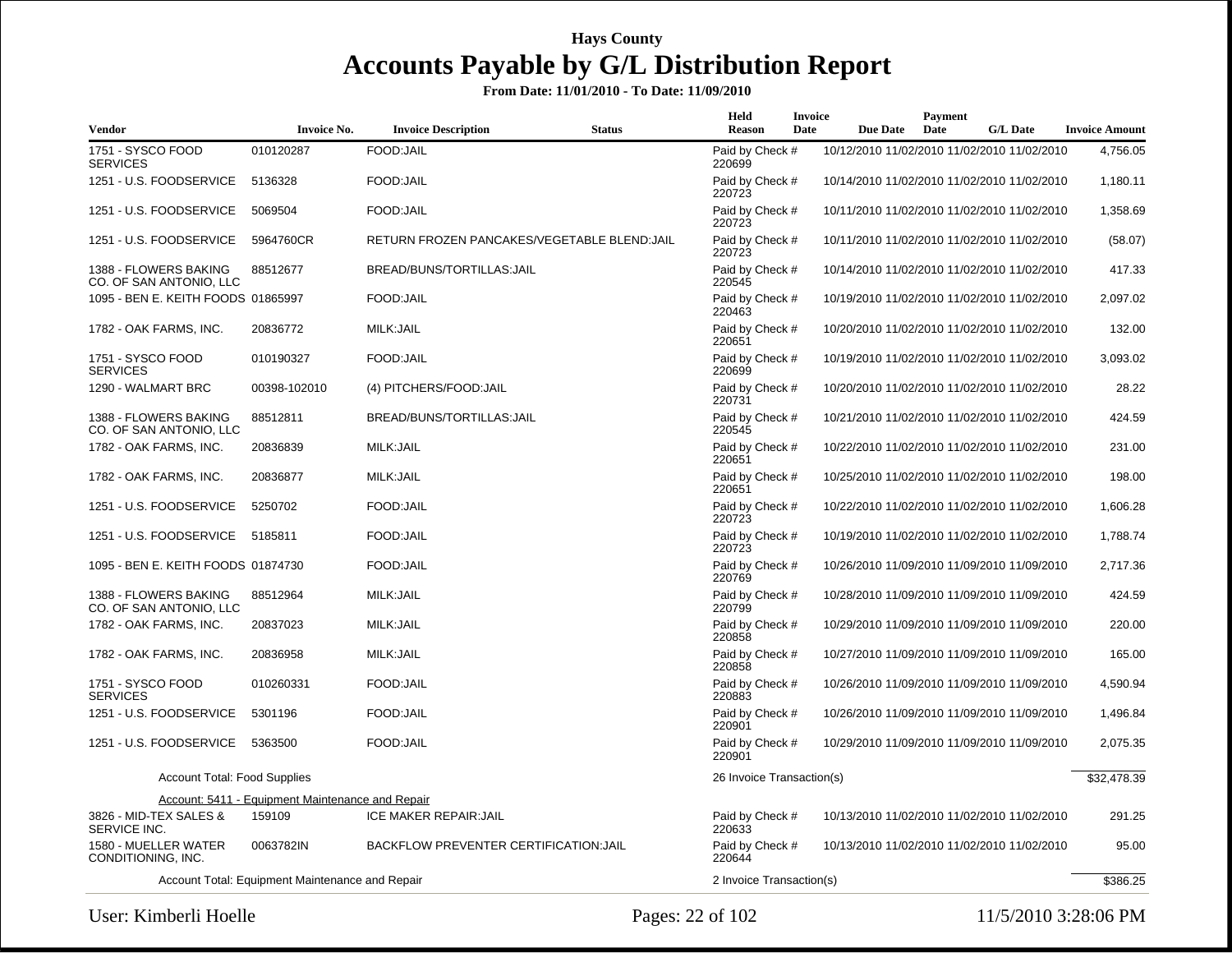| <b>Vendor</b>                                       | <b>Invoice No.</b>                              | <b>Invoice Description</b>             | <b>Status</b> | Held<br><b>Reason</b>     | <b>Invoice</b><br>Date | <b>Due Date</b> | <b>Payment</b><br>Date | <b>G/L Date</b>                             | <b>Invoice Amount</b> |
|-----------------------------------------------------|-------------------------------------------------|----------------------------------------|---------------|---------------------------|------------------------|-----------------|------------------------|---------------------------------------------|-----------------------|
|                                                     |                                                 |                                        |               |                           |                        |                 |                        |                                             |                       |
|                                                     | Account: 5431 - Medical Services                |                                        |               |                           |                        |                 |                        |                                             |                       |
| 1878 - JAMES P.<br>CHUDLEIGH, MD                    | 2011-00000129                                   | NOV 10 MEDICAL SERVICES: JAIL          |               | Paid by Check #<br>220497 |                        |                 |                        | 11/01/2010 11/02/2010 11/02/2010 11/02/2010 | 3,000.00              |
| 1911 - MICHAEL E. MOORE, 2011-00000130<br>MD        |                                                 | NOV 10 MEDICAL SERVICES: JAIL          |               | Paid by Check #<br>220640 |                        |                 |                        | 11/01/2010 11/02/2010 11/02/2010 11/02/2010 | 3,000.00              |
| 3146 - EMERGENCY<br>PHYSICIANS CENTRAL TX           | 062010-JAIL                                     | W.M.S.-QQ00016649                      |               | Paid by Check #<br>220533 |                        |                 |                        | 10/04/2010 11/02/2010 11/02/2010 09/30/2010 | 90.07                 |
| 1839 - DENTRUST DENTAL<br>TEXAS, PC                 | HYTX009959                                      | SEPT 10 DENTAL SVCS: JAIL              |               | Paid by Check #<br>220520 |                        |                 |                        | 10/15/2010 11/02/2010 11/02/2010 09/30/2010 | 640.00                |
| <b>Account Total: Medical Services</b>              |                                                 |                                        |               | 4 Invoice Transaction(s)  |                        |                 |                        |                                             | \$6,730.07            |
|                                                     | Account: 5451 - Building Maintenance and Repair |                                        |               |                           |                        |                 |                        |                                             |                       |
| 1033 - AAA FIRE & SAFETY 217255<br><b>EQUIPMENT</b> |                                                 | PROGRAM/TROUBLESHOOT ALARM PANEL: JAIL |               | Paid by Check #<br>220440 |                        |                 |                        | 10/08/2010 11/02/2010 11/02/2010 11/02/2010 | 178.00                |
| 1207 - TUTTLE LUMBER<br><b>COMPANY</b>              | 9603491                                         | FLOOR STRIPPER RENTAL/SEALER: JAIL     |               | Paid by Check #<br>220900 |                        |                 |                        | 10/21/2010 11/09/2010 11/09/2010 11/09/2010 | 19.80                 |
|                                                     | Account Total: Building Maintenance and Repair  |                                        |               | 2 Invoice Transaction(s)  |                        |                 |                        |                                             | \$197.80              |
| Account: 5474 - Uniforms                            |                                                 |                                        |               |                           |                        |                 |                        |                                             |                       |
| 1240 - UNIFIRST<br><b>CORPORATION</b>               | 8221271503                                      | UNIFORMS: JAIL-VEH MTC                 |               | Paid by Check #<br>220724 |                        |                 |                        | 10/13/2010 11/02/2010 11/02/2010 11/02/2010 | 18.76                 |
| 1240 - UNIFIRST<br><b>CORPORATION</b>               | 8221271502                                      | <b>UNIFORMS: JAIL MTC</b>              |               | Paid by Check #<br>220724 |                        |                 |                        | 10/13/2010 11/02/2010 11/02/2010 11/02/2010 | 13.75                 |
| 1240 - UNIFIRST<br><b>CORPORATION</b>               | 8221271504                                      | UNIFORMS: JAIL KITCHEN                 |               | Paid by Check #<br>220724 |                        |                 |                        | 10/13/2010 11/02/2010 11/02/2010 11/02/2010 | 17.43                 |
| 1240 - UNIFIRST<br><b>CORPORATION</b>               | 8221269599                                      | UNIFORMS: JAIL KITCHEN                 |               | Paid by Check #<br>220724 |                        |                 |                        | 10/06/2010 11/02/2010 11/02/2010 11/02/2010 | 17.43                 |
| 1240 - UNIFIRST<br><b>CORPORATION</b>               | 8221269597                                      | UNIFORMS: JAIL MTC                     |               | Paid by Check #<br>220724 |                        |                 |                        | 10/06/2010 11/02/2010 11/02/2010 11/02/2010 | 13.75                 |
| 1240 - UNIFIRST<br><b>CORPORATION</b>               | 8221273448                                      | UNIFORMS: JAIL-VEH MTC                 |               | Paid by Check #<br>220724 |                        |                 |                        | 10/20/2010 11/02/2010 11/02/2010 11/02/2010 | 20.96                 |
| 1240 - UNIFIRST<br><b>CORPORATION</b>               | 8221273447                                      | <b>UNIFORMS: JAIL MTC</b>              |               | Paid by Check #<br>220903 |                        |                 |                        | 10/20/2010 11/09/2010 11/09/2010 11/09/2010 | 35.73                 |
| 1240 - UNIFIRST<br><b>CORPORATION</b>               | 8221273449                                      | UNIFORMS: JAIL KITCHEN                 |               | Paid by Check #<br>220903 |                        |                 |                        | 10/20/2010 11/09/2010 11/09/2010 11/09/2010 | 17.43                 |
| 1240 - UNIFIRST<br><b>CORPORATION</b>               | 8221275347                                      | UNIFORMS: JAIL MTC                     |               | Paid by Check #<br>220903 |                        |                 |                        | 10/27/2010 11/09/2010 11/09/2010 11/09/2010 | 13.75                 |
| 1240 - UNIFIRST<br>CORPORATION                      | 8221275348                                      | UNIFORMS: JAIL-VEH MTC                 |               | Paid by Check #<br>220903 |                        |                 |                        | 10/27/2010 11/09/2010 11/09/2010 11/09/2010 | 20.96                 |
| 1240 - UNIFIRST<br><b>CORPORATION</b>               | 8221275349                                      | UNIFORMS: JAIL KITCHEN                 |               | Paid by Check #<br>220903 |                        |                 |                        | 10/27/2010 11/09/2010 11/09/2010 11/09/2010 | 17.43                 |
| <b>Account Total: Uniforms</b>                      |                                                 |                                        |               | 11 Invoice Transaction(s) |                        |                 |                        |                                             | \$207.38              |
|                                                     | Account: 5719 - Miscellaneous Equipment         |                                        |               |                           |                        |                 |                        |                                             |                       |
| 1474 - LOWE'S, INC.                                 | 935828-102610                                   | AIR CONDITIONER/HEAT UNIT: JAIL        |               | Paid by Check #<br>220619 |                        |                 |                        | 10/26/2010 11/02/2010 11/02/2010 11/02/2010 | 435.00                |
|                                                     | Account Total: Miscellaneous Equipment          |                                        |               | 1 Invoice Transaction(s)  |                        |                 |                        |                                             | \$435.00              |
| Division Total: Jail                                |                                                 |                                        |               | 77 Invoice Transaction(s) |                        |                 |                        |                                             | \$50,561.44           |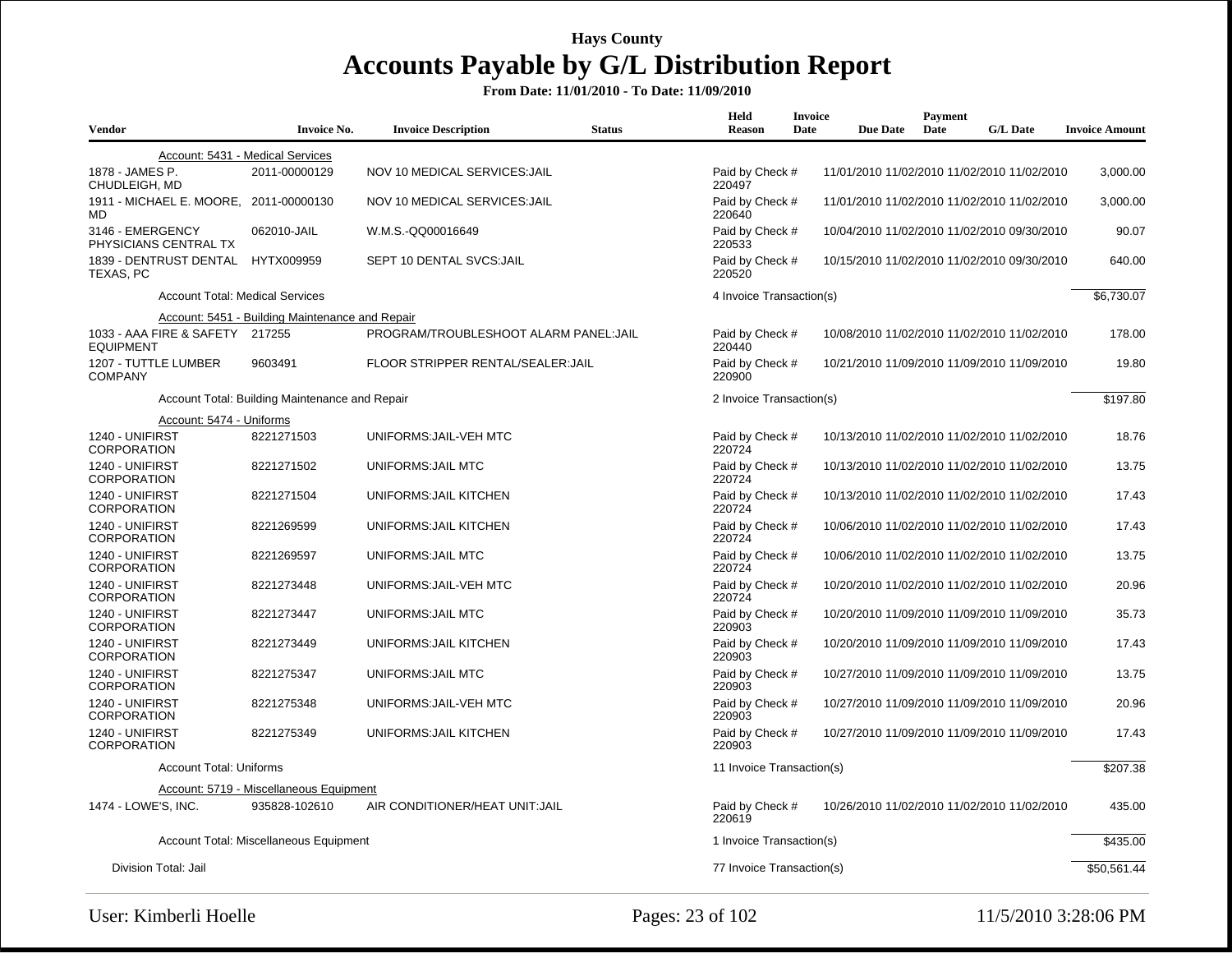| Vendor                                                                                                               | <b>Invoice No.</b> | <b>Invoice Description</b>                  | <b>Status</b> | Held<br>Reason             | <b>Invoice</b><br>Date | <b>Due Date</b> | Payment<br>Date | <b>G/L Date</b>                             | <b>Invoice Amount</b> |
|----------------------------------------------------------------------------------------------------------------------|--------------------|---------------------------------------------|---------------|----------------------------|------------------------|-----------------|-----------------|---------------------------------------------|-----------------------|
| Division: 04 - Animal Control<br>Account: 5391 - Miscellaneous                                                       |                    |                                             |               |                            |                        |                 |                 |                                             |                       |
| 1231 - HEART OF THE<br>EARTH ANIMAL EQUIPMENT                                                                        | 2842               | (4) TRU-CATCH TRAPS/4' POLE: ANIMAL CONTROL |               | Paid by Check #<br>220811  |                        |                 |                 | 10/25/2010 11/09/2010 11/09/2010 11/09/2010 | 397.69                |
| Account Total: Miscellaneous                                                                                         |                    |                                             |               | 1 Invoice Transaction(s)   |                        |                 |                 |                                             | \$397.69              |
| Division Total: Animal Control                                                                                       |                    |                                             |               | 1 Invoice Transaction(s)   |                        |                 |                 |                                             | \$397.69              |
| Division: 99 - Grants<br>Cost Center: 001 - DOJ Bulletproof Vest<br>Account: 5717 - Law Enforcement Equipment        |                    |                                             |               |                            |                        |                 |                 |                                             |                       |
| 1468 - GT DISTRIBUTORS. INV0328193<br>INC.                                                                           |                    | <b>BODY ARMOR:SHER</b>                      |               | Paid by Check #<br>220559  |                        |                 |                 | 10/15/2010 11/02/2010 11/02/2010 11/02/2010 | 966.00                |
| Account Total: Law Enforcement Equipment                                                                             |                    |                                             |               | 1 Invoice Transaction(s)   |                        |                 |                 |                                             | \$966.00              |
| Cost Center Total: DOJ Bulletproof Vest                                                                              |                    |                                             |               | 1 Invoice Transaction(s)   |                        |                 |                 |                                             | \$966.00              |
| <b>Division Total: Grants</b>                                                                                        |                    |                                             |               | 1 Invoice Transaction(s)   |                        |                 |                 |                                             | \$966.00              |
| Department Total: Sheriff                                                                                            |                    |                                             |               | 153 Invoice Transaction(s) |                        |                 |                 |                                             | \$152,611.23          |
| Department: 619 - Tax Assessor Collector<br>Division: 00 - Operating<br>Account: 5211 - Office and Computer Supplies |                    |                                             |               |                            |                        |                 |                 |                                             |                       |
| 1364 - CONVENIENCE<br>OFFICE SUPPLY OF AUSTIN                                                                        | 115528             | TELEPHONE SHOULDER REST:TAX                 |               | Paid by Check #<br>220513  |                        |                 |                 | 10/18/2010 11/02/2010 11/02/2010 11/02/2010 | 6.70                  |
| 1783 - OFFICE DEPOT, INC. 537961952001                                                                               |                    | ENGRAVED BADGE/FASTENER:TAX                 |               | Paid by Check #<br>220859  |                        |                 |                 | 10/22/2010 11/09/2010 11/09/2010 11/09/2010 | 11.85                 |
| Account Total: Office and Computer Supplies                                                                          |                    |                                             |               | 2 Invoice Transaction(s)   |                        |                 |                 |                                             | \$18.55               |
| Account: 5271 - Fuel                                                                                                 |                    |                                             |               |                            |                        |                 |                 |                                             |                       |
| 1100 - TEXAS FLEET FUEL, BG682218-102410 FUEL:TAX<br>LTD.                                                            |                    |                                             |               | Paid by Check #<br>220707  |                        |                 |                 | 10/25/2010 11/02/2010 11/02/2010 11/02/2010 | 78.20                 |
| Account Total: Fuel                                                                                                  |                    |                                             |               | 1 Invoice Transaction(s)   |                        |                 |                 |                                             | \$78.20               |
| Account: 5391 - Miscellaneous<br>1838 - B-ALERT SECURITY 2011-00000124<br><b>SYSTEMS</b>                             |                    | NOV 10 ALARM MONITORING SVC:TAX             |               | Paid by Check #<br>220458  |                        |                 |                 | 11/01/2010 11/02/2010 11/02/2010 11/02/2010 | 20.00                 |
| <b>Account Total: Miscellaneous</b>                                                                                  |                    |                                             |               | 1 Invoice Transaction(s)   |                        |                 |                 |                                             | \$20.00               |
| Account: 5473 - Equipment Lease<br>1374 - XEROX<br>CORPORATION                                                       | 051308668          | RYR-371344 COPIER:TAX                       |               | Paid by Check #<br>220916  |                        |                 |                 | 11/01/2010 11/09/2010 11/09/2010 11/09/2010 | 56.03                 |
| Account Total: Equipment Lease                                                                                       |                    |                                             |               | 1 Invoice Transaction(s)   |                        |                 |                 |                                             | \$56.03               |
| Account: 5489 - Telephone and Data Lines                                                                             |                    |                                             |               |                            |                        |                 |                 |                                             |                       |
| <b>1739 - SPRINT</b>                                                                                                 | 101610-TAX         | WIRELESS SVC:318816236                      |               | Paid by Check #<br>220692  |                        |                 |                 | 10/20/2010 11/02/2010 11/02/2010 11/02/2010 | 76.53                 |
| Account Total: Telephone and Data Lines                                                                              |                    |                                             |               | 1 Invoice Transaction(s)   |                        |                 |                 |                                             | \$76.53               |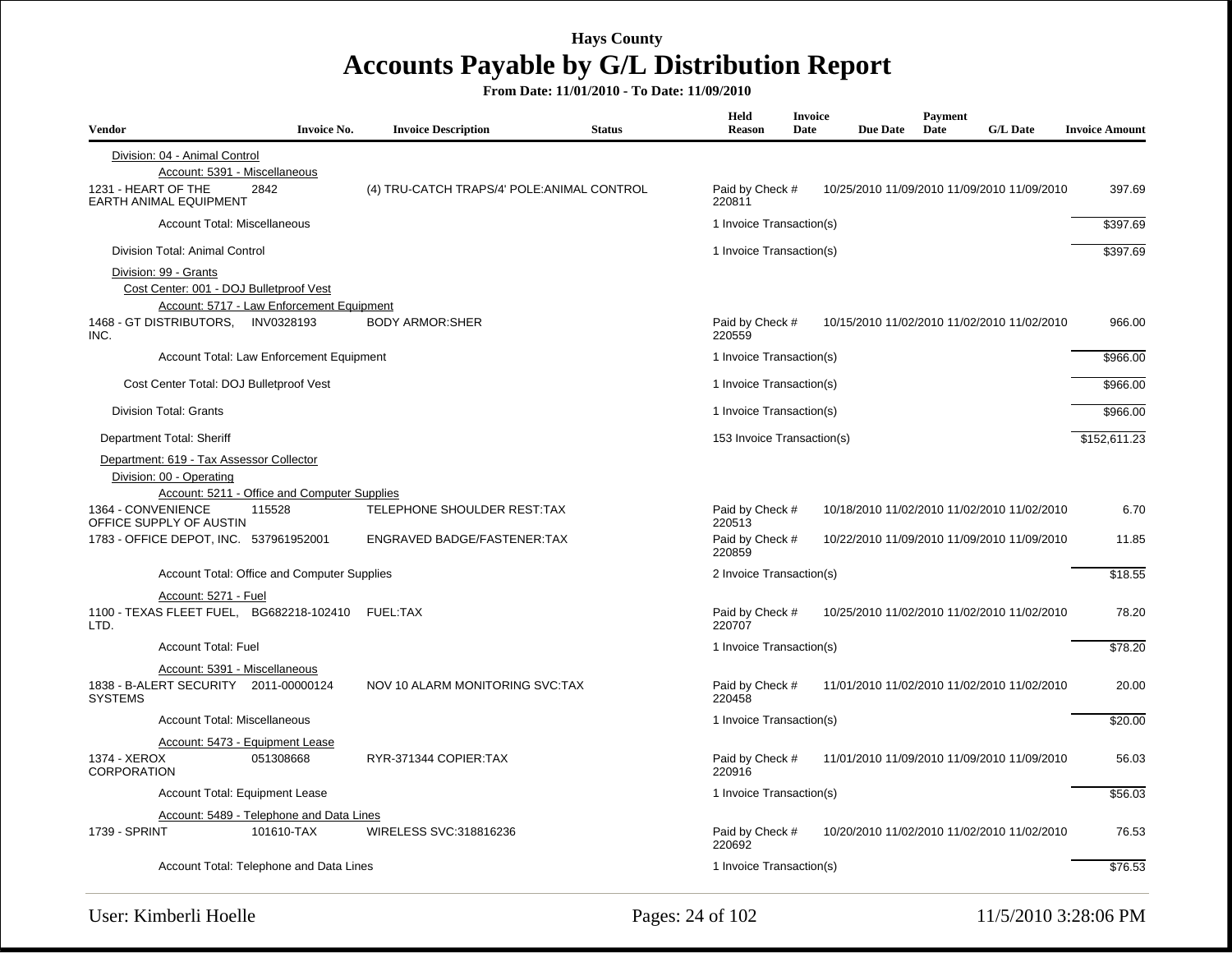| <b>Vendor</b>                                                                                                 | <b>Invoice No.</b>                                | <b>Invoice Description</b>           | <b>Status</b> | Held<br><b>Reason</b>     | <b>Invoice</b><br>Date | <b>Due Date</b> | Payment<br>Date | <b>G/L Date</b>                             | <b>Invoice Amount</b> |
|---------------------------------------------------------------------------------------------------------------|---------------------------------------------------|--------------------------------------|---------------|---------------------------|------------------------|-----------------|-----------------|---------------------------------------------|-----------------------|
| Division Total: Operating                                                                                     |                                                   |                                      |               | 6 Invoice Transaction(s)  |                        |                 |                 |                                             | \$249.31              |
| Department Total: Tax Assessor Collector                                                                      |                                                   |                                      |               | 6 Invoice Transaction(s)  |                        |                 |                 |                                             | \$249.31              |
| Department: 620 - Treasurer<br>Division: 00 - Operating<br>1374 - XEROX                                       | Account: 5473 - Equipment Lease<br>051308662      | URR-892234 COPIER:TREAS              |               | Paid by Check #           |                        |                 |                 | 11/01/2010 11/09/2010 11/09/2010 11/09/2010 | 251.20                |
| <b>CORPORATION</b>                                                                                            |                                                   |                                      |               | 220916                    |                        |                 |                 |                                             |                       |
| Account Total: Equipment Lease                                                                                |                                                   |                                      |               | 1 Invoice Transaction(s)  |                        |                 |                 |                                             | \$251.20              |
| <b>Division Total: Operating</b>                                                                              |                                                   |                                      |               | 1 Invoice Transaction(s)  |                        |                 |                 |                                             | \$251.20              |
| Department Total: Treasurer                                                                                   |                                                   |                                      |               | 1 Invoice Transaction(s)  |                        |                 |                 |                                             | \$251.20              |
| Department: 625 - Justice of the Peace Pct 1, 1<br>Division: 00 - Operating                                   | Account: 5211 - Office and Computer Supplies      |                                      |               |                           |                        |                 |                 |                                             |                       |
| 1364 - CONVENIENCE<br>OFFICE SUPPLY OF AUSTIN                                                                 | 115237                                            | <b>OFFICE SUPPLIES:JP1-1</b>         |               | Paid by Check #<br>220513 |                        |                 |                 | 10/11/2010 11/02/2010 11/02/2010 11/02/2010 | 65.73                 |
| 1364 - CONVENIENCE<br>OFFICE SUPPLY OF AUSTIN                                                                 | 115946                                            | <b>BLACK TONER CARTRIDGE: JP1-1</b>  |               | Paid by Check #<br>220513 |                        |                 |                 | 10/22/2010 11/02/2010 11/02/2010 11/02/2010 | 55.72                 |
|                                                                                                               | Account Total: Office and Computer Supplies       |                                      |               | 2 Invoice Transaction(s)  |                        |                 |                 |                                             | \$121.45              |
| 1417 - IKON OFFICE<br><b>SOLUTIONS</b>                                                                        | Account: 5473 - Equipment Lease<br>83386208-JP1-1 | NOV 10 LEASE: CONTRACT 1009769A8     |               | Paid by Check #<br>220822 |                        |                 |                 | 10/07/2010 11/09/2010 11/09/2010 11/09/2010 | 180.00                |
| Account Total: Equipment Lease                                                                                |                                                   |                                      |               | 1 Invoice Transaction(s)  |                        |                 |                 |                                             | \$180.00              |
| 4223 - STATE NOTARY<br><b>COMMISSION</b>                                                                      | Account: 5551 - Continuing Education<br>110410    | SEMINAR REG: JP1-1                   |               | Paid by Check #<br>220755 |                        |                 |                 | 10/19/2010 11/02/2010 11/02/2010 11/02/2010 | 140.00                |
|                                                                                                               | <b>Account Total: Continuing Education</b>        |                                      |               | 1 Invoice Transaction(s)  |                        |                 |                 |                                             | \$140.00              |
| Division Total: Operating                                                                                     |                                                   |                                      |               | 4 Invoice Transaction(s)  |                        |                 |                 |                                             | \$441.45              |
| Department Total: Justice of the Peace Pct 1, 1                                                               |                                                   |                                      |               | 4 Invoice Transaction(s)  |                        |                 |                 |                                             | \$441.45              |
| Department: 626 - Justice of the Peace Pct 1, 2<br>Division: 00 - Operating<br>Account: 4505 - Fines and Fees |                                                   |                                      |               |                           |                        |                 |                 |                                             |                       |
| 4233 - DARRELL HARPER                                                                                         | 2010-03366-JP12                                   | <b>REFUND FINE OVERPAYMENT:JP1-2</b> |               | Paid by Check #<br>220806 |                        |                 |                 | 10/26/2010 11/09/2010 11/09/2010 11/09/2010 | 90.00                 |
| Account Total: Fines and Fees                                                                                 |                                                   |                                      |               | 1 Invoice Transaction(s)  |                        |                 |                 |                                             | \$90.00               |
|                                                                                                               | Account: 5211 - Office and Computer Supplies      |                                      |               |                           |                        |                 |                 |                                             |                       |
| 1783 - OFFICE DEPOT, INC. 1268362271                                                                          |                                                   | OFFICE SUPPLIES: JP1-2               |               | Paid by Check #<br>220652 |                        |                 |                 | 10/08/2010 11/02/2010 11/02/2010 11/02/2010 | 115.65                |
| 1783 - OFFICE DEPOT, INC. 537627070001                                                                        |                                                   | (2) BX ENVELOPES: JP1-2              |               | Paid by Check #<br>220652 |                        |                 |                 | 10/15/2010 11/02/2010 11/02/2010 11/02/2010 | 37.88                 |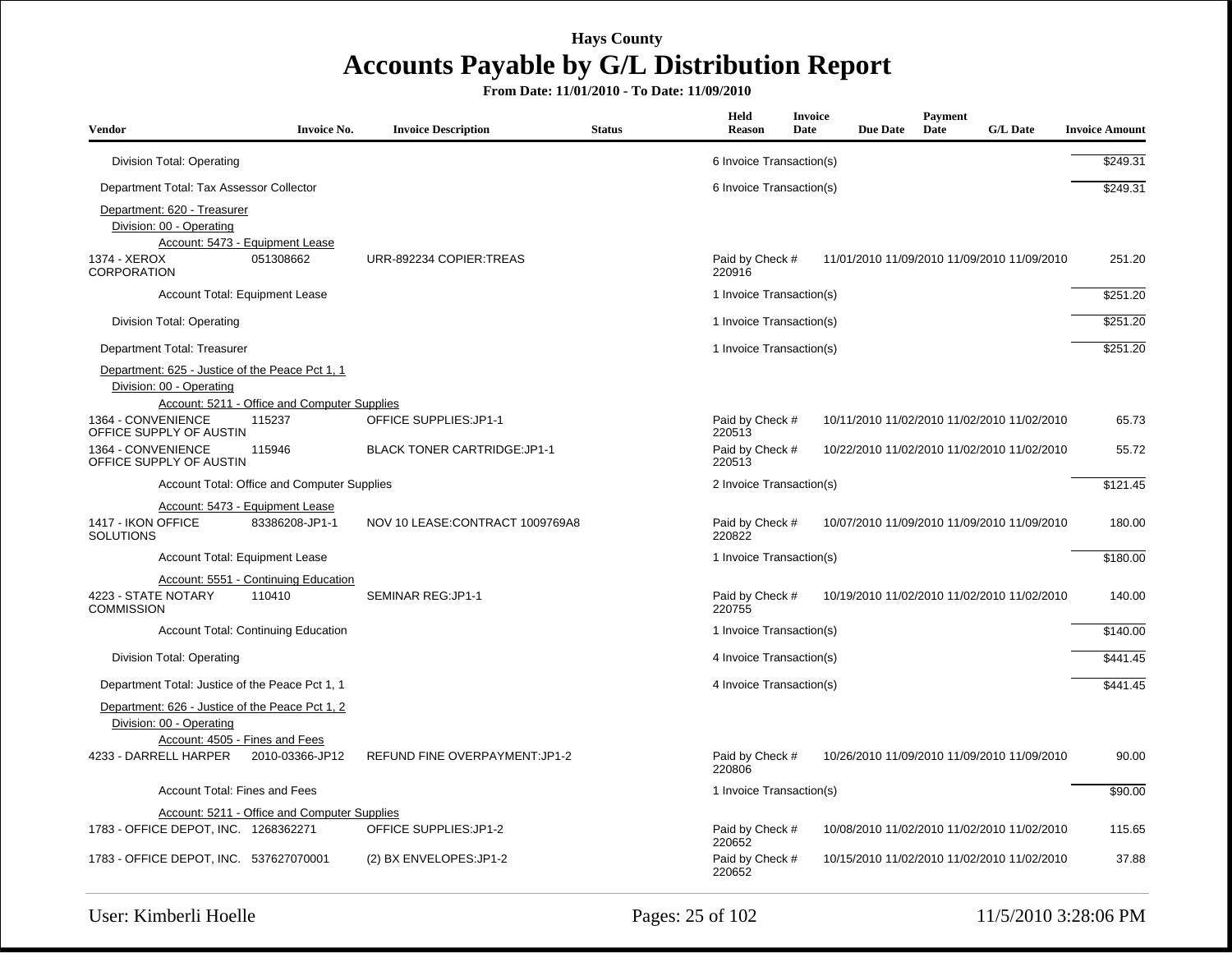| <b>Vendor</b>                                                            | <b>Invoice No.</b>                           | <b>Invoice Description</b>   | <b>Status</b> | Held<br>Reason            | <b>Invoice</b><br>Date | <b>Due Date</b> | <b>Payment</b><br>Date | <b>G/L Date</b>                             | <b>Invoice Amount</b> |
|--------------------------------------------------------------------------|----------------------------------------------|------------------------------|---------------|---------------------------|------------------------|-----------------|------------------------|---------------------------------------------|-----------------------|
|                                                                          | Account Total: Office and Computer Supplies  |                              |               | 2 Invoice Transaction(s)  |                        |                 |                        |                                             | \$153.53              |
| 1374 - XEROX<br>CORPORATION                                              | Account: 5473 - Equipment Lease<br>051308673 | WRT-615741 COPIER: JP1-2     |               | Paid by Check #<br>220916 |                        |                 |                        | 11/01/2010 11/09/2010 11/09/2010 11/09/2010 | 206.95                |
|                                                                          | Account Total: Equipment Lease               |                              |               | 1 Invoice Transaction(s)  |                        |                 |                        |                                             | \$206.95              |
| Division Total: Operating                                                |                                              |                              |               | 4 Invoice Transaction(s)  |                        |                 |                        |                                             | \$450.48              |
| Department Total: Justice of the Peace Pct 1, 2                          |                                              |                              |               | 4 Invoice Transaction(s)  |                        |                 |                        |                                             | \$450.48              |
| Department: 627 - Justice of the Peace Pct 2<br>Division: 00 - Operating | Account: 4505 - Fines and Fees               |                              |               |                           |                        |                 |                        |                                             |                       |
| 4234 - MOISES MARTINEZ 2010-04539-JP2                                    |                                              | REFUND FINE OVERPAYMENT: JP2 |               | Paid by Check #<br>220843 |                        |                 |                        | 10/27/2010 11/09/2010 11/09/2010 11/09/2010 | 10.90                 |
| <b>Account Total: Fines and Fees</b>                                     |                                              |                              |               | 1 Invoice Transaction(s)  |                        |                 |                        |                                             | \$10.90               |
|                                                                          | Account: 5211 - Office and Computer Supplies |                              |               |                           |                        |                 |                        |                                             |                       |
| 1364 - CONVENIENCE<br>OFFICE SUPPLY OF AUSTIN                            | 115905                                       | MISC SUPPLIES: JP 2          |               | Paid by Check #<br>220785 |                        |                 |                        | 10/22/2010 11/09/2010 11/09/2010 11/09/2010 | 129.51                |
| 1364 - CONVENIENCE<br>OFFICE SUPPLY OF AUSTIN                            | 115905.1                                     | <b>MONTHLY PLANNER:JP 2</b>  |               | Paid by Check #<br>220785 |                        |                 |                        | 10/22/2010 11/09/2010 11/09/2010 11/09/2010 | 9.02                  |
| 1364 - CONVENIENCE<br>OFFICE SUPPLY OF AUSTIN                            | 116355                                       | COPY PAPER: JP 2             |               | Paid by Check #<br>220785 |                        |                 |                        | 10/28/2010 11/09/2010 11/09/2010 11/09/2010 | 30.00                 |
|                                                                          | Account Total: Office and Computer Supplies  |                              |               | 3 Invoice Transaction(s)  |                        |                 |                        |                                             | \$168.53              |
|                                                                          | Account: 5473 - Equipment Lease              |                              |               |                           |                        |                 |                        |                                             |                       |
| 1417 - IKON OFFICE<br><b>SOLUTIONS</b>                                   | 83386188-JP2                                 | NOV 10 LEASE: 1009769A12     |               | Paid by Check #<br>220822 |                        |                 |                        | 10/07/2010 11/09/2010 11/09/2010 11/09/2010 | 172.00                |
|                                                                          | <b>Account Total: Equipment Lease</b>        |                              |               | 1 Invoice Transaction(s)  |                        |                 |                        |                                             | \$172.00              |
|                                                                          | Account: 5489 - Telephone and Data Lines     |                              |               |                           |                        |                 |                        |                                             |                       |
| 1277 - VERIZON<br><b>SOUTHWEST</b>                                       | 101910-3151-JP2                              | TEL:2856051677               |               | Paid by Check #<br>220905 |                        |                 |                        | 10/19/2010 11/09/2010 11/09/2010 11/09/2010 | 284.21                |
| 1164 - TIME WARNER<br><b>CABLE</b>                                       | 120610-JP 2                                  | TEL:8260160750073611         |               | Paid by Check #<br>220893 |                        |                 |                        | 12/06/2010 11/09/2010 11/09/2010 11/09/2010 | 45.12                 |
|                                                                          | Account Total: Telephone and Data Lines      |                              |               | 2 Invoice Transaction(s)  |                        |                 |                        |                                             | \$329.33              |
| Division Total: Operating                                                |                                              |                              |               | 7 Invoice Transaction(s)  |                        |                 |                        |                                             | \$680.76              |
| Department Total: Justice of the Peace Pct 2                             |                                              |                              |               | 7 Invoice Transaction(s)  |                        |                 |                        |                                             | \$680.76              |
| Department: 628 - Justice of the Peace Pct 3<br>Division: 00 - Operating | Account: 5489 - Telephone and Data Lines     |                              |               |                           |                        |                 |                        |                                             |                       |
| 1277 - VERIZON<br><b>SOUTHWEST</b>                                       | 101010-2000-JP3                              | TEL:2831086892               |               | Paid by Check #<br>220730 |                        |                 |                        | 10/10/2010 11/02/2010 11/02/2010 11/02/2010 | 155.50                |
|                                                                          | Account Total: Telephone and Data Lines      |                              |               | 1 Invoice Transaction(s)  |                        |                 |                        |                                             | \$155.50              |
|                                                                          | Account: 5551 - Continuing Education         |                              |               |                           |                        |                 |                        |                                             |                       |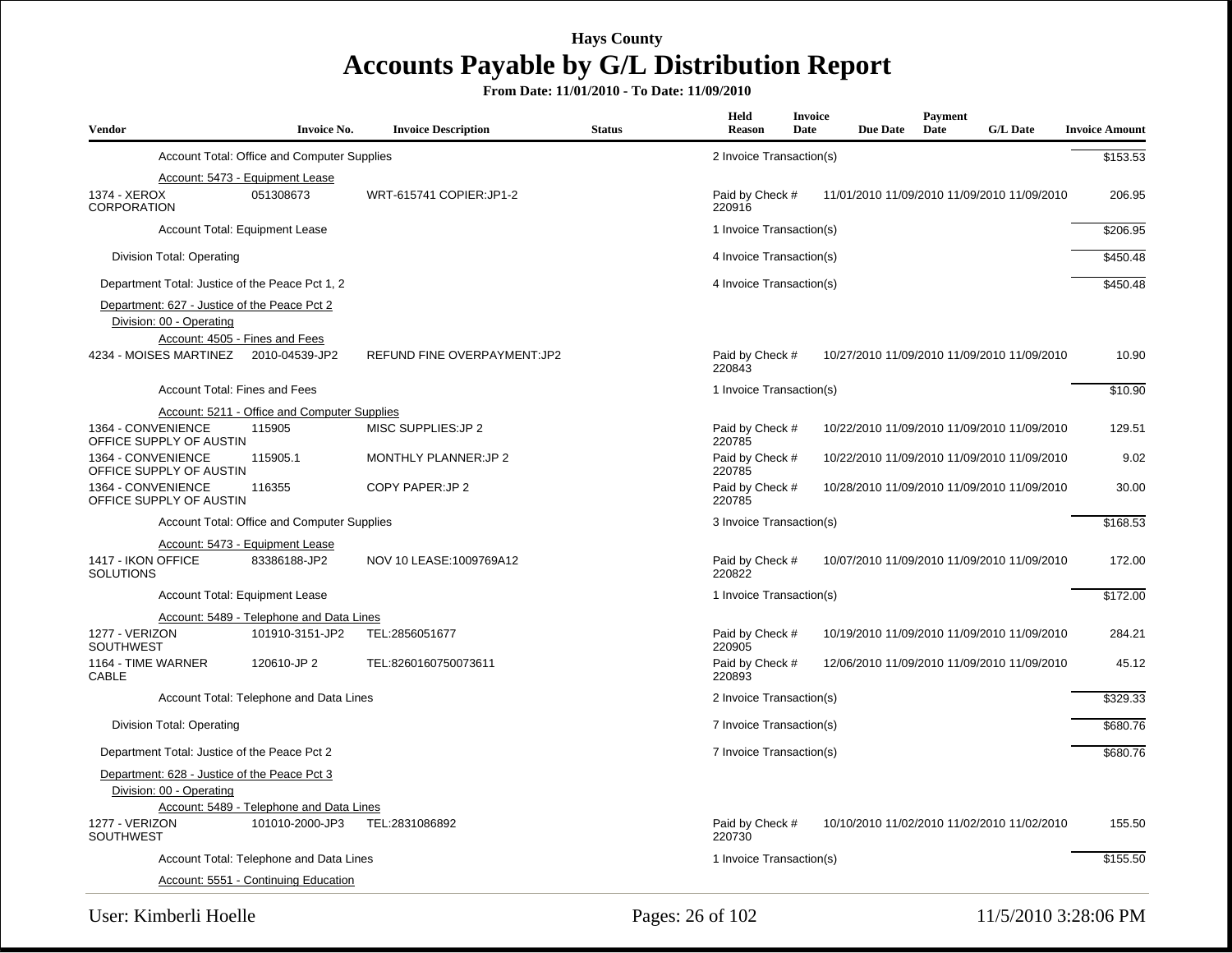| <b>Vendor</b>                                                            | <b>Invoice No.</b>                                          | <b>Invoice Description</b>  | <b>Status</b> | Held<br><b>Reason</b>               | Invoice<br>Date<br><b>Due Date</b> | <b>Payment</b><br>Date<br><b>G/L Date</b>   | <b>Invoice Amount</b> |
|--------------------------------------------------------------------------|-------------------------------------------------------------|-----------------------------|---------------|-------------------------------------|------------------------------------|---------------------------------------------|-----------------------|
| 1104 - TEXAS JUSTICE<br><b>COURT TRAINING CENTER</b>                     | 1201-0310                                                   | <b>REG FEE: JANET PESL</b>  |               | Paid by Check #<br>220708           |                                    | 10/25/2010 11/02/2010 11/02/2010 11/02/2010 | 100.00                |
|                                                                          | Account Total: Continuing Education                         |                             |               | 1 Invoice Transaction(s)            |                                    |                                             | \$100.00              |
| Division Total: Operating                                                |                                                             |                             |               | 2 Invoice Transaction(s)            |                                    |                                             | \$255.50              |
| Department Total: Justice of the Peace Pct 3                             |                                                             |                             |               | 2 Invoice Transaction(s)            |                                    |                                             | \$255.50              |
| Department: 629 - Justice of the Peace Pct 4<br>Division: 00 - Operating | Account: 5473 - Equipment Lease                             |                             |               |                                     |                                    |                                             |                       |
| 1374 - XEROX<br><b>CORPORATION</b>                                       | 051308680                                                   | FLB-028970 COPIER:JP4       |               | Paid by Check #<br>220916           |                                    | 11/01/2010 11/09/2010 11/09/2010 11/09/2010 | 175.60                |
|                                                                          | Account Total: Equipment Lease                              |                             |               | 1 Invoice Transaction(s)            |                                    |                                             | \$175.60              |
| 1277 - VERIZON<br><b>SOUTHWEST</b>                                       | Account: 5489 - Telephone and Data Lines<br>100710-7446-JP4 | TEL:2823148825              |               | Paid by Check #<br>220905           |                                    | 10/07/2010 11/09/2010 11/09/2010 11/09/2010 | 216.76                |
|                                                                          | Account Total: Telephone and Data Lines                     |                             |               | 1 Invoice Transaction(s)            |                                    |                                             | \$216.76              |
| Division Total: Operating                                                |                                                             |                             |               | 2 Invoice Transaction(s)            |                                    |                                             | \$392.36              |
| Department Total: Justice of the Peace Pct 4                             |                                                             |                             |               | 2 Invoice Transaction(s)            |                                    |                                             | \$392.36              |
| Department: 630 - Justice of the Peace Pct 5<br>Division: 00 - Operating |                                                             |                             |               |                                     |                                    |                                             |                       |
| 1783 - OFFICE DEPOT, INC. 537134200001                                   | Account: 5211 - Office and Computer Supplies                | <b>OFFICE SUPPLIES:JP5</b>  |               | Paid by Check #                     |                                    | 10/12/2010 11/02/2010 11/02/2010 11/02/2010 | 107.43                |
| 1783 - OFFICE DEPOT, INC. 537134712001                                   |                                                             | (3) BX ENVELOPES: JP5       |               | 220652<br>Paid by Check #<br>220652 |                                    | 10/12/2010 11/02/2010 11/02/2010 11/02/2010 | 47.40                 |
| 1783 - OFFICE DEPOT, INC. 537219468001                                   |                                                             | <b>STAMP INK:JP5</b>        |               | Paid by Check #<br>220652           |                                    | 10/13/2010 11/02/2010 11/02/2010 11/02/2010 | 2.64                  |
| 1783 - OFFICE DEPOT, INC. 537219258001                                   |                                                             | (1) BX HANGING FOLDERS: JP5 |               | Paid by Check #<br>220652           |                                    | 10/13/2010 11/02/2010 11/02/2010 11/02/2010 | 4.21                  |
| 1788 - OFFICEMAX<br>CONTRACT, INC.                                       | 940892                                                      | SHREDDER:JP5                |               | Paid by Check #<br>220653           |                                    | 10/12/2010 11/02/2010 11/02/2010 11/02/2010 | 128.04                |
|                                                                          | Account Total: Office and Computer Supplies                 |                             |               | 5 Invoice Transaction(s)            |                                    |                                             | \$289.72              |
| Account: 5212 - Postage                                                  |                                                             |                             |               |                                     |                                    |                                             |                       |
| 1228 - U.S. POST OFFICE                                                  | 101310A                                                     | (15) ROLLS STAMPS: JP5      |               | Paid by Check #<br>220902           |                                    | 10/13/2010 11/09/2010 11/09/2010 11/09/2010 | 660.00                |
| Account Total: Postage                                                   |                                                             |                             |               | 1 Invoice Transaction(s)            |                                    |                                             | \$660.00              |
|                                                                          | Account: 5391 - Miscellaneous                               |                             |               |                                     |                                    |                                             |                       |
| 1972 - MEDINA VALLEY<br>SECURITY, INC.                                   | 39854                                                       | <b>ALARM MONITORING:JP5</b> |               | Paid by Check #<br>220849           |                                    | 11/01/2010 11/09/2010 11/09/2010 11/09/2010 | 29.95                 |
| <b>Account Total: Miscellaneous</b>                                      |                                                             |                             |               | 1 Invoice Transaction(s)            |                                    |                                             | \$29.95               |
|                                                                          | Account: 5473 - Equipment Lease                             |                             |               |                                     |                                    |                                             |                       |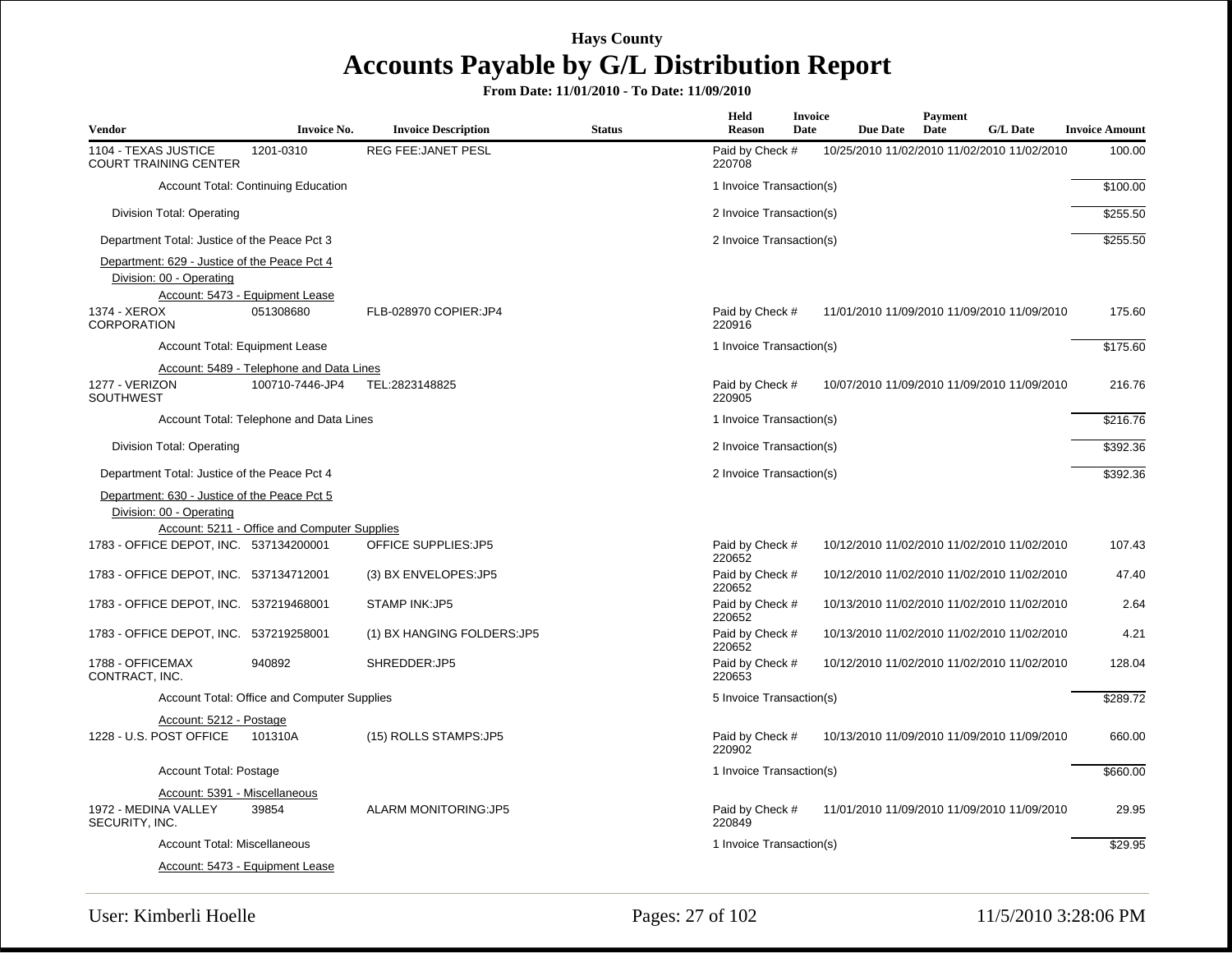| <b>Vendor</b>                          |                                                               | <b>Invoice No.</b>                                 | <b>Invoice Description</b>                      | <b>Status</b> | Held<br><b>Reason</b>     | Invoice<br>Date | <b>Due Date</b>                             | Payment<br>Date | <b>G/L Date</b> | <b>Invoice Amount</b> |
|----------------------------------------|---------------------------------------------------------------|----------------------------------------------------|-------------------------------------------------|---------------|---------------------------|-----------------|---------------------------------------------|-----------------|-----------------|-----------------------|
| 1417 - IKON OFFICE<br><b>SOLUTIONS</b> |                                                               | 83386202                                           | NOV 10 LEASE:CONTRACT 1009769A3                 |               | Paid by Check #<br>220822 |                 | 10/07/2010 11/09/2010 11/09/2010 11/09/2010 |                 |                 | 158.00                |
|                                        |                                                               | Account Total: Equipment Lease                     |                                                 |               | 1 Invoice Transaction(s)  |                 |                                             |                 |                 | \$158.00              |
|                                        |                                                               | Account: 5489 - Telephone and Data Lines           |                                                 |               |                           |                 |                                             |                 |                 |                       |
| 1277 - VERIZON<br><b>SOUTHWEST</b>     |                                                               | 100710-2700-JP5                                    | TEL:2845115121                                  |               | Paid by Check #<br>220730 |                 | 10/07/2010 11/02/2010 11/02/2010 11/02/2010 |                 |                 | 91.04                 |
| 1164 - TIME WARNER<br><b>CABLE</b>     |                                                               | 120710-JP5                                         | TEL:8260160670032390                            |               | Paid by Check #<br>220893 |                 | 10/26/2010 11/09/2010 11/09/2010 11/09/2010 |                 |                 | 89.52                 |
|                                        |                                                               | Account Total: Telephone and Data Lines            |                                                 |               | 2 Invoice Transaction(s)  |                 |                                             |                 |                 | \$180.56              |
|                                        | Division Total: Operating                                     |                                                    |                                                 |               | 10 Invoice Transaction(s) |                 |                                             |                 |                 | \$1,318.23            |
|                                        | Department Total: Justice of the Peace Pct 5                  |                                                    |                                                 |               | 10 Invoice Transaction(s) |                 |                                             |                 |                 | \$1,318.23            |
|                                        | Department: 635 - Constable Pct 1<br>Division: 00 - Operating |                                                    |                                                 |               |                           |                 |                                             |                 |                 |                       |
|                                        |                                                               | Account: 5206 - Law Enforcement Supplies           |                                                 |               |                           |                 |                                             |                 |                 |                       |
| <b>RIVER AUTHORITY</b>                 | 1442 - LOWER COLORADO TCI0002797B                             |                                                    | LAPEL MIC:CONST 1                               |               | Paid by Check #<br>220837 |                 | 10/29/2010 11/09/2010 11/09/2010 11/09/2010 |                 |                 | 89.38                 |
| <b>RIVER AUTHORITY</b>                 | 1442 - LOWER COLORADO TCI0002797F                             |                                                    | MOBILE MIC EQUIP REPLACEMENT LID #10741:CONST 1 |               | Paid by Check #<br>220837 |                 | 10/29/2010 11/09/2010 11/09/2010 11/09/2010 |                 |                 | 122.20                |
|                                        |                                                               | <b>Account Total: Law Enforcement Supplies</b>     |                                                 |               | 2 Invoice Transaction(s)  |                 |                                             |                 |                 | $\overline{$}211.58$  |
|                                        |                                                               | Account: 5211 - Office and Computer Supplies       |                                                 |               |                           |                 |                                             |                 |                 |                       |
| 1290 - WALMART BRC                     |                                                               | 09783-102110                                       | OFFICE SUPPLIES/MISC:CONST 1                    |               | Paid by Check #<br>220731 |                 | 10/21/2010 11/02/2010 11/02/2010 11/02/2010 |                 |                 | 106.25                |
|                                        |                                                               | Account Total: Office and Computer Supplies        |                                                 |               | 1 Invoice Transaction(s)  |                 |                                             |                 |                 | \$106.25              |
|                                        | Account: 5271 - Fuel                                          |                                                    |                                                 |               |                           |                 |                                             |                 |                 |                       |
| LTD.                                   |                                                               | 1100 - TEXAS FLEET FUEL, BG113493-102410 FUEL:CON1 |                                                 |               | Paid by Check #<br>220707 |                 | 10/25/2010 11/02/2010 11/02/2010 11/02/2010 |                 |                 | 815.49                |
|                                        | <b>Account Total: Fuel</b>                                    |                                                    |                                                 |               | 1 Invoice Transaction(s)  |                 |                                             |                 |                 | \$815.49              |
|                                        |                                                               | Account: 5461 - Printing Services                  |                                                 |               |                           |                 |                                             |                 |                 |                       |
|                                        | 1075 - ATWOOD PRINTING 20862                                  |                                                    | (100) FINAL NOTICE CARDS:CON1                   |               | Paid by Check #<br>220452 |                 | 10/13/2010 11/02/2010 11/02/2010 11/02/2010 |                 |                 | 98.00                 |
|                                        | <b>Account Total: Printing Services</b>                       |                                                    |                                                 |               | 1 Invoice Transaction(s)  |                 |                                             |                 |                 | \$98.00               |
|                                        |                                                               | Account: 5473 - Equipment Lease                    |                                                 |               |                           |                 |                                             |                 |                 |                       |
| 1374 - XEROX<br><b>CORPORATION</b>     |                                                               | 051308663                                          | L98-005234 COPIER:CONST 1                       |               | Paid by Check #<br>220916 |                 | 11/01/2010 11/09/2010 11/09/2010 11/09/2010 |                 |                 | 116.01                |
|                                        |                                                               | Account Total: Equipment Lease                     |                                                 |               | 1 Invoice Transaction(s)  |                 |                                             |                 |                 | \$116.01              |
|                                        |                                                               | Account: 5489 - Telephone and Data Lines           |                                                 |               |                           |                 |                                             |                 |                 |                       |
| 1074 - AT&T MOBILITY                   |                                                               | 101610-CONST 1                                     | WIRELESS SVC:834144408                          |               | Paid by Check #<br>220762 |                 | 10/16/2010 11/09/2010 11/09/2010 11/09/2010 |                 |                 | 260.43                |
|                                        |                                                               | Account Total: Telephone and Data Lines            |                                                 |               | 1 Invoice Transaction(s)  |                 |                                             |                 |                 | \$260.43              |
|                                        | Division Total: Operating                                     |                                                    |                                                 |               | 7 Invoice Transaction(s)  |                 |                                             |                 |                 | \$1,607.76            |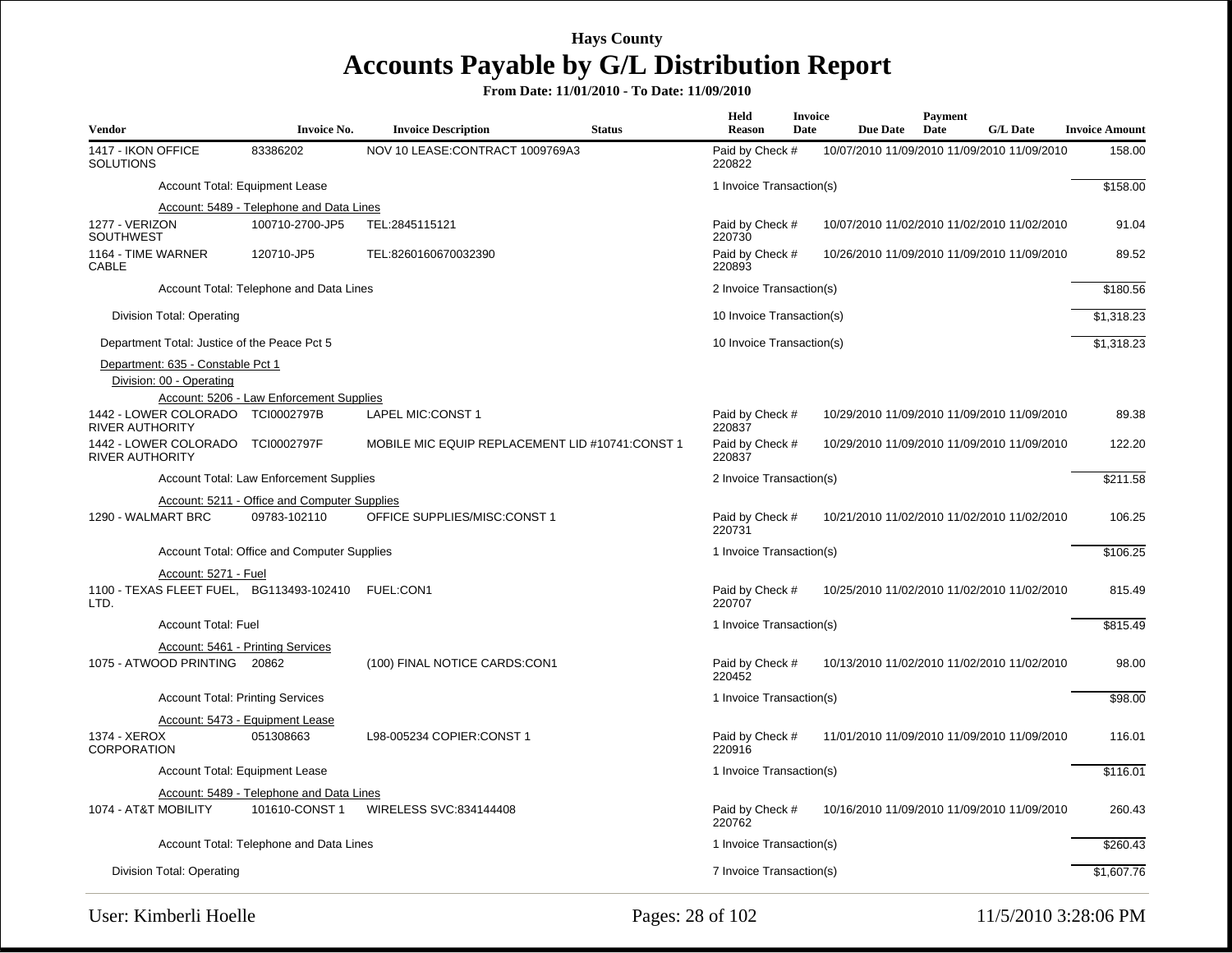| <b>Vendor</b>                                                 | <b>Invoice No.</b>                                  | <b>Invoice Description</b>        | <b>Status</b> | Held<br><b>Reason</b>     | <b>Invoice</b><br>Date | <b>Due Date</b> | Payment<br>Date | <b>G/L Date</b>                             | <b>Invoice Amount</b> |
|---------------------------------------------------------------|-----------------------------------------------------|-----------------------------------|---------------|---------------------------|------------------------|-----------------|-----------------|---------------------------------------------|-----------------------|
| Department Total: Constable Pct 1                             |                                                     |                                   |               | 7 Invoice Transaction(s)  |                        |                 |                 |                                             | \$1,607.76            |
| Department: 636 - Constable Pct 2<br>Division: 00 - Operating |                                                     |                                   |               |                           |                        |                 |                 |                                             |                       |
|                                                               | Account: 5206 - Law Enforcement Supplies            |                                   |               |                           |                        |                 |                 |                                             |                       |
| 1092 - BATTERY ZONE                                           | SI+100067                                           | (6) 7.5V RADIO BATTERIES: CONST 2 |               | Paid by Check #<br>220462 |                        |                 |                 | 10/07/2010 11/02/2010 11/02/2010 11/02/2010 | 262.54                |
|                                                               | Account Total: Law Enforcement Supplies             |                                   |               | 1 Invoice Transaction(s)  |                        |                 |                 |                                             | \$262.54              |
|                                                               | <b>Account: 5211 - Office and Computer Supplies</b> |                                   |               |                           |                        |                 |                 |                                             |                       |
| 2260 - JAMES KOHLER                                           | 103110                                              | <b>EXPENSE REIMB:CONST 2</b>      |               | Paid by Check #<br>220932 |                        |                 |                 | 10/31/2010 11/09/2010 11/09/2010 11/09/2010 | 5.00                  |
|                                                               | Account Total: Office and Computer Supplies         |                                   |               | 1 Invoice Transaction(s)  |                        |                 |                 |                                             | \$5.00                |
| Account: 5212 - Postage                                       |                                                     |                                   |               |                           |                        |                 |                 |                                             |                       |
| 2260 - JAMES KOHLER                                           | 103110                                              | <b>EXPENSE REIMB:CONST 2</b>      |               | Paid by Check #<br>220932 |                        |                 |                 | 10/31/2010 11/09/2010 11/09/2010 11/09/2010 | 6.71                  |
| Account Total: Postage                                        |                                                     |                                   |               | 1 Invoice Transaction(s)  |                        |                 |                 |                                             | \$6.71                |
| Account: 5271 - Fuel                                          |                                                     |                                   |               |                           |                        |                 |                 |                                             |                       |
| 1100 - TEXAS FLEET FUEL, BG113484-102410<br>LTD.              |                                                     | FUEL:CON2                         |               | Paid by Check #<br>220707 |                        |                 |                 | 10/25/2010 11/02/2010 11/02/2010 11/02/2010 | 1.064.13              |
| <b>Account Total: Fuel</b>                                    |                                                     |                                   |               | 1 Invoice Transaction(s)  |                        |                 |                 |                                             | \$1,064.13            |
| Account: 5391 - Miscellaneous                                 |                                                     |                                   |               |                           |                        |                 |                 |                                             |                       |
| 2260 - JAMES KOHLER                                           | 103110                                              | <b>EXPENSE REIMB:CONST 2</b>      |               | Paid by Check #<br>220932 |                        |                 |                 | 10/31/2010 11/09/2010 11/09/2010 11/09/2010 | 18.97                 |
| <b>Account Total: Miscellaneous</b>                           |                                                     |                                   |               | 1 Invoice Transaction(s)  |                        |                 |                 |                                             | \$18.97               |
|                                                               | Account: 5413 - Vehicle Maintenance and Repair      |                                   |               |                           |                        |                 |                 |                                             |                       |
| 2216 - VALVOLINE EXPRESS 21417<br><b>CARE @ KYLE</b>          |                                                     | OIL CHANGE/OIL: CONST 2           |               | Paid by Check #<br>220728 |                        |                 |                 | 10/20/2010 11/02/2010 11/02/2010 11/02/2010 | 32.47                 |
| 2216 - VALVOLINE EXPRESS 21512<br>CARE @ KYLE                 |                                                     | OIL CHANGE/WIPER BLADES:CON2      |               | Paid by Check #<br>220728 |                        |                 |                 | 10/22/2010 11/02/2010 11/02/2010 11/02/2010 | 38.12                 |
| 1447 - GOODYEAR AUTO<br><b>SERVICE CENTER</b>                 | 182730                                              | <b>WHEEL ALIGNMENT:CONST 2</b>    |               | Paid by Check #<br>220802 |                        |                 |                 | 11/01/2010 11/09/2010 11/09/2010 11/09/2010 | 109.95                |
|                                                               | Account Total: Vehicle Maintenance and Repair       |                                   |               | 3 Invoice Transaction(s)  |                        |                 |                 |                                             | \$180.54              |
|                                                               | Account: 5489 - Telephone and Data Lines            |                                   |               |                           |                        |                 |                 |                                             |                       |
| 1277 - VERIZON<br><b>SOUTHWEST</b>                            | 101910-0785-CON2 TEL:2856040802                     |                                   |               | Paid by Check #<br>220905 |                        |                 |                 | 10/19/2010 11/09/2010 11/09/2010 11/09/2010 | 110.36                |
| 1073 - AT&T                                                   | 102110-CON 2                                        | LONG DIST:0305180833001           |               | Paid by Check #<br>220761 |                        |                 |                 | 10/21/2010 11/09/2010 11/09/2010 11/09/2010 | 31.90                 |
|                                                               | Account Total: Telephone and Data Lines             |                                   |               | 2 Invoice Transaction(s)  |                        |                 |                 |                                             | \$142.26              |
| <b>Division Total: Operating</b>                              |                                                     |                                   |               | 10 Invoice Transaction(s) |                        |                 |                 |                                             | \$1,680.15            |
| Department Total: Constable Pct 2                             |                                                     |                                   |               | 10 Invoice Transaction(s) |                        |                 |                 |                                             | \$1,680.15            |
| Department: 637 - Constable Pct 3                             |                                                     |                                   |               |                           |                        |                 |                 |                                             |                       |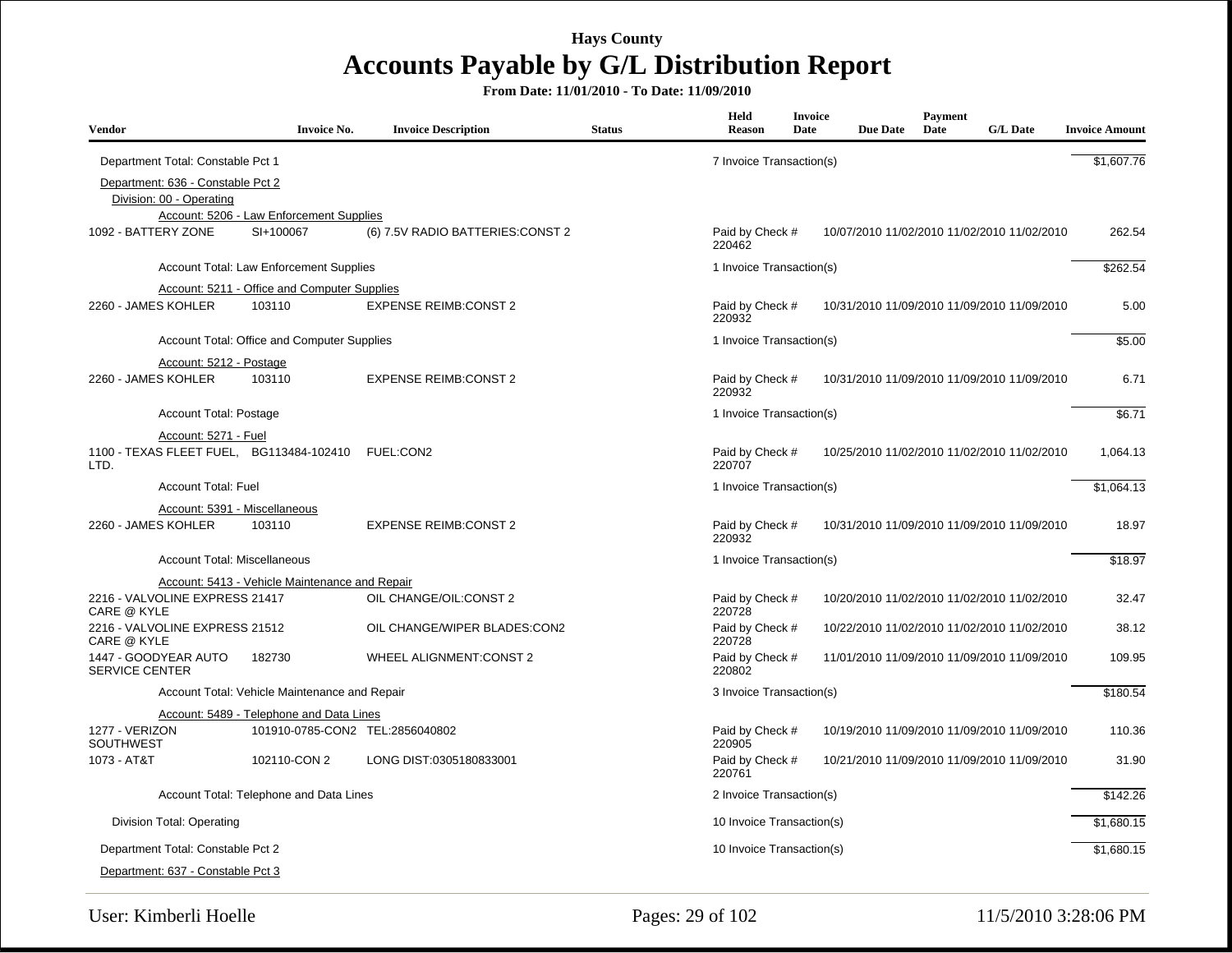| <b>Vendor</b>                                 | <b>Invoice No.</b>                             | <b>Invoice Description</b>           | <b>Status</b> | Held<br><b>Reason</b>     | <b>Invoice</b><br>Date | <b>Due Date</b> | <b>Payment</b><br>Date | <b>G/L Date</b>                             | <b>Invoice Amount</b> |
|-----------------------------------------------|------------------------------------------------|--------------------------------------|---------------|---------------------------|------------------------|-----------------|------------------------|---------------------------------------------|-----------------------|
| Division: 00 - Operating                      |                                                |                                      |               |                           |                        |                 |                        |                                             |                       |
|                                               | Account: 5211 - Office and Computer Supplies   |                                      |               |                           |                        |                 |                        |                                             |                       |
| 1364 - CONVENIENCE<br>OFFICE SUPPLY OF AUSTIN | 115587                                         | COPY PAPER/ENVELOPES:CON3            |               | Paid by Check #<br>220513 |                        |                 |                        | 10/18/2010 11/02/2010 11/02/2010 11/02/2010 | 49.29                 |
|                                               | Account Total: Office and Computer Supplies    |                                      |               | 1 Invoice Transaction(s)  |                        |                 |                        |                                             | \$49.29               |
|                                               | Account: 5413 - Vehicle Maintenance and Repair |                                      |               |                           |                        |                 |                        |                                             |                       |
| 1153 - C & J'S AUTO<br>SUPPLY, LLC            | 131632                                         | MISC SUPPLIES: CONST 3               |               | Paid by Check #<br>220473 |                        |                 |                        | 10/19/2010 11/02/2010 11/02/2010 11/02/2010 | 13.52                 |
| 1817 - SUNBUSTERS AUTO 4171<br><b>TINT</b>    |                                                | <b>AUTO TINT:CON3</b>                |               | Paid by Check #<br>220697 |                        |                 |                        | 10/22/2010 11/02/2010 11/02/2010 11/02/2010 | 180.00                |
|                                               | Account Total: Vehicle Maintenance and Repair  |                                      |               | 2 Invoice Transaction(s)  |                        |                 |                        |                                             | \$193.52              |
| Account: 5713 - Vehicles                      |                                                |                                      |               |                           |                        |                 |                        |                                             |                       |
| 1367 - DALLAS DODGE                           | AH203533                                       | 2010 DODGE CHARGER: CONST 3          |               | Paid by Check #<br>220517 |                        |                 |                        | 10/20/2010 11/02/2010 11/02/2010 11/02/2010 | 20,370.00             |
| <b>Account Total: Vehicles</b>                |                                                |                                      |               | 1 Invoice Transaction(s)  |                        |                 |                        |                                             | \$20,370.00           |
|                                               | Account: 5717 - Law Enforcement Equipment      |                                      |               |                           |                        |                 |                        |                                             |                       |
| 1367 - DALLAS DODGE                           | AH203533                                       | 2010 DODGE CHARGER: CONST 3          |               | Paid by Check #<br>220517 |                        |                 |                        | 10/20/2010 11/02/2010 11/02/2010 11/02/2010 | 2,625.00              |
| 1684 - KUSTOM SIGNALS,<br>INC.                | 428917                                         | FALCON HR RADAR W/WARRANTY:CONST 3   |               | Paid by Check #<br>220830 |                        |                 |                        | 10/28/2010 11/09/2010 11/09/2010 11/09/2010 | 628.00                |
|                                               | Account Total: Law Enforcement Equipment       |                                      |               | 2 Invoice Transaction(s)  |                        |                 |                        |                                             | \$3.253.00            |
| Division Total: Operating                     |                                                |                                      |               | 6 Invoice Transaction(s)  |                        |                 |                        |                                             | \$23,865.81           |
| Department Total: Constable Pct 3             |                                                |                                      |               | 6 Invoice Transaction(s)  |                        |                 |                        |                                             | \$23,865.81           |
| Department: 638 - Constable Pct 4             |                                                |                                      |               |                           |                        |                 |                        |                                             |                       |
| Division: 00 - Operating                      |                                                |                                      |               |                           |                        |                 |                        |                                             |                       |
|                                               | Account: 5206 - Law Enforcement Supplies       |                                      |               |                           |                        |                 |                        |                                             |                       |
| 1468 - GT DISTRIBUTORS,<br>INC.               | INV0329095                                     | SPOTLIGHT/MOUNTING BRACKET:CON4      |               | Paid by Check #<br>220559 |                        |                 |                        | 10/26/2010 11/02/2010 11/02/2010 11/02/2010 | 278.75                |
| 1134 - POLICE AND<br><b>SHERIFFS PRESS</b>    | 27199                                          | SECURE ID CARD:CONST 4               |               | Paid by Check #<br>220863 |                        |                 |                        | 10/15/2010 11/09/2010 11/09/2010 11/09/2010 | 12.44                 |
| 1442 - LOWER COLORADO<br>RIVER AUTHORITY      | TCI0002797A                                    | BATTERY: CONST 4                     |               | Paid by Check #<br>220837 |                        |                 |                        | 10/29/2010 11/09/2010 11/09/2010 11/09/2010 | 40.70                 |
|                                               | Account Total: Law Enforcement Supplies        |                                      |               | 3 Invoice Transaction(s)  |                        |                 |                        |                                             | \$331.89              |
|                                               | Account: 5211 - Office and Computer Supplies   |                                      |               |                           |                        |                 |                        |                                             |                       |
| 3832 - RON HOOD                               | 89950504068                                    | <b>EXPENSE REIMBURSEMENT:CONST 4</b> |               | Paid by Check #<br>220931 |                        |                 |                        | 09/22/2010 11/09/2010 11/09/2010 11/09/2010 | 4.47                  |
| 1600 - PRINT PLUS                             | 123140                                         | <b>PRINTING:CONST 4</b>              |               | Paid by Check #<br>220867 |                        |                 |                        | 10/20/2010 11/09/2010 11/09/2010 11/09/2010 | 243.50                |
|                                               | Account Total: Office and Computer Supplies    |                                      |               | 2 Invoice Transaction(s)  |                        |                 |                        |                                             | \$247.97              |
| Account: 5212 - Postage                       |                                                |                                      |               |                           |                        |                 |                        |                                             |                       |
| 3832 - RON HOOD                               | 1000301088604                                  | <b>EXPENSE REIMBURSEMENT</b>         |               | Paid by Check #<br>220817 |                        |                 |                        | 09/21/2010 11/09/2010 11/09/2010 11/09/2010 | 0.50                  |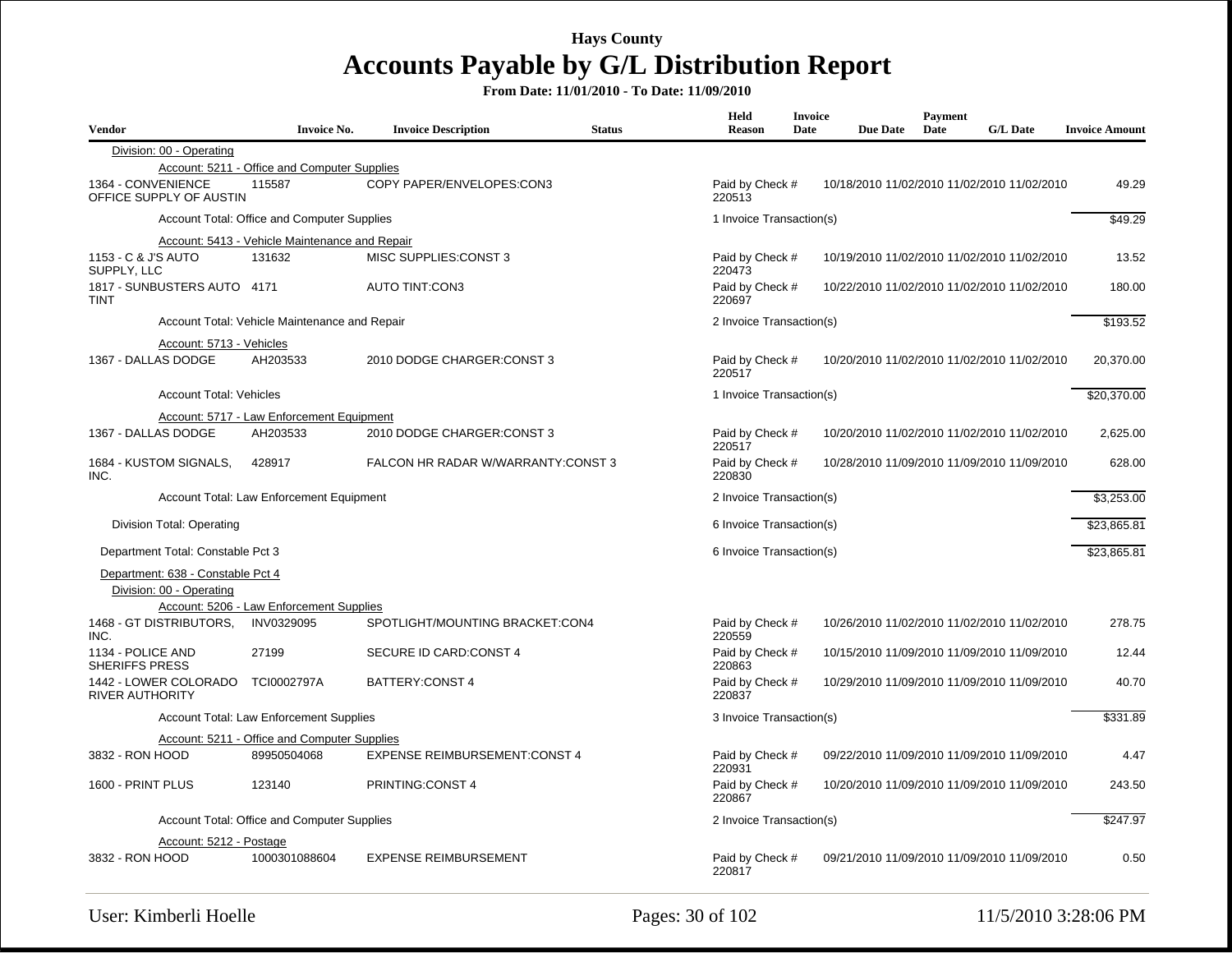| Vendor                                                        | <b>Invoice No.</b>                       | <b>Invoice Description</b>           | <b>Status</b> | <b>Held</b><br><b>Reason</b>        | Invoice<br>Date | <b>Due Date</b>                             | <b>Payment</b><br>Date | <b>G/L Date</b> | <b>Invoice Amount</b> |
|---------------------------------------------------------------|------------------------------------------|--------------------------------------|---------------|-------------------------------------|-----------------|---------------------------------------------|------------------------|-----------------|-----------------------|
| 3832 - RON HOOD                                               | 092410                                   | <b>EXPENSE REIMBURSEMENT:CONST 4</b> |               | Paid by Check #                     |                 | 09/24/2010 11/09/2010 11/09/2010 11/09/2010 |                        |                 | 0.50                  |
| 3832 - RON HOOD                                               | 092910                                   | <b>EXPENSE REIMBURSEMENT:CONST 4</b> |               | 220817<br>Paid by Check #<br>220817 |                 | 09/29/2010 11/09/2010 11/09/2010 11/09/2010 |                        |                 | 0.50                  |
| 3832 - RON HOOD                                               | 101310                                   | <b>EXPENSE REIMBURSEMENT:CONST 4</b> |               | Paid by Check #<br>220817           |                 | 10/13/2010 11/09/2010 11/09/2010 11/09/2010 |                        |                 | 0.50                  |
| 3832 - RON HOOD                                               | 091710                                   | <b>EXPENSE REIMBURSEMENT:CONST 4</b> |               | Paid by Check #<br>220817           |                 | 09/17/2010 11/09/2010 11/09/2010 11/09/2010 |                        |                 | 0.50                  |
| 4232 - BLAINE HAMILTON                                        | 102510                                   | <b>EXPENSE REIMB:CONST 4</b>         |               | Paid by Check #<br>220924           |                 | 10/25/2010 11/09/2010 11/09/2010 11/09/2010 |                        |                 | 11.95                 |
| Account Total: Postage                                        |                                          |                                      |               | 6 Invoice Transaction(s)            |                 |                                             |                        |                 | \$14.45               |
| Account: 5271 - Fuel                                          |                                          |                                      |               |                                     |                 |                                             |                        |                 |                       |
| 1100 - TEXAS FLEET FUEL, BG113495-102410<br>LTD.              |                                          | <b>FUEL:CONST 4</b>                  |               | Paid by Check #<br>220889           |                 | 10/25/2010 11/09/2010 11/09/2010 11/09/2010 |                        |                 | 961.94                |
| <b>Account Total: Fuel</b>                                    |                                          |                                      |               | 1 Invoice Transaction(s)            |                 |                                             |                        |                 | \$961.94              |
| Division Total: Operating                                     |                                          |                                      |               | 12 Invoice Transaction(s)           |                 |                                             |                        |                 | \$1,556.25            |
| Department Total: Constable Pct 4                             |                                          |                                      |               | 12 Invoice Transaction(s)           |                 |                                             |                        |                 | \$1,556.25            |
| Department: 639 - Constable Pct 5<br>Division: 00 - Operating | Account: 5206 - Law Enforcement Supplies |                                      |               |                                     |                 |                                             |                        |                 |                       |
| 1544 - MILLER UNIFORMS & 489122<br>EMBLEMS, INC.              |                                          | <b>VEST/PATCHES:CONST 5</b>          |               | Paid by Check #<br>220853           |                 | 10/27/2010 11/09/2010 11/09/2010 11/09/2010 |                        |                 | 97.50                 |
|                                                               | Account Total: Law Enforcement Supplies  |                                      |               | 1 Invoice Transaction(s)            |                 |                                             |                        |                 | \$97.50               |
| Account: 5271 - Fuel                                          |                                          |                                      |               |                                     |                 |                                             |                        |                 |                       |
| 1100 - TEXAS FLEET FUEL, BG113503-102510<br>LTD.              |                                          | <b>FUEL:CON5</b>                     |               | Paid by Check #<br>220707           |                 | 10/25/2010 11/02/2010 11/02/2010 11/02/2010 |                        |                 | 720.15                |
| <b>Account Total: Fuel</b>                                    |                                          |                                      |               | 1 Invoice Transaction(s)            |                 |                                             |                        |                 | \$720.15              |
| Account: 5391 - Miscellaneous                                 |                                          |                                      |               |                                     |                 |                                             |                        |                 |                       |
| 2016 - TEXAS TOLLWAYS                                         | 24386536-101910                          | <b>TOLL CHGS:CON5</b>                |               | Paid by Check #<br>220710           |                 | 10/19/2010 11/02/2010 11/02/2010 11/02/2010 |                        |                 | 2.33                  |
| <b>Account Total: Miscellaneous</b>                           |                                          |                                      |               | 1 Invoice Transaction(s)            |                 |                                             |                        |                 | \$2.33                |
|                                                               | Account: 5551 - Continuing Education     |                                      |               |                                     |                 |                                             |                        |                 |                       |
| 2365 - COMFORT SUITES<br><b>CENTRAL</b>                       | 165596610                                | LODGING:CLEMENTE VERASTEGUI          |               | Paid by Check #<br>220508           |                 | 10/22/2010 11/02/2010 11/02/2010 11/02/2010 |                        |                 | 395.50                |
|                                                               | Account Total: Continuing Education      |                                      |               | 1 Invoice Transaction(s)            |                 |                                             |                        |                 | \$395.50              |
| Division Total: Operating                                     |                                          |                                      |               | 4 Invoice Transaction(s)            |                 |                                             |                        |                 | \$1,215.48            |
| Department Total: Constable Pct 5                             |                                          |                                      |               | 4 Invoice Transaction(s)            |                 |                                             |                        |                 | \$1,215.48            |
| Department: 645 - Countywide                                  |                                          |                                      |               |                                     |                 |                                             |                        |                 |                       |
| Division: 00 - Operating                                      |                                          |                                      |               |                                     |                 |                                             |                        |                 |                       |
| Account: 5212 - Postage                                       |                                          |                                      |               |                                     |                 |                                             |                        |                 |                       |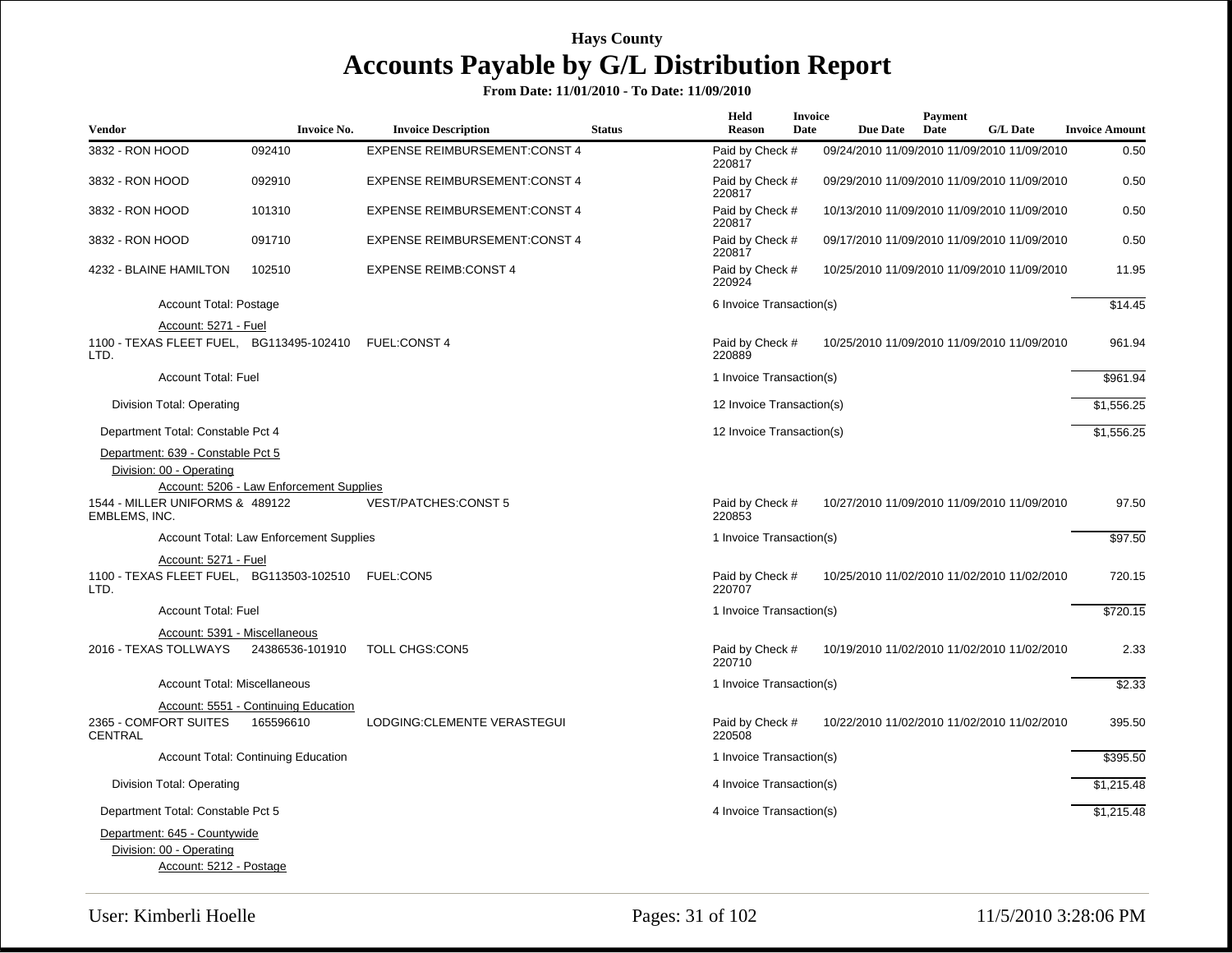| <b>Vendor</b>                                                                            | <b>Invoice No.</b>                        | <b>Invoice Description</b>                   | <b>Status</b> | Held<br><b>Reason</b>     | <b>Invoice</b><br>Date | <b>Due Date</b> | Payment<br>Date | <b>G/L Date</b>                             | <b>Invoice Amount</b> |
|------------------------------------------------------------------------------------------|-------------------------------------------|----------------------------------------------|---------------|---------------------------|------------------------|-----------------|-----------------|---------------------------------------------|-----------------------|
| 1332 - CMRS-TMS                                                                          | 2011-00000115                             | NOV 10 TMS ACCOUNT - METER 155419            |               | Paid by Check #<br>220504 |                        |                 |                 | 11/01/2010 11/02/2010 11/02/2010 11/02/2010 | 12,000.00             |
| Account Total: Postage                                                                   |                                           |                                              |               | 1 Invoice Transaction(s)  |                        |                 |                 |                                             | \$12,000.00           |
|                                                                                          | Account: 5302 - Membership Fees and Bonds |                                              |               |                           |                        |                 |                 |                                             |                       |
| 2038 - TEXAS CONFERENCE 102810<br>OF URBAN COUNTIES                                      |                                           | 2011 MBR DUES:CO WIDE                        |               | Paid by Check #<br>220885 |                        |                 |                 | 10/28/2010 11/09/2010 11/09/2010 11/09/2010 | 6,113.00              |
|                                                                                          | Account Total: Membership Fees and Bonds  |                                              |               | 1 Invoice Transaction(s)  |                        |                 |                 |                                             | \$6,113.00            |
| Account: 5391 - Miscellaneous<br>1838 - B-ALERT SECURITY 2011-00000113<br><b>SYSTEMS</b> |                                           | NOV 10 MONTHLY MONITORING SVC: JUS CTR/PCT 3 |               | Paid by Check #<br>220458 |                        |                 |                 | 11/01/2010 11/02/2010 11/02/2010 11/02/2010 | 85.00                 |
| Account Total: Miscellaneous                                                             |                                           |                                              |               | 1 Invoice Transaction(s)  |                        |                 |                 |                                             | \$85.00               |
| Account: 5399 - Contingencies<br>1452 - GRANDE<br><b>COMMUNICATIONS</b>                  | 595128                                    | <b>INTERNET SVC:CO WIDE</b>                  |               | Paid by Check #<br>220554 |                        |                 |                 | 10/17/2010 11/02/2010 11/02/2010 11/02/2010 | 20,405.76             |
| <b>Account Total: Contingencies</b>                                                      |                                           |                                              |               | 1 Invoice Transaction(s)  |                        |                 |                 |                                             | \$20,405.76           |
|                                                                                          | Account: 5432 - Autopsy and Inquest       |                                              |               |                           |                        |                 |                 |                                             |                       |
| 1868 - HARRELL FUNERAL JT101710<br>HOME, LTD.                                            |                                           | J.T.-CO WIDE                                 |               | Paid by Check #<br>220565 |                        |                 |                 | 10/19/2010 11/02/2010 11/02/2010 11/02/2010 | 315.00                |
| 4147 - HEART OF TEXAS<br><b>CREMATION &amp; BURIAL</b><br><b>SERVICE</b>                 | CC101710                                  | C.C.-CO WIDE                                 |               | Paid by Check #<br>220576 |                        |                 |                 | 10/17/2010 11/02/2010 11/02/2010 11/02/2010 | 350.00                |
| 4147 - HEART OF TEXAS<br><b>CREMATION &amp; BURIAL</b><br><b>SERVICE</b>                 | JS101710                                  | J.S.-CO WIDE                                 |               | Paid by Check #<br>220576 |                        |                 |                 | 10/17/2010 11/02/2010 11/02/2010 11/02/2010 | 350.00                |
| 4147 - HEART OF TEXAS<br><b>CREMATION &amp; BURIAL</b><br><b>SERVICE</b>                 | TKP100810                                 | T.K.P.-CO WIDE                               |               | Paid by Check #<br>220810 |                        |                 |                 | 10/08/2010 11/09/2010 11/09/2010 11/09/2010 | 350.00                |
| 4147 - HEART OF TEXAS<br><b>CREMATION &amp; BURIAL</b><br><b>SERVICE</b>                 | MU102110                                  | M.U.-CO WIDE                                 |               | Paid by Check #<br>220810 |                        |                 |                 | 10/21/2010 11/09/2010 11/09/2010 11/09/2010 | 350.00                |
| 1820 - CENTRAL TEXAS<br>AUTOPSY, PLLC                                                    | 8354                                      | H.M.P.-090610                                |               | Paid by Check #<br>220776 |                        |                 |                 | 10/22/2010 11/09/2010 11/09/2010 11/09/2010 | 2,100.00              |
|                                                                                          | Account Total: Autopsy and Inquest        |                                              |               | 6 Invoice Transaction(s)  |                        |                 |                 |                                             | \$3,815.00            |
| Account: 5441 - Legal Services                                                           |                                           |                                              |               |                           |                        |                 |                 |                                             |                       |
| 1588 - DUVALL GRUNING & 09022/01C<br>DIETZ, PLLC                                         |                                           | LEGAL SVCS: GENERAL BUSINESS 2009            |               | Paid by Check #<br>220528 |                        |                 |                 | 08/24/2010 11/02/2010 11/02/2010 09/30/2010 | 15.00                 |
| 3753 - WINSTEAD PC                                                                       | 1510987                                   | PROF SVCS:AUG 10 FEES 40064                  |               | Paid by Check #<br>220740 |                        |                 |                 | 09/07/2010 11/02/2010 11/02/2010 09/30/2010 | 634.50                |
| 3753 - WINSTEAD PC                                                                       | 101410                                    | PROF SVCS:CASE #70-110-Y-00421-10 02 JMAL-R  |               | Paid by Check #<br>220913 |                        |                 |                 | 10/14/2010 11/09/2010 11/09/2010 11/09/2010 | 16,900.00             |
| <b>Account Total: Legal Services</b>                                                     |                                           |                                              |               | 3 Invoice Transaction(s)  |                        |                 |                 |                                             | \$17,549.50           |
|                                                                                          | Account: 5448 - Contract Services         |                                              |               |                           |                        |                 |                 |                                             |                       |
| 1116 - TEXAS WILDLIFE<br><b>DAMAGE MANAGEMENT</b><br><b>FUND</b>                         | 2011-00000118                             | NOV 10 TRAPPPING FEE-AGREEMENT 92-177        |               | Paid by Check #<br>220711 |                        |                 |                 | 11/01/2010 11/02/2010 11/02/2010 11/02/2010 | 2,200.00              |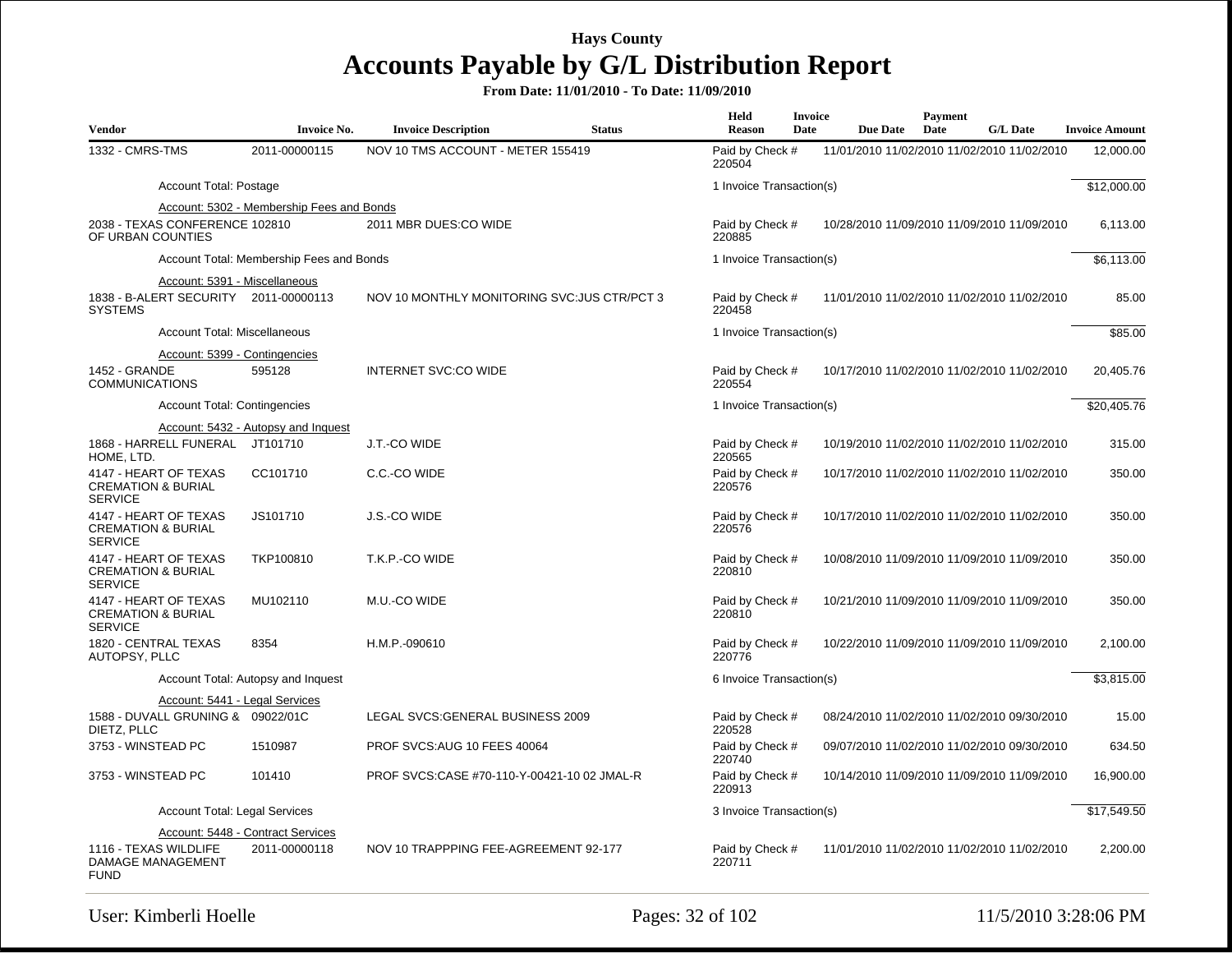| <b>Vendor</b>                                              | <b>Invoice No.</b>                        | <b>Invoice Description</b>            | <b>Status</b> | Held<br><b>Reason</b>     | <b>Invoice</b><br>Date | <b>Due Date</b> | Payment<br>Date | <b>G/L Date</b>                             | <b>Invoice Amount</b> |
|------------------------------------------------------------|-------------------------------------------|---------------------------------------|---------------|---------------------------|------------------------|-----------------|-----------------|---------------------------------------------|-----------------------|
| 3849 - MISSION CRITICAL<br>PARTNERS, INC.                  | 329                                       | PROJ MGMT:911 COMMUNICATION SYSTEMS   |               | Paid by Check #<br>220636 |                        |                 |                 | 08/11/2010 11/02/2010 11/02/2010 09/30/2010 | 19,449.00             |
| 3849 - MISSION CRITICAL<br>PARTNERS, INC.                  | 359                                       | PROJ MGMT:911 COMMUNICATION SYSTEMS   |               | Paid by Check #<br>220636 |                        |                 |                 | 09/30/2010 11/02/2010 11/02/2010 09/30/2010 | 1,965.50              |
|                                                            | <b>Account Total: Contract Services</b>   |                                       |               | 3 Invoice Transaction(s)  |                        |                 |                 |                                             | \$23,614.50           |
| Account: 5462 - Public Notice                              |                                           |                                       |               |                           |                        |                 |                 |                                             |                       |
| 2000 - BARTON<br>PUBLICATIONS, INC.                        | 23706                                     | PUB NOT: INDIAN CREEK RD IMPROVEMENTS |               | Paid by Check #<br>220461 |                        |                 |                 | 07/20/2010 11/02/2010 11/02/2010 09/30/2010 | 69.90                 |
| 1272 - HOLLY MEDIA<br><b>GROUP</b>                         | 12509                                     | PUB NOT:REPLAT SUBD                   |               | Paid by Check #<br>220584 |                        |                 |                 | 09/22/2010 11/02/2010 11/02/2010 09/30/2010 | 156.75                |
| 1272 - HOLLY MEDIA<br><b>GROUP</b>                         | 12510                                     | PUB NOT: TRAFFIC REGS                 |               | Paid by Check #<br>220584 |                        |                 |                 | 09/22/2010 11/02/2010 11/02/2010 09/30/2010 | 26.13                 |
| 1272 - HOLLY MEDIA<br><b>GROUP</b>                         | 12511                                     | PUB NOT: TRAFFIC REGS                 |               | Paid by Check #<br>220584 |                        |                 |                 | 09/22/2010 11/02/2010 11/02/2010 09/30/2010 | 28.50                 |
| 1272 - HOLLY MEDIA<br><b>GROUP</b>                         | 12565                                     | PUB NOT: FINAL ACTION/BC ACRES SUBD   |               | Paid by Check #<br>220815 |                        |                 |                 | 10/02/2010 11/09/2010 11/09/2010 11/09/2010 | 71.25                 |
| <b>Account Total: Public Notice</b>                        |                                           |                                       |               | 5 Invoice Transaction(s)  |                        |                 |                 |                                             | 352.53                |
| Account: 5472 - Office Rent                                |                                           |                                       |               |                           |                        |                 |                 |                                             |                       |
| 1565 - J.M. KIRKPATRICK<br>ENTERPRISES, INC.               | 2011-00000116                             | NOV 10 RENT/WATER/SEWER:PCT 3         |               | Paid by Check #<br>220590 |                        |                 |                 | 11/01/2010 11/02/2010 11/02/2010 11/02/2010 | 1,675.00              |
| 1726 - SM LEASING, INC.                                    | 2011-00000117                             | NOV 10 OFFICE RENT:MTC                |               | Paid by Check #<br>220687 |                        |                 |                 | 11/01/2010 11/02/2010 11/02/2010 11/02/2010 | 2,985.30              |
| 1849 - THE SAN MARCOS<br><b>CENTER</b>                     | 2011-00000119                             | NOV 10 OFFICE RENT:AD PROB            |               | Paid by Check #<br>220713 |                        |                 |                 | 11/01/2010 11/02/2010 11/02/2010 11/02/2010 | 11,392.50             |
| 1957 - YELLOW ROCK<br><b>BUSINESS PARK</b>                 | 2011-00000120                             | NOV 10 OFFICE RENT:INFO TECH          |               | Paid by Check #<br>220743 |                        |                 |                 | 11/01/2010 11/02/2010 11/02/2010 11/02/2010 | 1,925.00              |
| 1662 - EAST HOPKINS, LLC                                   | 2011-00000121                             | NOV 10 OFFICE RENT:COMM 3             |               | Paid by Check #<br>220530 |                        |                 |                 | 11/01/2010 11/02/2010 11/02/2010 11/02/2010 | 909.50                |
| 1307 - CITY OF KYLE                                        | 2011-00000126                             | NOV 10 OFFICE RENT: PCT 2             |               | Paid by Check #<br>220500 |                        |                 |                 | 11/01/2010 11/02/2010 11/02/2010 11/02/2010 | 3,858.75              |
| <b>Account Total: Office Rent</b>                          |                                           |                                       |               | 6 Invoice Transaction(s)  |                        |                 |                 |                                             | \$22,746.05           |
|                                                            | Account: 5489 - Telephone and Data Lines  |                                       |               |                           |                        |                 |                 |                                             |                       |
| 1273 - CENTURYLINK                                         | 102510-CO WIDE                            | TEL:300754368                         |               | Paid by Check #<br>220778 |                        |                 |                 | 10/25/2010 11/09/2010 11/09/2010 11/09/2010 | 276.92                |
|                                                            | Account Total: Telephone and Data Lines   |                                       |               | 1 Invoice Transaction(s)  |                        |                 |                 |                                             | \$276.92              |
|                                                            | Account: 5741 - Misc Capital Improvements |                                       |               |                           |                        |                 |                 |                                             |                       |
| 1965 - BROADDUS &<br><b>ASSOCIATES</b>                     | 12903-12                                  | <b>PROJ MGMT:PCT 2 OFFICES</b>        |               | Paid by Check #<br>220471 |                        |                 |                 | 09/30/2010 11/02/2010 11/02/2010 09/30/2010 | 670.50                |
|                                                            | Account Total: Misc Capital Improvements  |                                       |               | 1 Invoice Transaction(s)  |                        |                 |                 |                                             | \$670.50              |
| Division Total: Operating                                  |                                           |                                       |               | 29 Invoice Transaction(s) |                        |                 |                 |                                             | \$107,628.76          |
| Department Total: Countywide                               |                                           |                                       |               | 29 Invoice Transaction(s) |                        |                 |                 |                                             | \$107,628.76          |
| Department: 646 - Civic Center<br>Division: 00 - Operating |                                           |                                       |               |                           |                        |                 |                 |                                             |                       |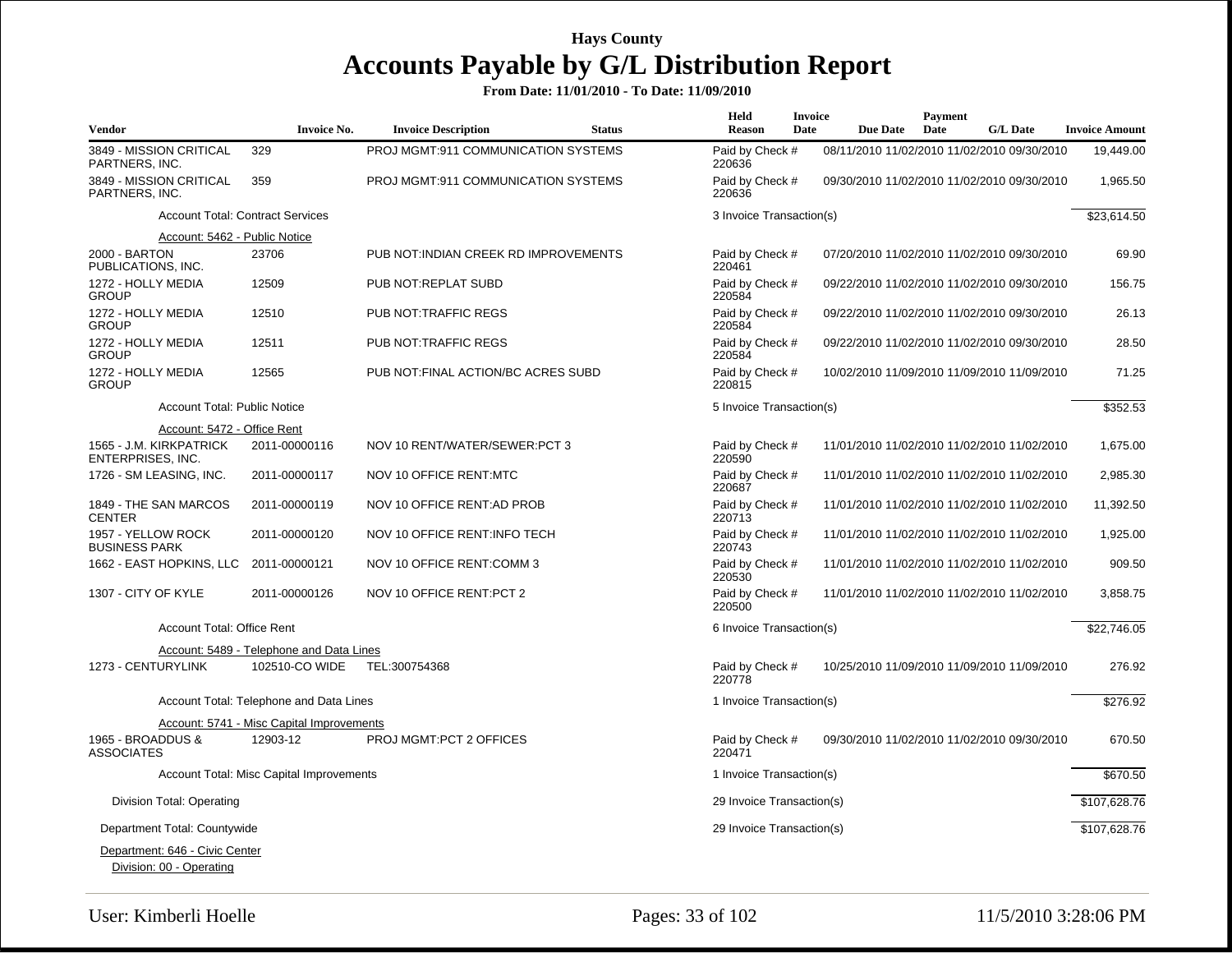| <b>Vendor</b>                         | <b>Invoice No.</b>                                                             | <b>Invoice Description</b>     | <b>Status</b> | Held<br><b>Reason</b>     | <b>Invoice</b><br>Date | <b>Due Date</b> | Payment<br>Date | <b>G/L Date</b>                             | <b>Invoice Amount</b> |
|---------------------------------------|--------------------------------------------------------------------------------|--------------------------------|---------------|---------------------------|------------------------|-----------------|-----------------|---------------------------------------------|-----------------------|
|                                       | Account: 5201 - General Supplies                                               |                                |               |                           |                        |                 |                 |                                             |                       |
| 1264 - HOFMANN'S SUPPLY 880221        |                                                                                | <b>ACETYLENE:CIV CTR</b>       |               | Paid by Check #<br>220582 |                        |                 |                 | 09/30/2010 11/02/2010 11/02/2010 09/30/2010 | 4.95                  |
| 1474 - LOWE'S, INC.                   | 908587-090310                                                                  | MISC SUPPLIES:CIV CTR          |               | Paid by Check #<br>220618 |                        |                 |                 | 09/03/2010 11/02/2010 11/02/2010 09/30/2010 | 57.18                 |
| 1474 - LOWE'S, INC.                   | 952503-091110                                                                  | MISC SUPPLIES: CIV CTR         |               | Paid by Check #<br>220618 |                        |                 |                 | 09/11/2010 11/02/2010 11/02/2010 09/30/2010 | 21.88                 |
|                                       | <b>Account Total: General Supplies</b>                                         |                                |               | 3 Invoice Transaction(s)  |                        |                 |                 |                                             | \$84.01               |
|                                       | Account: 5271 - Fuel                                                           |                                |               |                           |                        |                 |                 |                                             |                       |
| LTD.                                  | 1100 - TEXAS FLEET FUEL, BG113502-102410                                       | <b>FUEL:CIV CTR</b>            |               | Paid by Check #<br>220707 |                        |                 |                 | 10/25/2010 11/02/2010 11/02/2010 11/02/2010 | 401.07                |
|                                       | <b>Account Total: Fuel</b>                                                     |                                |               | 1 Invoice Transaction(s)  |                        |                 |                 |                                             | \$401.07              |
|                                       | Account: 5413 - Vehicle Maintenance and Repair                                 |                                |               |                           |                        |                 |                 |                                             |                       |
|                                       | 2187 - FASTENAL COMPANY TXSAM44743                                             | (10) BOLTS:CIV CTR             |               | Paid by Check #<br>220540 |                        |                 |                 | 10/22/2010 11/02/2010 11/02/2010 11/02/2010 | 24.30                 |
| 1659 - SAN MARCOS<br>AUTOMOTIVE, INC. | 666978                                                                         | MISC SUPPLIES: CIV CTR         |               | Paid by Check #<br>220874 |                        |                 |                 | 10/26/2010 11/09/2010 11/09/2010 11/09/2010 | 19.76                 |
|                                       | Account Total: Vehicle Maintenance and Repair                                  |                                |               | 2 Invoice Transaction(s)  |                        |                 |                 |                                             | \$44.06               |
|                                       | Account: 5473 - Equipment Lease                                                |                                |               |                           |                        |                 |                 |                                             |                       |
| 1650 - RSC EQUIPMENT<br>RENTAL. INC.  | 45905548001                                                                    | <b>FORKLIFT RENTAL:CIV CTR</b> |               | Paid by Check #<br>220672 |                        |                 |                 | 10/15/2010 11/02/2010 11/02/2010 11/02/2010 | 664.78                |
|                                       | Account Total: Equipment Lease                                                 |                                |               | 1 Invoice Transaction(s)  |                        |                 |                 |                                             | \$664.78              |
|                                       | Account: 5489 - Telephone and Data Lines                                       |                                |               |                           |                        |                 |                 |                                             |                       |
| 1273 - CENTURYLINK                    | 100710-CIV CTR                                                                 | TEL:300744992                  |               | Paid by Check #<br>220493 |                        |                 |                 | 10/07/2010 11/02/2010 11/02/2010 11/02/2010 | 104.46                |
|                                       | Account Total: Telephone and Data Lines                                        |                                |               | 1 Invoice Transaction(s)  |                        |                 |                 |                                             | \$104.46              |
| Division Total: Operating             |                                                                                |                                |               | 8 Invoice Transaction(s)  |                        |                 |                 |                                             | \$1,298.38            |
| Department Total: Civic Center        |                                                                                |                                |               | 8 Invoice Transaction(s)  |                        |                 |                 |                                             | \$1,298.38            |
| Division: 00 - Operating              | Department: 648 - Compliance Administration<br>Account: 5473 - Equipment Lease |                                |               |                           |                        |                 |                 |                                             |                       |
| 1374 - XEROX<br><b>CORPORATION</b>    | 051308676                                                                      | FLB-031302 COPIER:COMP         |               | Paid by Check #<br>220916 |                        |                 |                 | 11/01/2010 11/09/2010 11/09/2010 11/09/2010 | 137.04                |
|                                       | Account Total: Equipment Lease                                                 |                                |               | 1 Invoice Transaction(s)  |                        |                 |                 |                                             | \$137.04              |
|                                       | Account: 5489 - Telephone and Data Lines                                       |                                |               |                           |                        |                 |                 |                                             |                       |
| 1273 - CENTURYLINK                    | 101310-COMP                                                                    | TEL:408297498                  |               | Paid by Check #<br>220493 |                        |                 |                 | 10/13/2010 11/02/2010 11/02/2010 11/02/2010 | 74.71                 |
|                                       | Account Total: Telephone and Data Lines                                        |                                |               | 1 Invoice Transaction(s)  |                        |                 |                 |                                             | \$74.71               |
| Division Total: Operating             |                                                                                |                                |               | 2 Invoice Transaction(s)  |                        |                 |                 |                                             | \$211.75              |
|                                       | Department Total: Compliance Administration                                    |                                |               | 2 Invoice Transaction(s)  |                        |                 |                 |                                             | \$211.75              |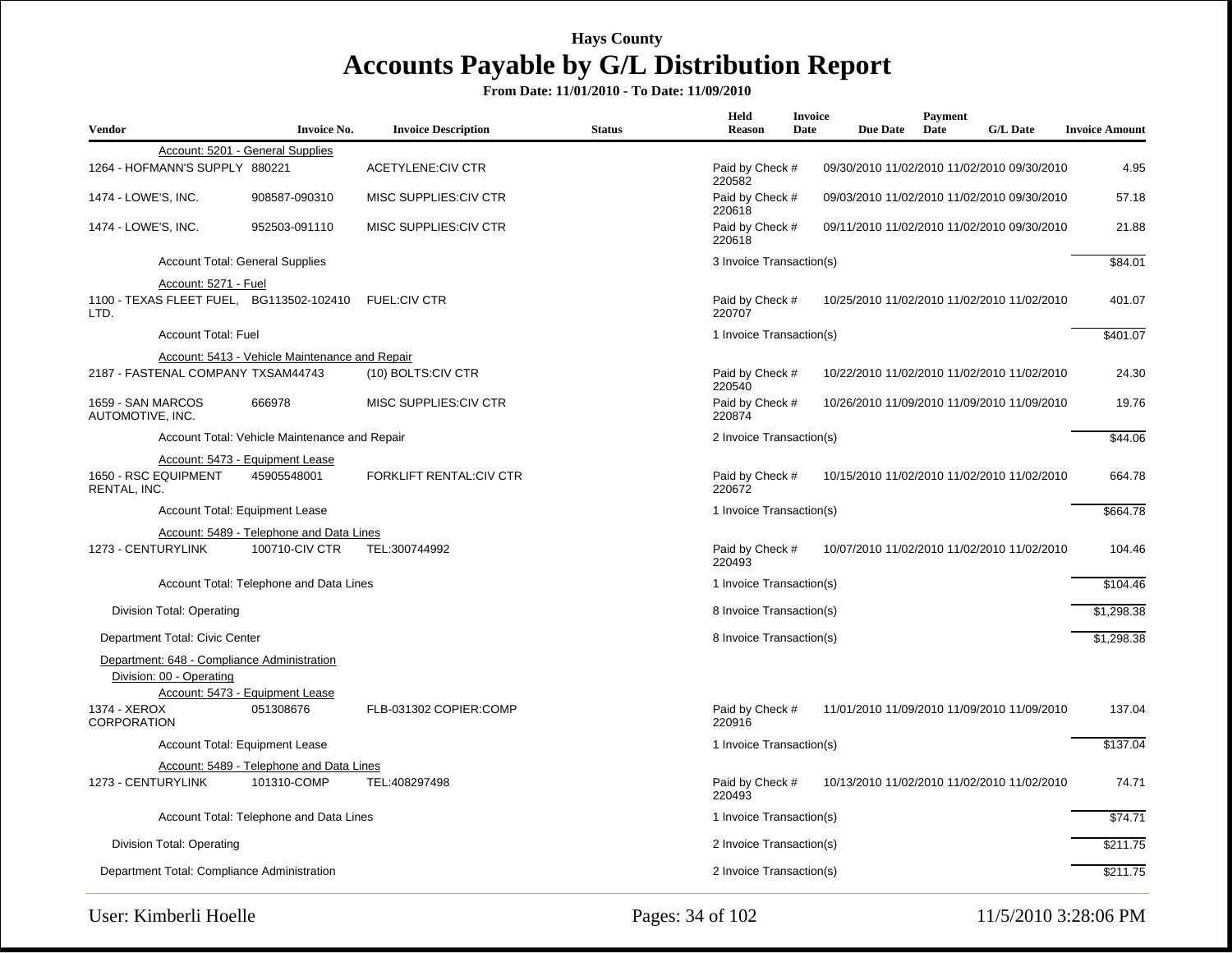| <b>Vendor</b>                                                                                                                                                     | <b>Invoice No.</b>                                  | <b>Invoice Description</b>        | <b>Status</b> | Held<br><b>Reason</b>     | <b>Invoice</b><br>Date | <b>Due Date</b> | <b>Payment</b><br>Date | <b>G/L Date</b>                             | <b>Invoice Amount</b> |
|-------------------------------------------------------------------------------------------------------------------------------------------------------------------|-----------------------------------------------------|-----------------------------------|---------------|---------------------------|------------------------|-----------------|------------------------|---------------------------------------------|-----------------------|
| Department: 650 - Dept of Public Safety<br>Division: 00 - Operating                                                                                               | Account: 5473 - Equipment Lease                     |                                   |               |                           |                        |                 |                        |                                             |                       |
| 1065 - APPLIED CONCEPTS, 2011-00000131<br>INC.                                                                                                                    |                                                     | NOV 10 MONTHLY LEASE: DPS-THP     |               | Paid by Check #<br>220448 |                        |                 |                        | 11/01/2010 11/02/2010 11/02/2010 11/02/2010 | 670.83                |
|                                                                                                                                                                   | Account Total: Equipment Lease                      |                                   |               | 1 Invoice Transaction(s)  |                        |                 |                        |                                             | \$670.83              |
| Division Total: Operating                                                                                                                                         |                                                     |                                   |               | 1 Invoice Transaction(s)  |                        |                 |                        |                                             | \$670.83              |
| Department Total: Dept of Public Safety                                                                                                                           |                                                     |                                   |               | 1 Invoice Transaction(s)  |                        |                 |                        |                                             | \$670.83              |
| Department: 655 - Election Administration<br>Division: 00 - Operating<br>Account: 5391 - Miscellaneous<br>1838 - B-ALERT SECURITY 2011-00000122<br><b>SYSTEMS</b> |                                                     | NOV 10 ALARM MONITORING SVC: ELEC |               | Paid by Check #<br>220458 |                        |                 |                        | 11/01/2010 11/02/2010 11/02/2010 11/02/2010 | 80.00                 |
| Account Total: Miscellaneous                                                                                                                                      |                                                     |                                   |               | 1 Invoice Transaction(s)  |                        |                 |                        |                                             | \$80.00               |
|                                                                                                                                                                   | Account: 5446 - Election Expenses                   |                                   |               |                           |                        |                 |                        |                                             |                       |
| 1290 - WALMART BRC                                                                                                                                                | 0096-102410                                         | <b>WATER/POWER STRIPS:ELEC</b>    |               | Paid by Check #<br>220731 |                        |                 |                        | 10/24/2010 11/02/2010 11/02/2010 11/02/2010 | 65.75                 |
| 1290 - WALMART BRC                                                                                                                                                | 0923-101610                                         | PENS/GLUE/BAGS:ELEC               |               | Paid by Check #<br>220731 |                        |                 |                        | 10/16/2010 11/02/2010 11/02/2010 11/02/2010 | 60.37                 |
|                                                                                                                                                                   | <b>Account Total: Election Expenses</b>             |                                   |               | 2 Invoice Transaction(s)  |                        |                 |                        |                                             | \$126.12              |
| 2147 - GE CAPITAL                                                                                                                                                 | Account: 5473 - Equipment Lease<br>54689226         | OCT 10 SHARP COPIER: ELEC         |               | Paid by Check #<br>220551 |                        |                 |                        | 10/17/2010 11/02/2010 11/02/2010 11/02/2010 | 161.00                |
|                                                                                                                                                                   | Account Total: Equipment Lease                      |                                   |               | 1 Invoice Transaction(s)  |                        |                 |                        |                                             | \$161.00              |
| Division Total: Operating                                                                                                                                         |                                                     |                                   |               | 4 Invoice Transaction(s)  |                        |                 |                        |                                             | \$367.12              |
| Department Total: Election Administration                                                                                                                         |                                                     |                                   |               | 4 Invoice Transaction(s)  |                        |                 |                        |                                             | \$367.12              |
| Department: 656 - Emergency Management<br>Division: 00 - Operating<br>2016 - TEXAS TOLLWAYS                                                                       | Account: 5201 - General Supplies<br>24249979-102310 | <b>TOLLCHGS:EMC</b>               |               | Paid by Check #<br>220890 |                        |                 |                        | 10/23/2010 11/09/2010 11/09/2010 11/09/2010 | 12.40                 |
|                                                                                                                                                                   | <b>Account Total: General Supplies</b>              |                                   |               | 1 Invoice Transaction(s)  |                        |                 |                        |                                             | \$12.40               |
| Account: 5271 - Fuel                                                                                                                                              |                                                     |                                   |               |                           |                        |                 |                        |                                             |                       |
| 1100 - TEXAS FLEET FUEL, BG640948-102410<br>LTD.                                                                                                                  |                                                     | <b>FUEL:EMC</b>                   |               | Paid by Check #<br>220889 |                        |                 |                        | 10/25/2010 11/09/2010 11/09/2010 11/09/2010 | 222.09                |
| <b>Account Total: Fuel</b>                                                                                                                                        |                                                     |                                   |               | 1 Invoice Transaction(s)  |                        |                 |                        |                                             | \$222.09              |
| 1417 - IKON OFFICE<br><b>SOLUTIONS</b>                                                                                                                            | Account: 5473 - Equipment Lease<br>83386202-EMC     | NOV 10 LEASE: CONTRACT 1009769A3  |               | Paid by Check #<br>220822 |                        |                 |                        | 10/07/2010 11/09/2010 11/09/2010 11/09/2010 | 139.33                |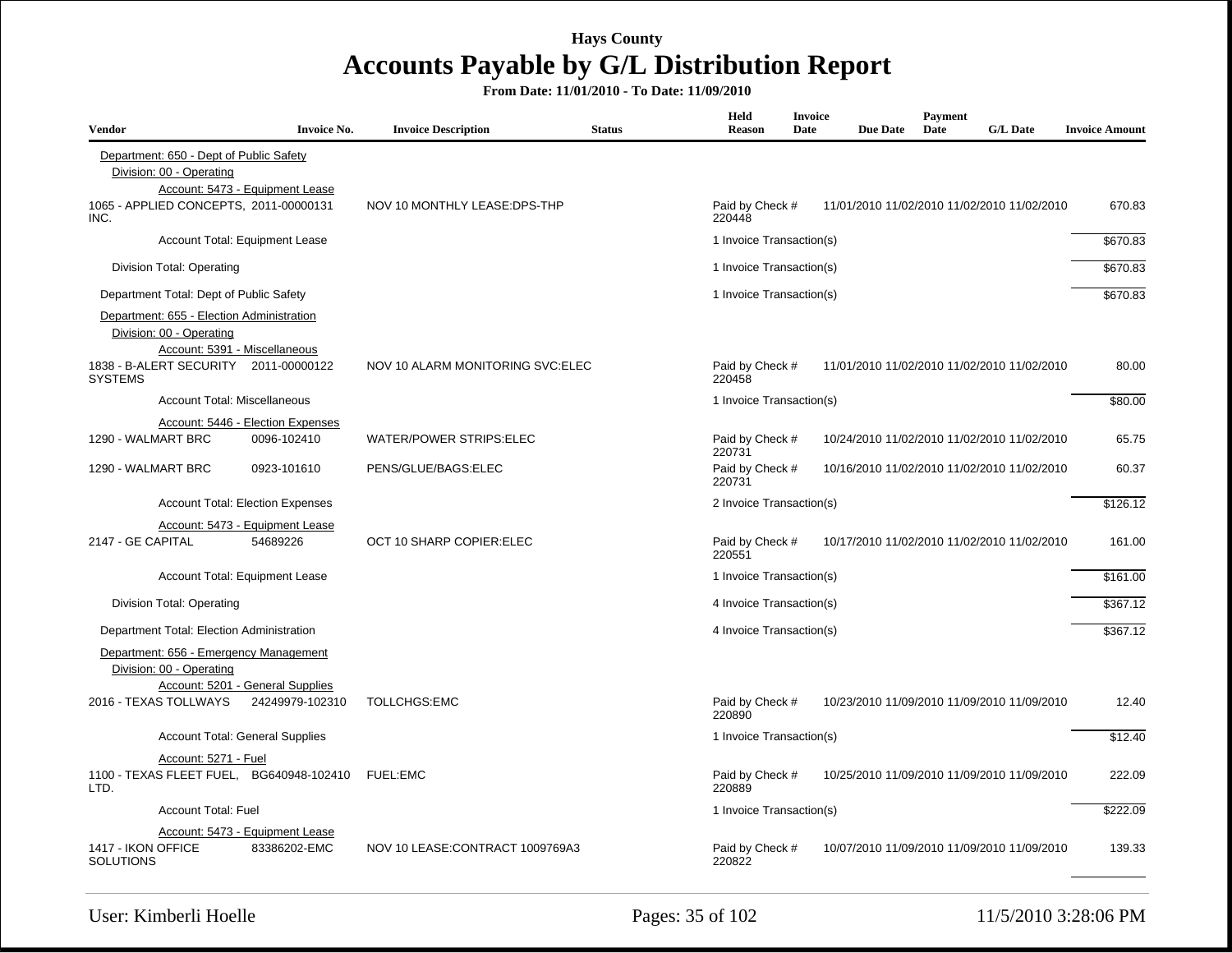| <b>Vendor</b>                                | <b>Invoice No.</b>                                                    | <b>Invoice Description</b>                        | <b>Status</b> | <b>Held</b><br><b>Reason</b> | <b>Invoice</b><br>Date | <b>Due Date</b> | Payment<br>Date | <b>G/L Date</b>                             | <b>Invoice Amount</b> |
|----------------------------------------------|-----------------------------------------------------------------------|---------------------------------------------------|---------------|------------------------------|------------------------|-----------------|-----------------|---------------------------------------------|-----------------------|
|                                              | Account Total: Equipment Lease                                        |                                                   |               | 1 Invoice Transaction(s)     |                        |                 |                 |                                             | \$139.33              |
|                                              | Account: 5489 - Telephone and Data Lines                              |                                                   |               |                              |                        |                 |                 |                                             |                       |
| 1074 - AT&T MOBILITY                         | 101610-EMC                                                            | WIRELESS SVC:870403044                            |               | Paid by Check #<br>220762    |                        |                 |                 | 10/16/2010 11/09/2010 11/09/2010 11/09/2010 | 105.17                |
|                                              | Account Total: Telephone and Data Lines                               |                                                   |               | 1 Invoice Transaction(s)     | \$105.17               |                 |                 |                                             |                       |
| Division Total: Operating                    |                                                                       |                                                   |               | 4 Invoice Transaction(s)     |                        |                 |                 |                                             | \$478.99              |
| Division: 99 - Grants                        |                                                                       |                                                   |               |                              |                        |                 |                 |                                             |                       |
|                                              | Cost Center: 010 - GDEM CERT 2008<br>Account: 5201 - General Supplies |                                                   |               |                              |                        |                 |                 |                                             |                       |
| 2772 - WIMBERLEY VALLEY 86571<br><b>CERT</b> |                                                                       | <b>EXPENSE REIMBURSEMENT:CERT</b>                 |               | Paid by Check #<br>220738    |                        |                 |                 | 07/23/2010 11/02/2010 11/02/2010 09/30/2010 | 12.67                 |
| 2772 - WIMBERLEY VALLEY 01146<br><b>CERT</b> |                                                                       | <b>EXPENSE REIMBURSEMENT:CERT</b>                 |               | Paid by Check #<br>220738    |                        |                 |                 | 07/19/2010 11/02/2010 11/02/2010 09/30/2010 | 10.99                 |
|                                              | <b>Account Total: General Supplies</b>                                |                                                   |               | 2 Invoice Transaction(s)     |                        |                 |                 |                                             | \$23.66               |
|                                              | Account: 5461 - Printing Services                                     |                                                   |               |                              |                        |                 |                 |                                             |                       |
| 2772 - WIMBERLEY VALLEY 6194<br><b>CERT</b>  |                                                                       | <b>EXPENSE REIMBURSEMENT:CERT</b>                 |               | Paid by Check #<br>220738    |                        |                 |                 | 08/05/2010 11/02/2010 11/02/2010 09/30/2010 | 156.86                |
|                                              | <b>Account Total: Printing Services</b>                               |                                                   |               | 1 Invoice Transaction(s)     |                        |                 |                 |                                             | \$156.86              |
|                                              | Cost Center Total: GDEM CERT 2008                                     | 3 Invoice Transaction(s)                          |               |                              |                        | \$180.52        |                 |                                             |                       |
| <b>Division Total: Grants</b>                |                                                                       |                                                   |               | 3 Invoice Transaction(s)     |                        |                 | \$180.52        |                                             |                       |
|                                              | Department Total: Emergency Management                                |                                                   |               | 7 Invoice Transaction(s)     |                        |                 |                 |                                             | \$659.51              |
| Department: 660 - Extension                  |                                                                       |                                                   |               |                              |                        |                 |                 |                                             |                       |
| Division: 00 - Operating                     |                                                                       |                                                   |               |                              |                        |                 |                 |                                             |                       |
|                                              | Account: 5211 - Office and Computer Supplies                          |                                                   |               |                              |                        |                 |                 |                                             |                       |
| 1783 - OFFICE DEPOT, INC. 1268362260         |                                                                       | <b>TONER:EXT</b>                                  |               | Paid by Check #<br>220652    |                        |                 |                 | 10/08/2010 11/02/2010 11/02/2010 11/02/2010 | 67.99                 |
|                                              | Account Total: Office and Computer Supplies                           |                                                   |               | 1 Invoice Transaction(s)     |                        |                 |                 |                                             | \$67.99               |
|                                              | Account: 5271 - Fuel                                                  |                                                   |               |                              |                        |                 |                 |                                             |                       |
| LTD.                                         | 1100 - TEXAS FLEET FUEL, BG113487-102410 FUEL:EXT                     |                                                   |               | Paid by Check #<br>220707    |                        |                 |                 | 10/24/2010 11/02/2010 11/02/2010 11/02/2010 | 239.83                |
|                                              | <b>Account Total: Fuel</b>                                            |                                                   |               | 1 Invoice Transaction(s)     |                        |                 |                 |                                             | \$239.83              |
|                                              | Account: 5302 - Membership Fees and Bonds                             |                                                   |               |                              |                        |                 |                 |                                             |                       |
| 1802 - RICHARD PARRISH 100                   |                                                                       | <b>EXPENSE REIMBURSEMENT: EXT OFC</b>             |               | Paid by Check #<br>220935    |                        |                 |                 | 10/29/2010 11/09/2010 11/09/2010 11/09/2010 | 100.00                |
|                                              | Account Total: Membership Fees and Bonds                              |                                                   |               | 1 Invoice Transaction(s)     |                        |                 |                 |                                             | \$100.00              |
|                                              | Account: 5473 - Equipment Lease                                       |                                                   |               |                              |                        |                 |                 |                                             |                       |
| 1417 - IKON OFFICE<br><b>SOLUTIONS</b>       |                                                                       | 83386204-EXT OFC NOV 10 LEASE: CONTRACT 1009769A5 |               | Paid by Check #<br>220822    |                        |                 |                 | 10/07/2010 11/09/2010 11/09/2010 11/09/2010 | 635.00                |
|                                              | Account Total: Equipment Lease                                        |                                                   |               | 1 Invoice Transaction(s)     |                        |                 |                 |                                             | \$635.00              |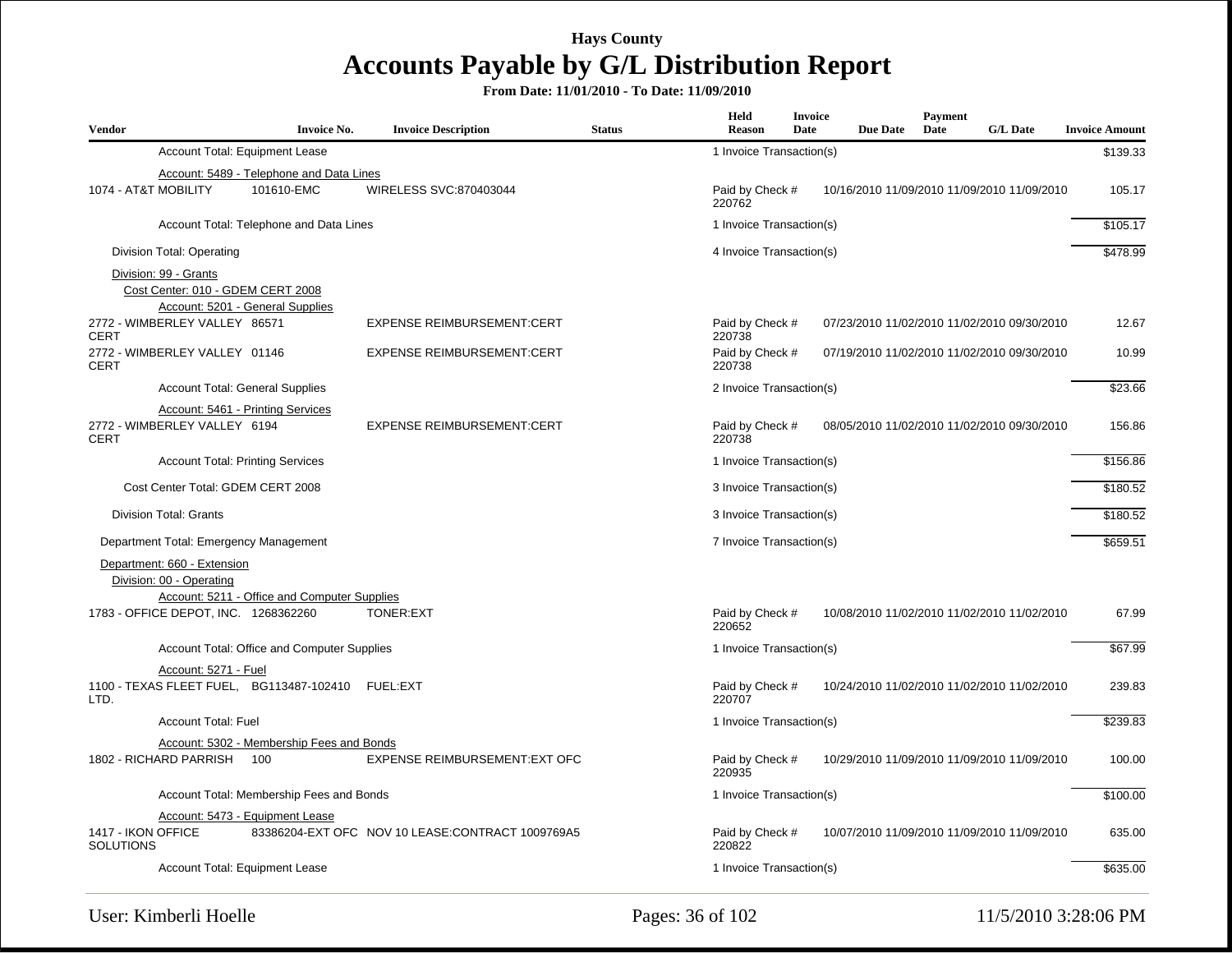| Vendor                                                              | <b>Invoice No.</b>                             | <b>Invoice Description</b>              | <b>Status</b> | <b>Held</b><br><b>Reason</b>                                             | <b>Invoice</b><br>Date | <b>Due Date</b> | <b>Payment</b><br>Date | <b>G/L Date</b>                             | <b>Invoice Amount</b> |
|---------------------------------------------------------------------|------------------------------------------------|-----------------------------------------|---------------|--------------------------------------------------------------------------|------------------------|-----------------|------------------------|---------------------------------------------|-----------------------|
| Division Total: Operating                                           |                                                |                                         |               | 4 Invoice Transaction(s)                                                 |                        |                 |                        |                                             | \$1,042.82            |
| Department Total: Extension                                         |                                                |                                         |               | 4 Invoice Transaction(s)                                                 |                        |                 |                        |                                             | \$1,042.82            |
| Department: 665 - Fire Marshal<br>Division: 00 - Operating          | Account: 5201 - General Supplies               |                                         |               |                                                                          |                        |                 |                        |                                             |                       |
| 2692 - AGENCY 405                                                   | CR10001255                                     | (2) CRIMINAL HISTORY REQUESTS: FIRE MAR |               | Paid by Check #<br>220443                                                |                        |                 |                        | 12/08/2009 11/02/2010 11/02/2010 09/30/2010 | 2.00                  |
|                                                                     | <b>Account Total: General Supplies</b>         |                                         |               | 1 Invoice Transaction(s)                                                 |                        |                 |                        |                                             | \$2.00                |
| Account: 5271 - Fuel                                                |                                                |                                         |               |                                                                          |                        |                 |                        |                                             |                       |
| 1100 - TEXAS FLEET FUEL, BG113494-102410<br>LTD.                    |                                                | <b>FUEL:FIRE MAR</b>                    |               | Paid by Check #<br>220707                                                |                        |                 |                        | 10/25/2010 11/02/2010 11/02/2010 11/02/2010 | 302.21                |
| <b>Account Total: Fuel</b>                                          |                                                |                                         |               | 1 Invoice Transaction(s)                                                 |                        |                 |                        |                                             | \$302.21              |
|                                                                     | Account: 5413 - Vehicle Maintenance and Repair |                                         |               |                                                                          |                        |                 |                        |                                             |                       |
| 1447 - GOODYEAR AUTO<br><b>SERVICE CENTER</b>                       | 182570                                         | (4) P265/70R17 TIRES: FIRE MAR          |               | Paid by Check #<br>220552                                                |                        |                 |                        | 10/22/2010 11/02/2010 11/02/2010 11/02/2010 | 566.92                |
| 2900 - HAYS COUNTY<br>TOWING, INC.                                  | 3149                                           | <b>TOWING:FIRE MAR</b>                  |               | Paid by Check #<br>10/21/2010 11/02/2010 11/02/2010 11/02/2010<br>220571 |                        |                 |                        |                                             | 75.00                 |
|                                                                     | Account Total: Vehicle Maintenance and Repair  |                                         |               | 2 Invoice Transaction(s)                                                 | \$641.92               |                 |                        |                                             |                       |
| Division Total: Operating                                           |                                                |                                         |               | 4 Invoice Transaction(s)                                                 |                        |                 |                        |                                             | \$946.13              |
| Department Total: Fire Marshal                                      |                                                |                                         |               | 4 Invoice Transaction(s)                                                 |                        |                 |                        |                                             | \$946.13              |
| Department: 670 - Grants Administration                             |                                                |                                         |               |                                                                          |                        |                 |                        |                                             |                       |
| Division: 00 - Operating                                            | Account: 5211 - Office and Computer Supplies   |                                         |               |                                                                          |                        |                 |                        |                                             |                       |
| 1783 - OFFICE DEPOT, INC. 537959477001                              |                                                | (17) BINDERS: GRANTS                    |               | Paid by Check #<br>220859                                                |                        |                 |                        | 10/19/2010 11/09/2010 11/09/2010 11/09/2010 | 49.61                 |
|                                                                     | Account Total: Office and Computer Supplies    |                                         |               | 1 Invoice Transaction(s)                                                 |                        |                 |                        |                                             | \$49.61               |
|                                                                     | Account: 5213 - Books and Periodicals          |                                         |               |                                                                          |                        |                 |                        |                                             |                       |
| 1689 - SAN MARCOS DAILY 8688-103010<br><b>RECORD</b>                |                                                | 1 YR SUBSCRIPTION: GRANTS               |               | Paid by Check #<br>220677                                                |                        |                 |                        | 10/29/2010 11/02/2010 11/02/2010 11/02/2010 | 90.00                 |
|                                                                     | Account Total: Books and Periodicals           |                                         |               | 1 Invoice Transaction(s)                                                 |                        |                 |                        |                                             | \$90.00               |
| Division Total: Operating                                           |                                                |                                         |               | 2 Invoice Transaction(s)                                                 |                        |                 |                        |                                             | \$139.61              |
| Department Total: Grants Administration                             |                                                |                                         |               | 2 Invoice Transaction(s)                                                 |                        |                 |                        |                                             | \$139.61              |
| Department: 676 - Historical Commission<br>Division: 00 - Operating | Account: 5491 - Cemetery Maintenance           |                                         |               |                                                                          |                        |                 |                        |                                             |                       |
| 3598 - JIM CULLEN                                                   | 102810                                         | <b>CEMETERY MAINTENANCE: HIST COMM</b>  |               | Paid by Check #<br>220788                                                |                        |                 |                        | 10/28/2010 11/09/2010 11/09/2010 11/09/2010 | 160.00                |
|                                                                     | Account Total: Cemetery Maintenance            |                                         |               | 1 Invoice Transaction(s)                                                 |                        |                 |                        |                                             | \$160.00              |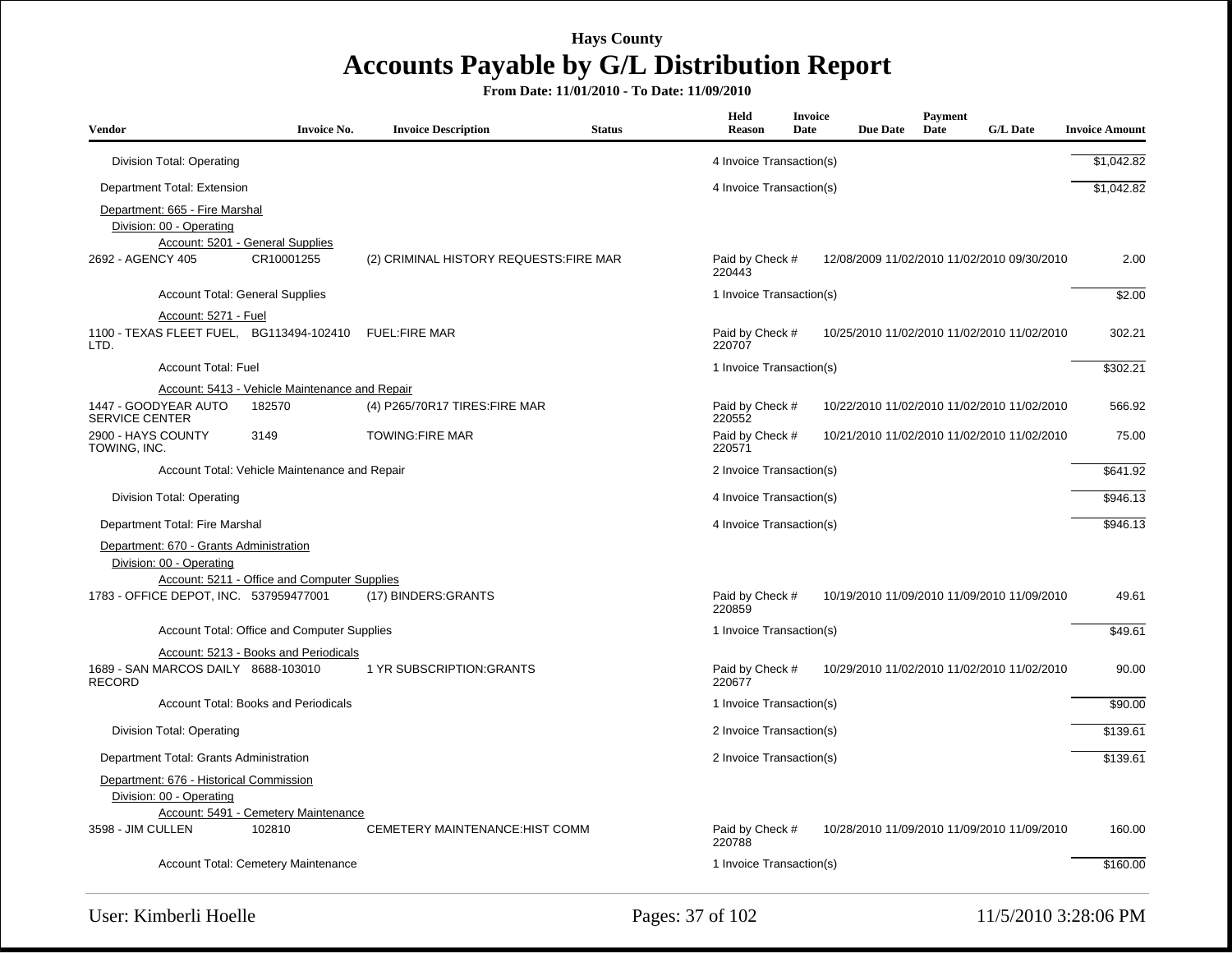| <b>Vendor</b>                                                                                   | <b>Invoice No.</b>                                       | <b>Invoice Description</b>         | <b>Status</b> | Held<br>Reason            | Invoice<br>Date | <b>Due Date</b> | <b>Payment</b><br>Date | <b>G/L Date</b>                             | <b>Invoice Amount</b> |
|-------------------------------------------------------------------------------------------------|----------------------------------------------------------|------------------------------------|---------------|---------------------------|-----------------|-----------------|------------------------|---------------------------------------------|-----------------------|
| Division Total: Operating                                                                       |                                                          |                                    |               | 1 Invoice Transaction(s)  |                 |                 |                        |                                             | \$160.00              |
| Department Total: Historical Commission                                                         |                                                          |                                    |               | 1 Invoice Transaction(s)  |                 |                 |                        |                                             | \$160.00              |
| Department: 677 - Human Resources<br>Division: 00 - Operating                                   | Account: 5213 - Books and Periodicals                    |                                    |               |                           |                 |                 |                        |                                             |                       |
| 2242 - AUSTIN AMERICAN- 147<br><b>STATESMAN</b>                                                 |                                                          | 1 YR SUBSC:HR                      |               | Paid by Check #<br>220763 |                 |                 |                        | 11/02/2010 11/09/2010 11/09/2010 11/09/2010 | 399.00                |
|                                                                                                 | Account Total: Books and Periodicals                     |                                    |               | 1 Invoice Transaction(s)  |                 |                 |                        |                                             | \$399.00              |
|                                                                                                 | Account: 5334 - Employee Recognition Program             |                                    |               |                           |                 |                 |                        |                                             |                       |
| 1871 - HILL COUNTRY<br>TROPHY, LLC                                                              | 0019580                                                  | (2) ENGRAVED PLATES:HR             |               | Paid by Check #<br>220579 |                 |                 |                        | 10/25/2010 11/02/2010 11/02/2010 11/02/2010 | 15.00                 |
|                                                                                                 | Account Total: Employee Recognition Program              |                                    |               | 1 Invoice Transaction(s)  |                 |                 |                        |                                             | \$15.00               |
| 1290 - WALMART BRC                                                                              | Account: 5336 - New Employee Orientation<br>03214-101210 | <b>EMP ORIENTATION FOOD:HR</b>     |               | Paid by Check #<br>220731 |                 |                 |                        | 10/12/2010 11/02/2010 11/02/2010 11/02/2010 | 23.98                 |
|                                                                                                 | Account Total: New Employee Orientation                  |                                    |               | 1 Invoice Transaction(s)  |                 |                 |                        |                                             | \$23.98               |
|                                                                                                 | Account: 5473 - Equipment Lease                          |                                    |               |                           |                 |                 |                        |                                             |                       |
| 1374 - XEROX<br><b>CORPORATION</b>                                                              | 051308659                                                | URT-101294 COPIER:HR               |               | Paid by Check #<br>220916 |                 |                 |                        | 11/01/2010 11/09/2010 11/09/2010 11/09/2010 | 412.90                |
|                                                                                                 | Account Total: Equipment Lease                           |                                    |               | 1 Invoice Transaction(s)  |                 |                 |                        |                                             | \$412.90              |
| Division Total: Operating                                                                       |                                                          |                                    |               | 4 Invoice Transaction(s)  |                 |                 |                        |                                             | \$850.88              |
| Department Total: Human Resources                                                               |                                                          |                                    |               | 4 Invoice Transaction(s)  |                 |                 |                        |                                             | \$850.88              |
| Department: 680 - Information Technology<br>Division: 00 - Operating<br>Account: 5212 - Postage |                                                          |                                    |               |                           |                 |                 |                        |                                             |                       |
| 1378 - FEDERAL EXPRESS 726634174<br>CORP.                                                       |                                                          | SHIPPING CHGS: INFO TECH           |               | Paid by Check #<br>220542 |                 |                 |                        | 10/21/2010 11/02/2010 11/02/2010 09/30/2010 | 78.56                 |
| Account Total: Postage                                                                          |                                                          |                                    |               | 1 Invoice Transaction(s)  |                 |                 |                        |                                             | \$78.56               |
| Account: 5271 - Fuel<br>1100 - TEXAS FLEET FUEL, BG113486-102410<br>LTD.                        |                                                          | <b>FUEL:INFO TECH</b>              |               | Paid by Check #<br>220707 |                 |                 |                        | 10/25/2010 11/02/2010 11/02/2010 11/02/2010 | 420.94                |
| <b>Account Total: Fuel</b>                                                                      |                                                          |                                    |               | 1 Invoice Transaction(s)  |                 |                 |                        |                                             | \$420.94              |
| Account: 5718 - Software                                                                        |                                                          |                                    |               |                           |                 |                 |                        |                                             |                       |
| 1624 - NEW WORLD<br><b>SYSTEMS CORPORATION</b>                                                  | 005810                                                   | SERVER 2008 INSTALLATION:INFO TECH |               | Paid by Check #<br>220648 |                 |                 |                        | 10/13/2010 11/02/2010 11/02/2010 11/02/2010 | 5,000.00              |
| 1624 - NEW WORLD<br><b>SYSTEMS CORPORATION</b>                                                  | 005779                                                   | SERVICE AND SUPPORT: INFO TECH     |               | Paid by Check #<br>220648 |                 |                 |                        | 10/14/2010 11/02/2010 11/02/2010 11/02/2010 | 375.00                |
| Account Total: Software                                                                         |                                                          |                                    |               | 2 Invoice Transaction(s)  |                 |                 |                        |                                             | \$5,375.00            |
| Division Total: Operating                                                                       |                                                          |                                    |               | 4 Invoice Transaction(s)  |                 |                 |                        |                                             | \$5,874.50            |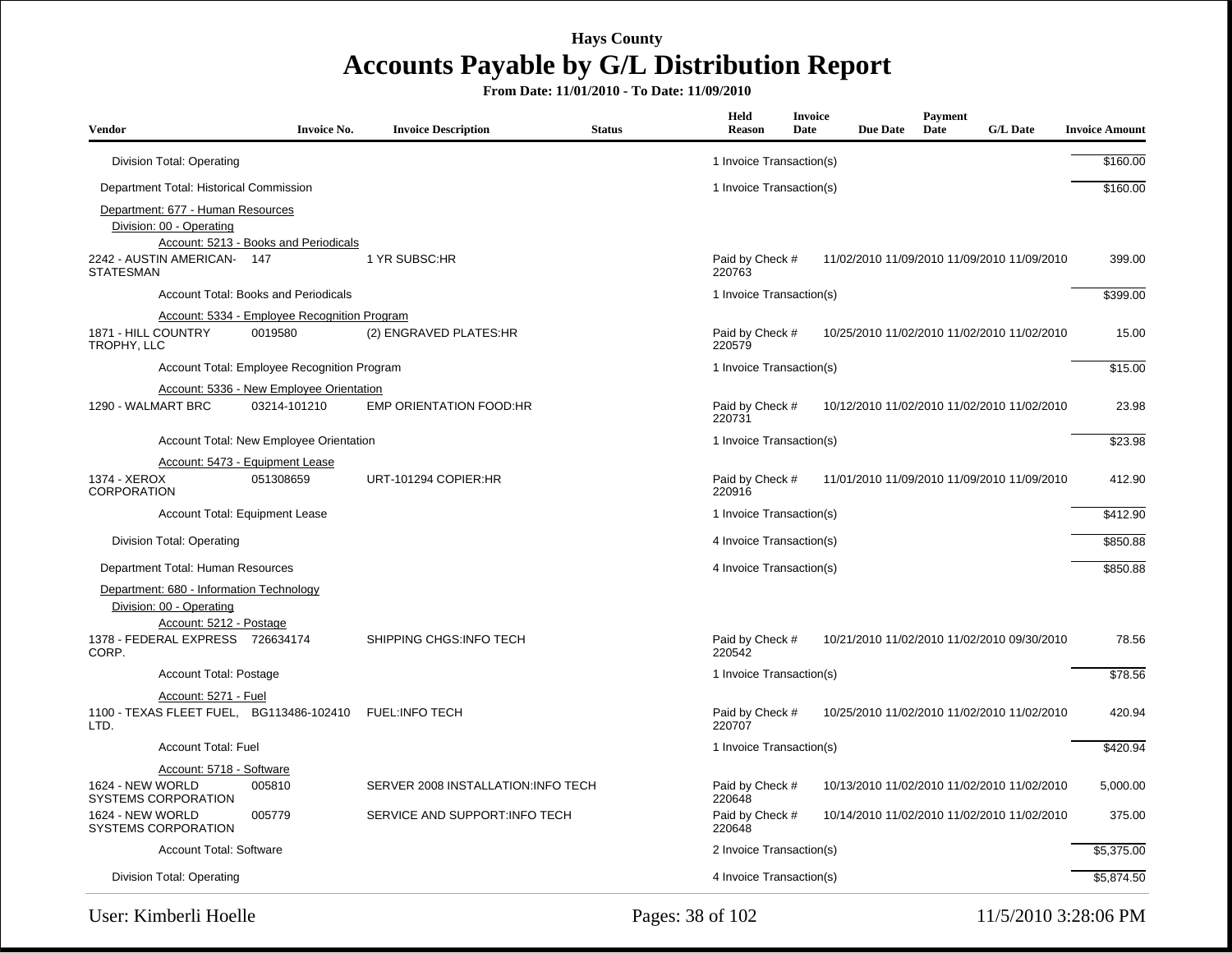| <b>Vendor</b>                                           | <b>Invoice No.</b>                           | <b>Invoice Description</b>           | <b>Status</b> | Held<br><b>Reason</b>     | <b>Invoice</b><br>Date | <b>Due Date</b>                             | Payment<br>Date | <b>G/L Date</b> | <b>Invoice Amount</b> |
|---------------------------------------------------------|----------------------------------------------|--------------------------------------|---------------|---------------------------|------------------------|---------------------------------------------|-----------------|-----------------|-----------------------|
| Department Total: Information Technology                |                                              |                                      |               | 4 Invoice Transaction(s)  |                        |                                             |                 |                 | \$5,874.50            |
| Department: 686 - Juvenile Probation                    |                                              |                                      |               |                           |                        |                                             |                 |                 |                       |
| Division: 00 - Operating                                |                                              |                                      |               |                           |                        |                                             |                 |                 |                       |
|                                                         | Account: 5201 - General Supplies             |                                      |               |                           |                        |                                             |                 |                 |                       |
| 1474 - LOWE'S, INC.                                     | 935245-092310                                | PUSH MOWER: JUV PROB                 |               | Paid by Check #<br>220618 |                        | 09/23/2010 11/02/2010 11/02/2010 09/30/2010 |                 |                 | 199.00                |
| 1474 - LOWE'S, INC.                                     | 938456-092310                                | PUSH MOWER: JUV PROB                 |               | Paid by Check #<br>220618 |                        | 09/23/2010 11/02/2010 11/02/2010 09/30/2010 |                 |                 | (199.00)              |
| 1474 - LOWE'S, INC.                                     | 967092-101610                                | (3) PUSHBROOM: JUV PROB              |               | Paid by Check #<br>220618 |                        | 10/16/2010 11/02/2010 11/02/2010 11/02/2010 |                 |                 | 29.22                 |
| 1290 - WALMART BRC                                      | 02550-101510                                 | (3) BOX FANS: JUV PROB               |               | Paid by Check #<br>220731 |                        | 10/15/2010 11/02/2010 11/02/2010 11/02/2010 |                 |                 | 44.64                 |
| 1290 - WALMART BRC                                      | 08004-102110                                 | MISC SUPPLIES: JUV PROB              |               | Paid by Check #<br>220731 |                        | 10/21/2010 11/02/2010 11/02/2010 11/02/2010 |                 |                 | 69.93                 |
| 1474 - LOWE'S, INC.                                     | 918005-102810                                | <b>TRIMMER LINE/LOPPER: JUV PROB</b> |               | Paid by Check #<br>220835 |                        | 10/28/2010 11/09/2010 11/09/2010 11/09/2010 |                 |                 | 35.22                 |
| <b>Account Total: General Supplies</b>                  |                                              |                                      |               | 6 Invoice Transaction(s)  |                        |                                             |                 |                 | \$179.01              |
|                                                         | Account: 5211 - Office and Computer Supplies |                                      |               |                           |                        |                                             |                 |                 |                       |
| 1364 - CONVENIENCE<br>OFFICE SUPPLY OF AUSTIN           | 115475                                       | MISC SUPPLIES: JUV PROB              |               | Paid by Check #<br>220513 |                        | 10/14/2010 11/02/2010 11/02/2010 11/02/2010 |                 |                 | 295.37                |
| 1364 - CONVENIENCE<br>OFFICE SUPPLY OF AUSTIN           | 115832                                       | MISC SUPPLIES: JUV PROB              |               | Paid by Check #<br>220513 |                        | 10/21/2010 11/02/2010 11/02/2010 11/02/2010 |                 |                 | 245.44                |
| 1364 - CONVENIENCE<br>OFFICE SUPPLY OF AUSTIN           | 115832.1                                     | DAILY APPOINTMENT BOOK: JUV PROB     |               | Paid by Check #<br>220513 |                        | 10/21/2010 11/02/2010 11/02/2010 11/02/2010 |                 |                 | 42.11                 |
| 1364 - CONVENIENCE<br>OFFICE SUPPLY OF AUSTIN           | 12081CM                                      | (3) CALENDARS: JUV PROB              |               | Paid by Check #<br>220513 |                        | 10/27/2010 11/02/2010 11/02/2010 11/02/2010 |                 |                 | (22.14)               |
| 1364 - CONVENIENCE<br>OFFICE SUPPLY OF AUSTIN           | 116092.1                                     | WEEKLY POCKET PLANNER: JUV PROB      |               | Paid by Check #<br>220785 |                        | 10/26/2010 11/09/2010 11/09/2010 11/09/2010 |                 |                 | 10.39                 |
| 1364 - CONVENIENCE<br>OFFICE SUPPLY OF AUSTIN           | 116092                                       | MISC SUPPLIES: JUV PROB              |               | Paid by Check #<br>220785 |                        | 10/26/2010 11/09/2010 11/09/2010 11/09/2010 |                 |                 | 278.48                |
| 1364 - CONVENIENCE<br>OFFICE SUPPLY OF AUSTIN           | 116224                                       | (3) WALL CALENDARS: JUV PROB         |               | Paid by Check #<br>220785 |                        | 10/27/2010 11/09/2010 11/09/2010 11/09/2010 |                 |                 | 17.97                 |
| 1783 - OFFICE DEPOT, INC. 538149030001                  |                                              | <b>DESK:JUV PROB</b>                 |               | Paid by Check #<br>220859 |                        | 10/20/2010 11/09/2010 11/09/2010 11/09/2010 |                 |                 | 224.94                |
|                                                         | Account Total: Office and Computer Supplies  |                                      |               | 8 Invoice Transaction(s)  |                        |                                             |                 |                 | \$1,092.56            |
| Account: 5271 - Fuel                                    |                                              |                                      |               |                           |                        |                                             |                 |                 |                       |
| 1100 - TEXAS FLEET FUEL,<br>LTD.                        | BG113499-102410 FUEL:JUV PROB                |                                      |               | Paid by Check #<br>220889 |                        | 10/25/2010 11/09/2010 11/09/2010 11/09/2010 |                 |                 | 873.38                |
| <b>Account Total: Fuel</b>                              |                                              |                                      |               | 1 Invoice Transaction(s)  |                        |                                             |                 |                 | \$873.38              |
| Account: 5391 - Miscellaneous                           |                                              |                                      |               |                           |                        |                                             |                 |                 |                       |
| 2110 - EVANS VACUUM<br>CLEANER CO.                      | 9159                                         | VACUUM BAG/BELT: JUV PROB            |               | Paid by Check #<br>220536 |                        | 10/24/2010 11/02/2010 11/02/2010 11/02/2010 |                 |                 | 11.45                 |
| 1474 - LOWE'S, INC.                                     | 958497-101910                                | MISC SUPPLIES: JUV PROB              |               | Paid by Check #<br>220618 |                        | 10/19/2010 11/02/2010 11/02/2010 11/02/2010 |                 |                 | 47.19                 |
| 1198 - HAYS-CALDWELL<br><b>COUNCIL ON ALCOHOL &amp;</b> | 102710B                                      | ANNUAL LUNCHEON: JUV PROB            |               | Paid by Check #<br>220809 |                        | 10/27/2010 11/09/2010 11/09/2010 11/09/2010 |                 |                 | 150.00                |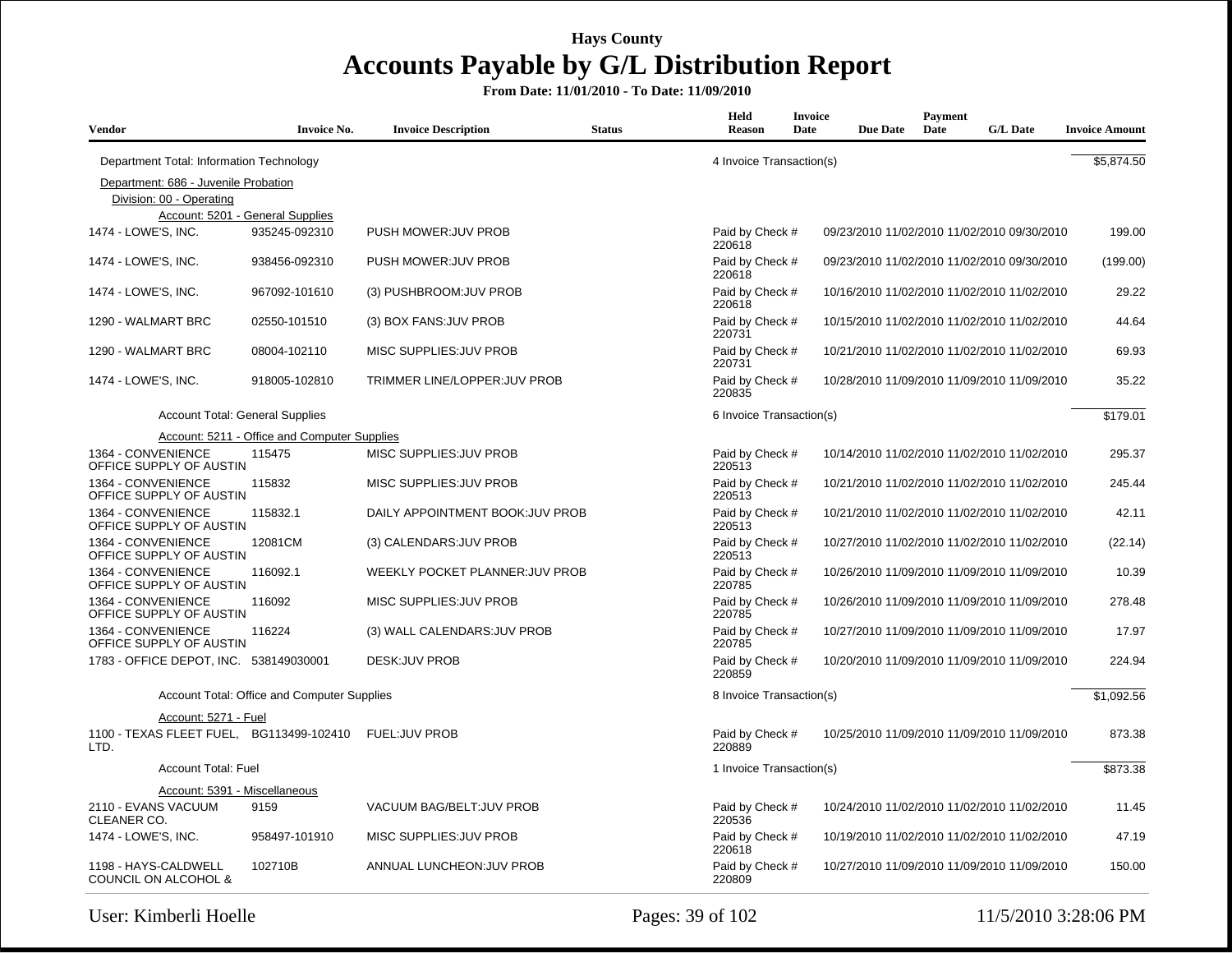**From Date: 11/01/2010 - To Date: 11/09/2010**

| <b>Vendor</b>                                   | <b>Invoice No.</b>                       | <b>Invoice Description</b>                | <b>Status</b> | Held<br>Reason            | <b>Invoice</b><br>Date | <b>Due Date</b> | Payment<br>Date | <b>G/L Date</b>                             | <b>Invoice Amount</b> |
|-------------------------------------------------|------------------------------------------|-------------------------------------------|---------------|---------------------------|------------------------|-----------------|-----------------|---------------------------------------------|-----------------------|
| <b>DRUG ABUSE</b>                               |                                          |                                           |               |                           |                        |                 |                 |                                             |                       |
| 1638 - RICK'S LOCK & KEY 41529<br>SERVICE, INC. |                                          | (4) KEYS: JUV PROB                        |               | Paid by Check #<br>220870 |                        |                 |                 | 10/27/2010 11/09/2010 11/09/2010 11/09/2010 | 8.00                  |
| Account Total: Miscellaneous                    |                                          |                                           |               | 4 Invoice Transaction(s)  |                        |                 |                 |                                             | \$216.64              |
|                                                 | Account: 5431 - Medical Services         |                                           |               |                           |                        |                 |                 |                                             |                       |
| 1793 - APS - SAN ANTONIO PH1355562              |                                          | PID 6610                                  |               | Paid by Check #<br>220449 |                        |                 |                 | 09/30/2010 11/02/2010 11/02/2010 09/30/2010 | 5.00                  |
| 2204 - LARRY D. MOLENDA, 101210<br><b>DDS</b>   |                                          | PID 6592: JUV PROB                        |               | Paid by Check #<br>220637 |                        |                 |                 | 10/12/2010 11/02/2010 11/02/2010 11/02/2010 | 35.00                 |
| 2204 - LARRY D. MOLENDA, 101910<br><b>DDS</b>   |                                          | PID 6242:JUV PROB                         |               | Paid by Check #<br>220637 |                        |                 |                 | 10/19/2010 11/02/2010 11/02/2010 11/02/2010 | 35.00                 |
|                                                 | <b>Account Total: Medical Services</b>   |                                           |               | 3 Invoice Transaction(s)  |                        |                 |                 |                                             | \$75.00               |
|                                                 | Account: 5461 - Printing Services        |                                           |               |                           |                        |                 |                 |                                             |                       |
| 2084 - FAST KOPY &<br><b>PRINTING</b>           | 1266                                     | LETTERHEAD/NAME CARDS/PLATE:JUV PROB      |               | Paid by Check #<br>220539 |                        |                 |                 | 10/13/2010 11/02/2010 11/02/2010 11/02/2010 | 201.00                |
| 2084 - FAST KOPY &<br><b>PRINTING</b>           | 1288                                     | <b>BUSINESS CARDS: JUV PROB</b>           |               | Paid by Check #<br>220539 |                        |                 |                 | 10/25/2010 11/02/2010 11/02/2010 11/02/2010 | 62.00                 |
| 2084 - FAST KOPY &<br><b>PRINTING</b>           | 1282                                     | ENVELOPES/BUSINESS CARDS: JUV PROB        |               | Paid by Check #<br>220539 |                        |                 |                 | 10/22/2010 11/02/2010 11/02/2010 11/02/2010 | 224.00                |
|                                                 | <b>Account Total: Printing Services</b>  |                                           |               | 3 Invoice Transaction(s)  |                        |                 |                 |                                             | \$487.00              |
|                                                 | Account: 5473 - Equipment Lease          |                                           |               |                           |                        |                 |                 |                                             |                       |
| 1374 - XEROX<br><b>CORPORATION</b>              | 051308677                                | <b>WTD-730777:JUV PROB</b>                |               | Paid by Check #<br>220916 |                        |                 |                 | 11/01/2010 11/09/2010 11/09/2010 11/09/2010 | 217.86                |
|                                                 | Account Total: Equipment Lease           |                                           |               | 1 Invoice Transaction(s)  |                        |                 |                 |                                             | \$217.86              |
|                                                 | Account: 5489 - Telephone and Data Lines |                                           |               |                           |                        |                 |                 |                                             |                       |
| 1739 - SPRINT                                   |                                          | 101210-JUV PROB    WIRELESS SVC:680040300 |               | Paid by Check #<br>220693 |                        |                 |                 | 10/13/2010 11/02/2010 11/02/2010 11/02/2010 | 28.95                 |
|                                                 | Account Total: Telephone and Data Lines  |                                           |               | 1 Invoice Transaction(s)  |                        |                 |                 |                                             | \$28.95               |
| Division Total: Operating                       |                                          |                                           |               | 27 Invoice Transaction(s) |                        |                 |                 |                                             | \$3,170.40            |
| Division: 99 - Grants                           |                                          |                                           |               |                           |                        |                 |                 |                                             |                       |
| Cost Center: 033 - TJPC-P JJAEP                 |                                          |                                           |               |                           |                        |                 |                 |                                             |                       |
|                                                 | Account: 5201 - General Supplies         |                                           |               |                           |                        |                 |                 |                                             |                       |
| 1290 - WALMART BRC                              | 00984-101510                             | (3) SPRAY PAINT: JUV PROB                 |               | Paid by Check #<br>220731 |                        |                 |                 | 10/15/2010 11/02/2010 11/02/2010 11/02/2010 | 2.88                  |
|                                                 | <b>Account Total: General Supplies</b>   |                                           |               | 1 Invoice Transaction(s)  |                        |                 |                 |                                             | \$2.88                |
|                                                 | Account: 5489 - Telephone and Data Lines |                                           |               |                           |                        |                 |                 |                                             |                       |
| 1626 - NEXTEL<br><b>COMMUNICATIONS</b>          |                                          | 100910-JUV PROB    WIRELESS SVC:857551318 |               | Paid by Check #<br>220649 |                        |                 |                 | 10/13/2010 11/02/2010 11/02/2010 11/02/2010 | 141.69                |
|                                                 | Account Total: Telephone and Data Lines  |                                           |               | 1 Invoice Transaction(s)  |                        |                 |                 |                                             | \$141.69              |
| Cost Center Total: TJPC-P JJAEP                 |                                          |                                           |               | 2 Invoice Transaction(s)  |                        |                 |                 |                                             | \$144.57              |
| Cost Center: 035 - TJPC-X ICBP                  |                                          |                                           |               |                           |                        |                 |                 |                                             |                       |

User: Kimberli Hoelle Pages: 40 of 102 11/5/2010 3:28:06 PM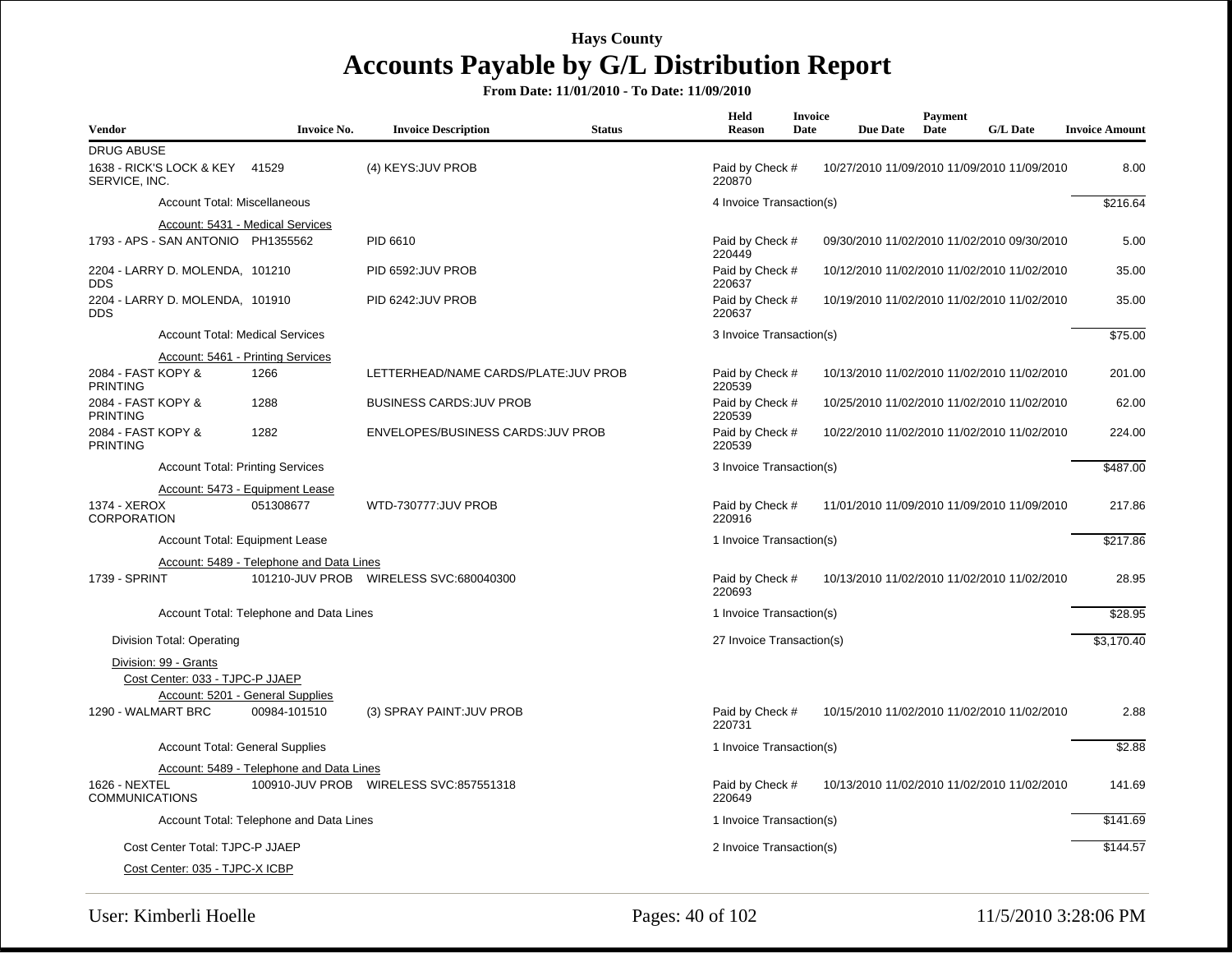| <b>Vendor</b>                                                      | <b>Invoice No.</b>                            | <b>Invoice Description</b>           | <b>Status</b> | Held<br><b>Reason</b>     | Invoice<br>Date | <b>Due Date</b> | Payment<br>Date | <b>G/L Date</b>                             | <b>Invoice Amount</b> |
|--------------------------------------------------------------------|-----------------------------------------------|--------------------------------------|---------------|---------------------------|-----------------|-----------------|-----------------|---------------------------------------------|-----------------------|
| Account: 5501 - Travel<br>1100 - TEXAS FLEET FUEL,<br>LTD.         | BG113499-102410                               | <b>FUEL:JUV PROB</b>                 |               | Paid by Check #<br>220889 |                 |                 |                 | 10/25/2010 11/09/2010 11/09/2010 11/09/2010 | 292.56                |
| <b>Account Total: Travel</b>                                       |                                               |                                      |               | 1 Invoice Transaction(s)  |                 |                 |                 |                                             | \$292.56              |
| Cost Center Total: TJPC-X ICBP                                     |                                               |                                      |               | 1 Invoice Transaction(s)  |                 |                 |                 |                                             | \$292.56              |
| <b>Division Total: Grants</b>                                      |                                               |                                      |               | 3 Invoice Transaction(s)  |                 |                 |                 |                                             | \$437.13              |
| Department Total: Juvenile Probation                               |                                               |                                      |               | 30 Invoice Transaction(s) |                 |                 |                 |                                             | \$3,607.53            |
| Department: 695 - Building Maintenance<br>Division: 00 - Operating | Account: 5207 - Building Maintenance Supplies |                                      |               |                           |                 |                 |                 |                                             |                       |
| 1474 - LOWE'S, INC.                                                | 958840-102001                                 | WOOD PUTTY/TACK CLOTH/SAND PAPER:MTC |               | Paid by Check #<br>220618 |                 |                 |                 | 10/20/2010 11/02/2010 11/02/2010 11/02/2010 | 9.66                  |
| 1474 - LOWE'S, INC.                                                | 935371-102010                                 | METAL HALIDE SPECIALTY BULB:MTC      |               | Paid by Check #<br>220618 |                 |                 |                 | 10/20/2010 11/02/2010 11/02/2010 11/02/2010 | 28.78                 |
| 1474 - LOWE'S, INC.                                                | 952817-101910                                 | EARLY AMERICAN WOOD FINISH:MTC       |               | Paid by Check #<br>220618 |                 |                 |                 | 10/19/2010 11/02/2010 11/02/2010 11/02/2010 | 4.38                  |
| 1474 - LOWE'S, INC.                                                | 958041-101810                                 | EARLY AMERICAN WOOD FINISH/KEY:MTC   |               | Paid by Check #<br>220618 |                 |                 |                 | 10/18/2010 11/02/2010 11/02/2010 11/02/2010 | 5.96                  |
| 1207 - TUTTLE LUMBER<br><b>COMPANY</b>                             | 9601861                                       | MASK TAPE/CAULK/DROP CLOTH:MTC       |               | Paid by Check #<br>220722 |                 |                 |                 | 10/19/2010 11/02/2010 11/02/2010 11/02/2010 | 20.38                 |
| 1207 - TUTTLE LUMBER<br><b>COMPANY</b>                             | 9601871                                       | WALLBOARD COMPOUND:MTC               |               | Paid by Check #<br>220722 |                 |                 |                 | 10/19/2010 11/02/2010 11/02/2010 11/02/2010 | 4.94                  |
| 1207 - TUTTLE LUMBER<br><b>COMPANY</b>                             | 9603161                                       | SPACKLING/ORANGE PEEL TEXTURE:MTC    |               | Paid by Check #<br>220722 |                 |                 |                 | 10/20/2010 11/02/2010 11/02/2010 11/02/2010 | 15.19                 |
| 4203 - CITY ELECTRIC<br><b>SUPPLY</b>                              | KYL006912                                     | SODIUM BULB:MTC                      |               | Paid by Check #<br>220498 |                 |                 |                 | 10/11/2010 11/02/2010 11/02/2010 11/02/2010 | 16.00                 |
| 1576 - MSC INDUSTRIAL<br>SUPPLY CO., INC.                          | 35213800CR                                    | RETURN (8) TIE DOWN STRAPS:MTC       |               | Paid by Check #<br>220643 |                 |                 |                 | 10/14/2010 11/02/2010 11/02/2010 11/02/2010 | (143.92)              |
| 1576 - MSC INDUSTRIAL<br>SUPPLY CO., INC.                          | 18618200                                      | (2) FILTER ROLLS:MTC                 |               | Paid by Check #<br>220643 |                 |                 |                 | 10/19/2010 11/02/2010 11/02/2010 11/02/2010 | 128.00                |
| 1576 - MSC INDUSTRIAL<br>SUPPLY CO., INC.                          | C18963170                                     | MISC SUPPLIES:MTC                    |               | Paid by Check #<br>220643 |                 |                 |                 | 10/20/2010 11/02/2010 11/02/2010 11/02/2010 | 209.22                |
| 2044 - KELLY-MOORE PAINT 151600000032531<br>COMPANY, INC.          |                                               | (1) GAL PAINT:MTC                    |               | Paid by Check #<br>220596 |                 |                 |                 | 09/28/2010 11/02/2010 11/02/2010 09/30/2010 | 26.43                 |
| 1474 - LOWE'S, INC.                                                | 958077-082710                                 | LOCKS:MTC                            |               | Paid by Check #<br>220618 |                 |                 |                 | 08/27/2010 11/02/2010 11/02/2010 09/30/2010 | 6.44                  |
| 1474 - LOWE'S, INC.                                                | 958187-090110                                 | PREM COMMERCIAL T:MTC                |               | Paid by Check #<br>220618 |                 |                 |                 | 09/01/2010 11/02/2010 11/02/2010 09/30/2010 | 10.98                 |
| 1474 - LOWE'S, INC.                                                | 935192-090110                                 | TAPING KNIFE/STUCCO PATCH:MTC        |               | Paid by Check #<br>220618 |                 |                 |                 | 09/01/2010 11/02/2010 11/02/2010 09/30/2010 | 22.95                 |
| 1474 - LOWE'S, INC.                                                | 952881-090210                                 | MISC SUPPLIES:MTC                    |               | Paid by Check #<br>220618 |                 |                 |                 | 09/02/2010 11/02/2010 11/02/2010 09/30/2010 | 40.98                 |
| 1474 - LOWE'S, INC.                                                | 958746-091510                                 | AIR FILTERS:MTC                      |               | Paid by Check #<br>220618 |                 |                 |                 | 09/15/2010 11/02/2010 11/02/2010 09/30/2010 | 11.88                 |
| 1474 - LOWE'S, INC.                                                | 958073-091610                                 | SILICONE WHITE CAULK:MTC             |               | Paid by Check #<br>220618 |                 |                 |                 | 09/16/2010 11/02/2010 11/02/2010 09/30/2010 | 11.94                 |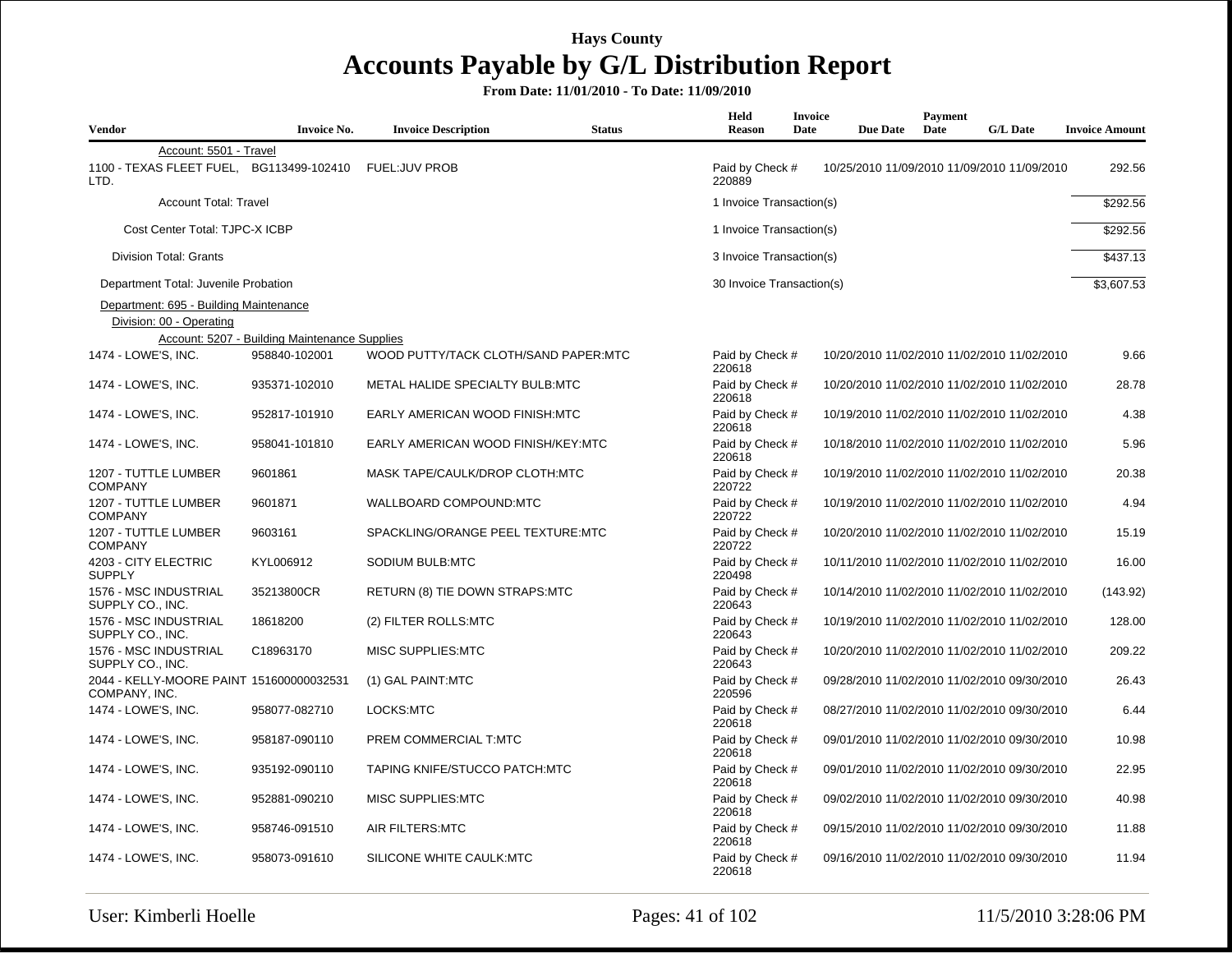| Vendor                                         | <b>Invoice No.</b>                                  | <b>Invoice Description</b>       | <b>Status</b> | Held<br><b>Reason</b>     | Invoice<br>Date | <b>Due Date</b> | Payment<br>Date | <b>G/L Date</b>                             | <b>Invoice Amount</b> |
|------------------------------------------------|-----------------------------------------------------|----------------------------------|---------------|---------------------------|-----------------|-----------------|-----------------|---------------------------------------------|-----------------------|
| 1474 - LOWE'S, INC.                            | 956163-092110                                       | PLYWOOD/SKIL STEEL DADO SET:MTC  |               | Paid by Check #<br>220618 |                 |                 |                 | 09/21/2010 11/02/2010 11/02/2010 09/30/2010 | 228.18                |
| <b>1295 - HOUSE OF</b><br>PLUMBING, INC.       | 5738                                                | 1 1/2" BRASS SPUD:MTC            |               | Paid by Check #<br>220818 |                 |                 |                 | 10/29/2010 11/09/2010 11/09/2010 11/09/2010 | 8.12                  |
| 1474 - LOWE'S, INC.                            | 935635-102110                                       | MISC SUPPLIES:MTC                |               | Paid by Check #<br>220835 |                 |                 |                 | 10/21/2010 11/09/2010 11/09/2010 11/09/2010 | 54.71                 |
| 1474 - LOWE'S, INC.                            | 935089-102710                                       | (2) FILL VALVES:MTC              |               | Paid by Check #<br>220835 |                 |                 |                 | 10/27/2010 11/09/2010 11/09/2010 11/09/2010 | 29.32                 |
| 1576 - MSC INDUSTRIAL<br>SUPPLY CO., INC.      | 19841550                                            | (5) BALLASTS:MTC                 |               | Paid by Check #<br>220855 |                 |                 |                 | 10/25/2010 11/09/2010 11/09/2010 11/09/2010 | 110.00                |
| 4089 - ELWOOD JUNIOR<br><b>MYERS</b>           | 854594                                              | <b>EXPENSE REIMBURSEMENT:MTC</b> |               | Paid by Check #<br>220934 |                 |                 |                 | 10/20/2010 11/09/2010 11/09/2010 11/09/2010 | 3.98                  |
| 1207 - TUTTLE LUMBER<br><b>COMPANY</b>         | 9606481                                             | <b>BALLAST:MTC</b>               |               | Paid by Check #<br>220900 |                 |                 |                 | 10/25/2010 11/09/2010 11/09/2010 11/09/2010 | 26.99                 |
| 1207 - TUTTLE LUMBER<br><b>COMPANY</b>         | 9606961                                             | ELEC TAPE/PROBE TESTER:MTC       |               | Paid by Check #<br>220900 |                 |                 |                 | 10/26/2010 11/09/2010 11/09/2010 11/09/2010 | 3.93                  |
| 1207 - TUTTLE LUMBER<br><b>COMPANY</b>         | 9606891                                             | 3 WIRE OUTLET:MTC                |               | Paid by Check #<br>220900 |                 |                 |                 | 10/26/2010 11/09/2010 11/09/2010 11/09/2010 | 0.59                  |
| 1207 - TUTTLE LUMBER<br><b>COMPANY</b>         | 9603981                                             | (2) 65W BULBS:MTC                |               | Paid by Check #<br>220900 |                 |                 |                 | 10/21/2010 11/09/2010 11/09/2010 11/09/2010 | 19.78                 |
| 1207 - TUTTLE LUMBER<br><b>COMPANY</b>         | 9604941                                             | BATTERIES/ZINC NOZZLE:MTC        |               | Paid by Check #<br>220900 |                 |                 |                 | 10/22/2010 11/09/2010 11/09/2010 11/09/2010 | 10.37                 |
| 1207 - TUTTLE LUMBER<br><b>COMPANY</b>         | 9603191                                             | MISC SUPPLIES:MTC                |               | Paid by Check #<br>220900 |                 |                 |                 | 10/20/2010 11/09/2010 11/09/2010 11/09/2010 | 15.09                 |
| 1474 - LOWE'S, INC.                            | 935633-102510                                       | GLOSS/TACK CLOTH/SANDPAPER:MTC   |               | Paid by Check #<br>220835 |                 |                 |                 | 10/25/2010 11/09/2010 11/09/2010 11/09/2010 | 21.95                 |
| 1474 - LOWE'S, INC.                            | 935786-110210                                       | <b>CHRISTMAS LIGHTS:MTC</b>      |               | Paid by Check #<br>220835 |                 |                 |                 | 11/02/2010 11/09/2010 11/09/2010 11/09/2010 | 119.88                |
| 1474 - LOWE'S, INC.                            | 935710-110210                                       | <b>CABLE TIES:MTC</b>            |               | Paid by Check #<br>220835 |                 |                 |                 | 11/02/2010 11/09/2010 11/09/2010 11/09/2010 | 24.66                 |
| 1474 - LOWE'S, INC.                            | 935816-110210                                       | <b>CHRISTMAS LIGHTS:MTC</b>      |               | Paid by Check #<br>220835 |                 |                 |                 | 11/02/2010 11/09/2010 11/09/2010 11/09/2010 | 41.88                 |
| 1207 - TUTTLE LUMBER<br><b>COMPANY</b>         | 9611731                                             | PRY BAR/SCRAPER/SEALANT:MTC      |               | Paid by Check #<br>220900 |                 |                 |                 | 11/01/2010 11/09/2010 11/09/2010 11/09/2010 | 15.25                 |
| 1207 - TUTTLE LUMBER<br><b>COMPANY</b>         | 9611861                                             | <b>READY MIX CONCRETE:MTC</b>    |               | Paid by Check #<br>220900 |                 |                 |                 | 11/01/2010 11/09/2010 11/09/2010 11/09/2010 | 6.98                  |
| 1207 - TUTTLE LUMBER<br><b>COMPANY</b>         | 9612401                                             | <b>MOUNTING TIE:MTC</b>          |               | Paid by Check #<br>220900 |                 |                 |                 | 11/02/2010 11/09/2010 11/09/2010 11/09/2010 | 11.69                 |
| 1207 - TUTTLE LUMBER<br><b>COMPANY</b>         | 9609351                                             | MISC SUPPLIES:MTC                |               | Paid by Check #<br>220900 |                 |                 |                 | 10/28/2010 11/09/2010 11/09/2010 11/09/2010 | 3.55                  |
|                                                | <b>Account Total: Building Maintenance Supplies</b> |                                  |               | 38 Invoice Transaction(s) |                 |                 |                 |                                             | \$1,187.09            |
|                                                | Account: 5208 - Janitorial Supplies                 |                                  |               |                           |                 |                 |                 |                                             |                       |
| 1494 - MATERA PAPER CO., A006686<br>LTD        |                                                     | MISC SUPPLIES:MTC                |               | Paid by Check #<br>220624 |                 |                 |                 | 10/18/2010 11/02/2010 11/02/2010 11/02/2010 | 272.05                |
| 1494 - MATERA PAPER CO., A006970<br>LTD        |                                                     | TISSUE/TOWELS:MTC                |               | Paid by Check #<br>220624 |                 |                 |                 | 10/20/2010 11/02/2010 11/02/2010 11/02/2010 | 209.71                |
| 1494 - MATERA PAPER CO., A006981<br><b>LTD</b> |                                                     | JANITORIAL SUPPLIES: MTC         |               | Paid by Check #<br>220624 |                 |                 |                 | 10/21/2010 11/02/2010 11/02/2010 11/02/2010 | 294.82                |
| 1494 - MATERA PAPER CO., A007203               |                                                     | JANITORIAL SUPPLIES:MTC          |               | Paid by Check #           |                 |                 |                 | 10/27/2010 11/09/2010 11/09/2010 11/09/2010 | 269.55                |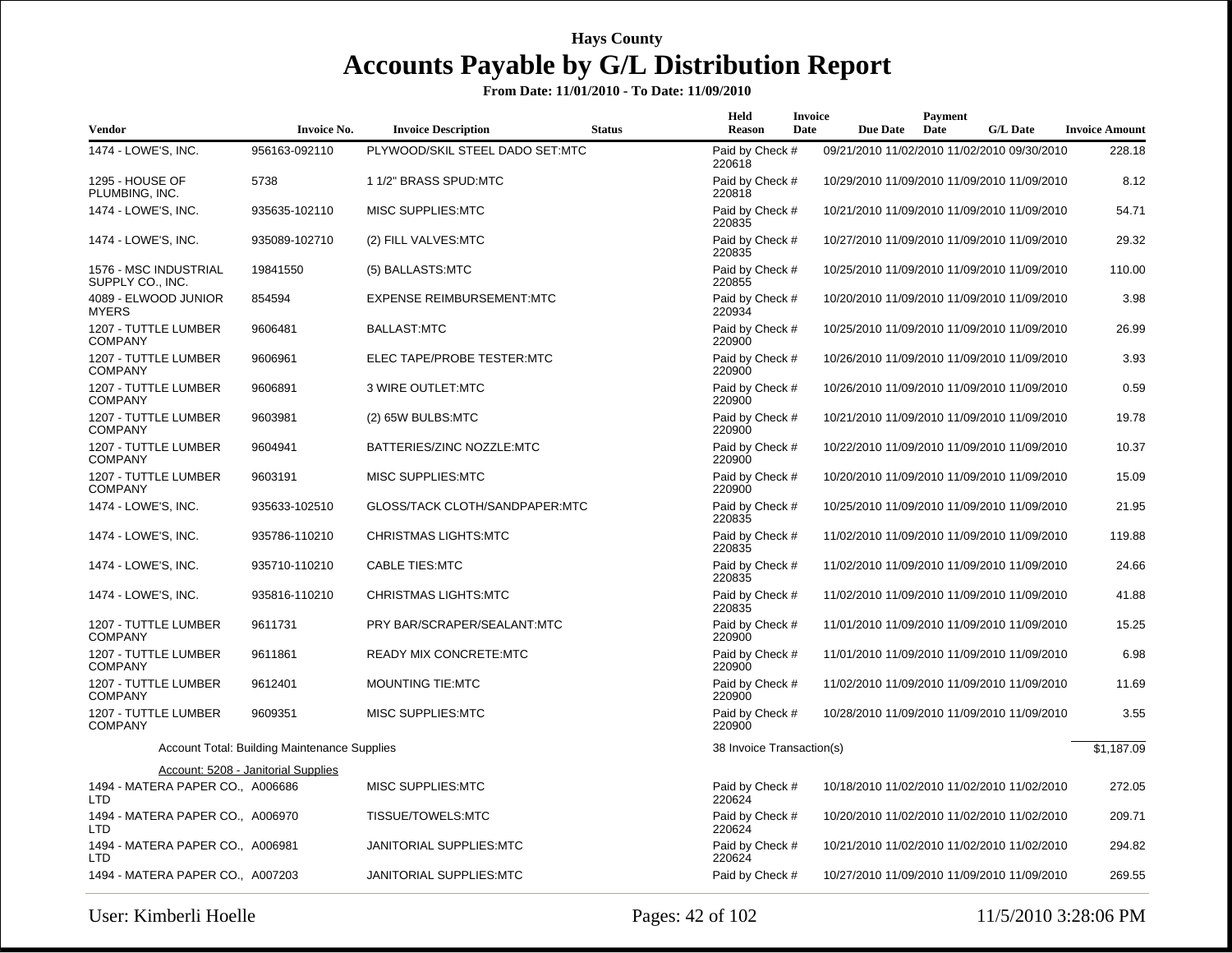| <b>Vendor</b>                                              | <b>Invoice No.</b>                             | <b>Invoice Description</b>     | <b>Status</b> | Held<br><b>Reason</b>     | Invoice<br>Date | <b>Due Date</b>                             | Payment<br>Date | <b>G/L Date</b> | <b>Invoice Amount</b> |
|------------------------------------------------------------|------------------------------------------------|--------------------------------|---------------|---------------------------|-----------------|---------------------------------------------|-----------------|-----------------|-----------------------|
| <b>LTD</b>                                                 |                                                |                                |               | 220844                    |                 |                                             |                 |                 |                       |
| 1494 - MATERA PAPER CO., A007203A<br><b>LTD</b>            |                                                | (2) BX DISPOSABLE GLOVES:MTC   |               | Paid by Check #<br>220844 |                 | 10/29/2010 11/09/2010 11/09/2010 11/09/2010 |                 |                 | 11.80                 |
| 1494 - MATERA PAPER CO., A007265<br><b>LTD</b>             |                                                | HAND SOAP/SANITIZER:MTC        |               | Paid by Check #<br>220844 |                 | 10/27/2010 11/09/2010 11/09/2010 11/09/2010 |                 |                 | 178.62                |
| 1494 - MATERA PAPER CO., A007362<br><b>LTD</b>             |                                                | JANITORIAL SUPPLIES: MTC       |               | Paid by Check #<br>220844 |                 | 10/29/2010 11/09/2010 11/09/2010 11/09/2010 |                 |                 | 224.00                |
|                                                            | <b>Account Total: Janitorial Supplies</b>      |                                |               | 7 Invoice Transaction(s)  |                 |                                             |                 |                 | \$1,460.55            |
|                                                            | Account: 5209 - Ground Maintenance Supplies    |                                |               |                           |                 |                                             |                 |                 |                       |
| 1207 - TUTTLE LUMBER<br><b>COMPANY</b>                     | 9609351                                        | MISC SUPPLIES: MTC             |               | Paid by Check #<br>220900 |                 | 10/28/2010 11/09/2010 11/09/2010 11/09/2010 |                 |                 | 4.12                  |
|                                                            | Account Total: Ground Maintenance Supplies     |                                |               | 1 Invoice Transaction(s)  |                 |                                             |                 |                 | \$4.12                |
|                                                            | Account: 5211 - Office and Computer Supplies   |                                |               |                           |                 |                                             |                 |                 |                       |
| 1474 - LOWE'S, INC.                                        | 935633-102510                                  | GLOSS/TACK CLOTH/SANDPAPER:MTC |               | Paid by Check #<br>220835 |                 | 10/25/2010 11/09/2010 11/09/2010 11/09/2010 |                 |                 | 1.86                  |
|                                                            | Account Total: Office and Computer Supplies    |                                |               | 1 Invoice Transaction(s)  |                 |                                             |                 |                 | \$1.86                |
|                                                            | Account: 5231 - Medical and Safety Supplies    |                                |               |                           |                 |                                             |                 |                 |                       |
| 1386 - ZEE MEDICAL,<br>INC./MCKESSON<br><b>CORPORATION</b> | 0039542652                                     | FIRST AID SUPPLIES: MTC        |               | Paid by Check #<br>220744 |                 | 10/21/2010 11/02/2010 11/02/2010 11/02/2010 |                 |                 | 98.70                 |
| 1386 - ZEE MEDICAL,<br>INC./MCKESSON<br><b>CORPORATION</b> | 0039542653                                     | FIRST AID SUPPLIES:MTC         |               | Paid by Check #<br>220744 |                 | 10/21/2010 11/02/2010 11/02/2010 11/02/2010 |                 |                 | 94.55                 |
| 1386 - ZEE MEDICAL,<br>INC./MCKESSON<br><b>CORPORATION</b> | 0039542654                                     | FIRST AID SUPPLIES:MTC         |               | Paid by Check #<br>220744 |                 | 10/21/2010 11/02/2010 11/02/2010 11/02/2010 |                 |                 | 70.60                 |
| 1386 - ZEE MEDICAL,<br>INC./MCKESSON<br><b>CORPORATION</b> | 0039542655                                     | FIRST AID SUPPLIES:MTC         |               | Paid by Check #<br>220744 |                 | 10/21/2010 11/02/2010 11/02/2010 11/02/2010 |                 |                 | 64.95                 |
| 1386 - ZEE MEDICAL,<br>INC./MCKESSON<br><b>CORPORATION</b> | 0039542656                                     | <b>FIRST AID SUPPLIES:MTC</b>  |               | Paid by Check #<br>220744 |                 | 10/21/2010 11/02/2010 11/02/2010 11/02/2010 |                 |                 | 102.00                |
| 1386 - ZEE MEDICAL,<br>INC./MCKESSON<br><b>CORPORATION</b> | 0039542657                                     | <b>FIRST AID SUPPLIES:MTC</b>  |               | Paid by Check #<br>220744 |                 | 10/21/2010 11/02/2010 11/02/2010 11/02/2010 |                 |                 | 91.85                 |
|                                                            | Account Total: Medical and Safety Supplies     |                                |               | 6 Invoice Transaction(s)  |                 |                                             |                 |                 | \$522.65              |
| Account: 5271 - Fuel                                       |                                                |                                |               |                           |                 |                                             |                 |                 |                       |
| 1100 - TEXAS FLEET FUEL, BG113498-102410<br>LTD.           |                                                | <b>FUEL:MTC</b>                |               | Paid by Check #<br>220707 |                 | 10/25/2010 11/02/2010 11/02/2010 11/02/2010 |                 |                 | 1,215.72              |
| <b>Account Total: Fuel</b>                                 |                                                |                                |               | 1 Invoice Transaction(s)  |                 |                                             |                 |                 | \$1,215.72            |
|                                                            | Account: 5413 - Vehicle Maintenance and Repair |                                |               |                           |                 |                                             |                 |                 |                       |
| 1143 - BRADZOIL, INC.                                      | 0000303629382                                  | OIL CHNG/STATE INSPECTION:MTC  |               | Paid by Check #<br>220470 |                 | 09/15/2010 11/02/2010 11/02/2010 09/30/2010 |                 |                 | 48.49                 |
| 1576 - MSC INDUSTRIAL<br>SUPPLY CO., INC.                  | C18963170                                      | MISC SUPPLIES:MTC              |               | Paid by Check #<br>220643 |                 | 10/20/2010 11/02/2010 11/02/2010 11/02/2010 |                 |                 | 70.40                 |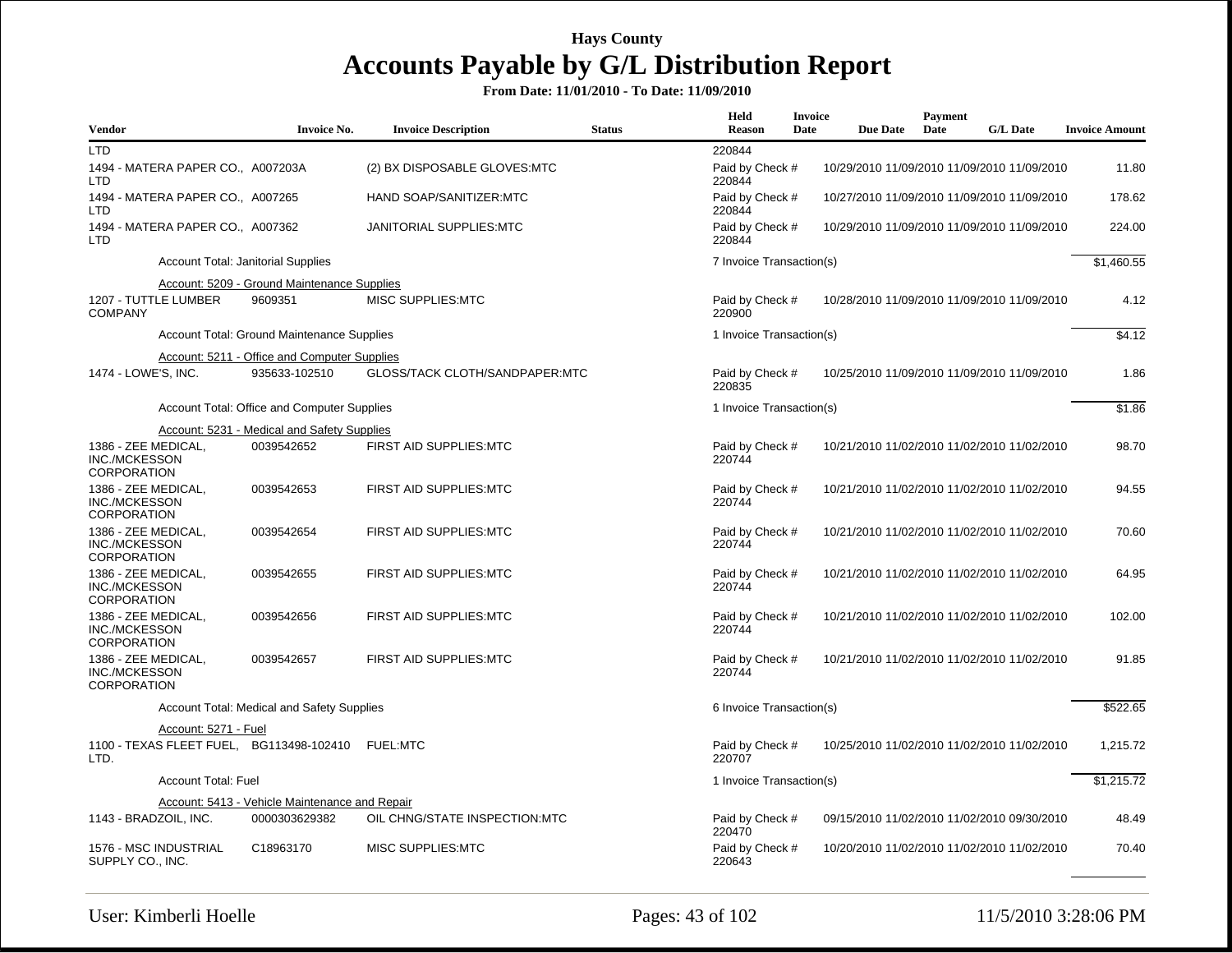| <b>Vendor</b>                                           | <b>Invoice No.</b>                                        | <b>Invoice Description</b>                                  | <b>Status</b> | <b>Held</b><br><b>Reason</b> | <b>Invoice</b><br>Date | <b>Due Date</b> | <b>Payment</b><br>Date | <b>G/L Date</b>                             | <b>Invoice Amount</b> |
|---------------------------------------------------------|-----------------------------------------------------------|-------------------------------------------------------------|---------------|------------------------------|------------------------|-----------------|------------------------|---------------------------------------------|-----------------------|
|                                                         | Account Total: Vehicle Maintenance and Repair             |                                                             |               | 2 Invoice Transaction(s)     |                        |                 |                        |                                             | \$118.89              |
|                                                         | Account: 5448 - Contract Services                         |                                                             |               |                              |                        |                 |                        |                                             |                       |
| 1838 - B-ALERT SECURITY 2011-00000136<br><b>SYSTEMS</b> |                                                           | NOV 10 MONTHLY ALARM MONITORING SVC:VAR<br><b>LOCATIONS</b> |               | Paid by Check #<br>220458    |                        |                 |                        | 11/01/2010 11/02/2010 11/02/2010 11/02/2010 | 85.00                 |
|                                                         | <b>Account Total: Contract Services</b>                   |                                                             |               | 1 Invoice Transaction(s)     |                        |                 |                        |                                             | \$85.00               |
|                                                         | Account: 5451 - Building Maintenance and Repair           |                                                             |               |                              |                        |                 |                        |                                             |                       |
| 2315 - DEEP SIX PEST<br>CONTROL                         | 9577                                                      | PEST CONTROL:RD-YARR                                        |               | Paid by Check #<br>220519    |                        |                 |                        | 10/21/2010 11/02/2010 11/02/2010 11/02/2010 | 110.00                |
| 2169 - DAVID L. SULLIVAN                                | 927351                                                    | REPAIR FIRE ALARM LINES: JUS CTR                            |               | Paid by Check #<br>220696    |                        |                 |                        | 10/27/2010 11/02/2010 11/02/2010 11/02/2010 | 112.50                |
| 2169 - DAVID L. SULLIVAN                                | 518597                                                    | INSTALL FIRE ALARM LINESS: JUS CTR                          |               | Paid by Check #<br>220882    |                        |                 |                        | 10/29/2010 11/09/2010 11/09/2010 11/09/2010 | 75.00                 |
| 1888 - KOETTER FIRE<br>PROTECTION OF AUSTIN             | 224705                                                    | FIRE SPRINKLER SYS REPAIRS: JUS CTR                         |               | Paid by Check #<br>220829    |                        |                 |                        | 10/21/2010 11/09/2010 11/09/2010 11/09/2010 | 1,175.00              |
| 1081 - AVATT SERVICES,<br>INC.                          | 0000005427                                                | A/C REPAIR: E HLTH                                          |               | Paid by Check #<br>220767    |                        |                 |                        | 10/26/2010 11/09/2010 11/09/2010 11/09/2010 | 135.00                |
| 2169 - DAVID L. SULLIVAN                                | 518599                                                    | ELECTRICAL SVC:MTC                                          |               | Paid by Check #<br>220882    |                        |                 |                        | 11/01/2010 11/09/2010 11/09/2010 11/09/2010 | 112.50                |
|                                                         | Account Total: Building Maintenance and Repair            |                                                             |               | 6 Invoice Transaction(s)     |                        |                 |                        |                                             | \$1,720.00            |
| Account: 5452 - Trash Hauling                           |                                                           |                                                             |               |                              |                        |                 |                        |                                             |                       |
| 1771 - TEXAS DISPOSAL<br>SYSTEMS, INC.                  | 110110-CONST 2                                            | TRASH SVC:101007738                                         |               | Paid by Check #<br>220886    |                        |                 |                        | 11/01/2010 11/09/2010 11/09/2010 11/09/2010 | 61.00                 |
| 1771 - TEXAS DISPOSAL<br>SYSTEMS, INC.                  | 110110-PCT 3                                              | TRASH SV:101121869                                          |               | Paid by Check #<br>220886    |                        |                 |                        | 11/01/2010 11/09/2010 11/09/2010 11/09/2010 | 106.12                |
| 1771 - TEXAS DISPOSAL<br>SYSTEMS, INC.                  | 110110-PHLTH                                              | TRASH SVC:101069001                                         |               | Paid by Check #<br>220886    |                        |                 |                        | 11/01/2010 11/09/2010 11/09/2010 11/09/2010 | 93.00                 |
| Account Total: Trash Hauling                            |                                                           |                                                             |               | 3 Invoice Transaction(s)     |                        |                 |                        |                                             | \$260.12              |
| Account: 5474 - Uniforms                                |                                                           |                                                             |               |                              |                        |                 |                        |                                             |                       |
| 1240 - UNIFIRST<br><b>CORPORATION</b>                   | 8221273446                                                | <b>UNIFORMS:MTC</b>                                         |               | Paid by Check #<br>220724    |                        |                 |                        | 10/20/2010 11/02/2010 11/02/2010 11/02/2010 | 106.14                |
| 1240 - UNIFIRST<br>CORPORATION                          | 8221275346                                                | UNIFORMS:MTC                                                |               | Paid by Check #<br>220903    |                        |                 |                        | 10/27/2010 11/09/2010 11/09/2010 11/09/2010 | 127.26                |
| <b>Account Total: Uniforms</b>                          |                                                           |                                                             |               | 2 Invoice Transaction(s)     |                        |                 |                        |                                             | \$233.40              |
|                                                         | Account: 5480 050 - Utilities Dept of Public Safety - L&W |                                                             |               |                              |                        |                 |                        |                                             |                       |
| 1247 - UNITED SITE<br><b>SERVICES</b>                   | 102152251                                                 | <b>HOLDING TANK:DPS-L&amp;W</b>                             |               | Paid by Check #<br>220725    |                        |                 |                        | 10/17/2010 11/02/2010 11/02/2010 11/02/2010 | 185.55                |
| 1501 - MAXWELL WATER<br>SUPPLY CORPORATION              | 001543-101310                                             | WATER SVC:DPS-L&W                                           |               | Paid by Check #<br>220845    |                        |                 |                        | 10/29/2010 11/09/2010 11/09/2010 11/09/2010 | 31.34                 |
|                                                         | Account Total: Utilities Dept of Public Safety - L&W      |                                                             |               | 2 Invoice Transaction(s)     |                        |                 |                        |                                             | \$216.89              |
|                                                         | Account: 5480 060 - Utilities Extension                   |                                                             |               |                              |                        |                 |                        |                                             |                       |
| 1838 - B-ALERT SECURITY 2011-00000136<br><b>SYSTEMS</b> |                                                           | NOV 10 MONTHLY ALARM MONITORING SVC:VAR<br><b>LOCATIONS</b> |               | Paid by Check #<br>220458    |                        |                 |                        | 11/01/2010 11/02/2010 11/02/2010 11/02/2010 | 25.00                 |
|                                                         | <b>Account Total: Utilities Extension</b>                 |                                                             |               | 1 Invoice Transaction(s)     |                        |                 |                        |                                             | \$25.00               |
|                                                         | Account: 5480 070 - Utilities Information Technology      |                                                             |               |                              |                        |                 |                        |                                             |                       |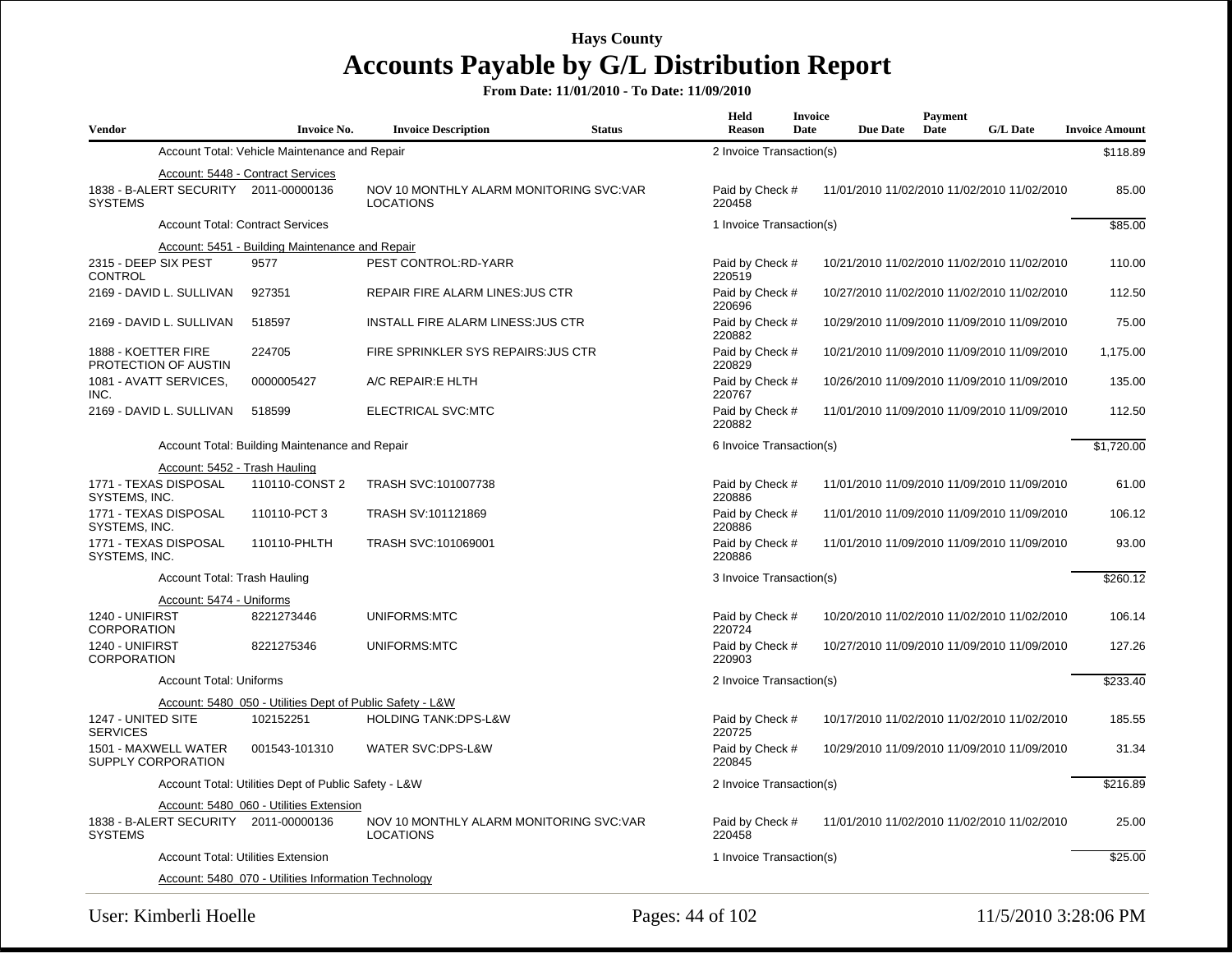| <b>Vendor</b>                                                                    |                                      | <b>Invoice No.</b>                              | <b>Invoice Description</b>                                  | <b>Status</b> | Held<br><b>Reason</b>     | <b>Invoice</b><br>Date | <b>Due Date</b>                             | <b>Payment</b><br>Date | <b>G/L Date</b> | <b>Invoice Amount</b> |
|----------------------------------------------------------------------------------|--------------------------------------|-------------------------------------------------|-------------------------------------------------------------|---------------|---------------------------|------------------------|---------------------------------------------|------------------------|-----------------|-----------------------|
| 1838 - B-ALERT SECURITY<br><b>SYSTEMS</b>                                        |                                      | 2011-00000136                                   | NOV 10 MONTHLY ALARM MONITORING SVC:VAR<br><b>LOCATIONS</b> |               | Paid by Check #<br>220458 |                        | 11/01/2010 11/02/2010 11/02/2010 11/02/2010 |                        |                 | 25.00                 |
| 1809 - PEDERNALES<br>ELECTRIC COOPERATIVE.<br>INC.                               |                                      |                                                 | 102810-INFO TECH 1905277200:ELEC SVC                        |               | Paid by Check #<br>220861 |                        | 10/28/2010 11/09/2010 11/09/2010 11/09/2010 |                        |                 | 338.92                |
|                                                                                  |                                      | Account Total: Utilities Information Technology |                                                             |               | 2 Invoice Transaction(s)  |                        |                                             |                        |                 | \$363.92              |
|                                                                                  |                                      | Account: 5480_080 - Utilities Annex Building    |                                                             |               |                           |                        |                                             |                        |                 |                       |
| 1266 - CENTERPOINT<br><b>ENERGY</b>                                              |                                      | 102110-ANNEX                                    | GAS SVC:29282472                                            |               | Paid by Check #<br>220774 |                        | 10/28/2010 11/09/2010 11/09/2010 11/09/2010 |                        |                 | 15.79                 |
|                                                                                  |                                      | <b>Account Total: Utilities Annex Building</b>  |                                                             |               | 1 Invoice Transaction(s)  |                        |                                             |                        |                 | \$15.79               |
|                                                                                  |                                      | Account: 5480 100 - Utilities Buda              |                                                             |               |                           |                        |                                             |                        |                 |                       |
| 1305 - CITY OF BUDA                                                              |                                      | 100810-BUDA                                     | UTILITIES:01009600                                          |               | Paid by Check #<br>220499 |                        | 10/20/2010 11/02/2010 11/02/2010 09/30/2010 |                        |                 | 130.26                |
| 1809 - PEDERNALES<br>ELECTRIC COOPERATIVE,<br>INC.                               |                                      | 102710-PCT 5                                    | 0107158800:ELEC SVC                                         |               | Paid by Check #<br>220861 |                        | 11/27/2010 11/09/2010 11/09/2010 11/09/2010 |                        |                 | 459.80                |
|                                                                                  | <b>Account Total: Utilities Buda</b> |                                                 |                                                             |               | 2 Invoice Transaction(s)  |                        |                                             |                        |                 | \$590.06              |
|                                                                                  |                                      | Account: 5480_110 - Utilities Courthouse        |                                                             |               |                           |                        |                                             |                        |                 |                       |
| 1266 - CENTERPOINT<br><b>ENERGY</b>                                              |                                      | 102110-CTHS                                     | GAS SVC:29283587                                            |               | Paid by Check #<br>220774 |                        | 10/28/2010 11/09/2010 11/09/2010 11/09/2010 |                        |                 | 17.93                 |
|                                                                                  |                                      | <b>Account Total: Utilities Courthouse</b>      |                                                             |               | 1 Invoice Transaction(s)  |                        |                                             | \$17.93                |                 |                       |
|                                                                                  |                                      | Account: 5480 120 - Utilities Kyle              |                                                             |               |                           |                        |                                             |                        |                 |                       |
| 1809 - PEDERNALES<br>ELECTRIC COOPERATIVE,<br>INC.                               |                                      | 102710-CONST 2                                  | 0103720900:ELEC SVC                                         |               | Paid by Check #<br>220861 |                        | 10/27/2010 11/09/2010 11/09/2010 11/09/2010 |                        |                 | 179.05                |
|                                                                                  | Account Total: Utilities Kyle        |                                                 |                                                             |               | 1 Invoice Transaction(s)  |                        |                                             |                        |                 | \$179.05              |
|                                                                                  |                                      | Account: 5480_150 - Utilities Justice Center    |                                                             |               |                           |                        |                                             |                        |                 |                       |
| 1266 - CENTERPOINT<br><b>ENERGY</b>                                              |                                      |                                                 | 102110A-JUS CTR GAS SVC:31939945                            |               | Paid by Check #<br>220774 |                        | 10/28/2010 11/09/2010 11/09/2010 11/09/2010 |                        |                 | 21.49                 |
| 1266 - CENTERPOINT<br><b>ENERGY</b>                                              |                                      |                                                 | 102110B-JUS CTR GAS SVC:31939937                            |               | Paid by Check #<br>220774 |                        | 10/28/2010 11/09/2010 11/09/2010 11/09/2010 |                        |                 | 19.36                 |
|                                                                                  |                                      | Account Total: Utilities Justice Center         |                                                             |               | 2 Invoice Transaction(s)  |                        |                                             |                        |                 | \$40.85               |
|                                                                                  |                                      | Account: 5480_160 - Utilities Dripping Springs  |                                                             |               |                           |                        |                                             |                        |                 |                       |
| 1527 - DRIPPING SPRINGS 1340-102110<br><b>WATER SUPPLY</b><br><b>CORPORATION</b> |                                      |                                                 | WATER SVC:PCT 4 OFC                                         |               | Paid by Check #<br>220525 |                        | 10/22/2010 11/02/2010 11/02/2010 11/02/2010 |                        |                 | 91.71                 |
| 1809 - PEDERNALES<br>ELECTRIC COOPERATIVE,<br>INC.                               |                                      | 102710-PCT 4                                    | 1957548500:ELEC SVC                                         |               | Paid by Check #<br>220861 |                        | 10/27/2010 11/09/2010 11/09/2010 11/09/2010 |                        |                 | 685.13                |
|                                                                                  |                                      | Account Total: Utilities Dripping Springs       |                                                             |               | 2 Invoice Transaction(s)  |                        |                                             |                        |                 | \$776.84              |
|                                                                                  |                                      | Account: 5480_170 - Utilities Wimberley         |                                                             |               |                           |                        |                                             |                        |                 |                       |
| 1809 - PEDERNALES<br>ELECTRIC COOPERATIVE,<br>INC.                               |                                      | 102710-PCT 3                                    | 1890445300: ELEC SVC                                        |               | Paid by Check #<br>220861 |                        | 10/27/2010 11/09/2010 11/09/2010 11/09/2010 |                        |                 | 65.71                 |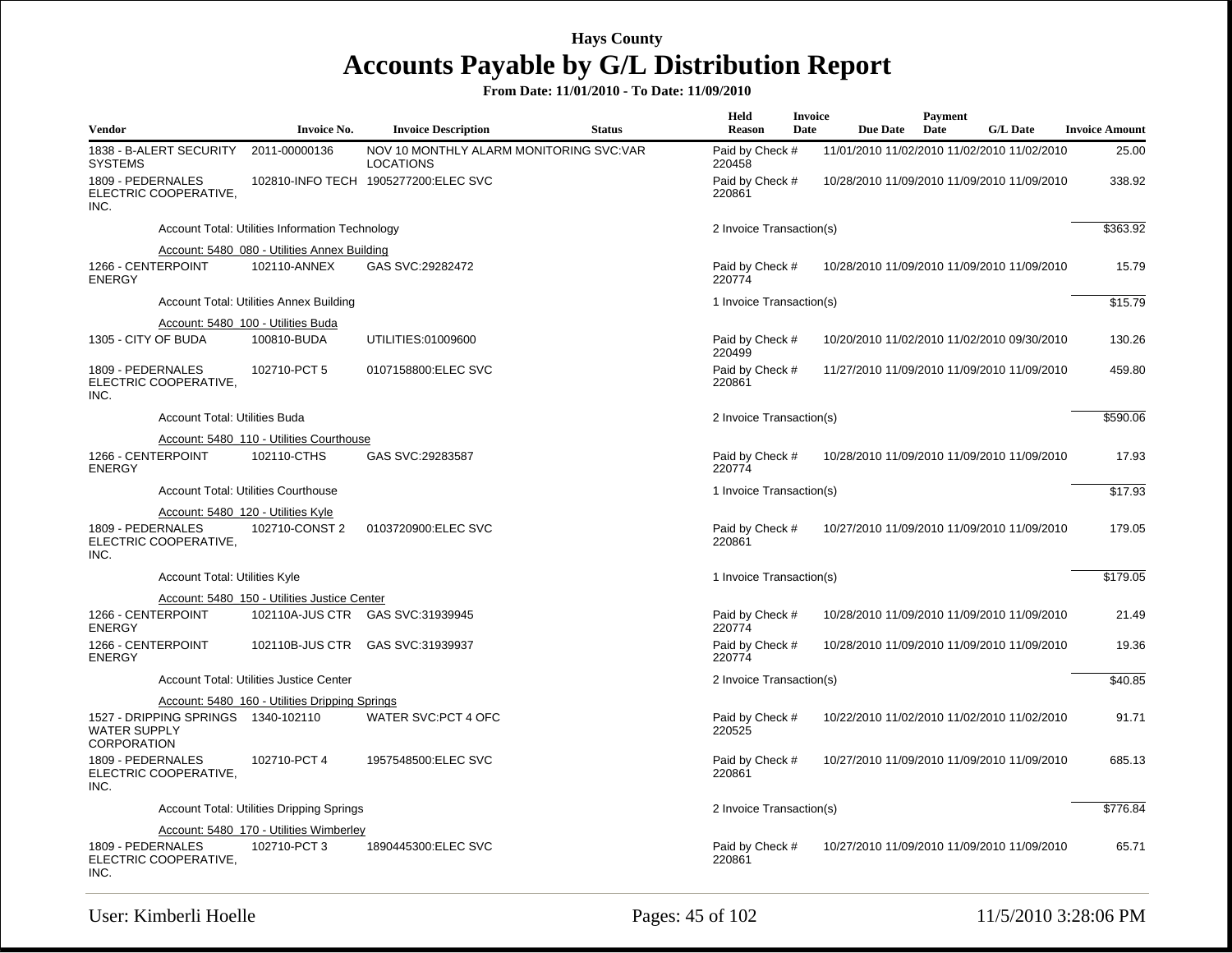| Vendor                                                        | <b>Invoice No.</b>                                     | <b>Invoice Description</b>                | <b>Status</b> | Held<br><b>Reason</b>     | <b>Invoice</b><br>Date | <b>Due Date</b> | Payment<br>Date | <b>G/L Date</b>                             | <b>Invoice Amount</b> |
|---------------------------------------------------------------|--------------------------------------------------------|-------------------------------------------|---------------|---------------------------|------------------------|-----------------|-----------------|---------------------------------------------|-----------------------|
| 1809 - PEDERNALES<br>ELECTRIC COOPERATIVE,<br>INC.            | 102710A-PCT 3                                          | 1890437900:ELEC SVC                       |               | Paid by Check #<br>220861 |                        |                 |                 | 10/27/2010 11/09/2010 11/09/2010 11/09/2010 | 95.10                 |
| 1809 - PEDERNALES<br>ELECTRIC COOPERATIVE.<br>INC.            | 102710B-PCT 3                                          | 1890441100:ELEC SVC                       |               | Paid by Check #<br>220861 |                        |                 |                 | 10/27/2010 11/09/2010 11/09/2010 11/09/2010 | 118.69                |
|                                                               | Account Total: Utilities Wimberley                     |                                           |               | 3 Invoice Transaction(s)  |                        |                 |                 |                                             | \$279.50              |
|                                                               | Account: 5480 180 - Utilities Transfer Station         |                                           |               |                           |                        |                 |                 |                                             |                       |
| 1809 - PEDERNALES<br>ELECTRIC COOPERATIVE,<br>INC.            | 102710-CCS                                             | 1686062300:ELEC SVC                       |               | Paid by Check #<br>220861 |                        |                 |                 | 10/27/2010 11/09/2010 11/09/2010 11/09/2010 | 72.18                 |
| 1809 - PEDERNALES<br>ELECTRIC COOPERATIVE,<br>INC.            | 102710-<br><b>COMPACTOR</b>                            | 0102013000:ELEC SVC                       |               | Paid by Check #<br>220861 |                        |                 |                 | 10/27/2010 11/09/2010 11/09/2010 11/09/2010 | 44.22                 |
| 1809 - PEDERNALES<br>ELECTRIC COOPERATIVE.<br>INC.            |                                                        | 102710A-TRAN STA 1186319800:ELEC SVC      |               | Paid by Check #<br>220861 |                        |                 |                 | 10/27/2010 11/09/2010 11/09/2010 11/09/2010 | 56.98                 |
| 1809 - PEDERNALES<br>ELECTRIC COOPERATIVE,<br>INC.            |                                                        | 102710B-TRAN STA 1843366800:ELEC SVC      |               | Paid by Check #<br>220861 |                        |                 |                 | 10/27/2010 11/09/2010 11/09/2010 11/09/2010 | 37.50                 |
| 1966 - WIMBERLEY WATER 1029-102710<br><b>SUPPLY</b>           |                                                        | <b>WATER SVC:TRANS STA</b>                |               | Paid by Check #<br>220912 |                        |                 |                 | 10/28/2010 11/09/2010 11/09/2010 11/09/2010 | 24.88                 |
|                                                               | <b>Account Total: Utilities Transfer Station</b>       |                                           |               | 5 Invoice Transaction(s)  |                        |                 |                 |                                             | \$235.76              |
| Account: 5713 - Vehicles                                      |                                                        |                                           |               |                           |                        |                 |                 |                                             |                       |
| 1540 - PHILPOTT MOTORS, 77867<br>INC.                         |                                                        | 2011 FORD RANGER: MTC                     |               | Paid by Check #<br>220659 |                        |                 |                 | 09/30/2010 11/02/2010 11/02/2010 09/30/2010 | 14,236.00             |
| <b>Account Total: Vehicles</b>                                |                                                        |                                           |               | 1 Invoice Transaction(s)  |                        |                 |                 |                                             | \$14,236.00           |
| Division Total: Operating                                     |                                                        |                                           |               | 91 Invoice Transaction(s) |                        |                 |                 |                                             | \$23,786.99           |
| Department Total: Building Maintenance                        |                                                        |                                           |               | 91 Invoice Transaction(s) |                        |                 |                 |                                             | \$23,786.99           |
| Department: 710 - RPTP<br>Division: 08 - Environmental Health |                                                        |                                           |               |                           |                        |                 |                 |                                             |                       |
| 1364 - CONVENIENCE<br>OFFICE SUPPLY OF AUSTIN                 | Account: 5211 - Office and Computer Supplies<br>115580 | SELF INKING STAMPS: EHLTH                 |               | Paid by Check #<br>220513 |                        |                 |                 | 10/18/2010 11/02/2010 11/02/2010 11/02/2010 | 98.65                 |
|                                                               | Account Total: Office and Computer Supplies            |                                           |               | 1 Invoice Transaction(s)  |                        |                 |                 |                                             | \$98.65               |
| Account: 5391 - Miscellaneous                                 |                                                        |                                           |               |                           |                        |                 |                 |                                             |                       |
| 1838 - B-ALERT SECURITY 2011-00000127<br><b>SYSTEMS</b>       |                                                        | NOV 10 ALARM MONITORING SVC:E HLTH        |               | Paid by Check #<br>220458 |                        |                 |                 | 11/01/2010 11/02/2010 11/02/2010 11/02/2010 | 35.00                 |
| <b>Account Total: Miscellaneous</b>                           |                                                        |                                           |               | 1 Invoice Transaction(s)  |                        |                 |                 |                                             | \$35.00               |
|                                                               | Account: 5461 - Printing Services                      |                                           |               |                           |                        |                 |                 |                                             |                       |
| 1049 - ALLEGRA PRINT &<br><b>IMAGING</b>                      | 37869                                                  | (500) INSPECTION FORMS/TYPESETTING: EHLTH |               | Paid by Check #<br>220445 |                        |                 |                 | 09/30/2010 11/02/2010 11/02/2010 09/30/2010 | 195.00                |
| 1049 - ALLEGRA PRINT &<br><b>IMAGING</b>                      | 37939                                                  | (500) VIOLATION CARDS/DEV SVCS FORM:EHLTH |               | Paid by Check #<br>220445 |                        |                 |                 | 09/30/2010 11/02/2010 11/02/2010 09/30/2010 | 198.00                |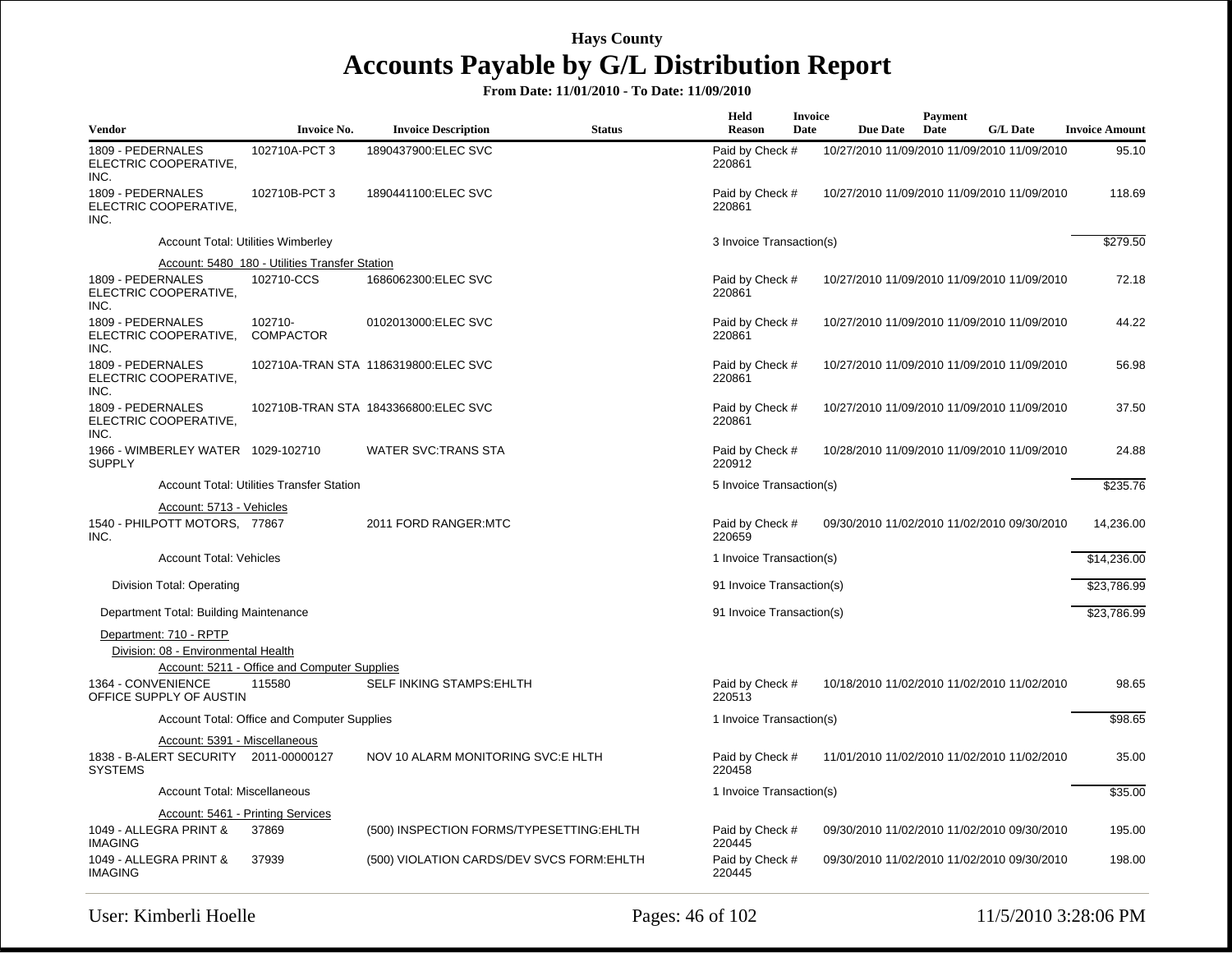| Vendor                                                          | <b>Invoice No.</b>                                      | <b>Invoice Description</b>                                    | <b>Status</b> | Held<br>Reason            | Invoice<br>Date | <b>Due Date</b>                             | <b>Payment</b><br>Date | <b>G/L Date</b> | <b>Invoice Amount</b> |
|-----------------------------------------------------------------|---------------------------------------------------------|---------------------------------------------------------------|---------------|---------------------------|-----------------|---------------------------------------------|------------------------|-----------------|-----------------------|
| 1049 - ALLEGRA PRINT &<br><b>IMAGING</b>                        | 37716                                                   | (1000) SEWAGE FACILITY LABELS: EHLTH                          |               | Paid by Check #<br>220445 |                 | 09/30/2010 11/02/2010 11/02/2010 09/30/2010 |                        |                 | 220.00                |
|                                                                 | <b>Account Total: Printing Services</b>                 |                                                               |               | 3 Invoice Transaction(s)  |                 |                                             |                        |                 | \$613.00              |
|                                                                 | Account: 5489 - Telephone and Data Lines                |                                                               |               |                           |                 |                                             |                        |                 |                       |
| 1626 - NEXTEL<br><b>COMMUNICATIONS</b>                          | 102010-EHLTH                                            | WIRELESS SVC:956877026                                        |               | Paid by Check #<br>220649 |                 | 10/24/2010 11/02/2010 11/02/2010 11/02/2010 |                        |                 | 295.71                |
|                                                                 | Account Total: Telephone and Data Lines                 |                                                               |               | 1 Invoice Transaction(s)  |                 |                                             |                        |                 | \$295.71              |
|                                                                 | Account: 5551 - Continuing Education                    |                                                               |               |                           |                 |                                             |                        |                 |                       |
| 2364 - TEEX-ITSI                                                | 1214-1610                                               | <b>REG FOR BOTKIN/GAASBEEK: EHLTH</b>                         |               | Paid by Check #<br>220702 |                 | 10/27/2010 11/02/2010 11/02/2010 11/02/2010 |                        |                 | 720.00                |
| 2364 - TEEX-ITSI                                                | JB7170503                                               | PO #2211-10% CANCELLATION FEE:LISA WRIGHT                     |               | Paid by Check #<br>220703 |                 | 10/19/2010 11/02/2010 11/02/2010 11/02/2010 |                        |                 | 32.00                 |
|                                                                 | <b>Account Total: Continuing Education</b>              |                                                               |               | 2 Invoice Transaction(s)  |                 |                                             |                        |                 | \$752.00              |
| Division Total: Environmental Health                            |                                                         |                                                               |               | 8 Invoice Transaction(s)  |                 |                                             |                        |                 | \$1,794.36            |
| Division: 99 - Grants                                           |                                                         |                                                               |               |                           |                 |                                             |                        |                 |                       |
|                                                                 | Cost Center: 037 - CAPCOG 911 Addressing                |                                                               |               |                           |                 |                                             |                        |                 |                       |
|                                                                 | Account: 5461 - Printing Services                       |                                                               |               |                           |                 |                                             |                        |                 |                       |
| 2058 - MILLER BLUEPRINT 0000616395<br><b>COMPANY</b>            |                                                         | HAYS COUNTY ROAD ATLAS BOOKS                                  |               | Paid by Check #<br>220753 |                 | 10/27/2010 11/02/2010 11/02/2010 09/30/2010 |                        |                 | 1,362.75              |
|                                                                 | <b>Account Total: Printing Services</b>                 |                                                               |               | 1 Invoice Transaction(s)  |                 |                                             |                        |                 | \$1,362.75            |
|                                                                 | Cost Center Total: CAPCOG 911 Addressing                |                                                               |               | 1 Invoice Transaction(s)  |                 |                                             |                        |                 | \$1,362.75            |
| <b>Division Total: Grants</b>                                   |                                                         |                                                               |               | 1 Invoice Transaction(s)  |                 |                                             |                        |                 | \$1,362.75            |
| Department Total: RPTP                                          |                                                         |                                                               |               | 9 Invoice Transaction(s)  |                 |                                             |                        |                 | \$3,157.11            |
| Department: 715 - TABC<br>Division: 00 - Operating              |                                                         |                                                               |               |                           |                 |                                             |                        |                 |                       |
| 1273 - CENTURYLINK                                              | Account: 5489 - Telephone and Data Lines<br>102510-TABC | TEL:300754730                                                 |               | Paid by Check #<br>220778 |                 | 10/25/2010 11/09/2010 11/09/2010 11/09/2010 |                        |                 | 93.28                 |
|                                                                 | Account Total: Telephone and Data Lines                 |                                                               |               | 1 Invoice Transaction(s)  |                 |                                             |                        |                 | \$93.28               |
| Division Total: Operating                                       |                                                         |                                                               |               | 1 Invoice Transaction(s)  |                 |                                             |                        |                 | \$93.28               |
| Department Total: TABC                                          |                                                         |                                                               |               | 1 Invoice Transaction(s)  |                 |                                             |                        |                 | \$93.28               |
| Department: 716 - Transfer Stations<br>Division: 00 - Operating |                                                         |                                                               |               |                           |                 |                                             |                        |                 |                       |
| 1783 - OFFICE DEPOT, INC. 535717467001                          | Account: 5211 - Office and Computer Supplies            | (2) INK CARTRIDGES: TRANS STA                                 |               | Paid by Check #<br>220652 |                 | 09/30/2010 11/02/2010 11/02/2010 09/30/2010 |                        |                 | 27.68                 |
|                                                                 | Account Total: Office and Computer Supplies             |                                                               |               | 1 Invoice Transaction(s)  |                 |                                             |                        |                 | \$27.68               |
| Account: 5271 - Fuel                                            |                                                         |                                                               |               |                           |                 |                                             |                        |                 |                       |
|                                                                 |                                                         | 1100 - TEXAS FLEET FUEL, BG113491-102410 FUEL:PARKS/TRANS STA |               | Paid by Check #           |                 | 10/25/2010 11/02/2010 11/02/2010 11/02/2010 |                        |                 | 236.74                |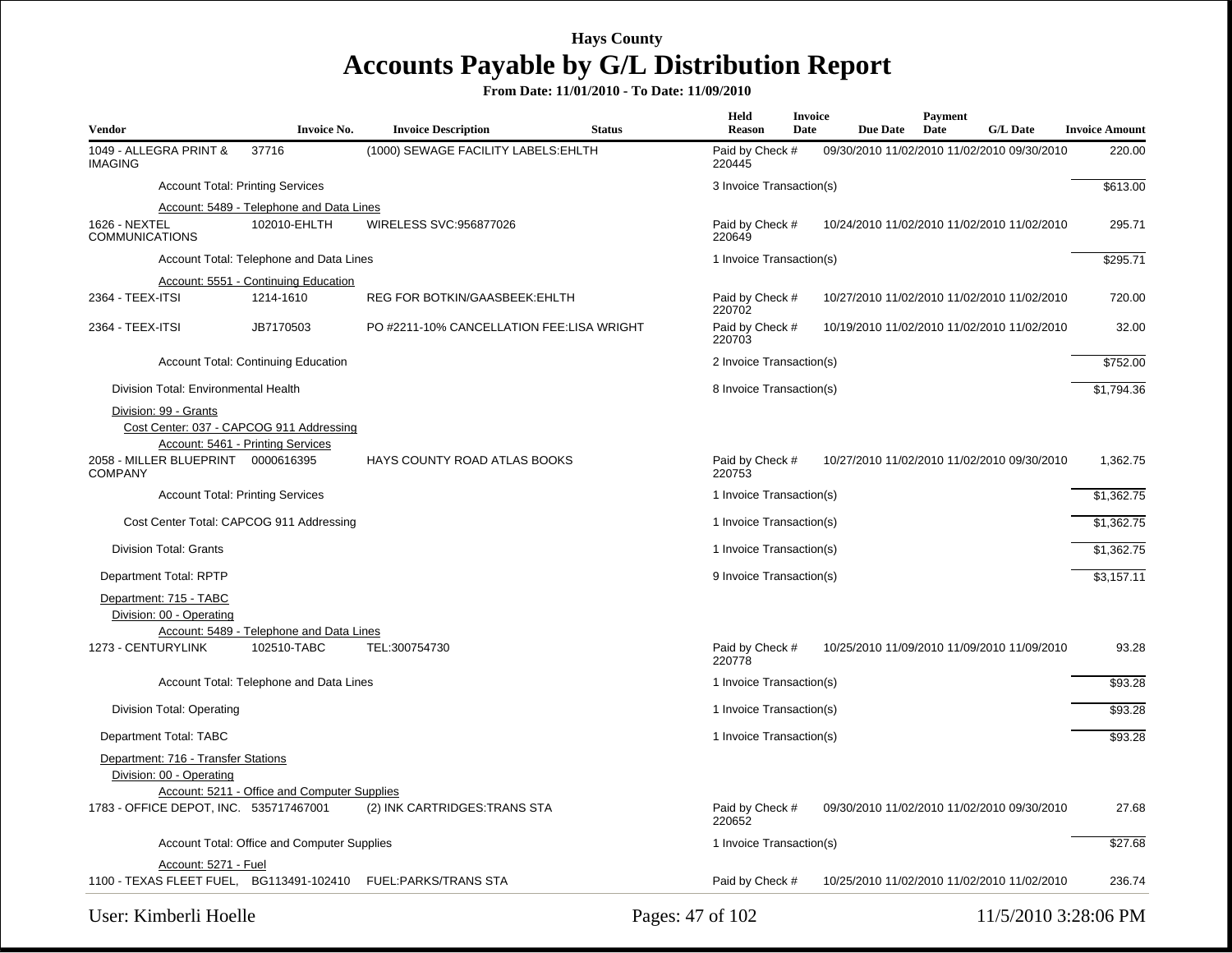| <b>Vendor</b>                                             | <b>Invoice No.</b>                                     | <b>Invoice Description</b>       | <b>Status</b> | Held<br>Reason                      | <b>Invoice</b><br>Date | <b>Due Date</b> | Payment<br>Date | <b>G/L Date</b>                             | <b>Invoice Amount</b> |
|-----------------------------------------------------------|--------------------------------------------------------|----------------------------------|---------------|-------------------------------------|------------------------|-----------------|-----------------|---------------------------------------------|-----------------------|
| LTD.<br>1100 - TEXAS FLEET FUEL, BG113490-102410<br>LTD.  |                                                        | <b>FUEL:TRANS STA</b>            |               | 220707<br>Paid by Check #<br>220707 |                        |                 |                 | 10/25/2010 11/02/2010 11/02/2010 11/02/2010 | 35.76                 |
| <b>Account Total: Fuel</b>                                |                                                        |                                  |               | 2 Invoice Transaction(s)            |                        |                 |                 |                                             | \$272.50              |
| 1348 - WIMBERLEY HYDRO 08004-103110<br><b>GAS COMPANY</b> | <b>Account: 5301 - Operating Expenses</b>              | PROPANE: TRANS STA TIC #142415   |               | Paid by Check #<br>220911           |                        |                 |                 | 10/31/2010 11/09/2010 11/09/2010 11/09/2010 | 90.00                 |
|                                                           | <b>Account Total: Operating Expenses</b>               |                                  |               | 1 Invoice Transaction(s)            |                        |                 |                 |                                             | \$90.00               |
|                                                           | Account: 5411 - Equipment Maintenance and Repair       |                                  |               |                                     |                        |                 |                 |                                             |                       |
| 1153 - C & J'S AUTO<br>SUPPLY, LLC                        | 130999                                                 | MISC SUPPLIES: TRANS STA         |               | Paid by Check #<br>220473           |                        |                 |                 | 10/08/2010 11/02/2010 11/02/2010 11/02/2010 | 8.28                  |
| 1177 - TRACTOR SUPPLY<br><b>COMPANY</b>                   | 55202                                                  | AIR GAUGE/SPRAY PAINT:TRANS STA  |               | Paid by Check #<br>220717           |                        |                 |                 | 10/25/2010 11/02/2010 11/02/2010 11/02/2010 | 10.98                 |
|                                                           | Account Total: Equipment Maintenance and Repair        |                                  |               | 2 Invoice Transaction(s)            |                        |                 |                 |                                             | \$19.26               |
|                                                           | Account: 5489 - Telephone and Data Lines               |                                  |               |                                     |                        |                 |                 |                                             |                       |
| 1277 - VERIZON<br><b>SOUTHWEST</b>                        | 101010-3504-TSTA TEL:2831102448                        |                                  |               | Paid by Check #<br>220730           |                        |                 |                 | 10/10/2010 11/02/2010 11/02/2010 11/02/2010 | 82.73                 |
| 1277 - VERIZON<br><b>SOUTHWEST</b>                        | 101310-9515-TSTA TEL:2813686271                        |                                  |               | Paid by Check #<br>220730           |                        |                 |                 | 10/13/2010 11/02/2010 11/02/2010 11/02/2010 | 91.75                 |
| 1273 - CENTURYLINK                                        | 102510-PARK/TRAN TEL:300754362                         |                                  |               | Paid by Check #<br>220778           |                        |                 |                 | 10/25/2010 11/09/2010 11/09/2010 11/09/2010 | 53.99                 |
|                                                           | Account Total: Telephone and Data Lines                |                                  |               | 3 Invoice Transaction(s)            |                        |                 |                 |                                             | \$228.47              |
| Division Total: Operating                                 |                                                        |                                  |               | 9 Invoice Transaction(s)            |                        |                 |                 |                                             | \$637.91              |
| Department Total: Transfer Stations                       |                                                        |                                  |               | 9 Invoice Transaction(s)            |                        |                 |                 |                                             | \$637.91              |
| Department: 720 - Veteran's Administration                |                                                        |                                  |               |                                     |                        |                 |                 |                                             |                       |
| Division: 00 - Operating                                  |                                                        |                                  |               |                                     |                        |                 |                 |                                             |                       |
| 1591 - PRESTO PRINTING                                    | Account: 5211 - Office and Computer Supplies<br>193743 | <b>BUSINESS CARDS:VA</b>         |               | Paid by Check #<br>220865           |                        |                 |                 | 10/19/2010 11/09/2010 11/09/2010 11/09/2010 | 20.80                 |
|                                                           | Account Total: Office and Computer Supplies            |                                  |               | 1 Invoice Transaction(s)            |                        |                 |                 |                                             | \$20.80               |
| Account: 5271 - Fuel                                      |                                                        |                                  |               |                                     |                        |                 |                 |                                             |                       |
| 1100 - TEXAS FLEET FUEL, BG113488-102410 FUEL:VA<br>LTD.  |                                                        |                                  |               | Paid by Check #<br>220889           |                        |                 |                 | 10/25/2010 11/09/2010 11/09/2010 11/09/2010 | 99.70                 |
| <b>Account Total: Fuel</b>                                |                                                        |                                  |               | 1 Invoice Transaction(s)            |                        |                 |                 |                                             | \$99.70               |
|                                                           | Account: 5413 - Vehicle Maintenance and Repair         |                                  |               |                                     |                        |                 |                 |                                             |                       |
| 1304 - CHUCK NASH<br><b>CHEVROLET</b>                     | 198493                                                 | ELEC REPAIR/MAINT:VA             |               | Paid by Check #<br>220496           |                        |                 |                 | 10/18/2010 11/02/2010 11/02/2010 11/02/2010 | 652.50                |
|                                                           | Account Total: Vehicle Maintenance and Repair          |                                  |               | 1 Invoice Transaction(s)            |                        |                 |                 |                                             | \$652.50              |
|                                                           | Account: 5473 - Equipment Lease                        |                                  |               |                                     |                        |                 |                 |                                             |                       |
| 1417 - IKON OFFICE<br><b>SOLUTIONS</b>                    | 83386191                                               | OCT 10 LEASE:CONTRACT 1009769A14 |               | Paid by Check #<br>220822           |                        |                 |                 | 10/07/2010 11/09/2010 11/09/2010 11/09/2010 | 85.17                 |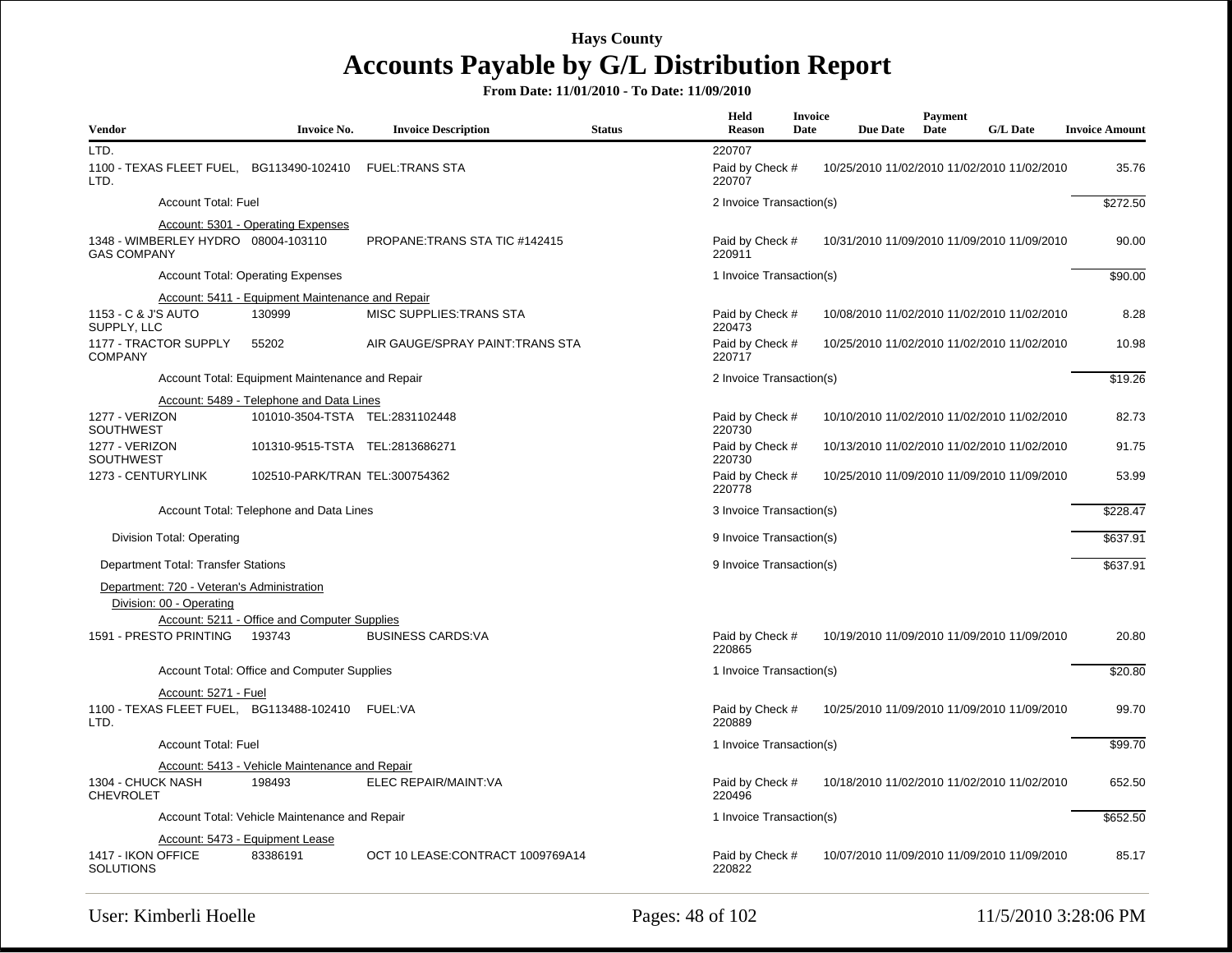**From Date: 11/01/2010 - To Date: 11/09/2010**

| <b>Vendor</b>                                                     | <b>Invoice No.</b> | <b>Invoice Description</b>     | <b>Status</b> | Held<br><b>Reason</b>     | <b>Invoice</b><br>Date | <b>Due Date</b> | Payment<br>Date | <b>G/L Date</b>                             | <b>Invoice Amount</b> |
|-------------------------------------------------------------------|--------------------|--------------------------------|---------------|---------------------------|------------------------|-----------------|-----------------|---------------------------------------------|-----------------------|
| Account Total: Equipment Lease                                    |                    |                                |               | 1 Invoice Transaction(s)  |                        |                 |                 |                                             | \$85.17               |
| Account: 5489 - Telephone and Data Lines                          |                    |                                |               |                           |                        |                 |                 |                                             |                       |
| 1273 - CENTURYLINK<br>101310-VA                                   |                    | TEL:300753835                  |               | Paid by Check #<br>220493 |                        |                 |                 | 10/13/2010 11/02/2010 11/02/2010 09/30/2010 | 84.82                 |
| Account Total: Telephone and Data Lines                           |                    |                                |               | 1 Invoice Transaction(s)  |                        |                 |                 |                                             | \$84.82               |
| Account: 5501 - Travel                                            |                    |                                |               |                           |                        |                 |                 |                                             |                       |
| 3192 - MIKE M. MENDOZA<br>1013&2710                               |                    | MILEAGE REIMB THRU 10/27/10:VA |               | Paid by Check #<br>220850 |                        |                 |                 | 10/31/2010 11/09/2010 11/09/2010 11/09/2010 | 98.50                 |
| <b>Account Total: Travel</b>                                      |                    |                                |               | 1 Invoice Transaction(s)  |                        |                 |                 |                                             | \$98.50               |
| Division Total: Operating                                         |                    |                                |               | 6 Invoice Transaction(s)  |                        |                 |                 |                                             | \$1,041.49            |
| Department Total: Veteran's Administration                        |                    |                                |               | 6 Invoice Transaction(s)  |                        |                 |                 |                                             | \$1,041.49            |
| Department: 895 - Community Services<br>Division: 98 - Agencies   |                    |                                |               |                           |                        |                 |                 |                                             |                       |
| Cost Center: 301 - Buda Public Library                            |                    |                                |               |                           |                        |                 |                 |                                             |                       |
| Account: 5800 - Grant Funding                                     |                    |                                |               |                           |                        |                 |                 |                                             |                       |
| 1554 - MOREAU MEMORIAL 2011-00000069<br><b>LIBRARY</b>            |                    | 2011 QTR BUDGET ALLOTMENT      |               | Paid by Check #<br>220642 |                        |                 |                 | 11/01/2010 11/02/2010 11/02/2010 11/02/2010 | 7,500.00              |
| <b>Account Total: Grant Funding</b>                               |                    |                                |               | 1 Invoice Transaction(s)  |                        |                 |                 |                                             | \$7,500.00            |
| Cost Center Total: Buda Public Library                            |                    |                                |               | 1 Invoice Transaction(s)  |                        |                 |                 |                                             | \$7,500.00            |
| Cost Center: 302 - Dripping Springs Library                       |                    |                                |               |                           |                        |                 |                 |                                             |                       |
| Account: 5800 - Grant Funding                                     |                    |                                |               |                           |                        |                 |                 |                                             |                       |
| 1516 - DRIPPING SPRINGS 2011-00000070<br><b>COMMUNITY LIBRARY</b> |                    | 2011 QTR BUDGET ALLOTMENT      |               | Paid by Check #<br>220524 |                        |                 |                 | 11/01/2010 11/02/2010 11/02/2010 11/02/2010 | 7,500.00              |
| <b>Account Total: Grant Funding</b>                               |                    |                                |               | 1 Invoice Transaction(s)  |                        |                 |                 |                                             | \$7,500.00            |
| Cost Center Total: Dripping Springs Library                       |                    |                                |               | 1 Invoice Transaction(s)  |                        |                 |                 |                                             | \$7,500.00            |
| Cost Center: 303 - Kyle Community Library                         |                    |                                |               |                           |                        |                 |                 |                                             |                       |
| Account: 5800 - Grant Funding                                     |                    |                                |               |                           |                        |                 |                 |                                             |                       |
| 1398 - KYLE COMMUNITY<br>2011-00000071<br><b>LIBRARY</b>          |                    | 2011 QTR BUDGET ALLOTMENT      |               | Paid by Check #<br>220603 |                        |                 |                 | 11/01/2010 11/02/2010 11/02/2010 11/02/2010 | 7,500.00              |
| <b>Account Total: Grant Funding</b>                               |                    |                                |               | 1 Invoice Transaction(s)  |                        |                 |                 |                                             | \$7,500.00            |
| Cost Center Total: Kyle Community Library                         |                    |                                |               | 1 Invoice Transaction(s)  |                        |                 |                 |                                             | \$7,500.00            |
| Cost Center: 304 - San Marcos Public Library                      |                    |                                |               |                           |                        |                 |                 |                                             |                       |
| Account: 5800 - Grant Funding                                     |                    |                                |               |                           |                        |                 |                 |                                             |                       |
| 1694 - SAN MARCOS<br>2011-00000072<br>PUBLIC LIBRARY              |                    | 2011 QTR BUDGET ALLOTMENT      |               | Paid by Check #<br>220681 |                        |                 |                 | 11/01/2010 11/02/2010 11/02/2010 11/02/2010 | 20,000.00             |
| <b>Account Total: Grant Funding</b>                               |                    |                                |               | 1 Invoice Transaction(s)  |                        |                 |                 |                                             | \$20,000.00           |
| Cost Center Total: San Marcos Public Library                      |                    |                                |               | 1 Invoice Transaction(s)  |                        |                 |                 |                                             | \$20,000.00           |
| Cost Center: 305 - Wimberley Village Library                      |                    |                                |               |                           |                        |                 |                 |                                             |                       |

User: Kimberli Hoelle 2:28:06 PM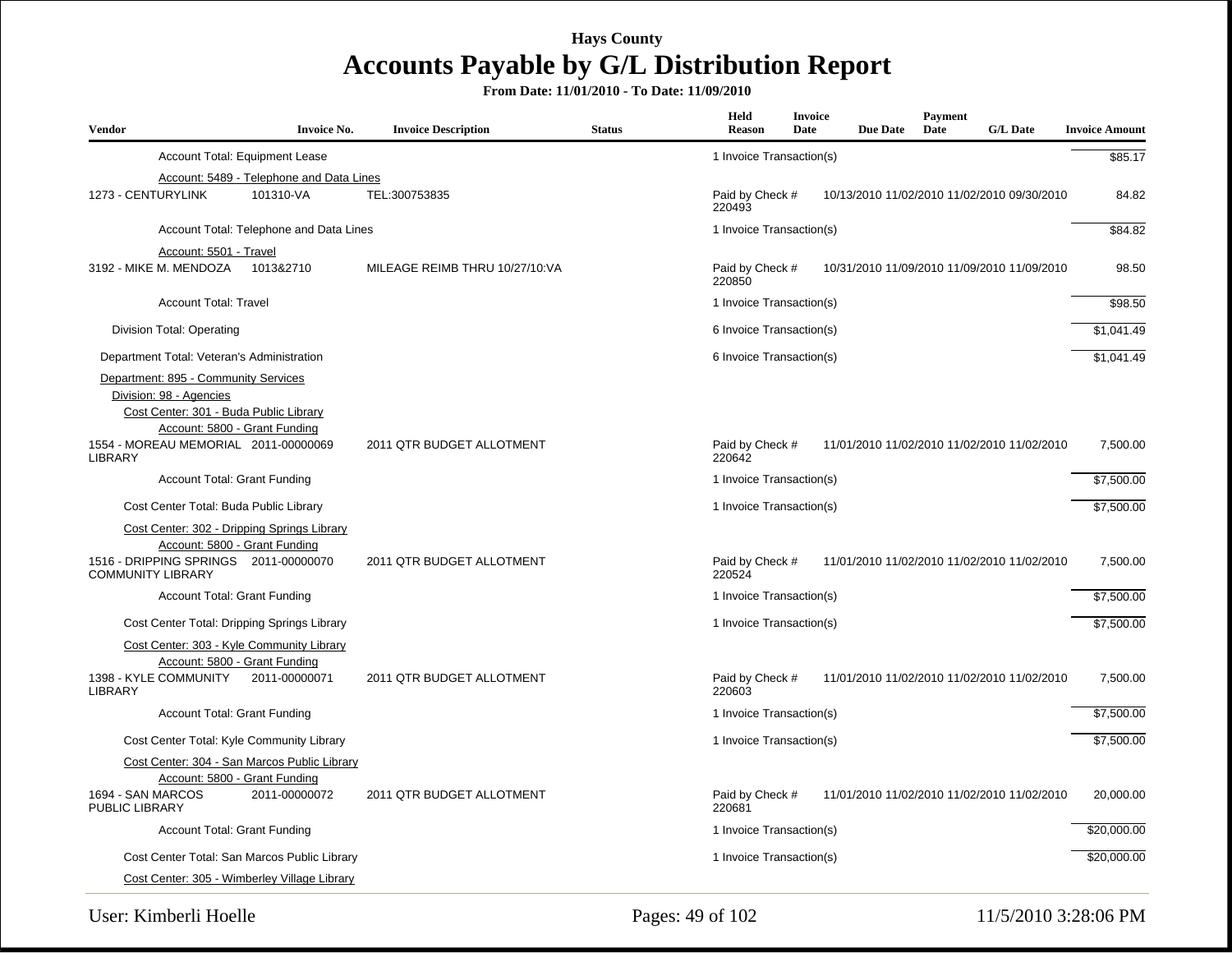| <b>Vendor</b>                                                                                                                         | <b>Invoice No.</b> | <b>Invoice Description</b> | <b>Status</b> | Held<br>Reason            | Invoice<br>Date | <b>Due Date</b> | Payment<br>Date | <b>G/L Date</b>                             | <b>Invoice Amount</b> |
|---------------------------------------------------------------------------------------------------------------------------------------|--------------------|----------------------------|---------------|---------------------------|-----------------|-----------------|-----------------|---------------------------------------------|-----------------------|
| Account: 5800 - Grant Funding<br>1286 - WIMBERLEY VILLAGE 2011-00000073<br><b>LIBRARY</b>                                             |                    | 2011 QTR BUDGET ALLOTMENT  |               | Paid by Check #<br>220739 |                 |                 |                 | 11/01/2010 11/02/2010 11/02/2010 11/02/2010 | 7,500.00              |
| <b>Account Total: Grant Funding</b>                                                                                                   |                    |                            |               | 1 Invoice Transaction(s)  |                 |                 |                 |                                             | \$7,500.00            |
| Cost Center Total: Wimberley Village Library                                                                                          |                    |                            |               | 1 Invoice Transaction(s)  |                 |                 |                 |                                             | \$7,500.00            |
| Cost Center: 308 - Hays County Crimestoppers<br>Account: 5800 - Grant Funding<br>1549 - HAYS COUNTY<br>CRIME STOPPERS, INC.           | 2011-00000079      | 2011 QTR BUDGET ALLOTMENT  |               | Paid by Check #<br>220569 |                 |                 |                 | 11/01/2010 11/02/2010 11/02/2010 11/02/2010 | 1,250.00              |
| <b>Account Total: Grant Funding</b>                                                                                                   |                    |                            |               | 1 Invoice Transaction(s)  |                 |                 |                 |                                             | \$1,250.00            |
| Cost Center Total: Hays County Crimestoppers                                                                                          |                    |                            |               | 1 Invoice Transaction(s)  |                 |                 |                 |                                             | \$1,250.00            |
| Cost Center: 309 - RP Search Services<br>Account: 5800 - Grant Funding<br>1649 - RP SEARCH<br><b>SERVICES</b>                         | 2011-00000075      | 2011 QTR BUDGET ALLOTMENT  |               | Paid by Check #<br>220671 |                 |                 |                 | 11/01/2010 11/02/2010 11/02/2010 11/02/2010 | 625.00                |
| Account Total: Grant Funding                                                                                                          |                    |                            |               | 1 Invoice Transaction(s)  |                 |                 |                 |                                             | \$625.00              |
| Cost Center Total: RP Search Services                                                                                                 |                    |                            |               | 1 Invoice Transaction(s)  |                 |                 |                 |                                             | \$625.00              |
| Cost Center: 310 - Kyle Volunteer Fire Department<br>Account: 5800 - Grant Funding<br>1401 - KYLE VOLUNTEER<br><b>FIRE DEPARTMENT</b> | 2011-00000074      | 2011 QTR BUDGET ALLOTMENT  |               | Paid by Check #<br>220604 |                 |                 |                 | 11/01/2010 11/02/2010 11/02/2010 11/02/2010 | 1,000.00              |
| <b>Account Total: Grant Funding</b>                                                                                                   |                    |                            |               | 1 Invoice Transaction(s)  |                 |                 |                 |                                             | \$1,000.00            |
| Cost Center Total: Kyle Volunteer Fire Department                                                                                     |                    |                            |               | 1 Invoice Transaction(s)  |                 |                 |                 |                                             | \$1,000.00            |
| Cost Center: 311 - Kyle Volunteer EMS<br>Account: 5800 - Grant Funding<br>1686 - KYLE AREA<br>VOLUNTEER EMS, INC.                     | 2011-00000076      | 2011 QTR BUDGET ALLOTMENT  |               | Paid by Check #<br>220602 |                 |                 |                 | 11/01/2010 11/02/2010 11/02/2010 11/02/2010 | 500.00                |
| <b>Account Total: Grant Funding</b>                                                                                                   |                    |                            |               | 1 Invoice Transaction(s)  |                 |                 |                 |                                             | \$500.00              |
| Cost Center Total: Kyle Volunteer EMS                                                                                                 |                    |                            |               | 1 Invoice Transaction(s)  |                 |                 |                 |                                             | \$500.00              |
| Cost Center: 312 - San Marcos - Hays Co EMS                                                                                           |                    |                            |               |                           |                 |                 |                 |                                             |                       |
| Account: 5800 - Grant Funding<br>1697 - SAN MARCOS-HAYS 2011-00000077<br><b>COUNTY EMS</b>                                            |                    | 2011 QTR BUDGET ALLOTMENT  |               | Paid by Check #<br>220683 |                 |                 |                 | 11/01/2010 11/02/2010 11/02/2010 11/02/2010 | 87,500.00             |
| <b>Account Total: Grant Funding</b>                                                                                                   |                    |                            |               | 1 Invoice Transaction(s)  |                 |                 |                 |                                             | \$87,500.00           |
| Cost Center Total: San Marcos - Hays Co EMS                                                                                           |                    |                            |               | 1 Invoice Transaction(s)  |                 |                 |                 |                                             | \$87,500.00           |
| Cost Center: 313 - Community Emerg Response Team                                                                                      |                    |                            |               |                           |                 |                 |                 |                                             |                       |
| Account: 5800 - Grant Funding<br>1350 - COMMUNITY<br><b>EMERGENCY RESPONSE</b>                                                        | 2011-00000078      | 2011 QTR BUDGET ALLOTMENT  |               | Paid by Check #<br>220511 |                 |                 |                 | 11/01/2010 11/02/2010 11/02/2010 11/02/2010 | 3,812.00              |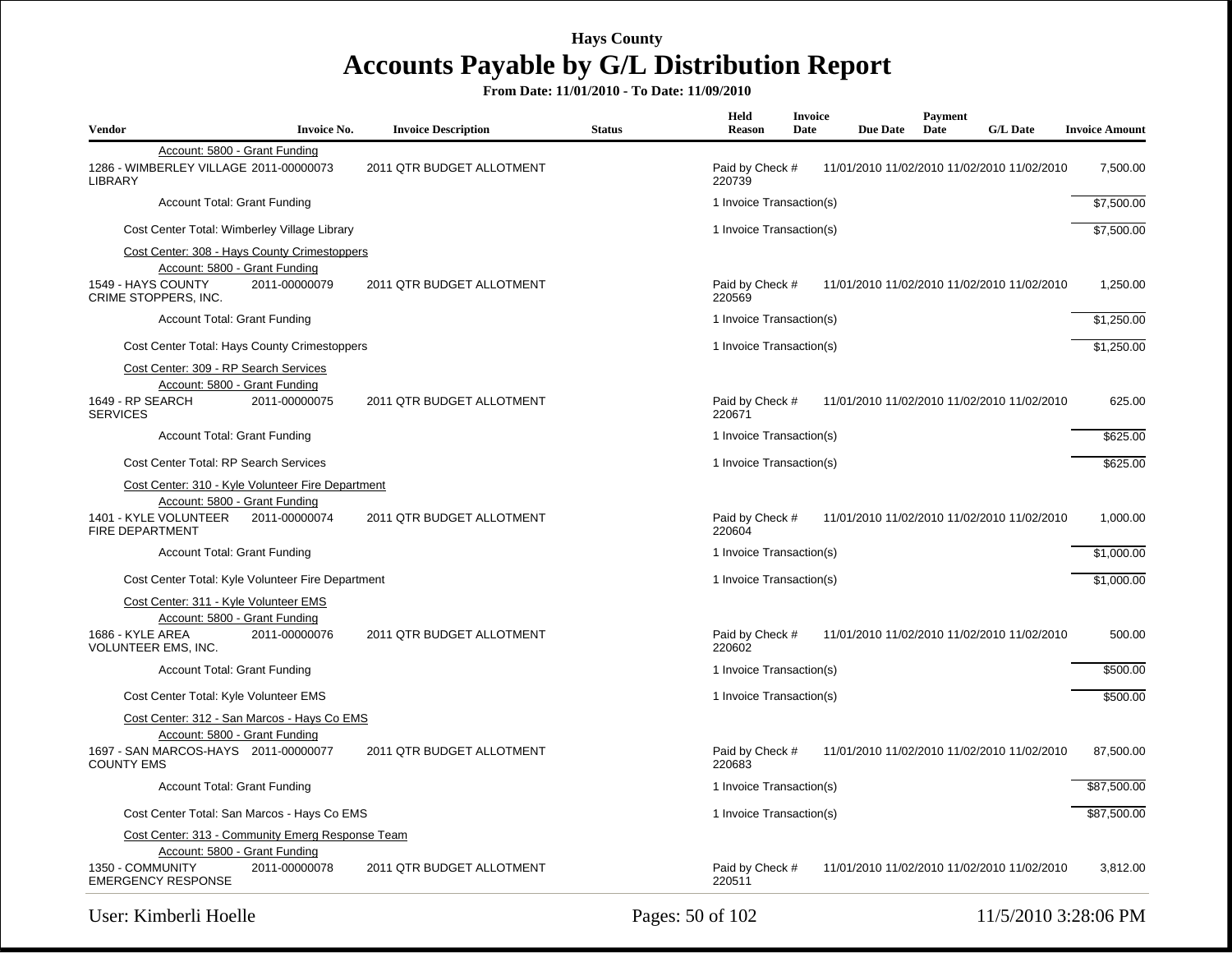| Vendor                                                                                                             | <b>Invoice No.</b>                                | <b>Invoice Description</b> | <b>Status</b> | Held<br>Reason                                                           | <b>Invoice</b><br>Date | <b>Due Date</b> | <b>Payment</b><br>Date | <b>G/L Date</b>                             | <b>Invoice Amount</b> |
|--------------------------------------------------------------------------------------------------------------------|---------------------------------------------------|----------------------------|---------------|--------------------------------------------------------------------------|------------------------|-----------------|------------------------|---------------------------------------------|-----------------------|
| <b>TEAM</b>                                                                                                        |                                                   |                            |               |                                                                          |                        |                 |                        |                                             |                       |
| <b>Account Total: Grant Funding</b>                                                                                |                                                   |                            |               | 1 Invoice Transaction(s)                                                 |                        |                 |                        |                                             | \$3,812.00            |
|                                                                                                                    | Cost Center Total: Community Emerg Response Team  |                            |               | 1 Invoice Transaction(s)                                                 |                        |                 |                        |                                             | \$3,812.00            |
| Cost Center: 317 - Community Action                                                                                |                                                   |                            |               |                                                                          |                        |                 |                        |                                             |                       |
| Account: 5800 - Grant Funding<br>1347 - COMMUNITY ACTION, 2011-00000083<br>INC.                                    |                                                   | 2011 QTR BUDGET ALLOTMENT  |               | Paid by Check #<br>220510                                                |                        |                 |                        | 11/01/2010 11/02/2010 11/02/2010 11/02/2010 | 4,250.00              |
| <b>Account Total: Grant Funding</b>                                                                                |                                                   |                            |               | 1 Invoice Transaction(s)                                                 |                        |                 |                        |                                             | \$4,250.00            |
| Cost Center Total: Community Action                                                                                |                                                   |                            |               | 1 Invoice Transaction(s)                                                 |                        |                 |                        |                                             | \$4,250.00            |
| Cost Center: 318 - Wimberley Sr Citizens<br>Account: 5800 - Grant Funding<br>1353 - WIMBERLEY SENIOR 2011-00000084 |                                                   | 2011 QTR BUDGET ALLOTMENT  |               | Paid by Check #                                                          |                        |                 |                        | 11/01/2010 11/02/2010 11/02/2010 11/02/2010 | 2.500.00              |
| CITIZENS ACTIVITIES. INC                                                                                           |                                                   |                            |               | 220737                                                                   |                        |                 |                        |                                             |                       |
| <b>Account Total: Grant Funding</b>                                                                                |                                                   |                            |               | 1 Invoice Transaction(s)                                                 |                        |                 |                        |                                             | \$2,500.00            |
| Cost Center Total: Wimberley Sr Citizens                                                                           |                                                   |                            |               | 1 Invoice Transaction(s)                                                 |                        |                 |                        |                                             | \$2,500.00            |
|                                                                                                                    | Cost Center: 319 - Greater San Marcos Sr Citizens |                            |               |                                                                          |                        |                 |                        |                                             |                       |
| Account: 5800 - Grant Funding<br>1456 - GREATER SAN<br><b>MARCOS AREA SENIORS</b><br><b>ASSOCIATION</b>            | 2011-00000085                                     | 2011 QTR BUDGET ALLOTMENT  |               | Paid by Check #<br>11/01/2010 11/02/2010 11/02/2010 11/02/2010<br>220556 |                        |                 |                        | 750.00                                      |                       |
| <b>Account Total: Grant Funding</b>                                                                                |                                                   |                            |               | 1 Invoice Transaction(s)                                                 |                        |                 |                        |                                             | \$750.00              |
|                                                                                                                    | Cost Center Total: Greater San Marcos Sr Citizens |                            |               | 1 Invoice Transaction(s)                                                 |                        |                 |                        |                                             | \$750.00              |
| Cost Center: 320 - Kyle Area Sr Zone                                                                               |                                                   |                            |               |                                                                          |                        |                 |                        |                                             |                       |
| Account: 5800 - Grant Funding<br>1685 - KYLE AREA SENIOR 2011-00000086<br>ZONE, INC.                               |                                                   | 2011 QTR BUDGET ALLOTMENT  |               | Paid by Check #<br>220601                                                |                        |                 |                        | 11/01/2010 11/02/2010 11/02/2010 11/02/2010 | 2,500.00              |
| <b>Account Total: Grant Funding</b>                                                                                |                                                   |                            |               | 1 Invoice Transaction(s)                                                 |                        |                 |                        |                                             | \$2,500.00            |
| Cost Center Total: Kyle Area Sr Zone                                                                               |                                                   |                            |               | 1 Invoice Transaction(s)                                                 |                        |                 |                        |                                             | \$2,500.00            |
| Cost Center: 321 - Hill Country Sr Citizens<br>Account: 5800 - Grant Funding                                       |                                                   |                            |               |                                                                          |                        |                 |                        |                                             |                       |
| 1250 - HILL COUNTRY<br><b>SENIOR CITIZENS</b>                                                                      | 2011-00000081                                     | 2011 QTR BUDGET ALLOTMENT  |               | Paid by Check #<br>220578                                                |                        |                 |                        | 11/01/2010 11/02/2010 11/02/2010 11/02/2010 | 5,625.00              |
| <b>Account Total: Grant Funding</b>                                                                                |                                                   |                            |               | 1 Invoice Transaction(s)                                                 |                        |                 |                        |                                             | \$5,625.00            |
| Cost Center Total: Hill Country Sr Citizens                                                                        |                                                   |                            |               | 1 Invoice Transaction(s)                                                 |                        |                 |                        |                                             | \$5,625.00            |
| Cost Center: 322 - Onion Creek Sr Citizens                                                                         |                                                   |                            |               |                                                                          |                        |                 |                        |                                             |                       |
| Account: 5800 - Grant Funding<br>1794 - ONION CREEK<br><b>SENIOR CITIZENS</b>                                      | 2011-00000082                                     | 2011 QTR BUDGET ALLOTMENT  |               | Paid by Check #<br>220654                                                |                        |                 |                        | 11/01/2010 11/02/2010 11/02/2010 11/02/2010 | 2,500.00              |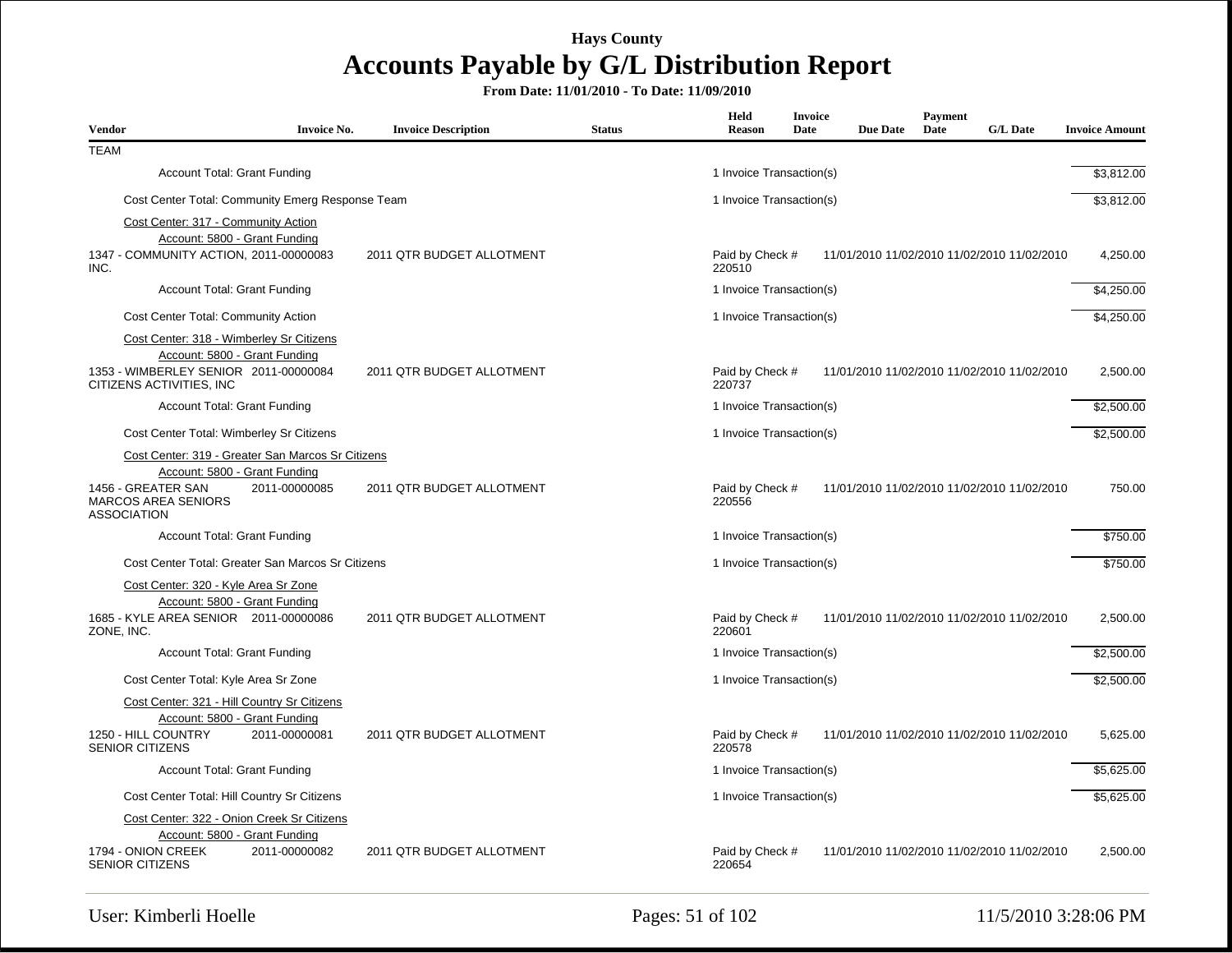| <b>Vendor</b>                                                     | <b>Invoice No.</b> | <b>Invoice Description</b> | <b>Status</b> | Held<br>Reason            | <b>Invoice</b><br>Date | <b>Due Date</b> | Payment<br>Date | <b>G/L Date</b>                             | <b>Invoice Amount</b> |
|-------------------------------------------------------------------|--------------------|----------------------------|---------------|---------------------------|------------------------|-----------------|-----------------|---------------------------------------------|-----------------------|
| <b>Account Total: Grant Funding</b>                               |                    |                            |               | 1 Invoice Transaction(s)  |                        |                 |                 |                                             | \$2,500.00            |
| Cost Center Total: Onion Creek Sr Citizens                        |                    |                            |               | 1 Invoice Transaction(s)  |                        |                 |                 |                                             | \$2,500.00            |
| Cost Center: 323 - Combined Community Action                      |                    |                            |               |                           |                        |                 |                 |                                             |                       |
| Account: 5800 - Grant Funding                                     |                    |                            |               |                           |                        |                 |                 |                                             |                       |
| 1343 - COMBINED<br>COMMUNITY ACTION, INC.                         | 2011-00000080      | 2011 QTR BUDGET ALLOTMENT  |               | Paid by Check #<br>220507 |                        |                 |                 | 11/01/2010 11/02/2010 11/02/2010 11/02/2010 | 3,250.00              |
| <b>Account Total: Grant Funding</b>                               |                    |                            |               | 1 Invoice Transaction(s)  |                        |                 |                 |                                             | \$3,250.00            |
| <b>Cost Center Total: Combined Community Action</b>               |                    |                            |               | 1 Invoice Transaction(s)  |                        |                 |                 |                                             | \$3,250.00            |
| Cost Center: 324 - The Friends Foundation                         |                    |                            |               |                           |                        |                 |                 |                                             |                       |
| Account: 5800 - Grant Funding                                     |                    |                            |               |                           |                        |                 |                 |                                             |                       |
| 4081 - THE FRIENDS<br><b>FOUNDATION</b>                           | 2011-00000101      | 2011 BUDGET ALLOTMENT      |               | Paid by Check #<br>220712 |                        |                 |                 | 11/01/2010 11/02/2010 11/02/2010 11/02/2010 | 5,000.00              |
| <b>Account Total: Grant Funding</b>                               |                    |                            |               | 1 Invoice Transaction(s)  |                        |                 |                 |                                             | \$5,000.00            |
| Cost Center Total: The Friends Foundation                         |                    |                            |               | 1 Invoice Transaction(s)  |                        |                 |                 |                                             | \$5,000.00            |
| Cost Center: 326 - Hays Co Area Food Bank                         |                    |                            |               |                           |                        |                 |                 |                                             |                       |
| Account: 5800 - Grant Funding                                     |                    |                            |               |                           |                        |                 |                 |                                             |                       |
| 1543 - HAYS COUNTY AREA 2011-00000135<br><b>FOOD BANK</b>         |                    | NOV 10 MONTHLY ALLOTMENT   |               | Paid by Check #<br>220568 |                        |                 |                 | 11/01/2010 11/02/2010 11/02/2010 11/02/2010 | 2,083.33              |
| <b>Account Total: Grant Funding</b>                               |                    |                            |               | 1 Invoice Transaction(s)  |                        |                 |                 |                                             | \$2,083.33            |
| Cost Center Total: Hays Co Area Food Bank                         |                    |                            |               | 1 Invoice Transaction(s)  |                        |                 |                 |                                             | \$2,083.33            |
| Cost Center: 338 - Hays Caldwl Alcohol & Drug Abuse               |                    |                            |               |                           |                        |                 |                 |                                             |                       |
| Account: 5800 - Grant Funding                                     |                    |                            |               |                           |                        |                 |                 |                                             |                       |
| 1198 - HAYS-CALDWELL<br>COUNCIL ON ALCOHOL &<br><b>DRUG ABUSE</b> | 2011-00000087      | 2011 QTR BUDGET ALLOTMENT  |               | Paid by Check #<br>220572 |                        |                 |                 | 11/01/2010 11/02/2010 11/02/2010 11/02/2010 | 4,375.00              |
| <b>Account Total: Grant Funding</b>                               |                    |                            |               | 1 Invoice Transaction(s)  |                        |                 |                 |                                             | \$4,375.00            |
| Cost Center Total: Hays Caldwl Alcohol & Drug Abuse               |                    |                            |               | 1 Invoice Transaction(s)  |                        |                 |                 |                                             | \$4,375.00            |
| Cost Center: 339 - Hays-Caldwell Women's Center                   |                    |                            |               |                           |                        |                 |                 |                                             |                       |
| Account: 5800 - Grant Funding                                     |                    |                            |               |                           |                        |                 |                 |                                             |                       |
| 1201 - HAYS-CALDWELL<br><b>WOMEN'S CENTER</b>                     | 2011-00000088      | 2011 QTR BUDGET ALLOTMENT  |               | Paid by Check #<br>220573 |                        |                 |                 | 11/01/2010 11/02/2010 11/02/2010 11/02/2010 | 12,500.00             |
| Account Total: Grant Funding                                      |                    |                            |               | 1 Invoice Transaction(s)  |                        |                 |                 |                                             | \$12,500.00           |
| Cost Center Total: Hays-Caldwell Women's Center                   |                    |                            |               | 1 Invoice Transaction(s)  |                        |                 |                 |                                             | \$12,500.00           |
| Cost Center: 340 - Scheib Opportunity Center                      |                    |                            |               |                           |                        |                 |                 |                                             |                       |
| Account: 5800 - Grant Funding                                     |                    |                            |               |                           |                        |                 |                 |                                             |                       |
| <b>1707 - SCHEIB</b><br><b>OPPORTUNITY CENTER</b>                 | 2011-00000089      | 2011 QTR BUDGET ALLOTMENT  |               | Paid by Check #<br>220684 |                        |                 |                 | 11/01/2010 11/02/2010 11/02/2010 11/02/2010 | 7,500.00              |
| <b>Account Total: Grant Funding</b>                               |                    |                            |               | 1 Invoice Transaction(s)  |                        |                 |                 |                                             | \$7,500.00            |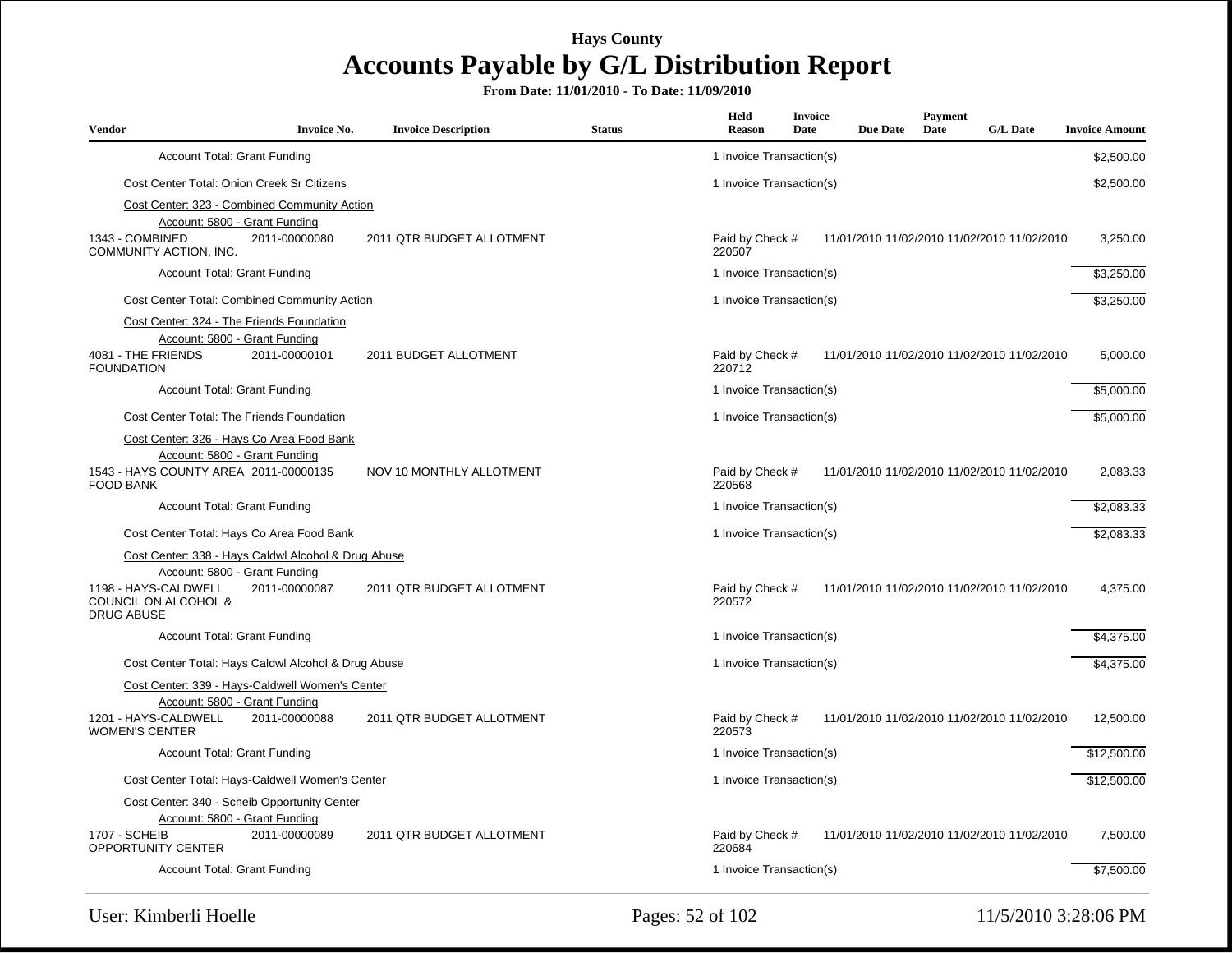| <b>Vendor</b>                                                         | <b>Invoice No.</b>                                 | <b>Invoice Description</b> | <b>Status</b> | Held<br><b>Reason</b>     | Invoice<br>Date | <b>Due Date</b> | Payment<br>Date | <b>G/L Date</b>                             | <b>Invoice Amount</b> |
|-----------------------------------------------------------------------|----------------------------------------------------|----------------------------|---------------|---------------------------|-----------------|-----------------|-----------------|---------------------------------------------|-----------------------|
|                                                                       | Cost Center Total: Scheib Opportunity Center       |                            |               | 1 Invoice Transaction(s)  |                 |                 |                 |                                             | \$7,500.00            |
|                                                                       | Cost Center: 341 - Southside Community Center      |                            |               |                           |                 |                 |                 |                                             |                       |
|                                                                       | Account: 5800 - Grant Funding                      |                            |               |                           |                 |                 |                 |                                             |                       |
| 1735 - SOUTHSIDE<br><b>COMMUNITY CENTER</b>                           | 2011-00000090                                      | 2011 QTR BUDGET ALLOTMENT  |               | Paid by Check #<br>220690 |                 |                 |                 | 11/01/2010 11/02/2010 11/02/2010 11/02/2010 | 6,250.00              |
| <b>Account Total: Grant Funding</b>                                   |                                                    |                            |               | 1 Invoice Transaction(s)  |                 |                 |                 |                                             | \$6,250.00            |
|                                                                       | Cost Center Total: Southside Community Center      |                            |               | 1 Invoice Transaction(s)  |                 |                 |                 |                                             | \$6,250.00            |
|                                                                       | Cost Center: 350 - San Marcos Youth Service Bureau |                            |               |                           |                 |                 |                 |                                             |                       |
| 1696 - SAN MARCOS YOUTH 2011-00000091<br><b>SERVICES BUREAU</b>       | Account: 5800 - Grant Funding                      | 2011 QTR BUDGET ALLOTMENT  |               | Paid by Check #<br>220682 |                 |                 |                 | 11/01/2010 11/02/2010 11/02/2010 11/02/2010 | 4,500.00              |
| <b>Account Total: Grant Funding</b>                                   |                                                    |                            |               | 1 Invoice Transaction(s)  |                 |                 |                 |                                             | \$4,500.00            |
|                                                                       | Cost Center Total: San Marcos Youth Service Bureau |                            |               | 1 Invoice Transaction(s)  |                 |                 |                 |                                             | \$4,500.00            |
|                                                                       | Cost Center: 351 - Greater SM Youth Shelter        |                            |               |                           |                 |                 |                 |                                             |                       |
| 1462 - GREATER SAN<br>MARCOS YOUTH COUNCIL                            | Account: 5800 - Grant Funding<br>2011-00000092     | 2011 QTR BUDGET ALLOTMENT  |               | Paid by Check #<br>220557 |                 |                 |                 | 11/01/2010 11/02/2010 11/02/2010 11/02/2010 | 9,187.50              |
| <b>Account Total: Grant Funding</b>                                   |                                                    |                            |               | 1 Invoice Transaction(s)  |                 |                 |                 |                                             | \$9,187.50            |
|                                                                       | Cost Center Total: Greater SM Youth Shelter        |                            |               | 1 Invoice Transaction(s)  |                 |                 |                 |                                             | \$9,187.50            |
| Cost Center: 352 - CASA of Central Texas                              |                                                    |                            |               |                           |                 |                 |                 |                                             |                       |
|                                                                       | Account: 5800 - Grant Funding                      |                            |               |                           |                 |                 |                 |                                             |                       |
| 1227 - CASA OF CENTRAL 2011-00000093<br><b>TEXAS</b>                  |                                                    | 2011 QTR BUDGET ALLOTMENT  |               | Paid by Check #<br>220487 |                 |                 |                 | 11/01/2010 11/02/2010 11/02/2010 11/02/2010 | 4,625.00              |
| <b>Account Total: Grant Funding</b>                                   |                                                    |                            |               | 1 Invoice Transaction(s)  |                 |                 |                 |                                             | \$4,625.00            |
| Cost Center Total: CASA of Central Texas                              |                                                    |                            |               | 1 Invoice Transaction(s)  |                 |                 |                 |                                             | \$4,625.00            |
|                                                                       | Cost Center: 353 - Big Brothers and Big Sisters    |                            |               |                           |                 |                 |                 |                                             |                       |
|                                                                       | Account: 5800 - Grant Funding                      |                            |               |                           |                 |                 |                 |                                             |                       |
| 1123 - CENTRAL TEXAS BIG 2011-00000094<br><b>BROTHERS BIG SISTERS</b> |                                                    | 2011 QTR BUDGET ALLOTMENT  |               | Paid by Check #<br>220490 |                 |                 |                 | 11/01/2010 11/02/2010 11/02/2010 11/02/2010 | 1,312.50              |
| <b>Account Total: Grant Funding</b>                                   |                                                    |                            |               | 1 Invoice Transaction(s)  |                 |                 |                 |                                             | \$1,312.50            |
|                                                                       | Cost Center Total: Big Brothers and Big Sisters    |                            |               | 1 Invoice Transaction(s)  |                 |                 |                 |                                             | \$1,312.50            |
| Cost Center: 360 - Pet Prevent a Liter                                |                                                    |                            |               |                           |                 |                 |                 |                                             |                       |
|                                                                       | Account: 5800 - Grant Funding                      |                            |               |                           |                 |                 |                 |                                             |                       |
| 1799 - PALS OF CENTRAL<br><b>TEXAS</b>                                | 2011-00000095                                      | 2011 QTR BUDGET ALLOTMENT  |               | Paid by Check #<br>220655 |                 |                 |                 | 11/01/2010 11/02/2010 11/02/2010 11/02/2010 | 1,875.00              |
| <b>Account Total: Grant Funding</b>                                   |                                                    |                            |               | 1 Invoice Transaction(s)  |                 |                 |                 |                                             | \$1,875.00            |
| Cost Center Total: Pet Prevent a Liter                                |                                                    |                            |               | 1 Invoice Transaction(s)  |                 |                 |                 |                                             | \$1,875.00            |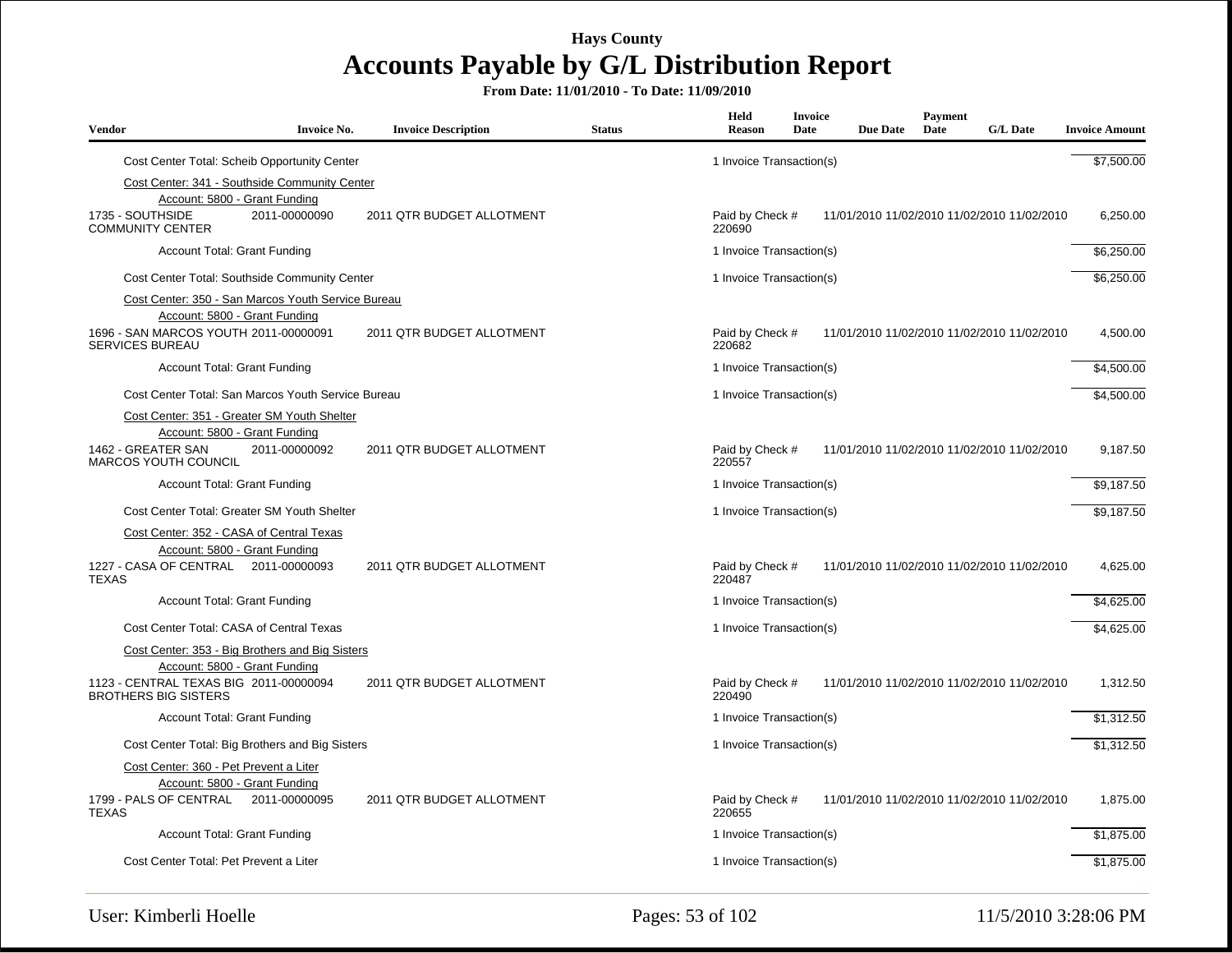| <b>Vendor</b>                                                                             | <b>Invoice No.</b>                                                                                  | <b>Invoice Description</b> | <b>Status</b> | Held<br><b>Reason</b>                                                    | Invoice<br>Date | <b>Due Date</b> | Payment<br>Date | <b>G/L Date</b>                             | <b>Invoice Amount</b> |
|-------------------------------------------------------------------------------------------|-----------------------------------------------------------------------------------------------------|----------------------------|---------------|--------------------------------------------------------------------------|-----------------|-----------------|-----------------|---------------------------------------------|-----------------------|
|                                                                                           | Cost Center: 365 - Calaboose African Am Museum                                                      |                            |               |                                                                          |                 |                 |                 |                                             |                       |
| 1160 - CALABOOSE<br>AFRICAN AMERICAN<br><b>HISTORY MUSEUM</b>                             | Account: 5800 - Grant Funding<br>2011-00000102                                                      | 2011 QTR BUDGET ALLOCATION |               | Paid by Check #<br>220476                                                |                 |                 |                 | 11/01/2010 11/02/2010 11/02/2010 11/02/2010 | 500.00                |
|                                                                                           | <b>Account Total: Grant Funding</b>                                                                 |                            |               | 1 Invoice Transaction(s)                                                 |                 |                 |                 |                                             | \$500.00              |
|                                                                                           | Cost Center Total: Calaboose African Am Museum                                                      |                            |               | 1 Invoice Transaction(s)                                                 |                 |                 |                 |                                             | \$500.00              |
| Cost Center: 366 - Nosotros La Gente<br>1778 - NOSOTROS LA<br><b>GENTE</b>                | Account: 5800 - Grant Funding<br>2011-00000098                                                      | 2011 QTR BUDGET ALLOTMENT  |               | Paid by Check #<br>220650                                                |                 |                 |                 | 11/01/2010 11/02/2010 11/02/2010 11/02/2010 | 1,250.00              |
|                                                                                           | <b>Account Total: Grant Funding</b>                                                                 |                            |               | 1 Invoice Transaction(s)                                                 |                 |                 |                 |                                             | \$1,250.00            |
| Cost Center Total: Nosotros La Gente                                                      |                                                                                                     |                            |               | 1 Invoice Transaction(s)                                                 |                 |                 |                 |                                             | \$1,250.00            |
| 1349 - WIMBERLEY<br><b>INSTITUTE OF CULTURE</b>                                           | Cost Center: 367 - Wimberley Institute of Culture<br>Account: 5800 - Grant Funding<br>2011-00000096 | 2011 QTR BUDGET ALLOTMENT  |               | Paid by Check #<br>220736                                                |                 |                 |                 | 11/01/2010 11/02/2010 11/02/2010 11/02/2010 | 250.00                |
|                                                                                           | Account Total: Grant Funding                                                                        |                            |               | 1 Invoice Transaction(s)                                                 |                 |                 |                 |                                             | \$250.00              |
|                                                                                           | Cost Center Total: Wimberley Institute of Culture                                                   |                            |               | 1 Invoice Transaction(s)                                                 |                 |                 |                 |                                             |                       |
| Cost Center: 368 - Indigeneous Cultures<br>4110 - INDIGENOUS<br><b>CULTURES INSTITUTE</b> | Account: 5800 - Grant Funding<br>2011-00000103                                                      | 2011 QTR BUDGET ALLOTMENT  |               | Paid by Check #<br>11/01/2010 11/02/2010 11/02/2010 11/02/2010<br>220588 |                 |                 |                 | 500.00                                      |                       |
|                                                                                           | <b>Account Total: Grant Funding</b>                                                                 |                            |               | 1 Invoice Transaction(s)                                                 |                 |                 |                 |                                             | \$500.00              |
| Cost Center Total: Indigeneous Cultures                                                   |                                                                                                     |                            |               | 1 Invoice Transaction(s)                                                 |                 |                 |                 |                                             | \$500.00              |
| 1219 - CARTS                                                                              | Cost Center: 375 - CARTS Hays Co Transit<br>Account: 5800 - Grant Funding<br>2011-00000097          | 2011 QTR BUDGET ALLOCATION |               | Paid by Check #<br>220486                                                |                 |                 |                 | 11/01/2010 11/02/2010 11/02/2010 11/02/2010 | 5,000.00              |
|                                                                                           | Account Total: Grant Funding                                                                        |                            |               | 1 Invoice Transaction(s)                                                 |                 |                 |                 |                                             | \$5,000.00            |
|                                                                                           | Cost Center Total: CARTS Hays Co Transit                                                            |                            |               | 1 Invoice Transaction(s)                                                 |                 |                 |                 |                                             | \$5,000.00            |
|                                                                                           | Cost Center: 378 - National Ctr Farmworker Health<br>Account: 5800 - Grant Funding                  |                            |               |                                                                          |                 |                 |                 |                                             |                       |
| 4204 - NATIONAL CENTER 2011-00000104<br><b>FARM WORKER HEALTH</b>                         |                                                                                                     | 2011 QTR BUDGET ALLOTMENT  |               | Paid by Check #<br>220646                                                |                 |                 |                 | 11/01/2010 11/02/2010 11/02/2010 11/02/2010 | 2,500.00              |
|                                                                                           | <b>Account Total: Grant Funding</b>                                                                 |                            |               | 1 Invoice Transaction(s)                                                 |                 |                 |                 |                                             | \$2,500.00            |
|                                                                                           | Cost Center Total: National Ctr Farmworker Health                                                   |                            |               | 1 Invoice Transaction(s)                                                 |                 |                 |                 |                                             | \$2,500.00            |
| Division Total: Agencies                                                                  |                                                                                                     |                            |               | 35 Invoice Transaction(s)                                                |                 |                 |                 |                                             | \$235,270.33          |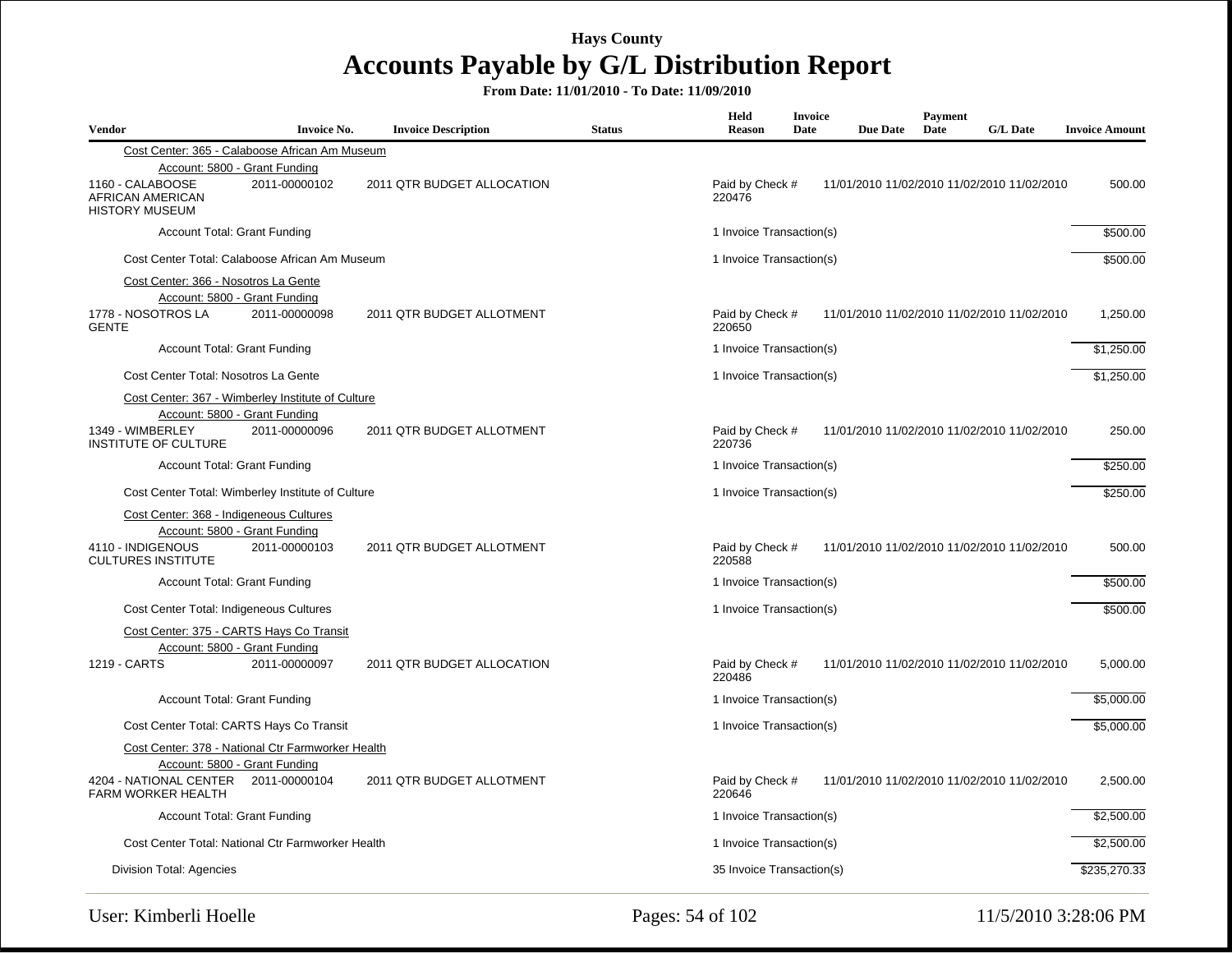| Vendor                                            | <b>Invoice No.</b> | <b>Invoice Description</b>                       | <b>Status</b> | Held<br><b>Reason</b>      | <b>Invoice</b><br>Date | <b>Due Date</b> | Payment<br>Date | <b>G/L Date</b>                             | <b>Invoice Amount</b> |
|---------------------------------------------------|--------------------|--------------------------------------------------|---------------|----------------------------|------------------------|-----------------|-----------------|---------------------------------------------|-----------------------|
| Department Total: Community Services              |                    |                                                  |               | 35 Invoice Transaction(s)  |                        |                 |                 |                                             | \$235,270.33          |
| Department: 899 - Misc/Countywide Grant Projects  |                    |                                                  |               |                            |                        |                 |                 |                                             |                       |
| Division: 99 - Grants                             |                    |                                                  |               |                            |                        |                 |                 |                                             |                       |
| Cost Center: 051 - TWDB Flood Protection Planning |                    |                                                  |               |                            |                        |                 |                 |                                             |                       |
| Account: 5448 - Contract Services                 |                    |                                                  |               |                            |                        |                 |                 |                                             |                       |
| 1485 - HALFF ASSOCIATES, A145237<br>INC.          |                    | PROF SVCS:FLOOD CONTROL                          |               | Paid by Check #<br>220564  |                        |                 |                 | 09/23/2010 11/02/2010 11/02/2010 09/30/2010 | 466.36                |
| 1442 - LOWER COLORADO<br><b>RIVER AUTHORITY</b>   | FDEP0000038        | <b>PROF SVCS: HAYS INTERIM FEASIBILITY STUDY</b> |               | Paid by Check #<br>220838  |                        |                 |                 | 09/03/2010 11/09/2010 11/09/2010 11/09/2010 | 72,500.00             |
| <b>Account Total: Contract Services</b>           |                    |                                                  |               | 2 Invoice Transaction(s)   |                        |                 |                 |                                             | \$72,966.36           |
| Cost Center Total: TWDB Flood Protection Planning |                    |                                                  |               | 2 Invoice Transaction(s)   |                        |                 |                 |                                             | \$72,966.36           |
| Division Total: Grants                            |                    |                                                  |               | 2 Invoice Transaction(s)   |                        |                 |                 |                                             | \$72,966.36           |
| Department Total: Misc/Countywide Grant Projects  |                    |                                                  |               | 2 Invoice Transaction(s)   |                        |                 |                 |                                             | \$72,966.36           |
| Fund Total: General Fund                          |                    |                                                  |               | 759 Invoice Transaction(s) |                        |                 |                 |                                             | \$795,503.29          |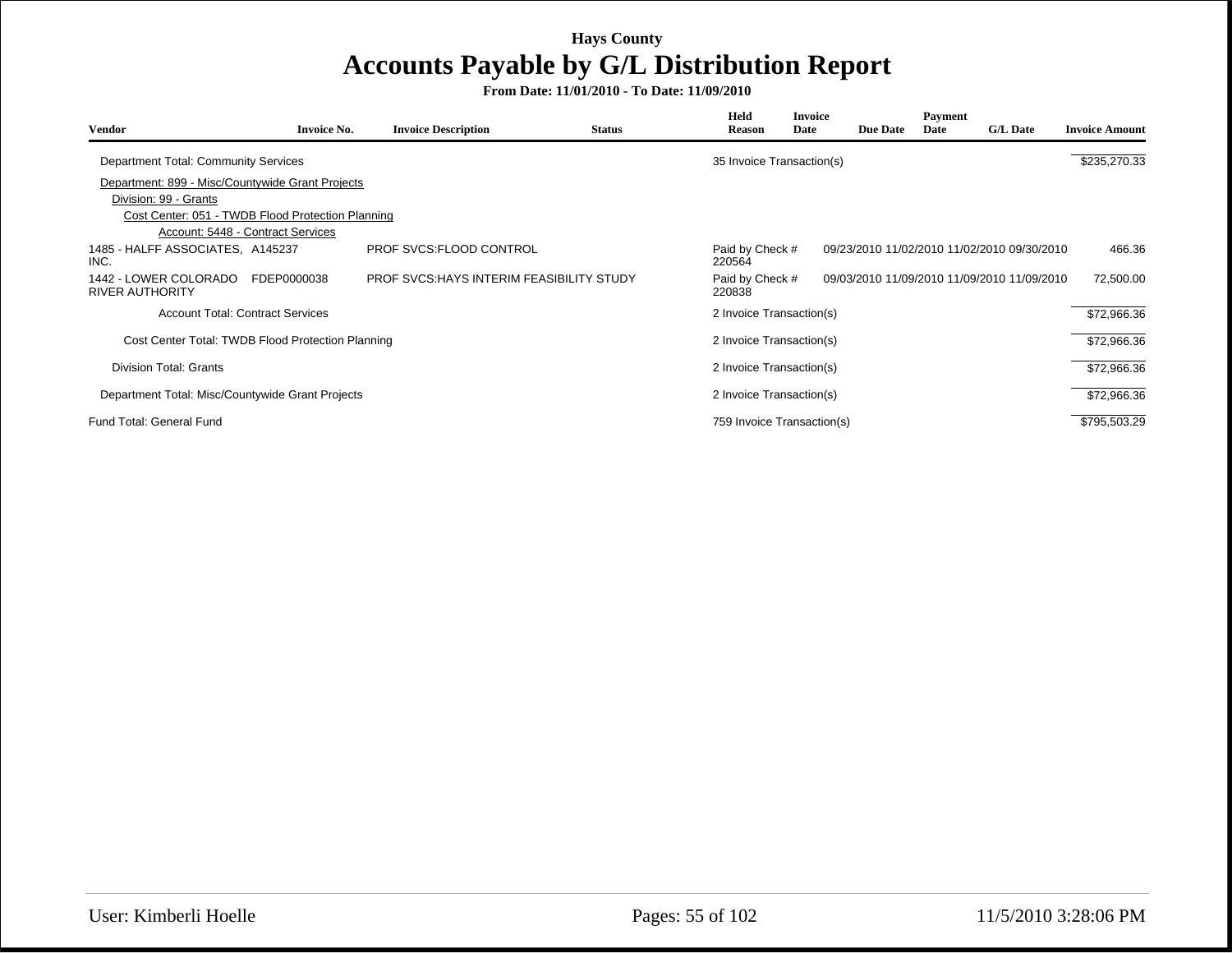|                                                  |                    |                                           |               | Held                      | <b>Invoice</b> |                 | Payment |                                             |                       |
|--------------------------------------------------|--------------------|-------------------------------------------|---------------|---------------------------|----------------|-----------------|---------|---------------------------------------------|-----------------------|
| <b>Vendor</b>                                    | <b>Invoice No.</b> | <b>Invoice Description</b>                | <b>Status</b> | <b>Reason</b>             | Date           | <b>Due Date</b> | Date    | <b>G/L Date</b>                             | <b>Invoice Amount</b> |
| Fund: 002 - Election Contract Fund               |                    |                                           |               |                           |                |                 |         |                                             |                       |
| Department: 655 - Election Administration        |                    |                                           |               |                           |                |                 |         |                                             |                       |
| Division: 00 - Operating                         |                    |                                           |               |                           |                |                 |         |                                             |                       |
| Account: 5411 - Equipment Maintenance and Repair |                    |                                           |               |                           |                |                 |         |                                             |                       |
| 1498 - HART INTERCIVIC                           | 043314             | ANNUAL SOFTWARE LICENSE/SUPPORT AGMT:ELEC |               | Paid by Check #<br>220566 |                |                 |         | 10/15/2010 11/02/2010 11/02/2010 11/02/2010 | 50.094.00             |
| Account Total: Equipment Maintenance and Repair  |                    |                                           |               | 1 Invoice Transaction(s)  |                |                 |         |                                             | \$50,094.00           |
| Division Total: Operating                        |                    |                                           |               | 1 Invoice Transaction(s)  |                |                 |         |                                             | \$50.094.00           |
| Department Total: Election Administration        |                    |                                           |               | 1 Invoice Transaction(s)  |                |                 |         |                                             | \$50.094.00           |
| <b>Fund Total: Election Contract Fund</b>        |                    |                                           |               | 1 Invoice Transaction(s)  |                |                 |         |                                             | \$50,094.00           |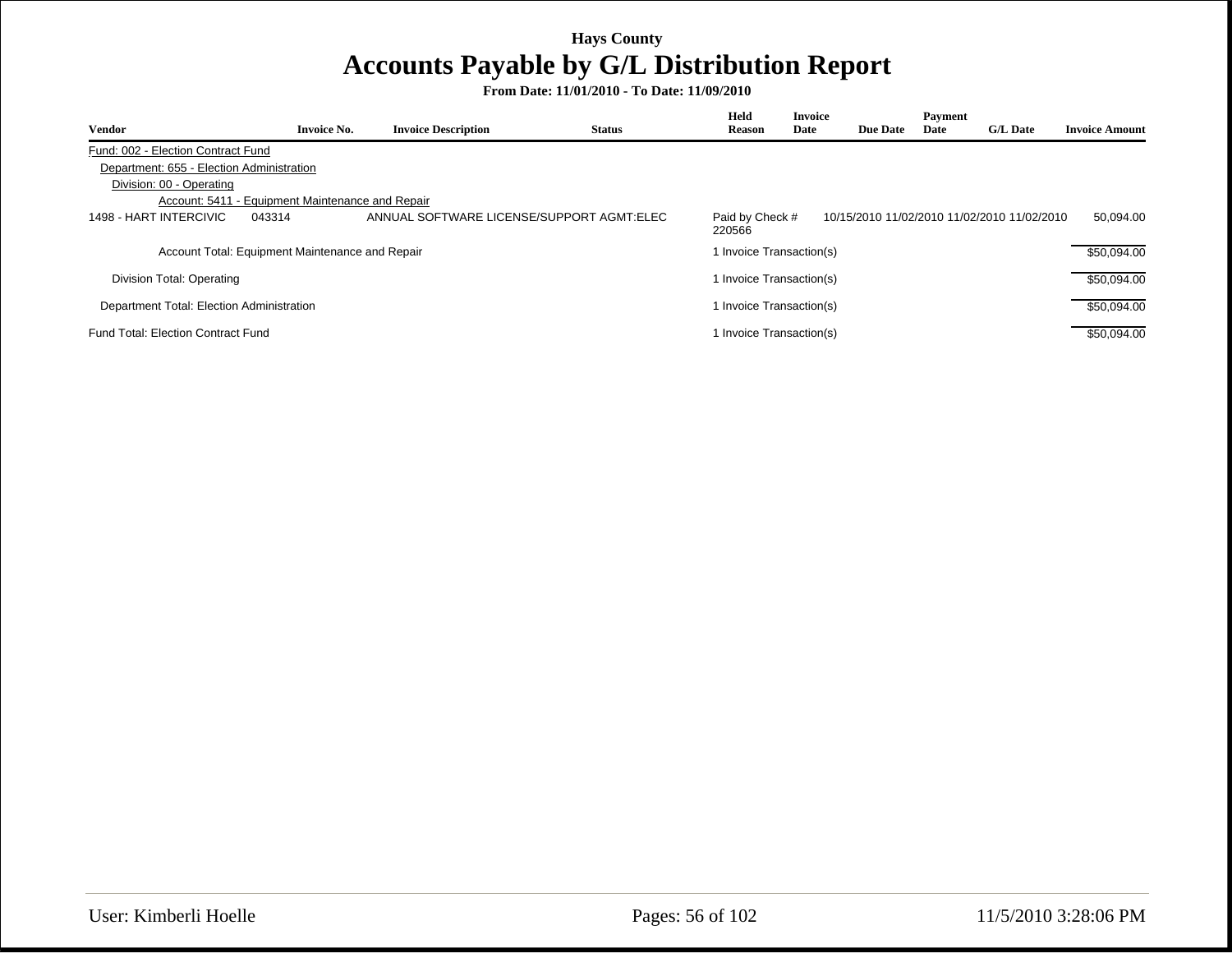| <b>Vendor</b>                                            | <b>Invoice No.</b> | <b>Invoice Description</b> | <b>Status</b> | Held<br><b>Reason</b>     | <b>Invoice</b><br>Date | <b>Due Date</b> | Payment<br>Date | <b>G/L Date</b>                             | <b>Invoice Amount</b> |
|----------------------------------------------------------|--------------------|----------------------------|---------------|---------------------------|------------------------|-----------------|-----------------|---------------------------------------------|-----------------------|
| Fund: 003 - Medical & Dental Insurance Fund              |                    |                            |               |                           |                        |                 |                 |                                             |                       |
| Department: 730 - Medical and Dental Insurance           |                    |                            |               |                           |                        |                 |                 |                                             |                       |
| Division: 00 - Operating                                 |                    |                            |               |                           |                        |                 |                 |                                             |                       |
| Account: 5343 - Premiums                                 |                    |                            |               |                           |                        |                 |                 |                                             |                       |
| 1535 - METLIFE SMALL<br>101810<br><b>BUSINESS CENTER</b> |                    | NOVEMBER 10 PREMIUMS:HR    |               | Paid by Check #<br>220851 |                        |                 |                 | 10/18/2010 11/09/2010 11/09/2010 11/09/2010 | 6.499.09              |
| Account Total: Premiums                                  |                    |                            |               | 1 Invoice Transaction(s)  |                        |                 |                 |                                             | \$6.499.09            |
| Division Total: Operating                                |                    |                            |               | 1 Invoice Transaction(s)  |                        |                 |                 |                                             | \$6.499.09            |
| Department Total: Medical and Dental Insurance           |                    |                            |               | 1 Invoice Transaction(s)  |                        |                 |                 |                                             | \$6,499.09            |
| Fund Total: Medical & Dental Insurance Fund              |                    |                            |               | 1 Invoice Transaction(s)  |                        |                 |                 |                                             | \$6.499.09            |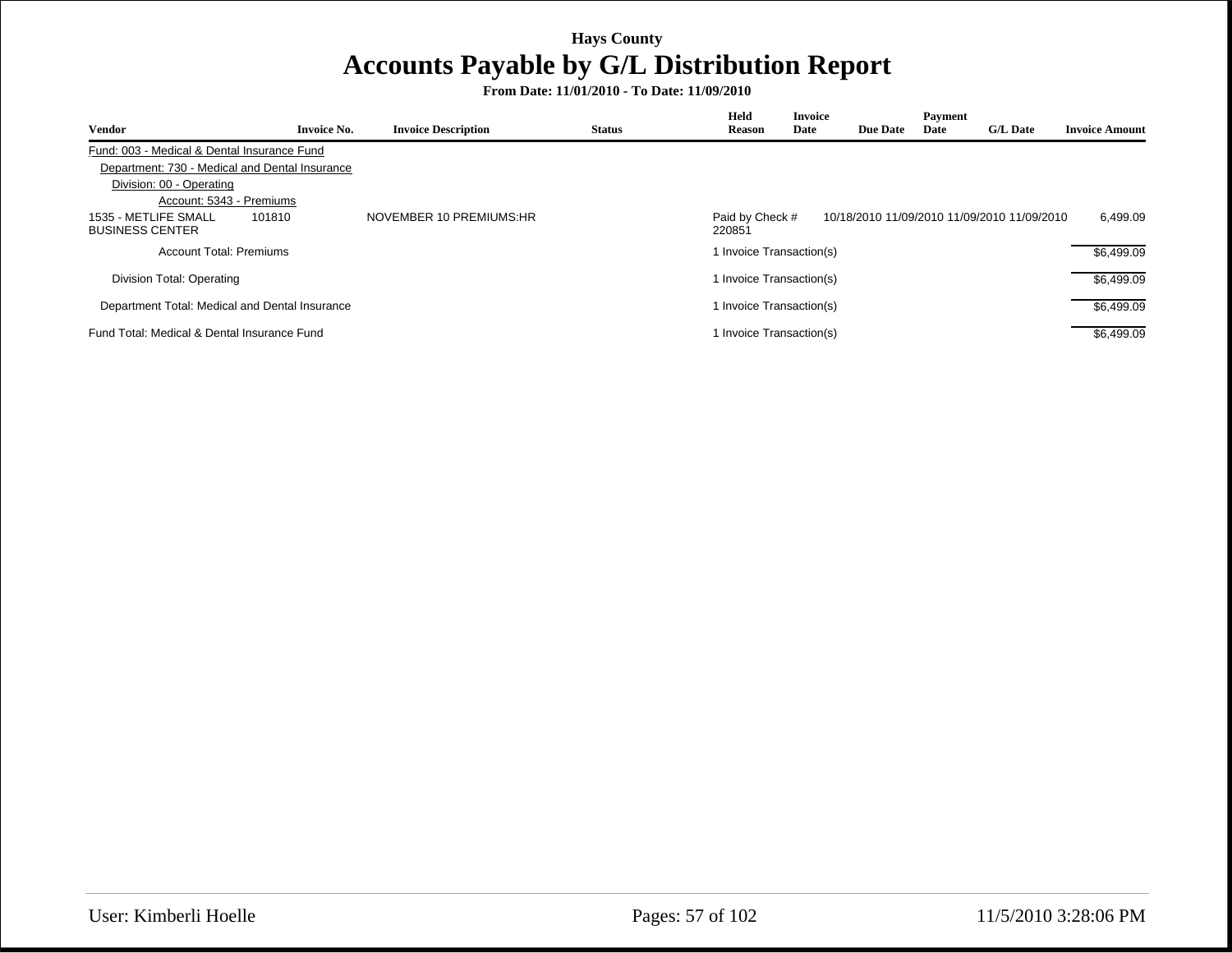| Vendor                                      | <b>Invoice No.</b>                                 | <b>Invoice Description</b>    | <b>Status</b> | <b>Held</b><br><b>Reason</b> | <b>Invoice</b><br>Date | <b>Due Date</b> | Payment<br>Date | <b>G/L Date</b>                             | <b>Invoice Amount</b> |
|---------------------------------------------|----------------------------------------------------|-------------------------------|---------------|------------------------------|------------------------|-----------------|-----------------|---------------------------------------------|-----------------------|
| Fund: 005 - Govt Ctr Construction 2010 Fund |                                                    |                               |               |                              |                        |                 |                 |                                             |                       |
|                                             | Department: 850 - Government Center Construction   |                               |               |                              |                        |                 |                 |                                             |                       |
| Division: 94 - Buildings                    |                                                    |                               |               |                              |                        |                 |                 |                                             |                       |
|                                             | Cost Center: 489 - Certificates of Obligation 2010 |                               |               |                              |                        |                 |                 |                                             |                       |
|                                             | Account: 5611 - Construction                       |                               |               |                              |                        |                 |                 |                                             |                       |
| 1965 - BROADDUS &<br><b>ASSOCIATES</b>      | 12901-18                                           | PROJ MGMT:GOV'T CTR           |               | Paid by Check #<br>220471    |                        |                 |                 | 09/30/2010 11/02/2010 11/02/2010 09/30/2010 | 67,241.31             |
| 4076 - TERRACON<br>CONSULTANTS, INC.        | T155437                                            | <b>PROF SVCS:GOV'T CENTER</b> |               | Paid by Check #<br>220704    |                        |                 |                 | 09/24/2010 11/02/2010 11/02/2010 09/30/2010 | 16,704.50             |
| 4076 - TERRACON<br>CONSULTANTS, INC.        | T162673                                            | <b>PROF SVCS:GOV'T CENTER</b> |               | Paid by Check #<br>220704    |                        |                 |                 | 10/22/2010 11/02/2010 11/02/2010 09/30/2010 | 18,377.00             |
|                                             | <b>Account Total: Construction</b>                 |                               |               | 3 Invoice Transaction(s)     |                        |                 |                 |                                             | \$102,322.81          |
|                                             | Cost Center Total: Certificates of Obligation 2010 |                               |               | 3 Invoice Transaction(s)     |                        |                 |                 |                                             | \$102,322.81          |
| Division Total: Buildings                   |                                                    |                               |               | 3 Invoice Transaction(s)     |                        |                 |                 |                                             | \$102,322.81          |
|                                             | Department Total: Government Center Construction   |                               |               | 3 Invoice Transaction(s)     |                        |                 |                 |                                             | \$102,322.81          |
| Fund Total: Govt Ctr Construction 2010 Fund |                                                    |                               |               | 3 Invoice Transaction(s)     |                        |                 |                 |                                             | \$102,322.81          |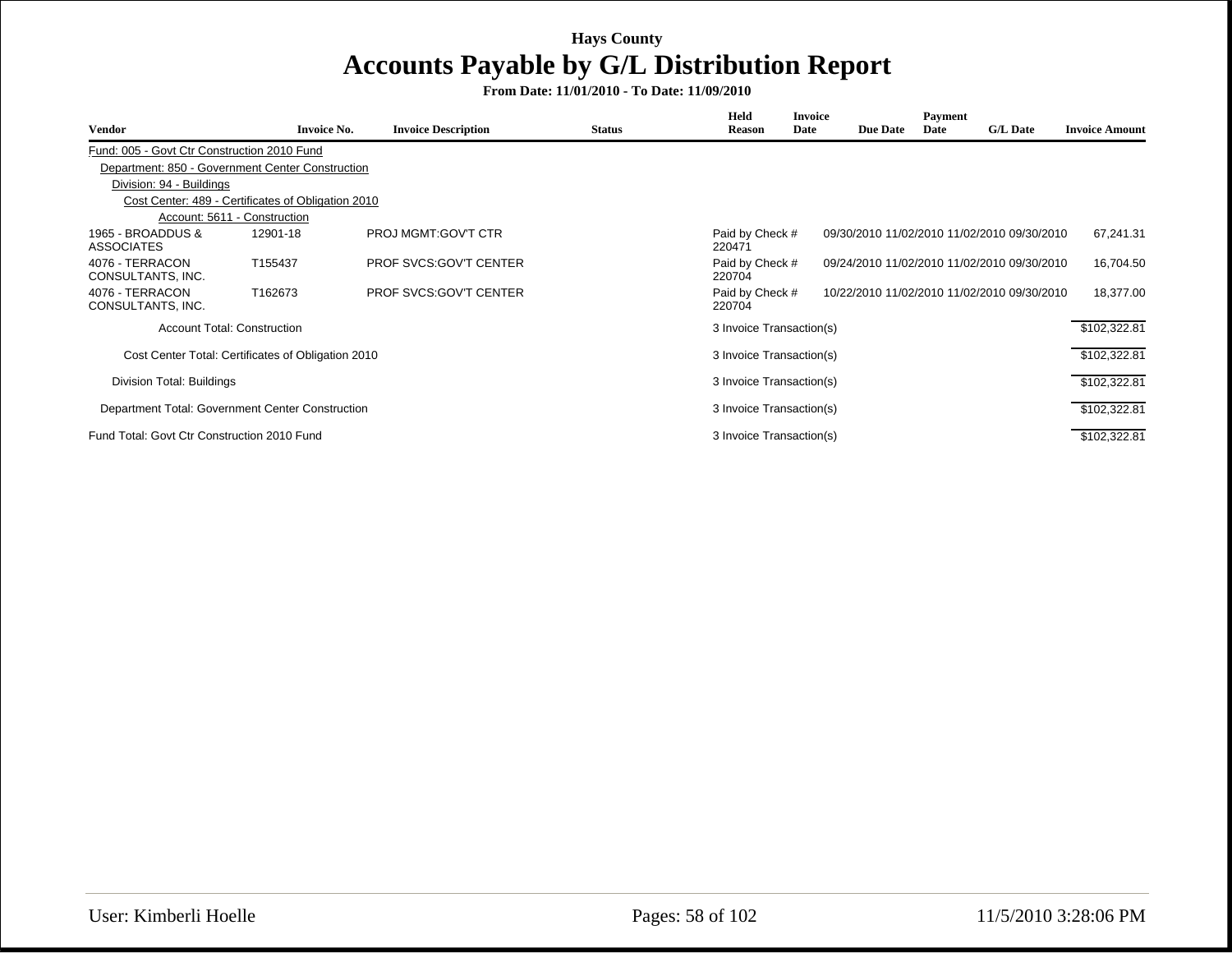| <b>Vendor</b>                                                | <b>Invoice No.</b>                                    | <b>Invoice Description</b>        | <b>Status</b> | Held<br><b>Reason</b>     | <b>Invoice</b><br>Date | <b>Due Date</b> | Payment<br>Date | <b>G/L Date</b>                             | <b>Invoice Amount</b> |
|--------------------------------------------------------------|-------------------------------------------------------|-----------------------------------|---------------|---------------------------|------------------------|-----------------|-----------------|---------------------------------------------|-----------------------|
| Fund: 020 - Road and Bridge General Fund                     |                                                       |                                   |               |                           |                        |                 |                 |                                             |                       |
| Department: 710 - RPTP                                       |                                                       |                                   |               |                           |                        |                 |                 |                                             |                       |
| Division: 00 - Operating                                     |                                                       |                                   |               |                           |                        |                 |                 |                                             |                       |
|                                                              | Account: 5201_002 - General Supplies Miscellaneous    |                                   |               |                           |                        |                 |                 |                                             |                       |
| 2210 - KING FEED &<br><b>HARDWARE</b>                        | 9035035                                               | <b>MISC SUPPLIES:RD</b>           |               | Paid by Check #<br>220599 |                        |                 |                 | 09/03/2010 11/02/2010 11/02/2010 09/30/2010 | 23.76                 |
| 1207 - TUTTLE LUMBER<br><b>COMPANY</b>                       | 9600891                                               | KRUD KUTTER CLEANER:RD            |               | Paid by Check #<br>220722 |                        |                 |                 | 10/18/2010 11/02/2010 11/02/2010 11/02/2010 | 33.98                 |
| 1207 - TUTTLE LUMBER<br><b>COMPANY</b>                       | 9600861                                               | <b>MISC SUPPLIES:RD</b>           |               | Paid by Check #<br>220722 |                        |                 |                 | 10/18/2010 11/02/2010 11/02/2010 11/02/2010 | 56.43                 |
| 1264 - HOFMANN'S SUPPLY 295630                               |                                                       | OXYGEN/ACETYLENE:RD               |               | Paid by Check #<br>220582 |                        |                 |                 | 10/19/2010 11/02/2010 11/02/2010 11/02/2010 | 56.66                 |
| 1264 - HOFMANN'S SUPPLY 295589                               |                                                       | OXYGEN/ACETYLENE:RD               |               | Paid by Check #<br>220582 |                        |                 |                 | 10/19/2010 11/02/2010 11/02/2010 11/02/2010 | 68.11                 |
| 1803 - PATHMARK TRAFFIC 0066827IN<br>PRODUCTS OF TEXAS, INC. |                                                       | TABS W/O COVERS                   |               | Paid by Check #<br>220657 |                        |                 |                 | 10/18/2010 11/02/2010 11/02/2010 11/02/2010 | 360.00                |
| 1691 - SAN MARCOS ICE<br>CO.                                 | 50006                                                 | ICE:RD-KYLE                       |               | Paid by Check #<br>220679 |                        |                 |                 | 10/18/2010 11/02/2010 11/02/2010 11/02/2010 | 84.15                 |
| 1691 - SAN MARCOS ICE<br>CO.                                 | 50015                                                 | ICE:RD-SM                         |               | Paid by Check #<br>220679 |                        |                 |                 | 10/22/2010 11/02/2010 11/02/2010 11/02/2010 | 28.05                 |
| 1691 - SAN MARCOS ICE<br>CO.                                 | 50033                                                 | ICE:RD-KYLE                       |               | Paid by Check #<br>220679 |                        |                 |                 | 10/25/2010 11/02/2010 11/02/2010 11/02/2010 | 84.15                 |
| 1177 - TRACTOR SUPPLY<br><b>COMPANY</b>                      | 54088                                                 | (3) 3/8" CLEVIS HOOKS: VEH MTC    |               | Paid by Check #<br>220717 |                        |                 |                 | 10/20/2010 11/02/2010 11/02/2010 11/02/2010 | 32.97                 |
| 1177 - TRACTOR SUPPLY<br><b>COMPANY</b>                      | 29555                                                 | <b>NYLON ROPE: VEH MTC</b>        |               | Paid by Check #<br>220717 |                        |                 |                 | 10/14/2010 11/02/2010 11/02/2010 11/02/2010 | 6.99                  |
| 1290 - WALMART BRC                                           | 07235-101810                                          | PLIERS: VEH MTC                   |               | Paid by Check #<br>220731 |                        |                 |                 | 10/18/2010 11/02/2010 11/02/2010 11/02/2010 | 1.96                  |
| 1290 - WALMART BRC                                           | 07565-102110                                          | (5) LIGHTERS: VEH MTC             |               | Paid by Check #<br>220731 |                        |                 |                 | 10/21/2010 11/02/2010 11/02/2010 11/02/2010 | 15.70                 |
| 1803 - PATHMARK TRAFFIC<br>PRODUCTS OF TEXAS. INC.           | 0066922IN                                             | PAVEMENT MARKERS/STATIC MIXERS:RD |               | Paid by Check #<br>220860 |                        |                 |                 | 10/25/2010 11/09/2010 11/09/2010 11/09/2010 | 148.40                |
| 1691 - SAN MARCOS ICE<br>CO.                                 | 50041                                                 | ICE:RD-SM                         |               | Paid by Check #<br>220875 |                        |                 |                 | 10/29/2010 11/09/2010 11/09/2010 11/09/2010 | 22.95                 |
| 1691 - SAN MARCOS ICE<br>CO.                                 | 51557                                                 | ICE:RD-KYLE                       |               | Paid by Check #<br>220875 |                        |                 |                 | 11/01/2010 11/09/2010 11/09/2010 11/09/2010 | 79.90                 |
|                                                              | Account Total: General Supplies Miscellaneous         |                                   |               | 16 Invoice Transaction(s) |                        |                 |                 |                                             | \$1.104.16            |
|                                                              | Account: 5201 005 - General Supplies Misc Small Tools |                                   |               |                           |                        |                 |                 |                                             |                       |
| 2210 - KING FEED &<br><b>HARDWARE</b>                        | 8315016                                               | CHISEL:RD                         |               | Paid by Check #<br>220599 |                        |                 |                 | 08/31/2010 11/02/2010 11/02/2010 09/30/2010 | 6.98                  |
| 1080 - AUTO ZONE                                             | 1304847054                                            | RATCHET/SOCKET SET: VEH MTC       |               | Paid by Check #<br>220455 |                        |                 |                 | 10/14/2010 11/02/2010 11/02/2010 11/02/2010 | 17.99                 |
| 2210 - KING FEED &<br><b>HARDWARE</b>                        | 10095002                                              | PICK MATTOCK:RD                   |               | Paid by Check #<br>220599 |                        |                 |                 | 10/09/2010 11/02/2010 11/02/2010 11/02/2010 | 21.89                 |
| 1474 - LOWE'S, INC.                                          | 946439-102010                                         | MISC TOOLS: VEH MTC               |               | Paid by Check #<br>220618 |                        |                 |                 | 10/20/2010 11/02/2010 11/02/2010 11/02/2010 | 35.04                 |
| 1207 - TUTTLE LUMBER<br><b>COMPANY</b>                       | 9609431                                               | <b>MISC SUPPLIES:RD</b>           |               | Paid by Check #<br>220900 |                        |                 |                 | 10/28/2010 11/09/2010 11/09/2010 11/09/2010 | 38.55                 |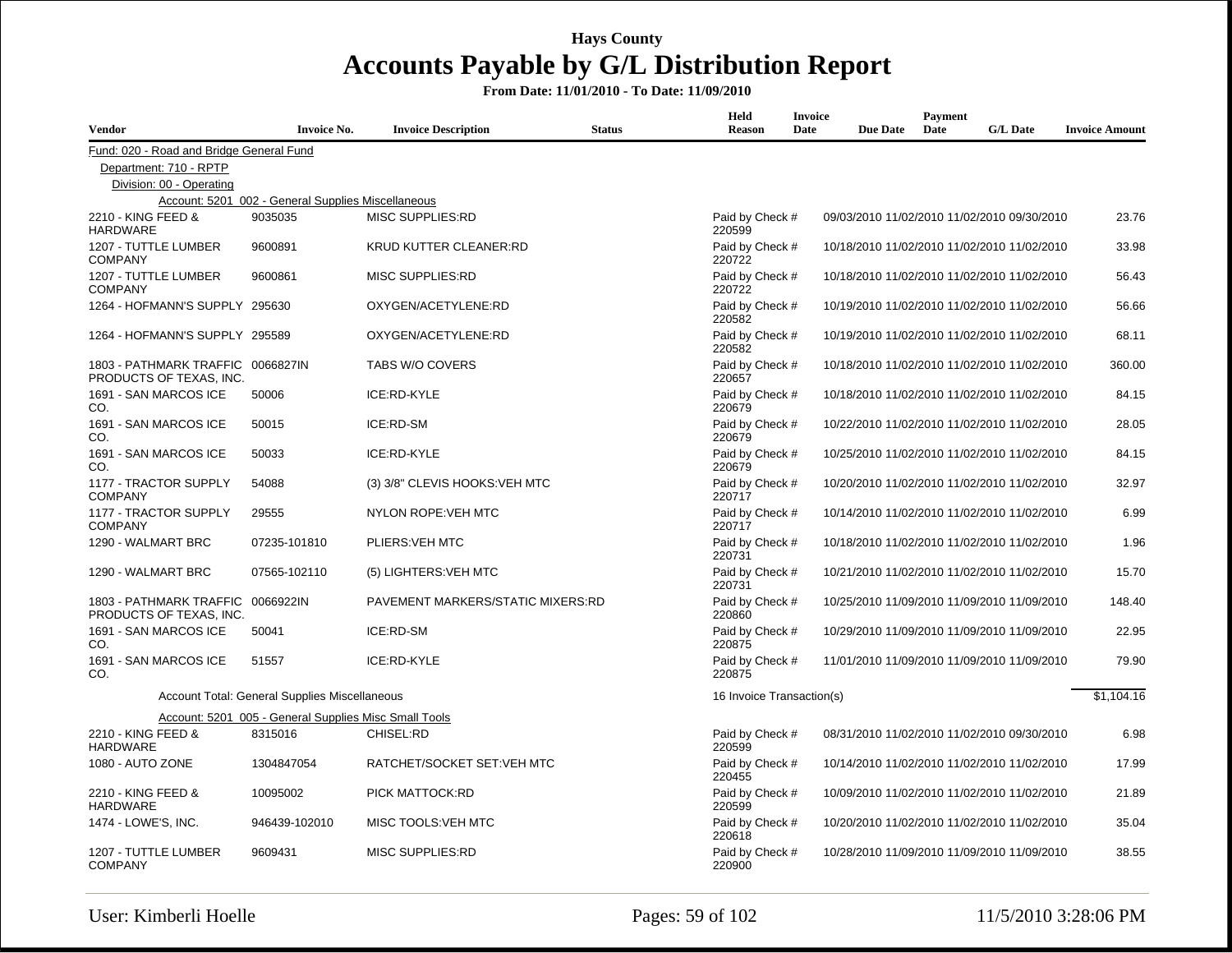| <b>Vendor</b>                                                | <b>Invoice No.</b>                               | <b>Invoice Description</b>             | <b>Status</b> | Held<br><b>Reason</b>     | <b>Invoice</b><br>Date | <b>Due Date</b>                             | Payment<br>Date | <b>G/L Date</b> | <b>Invoice Amount</b> |
|--------------------------------------------------------------|--------------------------------------------------|----------------------------------------|---------------|---------------------------|------------------------|---------------------------------------------|-----------------|-----------------|-----------------------|
|                                                              | Account Total: General Supplies Misc Small Tools |                                        |               | 5 Invoice Transaction(s)  |                        |                                             |                 |                 | \$120.45              |
|                                                              | Account: 5210 - Signs and Barricades             |                                        |               |                           |                        |                                             |                 |                 |                       |
| 1407 - G.A. POWERS CO.                                       | 89217                                            | (2) COUPLINGS: VEH MTC                 |               | Paid by Check #<br>220547 |                        | 10/21/2010 11/02/2010 11/02/2010 11/02/2010 |                 |                 | 51.36                 |
| 1803 - PATHMARK TRAFFIC 0066846IN<br>PRODUCTS OF TEXAS, INC. |                                                  | (2) SIGNS:RD                           |               | Paid by Check #<br>220657 |                        | 10/19/2010 11/02/2010 11/02/2010 11/02/2010 |                 |                 | 138.58                |
| 1803 - PATHMARK TRAFFIC 0066844IN<br>PRODUCTS OF TEXAS, INC. |                                                  | SIGN-ONCOMING TRAFFIC DOES NOT STOP:RD |               | Paid by Check #<br>220657 |                        | 10/19/2010 11/02/2010 11/02/2010 11/02/2010 |                 |                 | 99.64                 |
| 1803 - PATHMARK TRAFFIC 0066924IN<br>PRODUCTS OF TEXAS, INC. |                                                  | <b>MISC SUPPLIES:RD</b>                |               | Paid by Check #<br>220860 |                        | 10/25/2010 11/09/2010 11/09/2010 11/09/2010 |                 |                 | 9.75                  |
| 1080 - AUTO ZONE                                             | 1304861205                                       | BATTERY: VEH MTC                       |               | Paid by Check #<br>220766 |                        | 10/26/2010 11/09/2010 11/09/2010 11/09/2010 |                 |                 | 63.99                 |
| 2304 - AMERESCO SOLAR<br>SOLUTIONS, INC.                     | 0155340IN                                        | (2) SOLAR PANELS: VEH MTC              |               | Paid by Check #<br>220759 |                        | 10/22/2010 11/09/2010 11/09/2010 11/09/2010 |                 |                 | 386.43                |
| 1197 - TRUCKPRO, INC.                                        | 0550195339                                       | <b>BRACKETS/MISC SUPPLIES: VEH MTC</b> |               | Paid by Check #<br>220899 |                        | 10/27/2010 11/09/2010 11/09/2010 11/09/2010 |                 |                 | 131.18                |
|                                                              | Account Total: Signs and Barricades              |                                        |               | 7 Invoice Transaction(s)  |                        |                                             |                 |                 | \$880.93              |
|                                                              | Account: 5211 - Office and Computer Supplies     |                                        |               |                           |                        |                                             |                 |                 |                       |
| 1364 - CONVENIENCE<br>OFFICE SUPPLY OF AUSTIN                | 116018                                           | <b>OFFICE SUPPLIES:RD</b>              |               | Paid by Check #<br>220785 |                        | 10/26/2010 11/09/2010 11/09/2010 11/09/2010 |                 |                 | 49.91                 |
|                                                              | Account Total: Office and Computer Supplies      |                                        |               | 1 Invoice Transaction(s)  |                        |                                             |                 |                 | \$49.91               |
|                                                              | Account: 5231 - Medical and Safety Supplies      |                                        |               |                           |                        |                                             |                 |                 |                       |
| 1238 - CAVENDER'S BOOT<br><b>CITY</b>                        | 04001000196                                      | SAFETY BOOTS:RD                        |               | Paid by Check #<br>220488 |                        | 10/22/2010 11/02/2010 11/02/2010 11/02/2010 |                 |                 | 119.99                |
| 1238 - CAVENDER'S BOOT<br><b>CITY</b>                        | 04001000195                                      | SAFETY BOOTS:RD                        |               | Paid by Check #<br>220488 |                        | 10/20/2010 11/02/2010 11/02/2010 11/02/2010 |                 |                 | 354.97                |
|                                                              | Account Total: Medical and Safety Supplies       |                                        |               | 2 Invoice Transaction(s)  |                        |                                             |                 |                 | \$474.96              |
| Account: 5271 - Fuel                                         |                                                  |                                        |               |                           |                        |                                             |                 |                 |                       |
| 1207 - TUTTLE LUMBER<br><b>COMPANY</b>                       | 9600941                                          | <b>PROPANE FUEL:RD</b>                 |               | Paid by Check #<br>220722 |                        | 10/18/2010 11/02/2010 11/02/2010 11/02/2010 |                 |                 | 80.27                 |
| 1541 - MIDTEX OIL, L.P.                                      | 195572                                           | AIR COMPRESSOR LUBRICANT: VEH MTC      |               | Paid by Check #<br>220634 |                        | 10/15/2010 11/02/2010 11/02/2010 11/02/2010 |                 |                 | 150.92                |
| <b>1192 - TRIPLE S</b><br>PETROLEUM                          | 79007                                            | OFF RD DIESEL/UNLD FUEL: VEH MTC       |               | Paid by Check #<br>220719 |                        | 10/15/2010 11/02/2010 11/02/2010 11/02/2010 |                 |                 | 8,149.04              |
| 1290 - WALMART BRC                                           | 00552-101510                                     | (15) 2 CY OIL/(6) BAR CHN OIL: VEH MTC |               | Paid by Check #<br>220731 |                        | 10/15/2010 11/02/2010 11/02/2010 11/02/2010 |                 |                 | 67.62                 |
| 1100 - TEXAS FLEET FUEL, BG113489-102410<br>LTD.             |                                                  | FUEL:RD                                |               | Paid by Check #<br>220889 |                        | 10/25/2010 11/09/2010 11/09/2010 11/09/2010 |                 |                 | 244.25                |
| 1348 - WIMBERLEY HYDRO 08371-103110<br><b>GAS COMPANY</b>    |                                                  | PROPANE: TIC #142433                   |               | Paid by Check #<br>220911 |                        | 10/31/2010 11/09/2010 11/09/2010 11/09/2010 |                 |                 | 87.90                 |
| 1541 - MIDTEX OIL, L.P.                                      | 196362                                           | OILS: VEH MTC                          |               | Paid by Check #<br>220852 |                        | 10/26/2010 11/09/2010 11/09/2010 11/09/2010 |                 |                 | 916.41                |
| <b>1192 - TRIPLE S</b><br><b>PETROLEUM</b>                   | 79101                                            | <b>FUEL:VEH MTC</b>                    |               | Paid by Check #<br>220898 |                        | 10/27/2010 11/09/2010 11/09/2010 11/09/2010 |                 |                 | 7,127.22              |
| <b>1192 - TRIPLE S</b><br>PETROLEUM                          | 79057                                            | <b>FUEL:VEH MTC</b>                    |               | Paid by Check #<br>220898 |                        | 10/21/2010 11/09/2010 11/09/2010 11/09/2010 |                 |                 | 6,883.70              |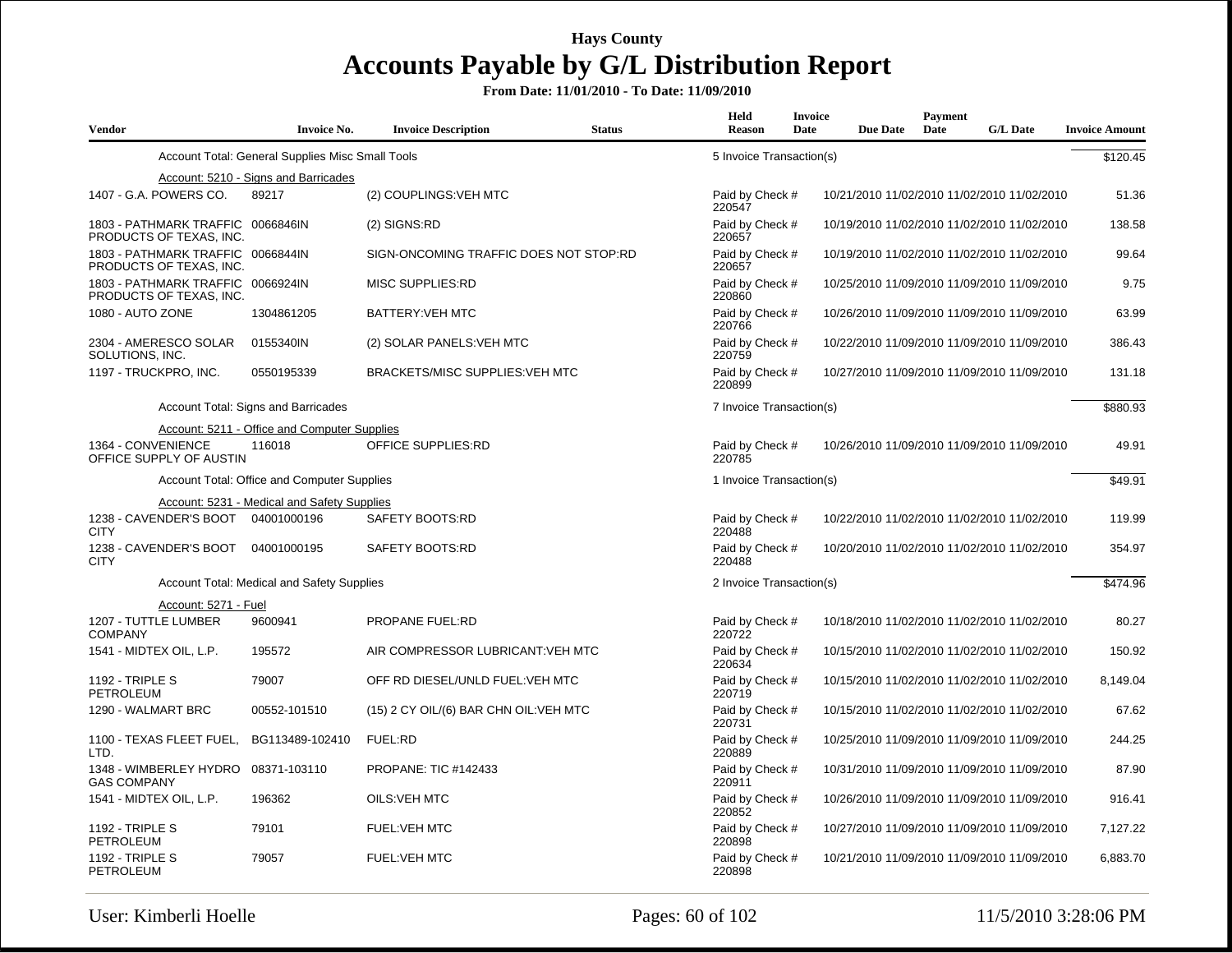| <b>Vendor</b>                                     | <b>Invoice No.</b>                                    | <b>Invoice Description</b>   | <b>Status</b> | Held<br><b>Reason</b>     | Invoice<br>Date | <b>Due Date</b> | Payment<br>Date | <b>G/L Date</b>                             | <b>Invoice Amount</b> |
|---------------------------------------------------|-------------------------------------------------------|------------------------------|---------------|---------------------------|-----------------|-----------------|-----------------|---------------------------------------------|-----------------------|
| <b>Account Total: Fuel</b>                        |                                                       |                              |               | 9 Invoice Transaction(s)  |                 |                 |                 |                                             | \$23,707.33           |
|                                                   | Account: 5335 - Employment Testing                    |                              |               |                           |                 |                 |                 |                                             |                       |
| 1586 - CORRIDOR MEDICAL 5593<br><b>CLINIC</b>     |                                                       | PHYSICAL:RD                  |               | Paid by Check #<br>220786 |                 |                 |                 | 10/07/2010 11/09/2010 11/09/2010 11/09/2010 | 58.00                 |
|                                                   | <b>Account Total: Employment Testing</b>              |                              |               | 1 Invoice Transaction(s)  |                 |                 |                 |                                             | \$58.00               |
|                                                   | Account: 5351 - Road Material and Supplies            |                              |               |                           |                 |                 |                 |                                             |                       |
| 1047 - ALAMO IRON<br>WORKS, INC.                  | M430096                                               | PIPE: VEH MTC                |               | Paid by Check #<br>220444 |                 |                 |                 | 10/08/2010 11/02/2010 11/02/2010 11/02/2010 | 275.58                |
| 1189 - ERGON ASPHALT &<br><b>EMULSIONS, INC.</b>  | 9400581557                                            | HFRS-2 OIL:RD                |               | Paid by Check #<br>220535 |                 |                 |                 | 10/15/2010 11/02/2010 11/02/2010 11/02/2010 | 12,591.61             |
| 1189 - ERGON ASPHALT &<br>EMULSIONS, INC.         | 9400583429                                            | HFRS-2 OIL:RD                |               | Paid by Check #<br>220535 |                 |                 |                 | 10/18/2010 11/02/2010 11/02/2010 11/02/2010 | 11,379.77             |
| 1853 - COLORADO<br>MATERIALS, LTD.                | 149493                                                | <b>FLEX BASE:RD</b>          |               | Paid by Check #<br>220506 |                 |                 |                 | 10/25/2010 11/02/2010 11/02/2010 11/02/2010 | 2,460.13              |
| 1328 - CMC METAL<br><b>RECYCLING</b>              | 42676                                                 | REBAR:RD                     |               | Paid by Check #<br>220781 |                 |                 |                 | 10/26/2010 11/09/2010 11/09/2010 11/09/2010 | 1,555.80              |
| 1853 - COLORADO<br>MATERIALS, LTD.                | 149661                                                | FLEX BASE: INDIAN CREEK RD   |               | Paid by Check #<br>220782 |                 |                 |                 | 10/31/2010 11/09/2010 11/09/2010 11/09/2010 | 1,557.48              |
| 1853 - COLORADO<br>MATERIALS, LTD.                | 149662                                                | FLEX BASE:CR 115             |               | Paid by Check #<br>220782 |                 |                 |                 | 10/31/2010 11/09/2010 11/09/2010 11/09/2010 | 58.68                 |
| 1189 - ERGON ASPHALT &<br><b>EMULSIONS, INC.</b>  | 9400585673                                            | HFRS-2 OIL:YARR YD           |               | Paid by Check #<br>220796 |                 |                 |                 | 10/21/2010 11/09/2010 11/09/2010 11/09/2010 | 12,200.54             |
| 1501 - MAXWELL WATER<br>SUPPLY CORPORATION        | 001479-101910                                         | <b>WATER SVC:RD</b>          |               | Paid by Check #<br>220845 |                 |                 |                 | 10/29/2010 11/09/2010 11/09/2010 11/09/2010 | 1,313.66              |
| 1269 - CENTEX MATERIALS, 10124874<br><b>LLC</b>   |                                                       | 3000 PSI CONCRETE:RD         |               | Paid by Check #<br>220775 |                 |                 |                 | 10/25/2010 11/09/2010 11/09/2010 11/09/2010 | 570.25                |
|                                                   | Account Total: Road Material and Supplies             |                              |               | 10 Invoice Transaction(s) |                 |                 |                 |                                             | \$43,963.50           |
|                                                   | <b>Account: 5413 - Vehicle Maintenance and Repair</b> |                              |               |                           |                 |                 |                 |                                             |                       |
| 1080 - AUTO ZONE                                  | 1304853915                                            | BATTERY: VEH MTC             |               | Paid by Check #<br>220455 |                 |                 |                 | 10/20/2010 11/02/2010 11/02/2010 11/02/2010 | 113.59                |
| 1170 - CAPITOL BEARING<br><b>SERVICE</b>          | 789807                                                | MISC PARTS: VEH MTC          |               | Paid by Check #<br>220480 |                 |                 |                 | 10/18/2010 11/02/2010 11/02/2010 11/02/2010 | 197.34                |
| 1209 - CARQUEST AUTO<br><b>PARTS</b>              | 7939141244                                            | 50' HEATER HOSE: VEH MTC     |               | Paid by Check #<br>220483 |                 |                 |                 | 10/14/2010 11/02/2010 11/02/2010 11/02/2010 | 25.50                 |
| 1304 - CHUCK NASH<br><b>CHEVROLET</b>             | 283611                                                | <b>SWITCH:VEH MTC</b>        |               | Paid by Check #<br>220496 |                 |                 |                 | 10/19/2010 11/02/2010 11/02/2010 11/02/2010 | 28.48                 |
| 1203 - EWALD TRACTOR,<br>INC.                     | 3139130                                               | SEAL KIT/(2) WHEELS: VEH MTC |               | Paid by Check #<br>220537 |                 |                 |                 | 10/19/2010 11/02/2010 11/02/2010 11/02/2010 | 129.16                |
| 2187 - FASTENAL COMPANY TXSAM44696                |                                                       | <b>MISC PART:VEH MTC</b>     |               | Paid by Check #<br>220540 |                 |                 |                 | 10/20/2010 11/02/2010 11/02/2010 11/02/2010 | 8.06                  |
| 1403 - FREIGHTLINER OF<br><b>AUSTIN</b>           | 093010                                                | OVERPMT/INV AP172271:VEH MTC |               | Paid by Check #<br>220546 |                 |                 |                 | 09/30/2010 11/02/2010 11/02/2010 09/30/2010 | (2.56)                |
| 1403 - FREIGHTLINER OF<br><b>AUSTIN</b>           | AP176412                                              | DIPSTICK ASY:VEH MTC         |               | Paid by Check #<br>220546 |                 |                 |                 | 10/14/2010 11/02/2010 11/02/2010 11/02/2010 | 51.22                 |
| 1466 - GRIFFITH FORD<br><b>MERCURY SAN MARCOS</b> | 105820                                                | <b>CLIP:VEH MTC</b>          |               | Paid by Check #<br>220558 |                 |                 |                 | 10/15/2010 11/02/2010 11/02/2010 11/02/2010 | 4.24                  |
| 1466 - GRIFFITH FORD                              | 105819                                                | MISC PARTS: VEH MTC          |               | Paid by Check #           |                 |                 |                 | 10/15/2010 11/02/2010 11/02/2010 11/02/2010 | 39.51                 |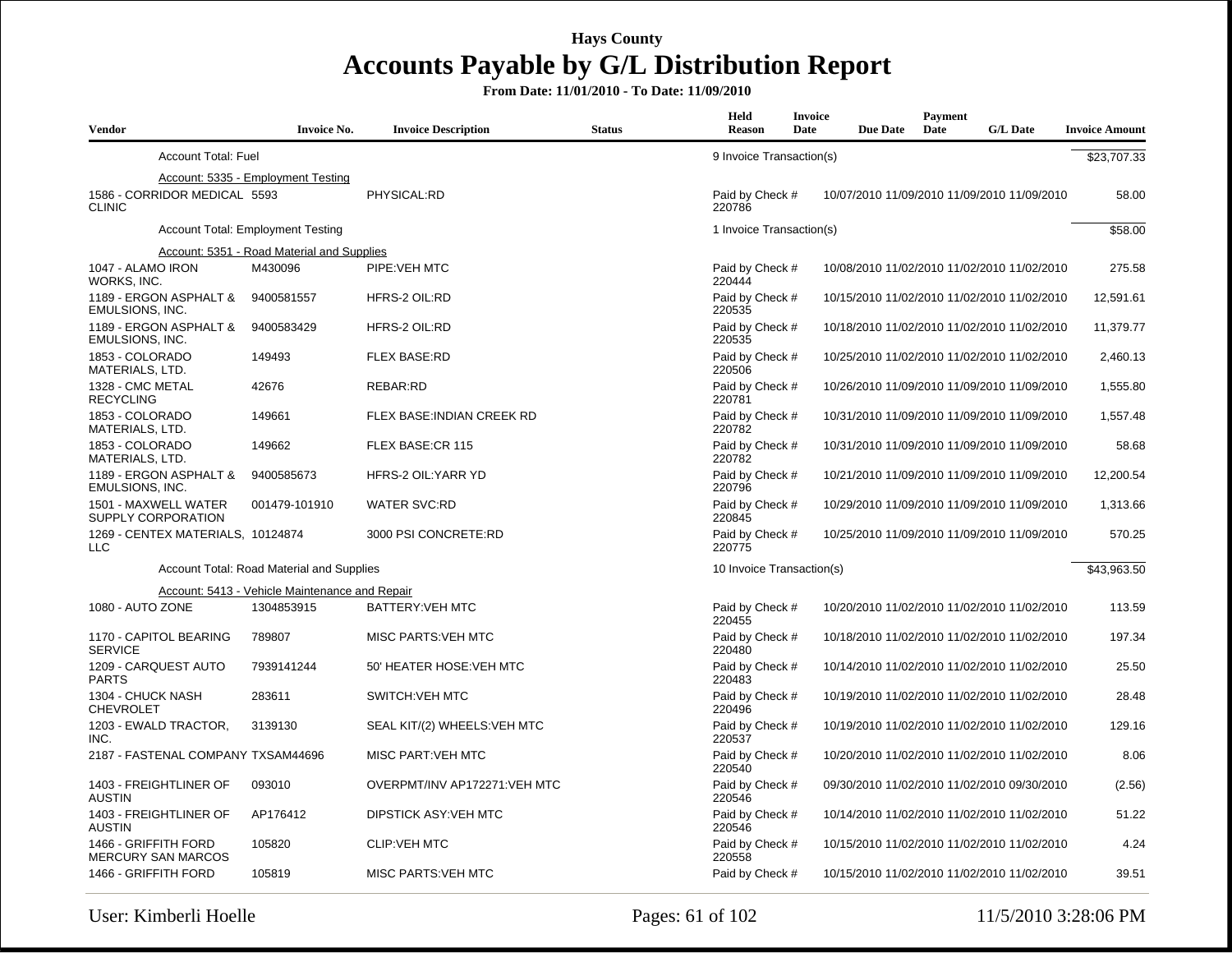| Vendor                                               | <b>Invoice No.</b> | <b>Invoice Description</b>          | <b>Status</b> | Held<br><b>Reason</b>     | <b>Invoice</b><br>Date | <b>Due Date</b> | Payment<br>Date | <b>G/L Date</b>                             | <b>Invoice Amount</b> |
|------------------------------------------------------|--------------------|-------------------------------------|---------------|---------------------------|------------------------|-----------------|-----------------|---------------------------------------------|-----------------------|
| <b>MERCURY SAN MARCOS</b>                            |                    |                                     |               | 220558                    |                        |                 |                 |                                             |                       |
| 3384 - GCR TIRE CENTER                               | 19951              | (2) RECAP TIRES: VEH MTC            |               | Paid by Check #<br>220550 |                        |                 |                 | 10/14/2010 11/02/2010 11/02/2010 11/02/2010 | 259.30                |
| 1264 - HOFMANN'S SUPPLY 295654                       |                    | MISC SUPPLIES: VEH MTC              |               | Paid by Check #<br>220582 |                        |                 |                 | 10/20/2010 11/02/2010 11/02/2010 11/02/2010 | 121.74                |
| 1531 - INTERSTATE BILLING 100326<br><b>SERVICE</b>   |                    | PUMP: VEH MTC                       |               | Paid by Check #<br>220589 |                        |                 |                 | 10/19/2010 11/02/2010 11/02/2010 11/02/2010 | 25.39                 |
| 1531 - INTERSTATE BILLING 90231627<br><b>SERVICE</b> |                    | (2) SEALS: VEH MTC                  |               | Paid by Check #<br>220589 |                        |                 |                 | 10/19/2010 11/02/2010 11/02/2010 11/02/2010 | 61.50                 |
| 3907 - LS TECHNOLOGIES<br>INC.                       | 75254              | (2) GAS SPRINGS: VEH MTC            |               | Paid by Check #<br>220620 |                        |                 |                 | 10/07/2010 11/02/2010 11/02/2010 11/02/2010 | 141.00                |
| 1636 - REYES TIRE & LUBE 101310                      |                    | STATE INSP:VEH MTC                  |               | Paid by Check #<br>220664 |                        |                 |                 | 10/13/2010 11/02/2010 11/02/2010 11/02/2010 | 14.50                 |
| 1659 - SAN MARCOS<br>AUTOMOTIVE, INC.                | 666794             | (2) WIPER BLADES: VEH MTC           |               | Paid by Check #<br>220675 |                        |                 |                 | 10/21/2010 11/02/2010 11/02/2010 11/02/2010 | 15.12                 |
| 1659 - SAN MARCOS<br>AUTOMOTIVE, INC.                | 666773             | <b>MISC PARTS:VEH MTC</b>           |               | Paid by Check #<br>220675 |                        |                 |                 | 10/21/2010 11/02/2010 11/02/2010 11/02/2010 | 31.05                 |
| 1659 - SAN MARCOS<br>AUTOMOTIVE, INC.                | 666598             | (2) CONNECTORS: VEH MTC             |               | Paid by Check #<br>220675 |                        |                 |                 | 10/18/2010 11/02/2010 11/02/2010 11/02/2010 | 4.74                  |
| 1061 - AMERICAN TIRE<br><b>DISTRIBUTORS</b>          | S010199398         | (4) 7.50-16/10 TIRES: VEH MTC       |               | Paid by Check #<br>220446 |                        |                 |                 | 10/20/2010 11/02/2010 11/02/2010 11/02/2010 | 374.92                |
| 1531 - INTERSTATE BILLING 90225508<br><b>SERVICE</b> |                    | (4) BRAKE DRUMS: VEH MTC            |               | Paid by Check #<br>220589 |                        |                 |                 | 10/07/2010 11/02/2010 11/02/2010 11/02/2010 | 674.52                |
| 1734 - SOUTHERN TIRE<br><b>MART</b>                  | 63058594           | (4) 20.5-25 TIRES: VEH MTC          |               | Paid by Check #<br>220689 |                        |                 |                 | 10/15/2010 11/02/2010 11/02/2010 11/02/2010 | 2,979.60              |
| 1657 - SAN MARCOS GLASS ISM022576                    |                    | INSTALL MOTOR GRADER GLASS: VEH MTC |               | Paid by Check #<br>220678 |                        |                 |                 | 10/19/2010 11/02/2010 11/02/2010 11/02/2010 | 387.50                |
| 1177 - TRACTOR SUPPLY<br><b>COMPANY</b>              | 54351              | <b>NYLON ROPE: VEH MTC</b>          |               | Paid by Check #<br>220717 |                        |                 |                 | 10/21/2010 11/02/2010 11/02/2010 11/02/2010 | 4.49                  |
| 1177 - TRACTOR SUPPLY<br><b>COMPANY</b>              | 54322              | <b>NYLON ROPE: VEH MTC</b>          |               | Paid by Check #<br>220717 |                        |                 |                 | 10/21/2010 11/02/2010 11/02/2010 11/02/2010 | 8.49                  |
| 1197 - TRUCKPRO, INC.                                | 0550194859         | MISC FILTERS: VEH MTC               |               | Paid by Check #<br>220720 |                        |                 |                 | 10/18/2010 11/02/2010 11/02/2010 11/02/2010 | 569.08                |
| 1207 - TUTTLE LUMBER<br><b>COMPANY</b>               | 9602581            | (4) 6X6 SQ GASKET MTL: VEH MTC      |               | Paid by Check #<br>220722 |                        |                 |                 | 10/20/2010 11/02/2010 11/02/2010 11/02/2010 | 5.96                  |
| 1333 - WILDCAT<br><b>HYDRAULICS, LLC</b>             | 52047              | HOSE/PLUGS:VEH MTC                  |               | Paid by Check #<br>220734 |                        |                 |                 | 10/19/2010 11/02/2010 11/02/2010 11/02/2010 | 49.64                 |
| 2272 - GRANDE TRUCK<br><b>CENTER</b>                 | 969851             | (2) SENDERS: VEH MTC                |               | Paid by Check #<br>220555 |                        |                 |                 | 07/21/2010 11/02/2010 11/02/2010 09/30/2010 | 18.44                 |
| 2272 - GRANDE TRUCK<br><b>CENTER</b>                 | CM968963           | <b>RETURN HARNESS: VEH MTC</b>      |               | Paid by Check #<br>220555 |                        |                 |                 | 07/21/2010 11/02/2010 11/02/2010 09/30/2010 | (29.68)               |
| 2272 - GRANDE TRUCK<br><b>CENTER</b>                 | 968963X1           | <b>SENSOR: VEH MTC</b>              |               | Paid by Check #<br>220555 |                        |                 |                 | 07/19/2010 11/02/2010 11/02/2010 09/30/2010 | 17.51                 |
| 2272 - GRANDE TRUCK<br><b>CENTER</b>                 | CM968963X1         | <b>RETURN SENSOR: VEH MTC</b>       |               | Paid by Check #<br>220555 |                        |                 |                 | 07/21/2010 11/02/2010 11/02/2010 09/30/2010 | (17.51)               |
| 2272 - GRANDE TRUCK<br><b>CENTER</b>                 | 968963X2           | <b>SWITCH:VEH MTC</b>               |               | Paid by Check #<br>220555 |                        |                 |                 | 07/15/2010 11/02/2010 11/02/2010 09/30/2010 | 146.05                |
| 2272 - GRANDE TRUCK<br><b>CENTER</b>                 | CM968963X2         | <b>RETURN SWITCH:VEH MTC</b>        |               | Paid by Check #<br>220555 |                        |                 |                 | 07/21/2010 11/02/2010 11/02/2010 09/30/2010 | (146.05)              |
| 2272 - GRANDE TRUCK                                  | 987747             | MODULE: VEH MTC                     |               | Paid by Check #           |                        |                 |                 | 10/27/2010 11/02/2010 11/02/2010 11/02/2010 | 188.11                |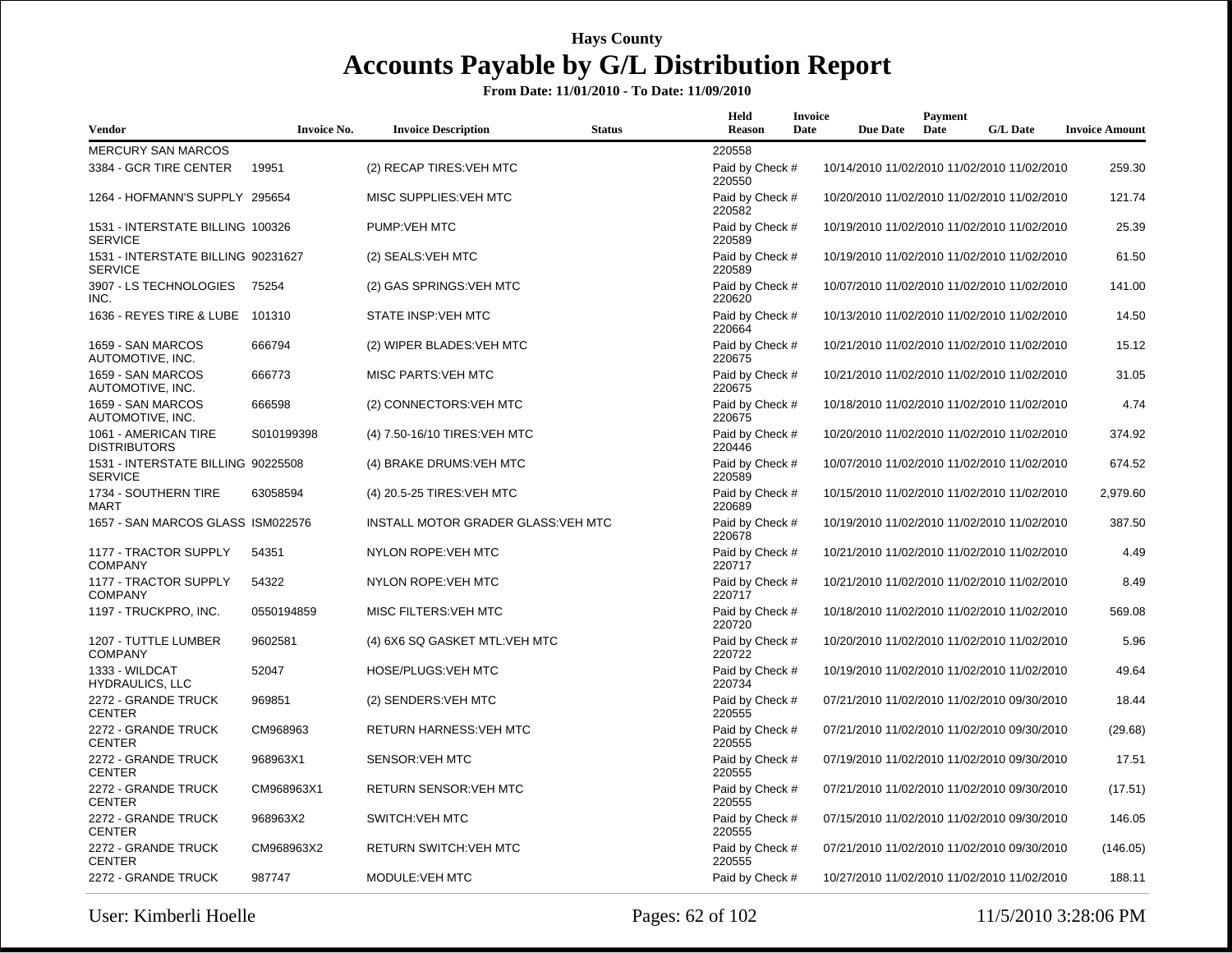| <b>Vendor</b>                                         | <b>Invoice No.</b> | <b>Invoice Description</b>         | <b>Status</b> | Held<br><b>Reason</b>     | <b>Invoice</b><br>Date | <b>Due Date</b> | Payment<br>Date | <b>G/L Date</b>                             | <b>Invoice Amount</b> |
|-------------------------------------------------------|--------------------|------------------------------------|---------------|---------------------------|------------------------|-----------------|-----------------|---------------------------------------------|-----------------------|
| <b>CENTER</b>                                         |                    |                                    |               | 220555                    |                        |                 |                 |                                             |                       |
| 1197 - TRUCKPRO, INC.                                 | 0550194957         | FILTERS/MISC SUPPLIES: VEH MTC     |               | Paid by Check #<br>220899 |                        |                 |                 | 10/19/2010 11/09/2010 11/09/2010 11/09/2010 | 365.61                |
| 1061 - AMERICAN TIRE<br><b>DISTRIBUTORS</b>           | S010290236         | 16.9-480/70-24 TIRE: VEH MTC       |               | Paid by Check #<br>220760 |                        |                 |                 | 10/25/2010 11/09/2010 11/09/2010 11/09/2010 | 65.66                 |
| <b>1079 - AUSTIN</b><br>REBUILDERS, INC.              | 100303             | A/C COMPRESSOR/MISC PARTS: VEH MTC |               | Paid by Check #<br>220765 |                        |                 |                 | 10/25/2010 11/09/2010 11/09/2010 11/09/2010 | 290.77                |
| <b>1079 - AUSTIN</b><br>REBUILDERS, INC.              | 100344             | COMPRESSOR/ACCUMULATOR: VEH MTC    |               | Paid by Check #<br>220765 |                        |                 |                 | 10/28/2010 11/09/2010 11/09/2010 11/09/2010 | 298.50                |
| 1080 - AUTO ZONE                                      | 1304860149         | MISC SUPPLIES: VEH MTC             |               | Paid by Check #<br>220766 |                        |                 |                 | 10/25/2010 11/09/2010 11/09/2010 11/09/2010 | 11.18                 |
| 1080 - AUTO ZONE                                      | 1304803998         | (2) BATTERIES: VEH MTC             |               | Paid by Check #<br>220766 |                        |                 |                 | 09/08/2010 11/09/2010 11/09/2010 11/09/2010 | 147.18                |
| 1473 - DIETZ TRACTOR CO. 6761                         |                    | (6) BLADES: VEH MTC                |               | Paid by Check #<br>220794 |                        |                 |                 | 10/20/2010 11/09/2010 11/09/2010 11/09/2010 | 151.20                |
| 2187 - FASTENAL COMPANY TXSAM44826                    |                    | (4) PENETRATING SOLVENTS: VEH MTC  |               | Paid by Check #<br>220797 |                        |                 |                 | 10/27/2010 11/09/2010 11/09/2010 11/09/2010 | 27.58                 |
| 2187 - FASTENAL COMPANY TXSAM44801                    |                    | <b>MISC PARTS: VEH MTC</b>         |               | Paid by Check #<br>220797 |                        |                 |                 | 10/26/2010 11/09/2010 11/09/2010 11/09/2010 | 12.23                 |
| 1275 - HOLT CAT                                       | PIMA0079504        | SOLENOID: VEH MTC                  |               | Paid by Check #<br>220816 |                        |                 |                 | 10/21/2010 11/09/2010 11/09/2010 11/09/2010 | 254.33                |
| 4221 - DARR EQUIPMENT<br><b>COMPANY</b>               | C63397             | (6) FILTERS: VEH MTC               |               | Paid by Check #<br>220792 |                        |                 |                 | 10/27/2010 11/09/2010 11/09/2010 11/09/2010 | 379.02                |
| 1705 - SANTEX TRUCK<br>CENTER, LTD.                   | 1212893            | EGR VALVE: VEH MTC                 |               | Paid by Check #<br>220878 |                        |                 |                 | 10/22/2010 11/09/2010 11/09/2010 11/09/2010 | 315.86                |
| 1197 - TRUCKPRO, INC.                                 | 0550195339         | BRACKETS/MISC SUPPLIES: VEH MTC    |               | Paid by Check #<br>220899 |                        |                 |                 | 10/27/2010 11/09/2010 11/09/2010 11/09/2010 | 291.59                |
| 4240 - HYDRADYNE<br><b>HYDRAULICS, LLC</b>            | 510245739          | MISC SUPPLIES: VEH MTC             |               | Paid by Check #<br>220820 |                        |                 |                 | 10/26/2010 11/09/2010 11/09/2010 11/09/2010 | 205.36                |
| 1531 - INTERSTATE BILLING 100735<br><b>SERVICE</b>    |                    | WIRING HARNESS: VEH MTC            |               | Paid by Check #<br>220824 |                        |                 |                 | 10/28/2010 11/09/2010 11/09/2010 11/09/2010 | 60.28                 |
| 1531 - INTERSTATE BILLING 100747<br><b>SERVICE</b>    |                    | <b>SENSOR: VEH MTC</b>             |               | Paid by Check #<br>220824 |                        |                 |                 | 10/28/2010 11/09/2010 11/09/2010 11/09/2010 | 18.50                 |
| 1531 - INTERSTATE BILLING 100826<br><b>SERVICE</b>    |                    | (2) SENSORS RPM: VEH MTC           |               | Paid by Check #<br>220824 |                        |                 |                 | 11/01/2010 11/09/2010 11/09/2010 11/09/2010 | 88.48                 |
| 1483 - M & D<br>DISTRIBUTORS, INC.                    | 50077616           | NOZZLES/INJECTORS/GASKETS: VEH MTC |               | Paid by Check #<br>220840 |                        |                 |                 | 10/25/2010 11/09/2010 11/09/2010 11/09/2010 | 128.84                |
| 1636 - REYES TIRE & LUBE 102910                       |                    | STATE INSPECTION: VEH MTC          |               | Paid by Check #<br>220869 |                        |                 |                 | 10/29/2010 11/09/2010 11/09/2010 11/09/2010 | 14.50                 |
| 1659 - SAN MARCOS<br>AUTOMOTIVE, INC.                 | 666906             | MISC SUPPLIES: VEH MTC             |               | Paid by Check #<br>220874 |                        |                 |                 | 10/25/2010 11/09/2010 11/09/2010 11/09/2010 | 16.57                 |
| 2258 - SAN MARCOS SMALL 59765<br><b>ENGINE REPAIR</b> |                    | VALVE CHECK/FUEL LINE: VEH MTC     |               | Paid by Check #<br>220877 |                        |                 |                 | 10/27/2010 11/09/2010 11/09/2010 11/09/2010 | 67.96                 |
| 2740 - TLR HYDRAULIC &<br>AIR                         | 1406               | <b>SEAL KIT:VEH MTC</b>            |               | Paid by Check #<br>220894 |                        |                 |                 | 10/26/2010 11/09/2010 11/09/2010 11/09/2010 | 111.96                |
| 4209 - TOOLS RENEWED,<br>INC.                         | 70648              | MISC SUPPLIES: VEH MTC             |               | Paid by Check #<br>220895 |                        |                 |                 | 10/19/2010 11/09/2010 11/09/2010 11/09/2010 | 59.80                 |
| 1177 - TRACTOR SUPPLY<br><b>COMPANY</b>               | 10134              | (2) FUEL LINES: VEH MTC            |               | Paid by Check #<br>220896 |                        |                 |                 | 10/27/2010 11/09/2010 11/09/2010 11/09/2010 | 7.98                  |
| 1177 - TRACTOR SUPPLY                                 | 55760              | <b>IGNITION SWITCH:VEH MTC</b>     |               | Paid by Check #           |                        |                 |                 | 10/28/2010 11/09/2010 11/09/2010 11/09/2010 | 13.99                 |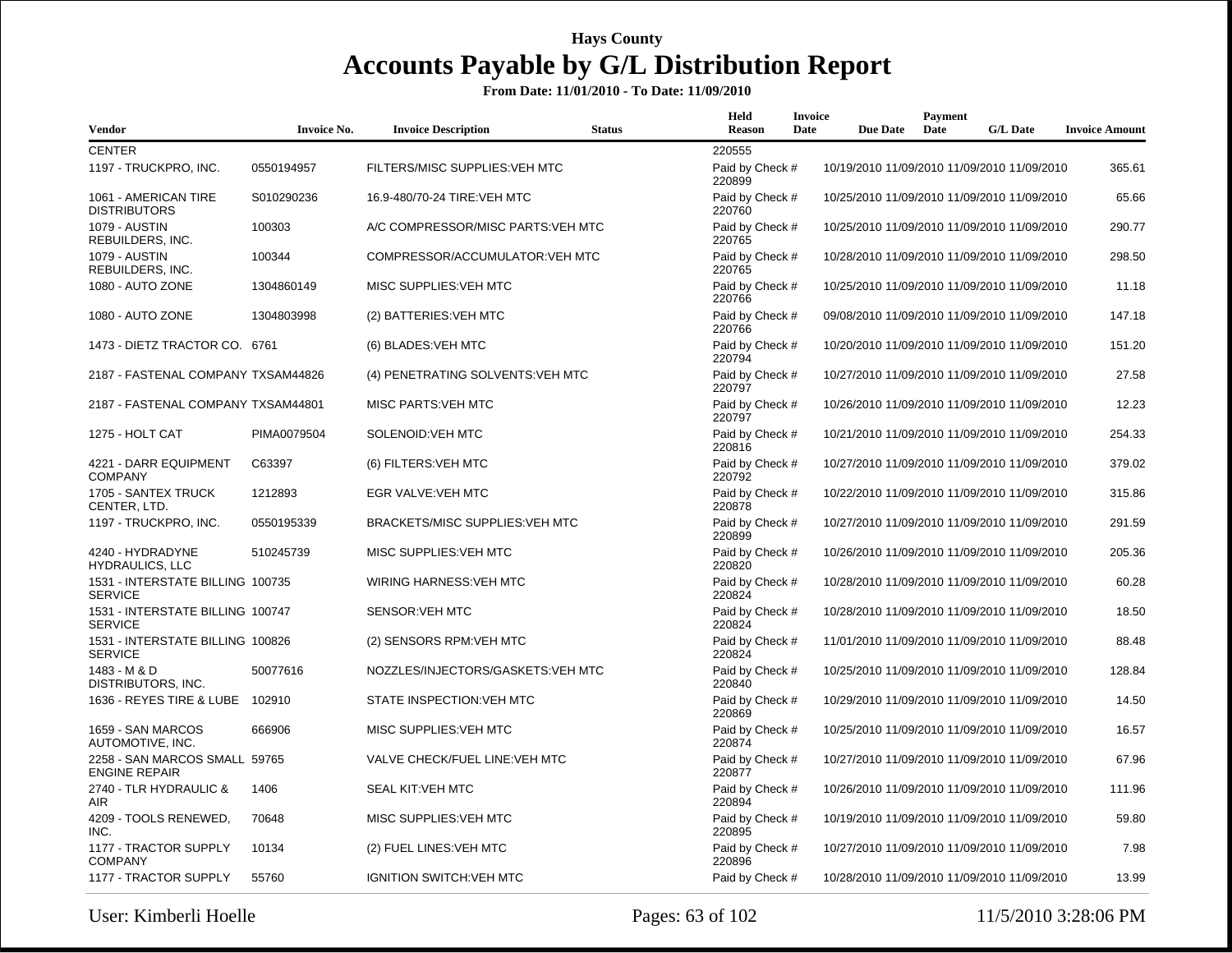| <b>Vendor</b>                                                           | <b>Invoice No.</b>                                   | <b>Invoice Description</b>               | <b>Status</b>                                    | Held<br><b>Reason</b>     | <b>Invoice</b><br>Date | <b>Due Date</b> | Payment<br>Date | <b>G/L Date</b>                             | <b>Invoice Amount</b> |
|-------------------------------------------------------------------------|------------------------------------------------------|------------------------------------------|--------------------------------------------------|---------------------------|------------------------|-----------------|-----------------|---------------------------------------------|-----------------------|
| <b>COMPANY</b>                                                          |                                                      |                                          |                                                  | 220896                    |                        |                 |                 |                                             |                       |
|                                                                         | Account Total: Vehicle Maintenance and Repair        |                                          |                                                  | 60 Invoice Transaction(s) |                        |                 |                 |                                             | \$9,904.88            |
| 2150 - CARTEGRAPH<br>SYSTEM, INC.                                       | Account: 5429 - Software Maintenance<br>33428        |                                          | CARTELITE LICENSE CONVERSION/SUBSCRIPTION FEE:RD | Paid by Check #<br>220484 |                        |                 |                 | 10/15/2010 11/02/2010 11/02/2010 11/02/2010 | 8,730.00              |
|                                                                         | Account Total: Software Maintenance                  |                                          |                                                  | 1 Invoice Transaction(s)  |                        |                 |                 |                                             | \$8,730.00            |
|                                                                         | Account: 5448_008 - Contract Services Consultant     |                                          |                                                  |                           |                        |                 |                 |                                             |                       |
| 1087 - BAKER-AICKLEN &<br>ASSOCIATES, INC.                              | 21010058                                             |                                          | CONSTRUCTION: GREEN ACRES DRIVE @ WILSON CREEK   | Paid by Check #<br>220460 |                        |                 |                 | 10/11/2010 11/02/2010 11/02/2010 09/30/2010 | 1,215.00              |
| 2336 - ROGERS DESIGN<br><b>SERVICE</b>                                  | 100301                                               | <b>ENG SVCS: ELDER HILL RD</b>           |                                                  | Paid by Check #<br>220872 |                        |                 |                 | 10/04/2010 11/09/2010 11/09/2010 11/09/2010 | 2,150.00              |
|                                                                         | <b>Account Total: Contract Services Consultant</b>   |                                          |                                                  | 2 Invoice Transaction(s)  |                        |                 |                 |                                             | \$3,365.00            |
|                                                                         | Account: 5448 010 - Contract Services Road Work      |                                          |                                                  |                           |                        |                 |                 |                                             |                       |
| <b>1418 - HUNTER</b><br><b>INDUSTRIES, LTD</b>                          | 15981A                                               | HOT MIX OVERLAY:RD                       |                                                  | Paid by Check #<br>220819 |                        |                 |                 | 10/31/2010 11/09/2010 11/09/2010 11/09/2010 | 175,269.51            |
| <b>1418 - HUNTER</b><br><b>INDUSTRIES, LTD</b>                          | 15981B                                               | HOT MIX OVERLAY HARD BID CONSTRUCTION:RD |                                                  | Paid by Check #<br>220819 |                        |                 |                 | 10/31/2010 11/09/2010 11/09/2010 11/09/2010 | 93,997.05             |
| <b>1418 - HUNTER</b><br><b>INDUSTRIES, LTD</b>                          | 15981C                                               | HOT MIX OVERLAY HARD BID CONSTRUCTION:RD |                                                  | Paid by Check #<br>220819 |                        |                 |                 | 10/31/2010 11/09/2010 11/09/2010 11/09/2010 | 46,464.10             |
|                                                                         | <b>Account Total: Contract Services Road Work</b>    |                                          |                                                  | 3 Invoice Transaction(s)  |                        |                 | \$315,730.66    |                                             |                       |
| Account: 5452 - Trash Hauling<br>1771 - TEXAS DISPOSAL<br>SYSTEMS, INC. | 101510-RD-YARR                                       | TRASH SVC:100953536                      |                                                  | Paid by Check #<br>220705 |                        |                 |                 | 10/15/2010 11/02/2010 11/02/2010 11/02/2010 | 348.00                |
| Account Total: Trash Hauling                                            |                                                      |                                          |                                                  | 1 Invoice Transaction(s)  |                        |                 |                 |                                             | \$348.00              |
|                                                                         | Account: 5473 015 - Equipment Lease Road Eqpt        |                                          |                                                  |                           |                        |                 |                 |                                             |                       |
| 1650 - RSC EQUIPMENT<br><b>RENTAL. INC.</b>                             | 46074564001                                          | ELEC/POINT/CHISEL BREAKERS RENTAL:RD     |                                                  | Paid by Check #<br>220672 |                        |                 |                 | 10/21/2010 11/02/2010 11/02/2010 11/02/2010 | 72.00                 |
| 1650 - RSC EQUIPMENT<br>RENTAL, INC.                                    | 46075873001                                          | <b>WACKER RENTAL:RD</b>                  |                                                  | Paid by Check #<br>220672 |                        |                 |                 | 10/21/2010 11/02/2010 11/02/2010 11/02/2010 | 66.00                 |
|                                                                         | Account Total: Equipment Lease Road Egpt             |                                          |                                                  | 2 Invoice Transaction(s)  |                        |                 |                 |                                             | \$138.00              |
|                                                                         | Account: 5480 230 - Utilities RPTP - Road and Bridge |                                          |                                                  |                           |                        |                 |                 |                                             |                       |
| 1838 - B-ALERT SECURITY 2011-00000123<br><b>SYSTEMS</b>                 |                                                      | NOV 10 ALARM MONITORING SVC:RD           |                                                  | Paid by Check #<br>220458 |                        |                 |                 | 11/01/2010 11/02/2010 11/02/2010 11/02/2010 | 30.00                 |
| 1809 - PEDERNALES<br>ELECTRIC COOPERATIVE,<br>INC.                      | 101910-RD-<br><b>FORMAN</b>                          | 1786488900:ELEC SVC                      |                                                  | Paid by Check #<br>220861 |                        |                 |                 | 10/19/2010 11/09/2010 11/09/2010 11/09/2010 | 89.30                 |
| 1809 - PEDERNALES<br>ELECTRIC COOPERATIVE,<br>INC.                      | 101910-RD-KYLE                                       | 1596734600:ELEC SVC                      |                                                  | Paid by Check #<br>220861 |                        |                 |                 | 10/19/2010 11/09/2010 11/09/2010 11/09/2010 | 1,114.99              |
| 1501 - MAXWELL WATER<br>SUPPLY CORPORATION                              | 001527-101910                                        | <b>WATER SVC:RD</b>                      |                                                  | Paid by Check #<br>220845 |                        |                 |                 | 10/29/2010 11/09/2010 11/09/2010 11/09/2010 | 294.76                |
|                                                                         | Account Total: Utilities RPTP - Road and Bridge      |                                          |                                                  | 4 Invoice Transaction(s)  |                        |                 |                 |                                             | \$1,529.05            |
|                                                                         | Account: 5551 - Continuing Education                 |                                          |                                                  |                           |                        |                 |                 |                                             |                       |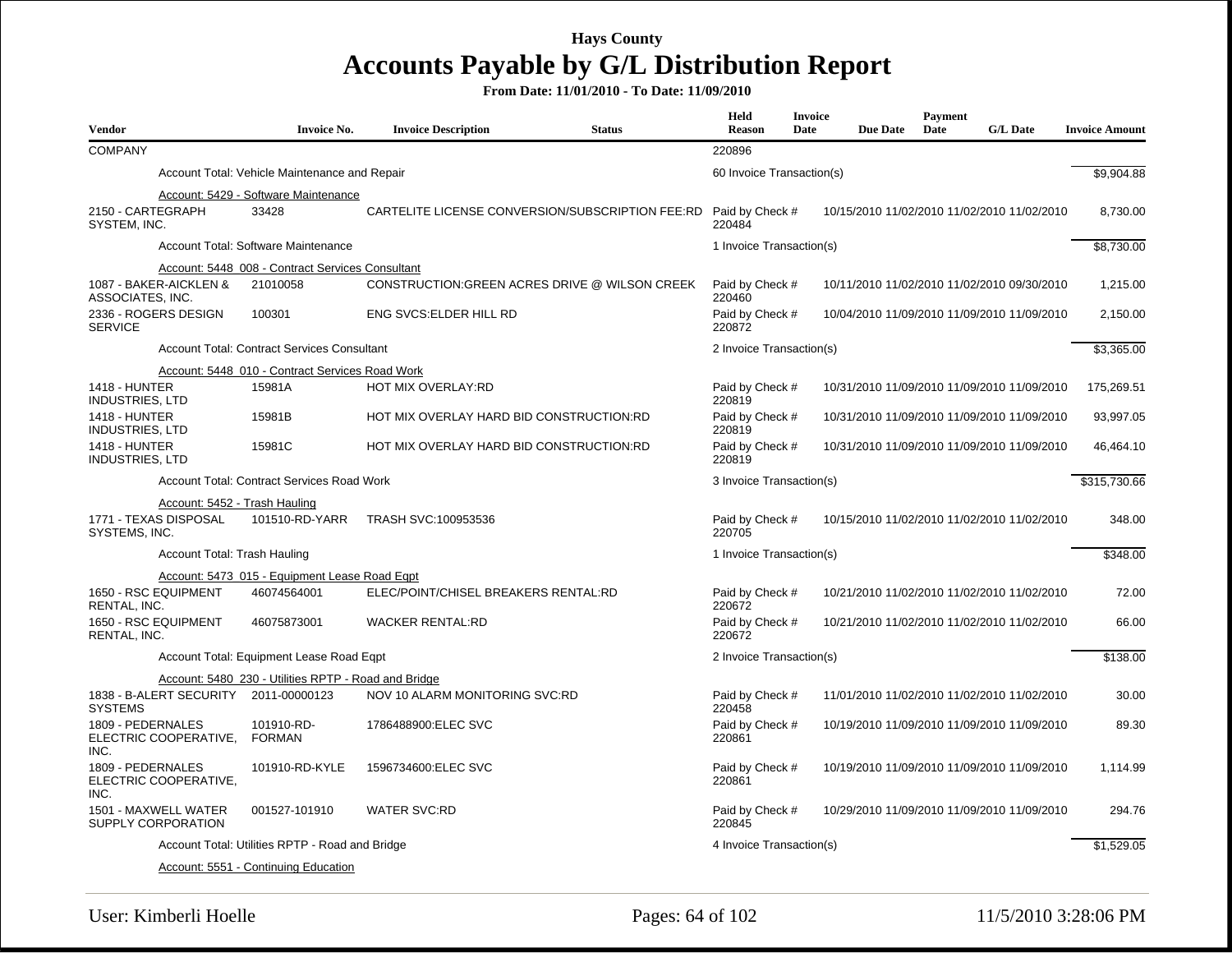|                                                                    |                                            |                                         |               | <b>Held</b>                | <b>Invoice</b> |                 | Payment |                                             |                       |
|--------------------------------------------------------------------|--------------------------------------------|-----------------------------------------|---------------|----------------------------|----------------|-----------------|---------|---------------------------------------------|-----------------------|
| Vendor                                                             | <b>Invoice No.</b>                         | <b>Invoice Description</b>              | <b>Status</b> | <b>Reason</b>              | Date           | <b>Due Date</b> | Date    | <b>G/L Date</b>                             | <b>Invoice Amount</b> |
| 2310 - SEVERA PINEDA                                               | 1025-2710                                  | N/T MEAL/LODGING/PARKING EXP REIMB:CONF |               | Paid by Check #<br>220862  |                |                 |         | 10/28/2010 11/09/2010 11/09/2010 11/09/2010 | 450.80                |
| 2309 - JANICE WEBER                                                | 1025-2710                                  | N/T MEAL/LODGING EXP REIMB:CONF         |               | Paid by Check #<br>220908  |                |                 |         | 10/28/2010 11/09/2010 11/09/2010 11/09/2010 | 369.71                |
| 2917 - JOSE E CERVANTES                                            | 102610                                     | TAX MEAL REIMB:RD                       |               | Paid by Check #<br>220922  |                |                 |         | 10/26/2010 11/09/2010 11/09/2010 11/09/2010 | 13.00                 |
| 4249 - ALBERT CARREON                                              | 102610                                     | TAX MEAL REIMB:RD                       |               | Paid by Check #<br>220921  |                |                 |         | 10/26/2010 11/09/2010 11/09/2010 11/09/2010 | 13.00                 |
| 4248 - ERIC A. ESQUEDA                                             | 102610                                     | TAX MEAL REIMB:RD                       |               | Paid by Check #<br>220923  |                |                 |         | 10/26/2010 11/09/2010 11/09/2010 11/09/2010 | 13.00                 |
| 4251 - RUBEN PICASIO                                               | 102610                                     | TAX MEAL/PARKING REIMB:RD               |               | Paid by Check #<br>220936  |                |                 |         | 10/26/2010 11/09/2010 11/09/2010 11/09/2010 | 25.00                 |
| 4252 - PABLO REYNA                                                 | 102610                                     | TAX MEAL REIMB:RD                       |               | Paid by Check #<br>220938  |                |                 |         | 10/26/2010 11/09/2010 11/09/2010 11/09/2010 | 13.00                 |
| 4250 - VINCENTE URIBE                                              | 102610                                     | TAX MEAL REIMB:RD                       |               | Paid by Check #<br>220940  |                |                 |         | 10/26/2010 11/09/2010 11/09/2010 11/09/2010 | 13.00                 |
|                                                                    | <b>Account Total: Continuing Education</b> |                                         |               | 8 Invoice Transaction(s)   |                |                 |         |                                             | \$910.51              |
| Account: 5718 - Software                                           |                                            |                                         |               |                            |                |                 |         |                                             |                       |
| 2150 - CARTEGRAPH<br>SYSTEM, INC.                                  | 33415A                                     | PO #2102-IMPLEMENTATION SERVICES:RD     |               | Paid by Check #<br>220484  |                |                 |         | 09/30/2010 11/02/2010 11/02/2010 09/30/2010 | 562.50                |
| <b>Account Total: Software</b>                                     |                                            |                                         |               | 1 Invoice Transaction(s)   |                |                 |         |                                             | \$562.50              |
| Division Total: Operating                                          |                                            |                                         |               | 133 Invoice Transaction(s) |                |                 |         |                                             | \$411,577.84          |
| Division: 99 - Grants                                              |                                            |                                         |               |                            |                |                 |         |                                             |                       |
| Cost Center: 048 - TxDot Wintermills Parkway                       |                                            |                                         |               |                            |                |                 |         |                                             |                       |
| Account: 5611 - Construction<br>3508 - MYERS<br>CONSTRUCTION, INC. | 2-102610A                                  | PROF SVCS: WINTERMILLS PARKWAY          |               | Paid by Check #<br>220856  |                |                 |         | 10/26/2010 11/09/2010 11/09/2010 11/09/2010 | 86,502.55             |
| <b>Account Total: Construction</b>                                 |                                            |                                         |               | 1 Invoice Transaction(s)   |                |                 |         |                                             | \$86,502.55           |
| Account: 5621 - Engineering                                        |                                            |                                         |               |                            |                |                 |         |                                             |                       |
| 1426 - LAND DESIGN<br>PARTNERS, INC.                               | 000000000398                               | <b>ENG SVCS: WINTERMILLS PKWY</b>       |               | Paid by Check #<br>220606  |                |                 |         | 10/10/2010 11/02/2010 11/02/2010 09/30/2010 | 2,129.02              |
| <b>Account Total: Engineering</b>                                  |                                            |                                         |               | 1 Invoice Transaction(s)   |                |                 |         |                                             | \$2,129.02            |
| Cost Center Total: TxDot Wintermills Parkway                       |                                            |                                         |               | 2 Invoice Transaction(s)   |                |                 |         |                                             | \$88,631.57           |
| <b>Division Total: Grants</b>                                      |                                            |                                         |               | 2 Invoice Transaction(s)   |                |                 |         |                                             | \$88,631.57           |
| Department Total: RPTP                                             |                                            |                                         |               | 135 Invoice Transaction(s) |                |                 |         |                                             | \$500,209.41          |
| Fund Total: Road and Bridge General Fund                           |                                            |                                         |               | 135 Invoice Transaction(s) |                |                 |         |                                             | \$500,209.41          |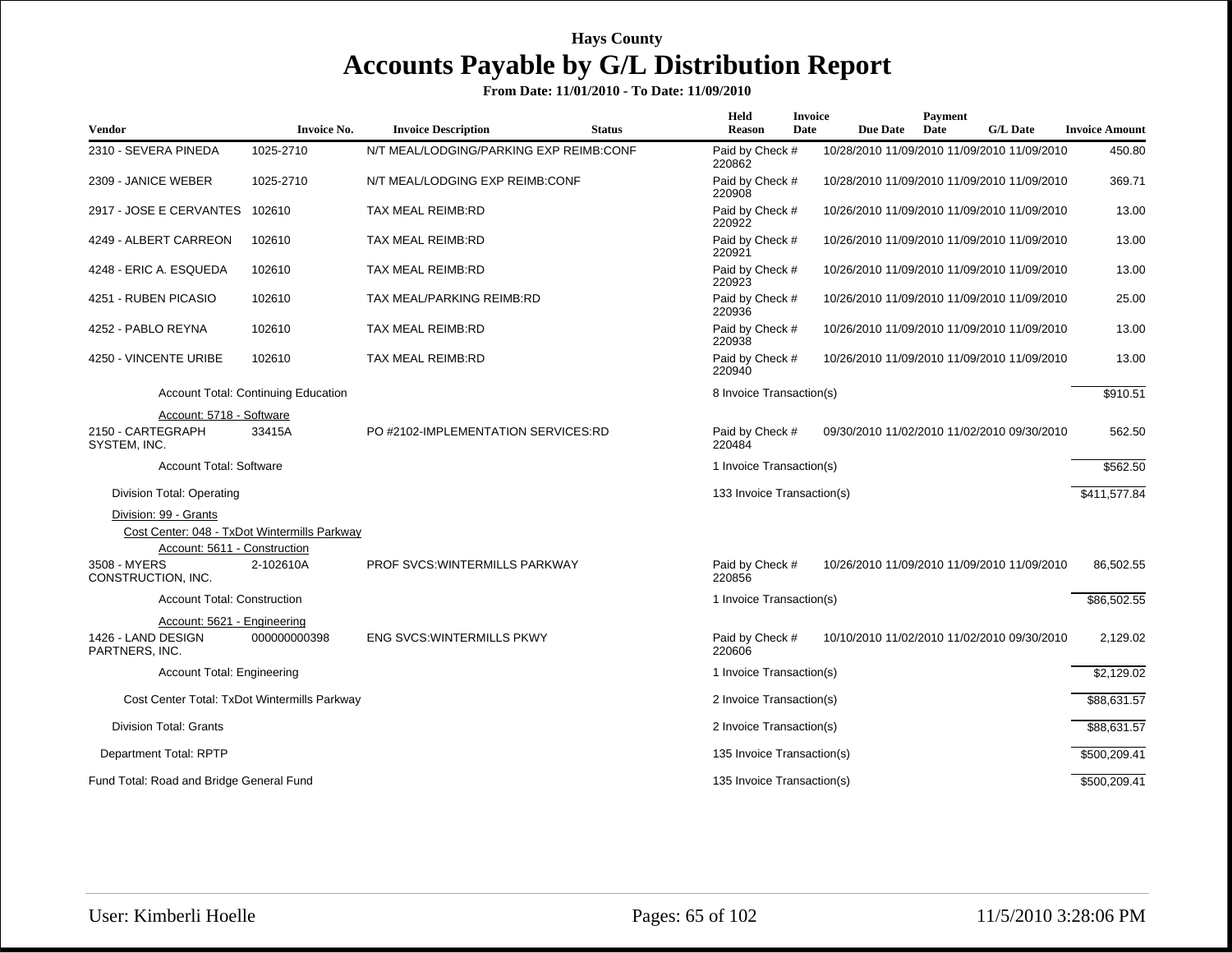| <b>Vendor</b>                                                     | <b>Invoice No.</b>                 | <b>Invoice Description</b>                                       | <b>Status</b> | Held<br><b>Reason</b>     | <b>Invoice</b><br>Date | <b>Due Date</b> | <b>Payment</b><br>Date | <b>G/L Date</b>                             | <b>Invoice Amount</b> |
|-------------------------------------------------------------------|------------------------------------|------------------------------------------------------------------|---------------|---------------------------|------------------------|-----------------|------------------------|---------------------------------------------|-----------------------|
| Fund: 022 - Road Bond 2006 Construction Fund                      |                                    |                                                                  |               |                           |                        |                 |                        |                                             |                       |
| Department: 801 - Precinct 1 - Roads                              |                                    |                                                                  |               |                           |                        |                 |                        |                                             |                       |
| Division: 96 - Road Bonds                                         |                                    |                                                                  |               |                           |                        |                 |                        |                                             |                       |
| Cost Center: 505 - East McCarty Lane                              |                                    |                                                                  |               |                           |                        |                 |                        |                                             |                       |
|                                                                   | Account: 5623 - Utility Relocation |                                                                  |               |                           |                        |                 |                        |                                             |                       |
| 1136 - BLUEBONNET<br><b>ELECTRIC COOP</b>                         | 090110                             | UTILITY RELOCATION: EAST MCCARTY LANE WA #1                      |               | Paid by Check #<br>220467 |                        |                 |                        | 09/01/2010 11/02/2010 11/02/2010 09/30/2010 | 17.019.15             |
|                                                                   | Account Total: Utility Relocation  |                                                                  |               | 1 Invoice Transaction(s)  |                        |                 |                        |                                             | \$17,019.15           |
| Cost Center Total: East McCarty Lane                              |                                    |                                                                  |               | 1 Invoice Transaction(s)  |                        |                 |                        |                                             | \$17,019.15           |
| Division Total: Road Bonds                                        |                                    |                                                                  |               | 1 Invoice Transaction(s)  |                        |                 |                        |                                             | \$17,019.15           |
| Department Total: Precinct 1 - Roads                              |                                    |                                                                  |               | 1 Invoice Transaction(s)  |                        |                 |                        |                                             | \$17,019.15           |
| Department: 802 - Precinct 2 - Roads                              |                                    |                                                                  |               |                           |                        |                 |                        |                                             |                       |
| Division: 96 - Road Bonds                                         |                                    |                                                                  |               |                           |                        |                 |                        |                                             |                       |
| Cost Center: 629 - FM1626B                                        |                                    |                                                                  |               |                           |                        |                 |                        |                                             |                       |
| Account: 5621 - Engineering                                       |                                    |                                                                  |               |                           |                        |                 |                        |                                             |                       |
| INC.                                                              |                                    | 1216 - CARTER & BURGESS, 08CB050881073010 ENG SVCS: FM1626-WA #2 |               | Paid by Check #<br>220485 |                        |                 |                        | 08/03/2010 11/02/2010 11/02/2010 09/30/2010 | 1.706.25              |
| <b>Account Total: Engineering</b>                                 |                                    |                                                                  |               | 1 Invoice Transaction(s)  |                        |                 |                        |                                             | \$1.706.25            |
| Account: 5632 - Right of Way                                      |                                    |                                                                  |               |                           |                        |                 |                        |                                             |                       |
| 1461 - LOCKWOOD<br>ANDREWS & NEWNAM, INC.                         | 0326370                            | ROW SVCS: FM1626-WA #1                                           |               | Paid by Check #<br>220616 |                        |                 |                        | 10/04/2010 11/02/2010 11/02/2010 09/30/2010 | 1,460.37              |
| Account Total: Right of Way                                       |                                    |                                                                  |               | 1 Invoice Transaction(s)  |                        |                 |                        |                                             | \$1,460.37            |
| Cost Center Total: FM1626B                                        |                                    |                                                                  |               | 2 Invoice Transaction(s)  |                        |                 |                        |                                             | \$3,166.62            |
| Division Total: Road Bonds                                        |                                    |                                                                  |               | 2 Invoice Transaction(s)  |                        |                 |                        |                                             | \$3,166.62            |
| Department Total: Precinct 2 - Roads                              |                                    |                                                                  |               | 2 Invoice Transaction(s)  |                        |                 |                        |                                             | \$3,166.62            |
| Department: 804 - Precinct 4 - Roads<br>Division: 96 - Road Bonds |                                    |                                                                  |               |                           |                        |                 |                        |                                             |                       |
| Cost Center: 875 - Mt. Gainor Road - Pct. 4                       |                                    |                                                                  |               |                           |                        |                 |                        |                                             |                       |
| Account: 5621 - Engineering                                       |                                    |                                                                  |               |                           |                        |                 |                        |                                             |                       |
| 2336 - ROGERS DESIGN<br><b>SERVICE</b>                            | 1002-01                            | ENG SVCS: MT. GAINOR RD-WA #2                                    |               | Paid by Check #<br>220669 |                        |                 |                        | 10/04/2010 11/02/2010 11/02/2010 09/30/2010 | 1,237.50              |
| 2336 - ROGERS DESIGN<br><b>SERVICE</b>                            | 1001-07                            | ENG SVCS:MT. GAINOR RD-WA #1                                     |               | Paid by Check #<br>220669 |                        |                 |                        | 09/20/2010 11/02/2010 11/02/2010 09/30/2010 | 10,821.88             |
| 2336 - ROGERS DESIGN<br><b>SERVICE</b>                            | 1001-08                            | ENG SVCS: MT. GAINOR RD-WA #1                                    |               | Paid by Check #<br>220669 |                        |                 |                        | 10/04/2010 11/02/2010 11/02/2010 09/30/2010 | 5,643.75              |
| 1749 - SURVEYING AND<br>MAPPING, INC.                             | 24895                              | ENG SVCS:MT. GAINOR-WA #1                                        |               | Paid by Check #<br>220698 |                        |                 |                        | 08/09/2010 11/02/2010 11/02/2010 09/30/2010 | 5,545.00              |
| 1749 - SURVEYING AND<br>MAPPING, INC.                             | 24711REV                           | ENG SVCS:MT, GAINOR RD-WA #1                                     |               | Paid by Check #<br>220698 |                        |                 |                        | 07/06/2010 11/02/2010 11/02/2010 09/30/2010 | 750.00                |
| Account Total: Engineering                                        |                                    |                                                                  |               | 5 Invoice Transaction(s)  |                        |                 |                        |                                             | \$23,998.13           |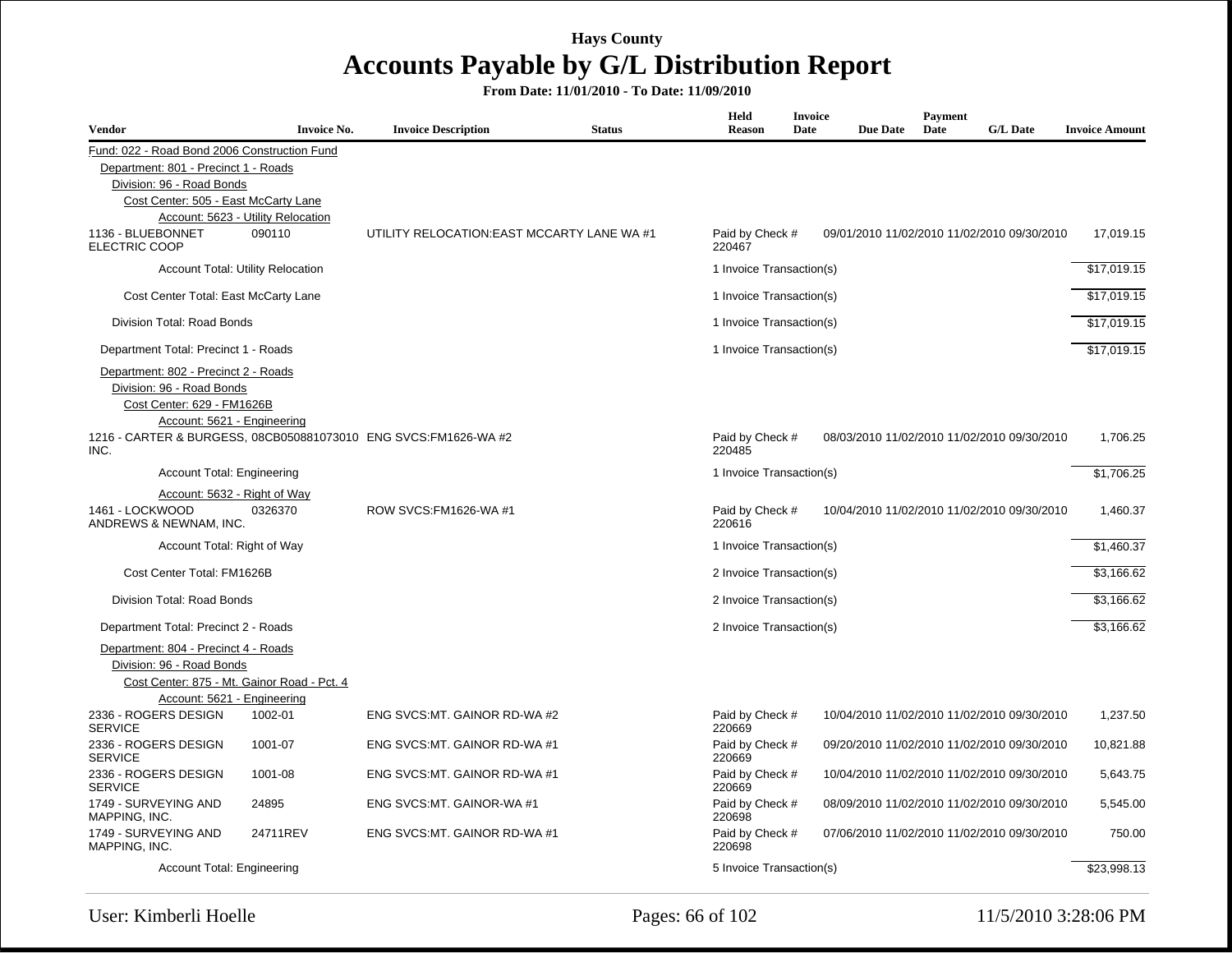| <b>Vendor</b>                                | <b>Invoice No.</b>                          | <b>Invoice Description</b> | <b>Status</b> | Held<br><b>Reason</b>    | <b>Invoice</b><br>Date   | <b>Due Date</b> | Payment<br>Date | <b>G/L Date</b> | <b>Invoice Amount</b> |
|----------------------------------------------|---------------------------------------------|----------------------------|---------------|--------------------------|--------------------------|-----------------|-----------------|-----------------|-----------------------|
|                                              | Cost Center Total: Mt. Gainor Road - Pct. 4 |                            |               | 5 Invoice Transaction(s) |                          |                 |                 |                 | \$23,998.13           |
|                                              | Division Total: Road Bonds                  |                            |               |                          | 5 Invoice Transaction(s) |                 |                 |                 | \$23,998.13           |
| Department Total: Precinct 4 - Roads         |                                             |                            |               | 5 Invoice Transaction(s) |                          |                 |                 |                 | \$23,998.13           |
| Fund Total: Road Bond 2006 Construction Fund |                                             |                            |               | 8 Invoice Transaction(s) |                          |                 |                 |                 | \$44,183.90           |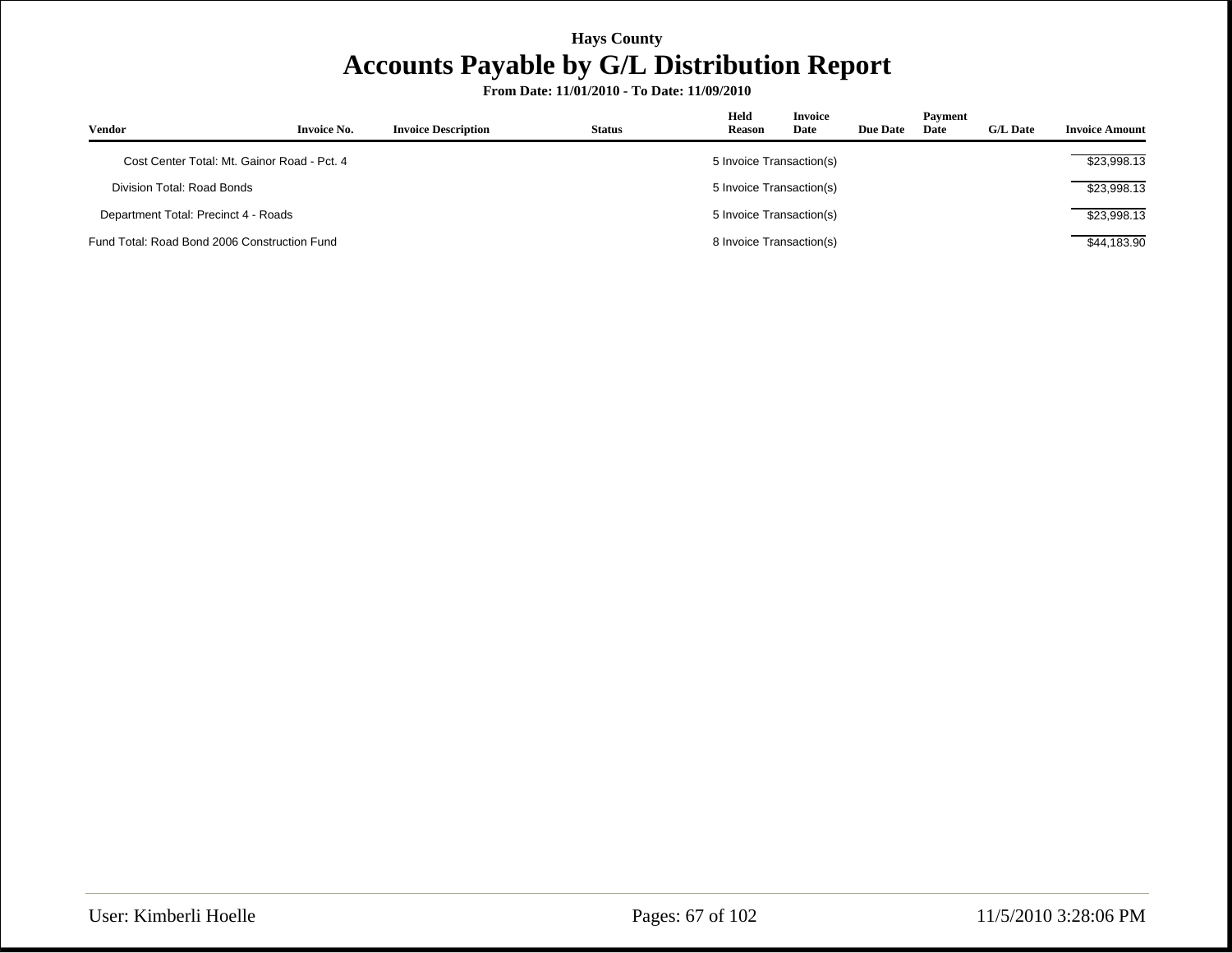| Vendor                                                                                          | <b>Invoice No.</b>                 | <b>Invoice Description</b>    | <b>Status</b> | Held<br>Reason            | <b>Invoice</b><br>Date | <b>Due Date</b> | Payment<br>Date | <b>G/L Date</b>                             | <b>Invoice Amount</b> |
|-------------------------------------------------------------------------------------------------|------------------------------------|-------------------------------|---------------|---------------------------|------------------------|-----------------|-----------------|---------------------------------------------|-----------------------|
| Fund: 023 - Pass Thru Road Bond 2009 Fund                                                       |                                    |                               |               |                           |                        |                 |                 |                                             |                       |
| Department: 801 - Precinct 1 - Roads                                                            |                                    |                               |               |                           |                        |                 |                 |                                             |                       |
| Division: 96 - Road Bonds                                                                       |                                    |                               |               |                           |                        |                 |                 |                                             |                       |
| Cost Center: 504 - FM110 - SH123                                                                |                                    |                               |               |                           |                        |                 |                 |                                             |                       |
|                                                                                                 | Account: 5610 - Program Management |                               |               |                           |                        |                 |                 |                                             |                       |
| 1596 - PRIME STRATEGIES, HC3605-2010.08<br>INC.                                                 |                                    | PROJ MGMT:FM110-SH123-WA #13  |               | Paid by Check #<br>220661 |                        |                 |                 | 08/31/2010 11/02/2010 11/02/2010 09/30/2010 | 3,344.93              |
| 1596 - PRIME STRATEGIES, HC3605-2010.09<br>INC.                                                 |                                    | PROJ MGMT:FM110-SH123-WA #13  |               | Paid by Check #<br>220661 |                        |                 |                 | 09/30/2010 11/02/2010 11/02/2010 09/30/2010 | 365.73                |
|                                                                                                 | Account Total: Program Management  |                               |               | 2 Invoice Transaction(s)  |                        |                 |                 |                                             | \$3,710.66            |
| Account: 5621 - Engineering                                                                     |                                    |                               |               |                           |                        |                 |                 |                                             |                       |
| 2524 - S&B<br><b>INFRASTRUCTURE, LTD</b>                                                        | U1188.100-14                       | ENG SVCS: FM110-SH123-WA #1   |               | Paid by Check #<br>220673 |                        |                 |                 | 08/01/2010 11/02/2010 11/02/2010 09/30/2010 | 26,785.68             |
| 2524 - S&B<br><b>INFRASTRUCTURE, LTD</b>                                                        | U1188.100-15                       | ENG SVCS: FM110-SH123-WA #1   |               | Paid by Check #<br>220673 |                        |                 |                 | 10/08/2010 11/02/2010 11/02/2010 09/30/2010 | 43,906.58             |
| <b>Account Total: Engineering</b>                                                               |                                    |                               |               | 2 Invoice Transaction(s)  |                        |                 |                 |                                             | \$70,692.26           |
| Account: 5632 - Right of Way                                                                    |                                    |                               |               |                           |                        |                 |                 |                                             |                       |
| 1461 - LOCKWOOD<br>ANDREWS & NEWNAM, INC.                                                       | 0326371                            | ROW SVCS: FM110-SH123 - WA #3 |               | Paid by Check #<br>220616 |                        |                 |                 | 10/04/2010 11/02/2010 11/02/2010 09/30/2010 | 1,705.00              |
| Account Total: Right of Way                                                                     |                                    |                               |               | 1 Invoice Transaction(s)  |                        |                 |                 |                                             | \$1,705.00            |
| Cost Center Total: FM110 - SH123                                                                |                                    |                               |               | 5 Invoice Transaction(s)  |                        |                 |                 |                                             | \$76,107.92           |
|                                                                                                 |                                    |                               |               |                           |                        |                 |                 |                                             |                       |
| Division Total: Road Bonds                                                                      |                                    |                               |               | 5 Invoice Transaction(s)  |                        |                 |                 |                                             | \$76,107.92           |
| Department Total: Precinct 1 - Roads                                                            |                                    |                               |               | 5 Invoice Transaction(s)  |                        |                 |                 |                                             | \$76,107.92           |
| Department: 802 - Precinct 2 - Roads<br>Division: 96 - Road Bonds<br>Cost Center: 628 - FM1626A | Account: 5610 - Program Management |                               |               |                           |                        |                 |                 |                                             |                       |
| 1596 - PRIME STRATEGIES. HC3603-2010.08<br>INC.                                                 |                                    | PROJ MGMT:FM1626A - WA #11    |               | Paid by Check #<br>220661 |                        |                 |                 | 08/31/2010 11/02/2010 11/02/2010 09/30/2010 | 16,159.13             |
| 1596 - PRIME STRATEGIES, HC3603-2010.09<br>INC.                                                 |                                    | PROJ MGMT:FM1626A-WA #11      |               | Paid by Check #<br>220661 |                        |                 |                 | 09/30/2010 11/02/2010 11/02/2010 09/30/2010 | 6,970.36              |
|                                                                                                 | Account Total: Program Management  |                               |               | 2 Invoice Transaction(s)  |                        |                 |                 |                                             | \$23,129.49           |
|                                                                                                 | Account: 5623 - Utility Relocation |                               |               |                           |                        |                 |                 |                                             |                       |
| 3789 - COBB, FENDLEY &<br><b>ASSOCIATES</b>                                                     | 232830                             | PROF SVCS:FM1626A-WA #2       |               | Paid by Check #<br>220505 |                        |                 |                 | 10/07/2010 11/02/2010 11/02/2010 09/30/2010 | 1,208.75              |
| <b>Account Total: Utility Relocation</b>                                                        |                                    |                               |               | 1 Invoice Transaction(s)  |                        |                 |                 |                                             | \$1,208.75            |
| Cost Center Total: FM1626A                                                                      |                                    |                               |               | 3 Invoice Transaction(s)  |                        |                 |                 |                                             | \$24,338.24           |
| Cost Center: 629 - FM1626B                                                                      |                                    |                               |               |                           |                        |                 |                 |                                             |                       |
|                                                                                                 | Account: 5448 - Contract Services  |                               |               |                           |                        |                 |                 |                                             |                       |
| 1939 - SMITH, ROBERTSON, 35832<br>ELLIOTT, GLEN, KLEIN &                                        |                                    | PROF SVCS:FM1626B-WA #12      |               | Paid by Check #<br>220688 |                        |                 |                 | 09/30/2010 11/02/2010 11/02/2010 09/30/2010 | 3,362.20              |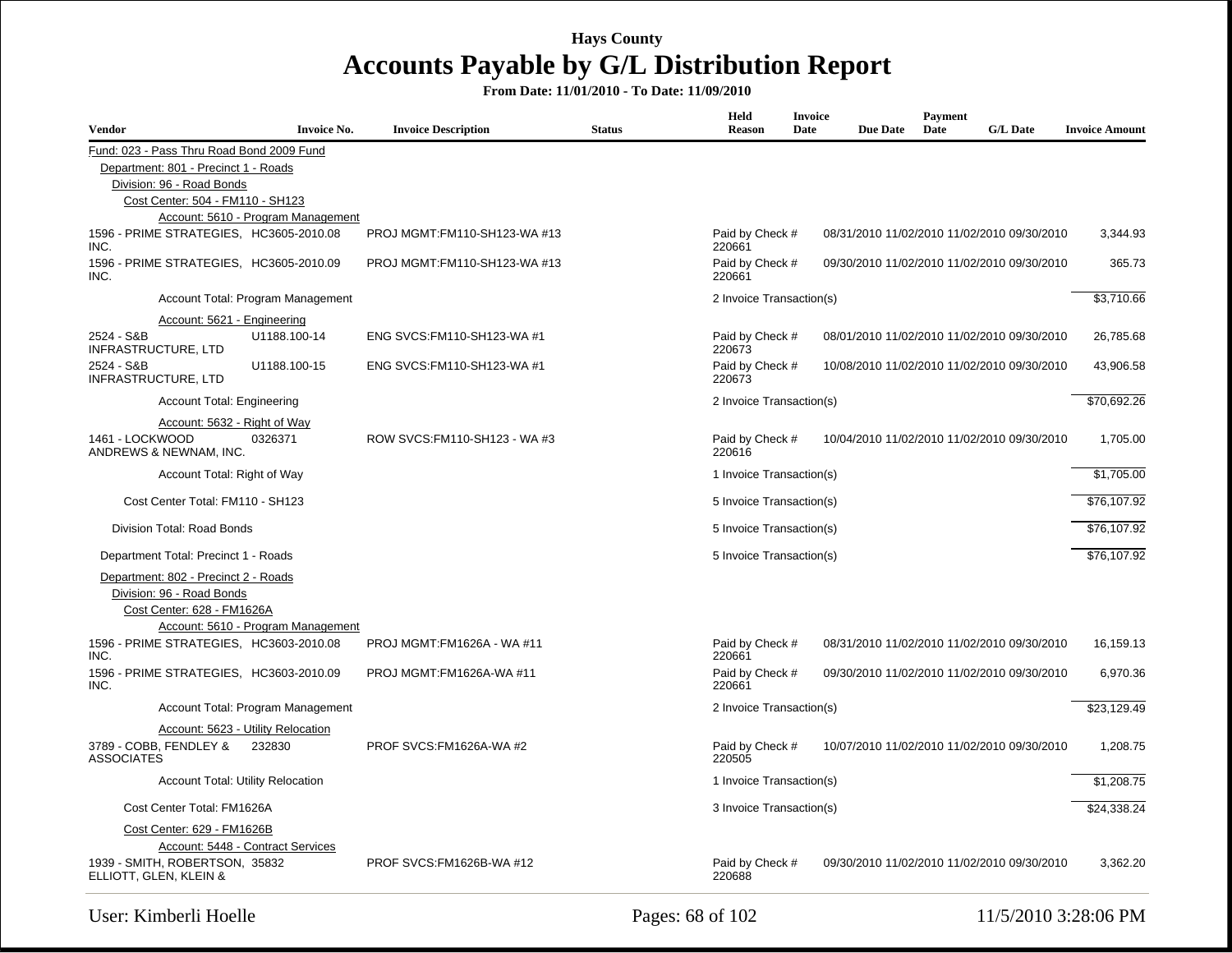| <b>Vendor</b>     |                                                                     | <b>Invoice No.</b>                                                            | <b>Invoice Description</b>   | <b>Status</b> | Held<br><b>Reason</b>     | Invoice<br>Date | <b>Due Date</b> | Payment<br>Date | <b>G/L Date</b>                             | <b>Invoice Amount</b>    |
|-------------------|---------------------------------------------------------------------|-------------------------------------------------------------------------------|------------------------------|---------------|---------------------------|-----------------|-----------------|-----------------|---------------------------------------------|--------------------------|
| <b>BELL, LLP</b>  |                                                                     |                                                                               |                              |               |                           |                 |                 |                 |                                             |                          |
|                   | <b>Account Total: Contract Services</b>                             |                                                                               |                              |               | 1 Invoice Transaction(s)  |                 |                 |                 |                                             | \$3,362.20               |
| INC.              |                                                                     | Account: 5610 - Program Management<br>1596 - PRIME STRATEGIES, HC3604-1010.08 | PROJ MGMT:FM1626B - WA #12   |               | Paid by Check #<br>220661 |                 |                 |                 | 08/31/2010 11/02/2010 11/02/2010 09/30/2010 | 8,176.12                 |
| 1596<br>INC.      |                                                                     | - PRIME STRATEGIES, HC3604-1010.09                                            | PROJ MGMT:FM1626B-WA #12     |               | Paid by Check #<br>220661 |                 |                 |                 | 09/30/2010 11/02/2010 11/02/2010 09/30/2010 | 12,170.36                |
|                   |                                                                     | Account Total: Program Management                                             |                              |               | 2 Invoice Transaction(s)  |                 |                 |                 |                                             | \$20,346.48              |
| INC.              | Account: 5621 - Engineering<br>1216 - CARTER & BURGESS, WJXJ5102-01 |                                                                               | ENG SVCS:FM1626B-WA #5       |               | Paid by Check #<br>220485 |                 |                 |                 | 10/06/2010 11/02/2010 11/02/2010 09/30/2010 | 78,154.63                |
|                   | Account Total: Engineering                                          |                                                                               |                              |               | 1 Invoice Transaction(s)  |                 |                 |                 |                                             | \$78,154.63              |
|                   |                                                                     | Account: 5623 - Utility Relocation                                            |                              |               |                           |                 |                 |                 |                                             |                          |
| <b>ASSOCIATES</b> | 3789 - COBB, FENDLEY &                                              | 232829                                                                        | PROF SVCS:FM1626B-WA #1      |               | Paid by Check #<br>220505 |                 |                 |                 | 10/07/2010 11/02/2010 11/02/2010 09/30/2010 | 2,172.50                 |
|                   | <b>Account Total: Utility Relocation</b>                            |                                                                               |                              |               | 1 Invoice Transaction(s)  |                 |                 |                 |                                             | \$2,172.50               |
|                   | Account: 5632 - Right of Way                                        |                                                                               |                              |               |                           |                 |                 |                 |                                             |                          |
| MAPPING, INC.     | 1749 - SURVEYING AND                                                | 24998                                                                         | ROW SVCS: FM1626B-WA #5      |               | Paid by Check #<br>220698 |                 |                 |                 | 09/08/2010 11/02/2010 11/02/2010 09/30/2010 | 7,680.00                 |
| MAPPING, INC.     | 1749 - SURVEYING AND                                                | 25111                                                                         | ROW SVCS:FM1626B-WA #5       |               | Paid by Check #<br>220698 |                 |                 |                 | 10/07/2010 11/02/2010 11/02/2010 09/30/2010 | 16,670.00                |
|                   | Account Total: Right of Way                                         |                                                                               |                              |               | 2 Invoice Transaction(s)  |                 |                 |                 |                                             | \$24,350.00              |
|                   | Cost Center Total: FM1626B                                          |                                                                               |                              |               | 7 Invoice Transaction(s)  |                 |                 |                 |                                             | \$128,385.81             |
|                   | Cost Center: 631 - IH35 - CR210                                     |                                                                               |                              |               |                           |                 |                 |                 |                                             |                          |
|                   | 2831 - HAHN, TEXAS                                                  | Account: 5448 - Contract Services<br>0033507IN                                | PROF SVCS:IH35@CR210-WA #2   |               | Paid by Check #<br>220563 |                 |                 |                 | 09/30/2010 11/02/2010 11/02/2010 09/30/2010 | 360.00                   |
|                   |                                                                     | <b>Account Total: Contract Services</b>                                       |                              |               | 1 Invoice Transaction(s)  |                 |                 |                 |                                             | \$360.00                 |
|                   |                                                                     | Account: 5610 - Program Management                                            |                              |               |                           |                 |                 |                 |                                             |                          |
| INC.              |                                                                     | 1596 - PRIME STRATEGIES, HC3602-2010.08                                       | PROJ MGMT: IH35-CR210-WA #10 |               | Paid by Check #<br>220661 |                 |                 |                 | 08/31/2010 11/02/2010 11/02/2010 09/30/2010 | 64,327.93                |
| 1596<br>INC.      |                                                                     | - PRIME STRATEGIES, HC3602-2010.09                                            | PROJ MGMT: IH35-CR210-WA #10 |               | Paid by Check #<br>220661 |                 |                 |                 | 09/30/2010 11/02/2010 11/02/2010 09/30/2010 | 50,816.80                |
|                   |                                                                     | Account Total: Program Management                                             |                              |               | 2 Invoice Transaction(s)  |                 |                 |                 |                                             | $$1\overline{15,144.73}$ |
| INC.              | 1485 - HALFF ASSOCIATES, A145881                                    | Account: 5623 - Utility Relocation                                            | PROF SVCS:IH35@CR210-WA #1   |               | Paid by Check #<br>220564 |                 |                 |                 | 09/30/2010 11/02/2010 11/02/2010 09/30/2010 | 1,320.00                 |
| INC.              | 3482 - MONARCH UTILITIES, 0016-02-125-3                             |                                                                               | PROF SVCS:IH35@CR210-WA#1    |               | Paid by Check #<br>220638 |                 |                 |                 | 09/22/2010 11/02/2010 11/02/2010 09/30/2010 | 6,520.54                 |
|                   | <b>Account Total: Utility Relocation</b>                            |                                                                               |                              |               | 2 Invoice Transaction(s)  |                 |                 |                 |                                             | \$7,840.54               |
|                   | Account: 5632 - Right of Way                                        |                                                                               |                              |               |                           |                 |                 |                 |                                             |                          |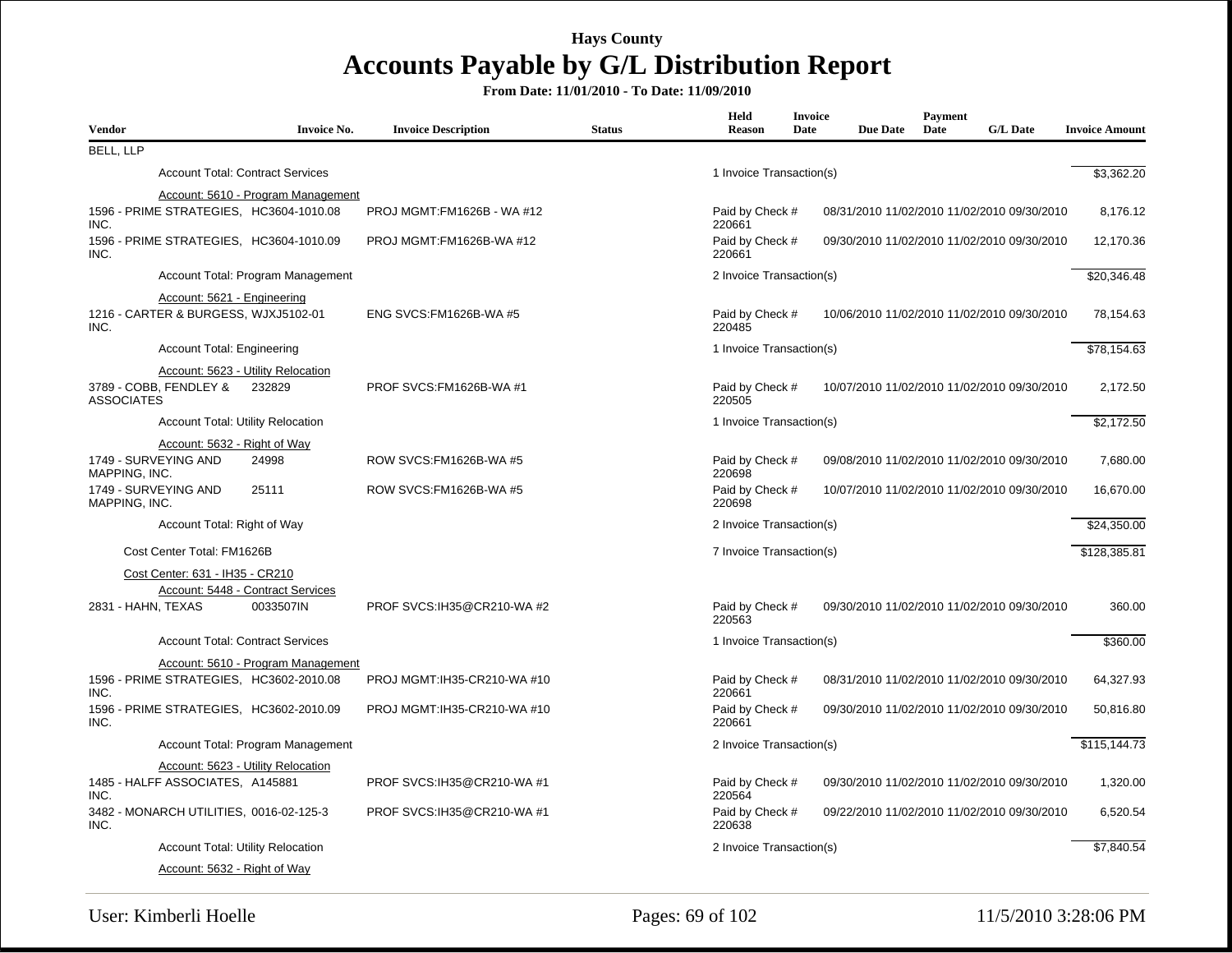|                                                  |                                                |                                      |               | Held                      | <b>Invoice</b> |                 | <b>Payment</b> |                                             |                       |
|--------------------------------------------------|------------------------------------------------|--------------------------------------|---------------|---------------------------|----------------|-----------------|----------------|---------------------------------------------|-----------------------|
| Vendor                                           | <b>Invoice No.</b>                             | <b>Invoice Description</b>           | <b>Status</b> | <b>Reason</b>             | Date           | <b>Due Date</b> | Date           | <b>G/L Date</b>                             | <b>Invoice Amount</b> |
| 1302 - HRM CONSULTANTS, I35KC063010<br>INC.      |                                                | ROW SVCS:135 @ KYLE CROSSING         |               | Paid by Check #<br>220586 |                |                 |                | 09/29/2010 11/02/2010 11/02/2010 09/30/2010 | 3,534.38              |
| 1302 - HRM CONSULTANTS, I35KC073110<br>INC.      |                                                | ROW SVCS:135 @ KYLE CROSSING (CR210) |               | Paid by Check #<br>220586 |                |                 |                | 09/29/2010 11/02/2010 11/02/2010 09/30/2010 | 2,654.45              |
| 1302 - HRM CONSULTANTS, I35KC083110<br>INC.      |                                                | ROW SVCS:135 @ KYLE CROSSING (CR210) |               | Paid by Check #<br>220586 |                |                 |                | 09/29/2010 11/02/2010 11/02/2010 09/30/2010 | 4,765.64              |
| 1302 - HRM CONSULTANTS, 135KC093010<br>INC.      |                                                | ROW SVCS:135 @ KYLE CROSSING (CR210) |               | Paid by Check #<br>220586 |                |                 |                | 10/04/2010 11/02/2010 11/02/2010 09/30/2010 | 6,707.50              |
| 1588 - DUVALL GRUNING & 09022/07D<br>DIETZ, PLLC |                                                | ROW SVCS:CR210/FRANKE                |               | Paid by Check #<br>220528 |                |                 |                | 09/23/2010 11/02/2010 11/02/2010 09/30/2010 | 105.00                |
| 1588 - DUVALL GRUNING & 09022/07E<br>DIETZ, PLLC |                                                | ROW SVCS:CR210/FRANKE                |               | Paid by Check #<br>220528 |                |                 |                | 10/22/2010 11/02/2010 11/02/2010 09/30/2010 | 135.00                |
| Account Total: Right of Way                      |                                                |                                      |               | 6 Invoice Transaction(s)  |                |                 |                |                                             | \$17,901.97           |
| Cost Center Total: IH35 - CR210                  |                                                |                                      |               | 11 Invoice Transaction(s) |                |                 |                |                                             | \$141,247.24          |
| Cost Center: 632 - IH35 Frontage                 | Account: 5610 - Program Management             |                                      |               |                           |                |                 |                |                                             |                       |
| 1596 - PRIME STRATEGIES, HC3607-2010.08<br>INC.  |                                                | PROJ MGMT:IH35-FRONTAGE RD-WA #15    |               | Paid by Check #<br>220661 |                |                 |                | 08/31/2010 11/02/2010 11/02/2010 09/30/2010 | 17,846.99             |
| 1596 - PRIME STRATEGIES, HC3607-2010.09<br>INC.  |                                                | PROJ MGMT: IH35-FRONTAGE RD-WA #15   |               | Paid by Check #<br>220661 |                |                 |                | 09/30/2010 11/02/2010 11/02/2010 09/30/2010 | 5,851.63              |
|                                                  | Account Total: Program Management              |                                      |               | 2 Invoice Transaction(s)  |                |                 |                |                                             | \$23,698.62           |
| Cost Center Total: IH35 Frontage                 |                                                |                                      |               | 2 Invoice Transaction(s)  |                |                 |                |                                             | \$23,698.62           |
| Cost Center: 633 - IH35 - FM150                  |                                                |                                      |               |                           |                |                 |                |                                             |                       |
| 2831 - HAHN, TEXAS                               | Account: 5448 - Contract Services<br>0033508IN | PROF SVCS: IH35@FM150-WA#3           |               | Paid by Check #<br>220563 |                |                 |                | 09/30/2010 11/02/2010 11/02/2010 09/30/2010 | 450.00                |
| <b>Account Total: Contract Services</b>          |                                                |                                      |               | 1 Invoice Transaction(s)  |                |                 |                |                                             | \$450.00              |
|                                                  | Account: 5610 - Program Management             |                                      |               |                           |                |                 |                |                                             |                       |
| 1596 - PRIME STRATEGIES, HC3606-2010.08<br>INC.  |                                                | PROJ MGMT: IH35-FM150-WA #14         |               | Paid by Check #<br>220661 |                |                 |                | 08/31/2010 11/02/2010 11/02/2010 09/30/2010 | 8,485.84              |
| 1596 - PRIME STRATEGIES, HC3606-2010.09<br>INC.  |                                                | PROJ MGMT:IH35-FM150-WA #14          |               | Paid by Check #<br>220661 |                |                 |                | 09/30/2010 11/02/2010 11/02/2010 09/30/2010 | 12,967.82             |
|                                                  | Account Total: Program Management              |                                      |               | 2 Invoice Transaction(s)  |                |                 |                |                                             | \$21,453.66           |
| Account: 5621 - Engineering                      |                                                |                                      |               |                           |                |                 |                |                                             |                       |
| 1249 - URS CORPORATION 4431624                   |                                                | ENG SVCS: IH35 @ FM150 - WA #1       |               | Paid by Check #<br>220727 |                |                 |                | 10/14/2010 11/02/2010 11/02/2010 09/30/2010 | 11,899.50             |
| 1249 - URS CORPORATION 4473526                   |                                                | ENG SVCS: IH35 @ FM150 - WA #1       |               | Paid by Check #<br>220727 |                |                 |                | 10/18/2010 11/02/2010 11/02/2010 09/30/2010 | 7,611.50              |
| 1301 - CHIANG PATEL &<br>YERBY, INC.             | HAY09003.01-23                                 | ENG SVCS: FM150@IH35-WA #1           |               | Paid by Check #<br>220495 |                |                 |                | 09/30/2010 11/02/2010 11/02/2010 09/30/2010 | 1,062.92              |
| 1301 - CHIANG PATEL &<br>YERBY, INC.             | HAY09003.02-17                                 | ENG SVCS: FM150@IH35-WA #2           |               | Paid by Check #<br>220495 |                |                 |                | 09/30/2010 11/02/2010 11/02/2010 09/30/2010 | 16,298.08             |
| Account Total: Engineering                       |                                                |                                      |               | 4 Invoice Transaction(s)  |                |                 |                |                                             | \$36,872.00           |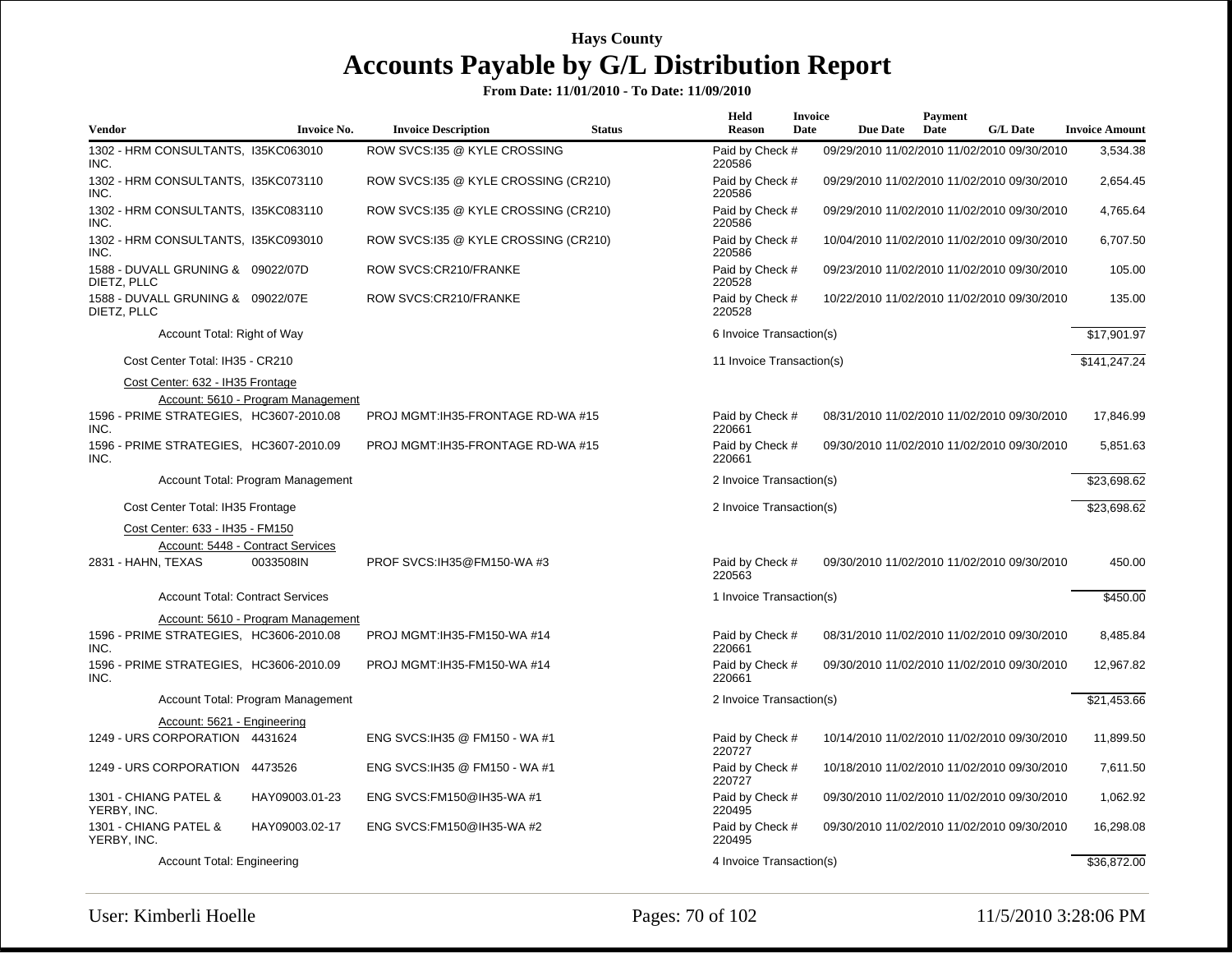| <b>Vendor</b>                                                                                               | <b>Invoice No.</b>                 | <b>Invoice Description</b>                | <b>Status</b> | Held<br><b>Reason</b>     | <b>Invoice</b><br>Date | <b>Due Date</b> | Payment<br>Date | <b>G/L Date</b>                             | <b>Invoice Amount</b> |
|-------------------------------------------------------------------------------------------------------------|------------------------------------|-------------------------------------------|---------------|---------------------------|------------------------|-----------------|-----------------|---------------------------------------------|-----------------------|
| Account: 5632 - Right of Way                                                                                |                                    |                                           |               |                           |                        |                 |                 |                                             |                       |
| 1461 - LOCKWOOD<br>ANDREWS & NEWNAM, INC.                                                                   | 0326372                            | ROW SVCS: IH35@FM150-WA #2                |               | Paid by Check #<br>220616 |                        |                 |                 | 10/04/2010 11/02/2010 11/02/2010 09/30/2010 | 4,945.00              |
| Account Total: Right of Way                                                                                 |                                    |                                           |               | 1 Invoice Transaction(s)  |                        |                 |                 |                                             | \$4,945.00            |
| Cost Center Total: IH35 - FM150                                                                             |                                    |                                           |               | 8 Invoice Transaction(s)  |                        |                 |                 |                                             | \$63,720.66           |
| Division Total: Road Bonds                                                                                  |                                    |                                           |               | 31 Invoice Transaction(s) |                        |                 |                 |                                             | \$381,390.57          |
| Department Total: Precinct 2 - Roads                                                                        |                                    |                                           |               | 31 Invoice Transaction(s) |                        |                 |                 |                                             | \$381,390.57          |
| Department: 804 - Precinct 4 - Roads<br>Division: 96 - Road Bonds<br>Cost Center: 880 - US290 - Nutty Brown | Account: 5610 - Program Management |                                           |               |                           |                        |                 |                 |                                             |                       |
| 1596 - PRIME STRATEGIES. HC3601-2010.08<br>INC.                                                             |                                    | PROJ MGMT:US290 WEST-NUTTY BROWN RD-WA #9 |               | Paid by Check #<br>220661 |                        |                 |                 | 08/31/2010 11/02/2010 11/02/2010 09/30/2010 | 1,028.23              |
| 1596 - PRIME STRATEGIES, HC3601-2010.09<br>INC.                                                             |                                    | PROJ MGMT:US290 WEST-NUTTY BROWN RD-WA #9 |               | Paid by Check #<br>220661 |                        |                 |                 | 09/30/2010 11/02/2010 11/02/2010 09/30/2010 | 548.59                |
|                                                                                                             | Account Total: Program Management  |                                           |               | 2 Invoice Transaction(s)  |                        |                 |                 |                                             | \$1,576.82            |
| Cost Center Total: US290 - Nutty Brown                                                                      |                                    |                                           |               | 2 Invoice Transaction(s)  |                        |                 |                 |                                             | \$1,576.82            |
| Division Total: Road Bonds                                                                                  |                                    |                                           |               | 2 Invoice Transaction(s)  |                        |                 |                 |                                             | \$1,576.82            |
| Department Total: Precinct 4 - Roads                                                                        |                                    |                                           |               | 2 Invoice Transaction(s)  |                        |                 |                 |                                             | \$1,576.82            |
| Fund Total: Pass Thru Road Bond 2009 Fund                                                                   |                                    |                                           |               | 38 Invoice Transaction(s) |                        |                 |                 |                                             | \$459,075.31          |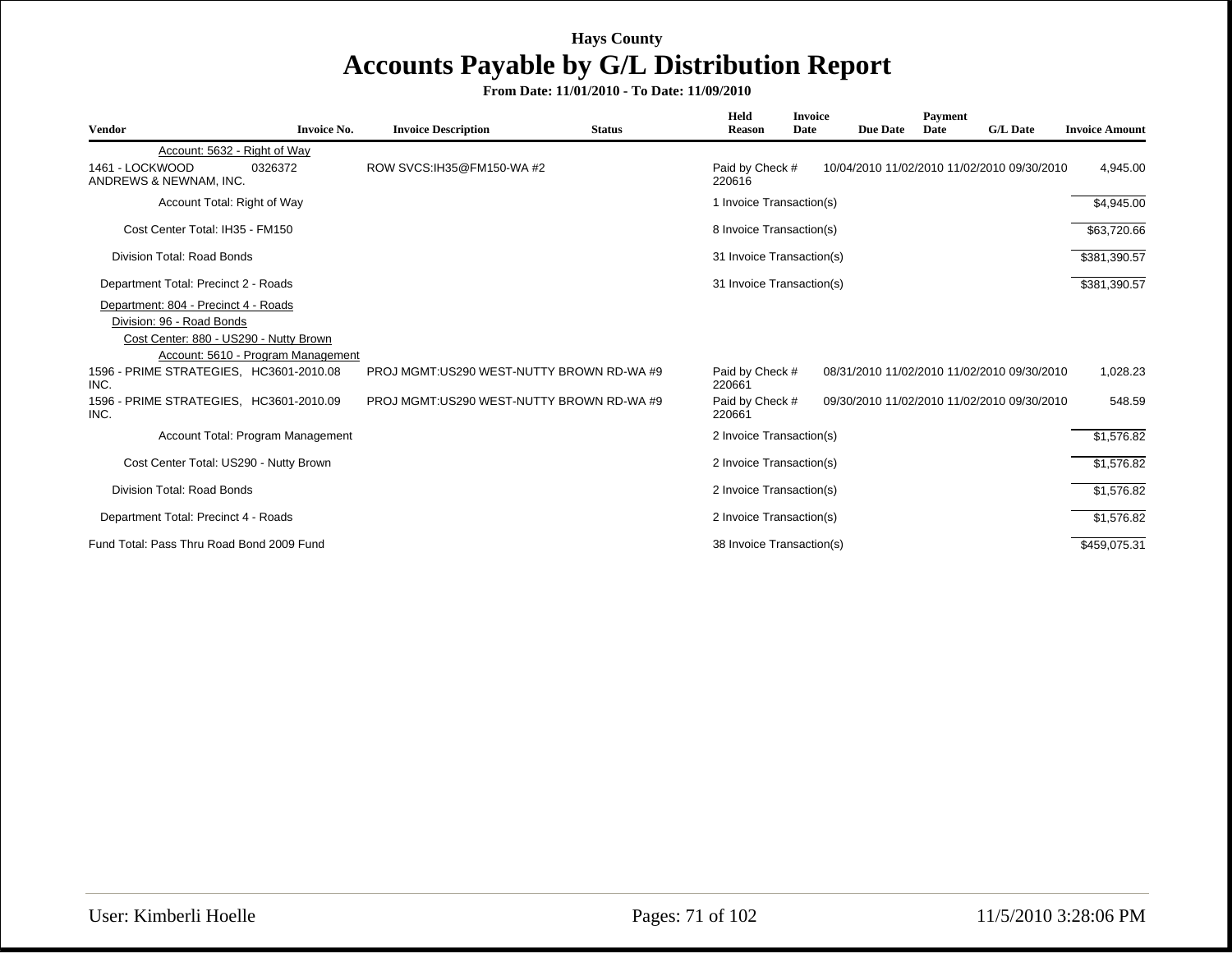| Vendor                                          | <b>Invoice No.</b> | <b>Invoice Description</b>        | <b>Status</b> | Held<br><b>Reason</b>     | <b>Invoice</b><br>Date | <b>Due Date</b> | Payment<br>Date | <b>G/L Date</b>                             | <b>Invoice Amount</b> |
|-------------------------------------------------|--------------------|-----------------------------------|---------------|---------------------------|------------------------|-----------------|-----------------|---------------------------------------------|-----------------------|
| Fund: 024 - Dacy Lane Road Improv 2009 Fund     |                    |                                   |               |                           |                        |                 |                 |                                             |                       |
| Department: 801 - Precinct 1 - Roads            |                    |                                   |               |                           |                        |                 |                 |                                             |                       |
| Division: 96 - Road Bonds                       |                    |                                   |               |                           |                        |                 |                 |                                             |                       |
| Cost Center: 509 - Dacy Lane - Bebee            |                    |                                   |               |                           |                        |                 |                 |                                             |                       |
| Account: 5632 - Right of Way                    |                    |                                   |               |                           |                        |                 |                 |                                             |                       |
| 1588 - DUVALL GRUNING & 1001403F<br>DIETZ, PLLC |                    | ROW SVCS: DACY LN                 |               | Paid by Check #<br>220528 |                        |                 |                 | 07/22/2010 11/02/2010 11/02/2010 09/30/2010 | 52.50                 |
| 1461 - LOCKWOOD<br>ANDREWS & NEWNAM, INC.       | 326381             | ROW SVCS: DACY LANE-GOFORTH WA #1 |               | Paid by Check #<br>220616 |                        |                 |                 | 10/14/2010 11/02/2010 11/02/2010 09/30/2010 | 5,600.00              |
| Account Total: Right of Way                     |                    |                                   |               | 2 Invoice Transaction(s)  |                        |                 |                 |                                             | \$5,652.50            |
| Cost Center Total: Dacy Lane - Bebee            |                    |                                   |               | 2 Invoice Transaction(s)  |                        |                 |                 |                                             | \$5,652.50            |
| Division Total: Road Bonds                      |                    |                                   |               | 2 Invoice Transaction(s)  |                        |                 |                 |                                             | \$5,652.50            |
| Department Total: Precinct 1 - Roads            |                    |                                   |               | 2 Invoice Transaction(s)  |                        |                 |                 |                                             | \$5,652.50            |
| Fund Total: Dacy Lane Road Improv 2009 Fund     |                    |                                   |               | 2 Invoice Transaction(s)  |                        |                 |                 |                                             | \$5,652.50            |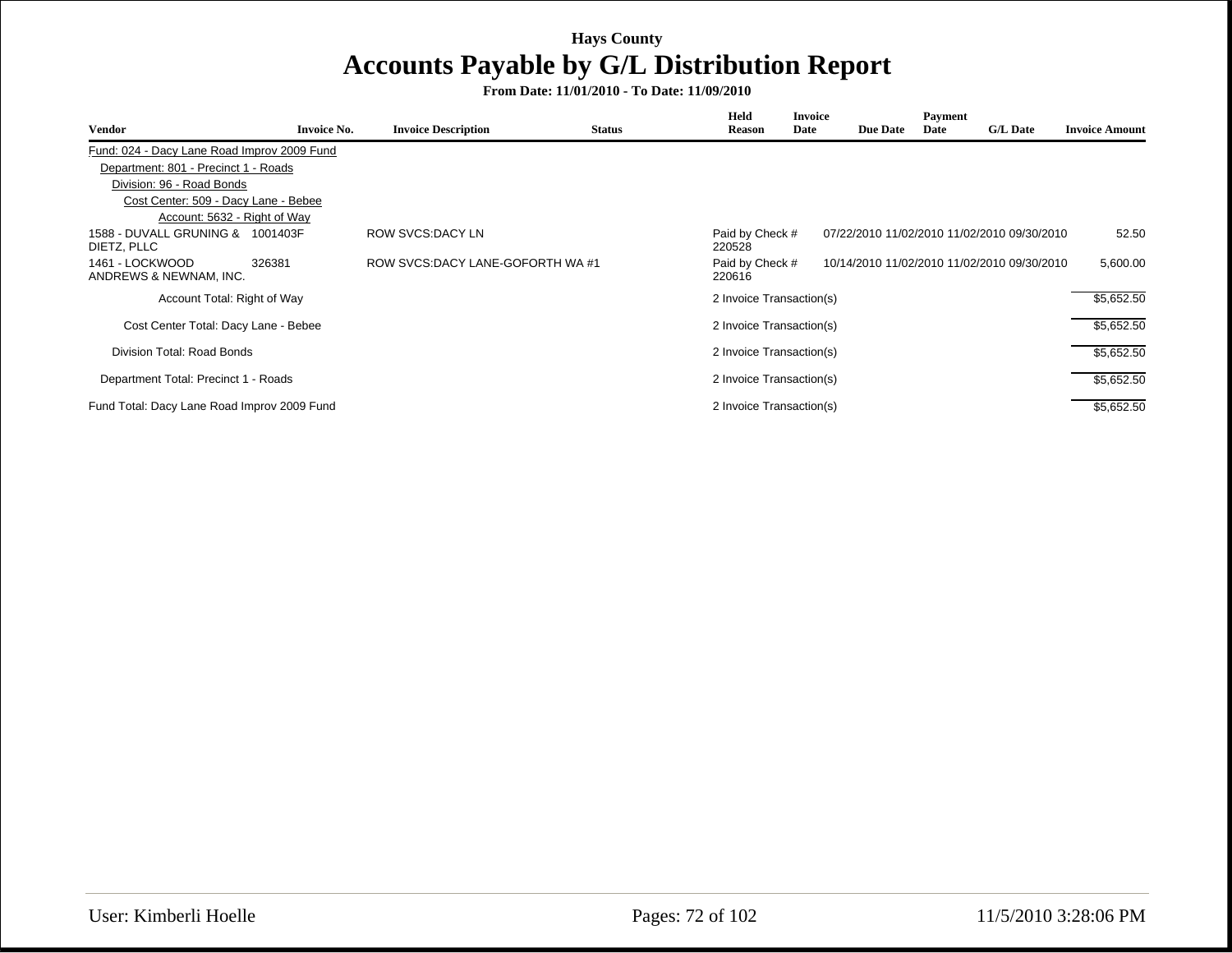| Vendor                                                      | <b>Invoice No.</b> | <b>Invoice Description</b>            | <b>Status</b> | Held<br><b>Reason</b>     | Invoice<br>Date | <b>Due Date</b> | Payment<br>Date | <b>G/L Date</b>                             | <b>Invoice Amount</b> |
|-------------------------------------------------------------|--------------------|---------------------------------------|---------------|---------------------------|-----------------|-----------------|-----------------|---------------------------------------------|-----------------------|
| Fund: 025 - Co Priority Road Bond 2009 Fund                 |                    |                                       |               |                           |                 |                 |                 |                                             |                       |
| Department: 801 - Precinct 1 - Roads                        |                    |                                       |               |                           |                 |                 |                 |                                             |                       |
| Division: 96 - Road Bonds                                   |                    |                                       |               |                           |                 |                 |                 |                                             |                       |
| Cost Center: 507 - CR266 - Francis Harris                   |                    |                                       |               |                           |                 |                 |                 |                                             |                       |
| Account: 5621 - Engineering                                 |                    |                                       |               |                           |                 |                 |                 |                                             |                       |
| 2523 - HUITT-ZOLLARS, INC. 1800600111                       |                    | ENG SVCS:CR266/OLD BASTROP HWY        |               | Paid by Check #<br>220587 |                 |                 |                 | 09/24/2010 11/02/2010 11/02/2010 09/30/2010 | 25,465.09             |
| 2523 - HUITT-ZOLLARS, INC. 1800600112                       |                    | ENG SVCS:CR266/OLD BASTROP HWY        |               | Paid by Check #<br>220587 |                 |                 |                 | 10/12/2010 11/02/2010 11/02/2010 09/30/2010 | 42,272.80             |
| Account Total: Engineering                                  |                    |                                       |               | 2 Invoice Transaction(s)  |                 |                 |                 |                                             | \$67,737.89           |
| Cost Center Total: CR266 - Francis Harris                   |                    |                                       |               | 2 Invoice Transaction(s)  |                 |                 |                 |                                             | \$67,737.89           |
| Cost Center: 508 - Post Road<br>Account: 5621 - Engineering |                    |                                       |               |                           |                 |                 |                 |                                             |                       |
| 3405 - K FRIESE &<br>ASSOCIATES, INC.                       | 1008037            | <b>ENG SVCS:POST RD</b>               |               | Paid by Check #<br>220595 |                 |                 |                 | 09/07/2010 11/02/2010 11/02/2010 09/30/2010 | 2,787.34              |
| 3405 - K FRIESE &<br>ASSOCIATES, INC.                       | 1009033            | <b>ENG SVCS:POST RD</b>               |               | Paid by Check #<br>220595 |                 |                 |                 | 10/07/2010 11/02/2010 11/02/2010 09/30/2010 | 10,223.25             |
| Account Total: Engineering                                  |                    |                                       |               | 2 Invoice Transaction(s)  |                 |                 |                 |                                             | \$13,010.59           |
| Cost Center Total: Post Road                                |                    |                                       |               | 2 Invoice Transaction(s)  |                 |                 |                 |                                             | \$13,010.59           |
| Division Total: Road Bonds                                  |                    |                                       |               | 4 Invoice Transaction(s)  |                 |                 |                 |                                             | \$80,748.48           |
| Department Total: Precinct 1 - Roads                        |                    |                                       |               | 4 Invoice Transaction(s)  |                 |                 |                 |                                             | \$80,748.48           |
| Department: 802 - Precinct 2 - Roads                        |                    |                                       |               |                           |                 |                 |                 |                                             |                       |
| Division: 96 - Road Bonds                                   |                    |                                       |               |                           |                 |                 |                 |                                             |                       |
| Cost Center: 634 - Dacy Lane - Wendy Hill                   |                    |                                       |               |                           |                 |                 |                 |                                             |                       |
| Account: 5621 - Engineering                                 |                    |                                       |               |                           |                 |                 |                 |                                             |                       |
| 1461 - LOCKWOOD<br>2<br>ANDREWS & NEWNAM, INC.              |                    | ENG SVCS:DACY LANE-BEEBE RD-WA #1     |               | Paid by Check #<br>220616 |                 |                 |                 | 09/08/2010 11/02/2010 11/02/2010 09/30/2010 | 27,540.70             |
| 1461 - LOCKWOOD<br>3<br>ANDREWS & NEWNAM, INC.              |                    | ENG SVCS:DACY LANE-BEEBE RD-WA #1     |               | Paid by Check #<br>220616 |                 |                 |                 | 10/05/2010 11/02/2010 11/02/2010 09/30/2010 | 3,304.50              |
| <b>Account Total: Engineering</b>                           |                    |                                       |               | 2 Invoice Transaction(s)  |                 |                 |                 |                                             | \$30.845.20           |
| Cost Center Total: Dacy Lane - Wendy Hill                   |                    |                                       |               | 2 Invoice Transaction(s)  |                 |                 |                 |                                             | \$30,845.20           |
| Cost Center: 635 - Lakewood Drive - FM1626                  |                    |                                       |               |                           |                 |                 |                 |                                             |                       |
| Account: 5610 - Program Management                          |                    |                                       |               |                           |                 |                 |                 |                                             |                       |
| 1210 - HDR ENGINEERING, 239425-H<br>INC.                    |                    | PROJ MGMT:CO PRIORITY RDS             |               | Paid by Check #<br>220575 |                 |                 |                 | 10/12/2010 11/02/2010 11/02/2010 09/30/2010 | 558.09                |
| Account Total: Program Management                           |                    |                                       |               | 1 Invoice Transaction(s)  |                 |                 |                 |                                             | \$558.09              |
| Account: 5621 - Engineering                                 |                    |                                       |               |                           |                 |                 |                 |                                             |                       |
| 2523 - HUITT-ZOLLARS, INC. 1800640106                       |                    | ENG SVCS:LAKEWOOD DR @ FM1626 - WA #1 |               | Paid by Check #<br>220587 |                 |                 |                 | 09/24/2010 11/02/2010 11/02/2010 09/30/2010 | 18,082.50             |
| 2523 - HUITT-ZOLLARS, INC. 1800640107                       |                    | ENG SVCS:LAKEWOOD DR @ FM1626 - WA #1 |               | Paid by Check #<br>220587 |                 |                 |                 | 10/12/2010 11/02/2010 11/02/2010 09/30/2010 | 10,695.00             |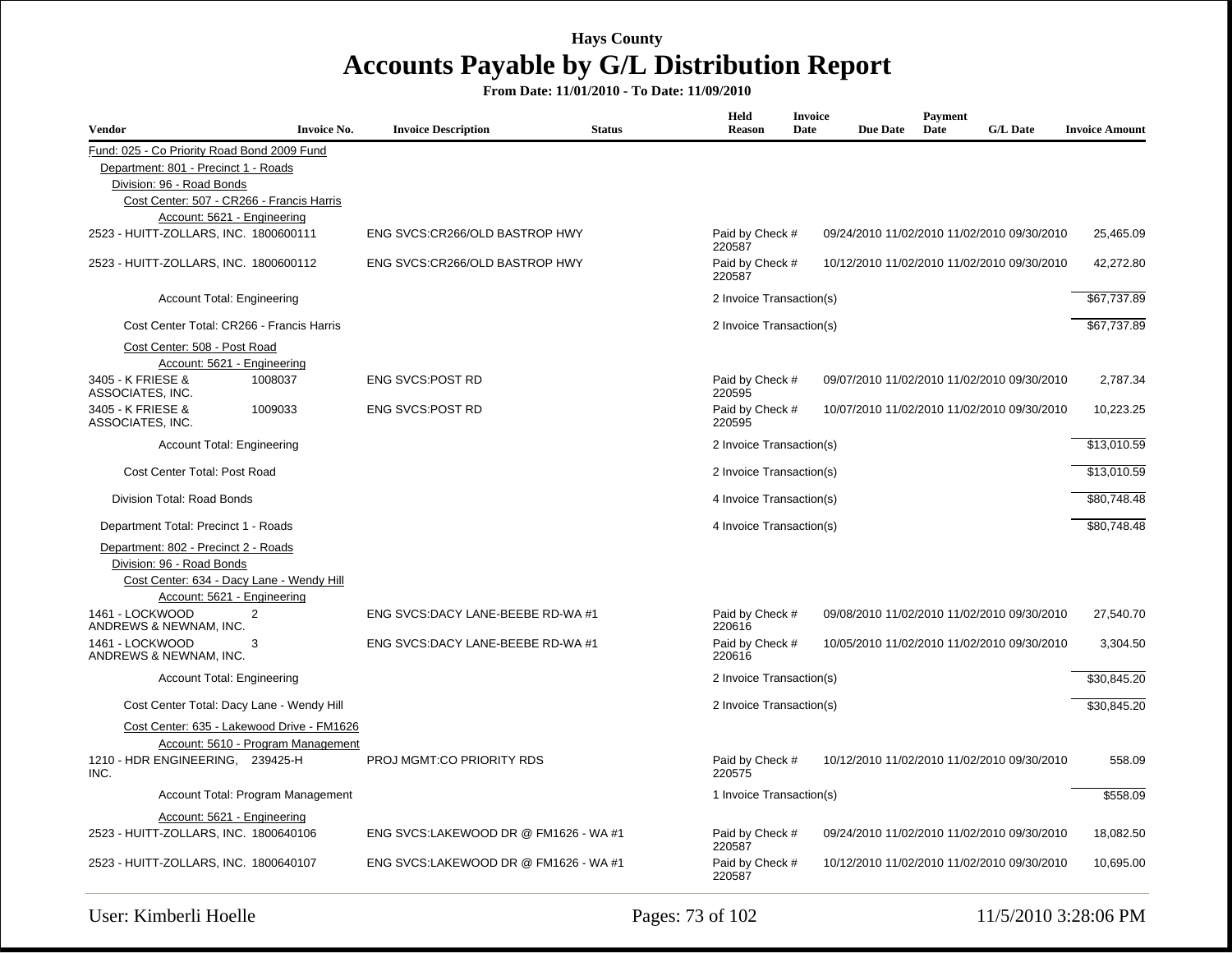**From Date: 11/01/2010 - To Date: 11/09/2010**

| <b>Vendor</b>                                                                                                                                                                       | <b>Invoice No.</b> | <b>Invoice Description</b>          | <b>Status</b> | Held<br><b>Reason</b>     | <b>Invoice</b><br>Date | <b>Due Date</b> | Payment<br>Date | <b>G/L Date</b>                             | <b>Invoice Amount</b> |
|-------------------------------------------------------------------------------------------------------------------------------------------------------------------------------------|--------------------|-------------------------------------|---------------|---------------------------|------------------------|-----------------|-----------------|---------------------------------------------|-----------------------|
| <b>Account Total: Engineering</b>                                                                                                                                                   |                    |                                     |               | 2 Invoice Transaction(s)  |                        |                 |                 |                                             | \$28,777.50           |
| Cost Center Total: Lakewood Drive - FM1626                                                                                                                                          |                    |                                     |               | 3 Invoice Transaction(s)  |                        |                 |                 |                                             | \$29,335.59           |
| Cost Center: 636 - SH21 - High Road<br>Account: 5621 - Engineering<br>1461 - LOCKWOOD<br>19<br>ANDREWS & NEWNAM, INC.                                                               |                    | ENG SVCS:SH21@CR127 (HIGH RD)-WA #3 |               | Paid by Check #<br>220616 |                        |                 |                 | 10/13/2010 11/02/2010 11/02/2010 09/30/2010 | 150.00                |
| <b>Account Total: Engineering</b>                                                                                                                                                   |                    |                                     |               | 1 Invoice Transaction(s)  |                        |                 |                 |                                             | \$150.00              |
| Cost Center Total: SH21 - High Road                                                                                                                                                 |                    |                                     |               | 1 Invoice Transaction(s)  |                        |                 |                 |                                             | \$150.00              |
| Cost Center: 637 - SH21 - FM2001<br>Account: 5610 - Program Management<br>1210 - HDR ENGINEERING, 239425-H<br>INC.                                                                  |                    | PROJ MGMT:CO PRIORITY RDS           |               | Paid by Check #<br>220575 |                        |                 |                 | 10/12/2010 11/02/2010 11/02/2010 09/30/2010 | 4,002.40              |
| Account Total: Program Management                                                                                                                                                   |                    |                                     |               | 1 Invoice Transaction(s)  |                        |                 |                 |                                             | \$4.002.40            |
| Account: 5621 - Engineering<br>1461 - LOCKWOOD<br>5-101310<br>ANDREWS & NEWNAM, INC.                                                                                                |                    | ENG SVCS:SH21@FM2001 WEST-WA #4     |               | Paid by Check #<br>220616 |                        |                 |                 | 10/13/2010 11/02/2010 11/02/2010 09/30/2010 | 3,222.54              |
| <b>Account Total: Engineering</b>                                                                                                                                                   |                    |                                     |               | 1 Invoice Transaction(s)  |                        |                 |                 |                                             | \$3,222.54            |
| Account: 5623 - Utility Relocation<br>3789 - COBB, FENDLEY &<br>232828<br><b>ASSOCIATES</b>                                                                                         |                    | PROF SVCS:SH21@FM2001 WEST-WA #4    |               | Paid by Check #<br>220505 |                        |                 |                 | 10/07/2010 11/02/2010 11/02/2010 09/30/2010 | 12,173.75             |
| <b>Account Total: Utility Relocation</b>                                                                                                                                            |                    |                                     |               | 1 Invoice Transaction(s)  |                        |                 |                 |                                             | \$12,173.75           |
| Cost Center Total: SH21 - FM2001<br>Cost Center: 638 - SH21 - Rhode Road<br>Account: 5610 - Program Management                                                                      |                    |                                     |               | 3 Invoice Transaction(s)  |                        |                 |                 |                                             | \$19,398.69           |
| 1210 - HDR ENGINEERING, 239425-H<br>INC.                                                                                                                                            |                    | PROJ MGMT:CO PRIORITY RDS           |               | Paid by Check #<br>220575 |                        |                 |                 | 10/12/2010 11/02/2010 11/02/2010 09/30/2010 | 2,982.24              |
| Account Total: Program Management                                                                                                                                                   |                    |                                     |               | 1 Invoice Transaction(s)  |                        |                 |                 |                                             | \$2,982.24            |
| Cost Center Total: SH21 - Rhode Road                                                                                                                                                |                    |                                     |               | 1 Invoice Transaction(s)  |                        |                 |                 |                                             | \$2,982.24            |
| Division Total: Road Bonds                                                                                                                                                          |                    |                                     |               | 10 Invoice Transaction(s) |                        |                 |                 |                                             | \$82,711.72           |
| Department Total: Precinct 2 - Roads                                                                                                                                                |                    |                                     |               | 10 Invoice Transaction(s) |                        |                 |                 |                                             | \$82,711.72           |
| Department: 803 - Precinct 3 - Roads<br>Division: 96 - Road Bonds<br>Cost Center: 755 - RR12 - Junction<br>Account: 5610 - Program Management<br>1210 - HDR ENGINEERING, 239425-H-B |                    | PROJ MGMT:CO PRIORITY RDS           |               | Paid by Check #           |                        |                 |                 | 10/12/2010 11/02/2010 11/02/2010 09/30/2010 | 522.50                |
| INC.                                                                                                                                                                                |                    |                                     |               | 220575                    |                        |                 |                 |                                             |                       |
| Account Total: Program Management<br>Account: 5621 - Engineering                                                                                                                    |                    |                                     |               | 1 Invoice Transaction(s)  |                        |                 |                 |                                             | \$522.50              |

User: Kimberli Hoelle 2:28:06 PM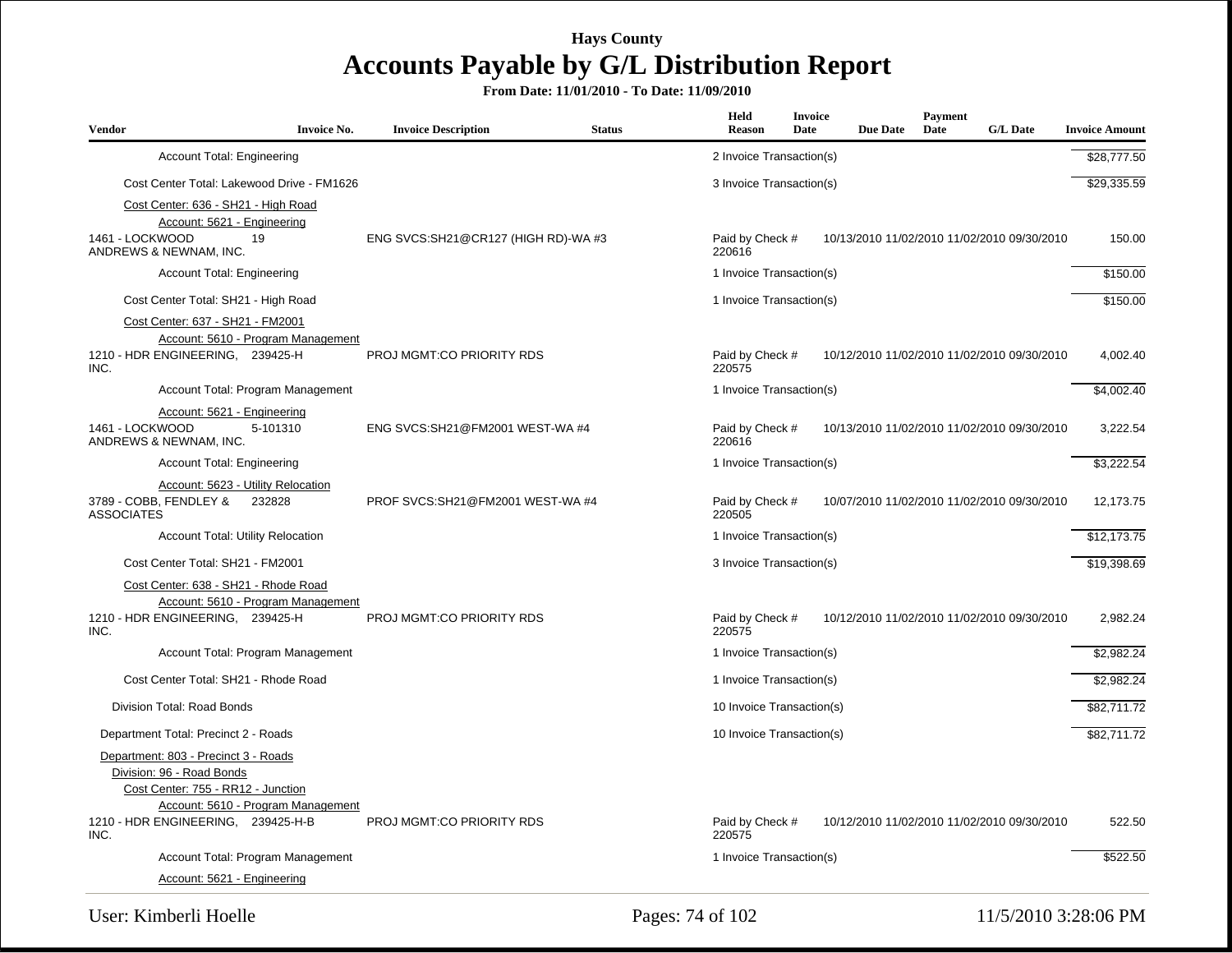| <b>Vendor</b>     | <b>Invoice No.</b>                                                                                              | <b>Invoice Description</b>       | <b>Status</b> | Held<br>Reason            | Invoice<br>Date | <b>Due Date</b>                             | <b>Payment</b><br>Date | <b>G/L Date</b> | <b>Invoice Amount</b> |
|-------------------|-----------------------------------------------------------------------------------------------------------------|----------------------------------|---------------|---------------------------|-----------------|---------------------------------------------|------------------------|-----------------|-----------------------|
| COMPANY, INC.     | 1167 - CAPITAL SURVEYING CSCI100481-82-84                                                                       | ENG SVCS:RR12-JUNCTION-WA #1     |               | Paid by Check #<br>220478 |                 | 10/07/2010 11/02/2010 11/02/2010 09/30/2010 |                        |                 | 11,403.50             |
|                   | 1261 - HNTB CORPORATION 58-49198-DS-006                                                                         | ENG SVCS:RR12-JUNCTION-WA #6     |               | Paid by Check #<br>220581 |                 | 07/23/2010 11/02/2010 11/02/2010 09/30/2010 |                        |                 | 26,514.64             |
|                   | 1261 - HNTB CORPORATION 66R-49198-DS-006                                                                        | ENG SVCS:RR12-JUNCTION-WA #6     |               | Paid by Check #<br>220581 |                 | 09/30/2010 11/02/2010 11/02/2010 09/30/2010 |                        |                 | 44,814.33             |
|                   | <b>Account Total: Engineering</b>                                                                               |                                  |               | 3 Invoice Transaction(s)  |                 |                                             |                        |                 | \$82,732.47           |
|                   | Cost Center Total: RR12 - Junction                                                                              |                                  |               | 4 Invoice Transaction(s)  |                 |                                             |                        |                 | \$83,254.97           |
|                   | Cost Center: 756 - RR12 - Sink Creek<br>Account: 5610 - Program Management                                      |                                  |               |                           |                 |                                             |                        |                 |                       |
| INC.              | 1210 - HDR ENGINEERING, 239425-H-B                                                                              | PROJ MGMT:CO PRIORITY RDS        |               | Paid by Check #<br>220575 |                 | 10/12/2010 11/02/2010 11/02/2010 09/30/2010 |                        |                 | 3,060.84              |
|                   | Account Total: Program Management                                                                               |                                  |               | 1 Invoice Transaction(s)  |                 |                                             |                        |                 | \$3,060.84            |
|                   | Account: 5621 - Engineering<br>1261 - HNTB CORPORATION 65-49198-DS-004                                          | ENG SVCS:RR12-SINK CREEK-WA #4   |               | Paid by Check #<br>220581 |                 | 09/30/2010 11/02/2010 11/02/2010 09/30/2010 |                        |                 | 14,437.78             |
|                   | <b>Account Total: Engineering</b>                                                                               |                                  |               | 1 Invoice Transaction(s)  |                 |                                             |                        |                 | \$14,437.78           |
| <b>ASSOCIATES</b> | Account: 5623 - Utility Relocation<br>3789 - COBB, FENDLEY &<br>232827                                          | <b>PROF SVCS:CO PRIORITY RDS</b> |               | Paid by Check #<br>220505 |                 | 10/07/2010 11/02/2010 11/02/2010 09/30/2010 |                        |                 | 466.25                |
|                   | Account Total: Utility Relocation                                                                               |                                  |               | 1 Invoice Transaction(s)  |                 |                                             |                        |                 | \$466.25              |
| DIETZ, PLLC       | Account: 5632 - Right of Way<br>1588 - DUVALL GRUNING & 09022/01E                                               | ROW SVCS:RR12 @ SINK CREEK       |               | Paid by Check #<br>220528 |                 | 09/23/2010 11/02/2010 11/02/2010 09/30/2010 |                        |                 | 30.00                 |
|                   | Account Total: Right of Way                                                                                     |                                  |               | 1 Invoice Transaction(s)  |                 |                                             |                        |                 | \$30.00               |
|                   | Cost Center Total: RR12 - Sink Creek                                                                            |                                  |               | 4 Invoice Transaction(s)  |                 |                                             |                        |                 | \$17,994.87           |
|                   | Cost Center: 757 - RR12 - Hugo Road<br>Account: 5610 - Program Management<br>1210 - HDR ENGINEERING, 239425-H-B | PROJ MGMT:CO PRIORITY RDS        |               | Paid by Check #           |                 | 10/12/2010 11/02/2010 11/02/2010 09/30/2010 |                        |                 | 572.40                |
| INC.              |                                                                                                                 |                                  |               | 220575                    |                 |                                             |                        |                 |                       |
|                   | Account Total: Program Management                                                                               |                                  |               | 1 Invoice Transaction(s)  |                 |                                             |                        |                 | \$572.40              |
|                   | Account: 5621 - Engineering<br>1261 - HNTB CORPORATION 63-49198-DS-001                                          | ENG SVCS:RR12-HUGO RD-WA #1      |               | Paid by Check #<br>220581 |                 | 09/30/2010 11/02/2010 11/02/2010 09/30/2010 |                        |                 | 2,815.06              |
|                   | <b>Account Total: Engineering</b>                                                                               |                                  |               | 1 Invoice Transaction(s)  |                 |                                             |                        |                 | \$2,815.06            |
|                   | Cost Center Total: RR12 - Hugo Road                                                                             |                                  |               | 2 Invoice Transaction(s)  |                 |                                             |                        |                 | \$3,387.46            |
|                   | Cost Center: 758 - RR12 - RM32<br>Account: 5610 - Program Management                                            |                                  |               |                           |                 |                                             |                        |                 |                       |
| INC.              | 1210 - HDR ENGINEERING, 239425-H-B                                                                              | <b>PROJ MGMT:CO PRIORITY RDS</b> |               | Paid by Check #<br>220575 |                 | 10/12/2010 11/02/2010 11/02/2010 09/30/2010 |                        |                 | 3,165.60              |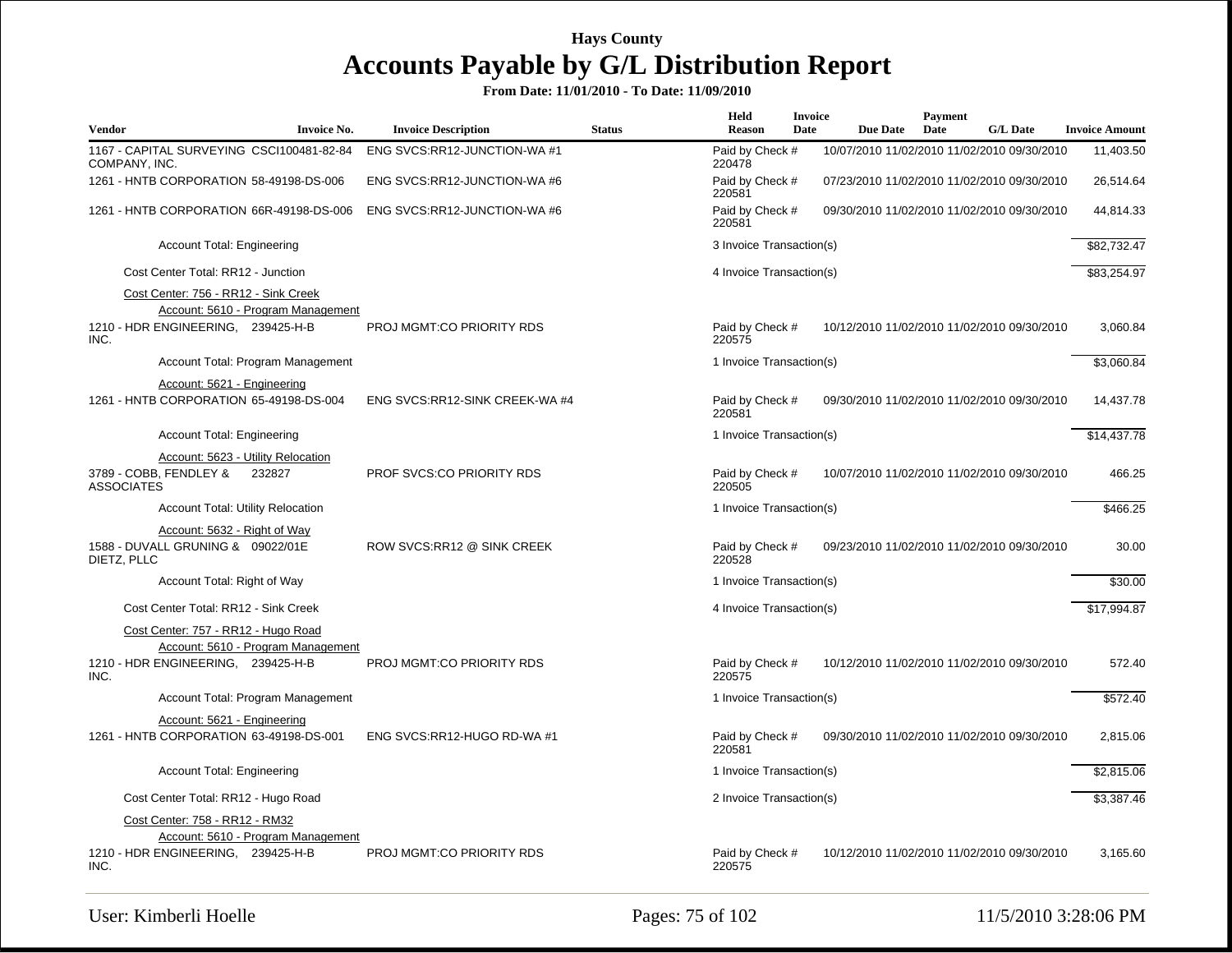| <b>Vendor</b>     | <b>Invoice No.</b>                                                                                                                             | <b>Invoice Description</b>          | <b>Status</b> | Held<br>Reason            | <b>Invoice</b><br>Date | <b>Due Date</b> | <b>Payment</b><br>Date | <b>G/L Date</b>                             | <b>Invoice Amount</b> |
|-------------------|------------------------------------------------------------------------------------------------------------------------------------------------|-------------------------------------|---------------|---------------------------|------------------------|-----------------|------------------------|---------------------------------------------|-----------------------|
|                   | Account Total: Program Management                                                                                                              |                                     |               | 1 Invoice Transaction(s)  |                        |                 |                        |                                             | \$3,165.60            |
|                   | Account: 5621 - Engineering                                                                                                                    |                                     |               |                           |                        |                 |                        |                                             |                       |
| COMPANY, INC.     | 1167 - CAPITAL SURVEYING CSCI-100321                                                                                                           | ENG SVCS: JUNCTION@RM32-WA #3       |               | Paid by Check #<br>220478 |                        |                 |                        | 03/17/2010 11/02/2010 11/02/2010 09/30/2010 | 2,736.00              |
| COMPANY, INC.     | 1167 - CAPITAL SURVEYING CSCI-100428                                                                                                           | ENG SVCS: JUNCTION @ RM32-WA #3     |               | Paid by Check #<br>220478 |                        |                 |                        | 07/07/2010 11/02/2010 11/02/2010 09/30/2010 | 599.50                |
|                   | 1261 - HNTB CORPORATION 64R49198-DS-003                                                                                                        | ENG SVCS:RR12-JUNCTION (RM32)-WA #3 |               | Paid by Check #<br>220581 |                        |                 |                        | 09/30/2010 11/02/2010 11/02/2010 09/30/2010 | 6,573.88              |
|                   | Account Total: Engineering                                                                                                                     |                                     |               | 3 Invoice Transaction(s)  |                        |                 |                        |                                             | \$9,909.38            |
|                   | Account: 5623 - Utility Relocation                                                                                                             |                                     |               |                           |                        |                 |                        |                                             |                       |
| <b>ASSOCIATES</b> | 3789 - COBB, FENDLEY &<br>232827                                                                                                               | <b>PROF SVCS:CO PRIORITY RDS</b>    |               | Paid by Check #<br>220505 |                        |                 |                        | 10/07/2010 11/02/2010 11/02/2010 09/30/2010 | 4,471.25              |
|                   | <b>Account Total: Utility Relocation</b>                                                                                                       |                                     |               | 1 Invoice Transaction(s)  |                        |                 |                        |                                             | \$4,471.25            |
|                   | Account: 5632 - Right of Way                                                                                                                   |                                     |               |                           |                        |                 |                        |                                             |                       |
| DIETZ, PLLC       | 1588 - DUVALL GRUNING & 09022/01D                                                                                                              | ROW SVCS:RR12@JCT-PARCEL 17         |               | Paid by Check #<br>220528 |                        |                 |                        | 06/23/2010 11/02/2010 11/02/2010 09/30/2010 | 135.00                |
| DIETZ, PLLC       | 1588 - DUVALL GRUNING & 10014/04                                                                                                               | ROW SVCS: JUNCTION @ RM32           |               | Paid by Check #<br>220528 |                        |                 |                        | 07/22/2010 11/02/2010 11/02/2010 09/30/2010 | 30.00                 |
|                   | Account Total: Right of Way                                                                                                                    |                                     |               | 2 Invoice Transaction(s)  |                        |                 |                        |                                             | \$165.00              |
|                   | Cost Center Total: RR12 - RM32                                                                                                                 |                                     |               | 7 Invoice Transaction(s)  |                        |                 |                        |                                             | \$17.711.23           |
|                   | Cost Center: 760 - FM2325 - Carney Lane<br>Account: 5610 - Program Management                                                                  |                                     |               |                           |                        |                 |                        |                                             |                       |
| INC.              | 1210 - HDR ENGINEERING, 239425-H-B                                                                                                             | PROJ MGMT:CO PRIORITY RDS           |               | Paid by Check #<br>220575 |                        |                 |                        | 10/12/2010 11/02/2010 11/02/2010 09/30/2010 | 8,761.37              |
|                   | Account Total: Program Management                                                                                                              |                                     |               | 1 Invoice Transaction(s)  |                        |                 |                        |                                             | \$8,761.37            |
|                   | Account: 5621 - Engineering<br>1467 - LOOMIS PARTNERS, 4716                                                                                    | ENG SVCS:RM2325-WA #1               |               | Paid by Check #           |                        |                 |                        | 10/06/2010 11/02/2010 11/02/2010 09/30/2010 | 55,237.00             |
| INC.              |                                                                                                                                                |                                     |               | 220617                    |                        |                 |                        |                                             |                       |
|                   | Account Total: Engineering                                                                                                                     |                                     |               | 1 Invoice Transaction(s)  |                        |                 |                        |                                             | \$55,237.00           |
|                   | Cost Center Total: FM2325 - Carney Lane                                                                                                        |                                     |               | 2 Invoice Transaction(s)  |                        |                 |                        |                                             | \$63,998.37           |
|                   | Division Total: Road Bonds                                                                                                                     |                                     |               | 19 Invoice Transaction(s) |                        |                 |                        |                                             | \$186,346.90          |
|                   | Department Total: Precinct 3 - Roads                                                                                                           |                                     |               | 19 Invoice Transaction(s) |                        |                 |                        |                                             | \$186,346.90          |
|                   | Department: 804 - Precinct 4 - Roads<br>Division: 96 - Road Bonds<br>Cost Center: 881 - US290 - McGregor<br>Account: 5610 - Program Management |                                     |               |                           |                        |                 |                        |                                             |                       |
| INC.              | 1210 - HDR ENGINEERING, 239425-H-A                                                                                                             | PROJ MGMT:CO PRIORITY RDS           |               | Paid by Check #<br>220575 |                        |                 |                        | 10/12/2010 11/02/2010 11/02/2010 09/30/2010 | 815.67                |
|                   | Account Total: Program Management                                                                                                              |                                     |               | 1 Invoice Transaction(s)  |                        |                 |                        |                                             | \$815.67              |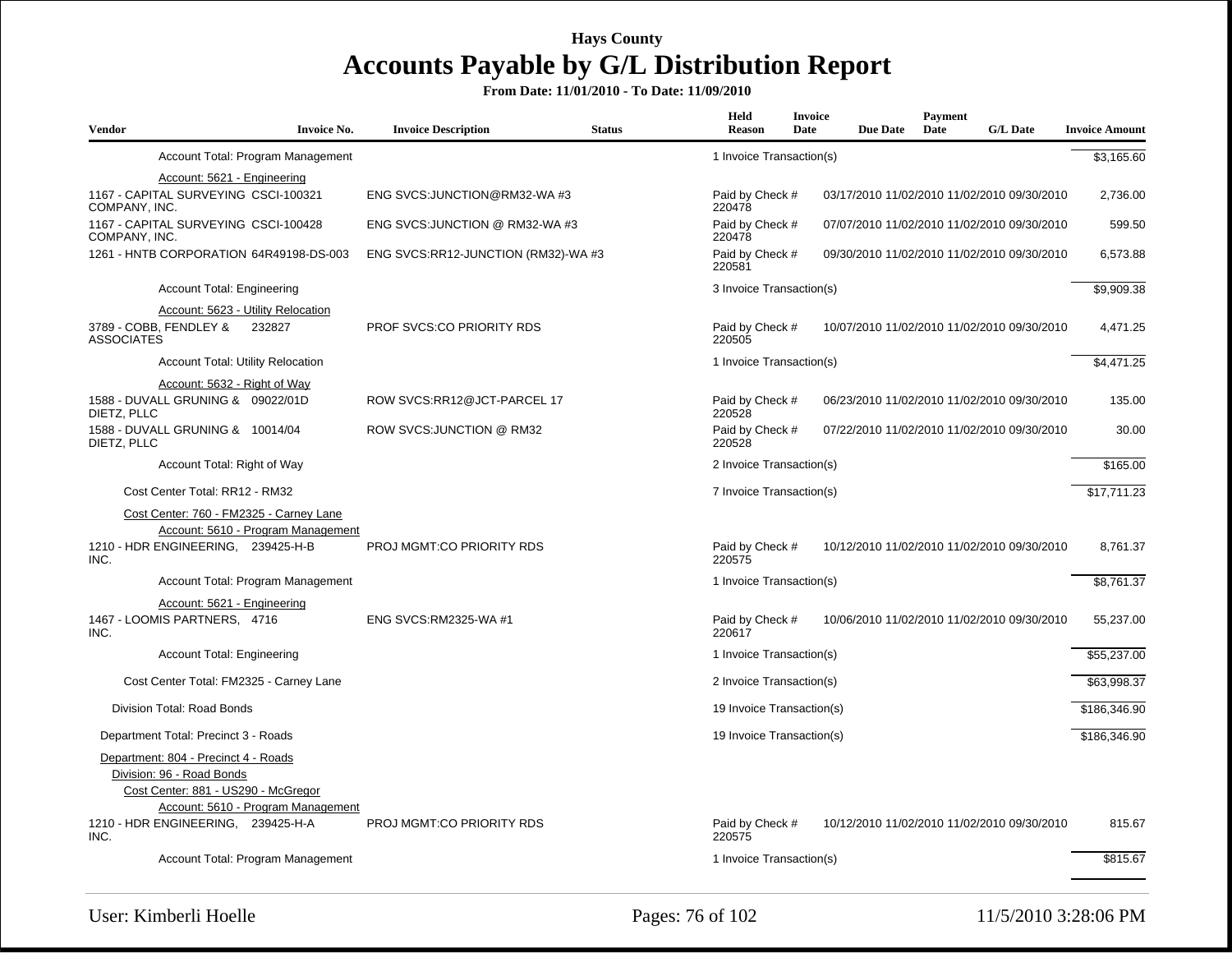| Vendor |                                             | <b>Invoice No.</b>                 | <b>Invoice Description</b>           | <b>Status</b>                                                   | Held<br><b>Reason</b>     | <b>Invoice</b><br>Date | <b>Due Date</b>                             | <b>Payment</b><br>Date | <b>G/L Date</b> | <b>Invoice Amount</b> |
|--------|---------------------------------------------|------------------------------------|--------------------------------------|-----------------------------------------------------------------|---------------------------|------------------------|---------------------------------------------|------------------------|-----------------|-----------------------|
|        | Cost Center Total: US290 - McGregor         |                                    |                                      |                                                                 | 1 Invoice Transaction(s)  |                        |                                             |                        |                 | \$815.67              |
|        | Cost Center: 882 - RR12 - Sports Park Drive |                                    |                                      |                                                                 |                           |                        |                                             |                        |                 |                       |
|        |                                             | Account: 5610 - Program Management |                                      |                                                                 |                           |                        |                                             |                        |                 |                       |
| INC.   | 1210 - HDR ENGINEERING, 239425-H-A          |                                    | PROJ MGMT:CO PRIORITY RDS            |                                                                 | Paid by Check #<br>220575 |                        | 10/12/2010 11/02/2010 11/02/2010 09/30/2010 |                        |                 | 1,454.04              |
|        |                                             | Account Total: Program Management  |                                      |                                                                 | 1 Invoice Transaction(s)  |                        |                                             |                        |                 | \$1,454.04            |
|        | Account: 5621 - Engineering                 |                                    |                                      |                                                                 |                           |                        |                                             |                        |                 |                       |
|        | 3481 - KENNEDY<br>CONSULTING, LTD.          | 3                                  | ENG SVCS:RR12@SPORTS PARK DRIVE      |                                                                 | Paid by Check #<br>220597 |                        | 08/31/2010 11/02/2010 11/02/2010 09/30/2010 |                        |                 | 3,730.00              |
|        | 3481 - KENNEDY<br>CONSULTING, LTD.          | 10-087                             | ENG SVCS:RR12@SPORTS PARK DRIVE      |                                                                 | Paid by Check #<br>220597 |                        | 09/30/2010 11/02/2010 11/02/2010 09/30/2010 |                        |                 | 19,043.10             |
|        | <b>Account Total: Engineering</b>           |                                    |                                      |                                                                 | 2 Invoice Transaction(s)  |                        |                                             |                        |                 | \$22,773.10           |
|        | Cost Center Total: RR12 - Sports Park Drive |                                    |                                      |                                                                 | 3 Invoice Transaction(s)  |                        |                                             |                        |                 | \$24,227.14           |
|        | Cost Center: 883 - RM1826 - Nutty Brown     |                                    |                                      |                                                                 |                           |                        |                                             |                        |                 |                       |
|        |                                             | Account: 5610 - Program Management |                                      |                                                                 |                           |                        |                                             |                        |                 |                       |
| INC.   | 1210 - HDR ENGINEERING, 239425-H-A          |                                    | PROJ MGMT:CO PRIORITY RDS            |                                                                 | Paid by Check #<br>220575 |                        | 10/12/2010 11/02/2010 11/02/2010 09/30/2010 |                        |                 | 1,099.17              |
|        |                                             | Account Total: Program Management  |                                      |                                                                 | 1 Invoice Transaction(s)  |                        |                                             |                        |                 | \$1,099.17            |
|        | Account: 5621 - Engineering                 |                                    |                                      |                                                                 |                           |                        |                                             |                        |                 |                       |
|        | 3404 - CH2M HILL, INC.                      | 3767814                            | ENG SVCS:RM1826@NUTTY BROWN RD-WA #1 |                                                                 | Paid by Check #<br>220494 |                        | 10/14/2010 11/02/2010 11/02/2010 09/30/2010 |                        |                 | 2,880.40              |
|        | 3404 - CH2M HILL, INC.                      | 3767264                            | ENG SVCS:RM1826@NUTTY BROWN-WA #1    |                                                                 | Paid by Check #<br>220494 |                        | 10/13/2010 11/02/2010 11/02/2010 09/30/2010 |                        |                 | 22,697.36             |
|        | <b>Account Total: Engineering</b>           |                                    |                                      |                                                                 | 2 Invoice Transaction(s)  |                        |                                             |                        |                 | \$25,577.76           |
|        | Cost Center Total: RM1826 - Nutty Brown     |                                    |                                      |                                                                 | 3 Invoice Transaction(s)  |                        |                                             |                        |                 | \$26.676.93           |
|        | Cost Center: 884 - RM1826 - Goldenwood      |                                    |                                      |                                                                 |                           |                        |                                             |                        |                 |                       |
|        |                                             | Account: 5610 - Program Management |                                      |                                                                 |                           |                        |                                             |                        |                 |                       |
| INC.   | 1210 - HDR ENGINEERING, 239425-H-A          |                                    | PROJ MGMT:CO PRIORITY RDS            |                                                                 | Paid by Check #<br>220575 |                        | 10/12/2010 11/02/2010 11/02/2010 09/30/2010 |                        |                 | 1,624.93              |
|        |                                             | Account Total: Program Management  |                                      |                                                                 | 1 Invoice Transaction(s)  |                        |                                             |                        |                 | \$1,624.93            |
|        | Account: 5621 - Engineering                 |                                    |                                      |                                                                 |                           |                        |                                             |                        |                 |                       |
|        | 3404 - CH2M HILL, INC.                      | 3767816                            |                                      | ENG SVCS:RM1826-GOLDENWOOD @ CRYSTAL HILL-WA #2 Paid by Check # | 220494                    |                        | 10/14/2010 11/02/2010 11/02/2010 09/30/2010 |                        |                 | 1,737.40              |
|        | 3404 - CH2M HILL, INC.                      | 3767261                            |                                      | ENG SVCS:RM1826-GOLDENWOOD @ CRYSTAL HILL-WA #2 Paid by Check # | 220494                    |                        | 10/13/2010 11/02/2010 11/02/2010 09/30/2010 |                        |                 | 16,758.83             |
|        | <b>Account Total: Engineering</b>           |                                    |                                      |                                                                 | 2 Invoice Transaction(s)  |                        |                                             |                        |                 | \$18,496.23           |
|        | Cost Center Total: RM1826 - Goldenwood      |                                    |                                      |                                                                 | 3 Invoice Transaction(s)  |                        |                                             |                        |                 | \$20,121.16           |
|        | Cost Center: 885 - RM1826 - Darden Hill     |                                    |                                      |                                                                 |                           |                        |                                             |                        |                 |                       |
|        |                                             | Account: 5610 - Program Management |                                      |                                                                 |                           |                        |                                             |                        |                 |                       |
| INC.   | 1210 - HDR ENGINEERING, 239425-H-A          |                                    | <b>PROJ MGMT:CO PRIORITY RDS</b>     |                                                                 | Paid by Check #<br>220575 |                        | 10/12/2010 11/02/2010 11/02/2010 09/30/2010 |                        |                 | 881.88                |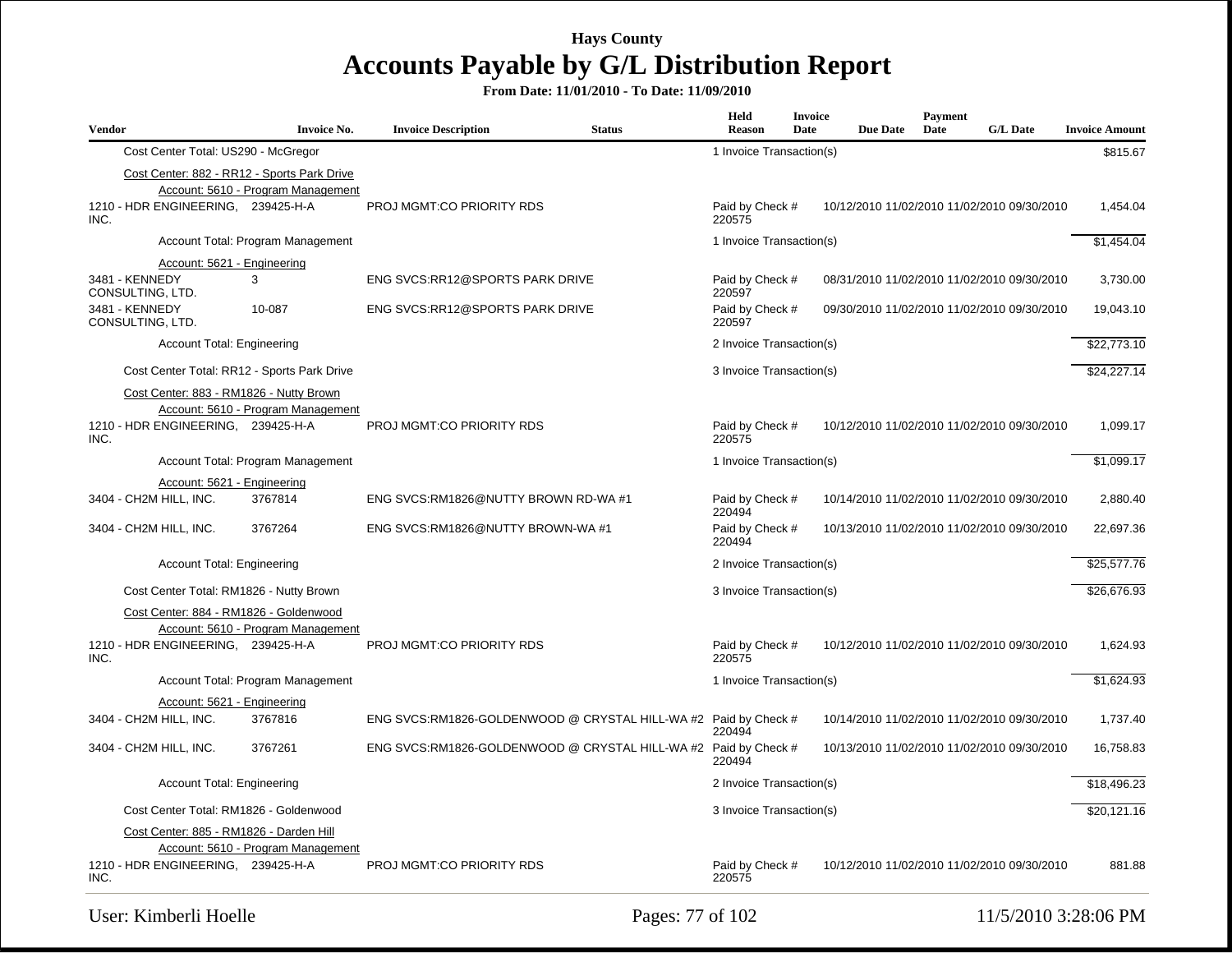| Vendor                                                                          | <b>Invoice No.</b>                 | <b>Invoice Description</b>        | <b>Status</b> | Held<br><b>Reason</b>     | <b>Invoice</b><br>Date | <b>Due Date</b> | Payment<br>Date | <b>G/L Date</b>                             | <b>Invoice Amount</b> |
|---------------------------------------------------------------------------------|------------------------------------|-----------------------------------|---------------|---------------------------|------------------------|-----------------|-----------------|---------------------------------------------|-----------------------|
|                                                                                 | Account Total: Program Management  |                                   |               | 1 Invoice Transaction(s)  |                        |                 |                 |                                             | \$881.88              |
| Account: 5621 - Engineering                                                     |                                    |                                   |               |                           |                        |                 |                 |                                             |                       |
| 2336 - ROGERS DESIGN<br><b>SERVICE</b>                                          | 0909-09                            | ENG SVCS:RM1826@DARDEN HILL-WA #1 |               | Paid by Check #<br>220669 |                        |                 |                 | 10/06/2010 11/02/2010 11/02/2010 09/30/2010 | 16,561.30             |
| 2336 - ROGERS DESIGN<br><b>SERVICE</b>                                          | 0909-09A                           | ENG SVCS:RM1826@DARDEN HILL-WA #1 |               | Paid by Check #<br>220669 |                        |                 |                 | 10/14/2010 11/02/2010 11/02/2010 09/30/2010 | 167.50                |
| 2336 - ROGERS DESIGN<br><b>SERVICE</b>                                          | 0909-09B                           | ENG SVCS:RM1826@DARDEN HILL-WA #1 |               | Paid by Check #<br>220669 |                        |                 |                 | 10/18/2010 11/02/2010 11/02/2010 09/30/2010 | 219.33                |
| <b>Account Total: Engineering</b>                                               |                                    |                                   |               | 3 Invoice Transaction(s)  |                        |                 |                 |                                             | \$16,948.13           |
| Cost Center Total: RM1826 - Darden Hill                                         |                                    |                                   |               | 4 Invoice Transaction(s)  |                        |                 |                 |                                             | \$17,830.01           |
| Cost Center: 886 - RM1826 - FM967<br>1210 - HDR ENGINEERING, 239425-H-A<br>INC. | Account: 5610 - Program Management | PROJ MGMT:CO PRIORITY RDS         |               | Paid by Check #<br>220575 |                        |                 |                 | 10/12/2010 11/02/2010 11/02/2010 09/30/2010 | 867.57                |
|                                                                                 | Account Total: Program Management  |                                   |               | 1 Invoice Transaction(s)  |                        |                 |                 |                                             | \$867.57              |
| Account: 5621 - Engineering                                                     |                                    |                                   |               |                           |                        |                 |                 |                                             |                       |
| 2336 - ROGERS DESIGN<br><b>SERVICE</b>                                          | 0910-08                            | ENG SVCS:RM1826@RM967-WA #2       |               | Paid by Check #<br>220669 |                        |                 |                 | 10/04/2010 11/02/2010 11/02/2010 09/30/2010 | 16,202.80             |
| <b>Account Total: Engineering</b>                                               |                                    |                                   |               | 1 Invoice Transaction(s)  |                        |                 |                 |                                             | \$16,202.80           |
| Cost Center Total: RM1826 - FM967                                               |                                    |                                   |               | 2 Invoice Transaction(s)  |                        |                 |                 |                                             | \$17,070.37           |
| Cost Center: 887 - Lime Kiln - Sink Creek<br>Account: 5621 - Engineering        |                                    |                                   |               |                           |                        |                 |                 |                                             |                       |
| 3405 - K FRIESE &<br>ASSOCIATES, INC.                                           | 1009026                            | <b>ENG SVCS:LIME KILN RD</b>      |               | Paid by Check #<br>220595 |                        |                 |                 | 10/04/2010 11/02/2010 11/02/2010 09/30/2010 | 8,615.75              |
| <b>Account Total: Engineering</b>                                               |                                    |                                   |               | 1 Invoice Transaction(s)  |                        |                 |                 |                                             | \$8,615.75            |
| Cost Center Total: Lime Kiln - Sink Creek                                       |                                    |                                   |               | 1 Invoice Transaction(s)  |                        |                 |                 |                                             | \$8,615.75            |
| <b>Division Total: Road Bonds</b>                                               |                                    |                                   |               | 17 Invoice Transaction(s) |                        |                 |                 |                                             | \$115,357.03          |
| Department Total: Precinct 4 - Roads                                            |                                    |                                   |               | 17 Invoice Transaction(s) |                        |                 |                 |                                             | \$115,357.03          |
| Fund Total: Co Priority Road Bond 2009 Fund                                     |                                    |                                   |               | 50 Invoice Transaction(s) |                        |                 |                 |                                             | \$465,164.13          |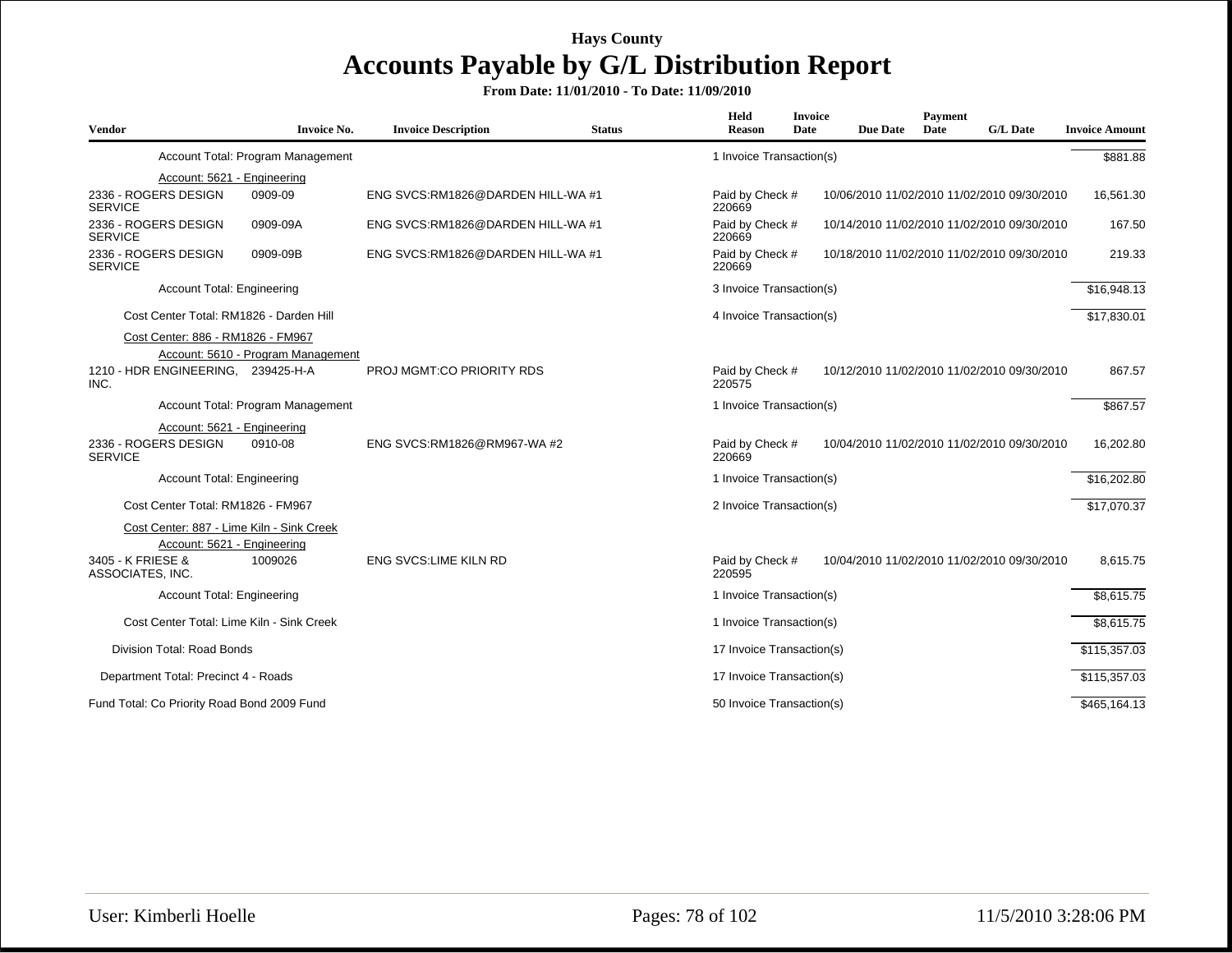| <b>Vendor</b>                                    | <b>Invoice No.</b>                                  | <b>Invoice Description</b>                                         | <b>Status</b> | Held<br><b>Reason</b>     | <b>Invoice</b><br>Date | <b>Due Date</b> | Payment<br>Date | <b>G/L</b> Date                             | <b>Invoice Amount</b> |
|--------------------------------------------------|-----------------------------------------------------|--------------------------------------------------------------------|---------------|---------------------------|------------------------|-----------------|-----------------|---------------------------------------------|-----------------------|
| Fund: 051 - Sheriff Bail Bond Fund               |                                                     |                                                                    |               |                           |                        |                 |                 |                                             |                       |
|                                                  |                                                     | Account: 2010_145 - Accounts Payable - Other Cowboy/Fin Casualty   |               |                           |                        |                 |                 |                                             |                       |
| 2369 - FINANCIAL<br><b>CASUALTY &amp; SURETY</b> | 55168                                               | OCT 10 INT:CD 20327                                                |               | Paid by Check #<br>220544 |                        |                 |                 | 10/13/2010 11/02/2010 11/02/2010 11/02/2010 | 750.00                |
|                                                  |                                                     | Account Total: Accounts Payable - Other Cowboy/Fin Casualty        |               | 1 Invoice Transaction(s)  |                        |                 |                 |                                             | \$750.00              |
|                                                  | Account: 2010 150 - Accounts Payable - Other A Bail |                                                                    |               |                           |                        |                 |                 |                                             |                       |
| 3718 - A BAIL BONDS                              | 55250                                               | OCT 10 INT:CD 20332                                                |               | Paid by Check #<br>220437 |                        |                 |                 | 10/19/2010 11/02/2010 11/02/2010 11/02/2010 | 542.95                |
| 2404 - A-AMIGO BAIL<br><b>BONDS</b>              | 55223                                               | OCT 10 INT:CD 20156                                                |               | Paid by Check #<br>220439 |                        |                 |                 | 10/18/2010 11/02/2010 11/02/2010 11/02/2010 | 47.63                 |
|                                                  | Account Total: Accounts Payable - Other A Bail      |                                                                    |               | 2 Invoice Transaction(s)  |                        |                 |                 |                                             | \$590.58              |
|                                                  |                                                     | Account: 2010 156 - Accounts Payable - Other Freedon Won/Roche     |               |                           |                        |                 |                 |                                             |                       |
| 1644 - ROCHE SURETY<br>CASUALTY CO., INC.        | 007920                                              | OCT 10 INT:CD 31930300020689                                       |               | Paid by Check #<br>220667 |                        |                 |                 | 10/18/2010 11/02/2010 11/02/2010 11/02/2010 | 24.70                 |
|                                                  |                                                     | Account Total: Accounts Payable - Other Freedon Won/Roche          |               | 1 Invoice Transaction(s)  |                        |                 |                 |                                             | \$24.70               |
|                                                  |                                                     | Account: 2010 160 - Accounts Payable - Other San Marcos Bail Bonds |               |                           |                        |                 |                 |                                             |                       |
| 1687 - SAN MARCOS BAIL<br><b>BONDS</b>           | 55219                                               | OCT 10 INT:CD 20218                                                |               | Paid by Check #<br>220676 |                        |                 |                 | 10/13/2010 11/02/2010 11/02/2010 11/02/2010 | 35.29                 |
|                                                  |                                                     | Account Total: Accounts Payable - Other San Marcos Bail Bonds      |               | 1 Invoice Transaction(s)  |                        |                 |                 |                                             | \$35.29               |
| Fund Total: Sheriff Bail Bond Fund               |                                                     |                                                                    |               | 5 Invoice Transaction(s)  |                        |                 |                 |                                             | \$1,400.57            |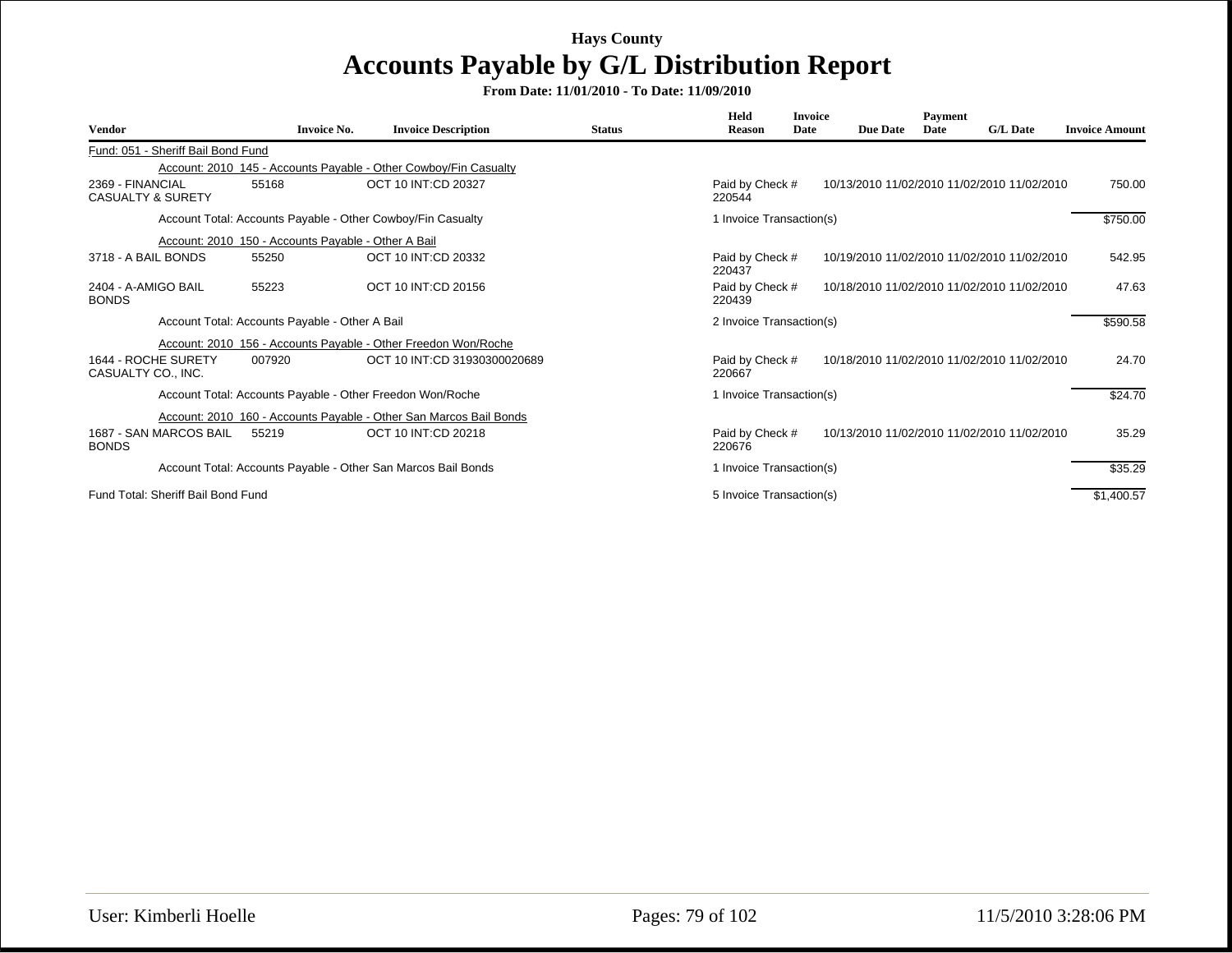| <b>Vendor</b>                             | <b>Invoice No.</b>               | <b>Invoice Description</b>                 | <b>Status</b> | Held<br><b>Reason</b>     | <b>Invoice</b><br>Date | <b>Due Date</b> | Payment<br>Date | <b>G/L Date</b>                             | <b>Invoice Amount</b> |
|-------------------------------------------|----------------------------------|--------------------------------------------|---------------|---------------------------|------------------------|-----------------|-----------------|---------------------------------------------|-----------------------|
|                                           |                                  |                                            |               |                           |                        |                 |                 |                                             |                       |
| Fund: 052 - Sheriff Special Projects Fund |                                  |                                            |               |                           |                        |                 |                 |                                             |                       |
| Department: 618 - Sheriff                 |                                  |                                            |               |                           |                        |                 |                 |                                             |                       |
| Division: 00 - Operating                  |                                  |                                            |               |                           |                        |                 |                 |                                             |                       |
|                                           | Account: 5222 - Crime Prevention |                                            |               |                           |                        |                 |                 |                                             |                       |
| 2246 - FEDEX OFFICE                       | 440100004965                     | BIND COIL MIXED STD: SHER SPEC PROJ        |               | Paid by Check #<br>220543 |                        |                 |                 | 10/21/2010 11/02/2010 11/02/2010 11/02/2010 | 9.98                  |
| 3824 - LEROY OPIELA                       | 872842816170                     | SHIPPING OF NNO BOOK REIMB: SHER SPEC PROJ |               | Paid by Check #<br>220754 |                        |                 |                 | 10/22/2010 11/02/2010 11/02/2010 11/02/2010 | 55.24                 |
|                                           | Account Total: Crime Prevention  |                                            |               | 2 Invoice Transaction(s)  |                        |                 |                 |                                             | \$65.22               |
| Division Total: Operating                 |                                  |                                            |               | 2 Invoice Transaction(s)  |                        |                 |                 |                                             | \$65.22               |
| Department Total: Sheriff                 |                                  |                                            |               | 2 Invoice Transaction(s)  |                        |                 |                 |                                             | \$65.22               |
| Fund Total: Sheriff Special Projects Fund |                                  |                                            |               | 2 Invoice Transaction(s)  |                        |                 |                 |                                             | \$65.22               |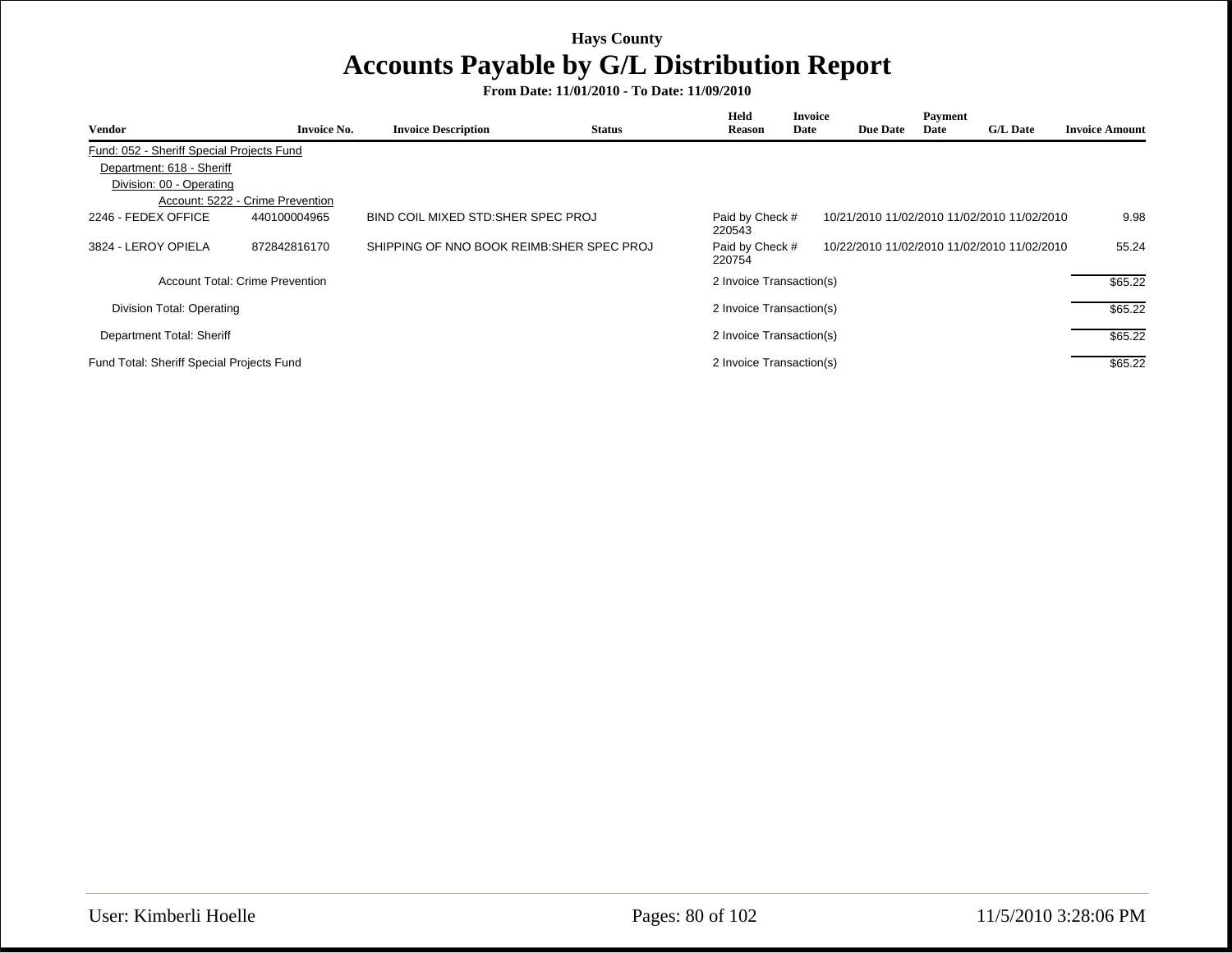| <b>Vendor</b>                                     | <b>Invoice No.</b>                            | <b>Invoice Description</b>          | <b>Status</b> | Held<br><b>Reason</b>     | <b>Invoice</b><br>Date | <b>Due Date</b> | Payment<br>Date | <b>G/L Date</b>                             | <b>Invoice Amount</b> |
|---------------------------------------------------|-----------------------------------------------|-------------------------------------|---------------|---------------------------|------------------------|-----------------|-----------------|---------------------------------------------|-----------------------|
| Fund: 070 - Juvenile Detention Center Fund        |                                               |                                     |               |                           |                        |                 |                 |                                             |                       |
| Department: 685 - Juvenile Detention Center       |                                               |                                     |               |                           |                        |                 |                 |                                             |                       |
| Division: 00 - Operating                          |                                               |                                     |               |                           |                        |                 |                 |                                             |                       |
|                                                   | Account: 5201 - General Supplies              |                                     |               |                           |                        |                 |                 |                                             |                       |
| 1290 - WALMART BRC                                | 0907-101510                                   | MISC SUPPLIES: JUV CTR              |               | Paid by Check #<br>220731 |                        |                 |                 | 10/15/2010 11/02/2010 11/02/2010 11/02/2010 | 12.86                 |
| <b>Account Total: General Supplies</b>            |                                               |                                     |               | 1 Invoice Transaction(s)  |                        |                 |                 |                                             | \$12.86               |
| Account: 5205 - Inmate Supplies                   |                                               |                                     |               |                           |                        |                 |                 |                                             |                       |
| 1290 - WALMART BRC                                | 0907-101510                                   | MISC SUPPLIES: JUV CTR              |               | Paid by Check #<br>220731 |                        |                 |                 | 10/15/2010 11/02/2010 11/02/2010 11/02/2010 | 30.05                 |
| <b>Account Total: Inmate Supplies</b>             |                                               |                                     |               | 1 Invoice Transaction(s)  |                        |                 |                 |                                             | \$30.05               |
|                                                   | Account: 5207 - Building Maintenance Supplies |                                     |               |                           |                        |                 |                 |                                             |                       |
| 1551 - MOORE SUPPLY<br><b>COMPANY</b>             | 8900347                                       | ELECTRICAL SUPPLIES: JUV CTR        |               | Paid by Check #<br>220639 |                        |                 |                 | 10/15/2010 11/02/2010 11/02/2010 11/02/2010 | 233.44                |
| 1298 - CHEMSEARCH                                 | 784692                                        | (12) CURUST: JUV CTR                |               | Paid by Check #<br>220779 |                        |                 |                 | 10/14/2010 11/09/2010 11/09/2010 11/09/2010 | 241.77                |
| 1474 - LOWE'S, INC.                               | 935260-102810                                 | MISC SUPPLIES: JUV CTR              |               | Paid by Check #<br>220835 |                        |                 |                 | 10/28/2010 11/09/2010 11/09/2010 11/09/2010 | 211.35                |
| 1695 - SAN MARCOS RENT- 4-010513-03<br>ALLS, INC. |                                               | TRACTOR/SHREDDER RENTAL: JUV CTR    |               | Paid by Check #<br>220876 |                        |                 |                 | 10/28/2010 11/09/2010 11/09/2010 11/09/2010 | 226.44                |
| 1721 - SHERWIN-WILLIAMS 91907<br>CO.              |                                               | (5) 5 GAL PAINT: JUV CTR            |               | Paid by Check #<br>220879 |                        |                 |                 | 10/25/2010 11/09/2010 11/09/2010 11/09/2010 | 180.00                |
|                                                   | Account Total: Building Maintenance Supplies  |                                     |               | 5 Invoice Transaction(s)  |                        |                 |                 |                                             | \$1,093.00            |
|                                                   | Account: 5208 - Janitorial Supplies           |                                     |               |                           |                        |                 |                 |                                             |                       |
| 1494 - MATERA PAPER CO., A006512<br><b>LTD</b>    |                                               | (8) CS TISSUE: JUV CTR              |               | Paid by Check #<br>220624 |                        |                 |                 | 10/15/2010 11/02/2010 11/02/2010 11/02/2010 | 280.16                |
| 1290 - WALMART BRC                                | 0907-101510                                   | MISC SUPPLIES: JUV CTR              |               | Paid by Check #<br>220731 |                        |                 |                 | 10/15/2010 11/02/2010 11/02/2010 11/02/2010 | 35.21                 |
| 1616 - JCO JANITORIAL<br><b>SUPPLY</b>            | 71079                                         | MISC SUPPLIES: JUV CTR              |               | Paid by Check #<br>220826 |                        |                 |                 | 10/27/2010 11/09/2010 11/09/2010 11/09/2010 | 101.50                |
| 1494 - MATERA PAPER CO., A007189<br><b>LTD</b>    |                                               | TISSUE/TOWELS: JUV CTR              |               | Paid by Check #<br>220844 |                        |                 |                 | 10/27/2010 11/09/2010 11/09/2010 11/09/2010 | 292.34                |
| 2289 - TIBH                                       | 699491                                        | (2) CS TOILET PAPER: JUV CTR        |               | Paid by Check #<br>220892 |                        |                 |                 | 10/20/2010 11/09/2010 11/09/2010 11/09/2010 | 291.28                |
| <b>Account Total: Janitorial Supplies</b>         |                                               |                                     |               | 5 Invoice Transaction(s)  |                        |                 |                 |                                             | \$1,000.49            |
|                                                   | Account: 5211 - Office and Computer Supplies  |                                     |               |                           |                        |                 |                 |                                             |                       |
| 1364 - CONVENIENCE<br>OFFICE SUPPLY OF AUSTIN     | 12041CM                                       | RETURN (5) PHONE CORDS: JUV CTR     |               | Paid by Check #<br>220513 |                        |                 |                 | 10/15/2010 11/02/2010 11/02/2010 11/02/2010 | (28.30)               |
| 1290 - WALMART BRC                                | 0907-101510                                   | MISC SUPPLIES: JUV CTR              |               | Paid by Check #<br>220731 |                        |                 |                 | 10/15/2010 11/02/2010 11/02/2010 11/02/2010 | 50.48                 |
| 1364 - CONVENIENCE<br>OFFICE SUPPLY OF AUSTIN     | 116148                                        | OFFICE SUPPLIES: JUV CTR            |               | Paid by Check #<br>220785 |                        |                 |                 | 10/26/2010 11/09/2010 11/09/2010 11/09/2010 | 242.53                |
| 1364 - CONVENIENCE<br>OFFICE SUPPLY OF AUSTIN     | 115706                                        | COPY PAPER/CORRECTION TAPE: JUV CTR |               | Paid by Check #<br>220785 |                        |                 |                 | 10/19/2010 11/09/2010 11/09/2010 11/09/2010 | 140.48                |
|                                                   | Account Total: Office and Computer Supplies   |                                     |               | 4 Invoice Transaction(s)  |                        |                 |                 |                                             | \$405.19              |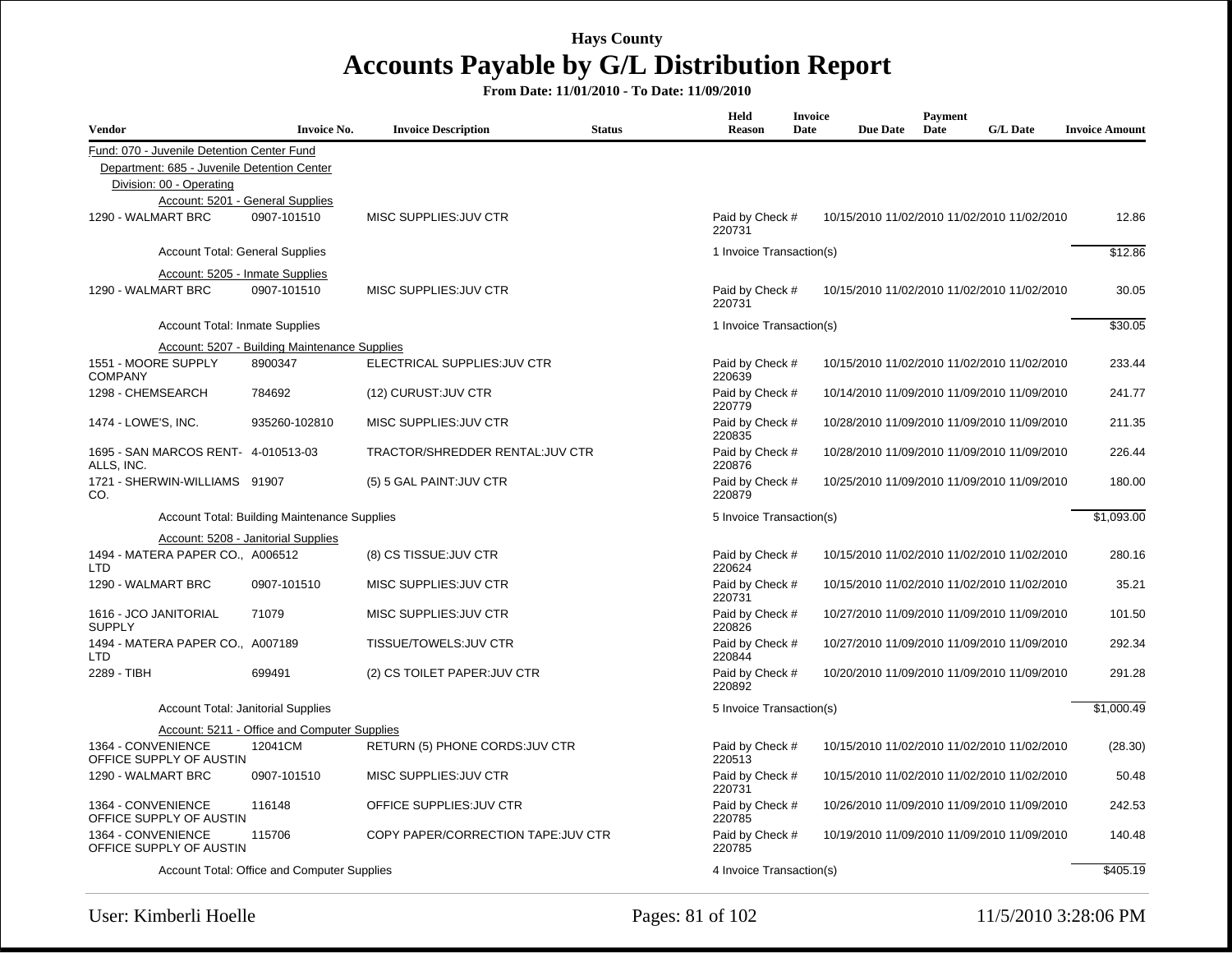| <b>Vendor</b>                                            | <b>Invoice No.</b>                                      | <b>Invoice Description</b>         | <b>Status</b> | Held<br><b>Reason</b>     | <b>Invoice</b><br>Date | <b>Due Date</b>                             | Payment<br>Date | <b>G/L Date</b> | <b>Invoice Amount</b> |
|----------------------------------------------------------|---------------------------------------------------------|------------------------------------|---------------|---------------------------|------------------------|---------------------------------------------|-----------------|-----------------|-----------------------|
|                                                          | Account: 5231 - Medical and Safety Supplies             |                                    |               |                           |                        |                                             |                 |                 |                       |
| 1519 - MEDICAL<br>WHOLESALE, INC.                        | 0291021IN                                               | <b>MEDICAL SUPPLIES: JUV CTR</b>   |               | Paid by Check #<br>220631 |                        | 10/19/2010 11/02/2010 11/02/2010 11/02/2010 |                 |                 | 84.42                 |
|                                                          | Account Total: Medical and Safety Supplies              |                                    |               | 1 Invoice Transaction(s)  |                        |                                             |                 |                 | \$84.42               |
| Account: 5271 - Fuel                                     |                                                         |                                    |               |                           |                        |                                             |                 |                 |                       |
| 1100 - TEXAS FLEET FUEL, BG115638-102410<br>LTD.         |                                                         | <b>FUEL:JUV CTR</b>                |               | Paid by Check #<br>220889 |                        | 10/25/2010 11/09/2010 11/09/2010 11/09/2010 |                 |                 | 682.86                |
| <b>Account Total: Fuel</b>                               |                                                         |                                    |               | 1 Invoice Transaction(s)  |                        |                                             |                 |                 | \$682.86              |
| Account: 5391 - Miscellaneous                            |                                                         |                                    |               |                           |                        |                                             |                 |                 |                       |
| 1131 - BIO-LINK SCIENTIFIC, 602935<br>LLC.               |                                                         | (24) BX DISPOSABLE GLOVES: JUV CTR |               | Paid by Check #<br>220464 |                        | 10/12/2010 11/02/2010 11/02/2010 11/02/2010 |                 |                 | 228.00                |
| 1290 - WALMART BRC                                       | 0907-101510                                             | MISC SUPPLIES: JUV CTR             |               | Paid by Check #<br>220731 |                        | 10/15/2010 11/02/2010 11/02/2010 11/02/2010 |                 |                 | 24.72                 |
| Account Total: Miscellaneous                             |                                                         |                                    |               | 2 Invoice Transaction(s)  |                        |                                             |                 |                 | \$252.72              |
|                                                          | Account: 5411 - Equipment Maintenance and Repair        |                                    |               |                           |                        |                                             |                 |                 |                       |
| 1081 - AVATT SERVICES,<br>INC.                           | 0000005421                                              | A/C REPAIR: JUV CTR                |               | Paid by Check #<br>220456 |                        | 10/14/2010 11/02/2010 11/02/2010 11/02/2010 |                 |                 | 129.50                |
| 2215 - TOMCO'S AIRE SERV 27657                           |                                                         | A/C REPAIR: JUV CTR                |               | Paid by Check #<br>220716 |                        | 09/14/2010 11/02/2010 11/02/2010 09/30/2010 |                 |                 | 100.00                |
| 4124 - MCFSA LTD                                         | 152000                                                  | FIRE ALARM REPAIR: JUV CTR         |               | Paid by Check #<br>220629 |                        | 10/14/2010 11/02/2010 11/02/2010 11/02/2010 |                 |                 | 994.12                |
|                                                          | Account Total: Equipment Maintenance and Repair         |                                    |               | 3 Invoice Transaction(s)  |                        |                                             |                 |                 | \$1,223.62            |
|                                                          | Account: 5448 - Contract Services                       |                                    |               |                           |                        |                                             |                 |                 |                       |
| 1854 - GORDON POTTER                                     | 102210                                                  | OCT 10 PROF SVCS: JUV CTR          |               | Paid by Check #<br>220864 |                        | 10/22/2010 11/09/2010 11/09/2010 11/09/2010 |                 |                 | 1,300.00              |
|                                                          | <b>Account Total: Contract Services</b>                 |                                    |               | 1 Invoice Transaction(s)  |                        |                                             |                 |                 | \$1,300.00            |
|                                                          | Account: 5480 220 - Utilities Juvenile Detention Center |                                    |               |                           |                        |                                             |                 |                 |                       |
| 1136 - BLUEBONNET<br>ELECTRIC COOP                       | 102710-JUV CTR                                          | ELEC SVC:5000026344                |               | Paid by Check #<br>220466 |                        | 10/27/2010 11/02/2010 11/02/2010 11/02/2010 |                 |                 | 6,969.27              |
|                                                          | Account Total: Utilities Juvenile Detention Center      |                                    |               | 1 Invoice Transaction(s)  |                        |                                             |                 |                 | \$6,969.27            |
| Account: 5501 - Travel                                   |                                                         |                                    |               |                           |                        |                                             |                 |                 |                       |
| 2375 - RAYMOND CARRILLO 0920&2410<br>JR                  |                                                         | TAX MEALS REIMB: JUV TRANSPORT     |               | Paid by Check #<br>220749 |                        | 09/24/2010 11/02/2010 11/02/2010 09/30/2010 |                 |                 | 26.00                 |
| 2375 - RAYMOND CARRILLO 1008&1410<br>JR                  |                                                         | TAX MEALS REIMB: JUV TRANSPORT     |               | Paid by Check #<br>220749 |                        | 10/14/2010 11/02/2010 11/02/2010 11/02/2010 |                 |                 | 49.00                 |
| 2339 - BEVERLY LEE                                       | 0910-2010                                               | TAX MEAL REIMB: JUV TRANSPORT      |               | Paid by Check #<br>220612 |                        | 10/22/2010 11/02/2010 11/02/2010 09/30/2010 |                 |                 | 65.00                 |
| 2339 - BEVERLY LEE                                       | 1007-2110                                               | TAX MEAL REIMB: JUV TRANSPORT      |               | Paid by Check #<br>220832 |                        | 10/22/2010 11/09/2010 11/09/2010 11/09/2010 |                 |                 | 39.00                 |
| <b>Account Total: Travel</b>                             |                                                         |                                    |               | 4 Invoice Transaction(s)  |                        |                                             |                 |                 | \$179.00              |
| Account: 5561 - Principal                                |                                                         |                                    |               |                           |                        |                                             |                 |                 |                       |
| 1193 - HAYS COUNTY<br><b>INTEREST &amp; SINKING FUND</b> | 2011-00000134                                           | NOV 10 MONTHLY ALLOTMENT: JUV CTR  |               | Paid by Check #<br>220570 |                        | 11/01/2010 11/02/2010 11/02/2010 11/02/2010 |                 |                 | 29.000.00             |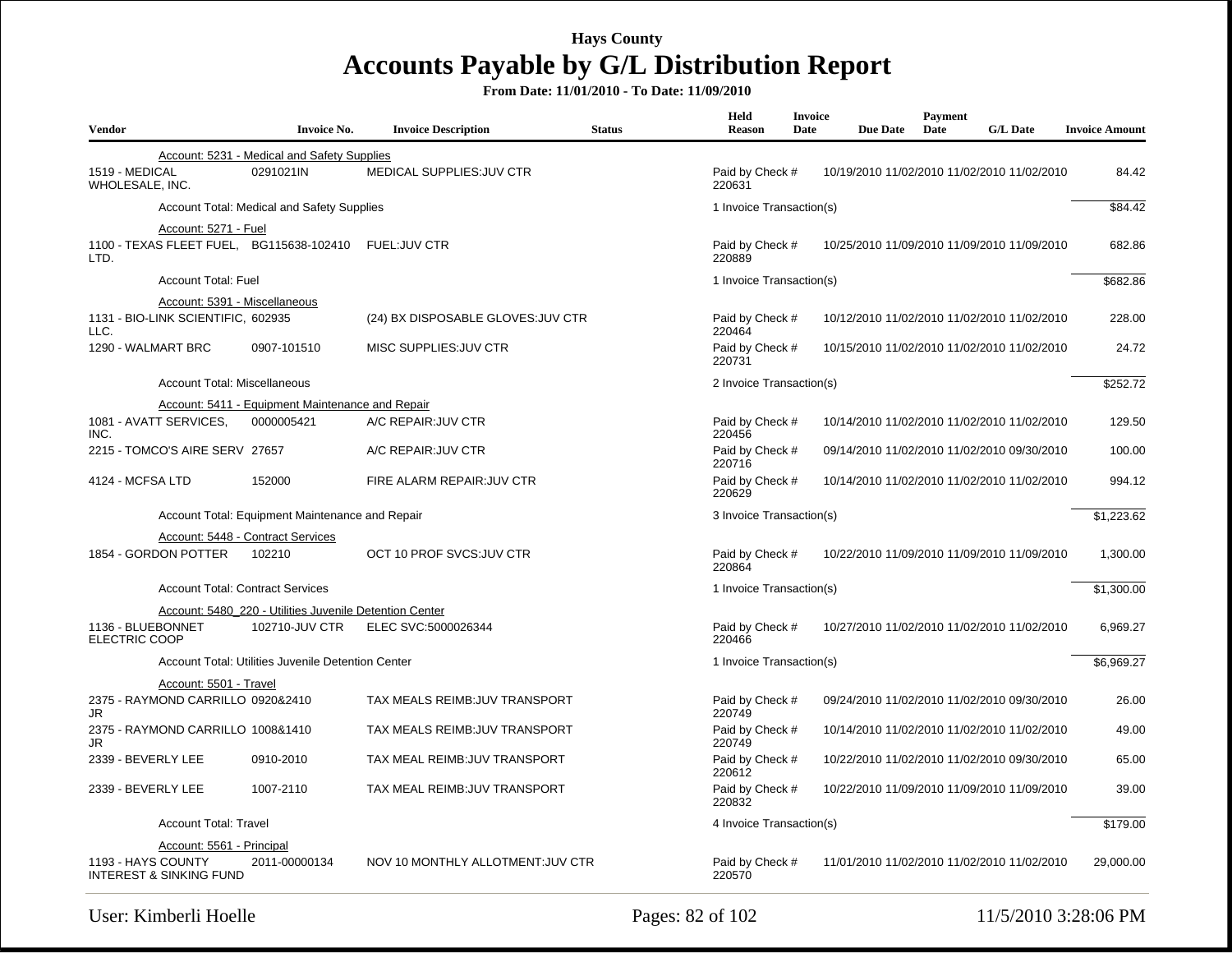| <b>Vendor</b>                                    | <b>Invoice No.</b>                               | <b>Invoice Description</b>    | <b>Status</b> | <b>Held</b><br><b>Reason</b> | <b>Invoice</b><br>Date | <b>Due Date</b> | <b>Payment</b><br>Date | <b>G/L Date</b>                             | <b>Invoice Amount</b> |
|--------------------------------------------------|--------------------------------------------------|-------------------------------|---------------|------------------------------|------------------------|-----------------|------------------------|---------------------------------------------|-----------------------|
| <b>Account Total: Principal</b>                  |                                                  |                               |               | 1 Invoice Transaction(s)     |                        |                 |                        |                                             | \$29,000.00           |
| Division Total: Operating                        |                                                  |                               |               | 30 Invoice Transaction(s)    |                        |                 |                        |                                             | \$42,233.48           |
| Division: 99 - Grants                            | Cost Center: 017 - National School Lunch Program |                               |               |                              |                        |                 |                        |                                             |                       |
| 1095 - BEN E. KEITH FOODS 01866447               | Account: 5201 - General Supplies                 | FOOD/MISC SUPPLIES: JUV CTR   |               | Paid by Check #<br>220463    |                        |                 |                        | 10/19/2010 11/02/2010 11/02/2010 11/02/2010 | 19.99                 |
| 1422 - LABATT FOOD<br>SERVICE, LLC               | 10192759                                         | FOOD/PAPER GOODS: JUV CTR     |               | Paid by Check #<br>220605    |                        |                 |                        | 10/19/2010 11/02/2010 11/02/2010 11/02/2010 | 37.16                 |
| 1751 - SYSCO FOOD<br><b>SERVICES</b>             | 010140296                                        | FOOD/MISC SUPPLIES: JUV CTR   |               | Paid by Check #<br>220699    |                        |                 |                        | 10/14/2010 11/02/2010 11/02/2010 11/02/2010 | 64.88                 |
|                                                  | <b>Account Total: General Supplies</b>           |                               |               | 3 Invoice Transaction(s)     |                        |                 |                        |                                             | \$122.03              |
|                                                  | Account: 5208 - Janitorial Supplies              |                               |               |                              |                        |                 |                        |                                             |                       |
| 1095 - BEN E. KEITH FOODS 01866447               |                                                  | FOOD/MISC SUPPLIES: JUV CTR   |               | Paid by Check #<br>220463    |                        |                 |                        | 10/19/2010 11/02/2010 11/02/2010 11/02/2010 | 39.98                 |
| 1751 - SYSCO FOOD<br><b>SERVICES</b>             | 010140296                                        | FOOD/MISC SUPPLIES: JUV CTR   |               | Paid by Check #<br>220699    |                        |                 |                        | 10/14/2010 11/02/2010 11/02/2010 11/02/2010 | 159.67                |
|                                                  | Account Total: Janitorial Supplies               |                               |               | 2 Invoice Transaction(s)     |                        |                 |                        |                                             | \$199.65              |
|                                                  | Account: 5232 - Food Supplies                    |                               |               |                              |                        |                 |                        |                                             |                       |
| 1388 - FLOWERS BAKING<br>CO. OF SAN ANTONIO, LLC | 94559394                                         | BREAD/BUNS/TORTILLAS: JUV CTR |               | Paid by Check #<br>220545    |                        |                 |                        | 10/19/2010 11/02/2010 11/02/2010 11/02/2010 | 276.97                |
| 1095 - BEN E. KEITH FOODS 01866447               |                                                  | FOOD/MISC SUPPLIES: JUV CTR   |               | Paid by Check #<br>220463    |                        |                 |                        | 10/19/2010 11/02/2010 11/02/2010 11/02/2010 | 728.89                |
| 1422 - LABATT FOOD<br>SERVICE. LLC               | 10192759                                         | FOOD/PAPER GOODS: JUV CTR     |               | Paid by Check #<br>220605    |                        |                 |                        | 10/19/2010 11/02/2010 11/02/2010 11/02/2010 | 1,368.24              |
| 1782 - OAK FARMS, INC.                           | 20836782                                         | MILK:JUV CTR                  |               | Paid by Check #<br>220651    |                        |                 |                        | 10/20/2010 11/02/2010 11/02/2010 11/02/2010 | 345.57                |
| 1751 - SYSCO FOOD<br><b>SERVICES</b>             | 010140296                                        | FOOD/MISC SUPPLIES: JUV CTR   |               | Paid by Check #<br>220699    |                        |                 |                        | 10/14/2010 11/02/2010 11/02/2010 11/02/2010 | 1,101.74              |
|                                                  | <b>Account Total: Food Supplies</b>              |                               |               | 5 Invoice Transaction(s)     |                        |                 |                        |                                             | \$3,821.41            |
|                                                  | Cost Center Total: National School Lunch Program |                               |               | 10 Invoice Transaction(s)    |                        |                 |                        |                                             | \$4,143.09            |
| <b>Division Total: Grants</b>                    |                                                  |                               |               | 10 Invoice Transaction(s)    |                        |                 |                        |                                             | \$4,143.09            |
| Department Total: Juvenile Detention Center      |                                                  |                               |               | 40 Invoice Transaction(s)    |                        |                 |                        |                                             | \$46,376.57           |
| Fund Total: Juvenile Detention Center Fund       |                                                  |                               |               | 40 Invoice Transaction(s)    |                        |                 |                        |                                             | \$46,376.57           |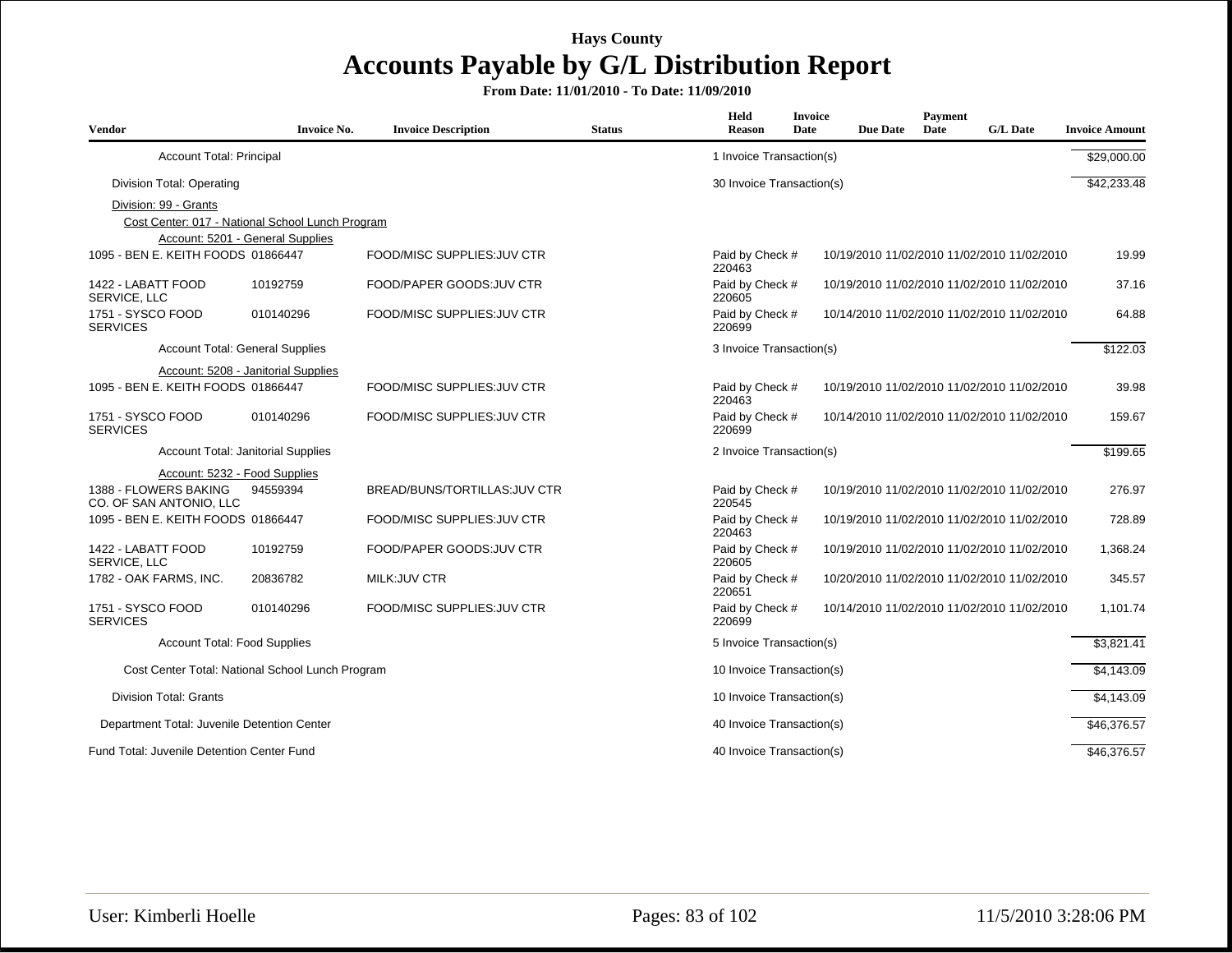| <b>Vendor</b>                              | <b>Invoice No.</b>                           | <b>Invoice Description</b>       | <b>Status</b> | Held<br><b>Reason</b>     | <b>Invoice</b><br>Date | <b>Due Date</b> | Payment<br>Date | <b>G/L Date</b>                             | <b>Invoice Amount</b> |
|--------------------------------------------|----------------------------------------------|----------------------------------|---------------|---------------------------|------------------------|-----------------|-----------------|---------------------------------------------|-----------------------|
| Fund: 080 - DA Hot Check Fee Fund          |                                              |                                  |               |                           |                        |                 |                 |                                             |                       |
| Department: 607 - District Attorney        |                                              |                                  |               |                           |                        |                 |                 |                                             |                       |
| Division: 00 - Operating                   |                                              |                                  |               |                           |                        |                 |                 |                                             |                       |
|                                            | Account: 5211 - Office and Computer Supplies |                                  |               |                           |                        |                 |                 |                                             |                       |
| 1290 - WALMART BRC                         | 9915                                         | <b>MISC SUPPLIES:DA</b>          |               | Paid by Check #<br>220906 |                        |                 |                 | 10/18/2010 11/09/2010 11/09/2010 11/09/2010 | 198.93                |
| 1290 - WALMART BRC                         | 8617                                         | <b>MISC SUPPLIES:DA</b>          |               | Paid by Check #<br>220906 |                        |                 |                 | 10/18/2010 11/09/2010 11/09/2010 11/09/2010 | 43.62                 |
|                                            | Account Total: Office and Computer Supplies  |                                  |               | 2 Invoice Transaction(s)  |                        |                 |                 |                                             | \$242.55              |
| Account: 5212 - Postage                    |                                              |                                  |               |                           |                        |                 |                 |                                             |                       |
| 1194 - HAYS COUNTY<br><b>TREASURER</b>     | 092210                                       | <b>CERTIFIED POSTAGE FEES:DA</b> |               | Paid by Check #<br>220930 |                        |                 |                 | 10/18/2010 11/09/2010 11/09/2010 11/09/2010 | 55.18                 |
| 1194 - HAYS COUNTY<br><b>TREASURER</b>     | 102710                                       | <b>CERTIFIED POSTAGE FEES:DA</b> |               | Paid by Check #<br>220930 |                        |                 |                 | 11/02/2010 11/09/2010 11/09/2010 11/09/2010 | 77.34                 |
| 1194 - HAYS COUNTY<br><b>TREASURER</b>     | 092010                                       | <b>CERTIFIED POSTAGE FEES:DA</b> |               | Paid by Check #<br>220930 |                        |                 |                 | 10/04/2010 11/09/2010 11/09/2010 11/09/2010 | 118.92                |
| 1194 - HAYS COUNTY<br><b>TREASURER</b>     | 101410                                       | <b>CERTIFIED POSTAGE FEES:DA</b> |               | Paid by Check #<br>220808 |                        |                 |                 | 10/18/2010 11/09/2010 11/09/2010 11/09/2010 | 60.72                 |
| Account Total: Postage                     |                                              |                                  |               | 4 Invoice Transaction(s)  |                        |                 |                 |                                             | \$312.16              |
|                                            | Account: 5391 - Miscellaneous                |                                  |               |                           |                        |                 |                 |                                             |                       |
| 1549 - HAYS COUNTY<br>CRIME STOPPERS, INC. | 111510                                       | DONATION PROSECUTION SUPPORT:DA  |               | Paid by Check #<br>220807 |                        |                 |                 | 11/02/2010 11/09/2010 11/09/2010 11/09/2010 | 100.00                |
|                                            | <b>Account Total: Miscellaneous</b>          |                                  |               | 1 Invoice Transaction(s)  |                        |                 |                 |                                             | \$100.00              |
| Division Total: Operating                  |                                              |                                  |               | 7 Invoice Transaction(s)  |                        |                 |                 |                                             | \$654.71              |
| Department Total: District Attorney        |                                              |                                  |               | 7 Invoice Transaction(s)  |                        |                 |                 |                                             | \$654.71              |
| Fund Total: DA Hot Check Fee Fund          |                                              |                                  |               | 7 Invoice Transaction(s)  |                        |                 |                 |                                             | \$654.71              |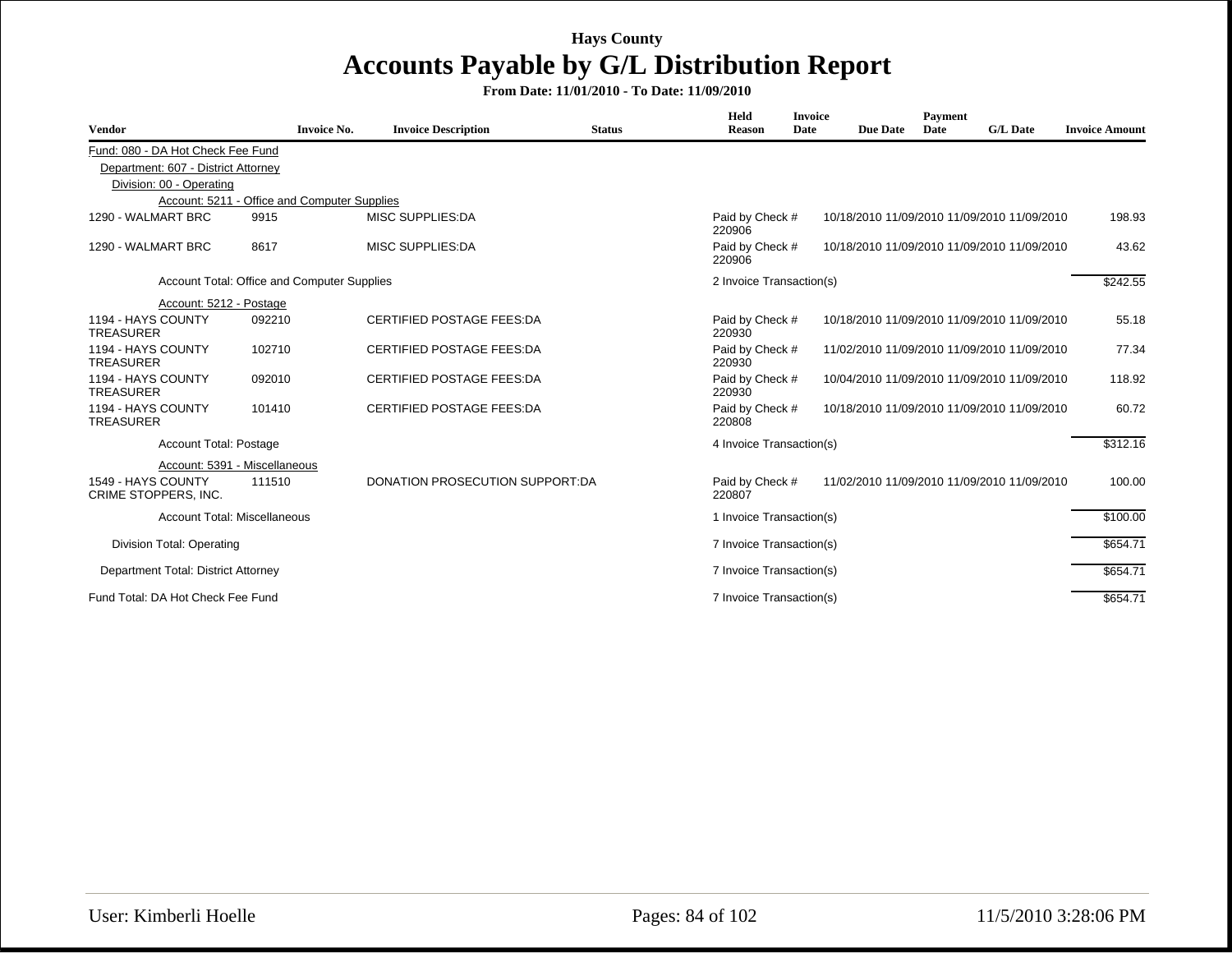| <b>Vendor</b>                                                              | <b>Invoice No.</b>                           | <b>Invoice Description</b>     | <b>Status</b> | Held<br><b>Reason</b>     | <b>Invoice</b><br>Date | <b>Due Date</b> | Payment<br>Date | <b>G/L Date</b>                             | <b>Invoice Amount</b> |
|----------------------------------------------------------------------------|----------------------------------------------|--------------------------------|---------------|---------------------------|------------------------|-----------------|-----------------|---------------------------------------------|-----------------------|
|                                                                            |                                              |                                |               |                           |                        |                 |                 |                                             |                       |
| Fund: 081 - DA Drug Forfeiture Fund<br>Department: 607 - District Attorney |                                              |                                |               |                           |                        |                 |                 |                                             |                       |
| Division: 00 - Operating                                                   |                                              |                                |               |                           |                        |                 |                 |                                             |                       |
|                                                                            | Account: 5211 - Office and Computer Supplies |                                |               |                           |                        |                 |                 |                                             |                       |
| 2045 - CAROLYN HALE                                                        | 35663336496202                               | <b>EXPNSE REIMBURSEMENT:DA</b> |               | Paid by Check #<br>220805 |                        |                 |                 | 09/14/2010 11/09/2010 11/09/2010 11/09/2010 | 21.05                 |
|                                                                            | Account Total: Office and Computer Supplies  |                                |               | 1 Invoice Transaction(s)  |                        |                 |                 |                                             | \$21.05               |
|                                                                            | Account: 5551 - Continuing Education         |                                |               |                           |                        |                 |                 |                                             |                       |
| 1174 - CARD SERVICE<br><b>CENTER</b>                                       | 3412886982                                   | 4707123546700079:LODGING       |               | Paid by Check #<br>220772 |                        |                 |                 | 10/25/2010 11/09/2010 11/09/2010 11/09/2010 | 1,036.23              |
| 1174 - CARD SERVICE<br><b>CENTER</b>                                       | XDI4V <sub>5</sub>                           | 4707123546700079:AIRFARE       |               | Paid by Check #<br>220772 |                        |                 |                 | 10/25/2010 11/09/2010 11/09/2010 11/09/2010 | 228.80                |
| 1757 - TEXAS DISTRICT &<br><b>COUNTY ATTORNEYS</b><br><b>ASSOCIATION</b>   | JR0922-2410                                  | <b>REG FEE:UPDATE</b>          |               | Paid by Check #<br>220887 |                        |                 |                 | 10/11/2010 11/09/2010 11/09/2010 11/09/2010 | 275.00                |
| 1757 - TEXAS DISTRICT &<br><b>COUNTY ATTORNEYS</b><br><b>ASSOCIATION</b>   | MG0922-2410                                  | <b>REG FEE:UPDATE</b>          |               | Paid by Check #<br>220887 |                        |                 |                 | 10/11/2010 11/09/2010 11/09/2010 11/09/2010 | 275.00                |
| 1757 - TEXAS DISTRICT &<br><b>COUNTY ATTORNEYS</b><br><b>ASSOCIATION</b>   | JPG0922-2410                                 | <b>REG FEE:UPDATE</b>          |               | Paid by Check #<br>220887 |                        |                 |                 | 10/11/2010 11/09/2010 11/09/2010 11/09/2010 | 275.00                |
|                                                                            | <b>Account Total: Continuing Education</b>   |                                |               | 5 Invoice Transaction(s)  |                        |                 |                 |                                             | \$2,090.03            |
| Division Total: Operating                                                  |                                              |                                |               | 6 Invoice Transaction(s)  |                        |                 |                 |                                             | \$2.111.08            |
| Department Total: District Attorney                                        |                                              |                                |               | 6 Invoice Transaction(s)  |                        |                 |                 |                                             | \$2,111.08            |
| Fund Total: DA Drug Forfeiture Fund                                        |                                              |                                |               | 6 Invoice Transaction(s)  |                        |                 |                 |                                             | \$2,111.08            |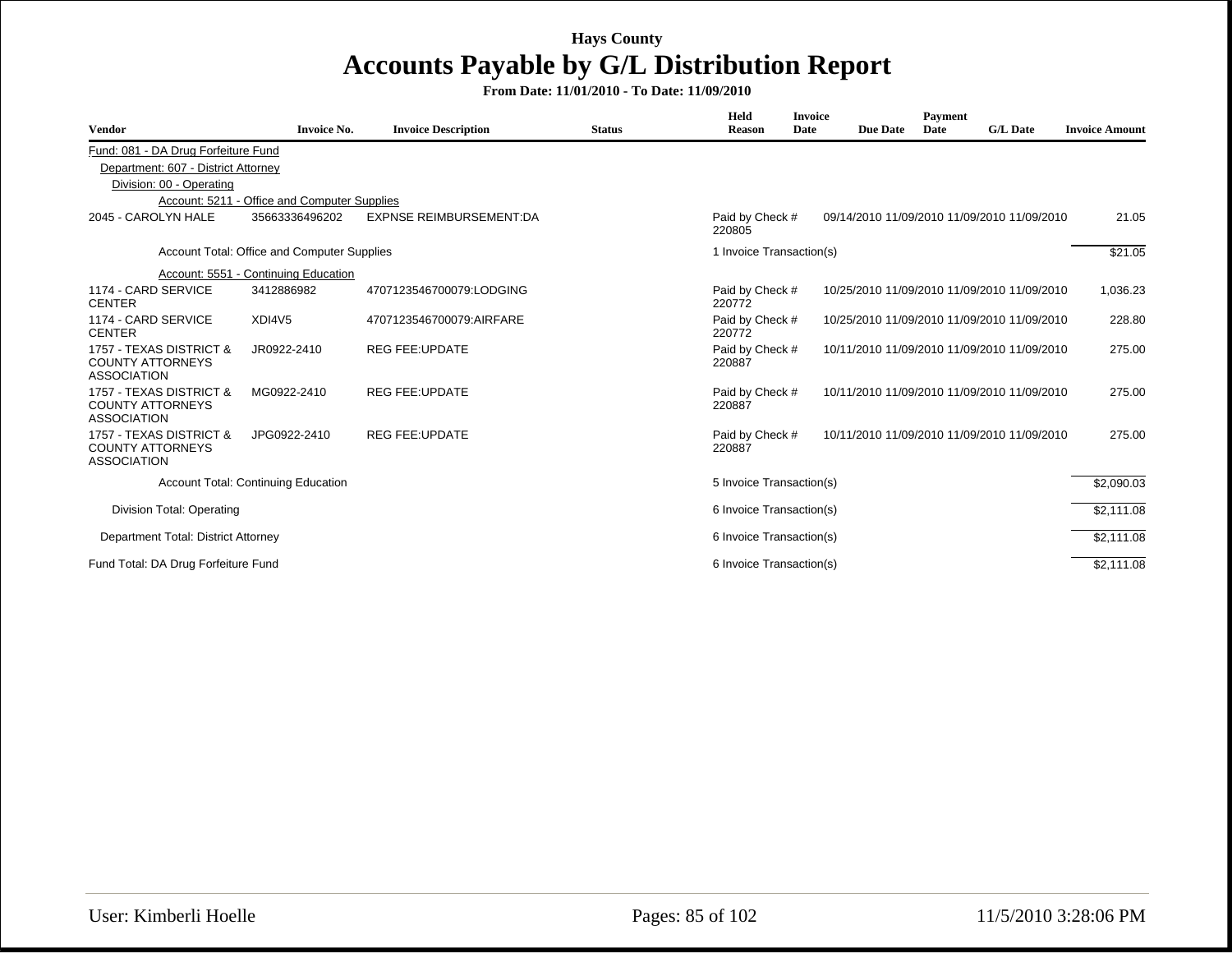| <b>Vendor</b>                              | <b>Invoice No.</b>                      | <b>Invoice Description</b>         | <b>Status</b> | Held<br><b>Reason</b>     | <b>Invoice</b><br>Date | <b>Due Date</b> | Payment<br>Date | <b>G/L Date</b>                             | <b>Invoice Amount</b> |
|--------------------------------------------|-----------------------------------------|------------------------------------|---------------|---------------------------|------------------------|-----------------|-----------------|---------------------------------------------|-----------------------|
| Fund: 084 - Law Library Fund               |                                         |                                    |               |                           |                        |                 |                 |                                             |                       |
| Department: 690 - Law Library              |                                         |                                    |               |                           |                        |                 |                 |                                             |                       |
| Division: 00 - Operating                   |                                         |                                    |               |                           |                        |                 |                 |                                             |                       |
|                                            | Account: 5213 - Books and Periodicals   |                                    |               |                           |                        |                 |                 |                                             |                       |
| 1318 - WEST PUBLISHING                     | 821426840                               | SEPT 10 INFO CHGS: 1003226965      |               | Paid by Check #<br>220733 |                        |                 |                 | 10/01/2010 11/02/2010 11/02/2010 09/30/2010 | 1,162.52              |
| 1318 - WEST PUBLISHING                     | 821520350                               | 1000367313:LAW LIB                 |               | Paid by Check #<br>220733 |                        |                 |                 | 10/04/2010 11/02/2010 11/02/2010 09/30/2010 | 81.00                 |
| 1318 - WEST PUBLISHING                     | 821520349                               | 1000367313:LAW LIB                 |               | Paid by Check #<br>220733 |                        |                 |                 | 10/04/2010 11/02/2010 11/02/2010 09/30/2010 | 1,334.00              |
| 1174 - CARD SERVICE<br><b>CENTER</b>       | 091710-LAW LIB                          | 4707123546700061:BOOK              |               | Paid by Check #<br>220482 |                        |                 |                 | 10/10/2010 11/02/2010 11/02/2010 09/30/2010 | 18.35                 |
| 1458 - LEXISNEXIS<br><b>MATTHEW BENDER</b> | 08567948-101810                         | TX CRIMINAL PRACTICE GUIDE:LAW LIB |               | Paid by Check #<br>220615 |                        |                 |                 | 10/18/2010 11/02/2010 11/02/2010 11/02/2010 | 1,817.13              |
|                                            | Account Total: Books and Periodicals    |                                    |               | 5 Invoice Transaction(s)  |                        |                 |                 |                                             | \$4,413.00            |
|                                            | Account: 5448 - Contract Services       |                                    |               |                           |                        |                 |                 |                                             |                       |
| 1454 - LEXISNEXIS                          | 1009328565                              | SEPT 10 ONLINE CHGS:LAW LIB        |               | Paid by Check #<br>220614 |                        |                 |                 | 09/30/2010 11/02/2010 11/02/2010 09/30/2010 | 509.00                |
|                                            | <b>Account Total: Contract Services</b> |                                    |               | 1 Invoice Transaction(s)  |                        |                 |                 |                                             | \$509.00              |
| Division Total: Operating                  |                                         |                                    |               | 6 Invoice Transaction(s)  |                        |                 |                 |                                             | \$4,922.00            |
| Department Total: Law Library              |                                         |                                    |               | 6 Invoice Transaction(s)  |                        |                 |                 |                                             | \$4,922.00            |
| Fund Total: Law Library Fund               |                                         |                                    |               | 6 Invoice Transaction(s)  |                        |                 |                 |                                             | \$4,922.00            |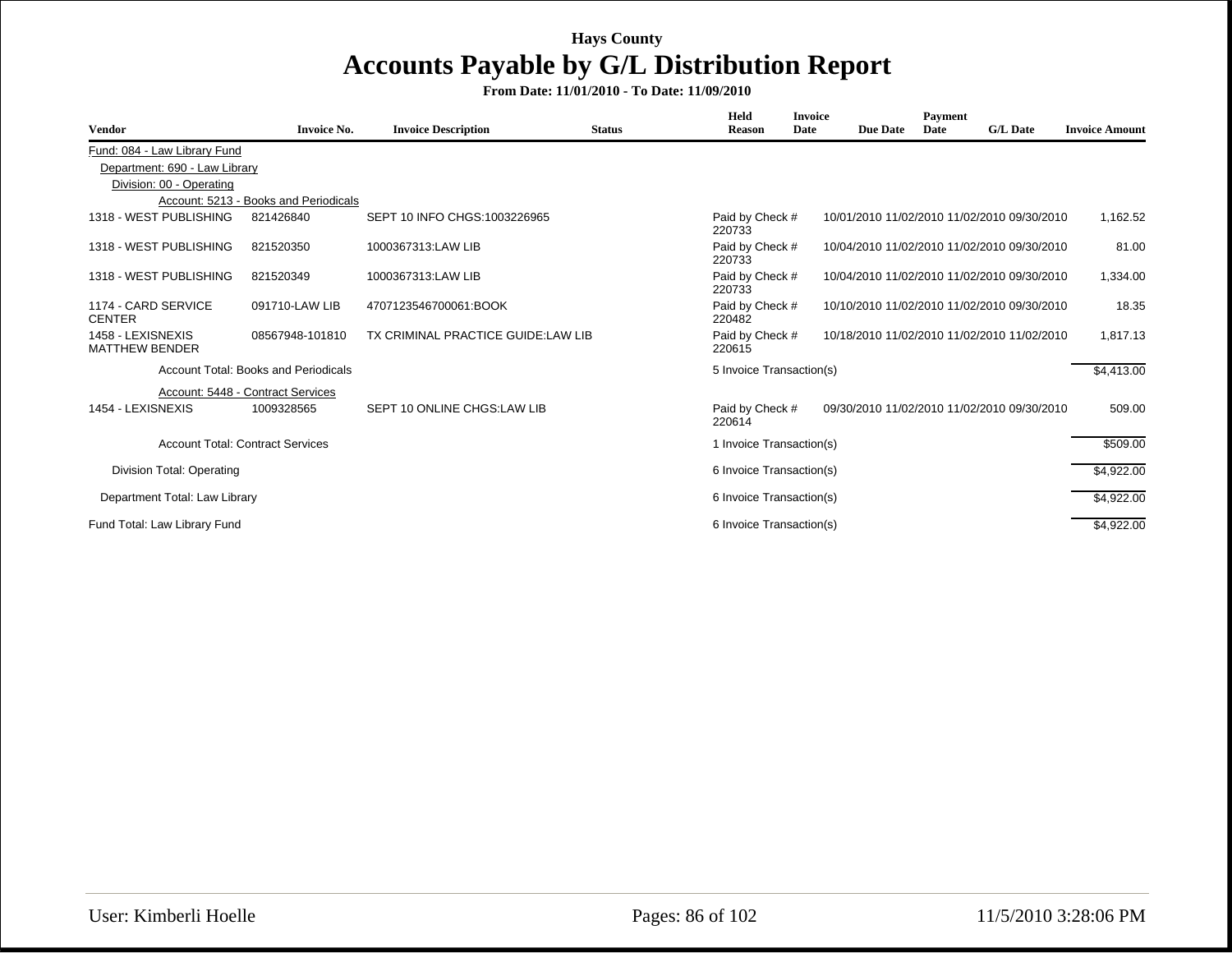| <b>Vendor</b>                                 | <b>Invoice No.</b>                      | <b>Invoice Description</b>       | <b>Status</b> | Held<br><b>Reason</b>     | <b>Invoice</b><br>Date | <b>Due Date</b> | <b>Payment</b><br>Date | <b>G/L Date</b>                             | <b>Invoice Amount</b> |
|-----------------------------------------------|-----------------------------------------|----------------------------------|---------------|---------------------------|------------------------|-----------------|------------------------|---------------------------------------------|-----------------------|
| Fund: 101 - Records Mgmt and Archive Fund     |                                         |                                  |               |                           |                        |                 |                        |                                             |                       |
| Department: 617 - County Clerk                |                                         |                                  |               |                           |                        |                 |                        |                                             |                       |
| Division: 10 - Records Management             |                                         |                                  |               |                           |                        |                 |                        |                                             |                       |
|                                               | Account: 5473 - Equipment Lease         |                                  |               |                           |                        |                 |                        |                                             |                       |
| 1042 - AFFILIATED<br><b>COMPUTER SERVICES</b> | 586883                                  | <b>IMAGING SYS DOCS:CO CLERK</b> |               | Paid by Check #<br>220442 |                        |                 |                        | 10/19/2010 11/02/2010 11/02/2010 11/02/2010 | 5,843.79              |
| 1417 - IKON OFFICE<br><b>SOLUTIONS</b>        | 83386193-CO CLK                         | OCT 10 LEASE: 1009769A16         |               | Paid by Check #<br>220822 |                        |                 |                        | 10/07/2010 11/09/2010 11/09/2010 11/09/2010 | 81.00                 |
| 1374 - XEROX<br><b>CORPORATION</b>            | 051308664                               | WRT-013291 COPIER:CO CLK         |               | Paid by Check #<br>220916 |                        |                 |                        | 11/01/2010 11/09/2010 11/09/2010 11/09/2010 | 179.97                |
| 1374 - XEROX<br><b>CORPORATION</b>            | 051308665                               | WRT-013181 COPIER:CO CLK         |               | Paid by Check #<br>220916 |                        |                 |                        | 11/01/2010 11/09/2010 11/09/2010 11/09/2010 | 179.97                |
| 1374 - XEROX<br><b>CORPORATION</b>            | 051308667                               | UXC-260671 COPIER:CO CLK         |               | Paid by Check #<br>220916 |                        |                 |                        | 11/01/2010 11/09/2010 11/09/2010 11/09/2010 | 151.24                |
| 1374 - XEROX<br><b>CORPORATION</b>            | 051308666                               | AGF-596871 COPIER:CO CLK         |               | Paid by Check #<br>220916 |                        |                 |                        | 11/01/2010 11/09/2010 11/09/2010 11/09/2010 | 255.22                |
|                                               | Account Total: Equipment Lease          |                                  |               | 6 Invoice Transaction(s)  |                        |                 |                        |                                             | \$6,691.19            |
| Division Total: Records Management            |                                         |                                  |               | 6 Invoice Transaction(s)  |                        |                 |                        |                                             | \$6.691.19            |
| Division: 11 - Records Archive                | Account: 5448 - Contract Services       |                                  |               |                           |                        |                 |                        |                                             |                       |
| 1042 - AFFILIATED<br><b>COMPUTER SERVICES</b> | 587676                                  | DIGITAL IMAGE TO FILM:CO CLK     |               | Paid by Check #<br>220442 |                        |                 |                        | 10/21/2010 11/02/2010 11/02/2010 09/30/2010 | 754.25                |
|                                               | <b>Account Total: Contract Services</b> |                                  |               | 1 Invoice Transaction(s)  |                        |                 |                        |                                             | \$754.25              |
| Division Total: Records Archive               |                                         |                                  |               | 1 Invoice Transaction(s)  |                        |                 |                        |                                             | \$754.25              |
| Department Total: County Clerk                |                                         |                                  |               | 7 Invoice Transaction(s)  |                        |                 |                        |                                             | \$7,445.44            |
| Fund Total: Records Mgmt and Archive Fund     |                                         |                                  |               | 7 Invoice Transaction(s)  |                        |                 |                        |                                             | \$7,445.44            |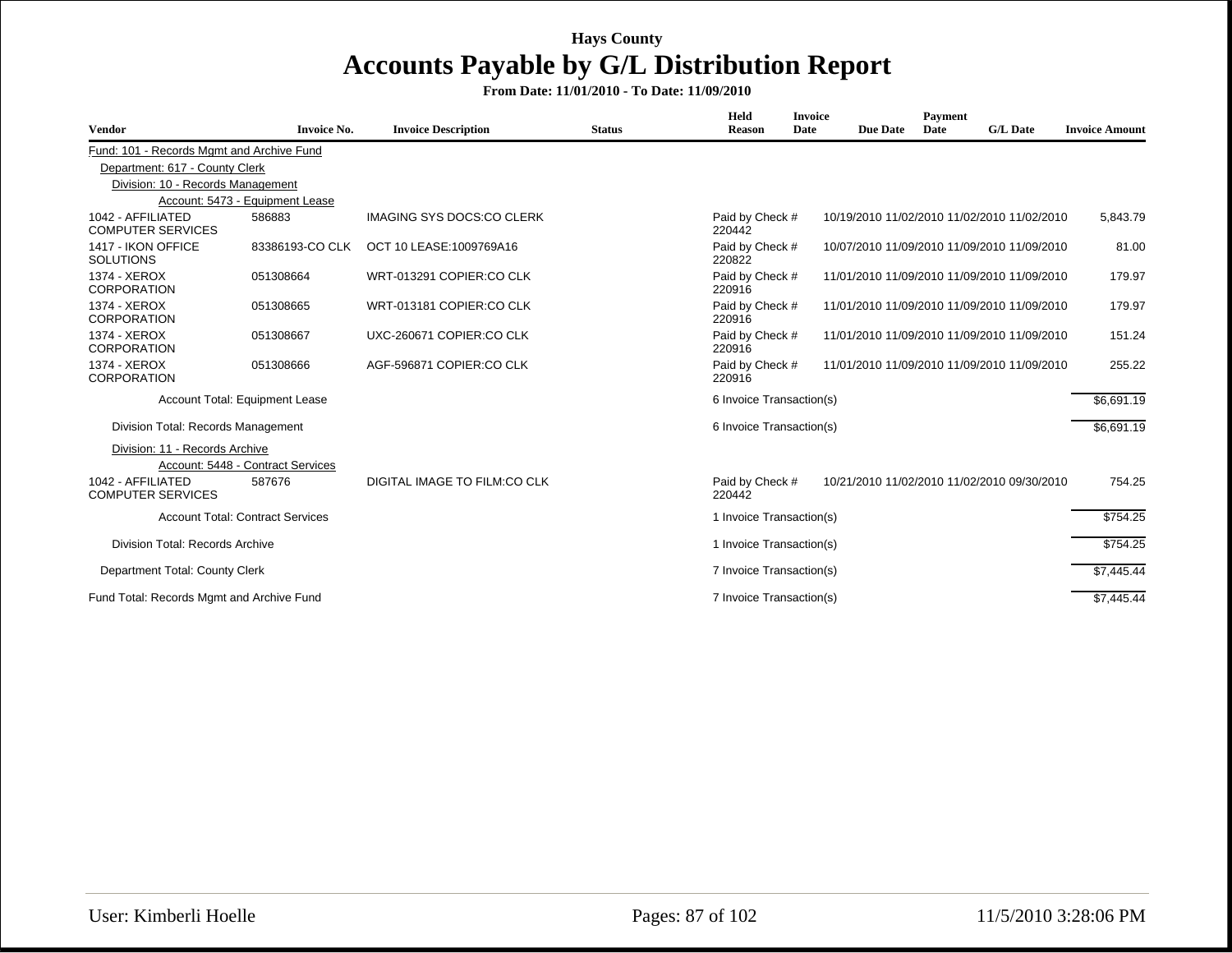| <b>Vendor</b>                      | <b>Invoice No.</b>                                  | <b>Invoice Description</b> | <b>Status</b> | Held<br><b>Reason</b>     | <b>Invoice</b><br>Date | <b>Due Date</b> | Payment<br>Date | <b>G/L Date</b>                             | <b>Invoice Amount</b> |
|------------------------------------|-----------------------------------------------------|----------------------------|---------------|---------------------------|------------------------|-----------------|-----------------|---------------------------------------------|-----------------------|
| Fund: 102 - Guardianship Fee Fund  |                                                     |                            |               |                           |                        |                 |                 |                                             |                       |
| Department: 617 - County Clerk     |                                                     |                            |               |                           |                        |                 |                 |                                             |                       |
| Division: 00 - Operating           |                                                     |                            |               |                           |                        |                 |                 |                                             |                       |
|                                    | Account: 5440_400 - Court Appointed Attorneys Civil |                            |               |                           |                        |                 |                 |                                             |                       |
| 1818 - CATHERINE<br><b>CLAYTON</b> | 336G-102910                                         | GUARDIANSHIP:E.W.          |               | Paid by Check #<br>220780 |                        |                 |                 | 10/29/2010 11/09/2010 11/09/2010 11/09/2010 | 787.50                |
|                                    | Account Total: Court Appointed Attorneys Civil      |                            |               | 1 Invoice Transaction(s)  |                        |                 |                 |                                             | \$787.50              |
| Division Total: Operating          |                                                     |                            |               | 1 Invoice Transaction(s)  |                        |                 |                 |                                             | \$787.50              |
| Department Total: County Clerk     |                                                     |                            |               | 1 Invoice Transaction(s)  |                        |                 |                 |                                             | \$787.50              |
| Fund Total: Guardianship Fee Fund  |                                                     |                            |               | 1 Invoice Transaction(s)  |                        |                 |                 |                                             | \$787.50              |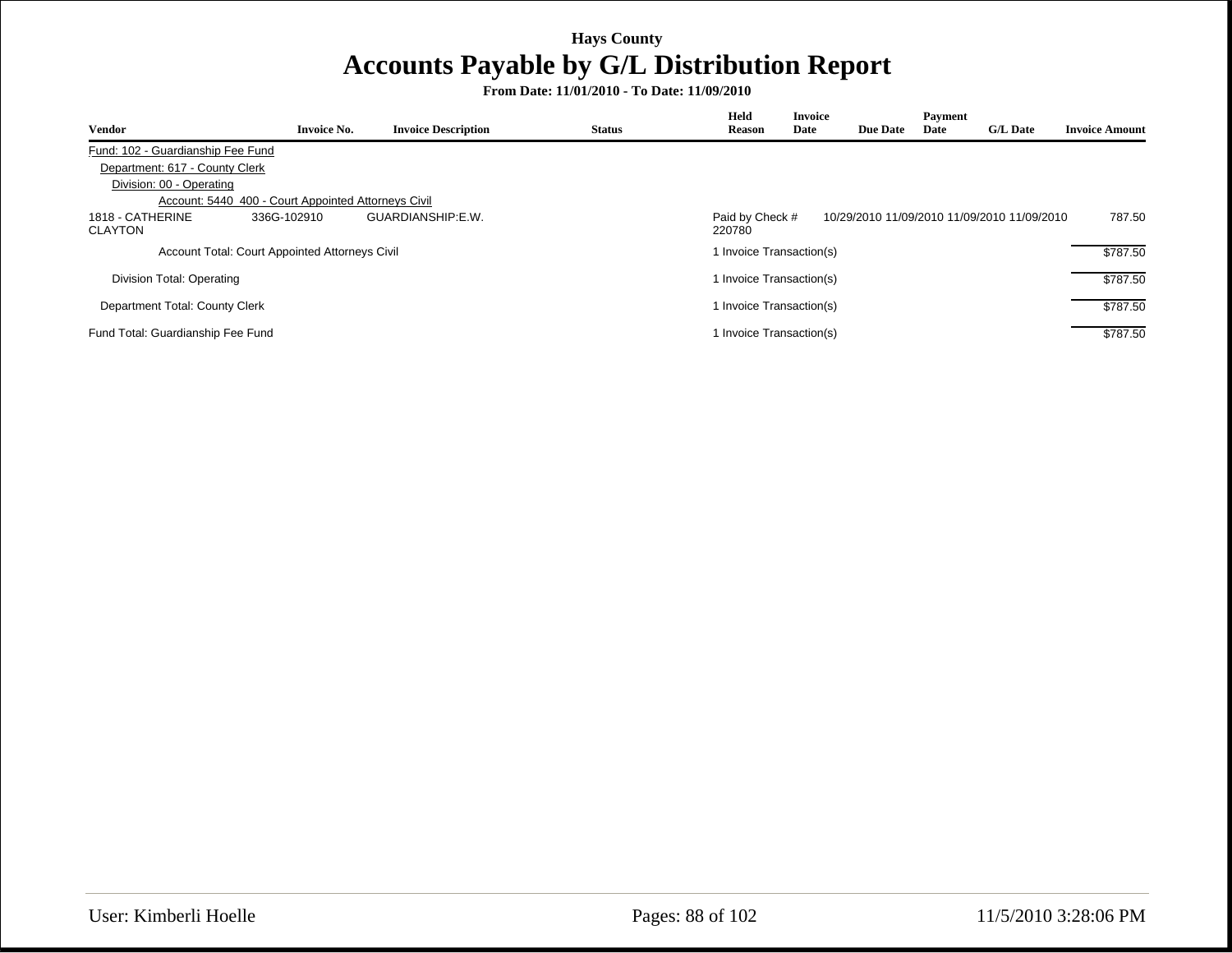| <b>Vendor</b>                                 | <b>Invoice No.</b> | <b>Invoice Description</b>   | <b>Status</b> | Held<br>Reason            | <b>Invoice</b><br>Date   | <b>Due Date</b> | Payment<br>Date | <b>G/L Date</b>                             | <b>Invoice Amount</b> |
|-----------------------------------------------|--------------------|------------------------------|---------------|---------------------------|--------------------------|-----------------|-----------------|---------------------------------------------|-----------------------|
| Fund: 111 - Court Reporters Service Fund      |                    |                              |               |                           |                          |                 |                 |                                             |                       |
| Department: 608 - District Court              |                    |                              |               |                           |                          |                 |                 |                                             |                       |
| Division: 00 - Operating                      |                    |                              |               |                           |                          |                 |                 |                                             |                       |
| Account: 5445 - Transcription Services        |                    |                              |               |                           |                          |                 |                 |                                             |                       |
| 1840 - DIANA VARGAS, CSR 102810<br><b>RPR</b> |                    | CT REPORTING:10-1270/10-1142 |               | Paid by Check #<br>220729 |                          |                 |                 | 10/28/2010 11/02/2010 11/02/2010 11/02/2010 | 400.00                |
| <b>Account Total: Transcription Services</b>  |                    |                              |               |                           | 1 Invoice Transaction(s) |                 |                 |                                             | \$400.00              |
| Division Total: Operating                     |                    |                              |               |                           | 1 Invoice Transaction(s) |                 |                 |                                             | \$400.00              |
| Department Total: District Court              |                    |                              |               |                           | 1 Invoice Transaction(s) |                 |                 |                                             | \$400.00              |
| Fund Total: Court Reporters Service Fund      |                    |                              |               |                           | 1 Invoice Transaction(s) |                 |                 |                                             | \$400.00              |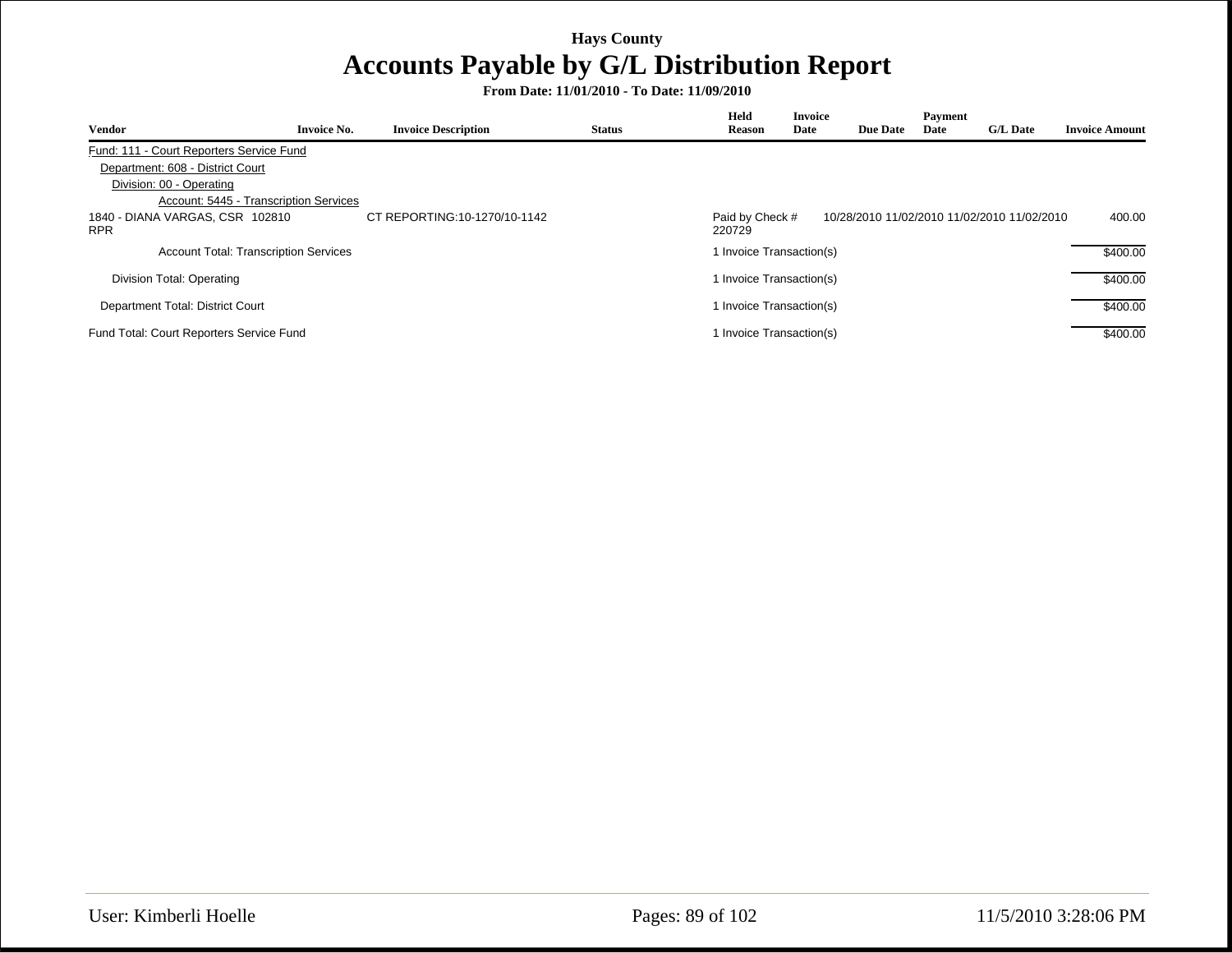| <b>Vendor</b>                                          | <b>Invoice No.</b>                           | <b>Invoice Description</b>                      | <b>Status</b> | Held<br><b>Reason</b>                                                    | <b>Invoice</b><br>Date | <b>Due Date</b> | Payment<br>Date | <b>G/L Date</b>                             | <b>Invoice Amount</b> |
|--------------------------------------------------------|----------------------------------------------|-------------------------------------------------|---------------|--------------------------------------------------------------------------|------------------------|-----------------|-----------------|---------------------------------------------|-----------------------|
| Fund: 120 - Family Health Services Fund                |                                              |                                                 |               |                                                                          |                        |                 |                 |                                             |                       |
| Department: 675 - Personal Health                      |                                              |                                                 |               |                                                                          |                        |                 |                 |                                             |                       |
| Division: 00 - Operating                               |                                              |                                                 |               |                                                                          |                        |                 |                 |                                             |                       |
|                                                        | Account: 5211 - Office and Computer Supplies |                                                 |               |                                                                          |                        |                 |                 |                                             |                       |
| 1783 - OFFICE DEPOT. INC. 537621479001                 |                                              | (3) DESK CALENDARS: PHLTH                       |               | Paid by Check #<br>220652                                                |                        |                 |                 | 10/15/2010 11/02/2010 11/02/2010 11/02/2010 | 18.90                 |
| 1364 - CONVENIENCE<br>OFFICE SUPPLY OF AUSTIN          | 115578                                       | REPLACEMENT PAD:PHLTH                           |               | Paid by Check #<br>220785                                                |                        |                 |                 | 10/18/2010 11/09/2010 11/09/2010 11/09/2010 | 24.00                 |
|                                                        | Account Total: Office and Computer Supplies  |                                                 |               | 2 Invoice Transaction(s)                                                 |                        |                 |                 |                                             | \$42.90               |
| Account: 5212 - Postage                                |                                              |                                                 |               |                                                                          |                        |                 |                 |                                             |                       |
| 1524 - HAYS COUNTY<br><b>GENERAL FUND</b>              | PHLTH1001-3110                               | OCT 10 POSTAGE METERED: PHLTH                   |               | Paid by Check #<br>220928                                                |                        |                 |                 | 11/01/2010 11/09/2010 11/09/2010 10/31/2010 | 399.84                |
| Account Total: Postage                                 |                                              |                                                 |               | 1 Invoice Transaction(s)                                                 |                        |                 |                 |                                             | \$399.84              |
| Account: 5230 - Vaccines                               |                                              |                                                 |               |                                                                          |                        |                 |                 |                                             |                       |
| 1530 - MERCK & COMPANY, 7000654520<br>INC.             |                                              | PNEUMOVAX:PHLTH                                 |               | Paid by Check #<br>220632                                                |                        |                 |                 | 10/13/2010 11/02/2010 11/02/2010 11/02/2010 | 654.39                |
| 1437 - GLAXOSMITHKLINE 20527303<br>PHARMACEUTICALS     |                                              | FLU VACCINES: PHLTH                             |               | Paid by Check #<br>220801                                                |                        |                 |                 | 10/18/2010 11/09/2010 11/09/2010 11/09/2010 | 9,340.00              |
| <b>Account Total: Vaccines</b>                         |                                              |                                                 |               | 2 Invoice Transaction(s)                                                 |                        |                 |                 |                                             | \$9,994.39            |
|                                                        | Account: 5231 - Medical and Safety Supplies  |                                                 |               |                                                                          |                        |                 |                 |                                             |                       |
| 1509 - MCKESSON MEDICAL 22078810CR<br>- SURGICAL, INC. |                                              | MAX REWARDS CREDIT: PHLTH                       |               | Paid by Check #<br>10/13/2010 11/02/2010 11/02/2010 11/02/2010<br>220630 |                        |                 |                 |                                             | (29.84)               |
| 1290 - WALMART BRC                                     | 00938-101510                                 | MISC SUPPLIES: PHLTH                            |               | Paid by Check #<br>220731                                                |                        |                 |                 | 10/15/2010 11/02/2010 11/02/2010 11/02/2010 | 34.96                 |
| 1509 - MCKESSON MEDICAL 22121422<br>- SURGICAL, INC.   |                                              | MEDICAL SUPPLIES: PHLTH                         |               | Paid by Check #<br>220848                                                |                        |                 |                 | 10/15/2010 11/09/2010 11/09/2010 11/09/2010 | 64.48                 |
|                                                        | Account Total: Medical and Safety Supplies   |                                                 |               | 3 Invoice Transaction(s)                                                 |                        |                 |                 |                                             | \$69.60               |
|                                                        | Account: 5302 - Membership Fees and Bonds    |                                                 |               |                                                                          |                        |                 |                 |                                             |                       |
| 4237 - APIC                                            | 102710                                       | MEMBERSHIP FEE: DEBORAH HICKS                   |               | Paid by Check #<br>220920                                                |                        |                 |                 | 10/27/2010 11/09/2010 11/09/2010 11/09/2010 | 180.00                |
|                                                        | Account Total: Membership Fees and Bonds     |                                                 |               | 1 Invoice Transaction(s)                                                 |                        |                 |                 |                                             | \$180.00              |
|                                                        | Account: 5391 - Miscellaneous                |                                                 |               |                                                                          |                        |                 |                 |                                             |                       |
| 4238 - LIPPINCOTT<br><b>WILLIAMS &amp; WILKINS</b>     | 102710                                       | 1 YR SUBSCRIPTION: PHLTH                        |               | Paid by Check #<br>220834                                                |                        |                 |                 | 10/27/2010 11/09/2010 11/09/2010 11/09/2010 | 79.99                 |
| <b>Account Total: Miscellaneous</b>                    |                                              |                                                 |               | 1 Invoice Transaction(s)                                                 |                        |                 |                 |                                             | \$79.99               |
|                                                        | Account: 5431 - Medical Services             |                                                 |               |                                                                          |                        |                 |                 |                                             |                       |
|                                                        |                                              |                                                 |               | Paid by Check #<br>220750                                                |                        |                 |                 | 10/04/2010 11/02/2010 11/02/2010 09/30/2010 | 32.88                 |
|                                                        | <b>Account Total: Medical Services</b>       |                                                 |               | 1 Invoice Transaction(s)                                                 |                        |                 |                 |                                             | \$32.88               |
|                                                        | Account: 5448 - Contract Services            |                                                 |               |                                                                          |                        |                 |                 |                                             |                       |
| 1557 - CHARLES P.<br>ANDERSON M.D.                     | 2011-00000132                                | NOV 10 HAYS COUNTY MEDICAL AUTHORITY FEE: PHLTH |               | Paid by Check #<br>220447                                                |                        |                 |                 | 11/01/2010 11/02/2010 11/02/2010 11/02/2010 | 500.00                |
| 1838 - B-ALERT SECURITY 2011-00000133                  |                                              | NOV 10 MONTHLY ALARM MONITORING SVC:PHLTH       |               | Paid by Check #                                                          |                        |                 |                 | 11/01/2010 11/02/2010 11/02/2010 11/02/2010 | 120.00                |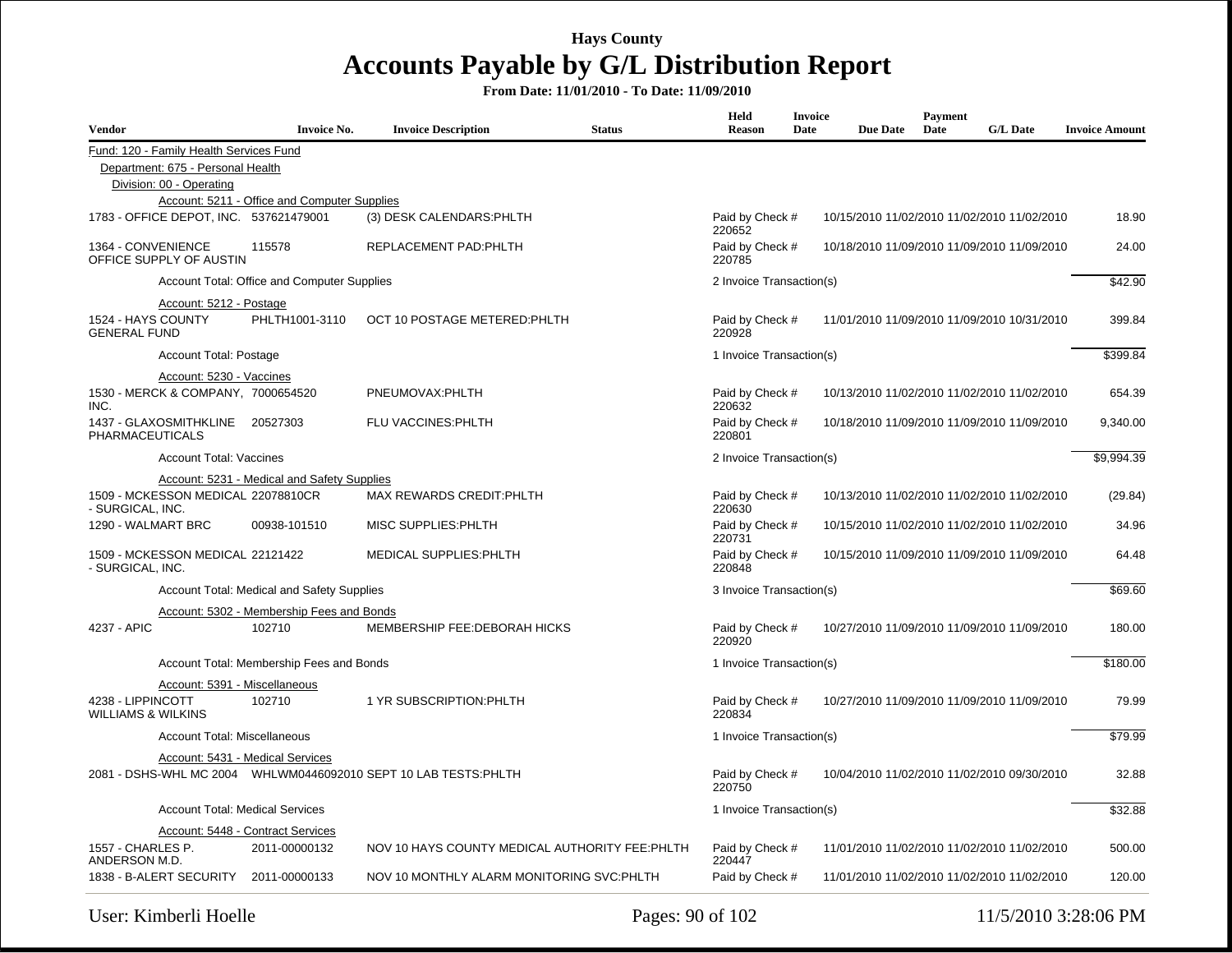| Vendor                                             | <b>Invoice No.</b>                                | <b>Invoice Description</b>        | <b>Status</b> | Held<br><b>Reason</b>     | <b>Invoice</b><br>Date | <b>Due Date</b> | Payment<br>Date | <b>G/L Date</b>                             | <b>Invoice Amount</b> |
|----------------------------------------------------|---------------------------------------------------|-----------------------------------|---------------|---------------------------|------------------------|-----------------|-----------------|---------------------------------------------|-----------------------|
| <b>SYSTEMS</b>                                     |                                                   |                                   |               | 220458                    |                        |                 |                 |                                             |                       |
|                                                    | <b>Account Total: Contract Services</b>           |                                   |               | 2 Invoice Transaction(s)  |                        |                 |                 |                                             | \$620.00              |
| 1417 - IKON OFFICE<br><b>SOLUTIONS</b>             | Account: 5473 - Equipment Lease<br>83386209-PHLTH | NOV 10 LEASE: CONTRACT 1009769A9  |               | Paid by Check #<br>220822 |                        |                 |                 | 10/07/2010 11/09/2010 11/09/2010 11/09/2010 | 187.00                |
|                                                    | <b>Account Total: Equipment Lease</b>             |                                   |               | 1 Invoice Transaction(s)  |                        |                 |                 |                                             | \$187.00              |
|                                                    | Account: 5480_200 - Utilities Personal Health     |                                   |               |                           |                        |                 |                 |                                             |                       |
| 1266 - CENTERPOINT<br><b>ENERGY</b>                | 101910-KYLE                                       | GAS SVC:29665361                  |               | Paid by Check #<br>220489 |                        |                 |                 | 10/25/2010 11/02/2010 11/02/2010 11/02/2010 | 21.07                 |
| 1809 - PEDERNALES<br>ELECTRIC COOPERATIVE,<br>INC. | 102710-PHLTH                                      | 1474871300:ELEC SVC               |               | Paid by Check #<br>220861 |                        |                 |                 | 10/27/2010 11/09/2010 11/09/2010 11/09/2010 | 211.46                |
|                                                    | Account Total: Utilities Personal Health          |                                   |               | 2 Invoice Transaction(s)  |                        |                 |                 |                                             | \$232.53              |
| Account: 5501 - Travel                             |                                                   |                                   |               |                           |                        |                 |                 |                                             |                       |
| 3644 - DEBORAH HICKS                               | 101410                                            | MILEAGE REIMB THRU 10-14-10       |               | Paid by Check #<br>220577 |                        |                 |                 | 10/14/2010 11/02/2010 11/02/2010 11/02/2010 | 39.00                 |
| 4239 - ELLIE PIETSCH                               | 101910                                            | MILEAGE REIMB THRU 10/19/10:PHLTH |               | Paid by Check #<br>220937 |                        |                 |                 | 10/19/2010 11/09/2010 11/09/2010 11/09/2010 | 11.00                 |
| <b>Account Total: Travel</b>                       |                                                   |                                   |               | 2 Invoice Transaction(s)  |                        |                 |                 |                                             | \$50.00               |
|                                                    | Account: 5551 - Continuing Education              |                                   |               |                           |                        |                 |                 |                                             |                       |
| 2293 - PRISCILLA<br><b>HARGRAVES</b>               | 000081172                                         | <b>REG FEE REIMB: PHLTH</b>       |               | Paid by Check #<br>220925 |                        |                 |                 | 10/27/2010 11/09/2010 11/09/2010 11/09/2010 | 225.00                |
|                                                    | Account Total: Continuing Education               |                                   |               | 1 Invoice Transaction(s)  |                        |                 |                 |                                             | \$225.00              |
|                                                    | Account: 5711 - Office Equipment                  |                                   |               |                           |                        |                 |                 |                                             |                       |
| 1364 - CONVENIENCE<br>OFFICE SUPPLY OF AUSTIN      | 115443                                            | DESKTOP FOLDING MACHINE: PHLTH    |               | Paid by Check #<br>220513 |                        |                 |                 | 10/14/2010 11/02/2010 11/02/2010 11/02/2010 | 381.07                |
|                                                    | <b>Account Total: Office Equipment</b>            |                                   |               | 1 Invoice Transaction(s)  |                        |                 |                 |                                             | \$381.07              |
| Division Total: Operating                          |                                                   |                                   |               | 20 Invoice Transaction(s) |                        |                 |                 |                                             | \$12,495.20           |
| Division: 06 - Indigent Care                       |                                                   |                                   |               |                           |                        |                 |                 |                                             |                       |
|                                                    | Account: 5211 - Office and Computer Supplies      |                                   |               |                           |                        |                 |                 |                                             |                       |
| 1364 - CONVENIENCE<br>OFFICE SUPPLY OF AUSTIN      | 115392                                            | CALENDARS: PHLTH                  |               | Paid by Check #<br>220513 |                        |                 |                 | 10/13/2010 11/02/2010 11/02/2010 11/02/2010 | 44.56                 |
| 1364 - CONVENIENCE<br>OFFICE SUPPLY OF AUSTIN      | 12010CM                                           | CALENDARS: PHLTH                  |               | Paid by Check #<br>220513 |                        |                 |                 | 10/08/2010 11/02/2010 11/02/2010 11/02/2010 | (27.11)               |
|                                                    | Account Total: Office and Computer Supplies       |                                   |               | 2 Invoice Transaction(s)  |                        |                 |                 |                                             | \$17.45               |
|                                                    | Account: 5429 - Software Maintenance              |                                   |               |                           |                        |                 |                 |                                             |                       |
| 1874 - INDIGENT<br>HEALTHCARE SOLUTIONS,<br>LP.    | 54244                                             | DEC 10 PROF SVCS: PHLTH           |               | Paid by Check #<br>220823 |                        |                 |                 | 11/01/2010 11/09/2010 11/09/2010 11/09/2010 | 1,961.00              |
|                                                    | Account Total: Software Maintenance               |                                   |               | 1 Invoice Transaction(s)  |                        |                 |                 |                                             | \$1,961.00            |
|                                                    | Account: 5431 - Medical Services                  |                                   |               |                           |                        |                 |                 |                                             |                       |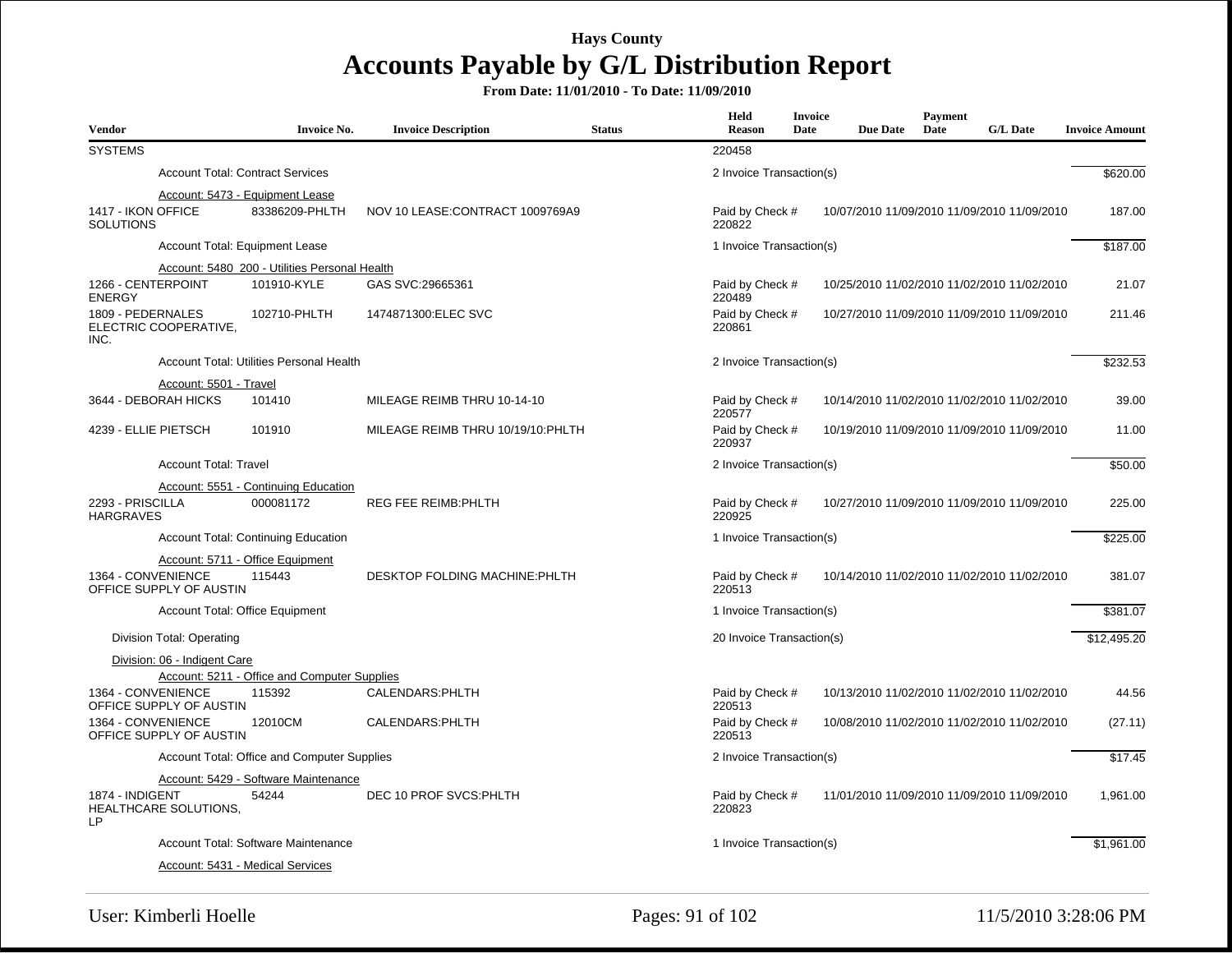| Vendor                                                      | <b>Invoice No.</b> | <b>Invoice Description</b> | <b>Status</b> | Held<br><b>Reason</b>     | Invoice<br>Date | <b>Due Date</b> | Payment<br>Date | <b>G/L Date</b>                             | <b>Invoice Amount</b> |
|-------------------------------------------------------------|--------------------|----------------------------|---------------|---------------------------|-----------------|-----------------|-----------------|---------------------------------------------|-----------------------|
| 1857 - SAN MARCOS<br>MEDICAL IMAGING, PLLC                  | 080210-PHLTH       | E.M.-B080022D              |               | Paid by Check #<br>220680 |                 |                 |                 | 08/31/2010 11/02/2010 11/02/2010 09/30/2010 | 37.66                 |
| 1857 - SAN MARCOS<br>MEDICAL IMAGING, PLLC                  | 080410B-PHLTH      | E.Q.-B080022I              |               | Paid by Check #<br>220680 |                 |                 |                 | 08/31/2010 11/02/2010 11/02/2010 09/30/2010 | 35.73                 |
| 1857 - SAN MARCOS<br>MEDICAL IMAGING, PLLC                  | 080410C-PHLTH      | D.D.-B080022G              |               | Paid by Check #<br>220680 |                 |                 |                 | 08/31/2010 11/02/2010 11/02/2010 09/30/2010 | 11.73                 |
| 1857 - SAN MARCOS<br>MEDICAL IMAGING, PLLC                  | 081010A-PHLTH      | W.K.-B09000FI              |               | Paid by Check #<br>220680 |                 |                 |                 | 09/03/2010 11/02/2010 11/02/2010 09/30/2010 | 106.37                |
| 1857 - SAN MARCOS<br>MEDICAL IMAGING, PLLC                  | 081010B-PHLTH      | R.W.-B09000FJ              |               | Paid by Check #<br>220680 |                 |                 |                 | 09/03/2010 11/02/2010 11/02/2010 09/30/2010 | 116.47                |
| 1857 - SAN MARCOS<br>MEDICAL IMAGING, PLLC                  | 081210A-PHLTH      | O.G.-B09000FM              |               | Paid by Check #<br>220680 |                 |                 |                 | 09/03/2010 11/02/2010 11/02/2010 09/30/2010 | 90.83                 |
| 1857 - SAN MARCOS<br>MEDICAL IMAGING, PLLC                  | 081310C-PHLTH      | R.D.-B090013W              |               | Paid by Check #<br>220680 |                 |                 |                 | 09/10/2010 11/02/2010 11/02/2010 09/30/2010 | 26.74                 |
| 1857 - SAN MARCOS<br><b>MEDICAL IMAGING, PLLC</b>           | 081710-PHLTH       | B.B.-B0900140              |               | Paid by Check #<br>220680 |                 |                 |                 | 09/10/2010 11/02/2010 11/02/2010 09/30/2010 | 8.46                  |
| 1857 - SAN MARCOS<br>MEDICAL IMAGING, PLLC                  | 081910B-PHLTH      | J.M.M.-B0900143            |               | Paid by Check #<br>220680 |                 |                 |                 | 09/10/2010 11/02/2010 11/02/2010 09/30/2010 | 111.01                |
| 1961 - CAPITOL<br><b>EMERGENCY ASSOCIATES,</b><br><b>PA</b> | 081310-PHLTH       | R.W.-0014028758            |               | Paid by Check #<br>220481 |                 |                 |                 | 08/30/2010 11/02/2010 11/02/2010 09/30/2010 | 81.24                 |
| 1961 - CAPITOL<br><b>EMERGENCY ASSOCIATES,</b><br><b>PA</b> | 081410-PHLTH       | N.R.-0014045137            |               | Paid by Check #<br>220481 |                 |                 |                 | 08/30/2010 11/02/2010 11/02/2010 09/30/2010 | 164.01                |
| 1961 - CAPITOL<br><b>EMERGENCY ASSOCIATES,</b><br>PA        | 032110-PHLTH       | N.R.-0012176581            |               | Paid by Check #<br>220481 |                 |                 |                 | 09/06/2010 11/02/2010 11/02/2010 09/30/2010 | 81.24                 |
| 1961 - CAPITOL<br><b>EMERGENCY ASSOCIATES,</b><br>PA        | 042210-PHLTH       | O.L.-0012585790            |               | Paid by Check #<br>220481 |                 |                 |                 | 09/06/2010 11/02/2010 11/02/2010 09/30/2010 | 101.00                |
| 1961 - CAPITOL<br><b>EMERGENCY ASSOCIATES,</b><br>PA        | 053110-PHLTH       | A.C.-0013078916            |               | Paid by Check #<br>220481 |                 |                 |                 | 09/06/2010 11/02/2010 11/02/2010 09/30/2010 | 81.24                 |
| 1961 - CAPITOL<br><b>EMERGENCY ASSOCIATES,</b><br>PA        | 081910-PHLTH       | J.M.-0014102799            |               | Paid by Check #<br>220481 |                 |                 |                 | 09/06/2010 11/02/2010 11/02/2010 09/30/2010 | 81.24                 |
| 1961 - CAPITOL<br><b>EMERGENCY ASSOCIATES,</b><br>PA        | 082110-PHLTH       | L.C.-0014137926            |               | Paid by Check #<br>220481 |                 |                 |                 | 09/06/2010 11/02/2010 11/02/2010 09/30/2010 | 55.52                 |
| 2476 - EMERGENCY<br><b>MEDICAL GROUP</b>                    | 051410-PHLTH       | A.C.-0012859960            |               | Paid by Check #<br>220532 |                 |                 |                 | 09/06/2010 11/02/2010 11/02/2010 09/30/2010 | 101.00                |
| 1940 - SPECIALTY<br>PHYSICIANS OF CENTRAL<br>TEXAS          | 082510A-PHLTH      | J.C.G.-006000028598        |               | Paid by Check #<br>220691 |                 |                 |                 | 08/25/2010 11/02/2010 11/02/2010 09/30/2010 | 73.40                 |
| 1940 - SPECIALTY<br>PHYSICIANS OF CENTRAL<br><b>TEXAS</b>   | 082510B-PHLTH      | K.V.-006000028541          |               | Paid by Check #<br>220691 |                 |                 |                 | 08/25/2010 11/02/2010 11/02/2010 09/30/2010 | 81.87                 |
| 1940 - SPECIALTY<br>PHYSICIANS OF CENTRAL<br><b>TEXAS</b>   | 082510C-PHLTH      | R.W.-006000028554          |               | Paid by Check #<br>220691 |                 |                 |                 | 08/25/2010 11/02/2010 11/02/2010 09/30/2010 | 81.87                 |
| 1940 - SPECIALTY                                            | 082510D-PHLTH      | D.T.-006000028564          |               | Paid by Check #           |                 |                 |                 | 08/27/2010 11/02/2010 11/02/2010 09/30/2010 | 47.68                 |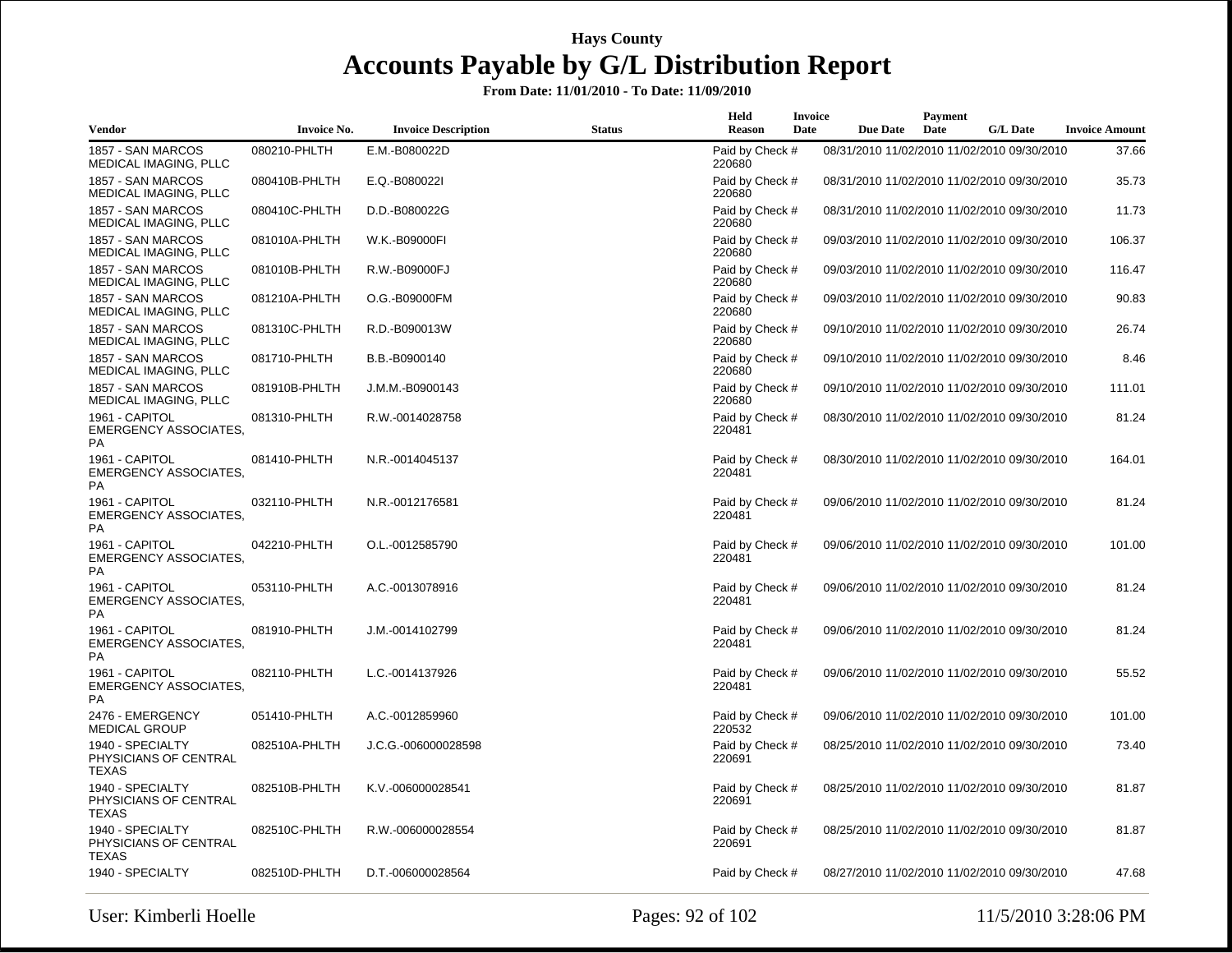| Vendor                                                    | <b>Invoice No.</b> | <b>Invoice Description</b> | <b>Status</b> | Held<br><b>Reason</b>     | Invoice<br>Date | <b>Due Date</b> | Payment<br>Date | <b>G/L Date</b>                             | <b>Invoice Amount</b> |
|-----------------------------------------------------------|--------------------|----------------------------|---------------|---------------------------|-----------------|-----------------|-----------------|---------------------------------------------|-----------------------|
| PHYSICIANS OF CENTRAL<br>TEXAS                            |                    |                            |               | 220691                    |                 |                 |                 |                                             |                       |
| 2517 - TEXAS ONCOLOGY<br>PA SAN MARCOS                    | 090310-PHLTH       | B.B.-20630237              |               | Paid by Check #<br>220709 |                 |                 |                 | 09/08/2010 11/02/2010 11/02/2010 09/30/2010 | 47.68                 |
| 3037 - THIRD COAST<br><b>EMERGENCY PROVIDER</b>           | 081710-PHLTH       | R.B.-W000186699            |               | Paid by Check #<br>220714 |                 |                 |                 | 09/01/2010 11/02/2010 11/02/2010 09/30/2010 | 221.86                |
| 1862 - UNIVERSITY HEALTH 052410-PHLTH<br><b>SYSTEM</b>    |                    | D.G.-1331687611            |               | Paid by Check #<br>220726 |                 |                 |                 | 08/04/2010 11/02/2010 11/02/2010 09/30/2010 | 101.64                |
| 2479 - MICHAEL L.<br>GUTIERREZ, M.D.                      | 083110A-PHLTH      | E.R.-RAMEL00011401         |               | Paid by Check #<br>220562 |                 |                 |                 | 09/10/2010 11/02/2010 11/02/2010 09/30/2010 | 144.80                |
| 2479 - MICHAEL L.<br>GUTIERREZ, M.D.                      | 083110B-PHLTH      | E.R.-RAMEL00011401         |               | Paid by Check #<br>220562 |                 |                 |                 | 09/10/2010 11/02/2010 11/02/2010 09/30/2010 | 15.40                 |
| 3297 - JOSEPH HONG, M.D. 083010-PHLTH                     |                    | A.A.-AVIANT0001            |               | Paid by Check #<br>220585 |                 |                 |                 | 08/31/2010 11/02/2010 11/02/2010 09/30/2010 | 47.68                 |
| 1855 - SAN MARCOS<br><b>ANESTHESIOLOGY</b>                | 082010-PHLTH       | B.B.-0022036CTA            |               | Paid by Check #<br>220674 |                 |                 |                 | 08/31/2010 11/02/2010 11/02/2010 09/30/2010 | 99.21                 |
| 1855 - SAN MARCOS<br><b>ANESTHESIOLOGY</b>                | 082710-PHLTH       | R.N.-0022079CTA            |               | Paid by Check #<br>220674 |                 |                 |                 | 09/07/2010 11/02/2010 11/02/2010 09/30/2010 | 157.17                |
| 1855 - SAN MARCOS<br><b>ANESTHESIOLOGY</b>                | 083110-PHLTH       | J.G.-0022087CTA            |               | Paid by Check #<br>220674 |                 |                 |                 | 09/07/2010 11/02/2010 11/02/2010 09/30/2010 | 131.53                |
| 2066 - JOSHUA B. STOLOW, 090210-PHLTH<br>MD               |                    | E.M.-00001179              |               | Paid by Check #<br>220694 |                 |                 |                 | 09/08/2010 11/02/2010 11/02/2010 09/30/2010 | 47.68                 |
| 3650 - DANIEL S. EMMETT<br>M.D.                           | 041210-PHLTH       | J.R.C.-480979              |               | Paid by Check #<br>220534 |                 |                 |                 | 10/19/2010 11/02/2010 11/02/2010 09/30/2010 | 115.00                |
| 4103 - JEFF JOHNSON, M.D., 010110-PHLTH<br>P.A.           |                    | R.B.-541922854             |               | Paid by Check #<br>220592 |                 |                 |                 | 08/31/2010 11/02/2010 11/02/2010 09/30/2010 | 95.05                 |
| 4103 - JEFF JOHNSON, M.D., 010210-PHLTH<br>P.A.           |                    | R.B.-541922861             |               | Paid by Check #<br>220592 |                 |                 |                 | 08/31/2010 11/02/2010 11/02/2010 09/30/2010 | 31.68                 |
| 4103 - JEFF JOHNSON, M.D., 010310-PHLTH<br>P.A.           |                    | R.B.-541922863             |               | Paid by Check #<br>220592 |                 |                 |                 | 08/31/2010 11/02/2010 11/02/2010 09/30/2010 | 54.58                 |
| 4103 - JEFF JOHNSON, M.D., 011310-PHLTH<br>P.A.           |                    | R.B.-541922868             |               | Paid by Check #<br>220592 |                 |                 |                 | 08/31/2010 11/02/2010 11/02/2010 09/30/2010 | 33.95                 |
| 1845 - EDWARD<br>TOMANENG, MD, PA                         | 090210-PHLTH       | B.L.B.-BURBRI0002          |               | Paid by Check #<br>220715 |                 |                 |                 | 09/03/2010 11/02/2010 11/02/2010 09/30/2010 | 1,765.86              |
| 1845 - EDWARD<br>TOMANENG, MD, PA                         | 090810-PHLTH       | B.L.B.-BURBRI0002          |               | Paid by Check #<br>220715 |                 |                 |                 | 09/09/2010 11/02/2010 11/02/2010 09/30/2010 | 336.32                |
| 3146 - EMERGENCY<br>PHYSICIANS CENTRAL TX                 | 081710-PHLTH       | J.R.C.-QQ00020427          |               | Paid by Check #<br>220533 |                 |                 |                 | 08/30/2010 11/02/2010 11/02/2010 09/30/2010 | 107.82                |
| 3146 - EMERGENCY<br>PHYSICIANS CENTRAL TX                 | 072910-PHLTH       | O.M.-QQ00019181            |               | Paid by Check #<br>220533 |                 |                 |                 | 09/07/2010 11/02/2010 11/02/2010 09/30/2010 | 81.24                 |
| 3146 - EMERGENCY<br>PHYSICIANS CENTRAL TX                 | 082710-PHLTH       | R.R.-QQ00021108            |               | Paid by Check #<br>220533 |                 |                 |                 | 09/07/2010 11/02/2010 11/02/2010 09/30/2010 | 107.82                |
| 3146 - EMERGENCY<br>PHYSICIANS CENTRAL TX                 | 090210-PHLTH       | T.K.-QQ00021501            |               | Paid by Check #<br>220533 |                 |                 |                 | 09/13/2010 11/02/2010 11/02/2010 09/30/2010 | 190.63                |
| 3146 - EMERGENCY<br>PHYSICIANS CENTRAL TX                 | 091610-PHLTH       | T.K.-QQ00022476            |               | Paid by Check #<br>220533 |                 |                 |                 | 09/28/2010 11/02/2010 11/02/2010 09/30/2010 | 101.00                |
| 3146 - EMERGENCY<br>PHYSICIANS CENTRAL TX                 | 051310-PHLTH       | A.C.-QQ00014136            |               | Paid by Check #<br>220533 |                 |                 |                 | 10/04/2010 11/02/2010 11/02/2010 09/30/2010 | 101.00                |
| 1553 - ADVANCED IMAGING 081910-PHLTH<br><b>SAN MARCOS</b> |                    | F.Y.-512462694260          |               | Paid by Check #<br>220441 |                 |                 |                 | 08/19/2010 11/02/2010 11/02/2010 09/30/2010 | 15.55                 |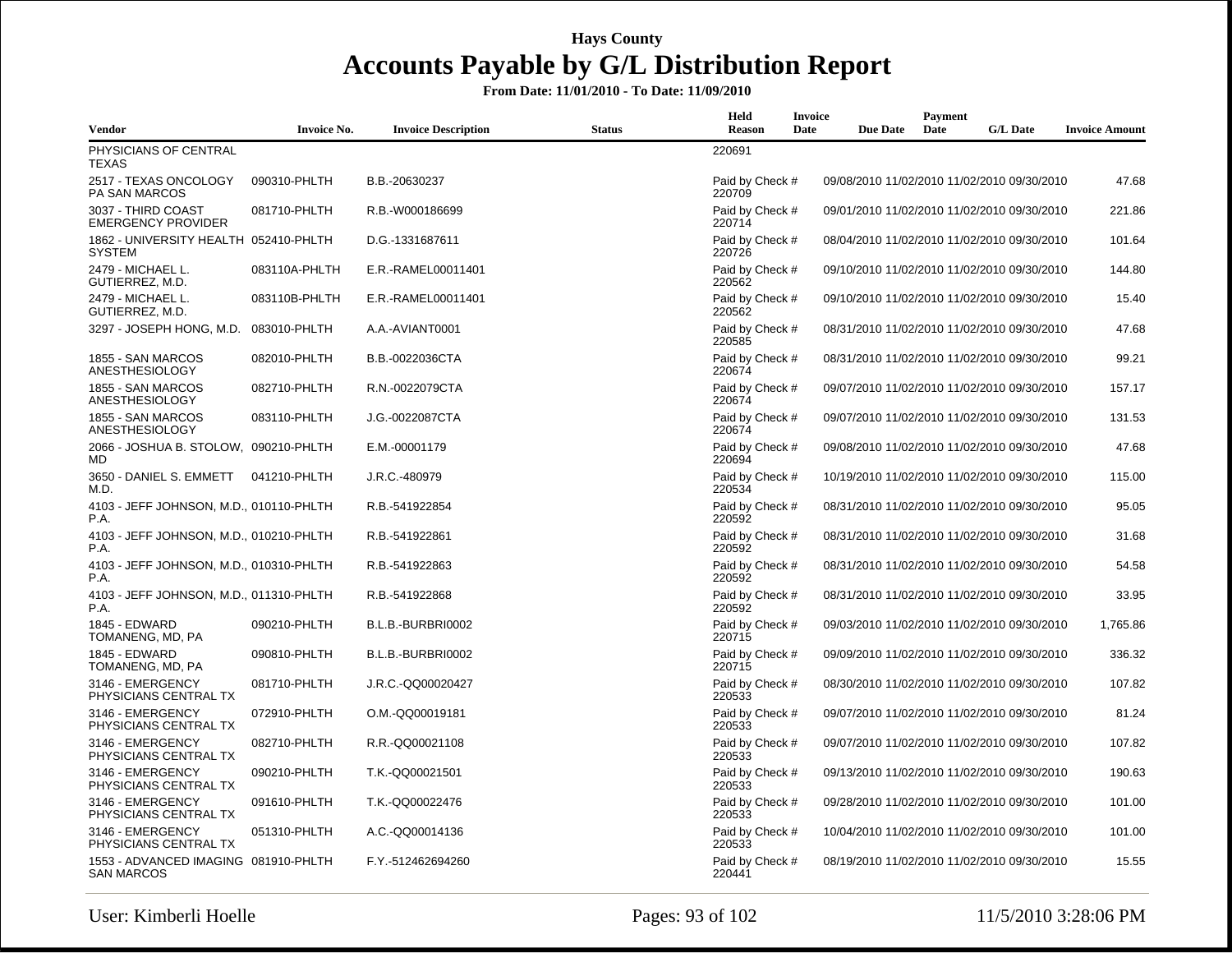| <b>Vendor</b>                                                     | <b>Invoice No.</b>                                  | <b>Invoice Description</b>          | <b>Status</b> | Held<br>Reason            | <b>Invoice</b><br>Date | <b>Due Date</b> | Payment<br>Date | <b>G/L Date</b>                             | <b>Invoice Amount</b> |
|-------------------------------------------------------------------|-----------------------------------------------------|-------------------------------------|---------------|---------------------------|------------------------|-----------------|-----------------|---------------------------------------------|-----------------------|
| <b>1594 - AUSTIN</b><br><b>RADIOLOGICAL</b><br><b>ASSOCIATION</b> | 010210-PHLTH                                        | R.B.-1965352ara                     |               | Paid by Check #<br>220453 |                        |                 |                 | 09/02/2010 11/02/2010 11/02/2010 09/30/2010 | 12.55                 |
| 1594 - AUSTIN<br><b>RADIOLOGICAL</b><br><b>ASSOCIATION</b>        | 081710A-PHLTH                                       | R.B.-1965352ara                     |               | Paid by Check #<br>220453 |                        |                 |                 | 09/02/2010 11/02/2010 11/02/2010 09/30/2010 | 6.55                  |
| 1594 - AUSTIN<br><b>RADIOLOGICAL</b><br><b>ASSOCIATION</b>        | 090210-PHLTH                                        | F.Y.-856985ara                      |               | Paid by Check #<br>220453 |                        |                 |                 | 09/07/2010 11/02/2010 11/02/2010 09/30/2010 | 228.85                |
| 1597 - AUSTIN REGIONAL<br><b>CLINIC</b>                           | 052110-PHLTH                                        | F.Y.-93911940                       |               | Paid by Check #<br>220454 |                        |                 |                 | 08/27/2010 11/02/2010 11/02/2010 09/30/2010 | 167.20                |
| 4219 - DARRYL CAMP, M.D. 071910-PHLTH                             |                                                     | J.G.-542152885                      |               | Paid by Check #<br>220477 |                        |                 |                 | 09/07/2010 11/02/2010 11/02/2010 09/30/2010 | 40.64                 |
| 1169 - CAPITOL<br><b>ANESTHESIOLOGY</b><br><b>ASSOCIATION</b>     | 022210-PHLTH                                        | D.D.-113695caa21905                 |               | Paid by Check #<br>220479 |                        |                 |                 | 08/17/2010 11/02/2010 11/02/2010 09/30/2010 | 306.53                |
| 1815 - CENTRAL TEXAS EYE 081710-PHLTH<br><b>CENTER</b>            |                                                     | C.V.-5815101                        |               | Paid by Check #<br>220491 |                        |                 |                 | 08/18/2010 11/02/2010 11/02/2010 09/30/2010 | 56.46                 |
| 1821 - CENTRAL TEXAS<br>PATHOLOGY ASSOCIATES                      | 082010-PHLTH                                        | B.B.-CT159277                       |               | Paid by Check #<br>220492 |                        |                 |                 | 08/30/2010 11/02/2010 11/02/2010 09/30/2010 | 103.87                |
| 1828 - CLINICAL<br><b>PATHOLOGY</b><br>LABORATORIES, INC.         | 090110-PHLTH                                        | E.R.-KE713295                       |               | Paid by Check #<br>220503 |                        |                 |                 | 09/08/2010 11/02/2010 11/02/2010 09/30/2010 | 38.46                 |
| <b>Account Total: Medical Services</b>                            |                                                     |                                     |               | 54 Invoice Transaction(s) |                        |                 |                 |                                             | \$6,689.57            |
|                                                                   | Account: 5551 - Continuing Education                |                                     |               |                           |                        |                 |                 |                                             |                       |
| 3127 - MARGIE RODRIGUEZ 5806                                      |                                                     | <b>EXPENSE REIMBURSEMENT: PHLTH</b> |               | Paid by Check #<br>220871 |                        |                 |                 | 09/30/2010 11/09/2010 11/09/2010 11/09/2010 | 80.00                 |
|                                                                   | <b>Account Total: Continuing Education</b>          |                                     |               | 1 Invoice Transaction(s)  |                        |                 |                 |                                             | \$80.00               |
| Division Total: Indigent Care                                     |                                                     |                                     |               | 58 Invoice Transaction(s) |                        |                 |                 |                                             | \$8.748.02            |
| Division: 07 - Family Clinic                                      |                                                     |                                     |               |                           |                        |                 |                 |                                             |                       |
|                                                                   | <b>Account: 5211 - Office and Computer Supplies</b> |                                     |               |                           |                        |                 |                 |                                             |                       |
| 1364 - CONVENIENCE<br>OFFICE SUPPLY OF AUSTIN                     | 115334                                              | OFFICE SUPPLIES: PHLTH              |               | Paid by Check #<br>220513 |                        |                 |                 | 10/13/2010 11/02/2010 11/02/2010 11/02/2010 | 76.87                 |
|                                                                   | Account Total: Office and Computer Supplies         |                                     |               | 1 Invoice Transaction(s)  |                        |                 |                 |                                             | \$76.87               |
| Division Total: Family Clinic                                     |                                                     |                                     |               | 1 Invoice Transaction(s)  |                        |                 |                 |                                             | \$76.87               |
| Division: 99 - Grants                                             |                                                     |                                     |               |                           |                        |                 |                 |                                             |                       |
| Cost Center: 018 - DSHS Immunization                              |                                                     |                                     |               |                           |                        |                 |                 |                                             |                       |
|                                                                   | Account: 5211 - Office and Computer Supplies        |                                     |               |                           |                        |                 |                 |                                             |                       |
| 1509 - MCKESSON MEDICAL 21911038CR<br>- SURGICAL, INC.            |                                                     | REFUND RESTOCKING CHG: PHLTH        |               | Paid by Check #<br>220630 |                        |                 |                 | 09/29/2010 11/02/2010 11/02/2010 09/30/2010 | (186.32)              |
| 1364 - CONVENIENCE<br>OFFICE SUPPLY OF AUSTIN                     | 115398                                              | OFFICE SUPPLIES: PHLTH              |               | Paid by Check #<br>220513 |                        |                 |                 | 10/13/2010 11/02/2010 11/02/2010 11/02/2010 | 28.66                 |
| 1364 - CONVENIENCE<br>OFFICE SUPPLY OF AUSTIN                     | 115398.1                                            | OFFICE SUPPLIES: PHLTH              |               | Paid by Check #<br>220513 |                        |                 |                 | 10/13/2010 11/02/2010 11/02/2010 11/02/2010 | 29.03                 |
|                                                                   | Account Total: Office and Computer Supplies         |                                     |               | 3 Invoice Transaction(s)  |                        |                 |                 |                                             | (\$128.63)            |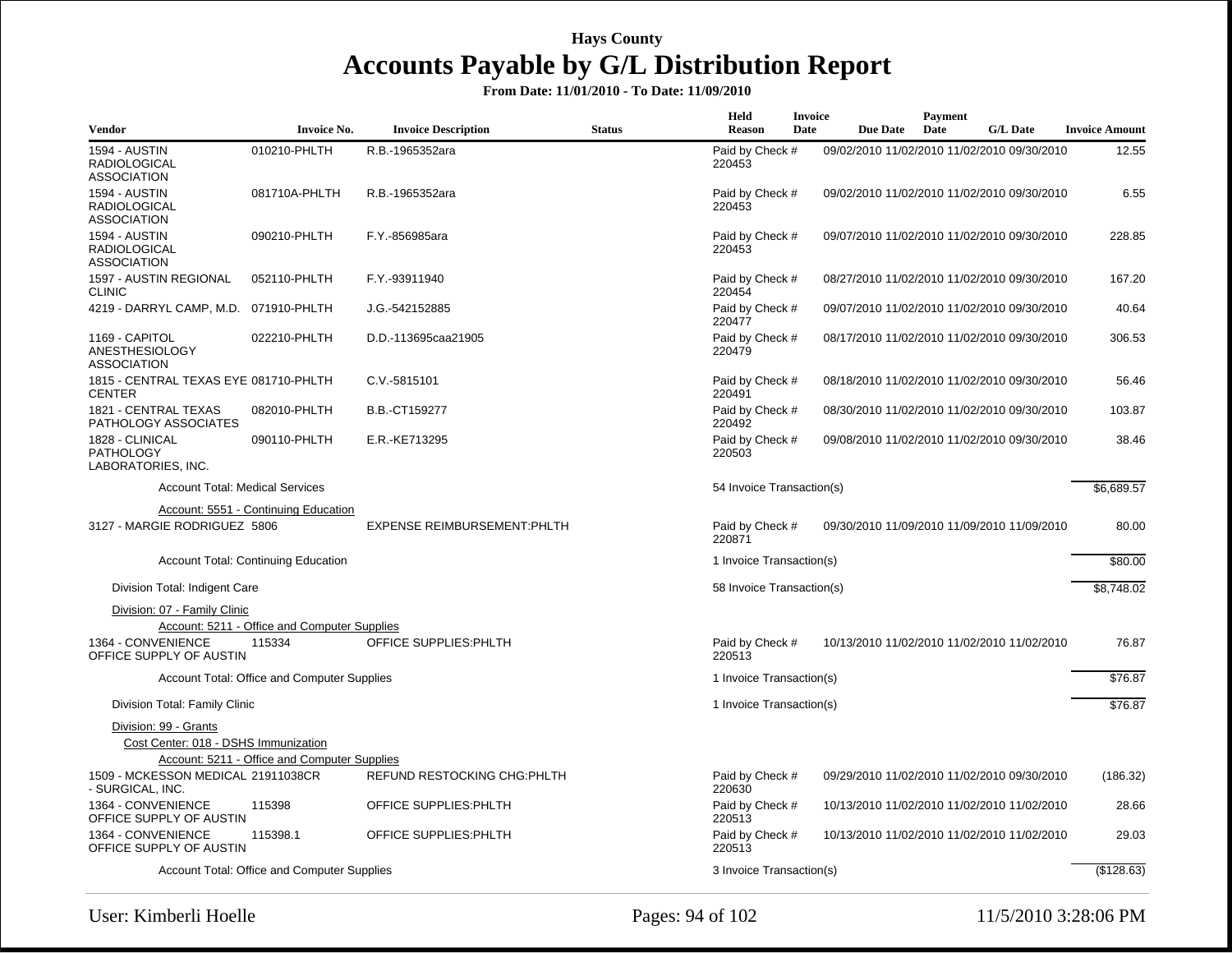| <b>Vendor</b>                                             | <b>Invoice No.</b>                           | <b>Invoice Description</b>       | <b>Status</b> | Held<br>Reason            | Invoice<br>Date | <b>Due Date</b>                             | Payment<br>Date | <b>G/L Date</b> | <b>Invoice Amount</b> |
|-----------------------------------------------------------|----------------------------------------------|----------------------------------|---------------|---------------------------|-----------------|---------------------------------------------|-----------------|-----------------|-----------------------|
| Cost Center Total: DSHS Immunization                      |                                              |                                  |               | 3 Invoice Transaction(s)  |                 |                                             |                 |                 | (\$128.63)            |
| Cost Center: 020 - DSHS Title V Woman & Child             |                                              |                                  |               |                           |                 |                                             |                 |                 |                       |
| Account: 4440 - Program Income                            |                                              |                                  |               |                           |                 |                                             |                 |                 |                       |
| 4229 - EVA BUSTAMANTE                                     | 326037                                       | <b>REFUND OFC VISIT: PHLTH</b>   |               | Paid by Check #<br>220748 |                 | 09/28/2010 11/02/2010 11/02/2010 09/30/2010 |                 |                 | 42.00                 |
| Account Total: Program Income                             |                                              |                                  |               | 1 Invoice Transaction(s)  |                 |                                             |                 |                 | \$42.00               |
|                                                           | Account: 5211 - Office and Computer Supplies |                                  |               |                           |                 |                                             |                 |                 |                       |
| 1783 - OFFICE DEPOT, INC. 535747285001                    |                                              | PAPER: PHLTH                     |               | Paid by Check #<br>220652 |                 | 09/30/2010 11/02/2010 11/02/2010 09/30/2010 |                 |                 | 195.25                |
| 1364 - CONVENIENCE<br>OFFICE SUPPLY OF AUSTIN             | 115387                                       | OFFICE SUPPLIES: PHLTH           |               | Paid by Check #<br>220513 |                 | 10/13/2010 11/02/2010 11/02/2010 11/02/2010 |                 |                 | 217.98                |
| 1364 - CONVENIENCE<br>OFFICE SUPPLY OF AUSTIN             | 115419                                       | OFFICE SUPPLIES: PHLTH           |               | Paid by Check #<br>220513 |                 | 10/14/2010 11/02/2010 11/02/2010 11/02/2010 |                 |                 | 81.63                 |
| 1364 - CONVENIENCE<br>OFFICE SUPPLY OF AUSTIN             | 115419.1                                     | (1) TWIN-POCKET PORTFOLIOS:PHLTH |               | Paid by Check #<br>220513 |                 | 10/14/2010 11/02/2010 11/02/2010 11/02/2010 |                 |                 | 24.59                 |
|                                                           | Account Total: Office and Computer Supplies  |                                  |               | 4 Invoice Transaction(s)  |                 |                                             |                 |                 | \$519.45              |
|                                                           | Account: 5231 - Medical and Safety Supplies  |                                  |               |                           |                 |                                             |                 |                 |                       |
| 1509 - MCKESSON MEDICAL 22005806<br>- SURGICAL, INC.      |                                              | RHOGAM: PHLTH                    |               | Paid by Check #<br>220630 |                 | 10/06/2010 11/02/2010 11/02/2010 11/02/2010 |                 |                 | 111.25                |
| 1509 - MCKESSON MEDICAL 22095691<br>- SURGICAL, INC.      |                                              | (1) CS SYRINGES: PHLTH           |               | Paid by Check #<br>220630 |                 | 10/13/2010 11/02/2010 11/02/2010 11/02/2010 |                 |                 | 300.02                |
| 1509 - MCKESSON MEDICAL 22091603<br>- SURGICAL, INC.      |                                              | RHOGAM: PHLTH                    |               | Paid by Check #<br>220630 |                 | 10/13/2010 11/02/2010 11/02/2010 11/02/2010 |                 |                 | 110.75                |
|                                                           | Account Total: Medical and Safety Supplies   |                                  |               | 3 Invoice Transaction(s)  |                 |                                             |                 |                 | \$522.02              |
| Account: 5448 - Contract Services                         |                                              |                                  |               |                           |                 |                                             |                 |                 |                       |
| 1901 - MAGELLA MEDICAL<br>ASSOCIATES BILLING, INC.        | 101410-PHLTH                                 | A.S.-906337195                   |               | Paid by Check #<br>220841 |                 | 10/18/2010 11/09/2010 11/09/2010 11/09/2010 |                 |                 | 186.51                |
| <b>Account Total: Contract Services</b>                   |                                              |                                  |               | 1 Invoice Transaction(s)  |                 |                                             |                 |                 | \$186.51              |
| Cost Center Total: DSHS Title V Woman & Child             |                                              |                                  |               | 9 Invoice Transaction(s)  |                 |                                             |                 |                 | \$1,269.98            |
| Cost Center: 022 - DSHS TB Program                        |                                              |                                  |               |                           |                 |                                             |                 |                 |                       |
|                                                           | Account: 5211 - Office and Computer Supplies |                                  |               |                           |                 |                                             |                 |                 |                       |
| 1364 - CONVENIENCE<br>OFFICE SUPPLY OF AUSTIN             | 115395                                       | OFFICE SUPPLIES: PHLTH           |               | Paid by Check #<br>220513 |                 | 10/13/2010 11/02/2010 11/02/2010 11/02/2010 |                 |                 | 88.30                 |
|                                                           | Account Total: Office and Computer Supplies  |                                  |               | 1 Invoice Transaction(s)  |                 |                                             |                 |                 | \$88.30               |
|                                                           | Account: 5448 - Contract Services            |                                  |               |                           |                 |                                             |                 |                 |                       |
| 1573 - CENTRAL TEXAS<br><b>MEDICAL CENTER</b>             | 100610A-PHLTH                                | L.F.-6365926                     |               | Paid by Check #<br>220777 |                 | 10/13/2010 11/09/2010 11/09/2010 11/09/2010 |                 |                 | 35.00                 |
| 1573 - CENTRAL TEXAS<br><b>MEDICAL CENTER</b>             | 100610B-PHLTH                                | S.L.-6365961                     |               | Paid by Check #<br>220777 |                 | 10/13/2010 11/09/2010 11/09/2010 11/09/2010 |                 |                 | 30.00                 |
| 1573 - CENTRAL TEXAS<br><b>MEDICAL CENTER</b>             | 101310-PHLTH                                 | V.O.-6367293                     |               | Paid by Check #<br>220777 |                 | 10/19/2010 11/09/2010 11/09/2010 11/09/2010 |                 |                 | 35.00                 |
| 1553 - ADVANCED IMAGING 101910-PHLTH<br><b>SAN MARCOS</b> |                                              | M.G.B.-5124703344065             |               | Paid by Check #<br>220758 |                 | 10/19/2010 11/09/2010 11/09/2010 11/09/2010 |                 |                 | 5.00                  |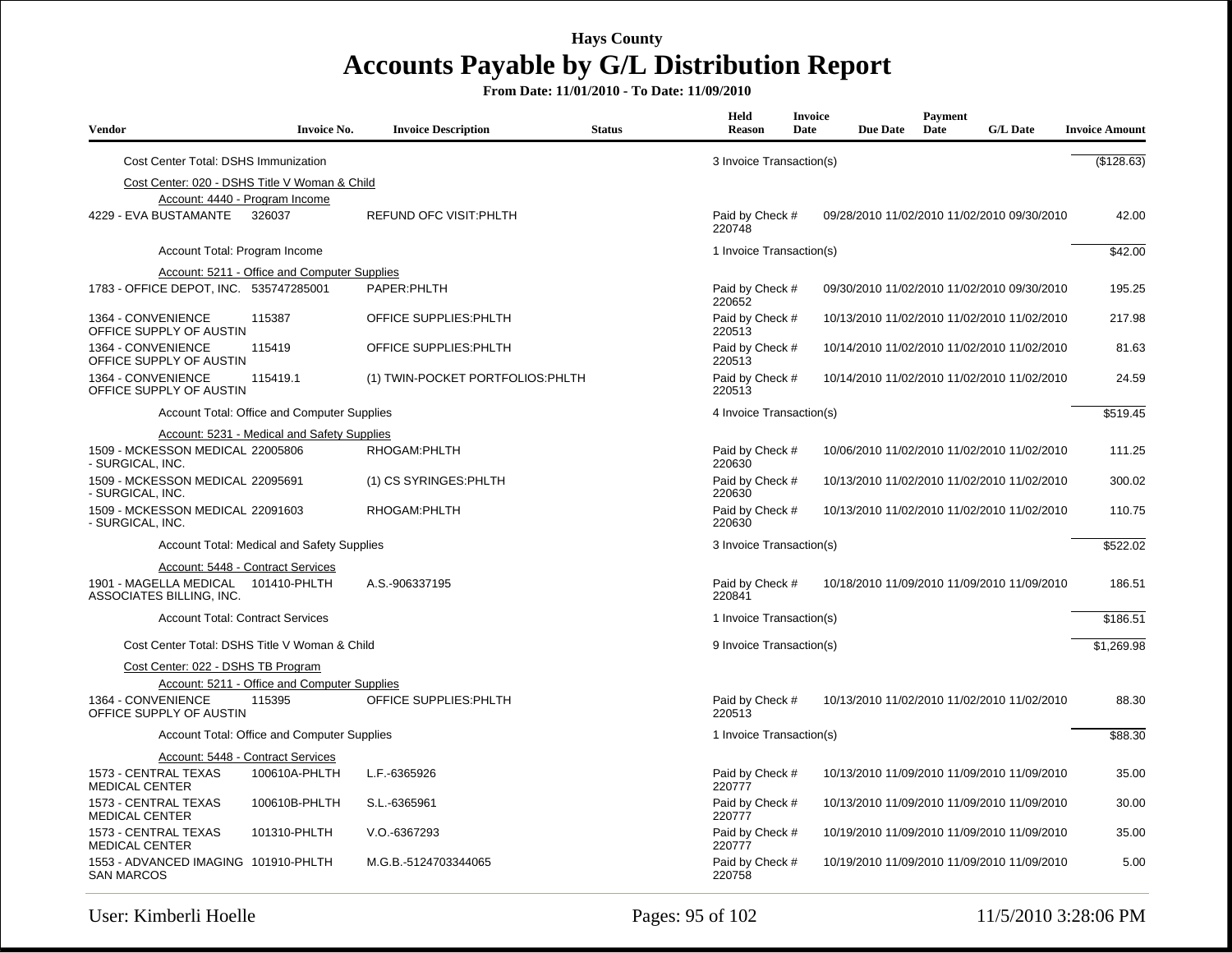| <b>Vendor</b>                                 | <b>Invoice No.</b>                           | <b>Invoice Description</b>        | <b>Status</b> | Held<br><b>Reason</b>      | <b>Invoice</b><br>Date | <b>Due Date</b> | Payment<br>Date | <b>G/L Date</b>                             | <b>Invoice Amount</b> |
|-----------------------------------------------|----------------------------------------------|-----------------------------------|---------------|----------------------------|------------------------|-----------------|-----------------|---------------------------------------------|-----------------------|
|                                               | <b>Account Total: Contract Services</b>      |                                   |               | 4 Invoice Transaction(s)   |                        |                 |                 |                                             | \$105.00              |
| Cost Center Total: DSHS TB Program            |                                              |                                   |               | 5 Invoice Transaction(s)   |                        |                 |                 |                                             | \$193.30              |
| Cost Center: 023 - DSHS Bioterrorism 2010     | Account: 5201 - General Supplies             |                                   |               |                            |                        |                 |                 |                                             |                       |
| 1290 - WALMART BRC                            | 00938-101510                                 | MISC SUPPLIES: PHLTH              |               | Paid by Check #<br>220731  |                        |                 |                 | 10/15/2010 11/02/2010 11/02/2010 11/02/2010 | 35.88                 |
| <b>Account Total: General Supplies</b>        |                                              |                                   |               | 1 Invoice Transaction(s)   |                        |                 |                 |                                             | \$35.88               |
|                                               | Account: 5211 - Office and Computer Supplies |                                   |               |                            |                        |                 |                 |                                             |                       |
| 1364 - CONVENIENCE<br>OFFICE SUPPLY OF AUSTIN | 115337                                       | HOLE PUNCH/POP-UP NOTES: PHLTH    |               | Paid by Check #<br>220513  |                        |                 |                 | 10/13/2010 11/02/2010 11/02/2010 11/02/2010 | 75.29                 |
| 1364 - CONVENIENCE<br>OFFICE SUPPLY OF AUSTIN | 115390                                       | OFFICE SUPPLIES: PHLTH            |               | Paid by Check #<br>220513  |                        |                 |                 | 10/13/2010 11/02/2010 11/02/2010 11/02/2010 | 143.42                |
| 1364 - CONVENIENCE<br>OFFICE SUPPLY OF AUSTIN | 12053CM                                      | <b>RETURN 3-HOLE PUNCH: PHLTH</b> |               | Paid by Check #<br>220513  |                        |                 |                 | 10/20/2010 11/02/2010 11/02/2010 11/02/2010 | (57.37)               |
|                                               | Account Total: Office and Computer Supplies  |                                   |               | 3 Invoice Transaction(s)   |                        |                 |                 |                                             | \$161.34              |
| Cost Center Total: DSHS Bioterrorism 2010     |                                              |                                   |               | 4 Invoice Transaction(s)   |                        |                 |                 |                                             | \$197.22              |
| <b>Division Total: Grants</b>                 |                                              |                                   |               | 21 Invoice Transaction(s)  |                        |                 |                 |                                             | \$1,531.87            |
| Department Total: Personal Health             |                                              |                                   |               | 100 Invoice Transaction(s) |                        |                 |                 |                                             | \$22,851.96           |
| Fund Total: Family Health Services Fund       |                                              |                                   |               | 100 Invoice Transaction(s) |                        |                 |                 |                                             | \$22,851.96           |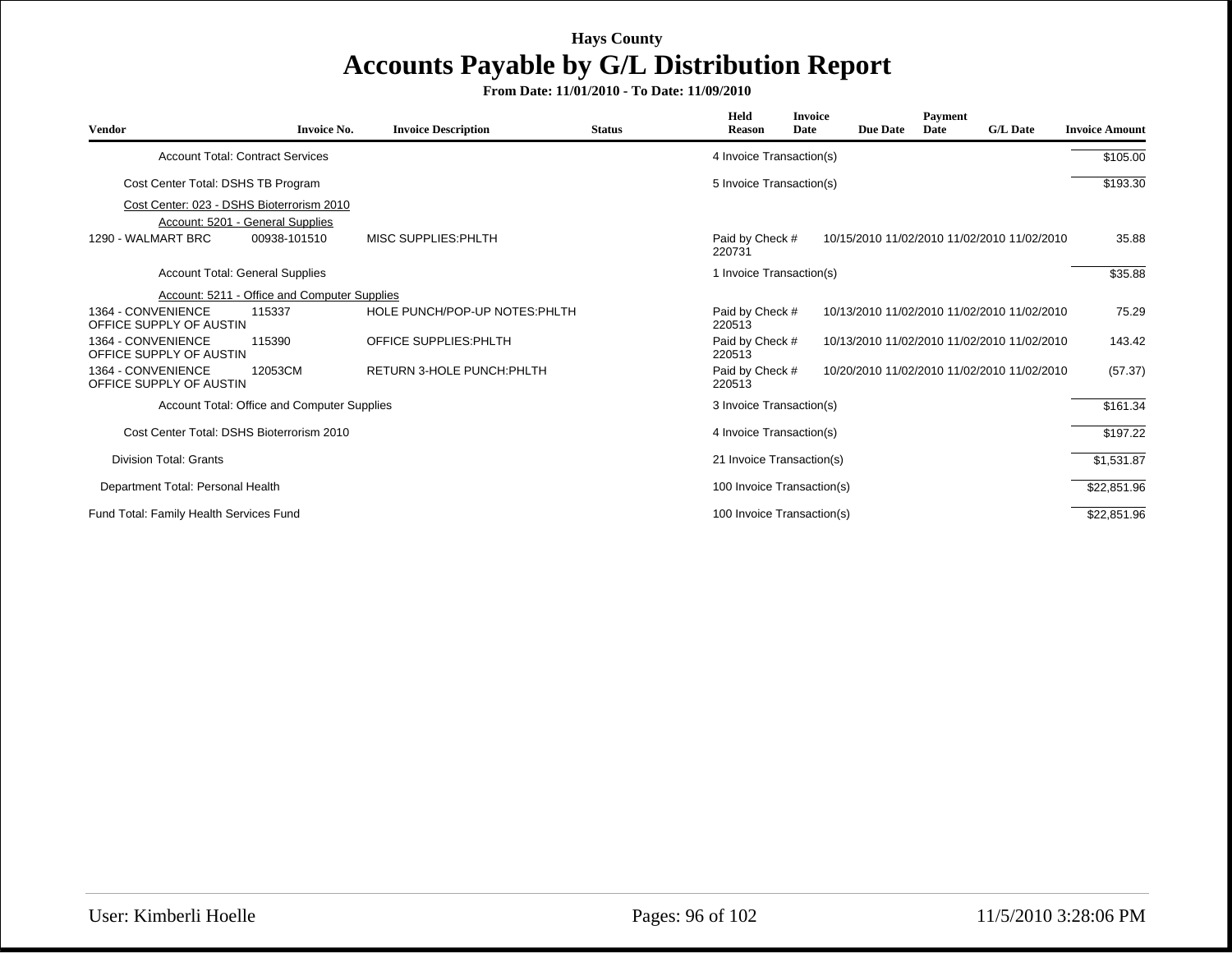| Vendor                               | <b>Invoice No.</b>                        | <b>Invoice Description</b>                                                         | <b>Status</b> | Held<br><b>Reason</b>    | <b>Invoice</b><br>Date | <b>Due Date</b> | Payment<br>Date | <b>G/L Date</b>                             | <b>Invoice Amount</b> |
|--------------------------------------|-------------------------------------------|------------------------------------------------------------------------------------|---------------|--------------------------|------------------------|-----------------|-----------------|---------------------------------------------|-----------------------|
| Fund: 121 - Tobacco Settlement Fund  |                                           |                                                                                    |               |                          |                        |                 |                 |                                             |                       |
| Department: 752 - Tobacco Settlement |                                           |                                                                                    |               |                          |                        |                 |                 |                                             |                       |
| Division: 00 - Operating             |                                           |                                                                                    |               |                          |                        |                 |                 |                                             |                       |
|                                      | Account: 5741 - Misc Capital Improvements |                                                                                    |               |                          |                        |                 |                 |                                             |                       |
| 2763 - TEXHEALTH<br>CENTRAL TEXAS    | 102810                                    | PROF SVCS: IMPLEMENTATION TexHealth CENTRAL TX HLTH Paid by Check #<br><b>PLAN</b> |               | 220891                   |                        |                 |                 | 10/28/2010 11/09/2010 11/09/2010 11/09/2010 | 36.401.00             |
|                                      | Account Total: Misc Capital Improvements  |                                                                                    |               | 1 Invoice Transaction(s) |                        |                 |                 |                                             | \$36,401.00           |
| Division Total: Operating            |                                           |                                                                                    |               | 1 Invoice Transaction(s) |                        |                 |                 |                                             | \$36,401.00           |
| Department Total: Tobacco Settlement |                                           |                                                                                    |               | 1 Invoice Transaction(s) |                        |                 |                 |                                             | \$36,401.00           |
| Fund Total: Tobacco Settlement Fund  |                                           |                                                                                    |               | 1 Invoice Transaction(s) |                        |                 |                 |                                             | \$36,401.00           |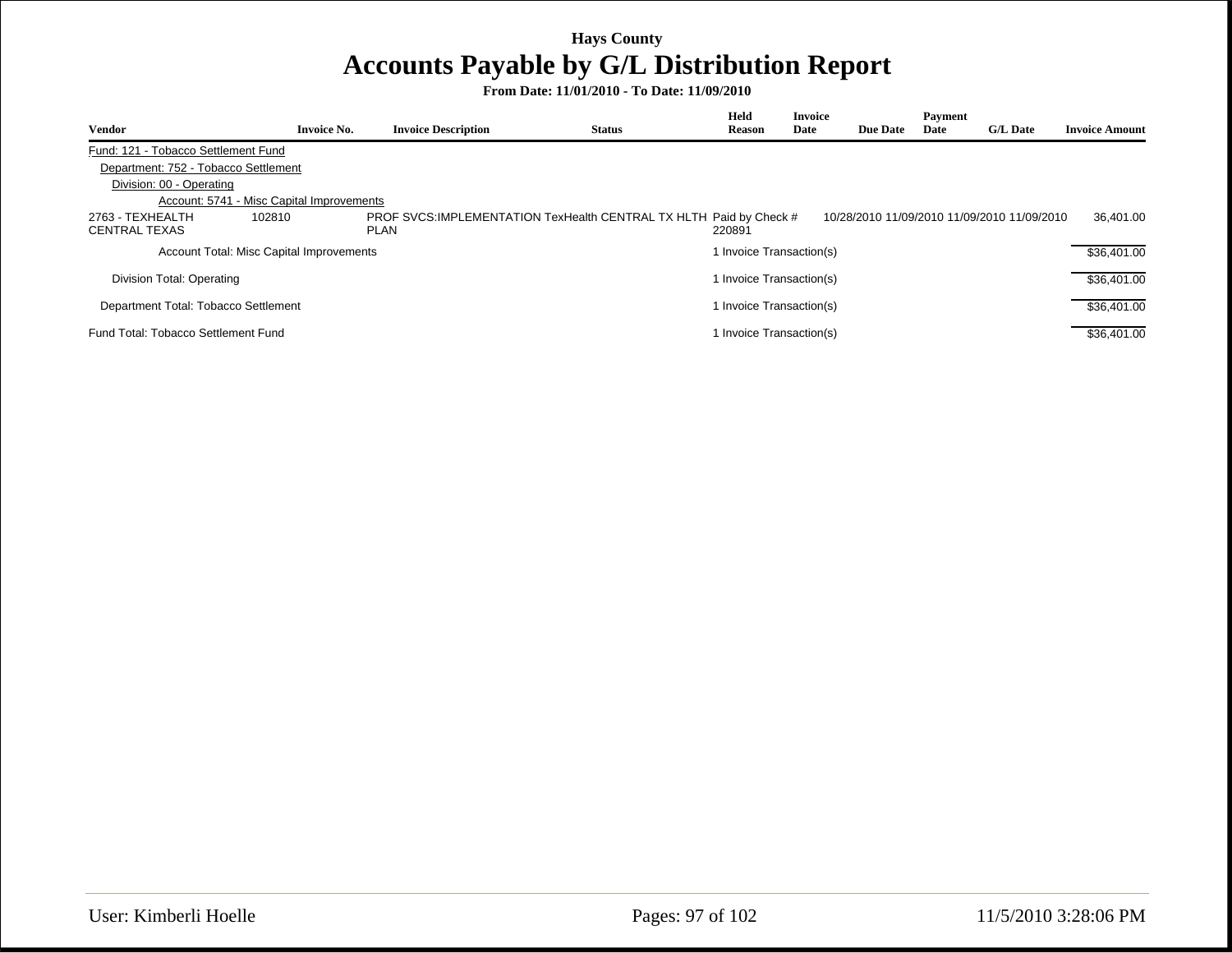| <b>Vendor</b>                                                | <b>Invoice No.</b>                           | <b>Invoice Description</b>                  | <b>Status</b> | Held<br><b>Reason</b>                                                    | <b>Invoice</b><br>Date                               | <b>Due Date</b>                             | <b>Payment</b><br>Date | <b>G/L</b> Date                             | <b>Invoice Amount</b> |
|--------------------------------------------------------------|----------------------------------------------|---------------------------------------------|---------------|--------------------------------------------------------------------------|------------------------------------------------------|---------------------------------------------|------------------------|---------------------------------------------|-----------------------|
| Fund: 140 - Parks Fund                                       |                                              |                                             |               |                                                                          |                                                      |                                             |                        |                                             |                       |
| Department: 700 - Parks Administration                       |                                              |                                             |               |                                                                          |                                                      |                                             |                        |                                             |                       |
| Division: 00 - Operating                                     |                                              |                                             |               |                                                                          |                                                      |                                             |                        |                                             |                       |
|                                                              | Account: 5211 - Office and Computer Supplies |                                             |               |                                                                          |                                                      |                                             |                        |                                             |                       |
| 1783 - OFFICE DEPOT, INC. 538148700001                       |                                              | CHAIRMAT:PARKS                              |               | Paid by Check #<br>220859                                                | 10/20/2010 11/09/2010 11/09/2010 11/09/2010<br>32.44 |                                             |                        |                                             |                       |
| 1591 - PRESTO PRINTING                                       | 193744                                       | <b>BUSINESS CARDS:PARKS</b>                 |               | Paid by Check #<br>10/19/2010 11/09/2010 11/09/2010 11/09/2010<br>220865 |                                                      |                                             |                        |                                             | 15.58                 |
| Account Total: Office and Computer Supplies                  |                                              |                                             |               |                                                                          | 2 Invoice Transaction(s)                             |                                             |                        |                                             | \$48.02               |
| Account: 5271 - Fuel                                         |                                              |                                             |               |                                                                          |                                                      |                                             |                        |                                             |                       |
| 1100 - TEXAS FLEET FUEL, BG113491-102410<br>LTD.             |                                              | <b>FUEL:PARKS/TRANS STA</b>                 |               | Paid by Check #<br>220707                                                |                                                      |                                             |                        | 10/25/2010 11/02/2010 11/02/2010 11/02/2010 | 236.74                |
| 1100 - TEXAS FLEET FUEL, BG113490-102410<br>LTD.             |                                              | <b>FUEL:TRANS STA</b>                       |               | Paid by Check #<br>220707                                                |                                                      | 10/25/2010 11/02/2010 11/02/2010 11/02/2010 | 35.75                  |                                             |                       |
| <b>Account Total: Fuel</b>                                   |                                              |                                             |               | 2 Invoice Transaction(s)                                                 |                                                      |                                             |                        |                                             | \$272.49              |
|                                                              | Account: 5453 - Maintenance and Repair       |                                             |               |                                                                          |                                                      |                                             |                        |                                             |                       |
| 1803 - PATHMARK TRAFFIC 0066746IN<br>PRODUCTS OF TEXAS, INC. |                                              | <b>CHANGE SIGN DATES: PARKS</b>             |               | Paid by Check #<br>220657                                                |                                                      |                                             |                        | 10/13/2010 11/02/2010 11/02/2010 11/02/2010 | 10.00                 |
| 1803 - PATHMARK TRAFFIC 0066748IN<br>PRODUCTS OF TEXAS, INC. |                                              | (3) SPEED LIMIT SIGNS: PARKS                |               | Paid by Check #<br>220657                                                |                                                      |                                             |                        | 10/13/2010 11/02/2010 11/02/2010 11/02/2010 | 75.00                 |
| 1507 - MCCOY'S BUILDING 7091714<br><b>SUPPLY</b>             |                                              | <b>REPAIR LINKS:PARKS</b>                   |               | Paid by Check #<br>220628                                                |                                                      |                                             |                        | 10/16/2010 11/02/2010 11/02/2010 11/02/2010 | 7.94                  |
| 1507 - MCCOY'S BUILDING<br><b>SUPPLY</b>                     | 7092193                                      | <b>MISC SUPPLIES: PARKS</b>                 |               | Paid by Check #<br>220628                                                |                                                      |                                             |                        | 10/25/2010 11/02/2010 11/02/2010 11/02/2010 | 26.85                 |
| 1902 - MAINTENANCE<br><b>MANAGEMENT</b>                      | 101810                                       | 10-8-10 MTC:D JOHNSON-VETTER-KYLE LOG HOUSE |               | Paid by Check #<br>220622                                                |                                                      |                                             |                        | 10/18/2010 11/02/2010 11/02/2010 11/02/2010 | 860.00                |
| 1507 - MCCOY'S BUILDING<br><b>SUPPLY</b>                     | 7092336                                      | <b>MISC SUPPLIES: PARKS</b>                 |               | Paid by Check #<br>220847                                                |                                                      |                                             |                        | 10/26/2010 11/09/2010 11/09/2010 11/09/2010 | 15.24                 |
| 1507 - MCCOY'S BUILDING<br><b>SUPPLY</b>                     | 7092734                                      | <b>KEYS/LATEX GLOVES:PARKS</b>              |               | Paid by Check #<br>220847                                                |                                                      |                                             |                        | 11/02/2010 11/09/2010 11/09/2010 11/09/2010 | 8.88                  |
| 1507 - MCCOY'S BUILDING<br><b>SUPPLY</b>                     | 7092726                                      | <b>CHAIN SHARPENING:PARKS</b>               |               | Paid by Check #<br>220847                                                |                                                      |                                             |                        | 11/02/2010 11/09/2010 11/09/2010 11/09/2010 | 9.11                  |
|                                                              | Account Total: Maintenance and Repair        |                                             |               | 8 Invoice Transaction(s)                                                 | \$1,013.02                                           |                                             |                        |                                             |                       |
|                                                              | Account: 5489 - Telephone and Data Lines     |                                             |               |                                                                          |                                                      |                                             |                        |                                             |                       |
| 1273 - CENTURYLINK                                           | 102510-PARK/TRAN TEL:300754362               |                                             |               | Paid by Check #<br>220778                                                |                                                      |                                             |                        | 10/25/2010 11/09/2010 11/09/2010 11/09/2010 | 53.98                 |
|                                                              | Account Total: Telephone and Data Lines      |                                             |               | 1 Invoice Transaction(s)                                                 |                                                      |                                             |                        |                                             | \$53.98               |
| Division Total: Operating                                    |                                              |                                             |               | 13 Invoice Transaction(s)                                                |                                                      |                                             |                        |                                             | \$1,387.51            |
| Department Total: Parks Administration                       |                                              |                                             |               | 13 Invoice Transaction(s)                                                |                                                      |                                             |                        |                                             | \$1,387.51            |
| Fund Total: Parks Fund                                       |                                              |                                             |               | 13 Invoice Transaction(s)                                                |                                                      |                                             |                        |                                             | \$1,387.51            |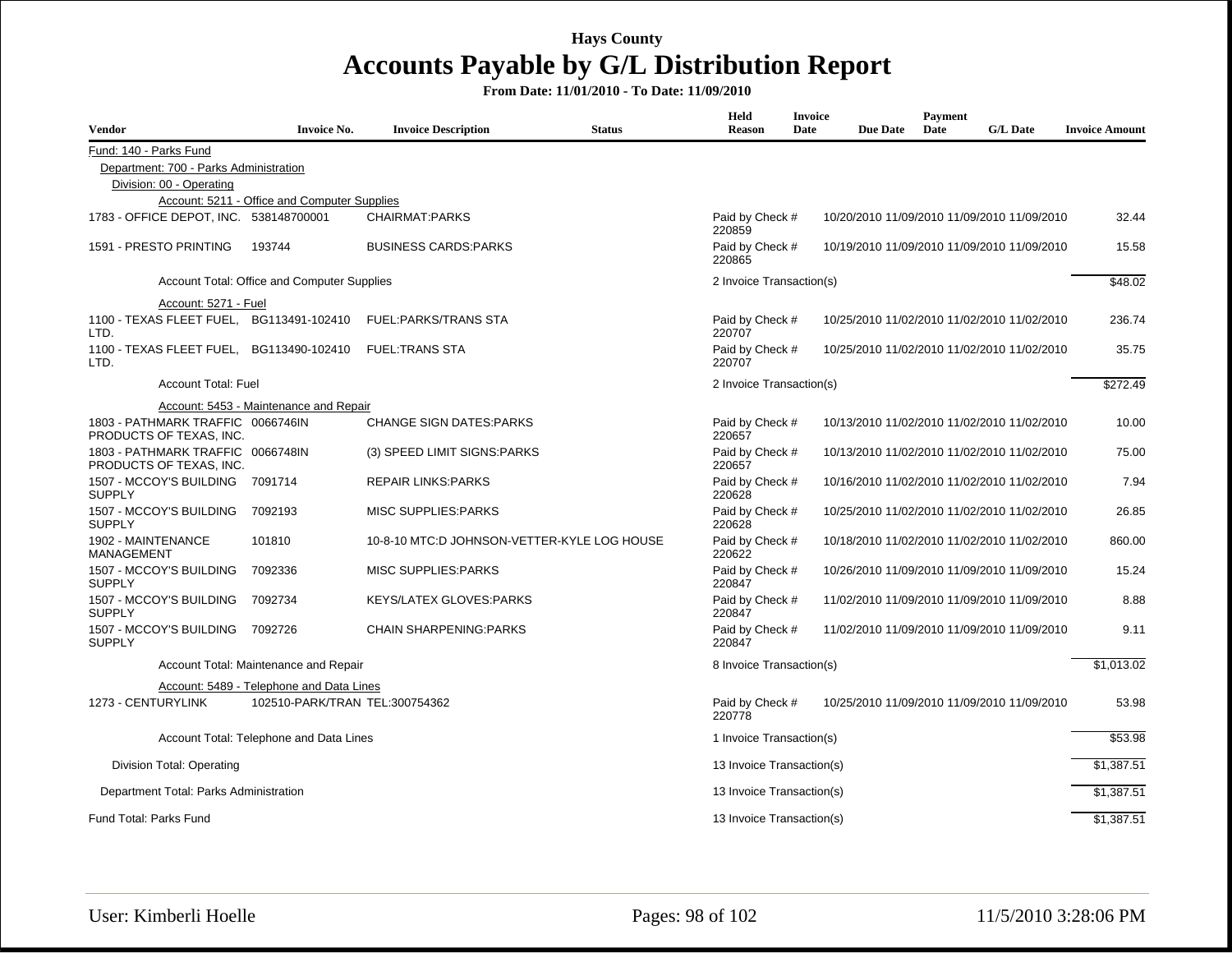| <b>Vendor</b>                     | <b>Invoice No.</b>                                | <b>Invoice Description</b>       | <b>Status</b> | Held<br><b>Reason</b>     | <b>Invoice</b><br>Date | <b>Due Date</b> | Payment<br>Date | <b>G/L Date</b>                             | <b>Invoice Amount</b> |
|-----------------------------------|---------------------------------------------------|----------------------------------|---------------|---------------------------|------------------------|-----------------|-----------------|---------------------------------------------|-----------------------|
| Fund: 145 - Park Bond 2007 Fund   |                                                   |                                  |               |                           |                        |                 |                 |                                             |                       |
|                                   | Account: 2010 001 - Accounts Payable - Other Misc |                                  |               |                           |                        |                 |                 |                                             |                       |
| 1262 - D & D<br>CONTRACTORS, INC. |                                                   | RETAINAGE: VILLAGE PARK PHASE II |               | Paid by Check #<br>220516 |                        |                 |                 | 10/25/2010 11/02/2010 11/02/2010 11/02/2010 | 69.352.19             |
|                                   | Account Total: Accounts Payable - Other Misc      |                                  |               | 1 Invoice Transaction(s)  |                        |                 |                 |                                             | \$69.352.19           |
| Fund Total: Park Bond 2007 Fund   |                                                   |                                  |               | 1 Invoice Transaction(s)  |                        |                 |                 |                                             | \$69,352.19           |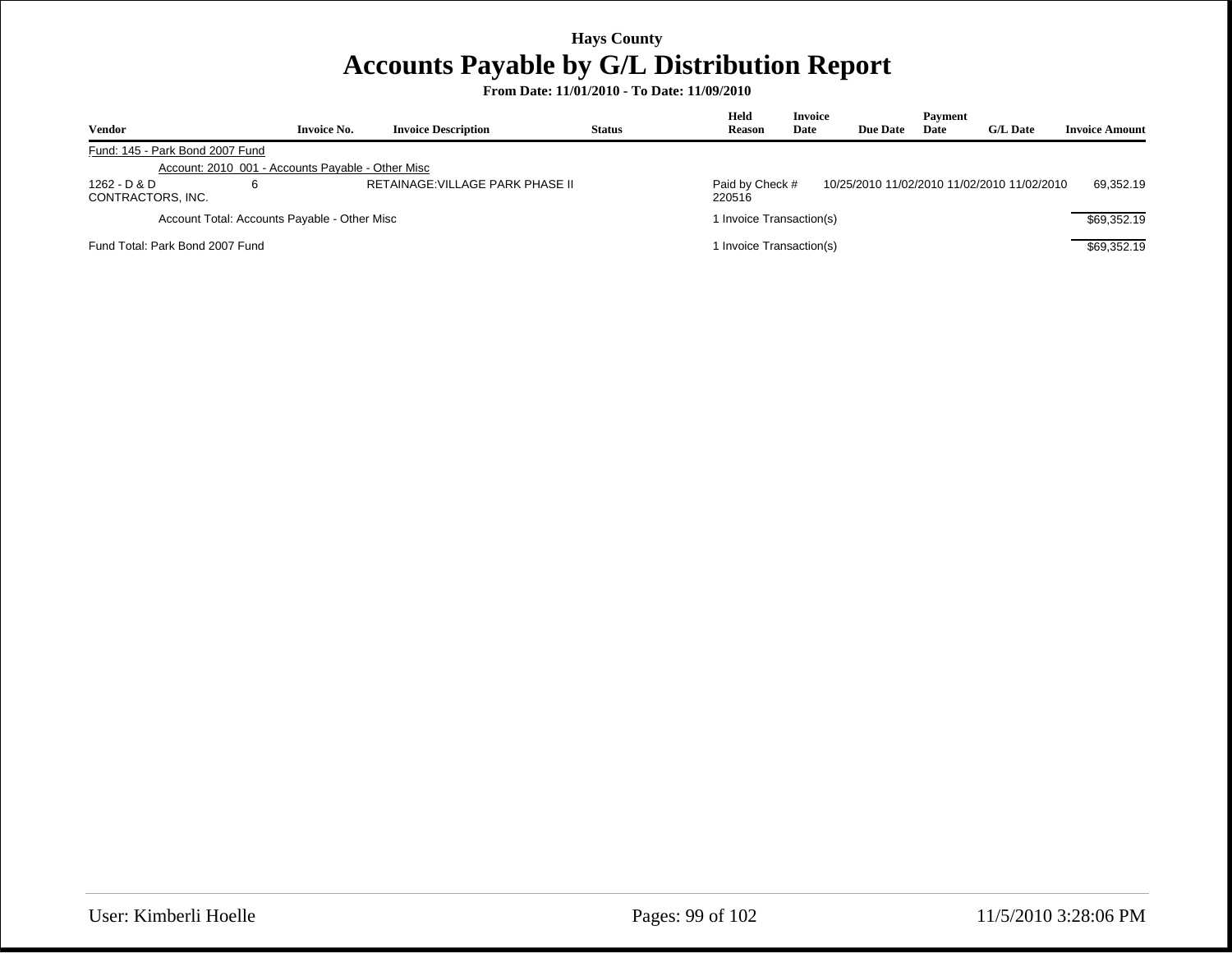| Vendor                                                                                                                                                     | Invoice No.                                       | <b>Invoice Description</b>            | <b>Status</b> | Held<br><b>Reason</b>     | <b>Invoice</b><br>Date                                   | <b>Due Date</b> | Payment<br>Date | G/L Date                                    | <b>Invoice Amount</b> |
|------------------------------------------------------------------------------------------------------------------------------------------------------------|---------------------------------------------------|---------------------------------------|---------------|---------------------------|----------------------------------------------------------|-----------------|-----------------|---------------------------------------------|-----------------------|
| Fund: 147 - Park Bond 2008 Fund                                                                                                                            |                                                   |                                       |               |                           |                                                          |                 |                 |                                             |                       |
|                                                                                                                                                            | Account: 2010_001 - Accounts Payable - Other Misc |                                       |               |                           |                                                          |                 |                 |                                             |                       |
| 1262 - D & D<br>CONTRACTORS, INC.                                                                                                                          | 6                                                 | RETAINAGE: VILLAGE PARK PHASE II      |               | Paid by Check #<br>220516 |                                                          |                 |                 | 10/25/2010 11/02/2010 11/02/2010 11/02/2010 | 11,533.70             |
| 3508 - MYERS<br>CONSTRUCTION, INC.                                                                                                                         | 2-102610                                          | <b>PROF SVCS: WINTERMILLS PARKWAY</b> |               | Paid by Check #<br>220856 | 29,111.39<br>10/26/2010 11/09/2010 11/09/2010 11/09/2010 |                 |                 |                                             |                       |
| Account Total: Accounts Payable - Other Misc                                                                                                               |                                                   | 2 Invoice Transaction(s)              |               |                           |                                                          |                 | \$40,645.09     |                                             |                       |
| Department: 757 - Five Mile Dam Park<br>Division: 97 - Park Bonds<br>Cost Center: 041 - Five Mile Dam<br>Account: 5621 - Engineering<br>1426 - LAND DESIGN | 000000000395                                      | <b>ENG SVCS:5 MILE DAM</b>            |               | Paid by Check #           |                                                          |                 |                 | 10/10/2010 11/02/2010 11/02/2010 09/30/2010 | 83.14                 |
| PARTNERS, INC.                                                                                                                                             |                                                   |                                       |               | 220606                    |                                                          |                 |                 |                                             |                       |
| Account Total: Engineering                                                                                                                                 |                                                   |                                       |               | 1 Invoice Transaction(s)  |                                                          |                 |                 |                                             | \$83.14               |
| Cost Center Total: Five Mile Dam                                                                                                                           |                                                   |                                       |               | 1 Invoice Transaction(s)  |                                                          |                 |                 |                                             | \$83.14               |
| Division Total: Park Bonds                                                                                                                                 |                                                   |                                       |               | 1 Invoice Transaction(s)  |                                                          |                 |                 |                                             | \$83.14               |
| Department Total: Five Mile Dam Park                                                                                                                       |                                                   |                                       |               | 1 Invoice Transaction(s)  |                                                          |                 |                 |                                             | \$83.14               |
| Department: 811 - Precinct 1 - Parks<br>Division: 97 - Park Bonds<br>Cost Center: 402 - CFPO Park<br>Account: 5611 - Construction                          |                                                   |                                       |               |                           |                                                          |                 |                 |                                             |                       |
| 1262 - D & D<br>CONTRACTORS, INC.                                                                                                                          | 5                                                 | PROJ MGMT: VILLAGE PARK PHASE II      |               | Paid by Check #<br>220516 |                                                          |                 |                 | 09/10/2010 11/02/2010 11/02/2010 09/30/2010 | 21,054.82             |
| <b>Account Total: Construction</b>                                                                                                                         |                                                   |                                       |               | 1 Invoice Transaction(s)  |                                                          |                 |                 |                                             | \$21,054.82           |
| Cost Center Total: CFPO Park                                                                                                                               |                                                   |                                       |               | 1 Invoice Transaction(s)  |                                                          |                 |                 |                                             | \$21,054.82           |
| Division Total: Park Bonds                                                                                                                                 |                                                   |                                       |               | 1 Invoice Transaction(s)  |                                                          |                 |                 |                                             | \$21,054.82           |
| Department Total: Precinct 1 - Parks                                                                                                                       |                                                   |                                       |               | 1 Invoice Transaction(s)  |                                                          |                 |                 |                                             | \$21,054.82           |
| Department: 813 - Precinct 3 - Parks<br>Division: 97 - Park Bonds<br>Cost Center: 048 - TxDot Wintermills Parkway<br>Account: 5611 - Construction          |                                                   |                                       |               |                           |                                                          |                 |                 |                                             |                       |
| 3508 - MYERS<br>CONSTRUCTION, INC.                                                                                                                         | 2-102610A                                         | <b>PROF SVCS: WINTERMILLS PARKWAY</b> |               | Paid by Check #<br>220856 |                                                          |                 |                 | 10/26/2010 11/09/2010 11/09/2010 11/09/2010 | 21,625.50             |
| <b>Account Total: Construction</b>                                                                                                                         |                                                   |                                       |               | 1 Invoice Transaction(s)  |                                                          |                 |                 |                                             | \$21,625.50           |
| Account: 5621 - Engineering<br>1426 - LAND DESIGN<br>PARTNERS, INC.                                                                                        | 000000000398                                      | <b>ENG SVCS: WINTERMILLS PKWY</b>     |               | Paid by Check #<br>220606 |                                                          |                 |                 | 10/10/2010 11/02/2010 11/02/2010 09/30/2010 | 532.25                |
| <b>Account Total: Engineering</b>                                                                                                                          |                                                   |                                       |               | 1 Invoice Transaction(s)  |                                                          |                 |                 |                                             | \$532.25              |
| Cost Center Total: TxDot Wintermills Parkway                                                                                                               |                                                   |                                       |               | 2 Invoice Transaction(s)  |                                                          |                 |                 |                                             | \$22.157.75           |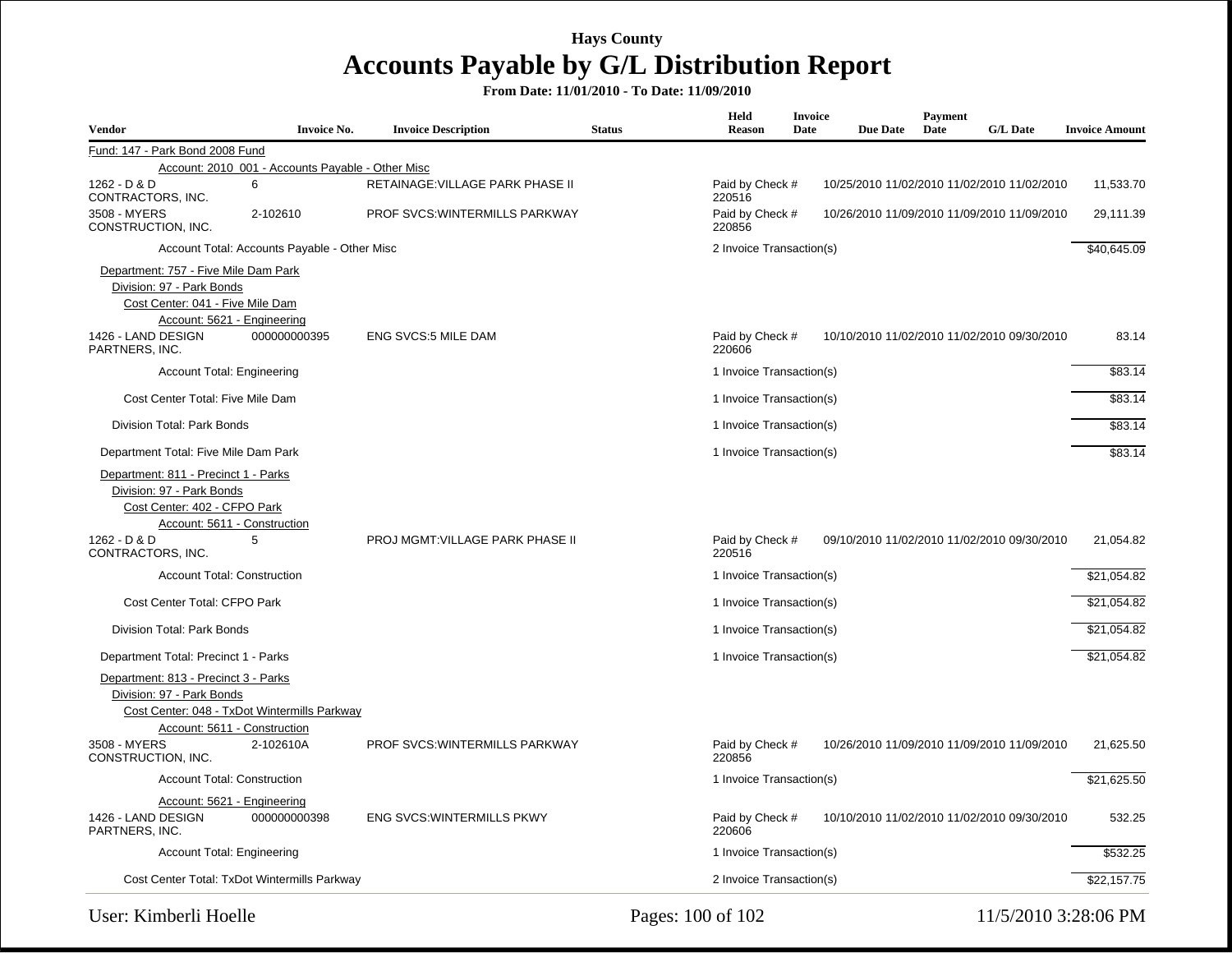| Vendor                                                            | <b>Invoice No.</b> | <b>Invoice Description</b> | <b>Status</b>                                   | Held<br><b>Reason</b>     | <b>Invoice</b><br>Date | <b>Due Date</b> | Payment<br>Date | <b>G/L Date</b>                             | <b>Invoice Amount</b> |
|-------------------------------------------------------------------|--------------------|----------------------------|-------------------------------------------------|---------------------------|------------------------|-----------------|-----------------|---------------------------------------------|-----------------------|
| Cost Center: 405 - Blue Hole Park<br>Account: 5611 - Construction |                    |                            |                                                 |                           |                        |                 |                 |                                             |                       |
| 2224 - CITY OF WIMBERLEY 093010                                   |                    | <b>PROJECT</b>             | FUNDING AGREEMENT INSTALLMENT #2:BLUE HOLE PARK | Paid by Check #<br>220501 |                        |                 |                 | 09/30/2010 11/02/2010 11/02/2010 09/30/2010 | 500,000.00            |
| <b>Account Total: Construction</b>                                |                    |                            |                                                 | Invoice Transaction(s)    |                        |                 |                 |                                             | \$500,000.00          |
| Cost Center Total: Blue Hole Park                                 |                    |                            |                                                 | Invoice Transaction(s)    |                        |                 |                 |                                             | \$500,000.00          |
| Division Total: Park Bonds                                        |                    |                            |                                                 | 3 Invoice Transaction(s)  |                        |                 |                 |                                             | \$522,157.75          |
| Department Total: Precinct 3 - Parks                              |                    |                            |                                                 | 3 Invoice Transaction(s)  |                        |                 |                 |                                             | \$522,157.75          |
| Fund Total: Park Bond 2008 Fund                                   |                    |                            |                                                 | 7 Invoice Transaction(s)  |                        |                 |                 |                                             | \$583,940.80          |